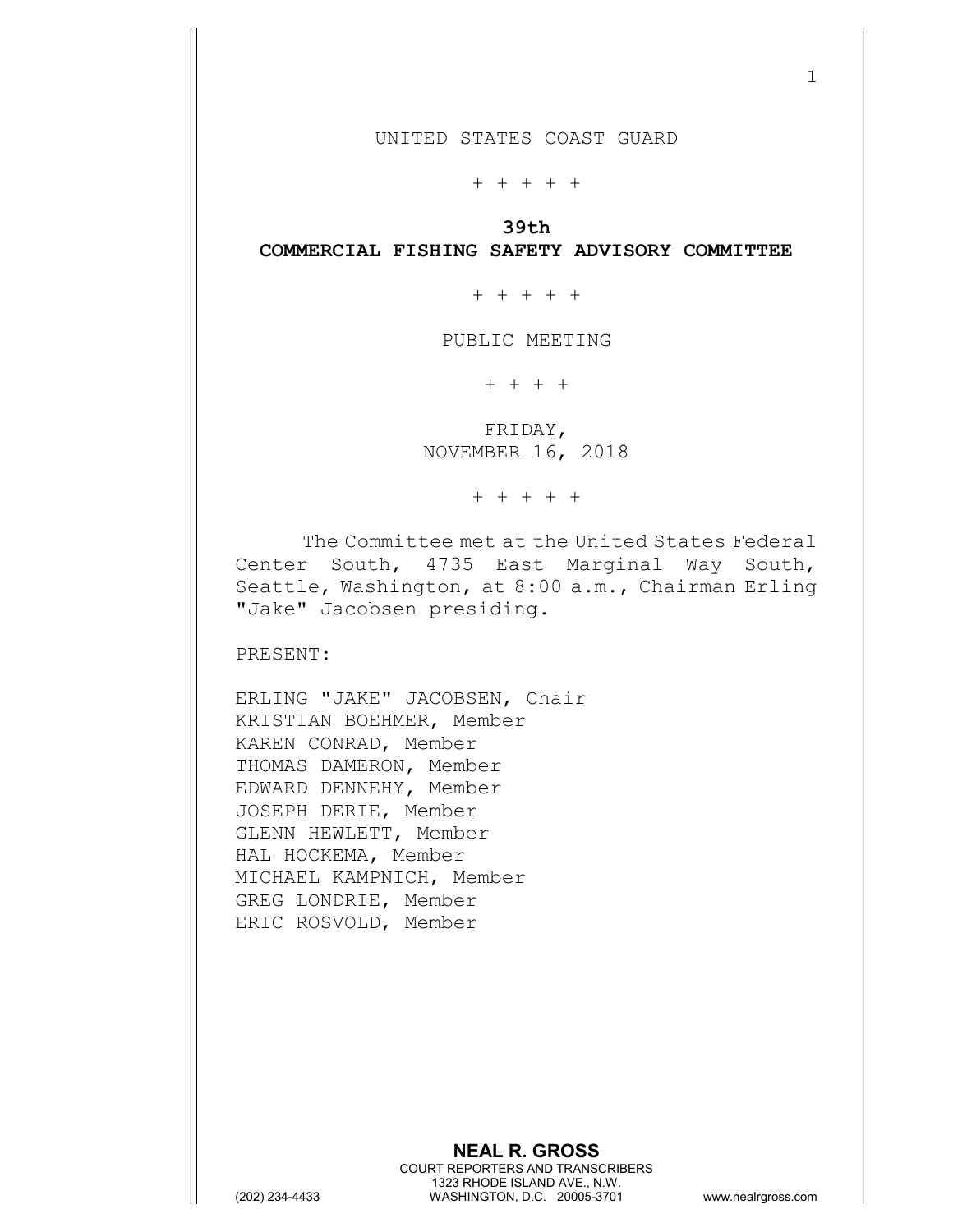STAFF PRESENT:

CAPT. MATT EDWARDS, Chief, Commercial Vessel Compliance, Designated Federal Officer of the Commercial Fishing Safety Advisory Committee

JOSEPH D. MYERS, Chief, Fishing Vessel Safety Division, and Alternate Designated Federal Officer of the Commercial Fishing Safety Advisory Committee

ROB CRAIGHEAD, Fishing Vessel Safety Division ALAN ROBINSON, NIOSH

ALSO PRESENT:

ALAN DAVIS BRENT PAINE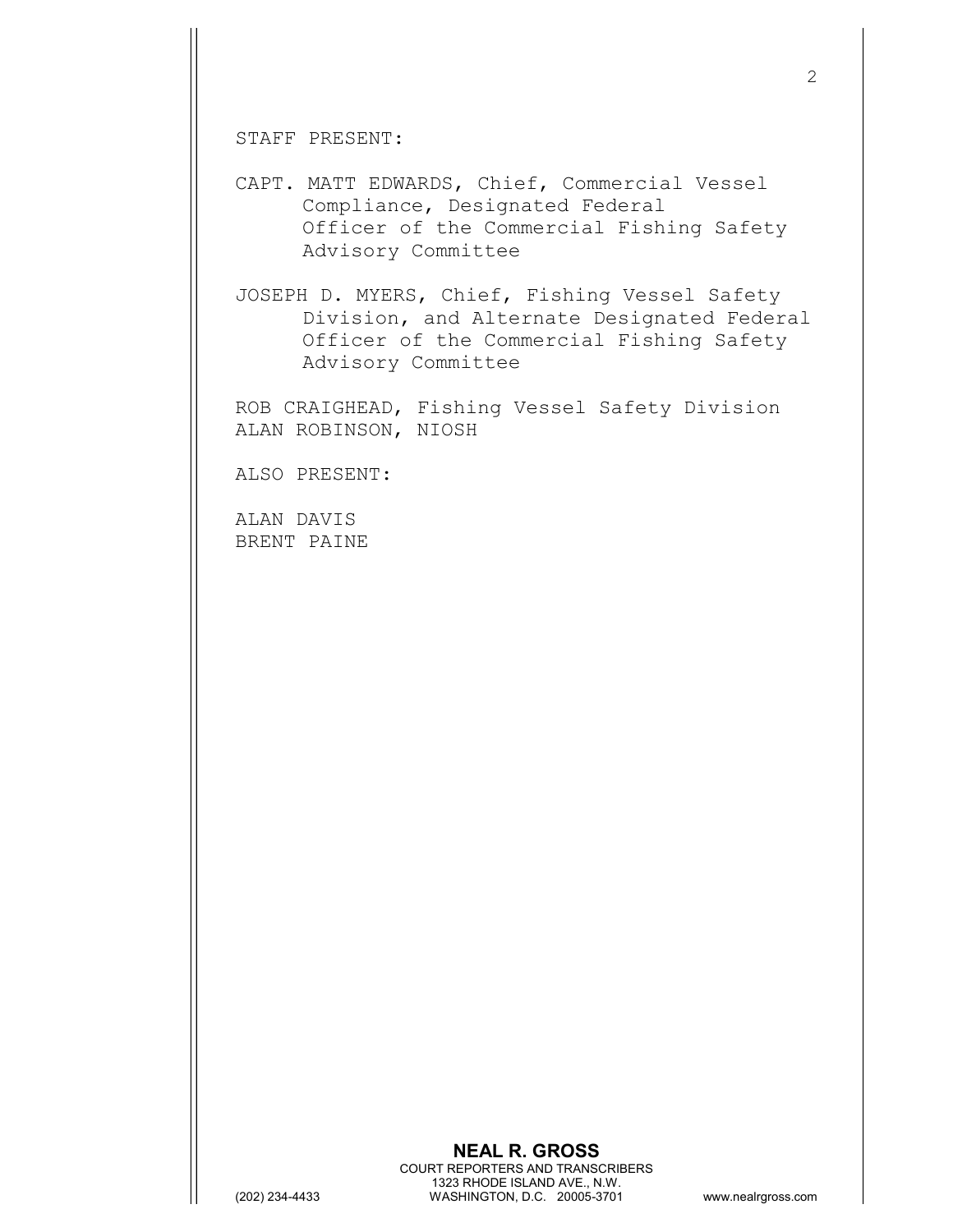## CONTENTS

| Call to Order and Welcome  5                                                                                      |  |
|-------------------------------------------------------------------------------------------------------------------|--|
| U.S. Coast Guard/National Institute for<br>Occupational Safety and Health Training and<br>Research Grant Programs |  |
| Industry Updates 34                                                                                               |  |
| Update on Training Requirements for<br>Operators 46 USC 4502                                                      |  |
| New Construction Option for Vessels<br>50-79 feet Under Title 46 USC                                              |  |
| STCW-F International Maritime Organization<br>Summary Update                                                      |  |
| Automatic and Identification System<br>and "Fish Pingers"  124                                                    |  |
| Global Maritime Distress Safety<br>System Update 136                                                              |  |
| Discussion on Presidential Executive<br>Orders 13771 and 13783  108                                               |  |
| Discussion and Final Comments from Public  210                                                                    |  |
| Discussion and Motions from the Committee  211                                                                    |  |
| Future Plans and Goals for the Committee  211                                                                     |  |
| Next Committee Meeting, plans and<br>Recommended Locations 211                                                    |  |
| Comments on the Meeting from<br>Committee Members 212                                                             |  |
|                                                                                                                   |  |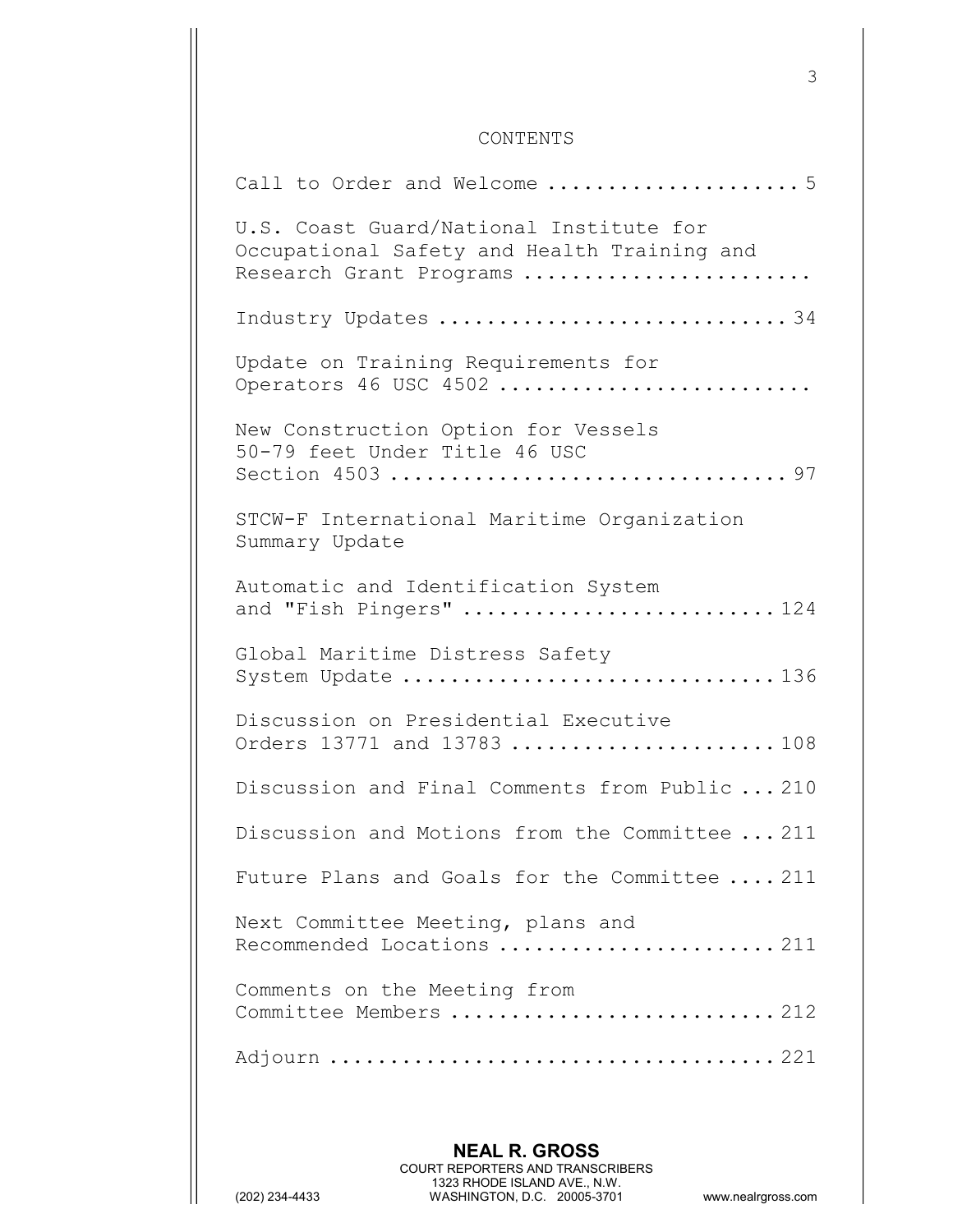|                | 4                                                                                                                                                                      |
|----------------|------------------------------------------------------------------------------------------------------------------------------------------------------------------------|
| $\mathbf 1$    | $P-R-O-C-E-E-D-I-N-G-S$                                                                                                                                                |
| $\mathbf{2}$   | 8:00 a.m.                                                                                                                                                              |
| 3              | CHAIRMAN JACOBSEN: Good morning,                                                                                                                                       |
| $\overline{4}$ | everybody. Thank you for coming again. I                                                                                                                               |
|                |                                                                                                                                                                        |
| 5              | appreciate you all being here and your                                                                                                                                 |
| 6              | contributions yesterday. And hopefully we will                                                                                                                         |
| 7              | have a fruitful day today.                                                                                                                                             |
| 8              | The first agenda item is the NIOSH Grant                                                                                                                               |
| $\mathcal{G}$  | Program. After that is done, we plan to go into                                                                                                                        |
| 10             | our industry update. This is an opportunity to                                                                                                                         |
| 11             | go around the table, if you have any concerns or                                                                                                                       |
| 12             | issues in your areas of expertise that you want                                                                                                                        |
| 13             | to bring to the attention of the group that would                                                                                                                      |
| 14             | be the time to do it. And so, think about that.                                                                                                                        |
| 15             | It's not exclusive of the next presentation.<br>And                                                                                                                    |
| 16             | so, we'll invite Mr. Myers to start off this                                                                                                                           |
| 17             | segment.                                                                                                                                                               |
| 18             | MR. MYERS: Good morning, everyone.                                                                                                                                     |
| 19             | What we're going to talk about in our first topic                                                                                                                      |
| 20             | this morning, we're going to talk about the Grants                                                                                                                     |
| 21             | Program and the partnership that the Coast Guard                                                                                                                       |
| 22             | is having right now with NIOSH. We recently signed                                                                                                                     |
|                | <b>NEAL R. GROSS</b><br><b>COURT REPORTERS AND TRANSCRIBERS</b><br>1323 RHODE ISLAND AVE., N.W.<br>(202) 234-4433<br>WASHINGTON, D.C. 20005-3701<br>www.nealrgross.com |

 $\mathsf{||}$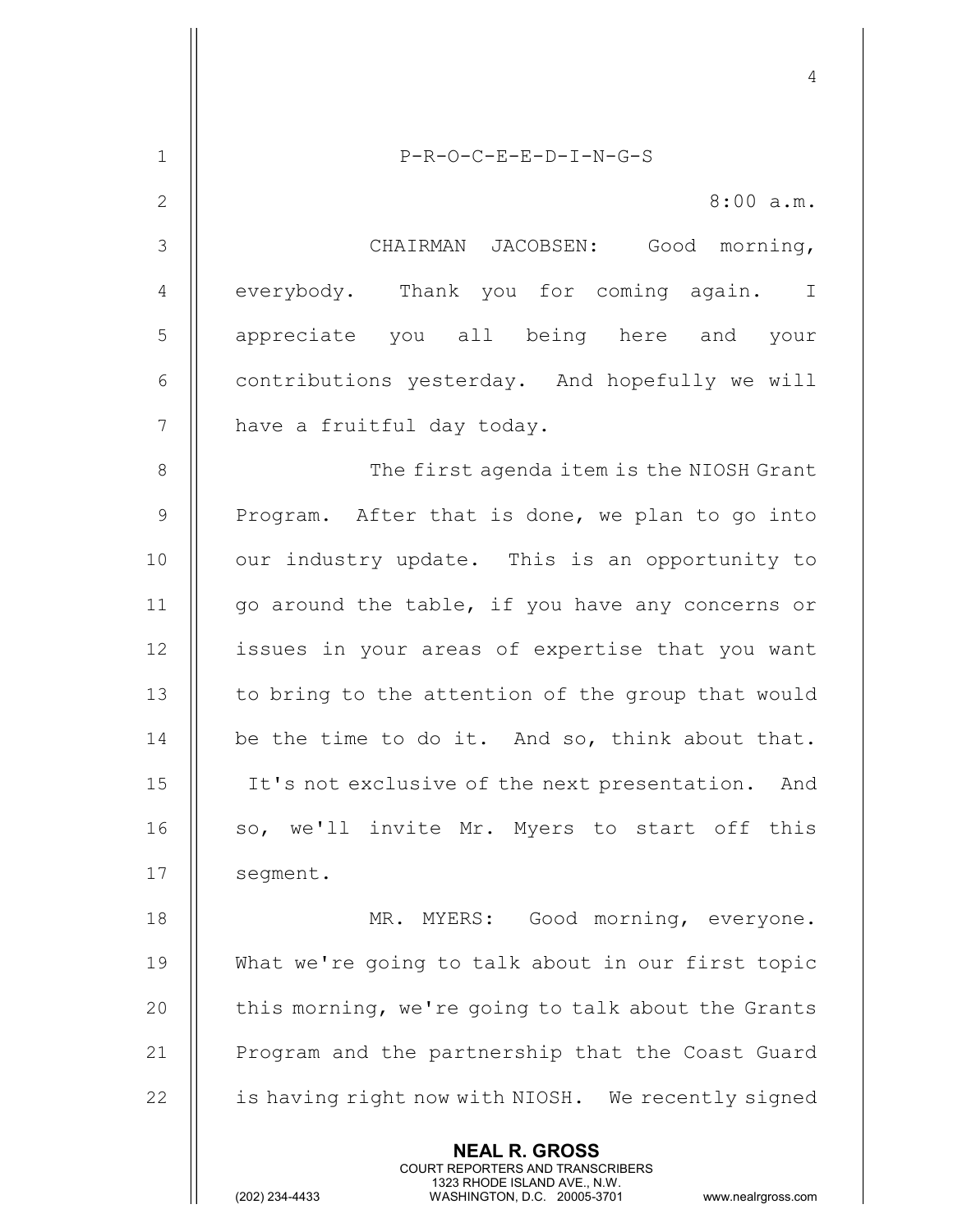1 || an MOU with NIOSH to help deploy and shape and build 2 | the Grants Program, which is driven by the Coast 3 || Guard Authorization Act and the created funds to 4 | deploy towards the training and research grants.  $5$  || There's actually two of them.

 $5<sub>5</sub>$ 

6 || And this is a long time coming, but 7 || we're thoroughly engaged with NIOSH right now. 8 | We've had a lot of conversations and meetings and 9 building and laying the foundation of this probably 10 || since February of this year.

11 I'm going to get NIOSH on the line, Dr. 12 | Alan Robinson. He is the grants guy for NIOSH. 13 || He drives the main train on this, and he's 14 | invaluable with a lot of our questions with regards 15  $\parallel$  to grants and how we're going to deploy it and how 16  $\parallel$  we're going to promote it  $-$  that's a big thing 17  $\parallel$  also  $-$  and getting the announcements out, and 18 || engaging with stakeholders in grants.

19 || So, what I'm going to do is lay the 20 | foundation and give you a little bit of background 21  $\parallel$  history of the grants. We'll go to our websites,  $22$   $\parallel$  and we have a little tab dedicated to the grants

> NEAL R. GROSS COURT REPORTERS AND TRANSCRIBERS

1323 RHODE ISLAND AVE., N.W.<br>WASHINGTON, D.C. 20005-3701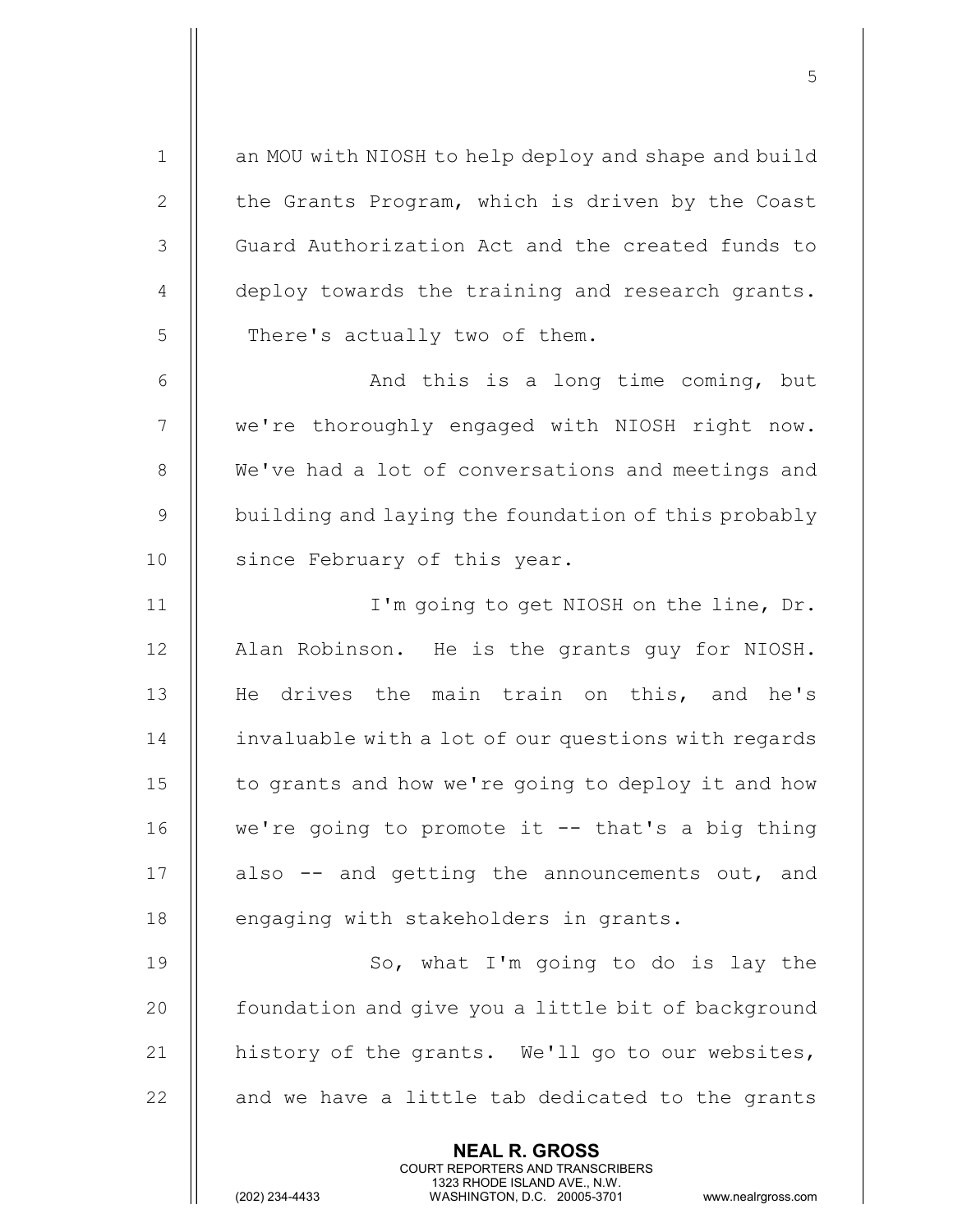| $\mathbf{1}$   | and what that will show us, also, is little                                                                                                                            |
|----------------|------------------------------------------------------------------------------------------------------------------------------------------------------------------------|
| $\mathbf{2}$   | hyperlinks that may take us to, for example, last                                                                                                                      |
| 3              | year's congressional report that highlights the                                                                                                                        |
| $\overline{4}$ | particulars and the cases of the grants. I'm going                                                                                                                     |
| 5              | to show you how to get to that. Because, next week,                                                                                                                    |
| 6              | when you may forget about the conversations today,                                                                                                                     |
| 7              | you can drill into it, and it's very easily-read                                                                                                                       |
| $8\,$          | documents that kind of set the tone for the whole                                                                                                                      |
| $\mathsf 9$    | program.                                                                                                                                                               |
| 10             | And we have just put grants information                                                                                                                                |
| 11             | grants.gov, which is where we post the<br>on                                                                                                                           |
| 12             | announcement for the grants. That is being built                                                                                                                       |
| 13             | right now as we speak.                                                                                                                                                 |
| 14             | Mr. Robinson, that we're going to hear                                                                                                                                 |
| 15             | from in a second, he is the primary point of contact                                                                                                                   |
| 16             | for the build of this and maintaining the grants.gov                                                                                                                   |
| 17             | information. So for example, people that are going                                                                                                                     |
| 18             | to want to apply for these grants, be it research                                                                                                                      |
| 19             | or training, he is going to be the primary resource                                                                                                                    |
| 20             | fielding questions.                                                                                                                                                    |
| 21             | With that said, what we have also been                                                                                                                                 |
| 22             | partnering with NIOSH to date on is compiling an                                                                                                                       |
|                | <b>NEAL R. GROSS</b><br><b>COURT REPORTERS AND TRANSCRIBERS</b><br>1323 RHODE ISLAND AVE., N.W.<br>(202) 234-4433<br>WASHINGTON, D.C. 20005-3701<br>www.nealrgross.com |

 $\sim$  6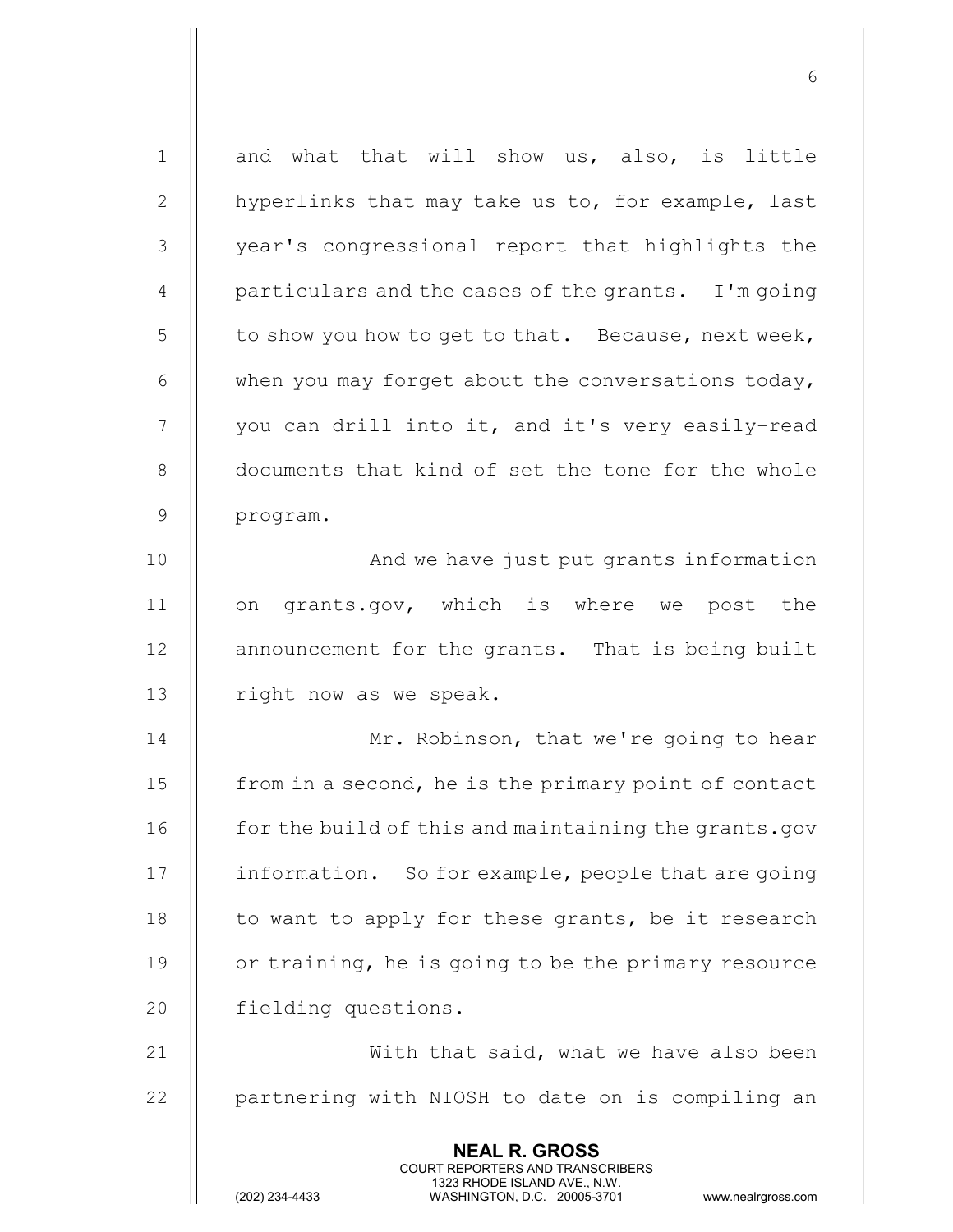| $\mathbf 1$    | archive of frequently asked questions. That's a                                                                                                |
|----------------|------------------------------------------------------------------------------------------------------------------------------------------------|
| 2              | living, breathing animal, because, as we move                                                                                                  |
| 3              | forward with this over the next couple of months,                                                                                              |
| $\overline{4}$ | questions are going to pop up, and then, we're going                                                                                           |
| 5              | to populate it, so other people can read the same                                                                                              |
| 6              | responses. I'm going to show you where that's at                                                                                               |
| 7              | also.                                                                                                                                          |
| 8              | So, that being said, I'm going to kick                                                                                                         |
| $\mathsf 9$    | this off, and again, lay the foundation, a little                                                                                              |
| 10             | bit of history, a little bit of the phases of grants,                                                                                          |
| 11             | because we just don't give grants. There's actual                                                                                              |
| 12             | phases legally we have to abide by. And then we'll                                                                                             |
| 13             | talk a little about the MOU, and we'll hand it off                                                                                             |
| 14             | to Mr. Robinson.                                                                                                                               |
| 15             | If you're able to maybe dial him up now,                                                                                                       |
| 16             | if possible?                                                                                                                                   |
| 17             | MR. ROBINSON:<br>Good morning. Alan                                                                                                            |
| 18             | Robinson.                                                                                                                                      |
| 19             | Good morning,<br>MR. CRAIGHEAD:<br>Mr.                                                                                                         |
| 20             | Robinson. This is Rob Craighead from the Fishing                                                                                               |
| 21             | Vessel Safety Division. I'm here with Mr.<br>Joe                                                                                               |
| 22             | Myers. Mr. Myers has briefly introduced the                                                                                                    |
|                | <b>NEAL R. GROSS</b>                                                                                                                           |
|                | <b>COURT REPORTERS AND TRANSCRIBERS</b><br>1323 RHODE ISLAND AVE., N.W.<br>(202) 234-4433<br>WASHINGTON, D.C. 20005-3701<br>www.nealrgross.com |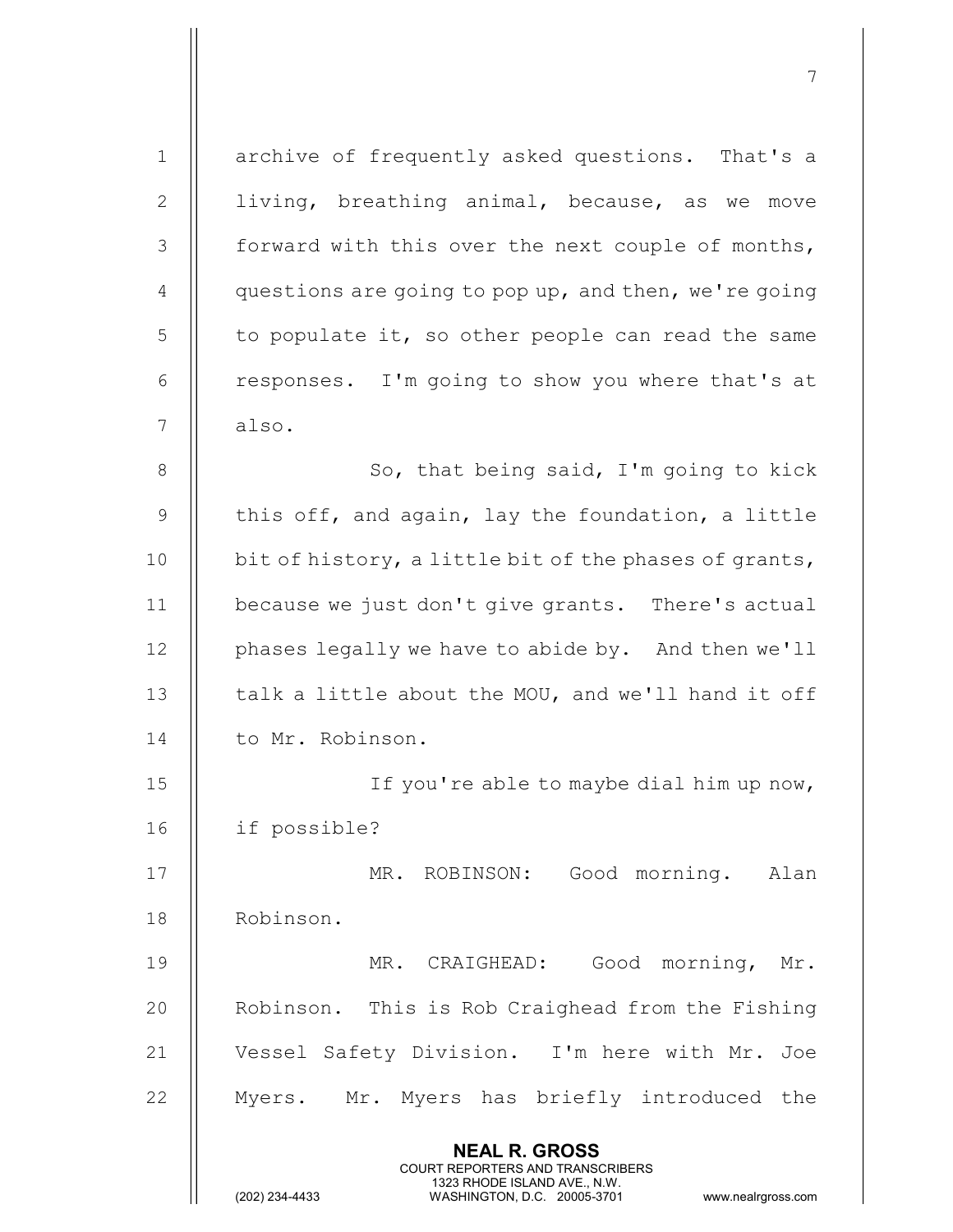|              | 8                                                                                                                                                                      |
|--------------|------------------------------------------------------------------------------------------------------------------------------------------------------------------------|
| $\mathbf 1$  | federal grants program and I'm going to hand you                                                                                                                       |
| $\mathbf{2}$ | back over to him in a second. Thanks for joining                                                                                                                       |
| 3            | us this morning.                                                                                                                                                       |
| 4            | MR. ROBINSON: Absolutely. Glad to do                                                                                                                                   |
| 5            | it.                                                                                                                                                                    |
| 6            | MR. MYERS: And good morning, Alan.                                                                                                                                     |
| 7            | You can hear me fine? This is Joe Myers speaking.                                                                                                                      |
| 8            | MR. ROBINSON: Yes, Joe, I can hear                                                                                                                                     |
| 9            | you.                                                                                                                                                                   |
| 10           | MR. MYERS: Okay, great. Okay. So,                                                                                                                                      |
| 11           | I'm going to kick it off. And as I just told to                                                                                                                        |
| 12           | the folks here, I'm going to give a little bit about                                                                                                                   |
| 13           | the history and the phases of the grants. Then,                                                                                                                        |
| 14           | we'll probably go to the website, and then, chime                                                                                                                      |
| 15           | you in for a comment also.                                                                                                                                             |
| 16           | MR. ROBINSON: Okay. I'll be on mute                                                                                                                                    |
| 17           | while you're speaking.                                                                                                                                                 |
| 18           | MR. MYERS: Yes, sir.                                                                                                                                                   |
| 19           | So, the Coast Guard Authorization Act                                                                                                                                  |
| 20           | of 2010, as amended by the Howard Coble Coast Guard                                                                                                                    |
| 21           | and Maritime Transportation Act of 2014, directed                                                                                                                      |
| 22           | the Secretary to establish a Fishing Safety                                                                                                                            |
|              |                                                                                                                                                                        |
|              | <b>NEAL R. GROSS</b><br><b>COURT REPORTERS AND TRANSCRIBERS</b><br>1323 RHODE ISLAND AVE., N.W.<br>(202) 234-4433<br>WASHINGTON, D.C. 20005-3701<br>www.nealrgross.com |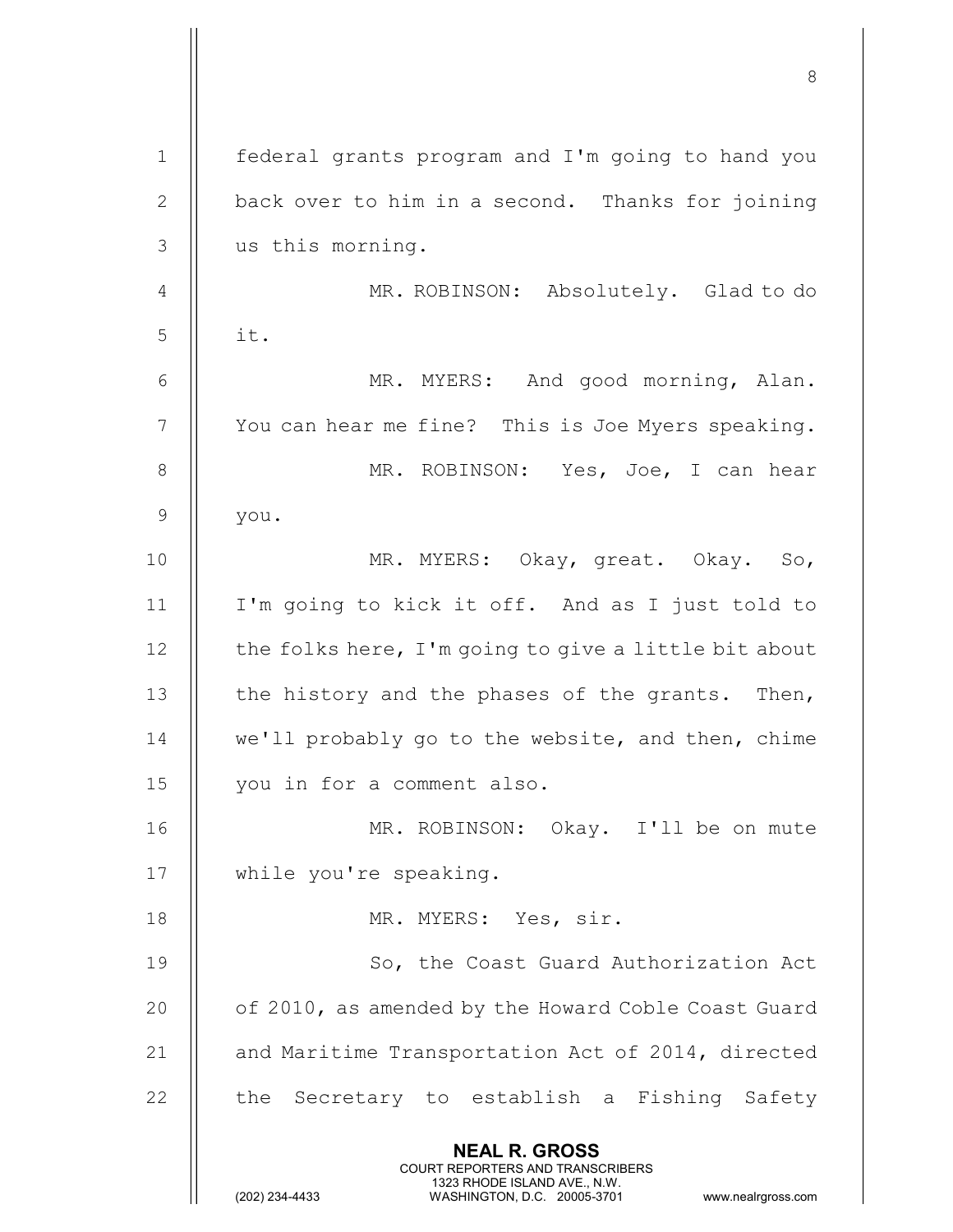1 || Training Grant Program. This program, as 2 || authorized, was intended to provide funding to 3 || municipalities, port authorities, other 4 || appropriate public entities, not-for-profit 5 | organizations, and other qualified persons to 6 | conduct commercial fishing vessel safety training 7 | for vessel operators and crew members. The program 8 || also was authorized for the purchase of safety 9 || equipment and training aids for the use of 10 || commercial fishing vessel safety training 11 programs. 12 The Act also directed the establishment 13 || of a Fishing Safety Research Program. This

en de la construction de la construction de la construction de la construction de la construction de la constr<br>19 de juny 1990, la construction de la construction de la construction de la construction de la construction d

14 || program, as authorized, was intended to provide 15 funding to individuals in academia, members of 16 | nonprofit organizations, and businesses involved 17 | in fishing and maritime matters, and other persons 18 || with expertise in commercial fishing safety. The 19 **funding would be used to conduct research on methods** 20 | of improving the safety of the commercial fishing 21  $\parallel$  industry, including vessel design, emergency and 22 || survival equipment, enhancement of vessel

> NEAL R. GROSS COURT REPORTERS AND TRANSCRIBERS

1323 RHODE ISLAND AVE., N.W.<br>WASHINGTON, D.C. 20005-3701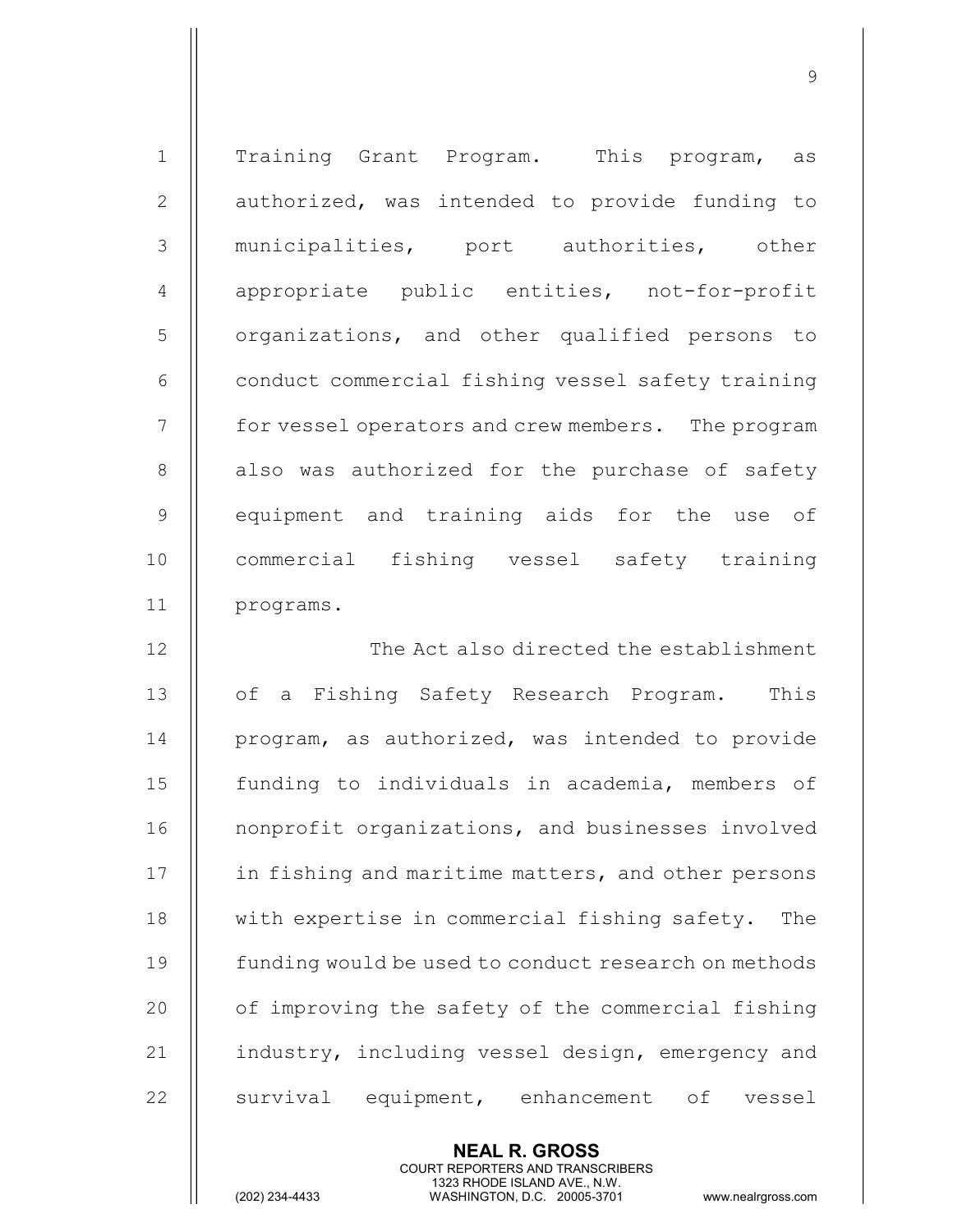NEAL R. GROSS COURT REPORTERS AND TRANSCRIBERS 1 | monitoring systems, communication devices, design 2 | technologies, and severe weather detection. 3 The Act stipulated that the grants were  $4 \parallel$  to be awarded on a competitive basis and would cover 5 up to 75 percent of the cost of any training or 6 || research activity. The Act authorized 7 | | appropriations of \$3 million for each grant program 8 | each fiscal year from 2010 to 2017. And we would 9  $\parallel$  like to note that, until recently, the Coast Guard 10 || did not establish a training or research grant 11 program because the Agency did not receive specific 12 | appropriations for these programs until 2017. And 13  $\parallel$  so, we just want to make that clear. And by the 14  $\parallel$  way, that is also laid out, those details, in the 15 || report to Congress that I'll share with you also. 16 || So, Public Law 115-31 included \$6 17 || million for the two grants programs. Funding's 18 | are available through September of 2019. 19 Okay. So, the phases. Phase 1 is the 20 || pre-award phase, and this encompasses budget 21 || appropriations and program authorizations. It 22 | also details the Notice of Funding Opportunity and

10

1323 RHODE ISLAND AVE., N.W.<br>WASHINGTON, D.C. 20005-3701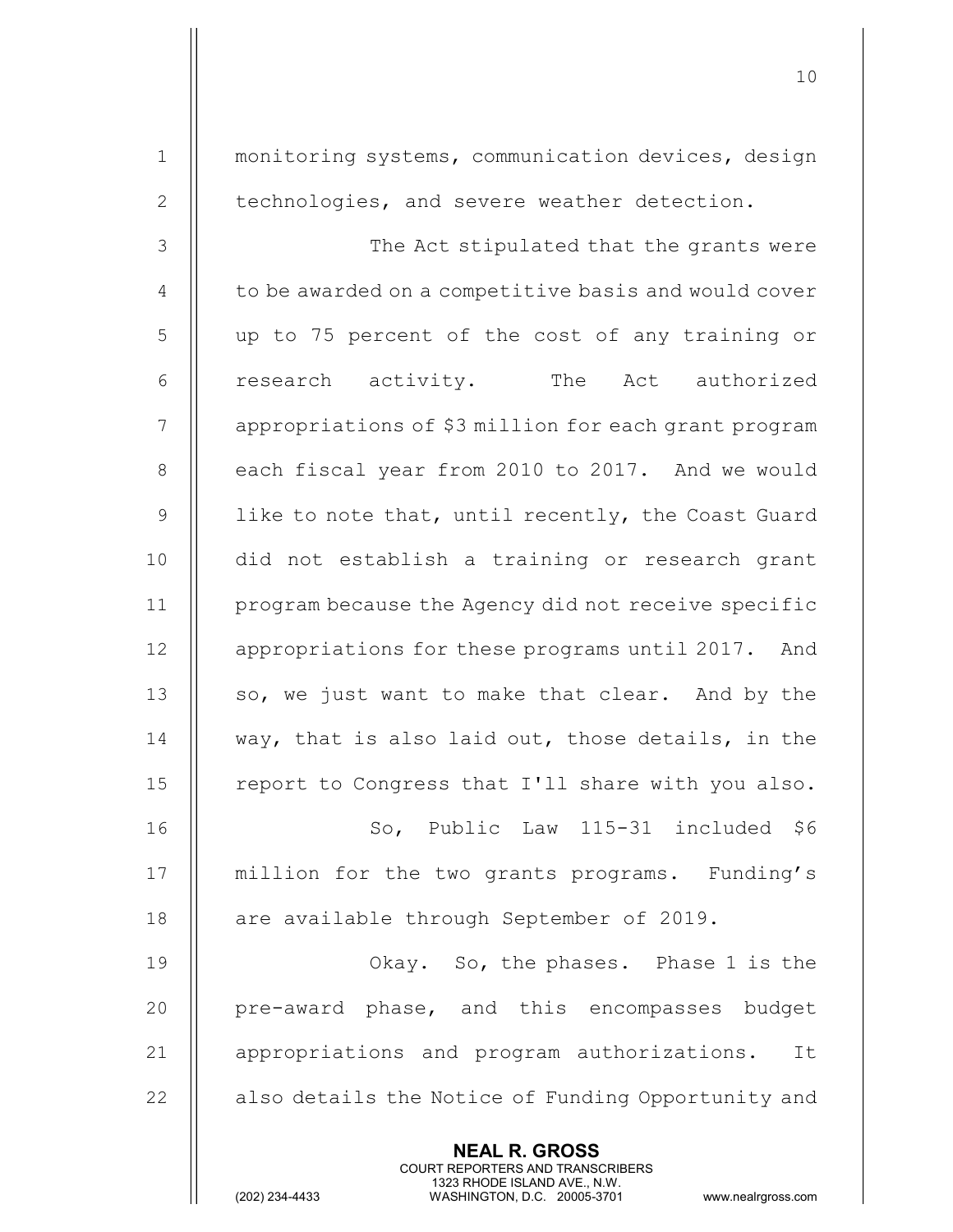1 | the approval and clearance of the Notice of Funding 2  $\parallel$  Opportunity, or NOFO, posted to grants.gov, which 3 || we'll take you to in a little bit. It will be 4  $\parallel$  basically a hyperlink, and we'll show you where  $5$   $\parallel$  these postings are hung electronically. 6 || Chay. So, that's the initial phase 1 7 || construct, and we're in phase 1 right now. The  $8$  | other phases, again, take shape as we move forward. 9 | So, when we move into phase 2, the award 10 || phase, that's when we have the award selection. 11 Grant applications will be reviewed and rated for 12 || awards on the basis of the intent and value to the 13 | program, as set forth in the authorization for the 14 | program. 15 Award notification. Award grantees 16 will receive a letter stating which project or 17 || projects are funded, the award amount, and the 18 | assigned grant technical manager. 19 || Award acceptance. After mutual 20 || acceptance of the revised proposal, the formal

11

21  $\parallel$  grant is drafted and signed. Then, we move into 22  $\parallel$  phase 3. That is payments and drawdown, financial

> NEAL R. GROSS COURT REPORTERS AND TRANSCRIBERS

1323 RHODE ISLAND AVE., N.W.<br>WASHINGTON, D.C. 20005-3701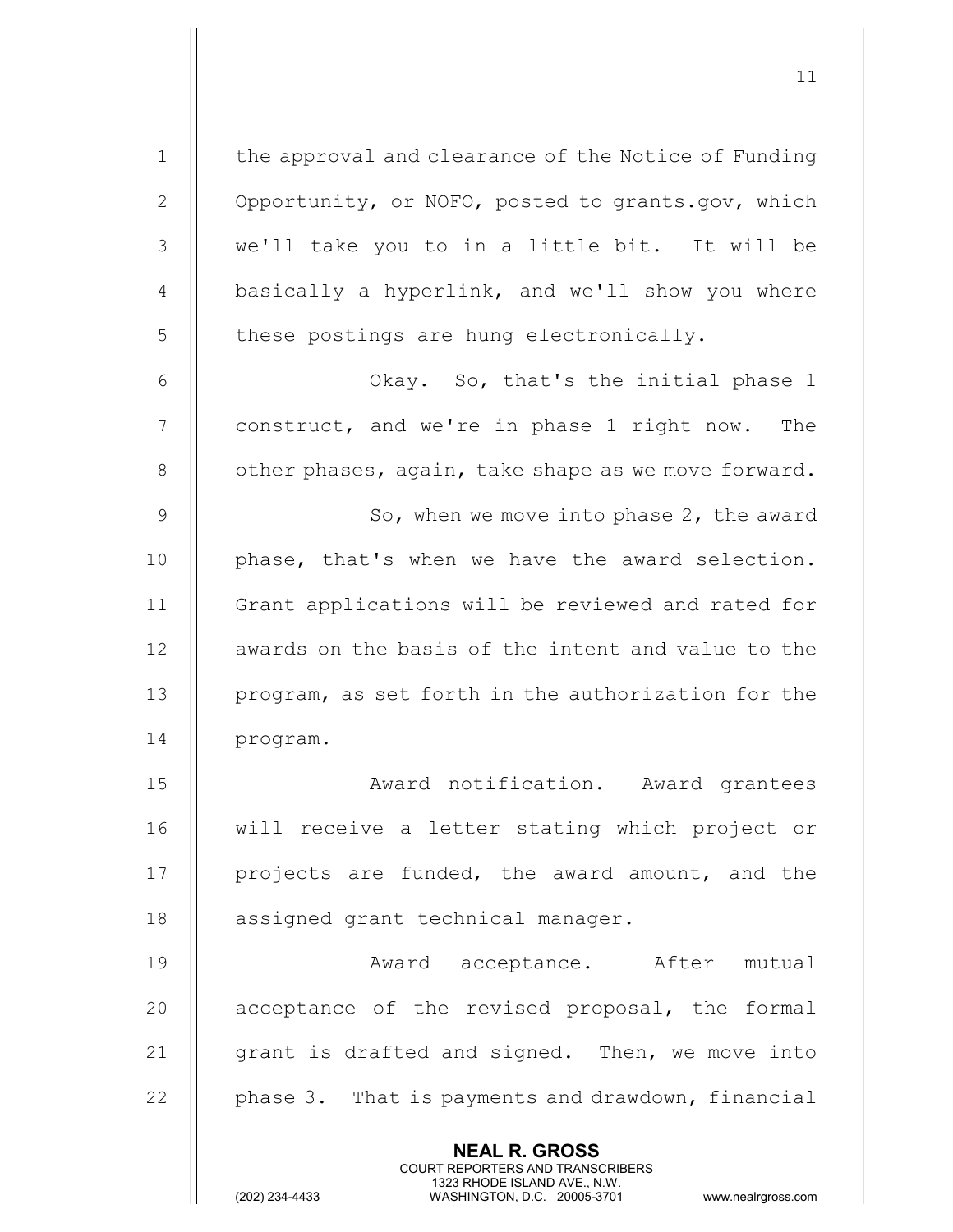1 || monitoring, submissions of quarterly reports from 2  $\parallel$  the entity that was awarded the funds. That takes 3 | place. Programming, monitoring. This includes 4 || review of the grantee's work plan and review of  $5$   $\parallel$  the grantees submitted progress reports. So, it's 6 | oversight. 7 Technical assistance. Such 8 | assistance may involve concerned personnel and/or  $9$   $\parallel$  grant technical managers answering questions, 10 | fielding questions from time to time, and audits. 11 | Generally, audits are required only if a single 12 | entity is awarded \$750,000 or more. However, the 13 | Coast Guard does expect to conduct audits of all 14 || awardees periodically, keeping the pulse of the 15 || program. 16 || Lastly, phase 4, which is the closeout. 17 | Pre-closeout notifications provided as required. 18 || Final reports, the Coast Guard will create 19 || programmatic and final reports as needed and close

12

 $20$   $\parallel$  out notification. The notice will indicate the 21 | period of performance as closed. This lists any  $22$   $\parallel$  remaining funds that will be needed to be

> NEAL R. GROSS COURT REPORTERS AND TRANSCRIBERS

1323 RHODE ISLAND AVE., N.W.<br>WASHINGTON, D.C. 20005-3701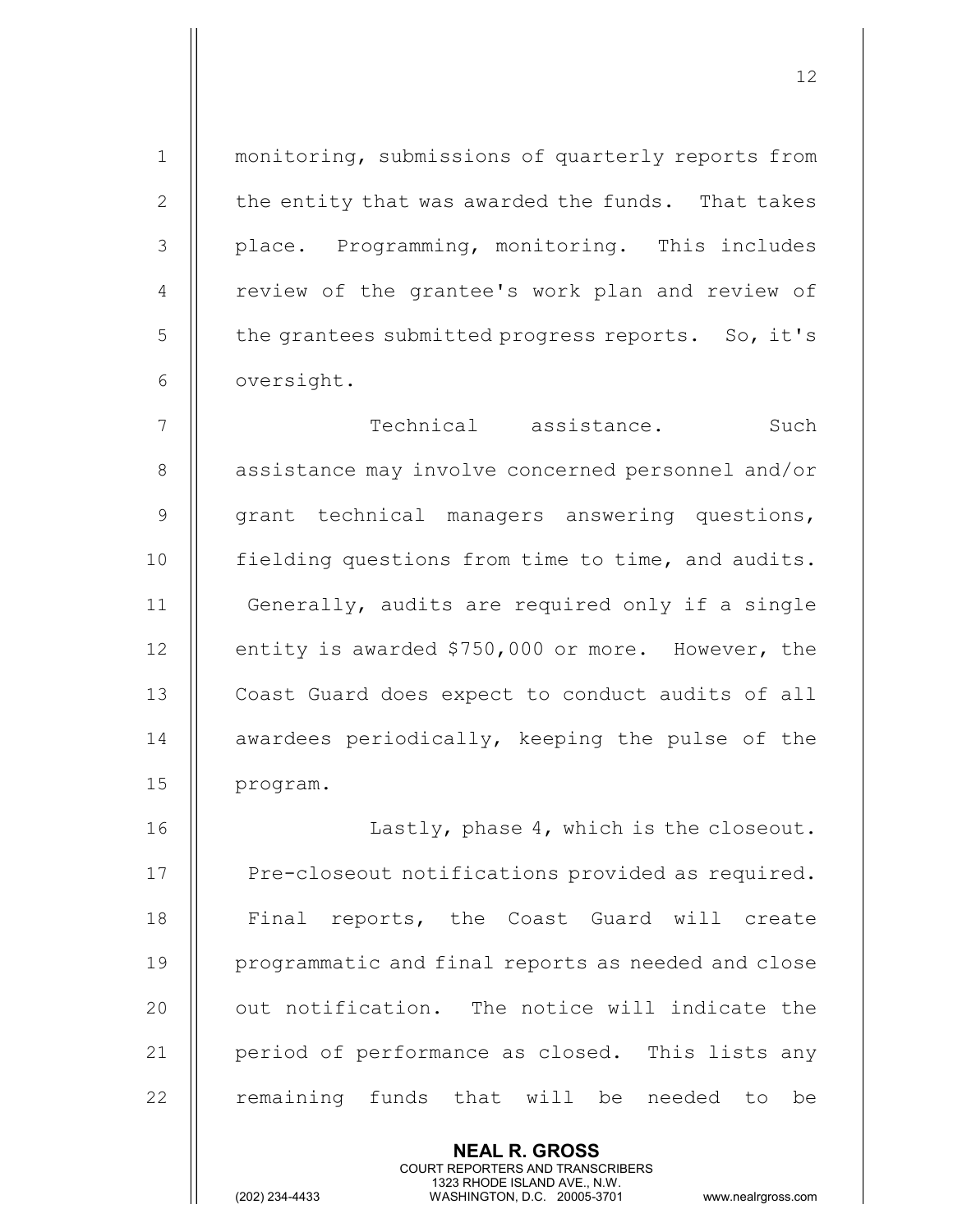NEAL R. GROSS 1 de-obligated, if any, and address the requirements 2 | of maintaining the grant's records. 3 So, with regards to the MOU 4  $\parallel$  between -- and by the way, these phases that I just 5 detailed out, I just hit the bulleted points but  $6$   $\parallel$  when one goes to the grants or the congressional  $7$  || report, as I said, there's a lot of good details 8 || in it. It lays out all these different phases.  $9 \parallel$  So, if you want to soak them in and read them and 10  $\parallel$  then field questions as they may come along, we'll 11 | be standing by throughout this whole process. 12 || An MOU, or Memorandum of Understanding, 13 || partnership was signed between the Coast Guard and 14 || NIOSH in the spring of 2018. NIOSH was identified 15 || as the ideal partner to lead efforts in 16 || administering these grants due to their in-depth 17 || expertise and history in grants management and 18 facilitation. 19 || The purpose of the MOU is to define 20 | roles and responsibilities between the Coast Guard 21 || and NIOSH in managing and deploying various grant 22 || processes and phases. So, for example, when we

COURT REPORTERS AND TRANSCRIBERS

13

1323 RHODE ISLAND AVE., N.W.<br>WASHINGTON, D.C. 20005-3701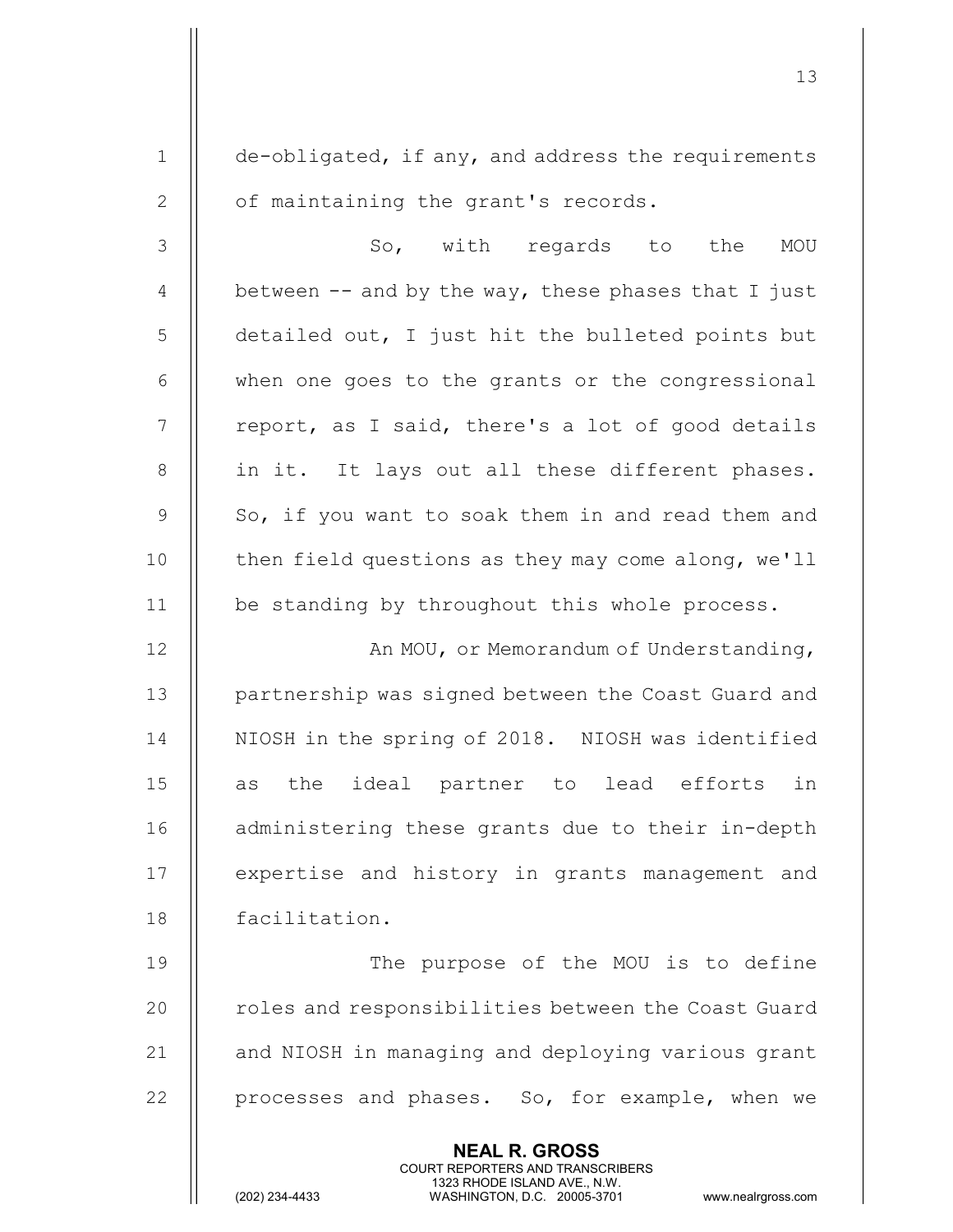| $\mathbf 1$    | go to the MOU, there will be specific segments that                                                                                                                    |
|----------------|------------------------------------------------------------------------------------------------------------------------------------------------------------------------|
| 2              | will just detail out, hey, what's the role of the                                                                                                                      |
| 3              | Coast Guard in this and what is the role and                                                                                                                           |
| $\overline{4}$ | expectations of NIOSH? And sometimes there's a                                                                                                                         |
| 5              | blending of both, obviously, because we're both                                                                                                                        |
| 6              | major stakeholders.                                                                                                                                                    |
| 7              | Now the grants.gov site, which I think                                                                                                                                 |
| 8              | we'll take you to right now -- now, first, I'll                                                                                                                        |
| 9              | just back up just a second, and I want to make sure                                                                                                                    |
| 10             | I spoke of all my talking points here.                                                                                                                                 |
| 11             | We of the Deputy of Commandant                                                                                                                                         |
| 12             | Operations, the acronym being DCO, this is our                                                                                                                         |
| 13             | official website that the Commercial Vessel                                                                                                                            |
| 14             | Compliance has generated, and there's many, many                                                                                                                       |
| 15             | layers to this. You can see, when we go to this                                                                                                                        |
| 16             | site, we have ports they control, we have areas                                                                                                                        |
| 17             | dedicated to domestic vessels and offshore                                                                                                                             |
| 18             | compliance, but we also have our swim lane, being                                                                                                                      |
| 19             | fishing vessel safety.                                                                                                                                                 |
| 20             | So, if Rob will click on that. And by                                                                                                                                  |
| 21             | the way, this site is open to everyone to go to.                                                                                                                       |
| 22             | Some Coast Guard portal sites are restricted to                                                                                                                        |
|                | <b>NEAL R. GROSS</b><br><b>COURT REPORTERS AND TRANSCRIBERS</b><br>1323 RHODE ISLAND AVE., N.W.<br>(202) 234-4433<br>WASHINGTON, D.C. 20005-3701<br>www.nealrgross.com |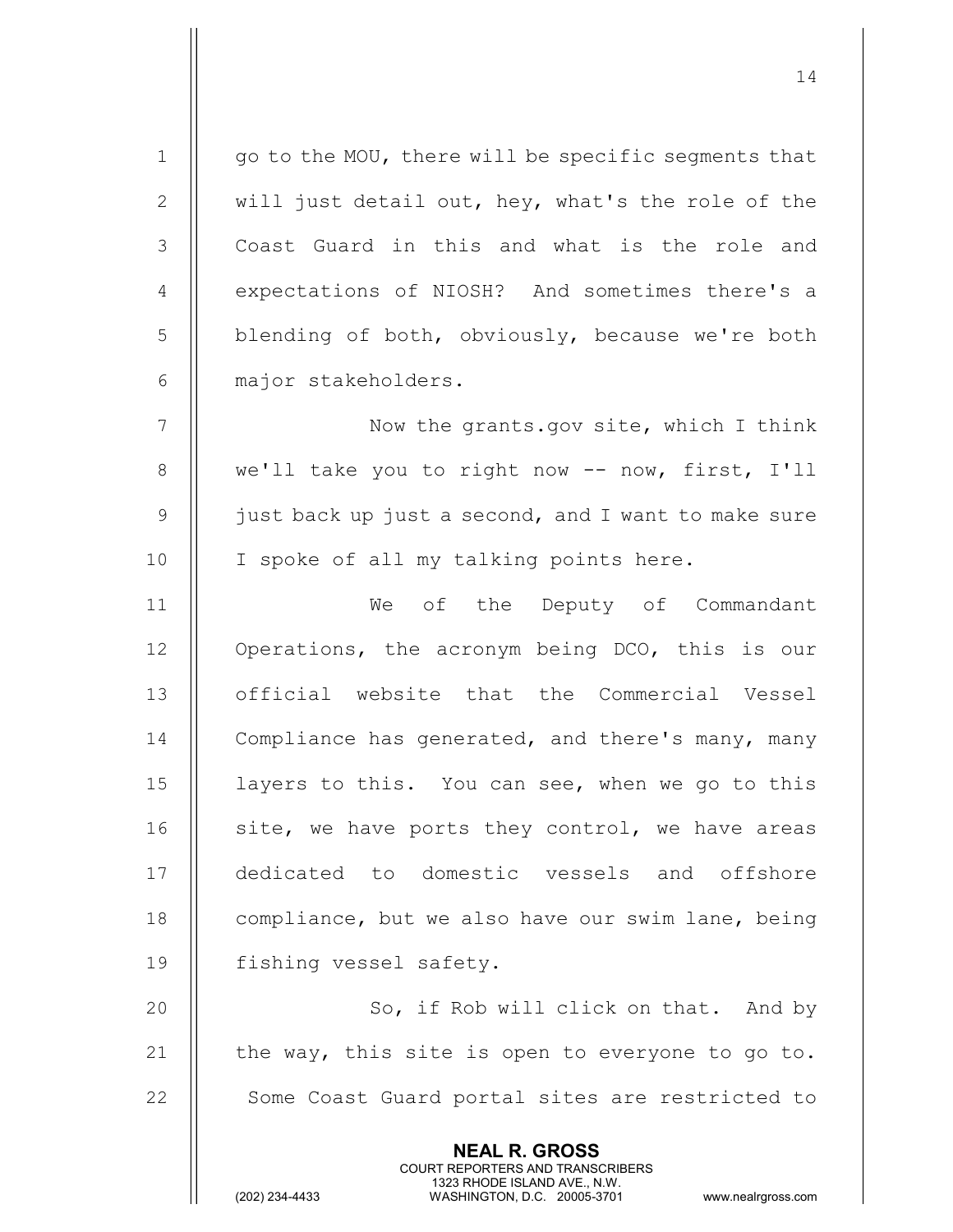| $\mathbf 1$  | who can access them and who can't, but this one          |
|--------------|----------------------------------------------------------|
| $\mathbf{2}$ | is ideal for the public, this Committee, everyone        |
| 3            | to go to get information.                                |
| 4            | And we have just started building this                   |
| 5            | over the last, I'd say the last year. And you may        |
| 6            | remember, back in the day, we had the FishSafe site,     |
| 7            | still had FishSafeWest for D13 that sets the tone        |
| 8            | for much of the program. But we have migrated the        |
| $\mathsf 9$  | old FishSafe content that CVC-3, my office, used         |
| 10           | to manage, and we've populated it here at this site.     |
| 11           | And before you go today, we're going                     |
| 12           | to give you this link, so you can get to it. But         |
| 13           | it is -- Rob, he clicked "fishing vessel safety,"        |
| 14           | and then, you get a dropdown tab. And we have a          |
| 15           | lot of categories here.                                  |
| 16           | Just to kind of show you the                             |
| 17           | capabilities or the search engine, Rob, could you        |
| 18           | show them where we would find our District               |
| 19           | Coordinators, because we talked to them yesterday?       |
| 20           | So, we -- "find an examiner" -- he clicked on that       |
| 21           | tab, and this will populate. This is updated             |
| 22           | frequently, every several months, when we need to.       |
|              | <b>NEAL R. GROSS</b><br>COURT REPORTERS AND TRANSCRIBERS |

 $\frac{1}{2}$ 

1323 RHODE ISLAND AVE., N.W.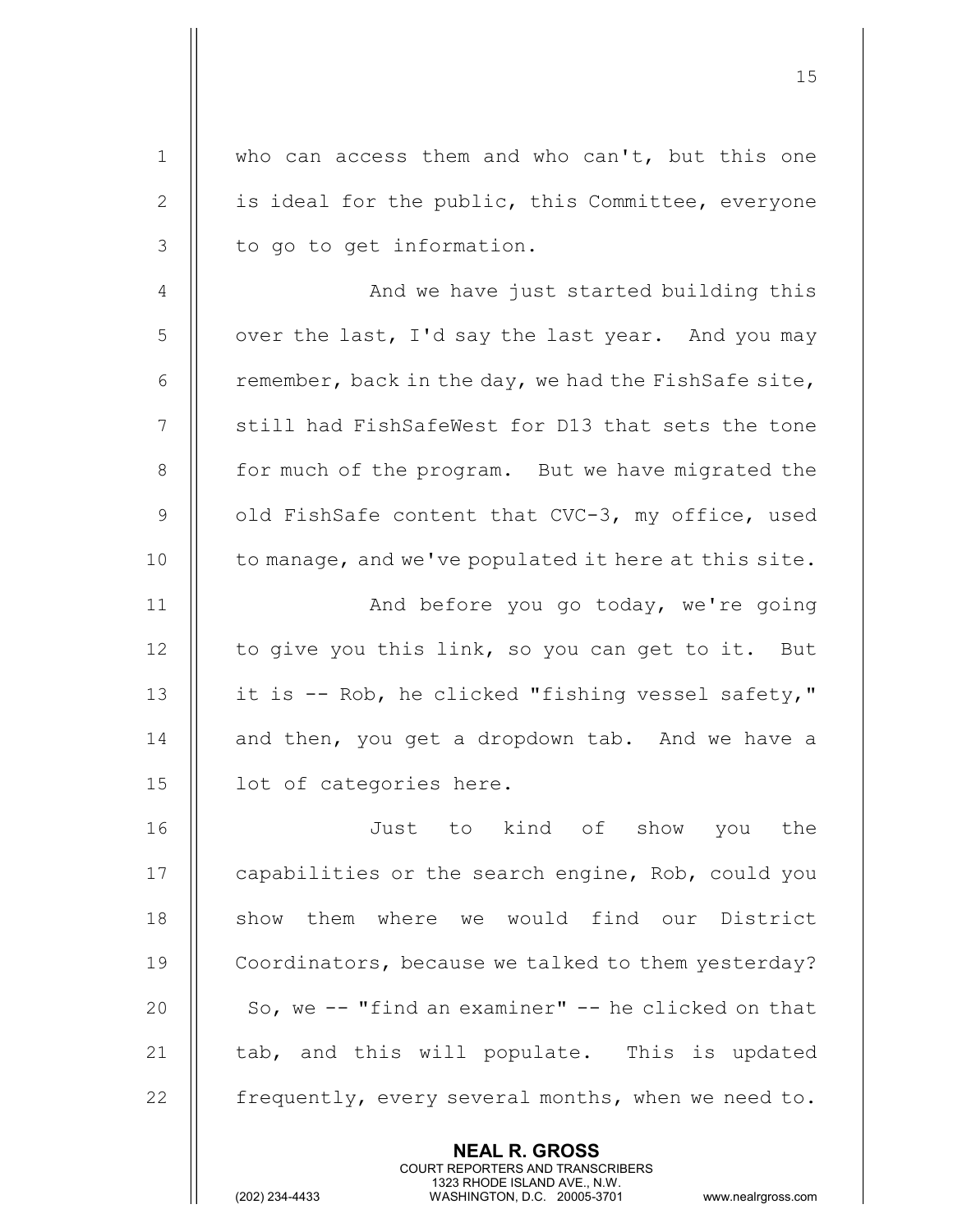| $\mathbf 1$    | And this will give you, the public,                 |
|----------------|-----------------------------------------------------|
| $\mathbf{2}$   | everyone, access to numbers and emails -- phone     |
| 3              | numbers, emails of our District Coordinators.       |
| $\overline{4}$ | There's Dan Hardin. We have Charlie out in D14.     |
| 5              | And so, if you need to get a hold of the            |
| 6              | Coordinators or the local examiners, it's here.     |
| 7              | Okay?                                               |
| 8              | Go all the way down, if you wouldn't                |
| $\mathcal{G}$  | mind. Okay. And by the way with headquarters,       |
| 10             | if you have a need to just send us some kind of     |
| 11             | word or question, we're here also. So, we're not    |
| 12             | hiding.                                             |
| 13             | And so, then, we go back here, and now              |
| 14             | we get to the grants. Let's maybe go to the grants, |
| 15             | if you wouldn't mind. This is federal grants, and   |
| 16             | you see that dropdown tab?                          |
| 17             | And then, since we are in phase 1 of                |
| 18             | this process, and we are building this -- what I    |
| 19             | would say is, if there's something here -- and we   |
| 20             | always say this -- if you don't see something here  |
| 21             | that you want to see or we're just missing some     |
| 22             | element, let us know. Maybe we haven't thought      |
|                | <b>NEAL R. GROSS</b>                                |

 COURT REPORTERS AND TRANSCRIBERS 1323 RHODE ISLAND AVE., N.W.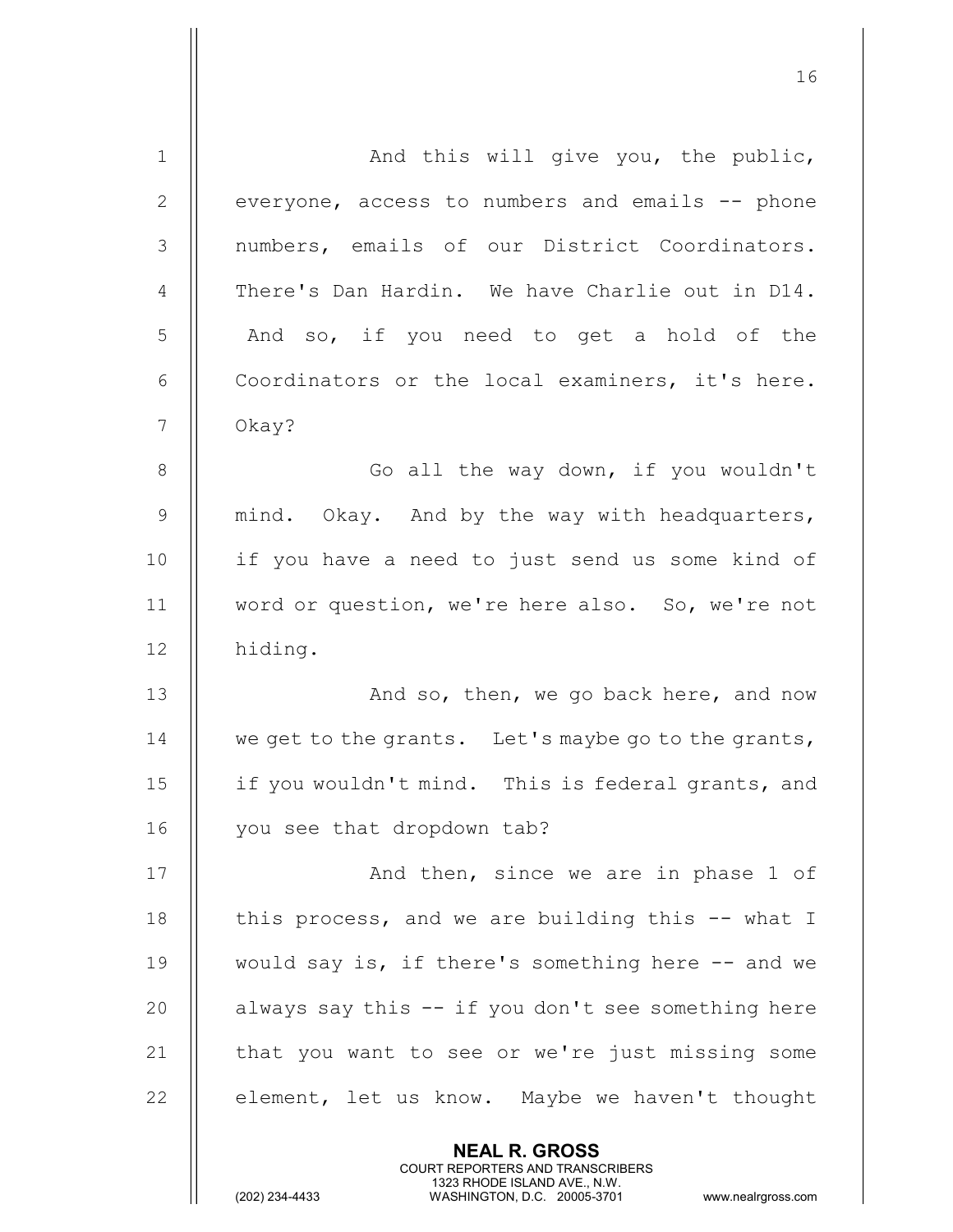| $1\,$        | about it, and we could, more than likely, hang it                                                                                                                      |
|--------------|------------------------------------------------------------------------------------------------------------------------------------------------------------------------|
| $\mathbf{2}$ | here. And this isn't just for us, it's for you.                                                                                                                        |
| 3            | So, you're the customer, and we're here for the                                                                                                                        |
| 4            | customer.                                                                                                                                                              |
| 5            | So, for one, could you please click on                                                                                                                                 |
| 6            | the "Report to Congress" that I've been talking                                                                                                                        |
| 7            | about? And we go to the report to Congress, which                                                                                                                      |
| $\,8\,$      | was, I believe, in October of last year, 2017, last                                                                                                                    |
| $\mathsf 9$  | year.                                                                                                                                                                  |
| 10           | What this does is this sets the tone                                                                                                                                   |
| 11           | and the foundation and the particulars of this                                                                                                                         |
| 12           | grants program. If a general person is even                                                                                                                            |
| 13           | remotely interested in these grants, they go to                                                                                                                        |
| 14           | this. This is going to spell out a lot of detail                                                                                                                       |
| 15           | and answer a lot of questions, specifically the                                                                                                                        |
| 16           | phases, and some of the background knowledge.<br>And                                                                                                                   |
| 17           | it does talk about our partnership with NIOSH and                                                                                                                      |
| 18           | why we deem them a very valuable partner in this.                                                                                                                      |
| 19           | Okay?                                                                                                                                                                  |
| 20           | And it also gives you cites, CFR cites.                                                                                                                                |
| 21           | You'll see littered through this key Code of                                                                                                                           |
| 22           | Federal Regulations cites -- or I'm sorry -- U.S.                                                                                                                      |
|              | <b>NEAL R. GROSS</b><br><b>COURT REPORTERS AND TRANSCRIBERS</b><br>1323 RHODE ISLAND AVE., N.W.<br>(202) 234-4433<br>WASHINGTON, D.C. 20005-3701<br>www.nealrgross.com |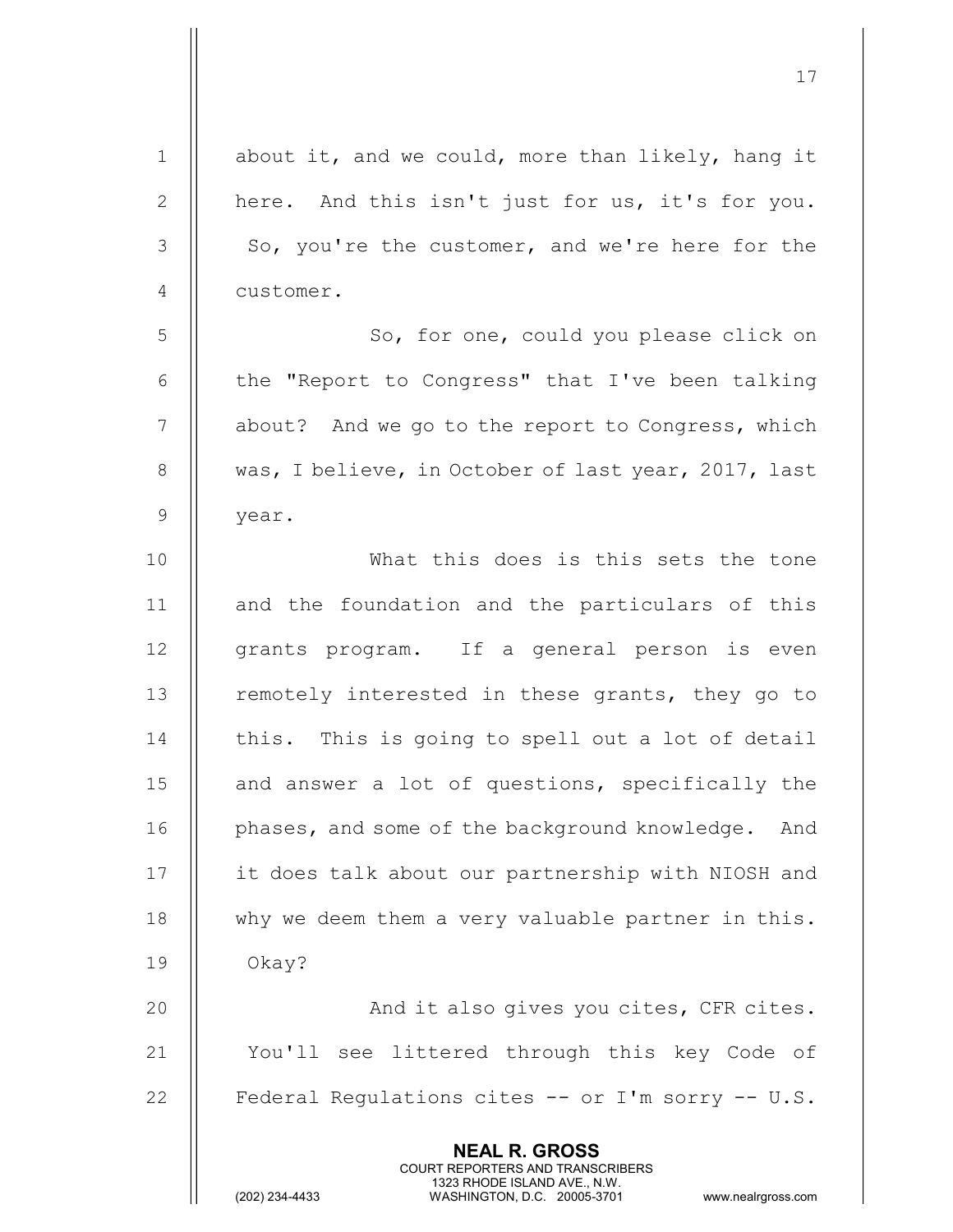1 | Code cites. Correction, U.S. Code cites. And 2 | then, you can go to that part of the U.S. Code and 3 || see where that spells out the actual details of 4 || this grant that transpired from the Coast Guard 5 || Authorization Act of 2010. 6 | Chay. So, we won't read this because 7 || it's there for your viewing pleasure at a later 8 | date. But, if you wouldn't mind, Rob, if we could 9 || iust go back one? And please click on the 10 || memorandum, the MOU with NIOSH. 11 || Now what this does, we talked a little 12 | bit about the roles and responsibilities between 13 || the Coast Guard and NIOSH, the partnership. This 14  $\parallel$  launched last year, May -- 3 of May. 15 || And so, what I would encourage everyone  $16$  || to do is look at this also, if you're remotely 17 || interested, because this spells out not only 18 || stakeholders and roles and responsibilities, but 19  $\parallel$  at the tail end I think it gives you a couple of 20 || point of contact names. I'm not sure where that 21  $\parallel$  is, but, yes, if you come down just a little bit? 22 || Yes, there we go. And these are one of our prime

> NEAL R. GROSS COURT REPORTERS AND TRANSCRIBERS

18

1323 RHODE ISLAND AVE., N.W.<br>WASHINGTON, D.C. 20005-3701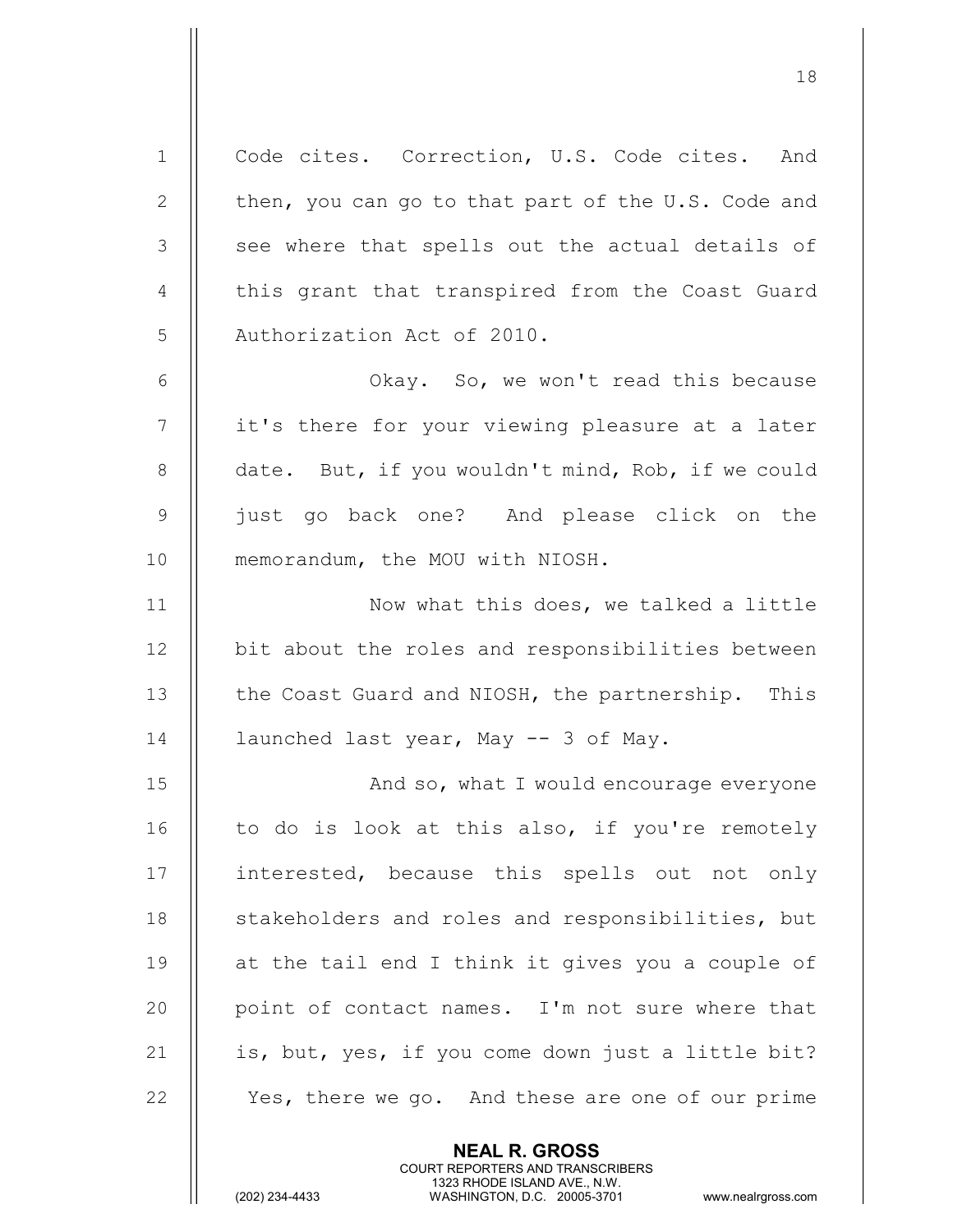1 | NIOSH point of contacts also. That's Dr. Jennifer 2 | Lincoln, and that's my office right there. Okay?  $3 \parallel$  And then, there's legal jargon.

19

4 || Ckay. And then, let me see, if you 5 || could please click on "USC 4502"? Because not  $6$  || everyone has in our back pocket or at the office  $7 \parallel$  a copy of the U.S. Code. So, what this does is 8 || this is just kind of a scanned version. You can  $9$  | always go to the electronic version of the U.S. 10 || Code. But what this does is this lays out in black 11  $\parallel$  and white what the U.S. Code says about the grants  $12$  | training and research, so there's no confusion.  $13$  | Okay?

And if we could, lastly, I think what we're going to do is, I've talked a little bit about 16 || grants.gov. As I said, there's going to be some frequently asked questions that will come from time  $\parallel$  to time. We're going to take what is hung  $-$  why don't we just go to grants.gov? There's a hyperlink.

21 || When we go to grants.gov, this is where 22  $\parallel$  the details are hung. You'll see, for the funding,

> NEAL R. GROSS COURT REPORTERS AND TRANSCRIBERS

1323 RHODE ISLAND AVE., N.W.<br>WASHINGTON, D.C. 20005-3701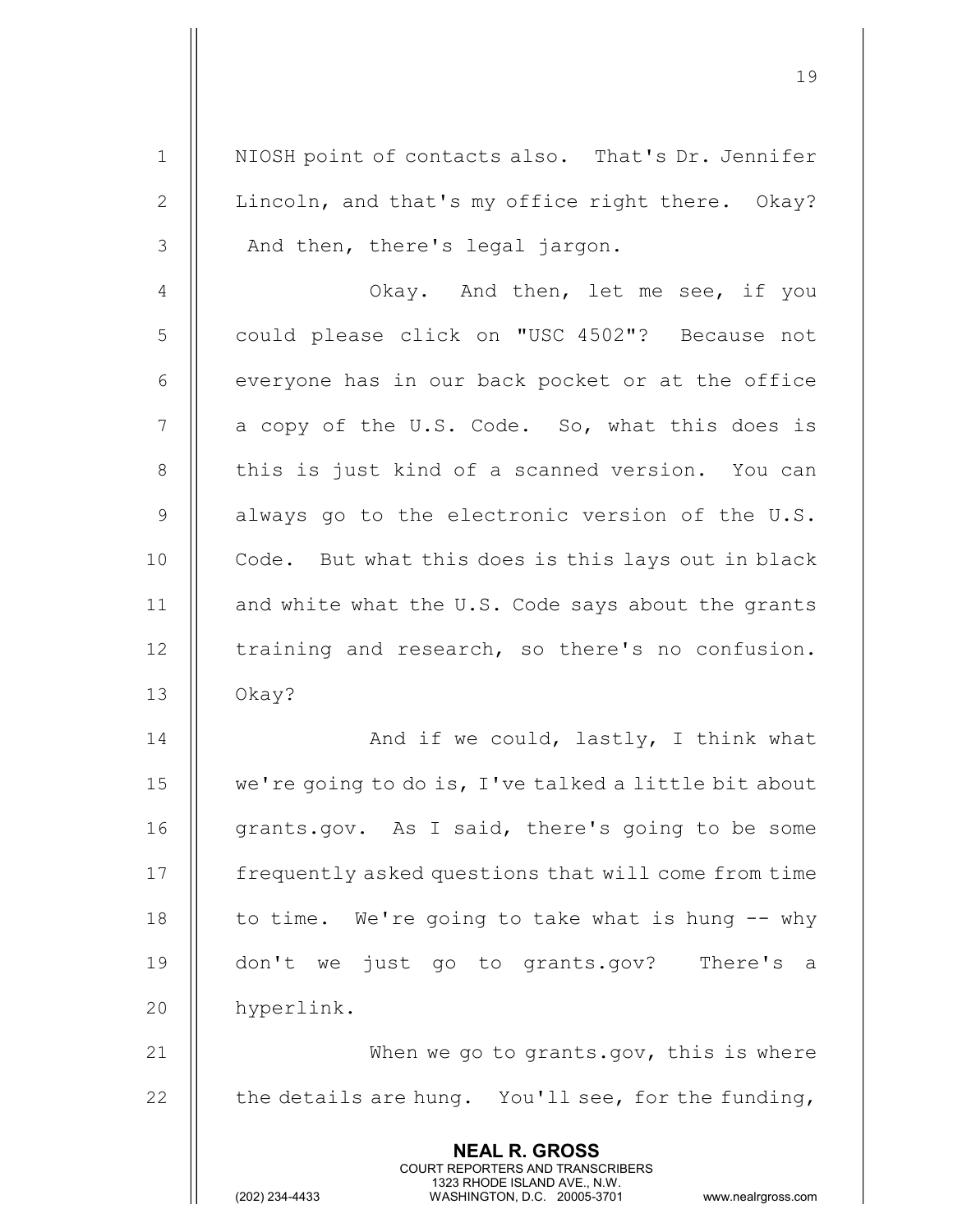| $\mathbf 1$   | the opportunity title is in that second lane, the    |
|---------------|------------------------------------------------------|
| $\mathbf{2}$  | number, RFAOH1904. If we click on that, please?      |
| $\mathcal{S}$ | This is the announcement here that will              |
| 4             | get into the research grant. And so, a lot of this   |
| 5             | language, when you do your homework and read, again, |
| 6             | the documents that I just showed you previously,     |
| 7             | a lot of this verbiage here will seem familiar       |
| $\,8\,$       | because it spells it out again.                      |
| $\mathsf 9$   | And there are different tabs that will               |
| 10            | be in the near future populated that will highlight, |
| 11            | hey, what we need in the package, history, forecast. |
| 12            | And so, I don't talk out of line on this, I want     |
| 13            | to go to the technical expert, Mr. Robinson. And     |
| 14            | he's going to talk a little more on this.            |
| 15            | But what I wanted to do before I handed              |
| 16            | it off to him, I wanted to come all the way -- if    |
| 17            | you wouldn't mind, Rob, going all the way down to    |
| 18            | the bottom? And you'll see right there, the          |
| 19            | grantor contact information. This is the prime       |
| 20            | point of contact to field questions if we are        |
| 21            | unclear on something. And if anything, that allows   |
| 22            | us to kind of streamline our questions and go to     |
|               | <b>NEAL R. GROSS</b>                                 |

 COURT REPORTERS AND TRANSCRIBERS 1323 RHODE ISLAND AVE., N.W.

 $\mathbb{I}$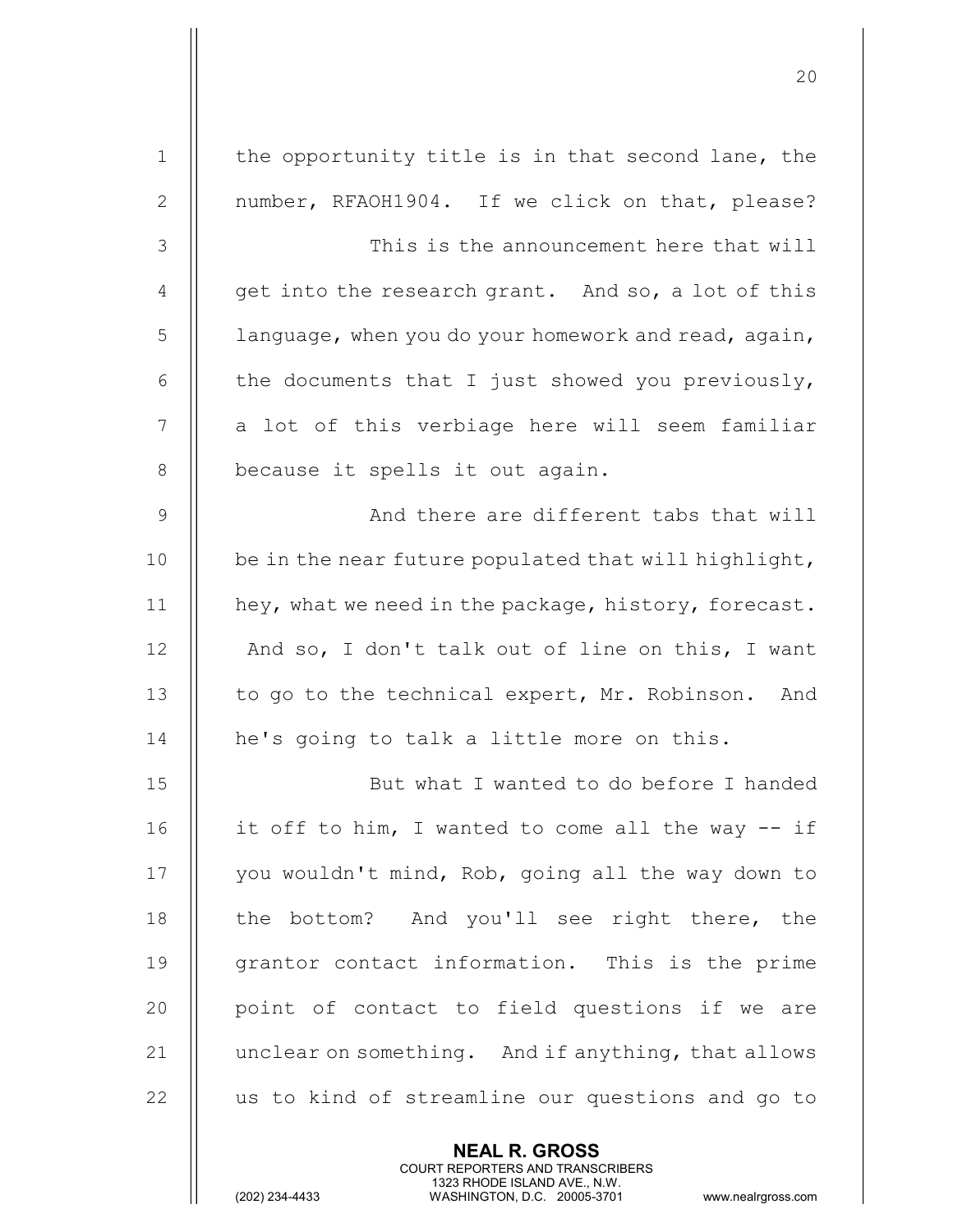| $1\,$          | one source, so 16 people aren't fielding questions.                                                                                                                    |
|----------------|------------------------------------------------------------------------------------------------------------------------------------------------------------------------|
| $\mathbf{2}$   | And then, as appropriate if, for example, Mr.                                                                                                                          |
| $\mathcal{S}$  | Robinson couldn't answer a question -- maybe it's                                                                                                                      |
| $\overline{4}$ | Coast Guard related -- well, we may field it out                                                                                                                       |
| 5              | to the appropriate source. But his email, CDC                                                                                                                          |
| 6              | email, and phone number is listed there also.                                                                                                                          |
| 7              | So, what I would say, if you ever have                                                                                                                                 |
| $8\,$          | a hard time finding this portion of the link, you                                                                                                                      |
| $\mathsf 9$    | go to grants.gov. And then, with the search engine                                                                                                                     |
| 10             | all the way in the upper right-hand corner, you                                                                                                                        |
| 11             | simply could type in "commercial fishing," and it's                                                                                                                    |
| 12             | going to take you right to this. I've tried it                                                                                                                         |
| 13             | and it works.                                                                                                                                                          |
| 14             | Dr. Robinson?                                                                                                                                                          |
| 15             | MR. ROBINSON: Hello.                                                                                                                                                   |
| 16             | MR. MYERS: Yes, sir. Joe Myers                                                                                                                                         |
| 17             | speaking, and I think I am ready to hand this off                                                                                                                      |
| 18             | to you for comment, if you would like to comment                                                                                                                       |
| 19             | on any of this.                                                                                                                                                        |
| 20             | MR. ROBINSON: Sure.                                                                                                                                                    |
| 21             | MR. MYERS: Yes, sir.                                                                                                                                                   |
| 22             | MR. ROBINSON: Sure, I'll make a few                                                                                                                                    |
|                | <b>NEAL R. GROSS</b><br><b>COURT REPORTERS AND TRANSCRIBERS</b><br>1323 RHODE ISLAND AVE., N.W.<br>(202) 234-4433<br>WASHINGTON, D.C. 20005-3701<br>www.nealrgross.com |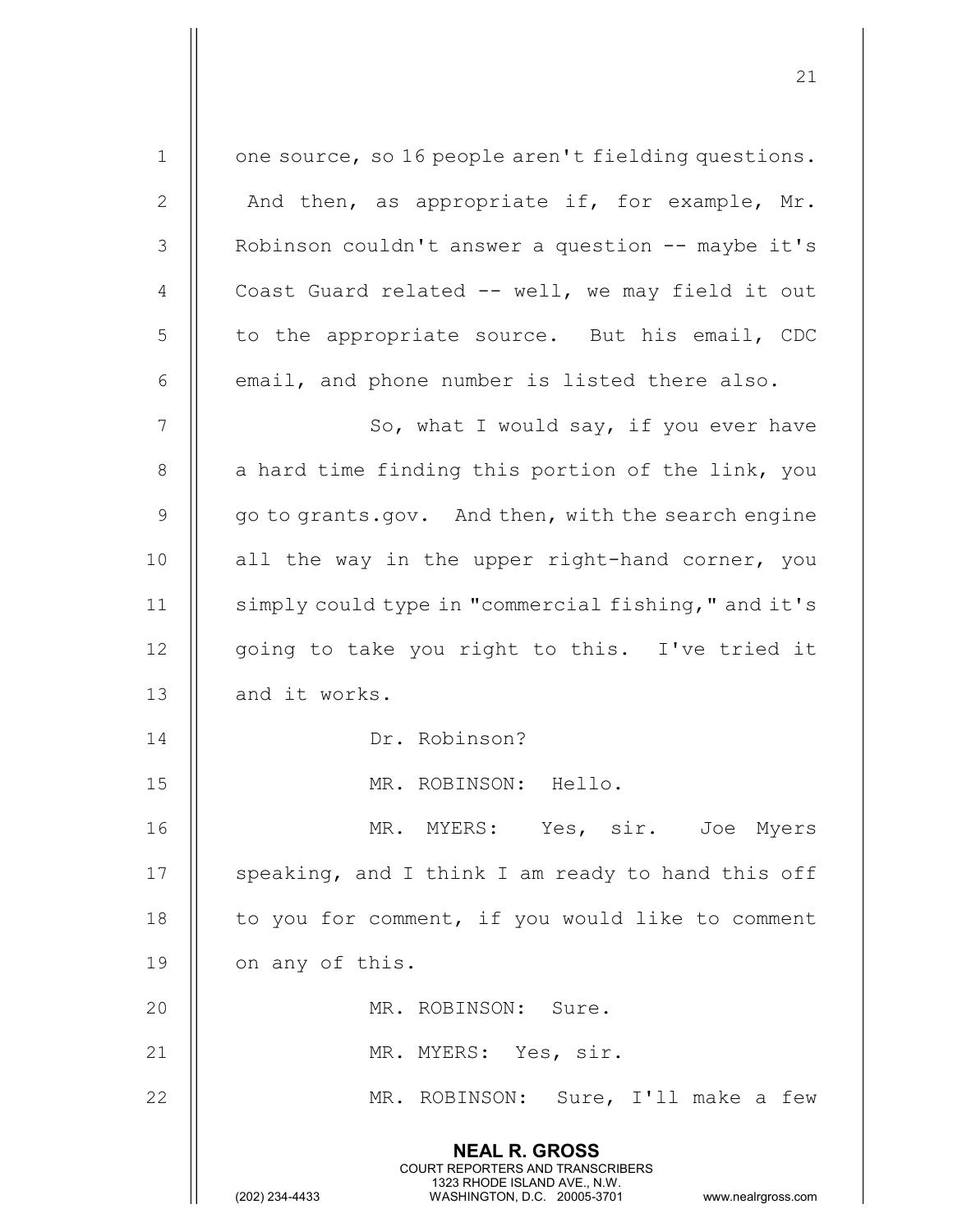| $\mathbf 1$    | comments and I'll be very brief. Can you hear me?   |
|----------------|-----------------------------------------------------|
| $\mathbf{2}$   | MR. MYERS: We can, very good.                       |
| 3              | MR. ROBINSON: Okay, great.                          |
| $\overline{4}$ | So, let me just mention a couple of                 |
| 5              | things. We're very excited, NIOSH is very excited   |
| 6              | to be working with the Coast Guard on this effort.  |
| $\overline{7}$ | Either most of you or all of you are acquainted     |
| 8              | with Captain Jennifer Lincoln, and she is the NIOSH |
| 9              | subject matter expert in commercial fishing safety, |
| 10             | commercial fishing occupational safety and health.  |
| 11             | And she will be engaged in this effort in that      |
| 12             | capacity.                                           |
| 13             | long history of<br>NIOSH has a                      |
| 14             | occupational safety and health research in a wide   |
| 15             | range of areas. And the Institute has a strong      |
| 16             | extramural research and training program. Some      |
| 17             | of you in the room are probably familiar with our   |
| 18             | Training Project Grant Program, and some of you     |
| 19             | may be familiar with the research arm, the          |
| 20             | extramural research arm of NIOSH, and some of you   |
| 21             | may actually be funded under a research grant or    |
| 22             | a training grant. I don't know for sure.            |
|                |                                                     |

NEAL R. GROSS

 COURT REPORTERS AND TRANSCRIBERS 1323 RHODE ISLAND AVE., N.W.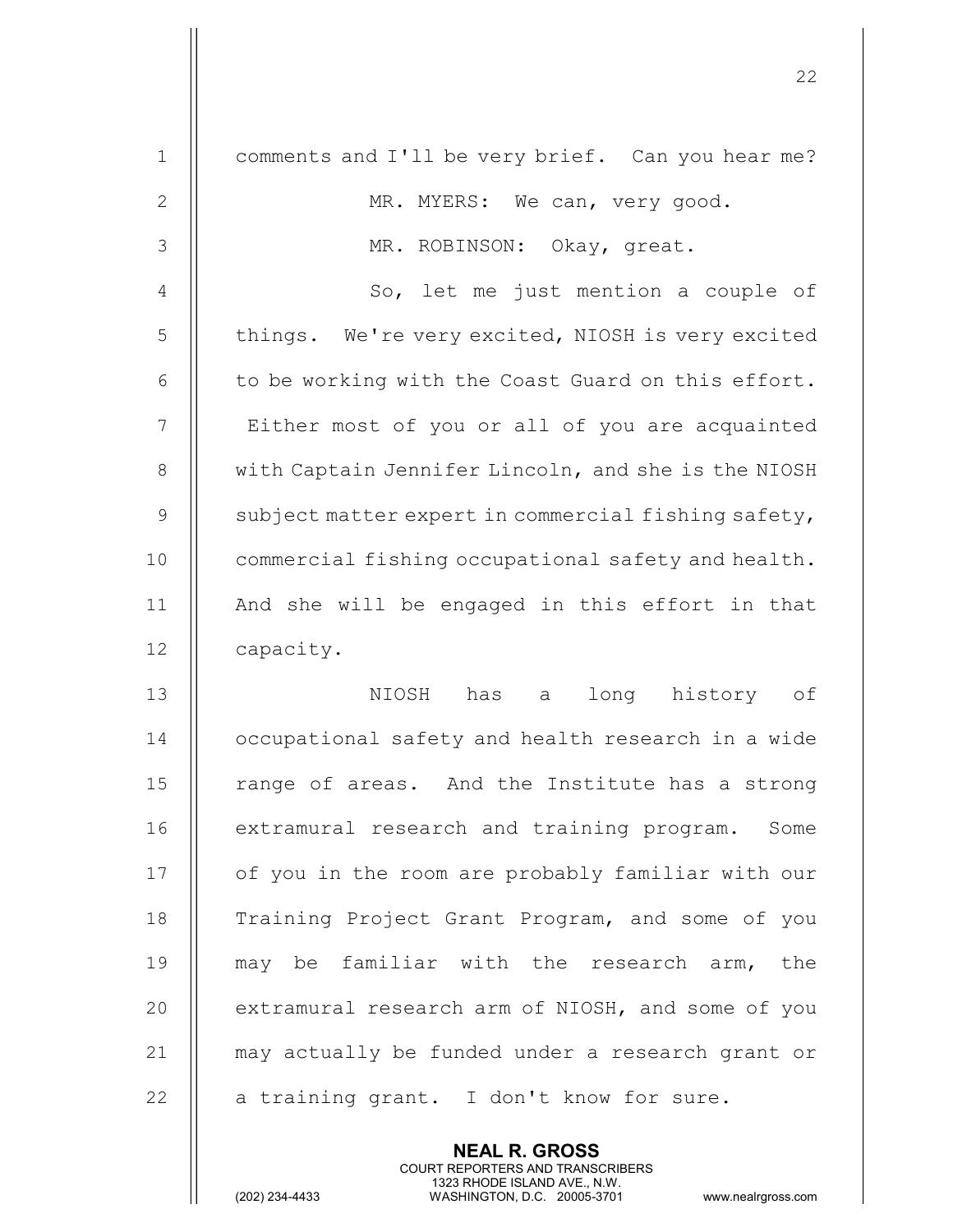| $\mathbf 1$    | But I've been here since -- I came in                                                                                                          |
|----------------|------------------------------------------------------------------------------------------------------------------------------------------------|
| $\mathbf{2}$   | 2006, managed a variety of portfolios, including                                                                                               |
| 3              | AG, forestry, fishing, and several others. And                                                                                                 |
| 4              | now I manage the office, and it's been a fascinating                                                                                           |
| 5              | journey because we get to deal with so many                                                                                                    |
| 6              | different subject matter areas. So, we're looking                                                                                              |
| $\overline{7}$ | forward to this.                                                                                                                               |
| 8              | And I think, Joe, what we'll do is you                                                                                                         |
| 9              | keep track of the questions, whether we can answer                                                                                             |
| 10             | them or not today, keep track of them. And if                                                                                                  |
| 11             | they're not on our FAQ list, we will add them.                                                                                                 |
| 12             | And I have made a couple of notes to follow up with                                                                                            |
| 13             | you after the meeting for a couple of questions                                                                                                |
| 14             | that we should add to our list.                                                                                                                |
| 15             | MR. MYERS: That sounds great.                                                                                                                  |
| 16             | MR. ROBINSON: Okay, that's it.                                                                                                                 |
| 17             | MR. MYERS: Okay. Are there any                                                                                                                 |
| 18             | questions with what we've just laid out? Yes?                                                                                                  |
| 19             | It looks like we have one question                                                                                                             |
| 20             | coming up.                                                                                                                                     |
| 21             | MR. DAMERON: Mr. Chairman, Thomas                                                                                                              |
| 22             | Dameron.                                                                                                                                       |
|                | <b>NEAL R. GROSS</b>                                                                                                                           |
|                | <b>COURT REPORTERS AND TRANSCRIBERS</b><br>1323 RHODE ISLAND AVE., N.W.<br>WASHINGTON, D.C. 20005-3701<br>(202) 234-4433<br>www.nealrgross.com |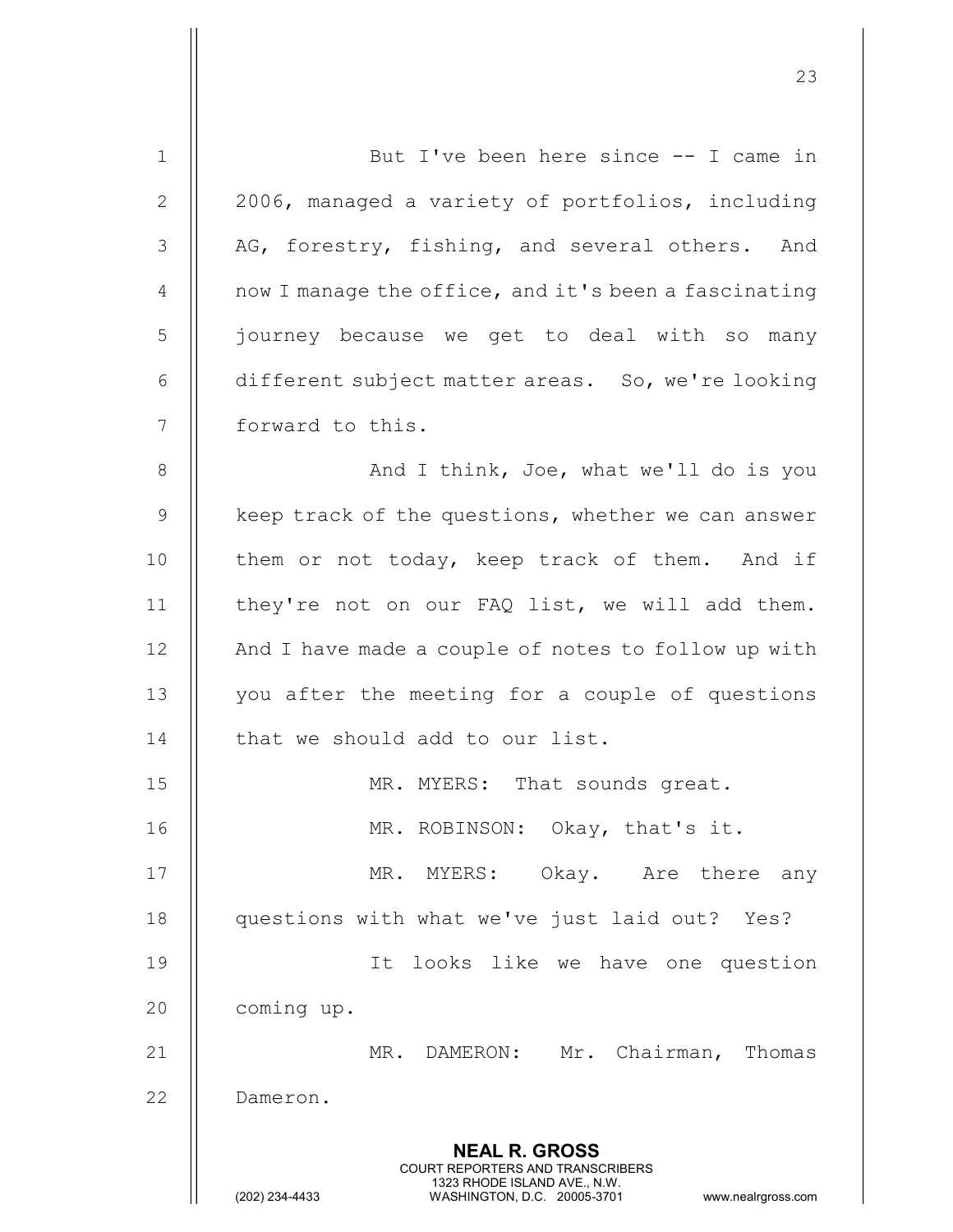| $\mathbf 1$  | So, I'm curious, what is the timing                                                                                                                                    |
|--------------|------------------------------------------------------------------------------------------------------------------------------------------------------------------------|
| $\mathbf{2}$ | between phase 1 and phase 2? When might the Coast                                                                                                                      |
| 3            | Guard and NIOSH be finishing up phase 1 and starting                                                                                                                   |
| 4            | phase 2?                                                                                                                                                               |
| 5            | MR. MYERS: Mr. Robinson, the question                                                                                                                                  |
| 6            | is with regards to the timing. Can you elaborate                                                                                                                       |
| 7            | the timing between phase 1 and phase 2<br>on                                                                                                                           |
| $8\,$        | logistically?                                                                                                                                                          |
| $\mathsf 9$  | MR. ROBINSON: Sure. Yes. So, those                                                                                                                                     |
| 10           | phases cover a wide range of activities. So, maybe                                                                                                                     |
| 11           | I'll just cut to the chase and that the next critical                                                                                                                  |
| 12           | event that will happen that I think all or most                                                                                                                        |
| 13           | of you are interested in knowing is when these                                                                                                                         |
| 14           | announcements will be published, so you can see                                                                                                                        |
| 15           | those and start working on your applications.                                                                                                                          |
| 16           | Hold on one second here, let me stop                                                                                                                                   |
| 17           | this call from ringing.                                                                                                                                                |
| 18           | And the plan, the current timing is that                                                                                                                               |
| 19           | the research announcement is expected to be                                                                                                                            |
| 20           | published in early December, and the training                                                                                                                          |
| 21           | announcement will follow closely behind that.                                                                                                                          |
| 22           | MR. MYERS: Thank you.                                                                                                                                                  |
|              | <b>NEAL R. GROSS</b><br><b>COURT REPORTERS AND TRANSCRIBERS</b><br>1323 RHODE ISLAND AVE., N.W.<br>(202) 234-4433<br>WASHINGTON, D.C. 20005-3701<br>www.nealrgross.com |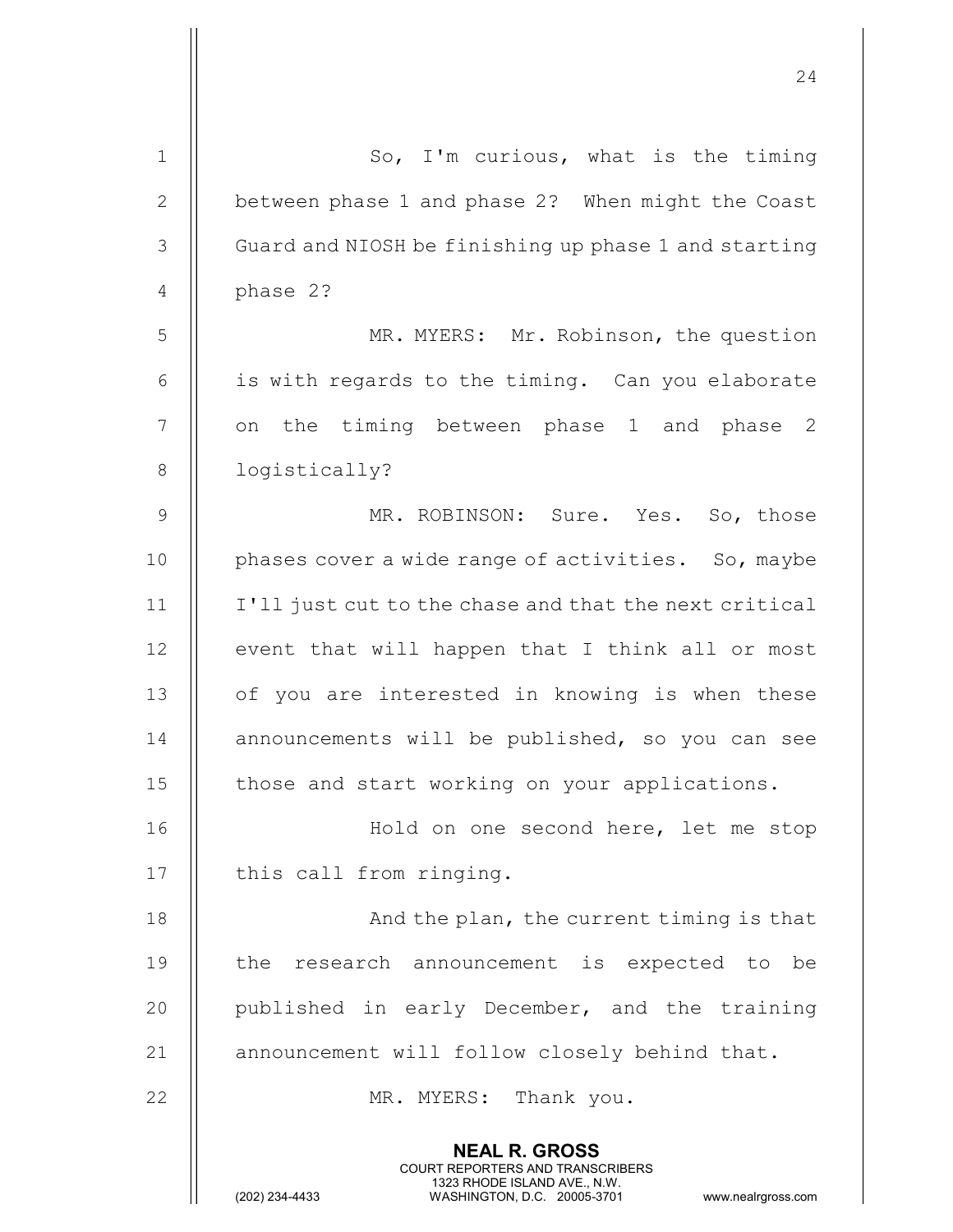|               | 25                                                                                                                                                                     |
|---------------|------------------------------------------------------------------------------------------------------------------------------------------------------------------------|
| $\mathbf 1$   | MR. ROBINSON: Okay.                                                                                                                                                    |
| 2             | MR. MYERS: Did that answer --                                                                                                                                          |
| 3             | MR. ROBINSON: And let me just comment,                                                                                                                                 |
| 4             | too, that, Joe, a question for you. Did you show                                                                                                                       |
| 5             | them the grants.gov website?                                                                                                                                           |
| 6             | MR. MYERS: I sure did. Yes.                                                                                                                                            |
| 7             | MR. ROBINSON: Thank you. Okay,                                                                                                                                         |
| $8\,$         | great.                                                                                                                                                                 |
| $\mathcal{G}$ | So, when these announcements are                                                                                                                                       |
| 10            | published, they will be posted or, as Joe said,                                                                                                                        |
| 11            | hung right here under the "Related Documents" tab,                                                                                                                     |
| 12            | and that's where you'll find them.                                                                                                                                     |
| 13            | And then, when they are published, I                                                                                                                                   |
| 14            | think we're planning on sending out a pretty large                                                                                                                     |
| 15            | email to folks that we know are interested.<br>And                                                                                                                     |
| 16            | that probably includes everybody in the room there,                                                                                                                    |
| 17            | or most people in the room, I imagine.                                                                                                                                 |
| 18            | So, we'll be doing some outreach and                                                                                                                                   |
| 19            | communication to inform people broadly when these                                                                                                                      |
| 20            | announcements are published.                                                                                                                                           |
| 21            | MR. MYERS: And with that said -- this                                                                                                                                  |
| 22            | is Joseph Myers speaking again -- with that said,                                                                                                                      |
|               | <b>NEAL R. GROSS</b><br><b>COURT REPORTERS AND TRANSCRIBERS</b><br>1323 RHODE ISLAND AVE., N.W.<br>(202) 234-4433<br>WASHINGTON, D.C. 20005-3701<br>www.nealrgross.com |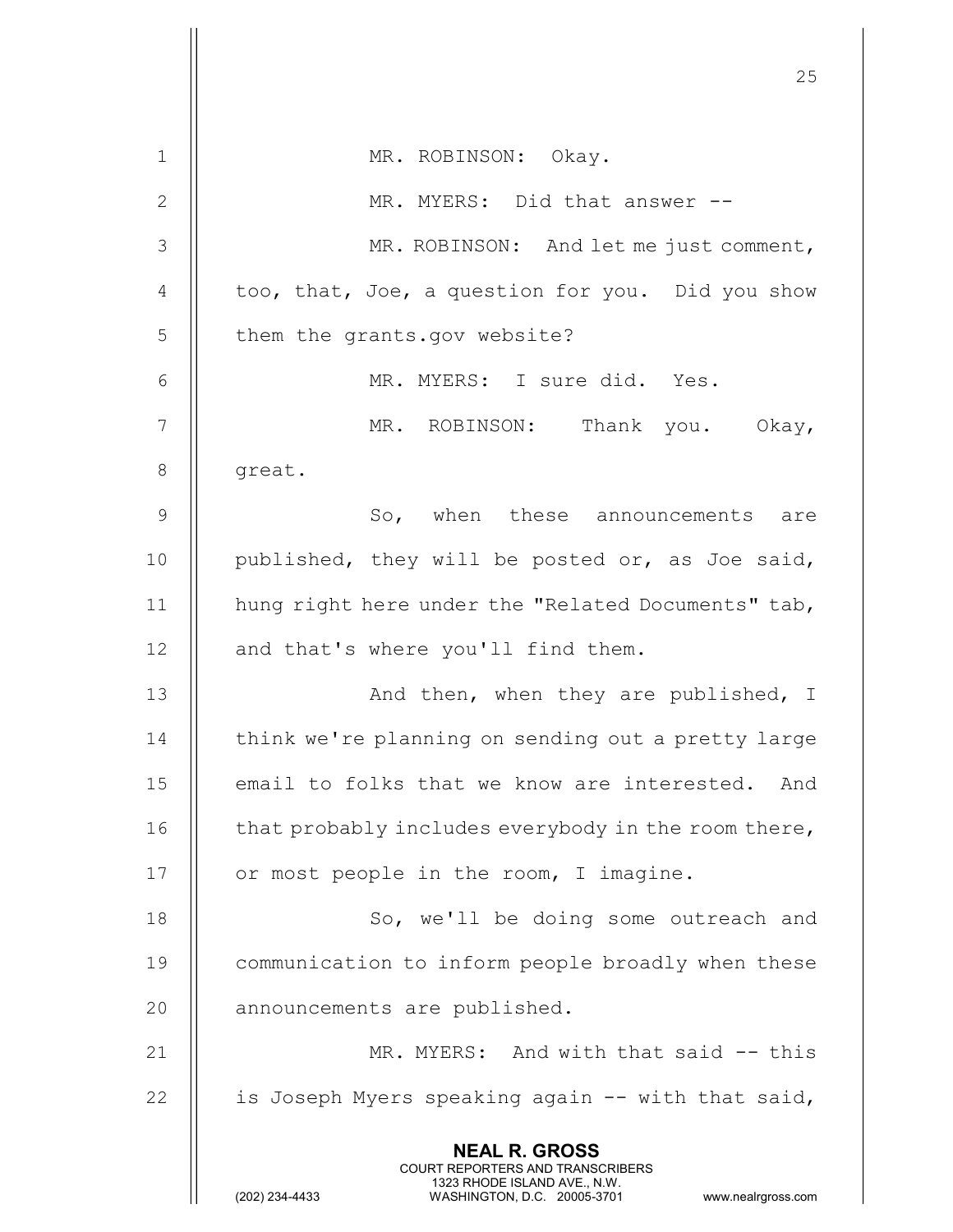| $\mathbf 1$    | what we will attempt to do here is get point of                                                                                                                        |
|----------------|------------------------------------------------------------------------------------------------------------------------------------------------------------------------|
| $\mathbf{2}$   | contacts or a list of names and contact information                                                                                                                    |
| 3              | for that announcement. There's a possibility,                                                                                                                          |
| $\overline{4}$ | because I know you have -- NIOSH has generated a                                                                                                                       |
| 5              | pretty hefty list of recipients for this broadcast.                                                                                                                    |
| 6              | And we'll provide to you extra names to make sure                                                                                                                      |
| $\overline{7}$ | that they're captured in that list.                                                                                                                                    |
| $8\,$          | MR. ROBINSON: Right. We will                                                                                                                                           |
| $\mathcal{G}$  | disseminate that information as widely as we can.                                                                                                                      |
| 10             | So, if you're interested, maybe here's                                                                                                                                 |
| 11             | a hint for the public in the room. If you're not                                                                                                                       |
| 12             | sure if you're on a list to receive this                                                                                                                               |
| 13             | information, you should make that known before you                                                                                                                     |
| 14             | guys end your meeting or before you guys go your                                                                                                                       |
| 15             | separate ways, before you all go your separate ways.                                                                                                                   |
| 16             | Are there any other<br>MR. MYERS:                                                                                                                                      |
| 17             | questions?                                                                                                                                                             |
| 18             | CHAIRMAN JACOBSEN:<br>Can you just                                                                                                                                     |
| 19             | assume that the entire Committee is interested and                                                                                                                     |
| 20             | put us all on the list?                                                                                                                                                |
| 21             | MR. MYERS: Yes, sir, Mr. Chair, we'll                                                                                                                                  |
| 22             | make sure that happens.                                                                                                                                                |
|                | <b>NEAL R. GROSS</b><br><b>COURT REPORTERS AND TRANSCRIBERS</b><br>1323 RHODE ISLAND AVE., N.W.<br>(202) 234-4433<br>WASHINGTON, D.C. 20005-3701<br>www.nealrgross.com |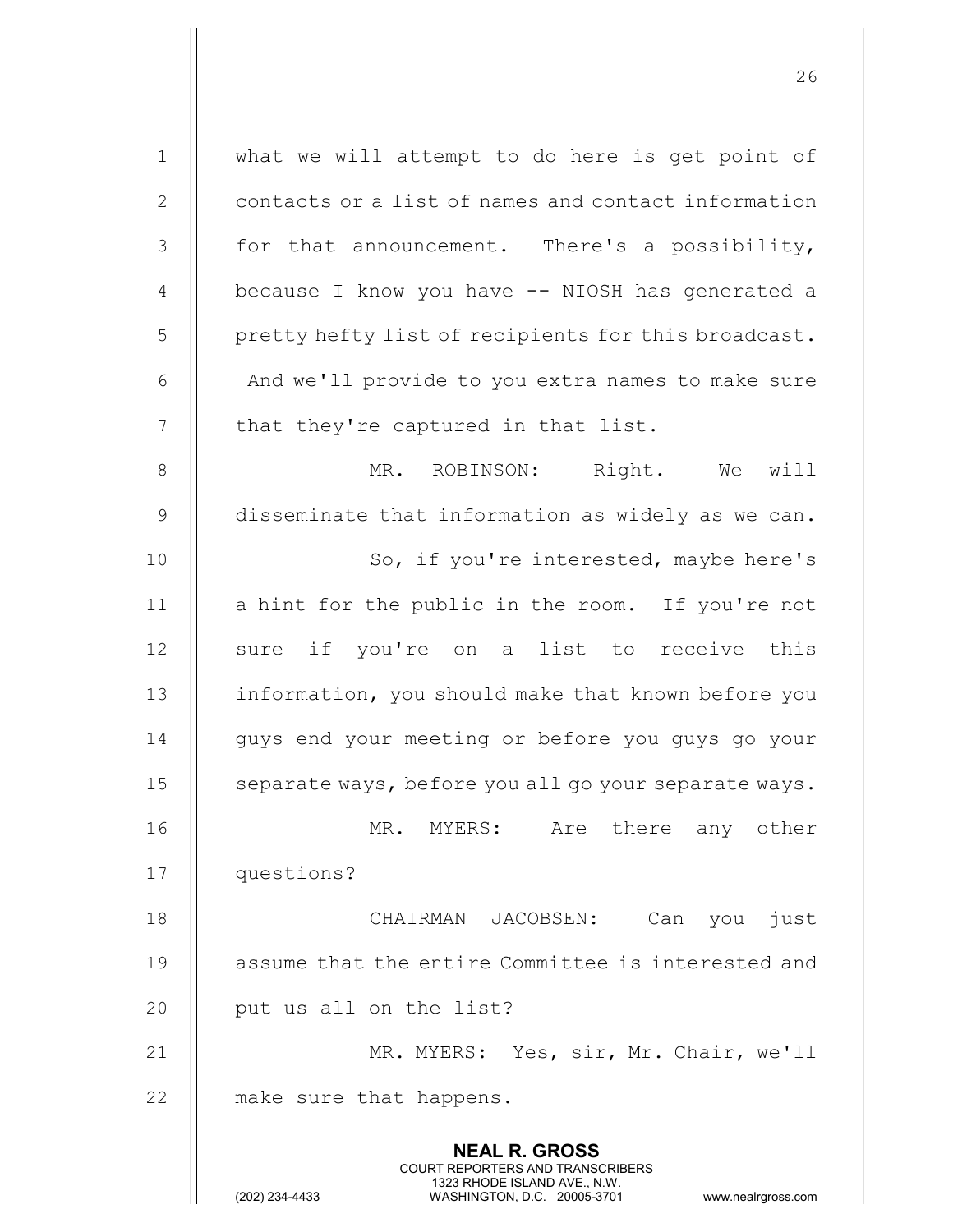|                | 27                                                                                                                                                              |
|----------------|-----------------------------------------------------------------------------------------------------------------------------------------------------------------|
| $\mathbf{1}$   | CHAIRMAN JACOBSEN: Any other                                                                                                                                    |
| $\mathbf{2}$   | questions? Comments from the public? Questions?                                                                                                                 |
| 3              | (No response.)                                                                                                                                                  |
| 4              | MR. MYERS: Mr. Robinson, I think we                                                                                                                             |
| 5              | are wrapping this up. There are no more questions,                                                                                                              |
| 6              | and we appreciate you opening up your schedule.                                                                                                                 |
| $\overline{7}$ | MR. ROBINSON: Okay. Thanks for                                                                                                                                  |
| $8\,$          | taking it easy on me, and I will certainly be                                                                                                                   |
| $\mathsf 9$    | available to answer questions as they come up.                                                                                                                  |
| 10             | If you have other questions that are on your mind,                                                                                                              |
| 11             | let Joe know and if we don't have an answer for                                                                                                                 |
| 12             | you in the FAQs, we will put our heads together                                                                                                                 |
| 13             | and provide an answer for you.                                                                                                                                  |
| 14             | Thank you very much.                                                                                                                                            |
| 15             | CHAIRMAN JACOBSEN:<br>Any other                                                                                                                                 |
| 16             | questions about the website or anything?<br>Mr.                                                                                                                 |
| 17             | Boehmer?                                                                                                                                                        |
| 18             | MR. BOEHMER: Kris Boehmer.                                                                                                                                      |
| 19             | I'm just trying to get on the website.                                                                                                                          |
| 20             | It's www.dco.uscg.mil. But where do I find the                                                                                                                  |
| 21             | part where -- I'm not seeing the same screen you                                                                                                                |
| 22             | are.                                                                                                                                                            |
|                | <b>NEAL R. GROSS</b><br>COURT REPORTERS AND TRANSCRIBERS<br>1323 RHODE ISLAND AVE., N.W.<br>(202) 234-4433<br>WASHINGTON, D.C. 20005-3701<br>www.nealrgross.com |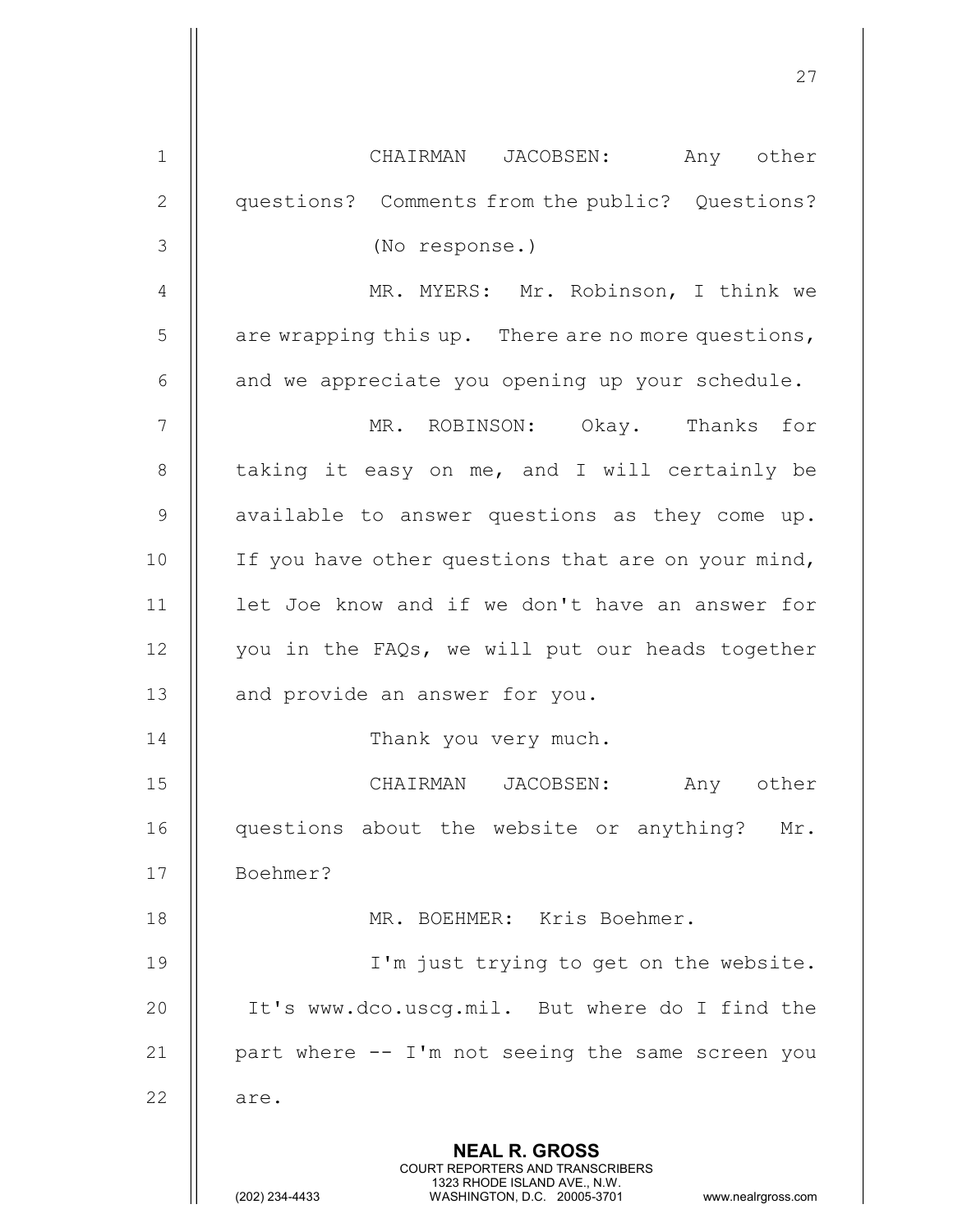28 NEAL R. GROSS COURT REPORTERS AND TRANSCRIBERS 1323 RHODE ISLAND AVE., N.W.<br>WASHINGTON, D.C. 20005-3701 WASHINGTON, D.C. WASHINGTON, D.C. 20005-3701 www.nealrgross.com 1 MR. CRAIGHEAD: See "Our 2 | Organization"? 3 MR. BOEHMER: Yes. 4 | MR. CRAIGHEAD: Go down to where it 5 || says, "CG-5P". Scroll over to "Inspections & 6  $\parallel$  Compliance". And then you'll see --7 || MR. BOEHMER: Okay, I go down to which 8 | one? The third one down? 9 MR. CRAIGHEAD: "Inspections & 10 | Compliance". 11 || MR. BOEHMER: Okay, yes. 12 || MR. CRAIGHEAD: And you get into a 13 dropdown. You'll have to go down to "Commercial 14 | Vessel Compliance". Click on that. 15 || MR. BOEHMER: Well, that's easy. 16 (Laughter.) 17 || MR. MYERS: If I could, we'll make it 18  $\parallel$  even easier. Let's give him the FishSafe --19 || remember that condensed --20 || MR. CRAIGHEAD: Yes, I wish I had it 21  $\parallel$  in front of me, but I don't. 22 (Simultaneous speaking.)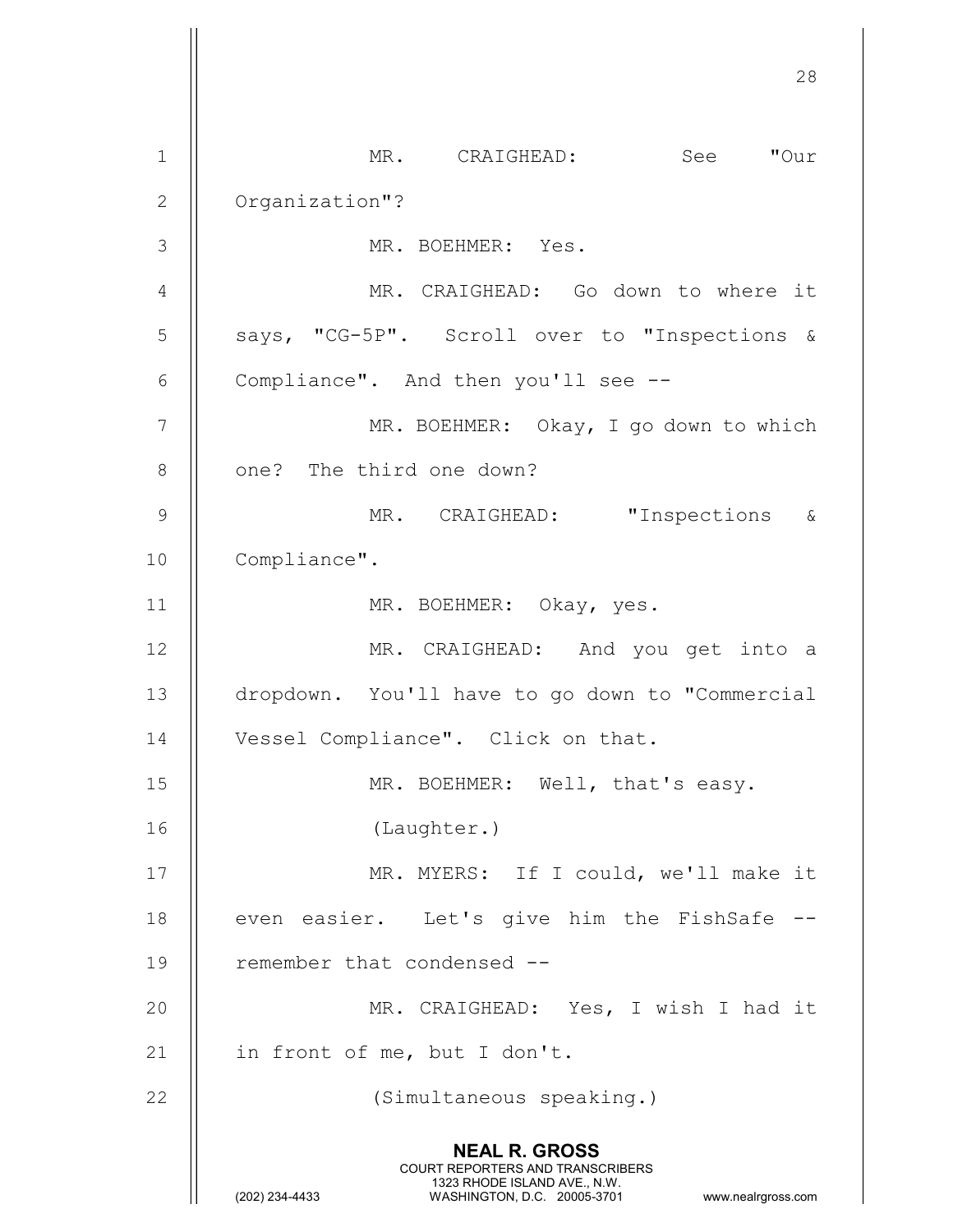|                | 29                                                                                                                                                                     |
|----------------|------------------------------------------------------------------------------------------------------------------------------------------------------------------------|
| $\mathbf{1}$   | MR. BOEHMER: I like this whole document                                                                                                                                |
| $\overline{2}$ | searching area but I just couldn't find where you                                                                                                                      |
| 3              | were. Thank you.                                                                                                                                                       |
| 4              | MR. CRAIGHEAD: We have a much shorter                                                                                                                                  |
| 5              | website address we can send.                                                                                                                                           |
| 6              | MR. MYERS: I think we have it here.                                                                                                                                    |
| $\overline{7}$ | MR. CRAIGHEAD: That will make things                                                                                                                                   |
| 8              | a lot easier.                                                                                                                                                          |
| 9              | MR. MYERS: If you can bear with me,                                                                                                                                    |
| 10             | I think I've got it right here. That's a good                                                                                                                          |
| 11             | question.                                                                                                                                                              |
| 12             | MR. BOEHMER: Thank you.                                                                                                                                                |
| 13             | MR. MYERS: Okay, I've got it right                                                                                                                                     |
| 14             | here.                                                                                                                                                                  |
| 15             | Not to interrupt, but just<br>for                                                                                                                                      |
| 16             | everyone, if you want to write this down, I believe                                                                                                                    |
| 17             | this is a little more condensed than what we used                                                                                                                      |
| 18             | to have. It's https://www.dco.uscg.mil/fishsafe.                                                                                                                       |
| 19             | And so, not to cut you off, Rob, but                                                                                                                                   |
| 20             | what I'd ask, if you wouldn't mind getting out of                                                                                                                      |
| 21             | this and maybe type that in up there, so everyone                                                                                                                      |
| 22             | can see the way it should look. And then, we'll                                                                                                                        |
|                | <b>NEAL R. GROSS</b><br><b>COURT REPORTERS AND TRANSCRIBERS</b><br>1323 RHODE ISLAND AVE., N.W.<br>(202) 234-4433<br>WASHINGTON, D.C. 20005-3701<br>www.nealrgross.com |

 $\begin{array}{c} \hline \end{array}$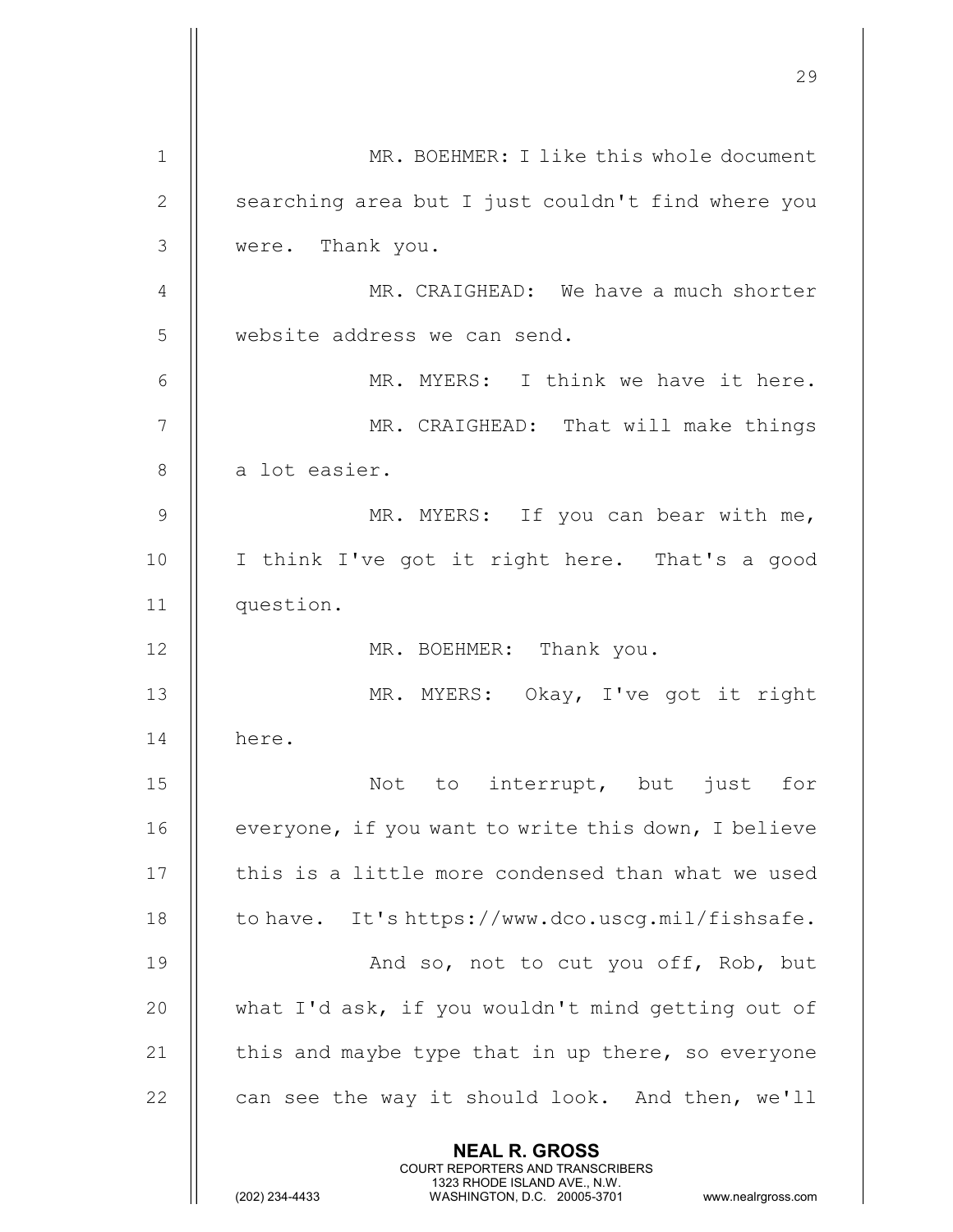30 NEAL R. GROSS COURT REPORTERS AND TRANSCRIBERS 1323 RHODE ISLAND AVE., N.W.<br>WASHINGTON, D.C. 20005-3701 WASHINGTON, D.C. 1 || hit "enter," and that should populate. So, 2 | https://www.dco.uscq.mil/fishsafe. 3 Again, if we can ever shrink this 4  $\parallel$  shorter, by all means we will. But what we did, 5 We knew it was long. So, we kind of condensed 6  $\parallel$  things, and that's as condensed as we can get it 7 || for right now, yes. 8 || CHAIRMAN JACOBSEN: Other questions? 9 Yes? 10 MR. RANKS: Yes, Mr. Chair. Craig Ranks 11 with D13. 12 || Just to make it a little easier, on 13 || Google, if you type in "CG-CVC-3," it will bring  $14$  | it up and it will get you to the link there. 15 || The other thing is I think we have a 16 || link to it directly from FishSafeWest. So, you 17  $\parallel$  can get to it that way. 18 MR. CRAIGHEAD: Most of the stuff I've 19 || qot here is pretty self-explanatory. But I'll give 20 || you an example. Yesterday we were talking about 21  $\parallel$  fire extinguishers, the whole fire extinguisher  $22$   $\parallel$  conversation, and it got mentioned the Policy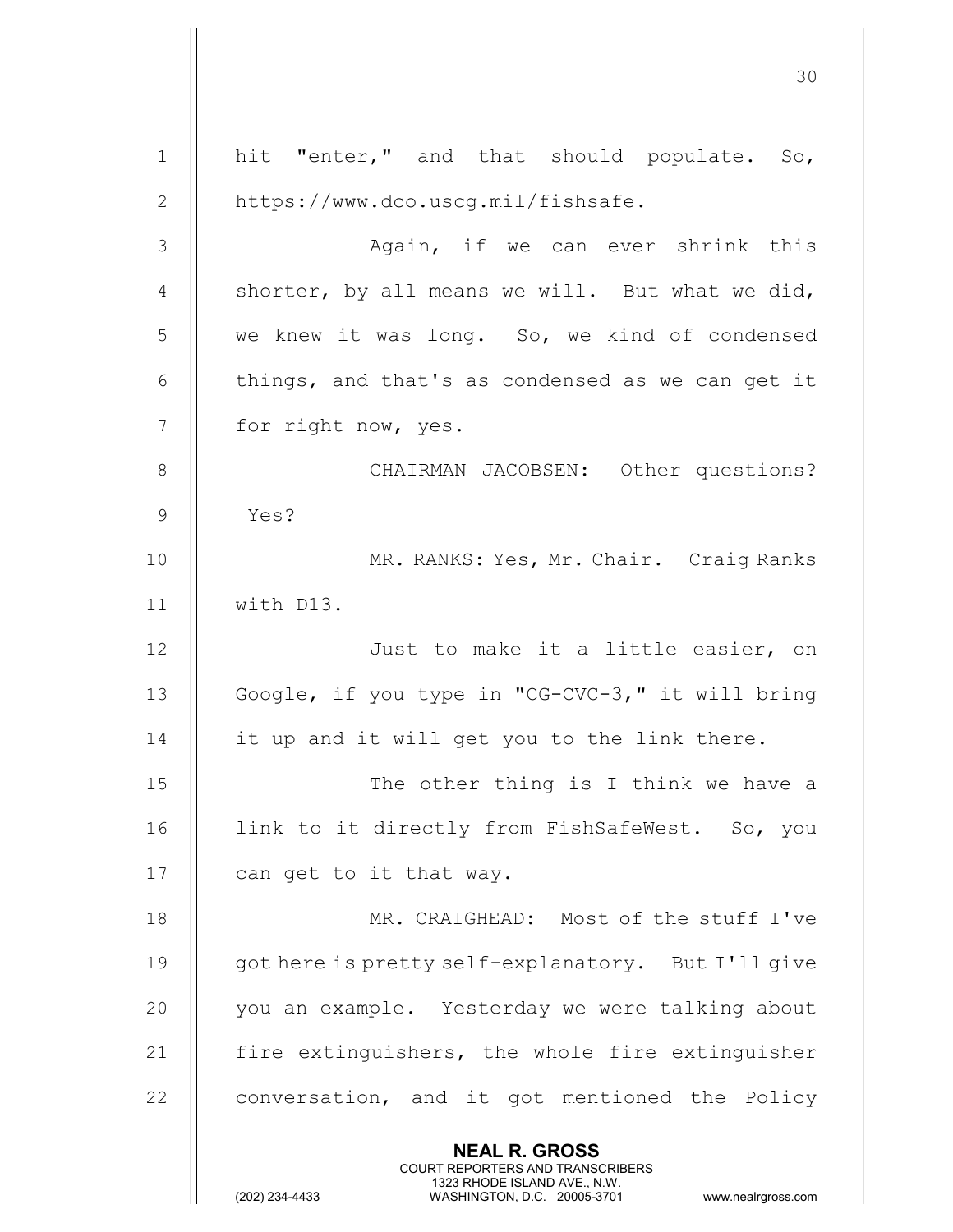|                 | <b>NEAL R. GROSS</b>                                |
|-----------------|-----------------------------------------------------|
| 22              | here.                                               |
| 21              | but it's a useful site. Again, that's what we have  |
| 20              | is here. Anyway, I won't give all the details here, |
| 19              | and associated documents. Training information      |
| 18              | here. That's all the previous year listed there     |
| 17              | the grants. All of the meeting minutes are posted   |
| 16              | self-explanatory. Finding an examiner, look at      |
| 15              | Again, everything else here<br>is                   |
| 14              | continues.                                          |
| 13              | as you're interested in participation, that process |
| 12              | website, and it will continue to grow. As long      |
| 11              | Myers mentioned earlier, it's a living, breathing   |
| 10              | community, we can post them here. So, like Mr.      |
| $\mathcal{G}$   | topic that are of interest to everyone in the       |
| 8               | or we're getting a number of questions on the same  |
| $7\phantom{.0}$ | I guess that's the point. If you have questions,    |
| 6               | will pop up. We can add it to this website. So,     |
| 5               | but this is a place where those kind of questions   |
| $\overline{4}$  | MR. CRAIGHEAD: And it's not on here,                |
| 3               | CAPT. EDWARDS Yes.                                  |
| 2               | ago, Captain?                                       |
| $\mathbf{1}$    | Letter that was sent out $--$ what, a year or two   |
|                 | 31                                                  |

 COURT REPORTERS AND TRANSCRIBERS 1323 RHODE ISLAND AVE., N.W.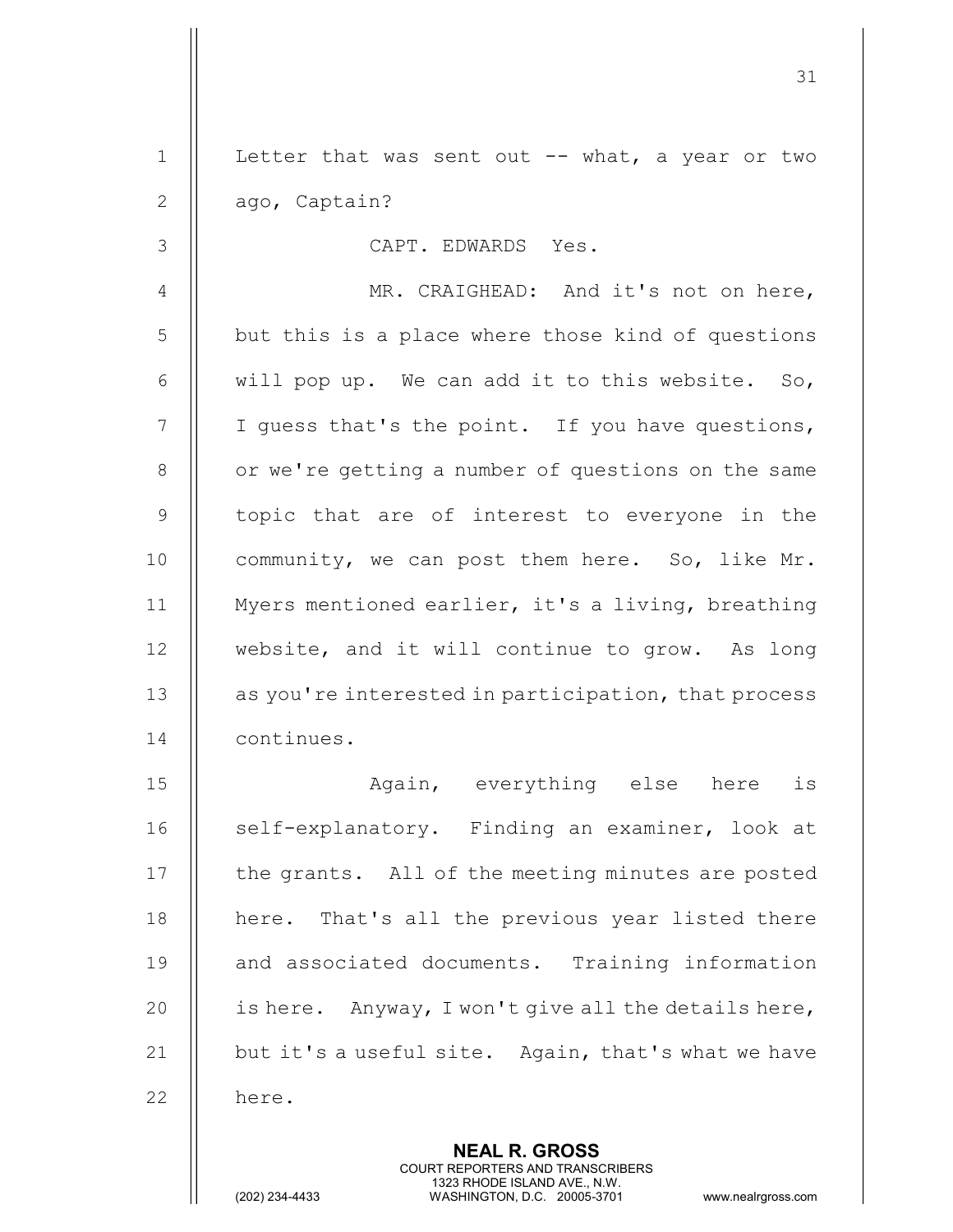|               | 32                                                                                                                                                                     |
|---------------|------------------------------------------------------------------------------------------------------------------------------------------------------------------------|
| $\mathbf{1}$  | CHAIRMAN JACOBSEN: Will there be a                                                                                                                                     |
| $\mathbf{2}$  | place where the public can access things like                                                                                                                          |
| 3             | approved courses for fishing vessel safety                                                                                                                             |
| 4             | training?                                                                                                                                                              |
| 5             | MR. CRAIGHEAD: So, that will be the                                                                                                                                    |
| 6             | National Maritime Center.                                                                                                                                              |
| 7             | CHAIRMAN JACOBSEN: Accepted courses?                                                                                                                                   |
| 8             | MR. CRAIGHEAD: Yes, but I think in                                                                                                                                     |
| $\mathcal{G}$ | that case NMC speaks specifically to those courses.                                                                                                                    |
| 10            | But you can get in through this DCO site to the                                                                                                                        |
| 11            | National Maritime Center.                                                                                                                                              |
| 12            | CHAIRMAN JACOBSEN: So, I would be able                                                                                                                                 |
| 13            | to access Karen's organization through this site?                                                                                                                      |
| 14            | MR. CRAIGHEAD: Yes.                                                                                                                                                    |
| 15            | CHAIRMAN JACOBSEN: Okay, good.                                                                                                                                         |
| 16            | MR. CRAIGHEAD: Yes, through the DCO                                                                                                                                    |
| 17            | site. So, you may have to do a search specifically.                                                                                                                    |
| 18            | And again, you can run through the same thing with                                                                                                                     |
| 19            | Google, like Joe mentioned, and it will get you                                                                                                                        |
| 20            | there. But, again, National Maritime Center would                                                                                                                      |
| 21            | be your site.                                                                                                                                                          |
| 22            | MR. MYERS: Mr. Chairman, I think you                                                                                                                                   |
|               | <b>NEAL R. GROSS</b><br><b>COURT REPORTERS AND TRANSCRIBERS</b><br>1323 RHODE ISLAND AVE., N.W.<br>(202) 234-4433<br>WASHINGTON, D.C. 20005-3701<br>www.nealrgross.com |

 $\mathsf{II}$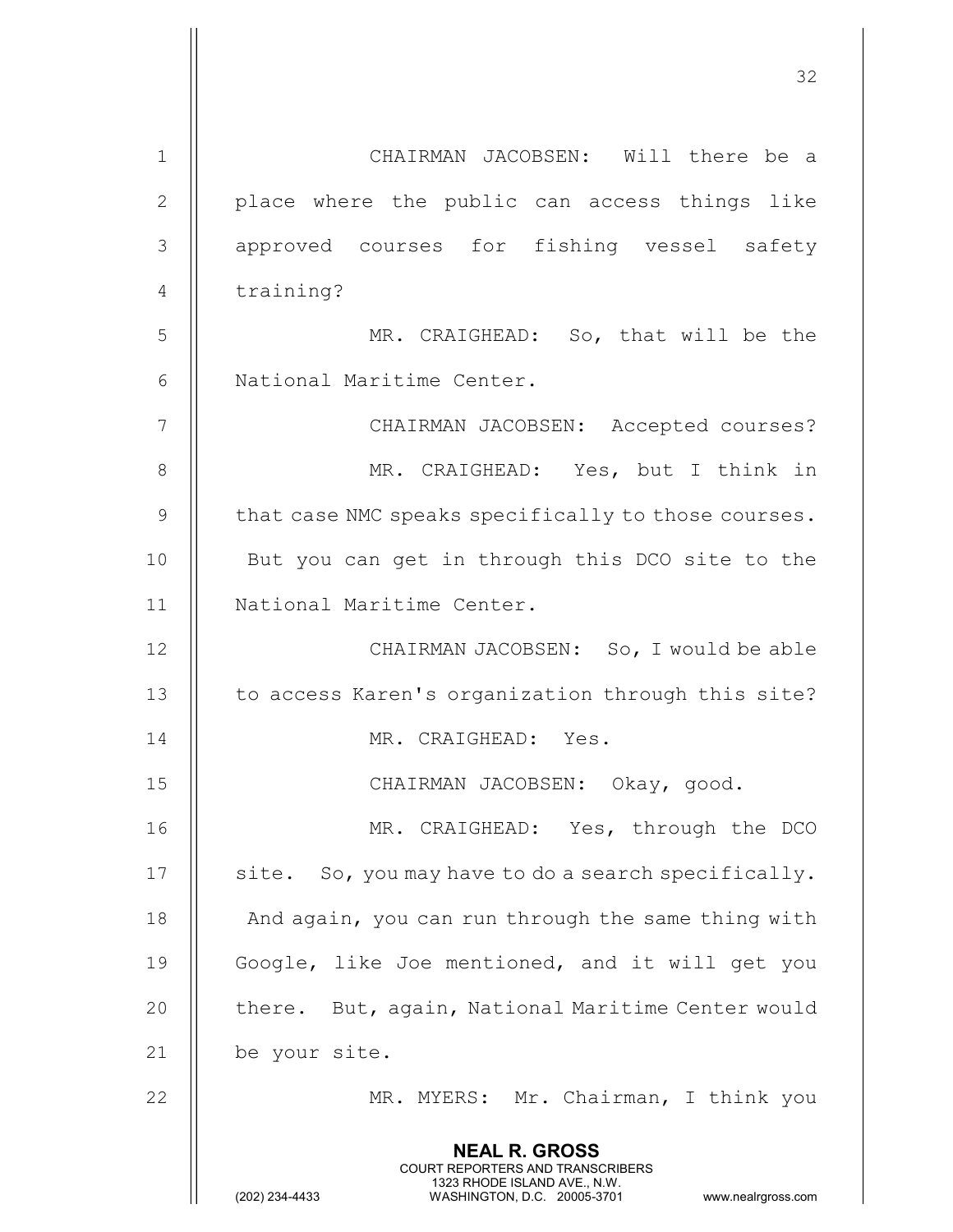| $\mathbf 1$    |                                                                                                                                                                        |
|----------------|------------------------------------------------------------------------------------------------------------------------------------------------------------------------|
|                | got me thinking as you made that question. We can                                                                                                                      |
| $\overline{2}$ | look into maybe adding to our training dropdown                                                                                                                        |
| $\mathcal{S}$  | tab and maybe creating a hyperlink. So, if you                                                                                                                         |
| $\overline{4}$ | have questions on the status of an accepted course,                                                                                                                    |
| 5              | for example, then they go to our site. You click                                                                                                                       |
| $6\,$          | it, and that will launch you over to NMC. That                                                                                                                         |
| 7              | may make it easier for everyone. So, we'll jot                                                                                                                         |
| 8              | that down as a takeaway. CHAIRMAN                                                                                                                                      |
| $\mathcal{G}$  | JACOBSEN: Great. Thanks.                                                                                                                                               |
| 10             | MR. MYERS: Yes.                                                                                                                                                        |
| 11             | CHAIRMAN JACOBSEN: Okay. Any other                                                                                                                                     |
| 12             | questions or comments?                                                                                                                                                 |
| 13             | (No response.)                                                                                                                                                         |
| 14             | CHAIRMAN JACOBSEN: All right. Thank                                                                                                                                    |
| 15             | you very much. Okay so, we will go into the                                                                                                                            |
| 16             | industry updates. So, this is an opportunity for                                                                                                                       |
| 17             | you to discuss/raise any issues that you're                                                                                                                            |
| 18             | involved in, in your particular area of expertise                                                                                                                      |
| 19             | and association. So, if there's a particular issue                                                                                                                     |
| 20             | or several issues that you would like to discuss,                                                                                                                      |
| 21             | now would be the time to do it.                                                                                                                                        |
| 22             | I think I'll start with Karen. Do you                                                                                                                                  |
|                | <b>NEAL R. GROSS</b><br><b>COURT REPORTERS AND TRANSCRIBERS</b><br>1323 RHODE ISLAND AVE., N.W.<br>(202) 234-4433<br>WASHINGTON, D.C. 20005-3701<br>www.nealrgross.com |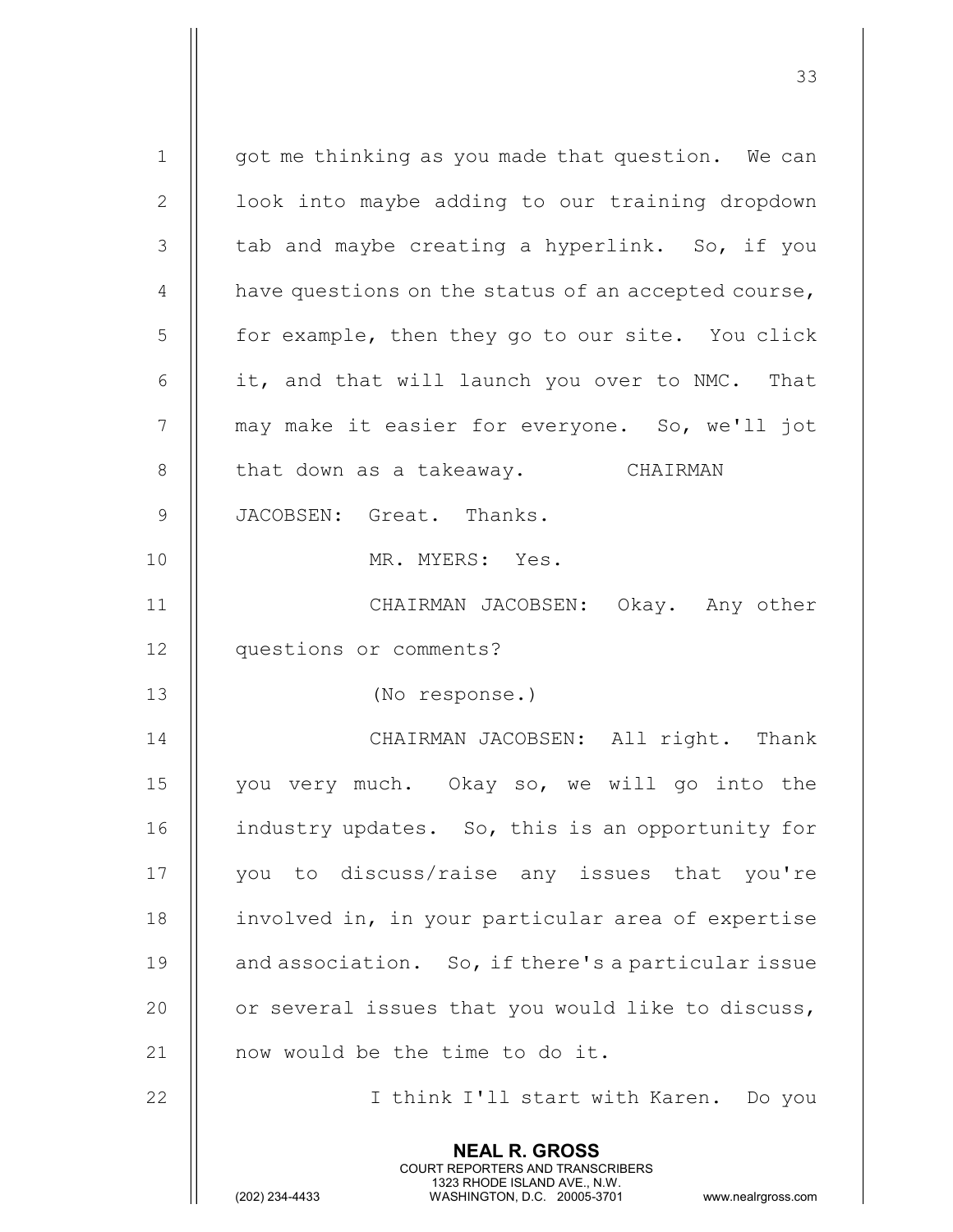NEAL R. GROSS COURT REPORTERS AND TRANSCRIBERS 1323 RHODE ISLAND AVE., N.W.<br>WASHINGTON, D.C. 20005-3701 1 | have anything, Karen, from your perspective that 2  $\parallel$  you think needs to  $-$  and then, I'll go around the  $3$  | table here. 4 MS. CONRAD: Hi. This is Karen. 5 | The only thing I would like to maybe 6  $\parallel$  update is we've got our two-day course accepted,  $7$  | as we talked about yesterday. But, moving forward, 8 || NPFVOA has a four-hour stability course that's 9 || Coast Guard approved. I have given that to Gerry 10 | for review, and we're matching that course up with 11 | the objectives that came out of the Committee.  $12$  | So, we could resubmit that and try to get that 13 | accepted, rather than approved. 14 And then, we also have a collision 15 | avoidance navigation course that's already Coast 16 || Guard approved. And Gerry and I are working on 17  $\parallel$  that, too, to do the same thing, to make sure our 18 | objectives are covered in that course and try to 19  $\parallel$  get that one accepted, rather than approved. 20 || So, we are moving forward with all the  $21$  || other courses that are in the auth act. 22 || Thank you.

34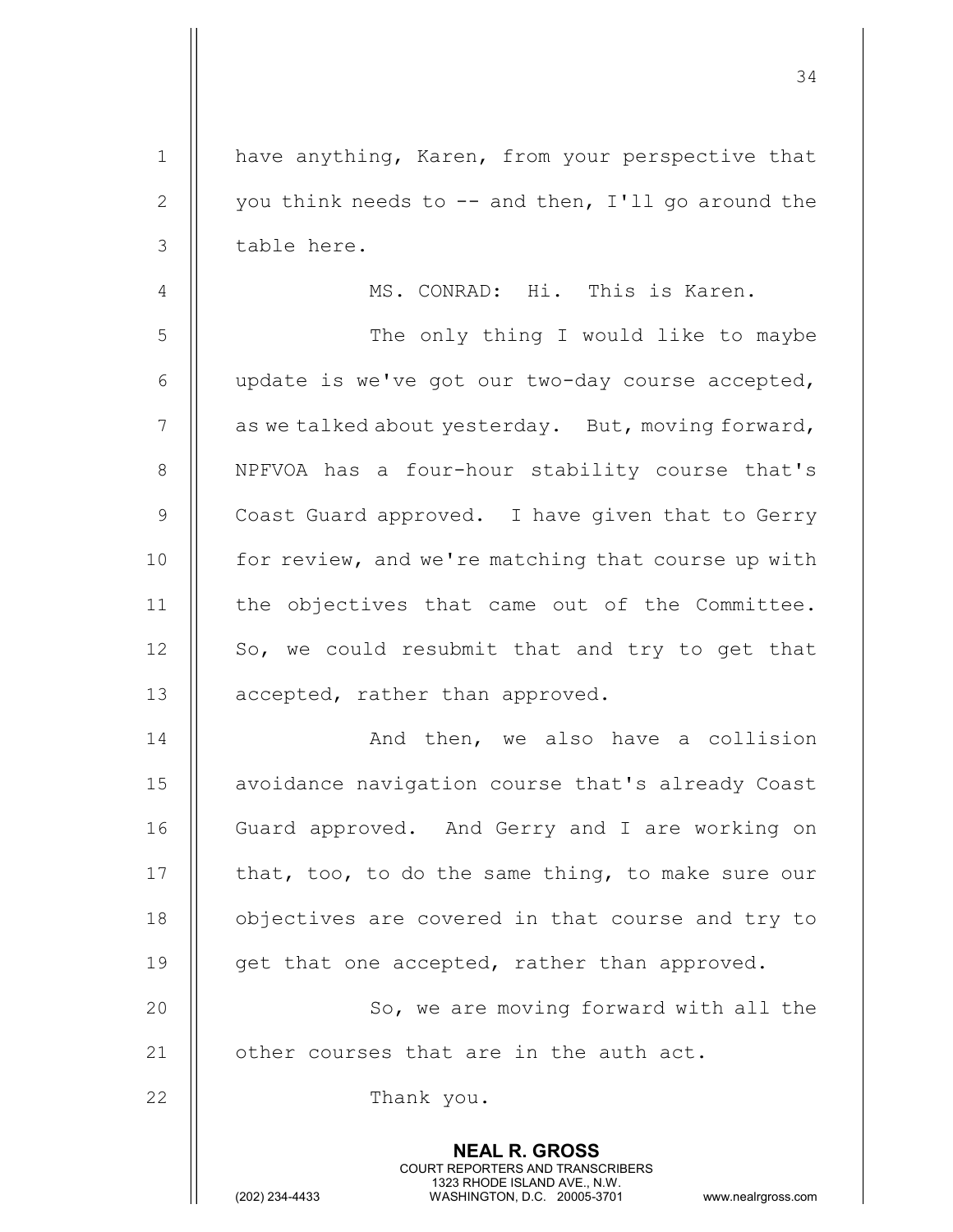<u>35 and 200 million and 200 million and 200 million and 200 million and 200 million and 200 million and 200 million and 200 million and 200 million and 200 million and 200 million and 200 million and 200 million and 200 mi</u> NEAL R. GROSS COURT REPORTERS AND TRANSCRIBERS 1 CHAIRMAN JACOBSEN: Okay. Thanks, 2 || Karen. 3 Mr. Hockema? 4 | MR. HOCKEMA: Mr. Chairman, if I could, 5 || I would like to defer. 6 CHAIRMAN JACOBSEN: Yes, no problem. 7 || Mr. Dameron? 8 | MR. DAMERON: Thank you, Mr. Chairman. 9 | This is Thomas Dameron. 10 Yes, in the New England and 11 Mid-Atlantic area, we had a recent development with 12 | traffic corridors through wind energy areas. And 13 || these traffic corridors are being proposed by 14 | fishermen and wind developers, and they're being 15 | considered by BOEM without any in-depth special 16 || spatial use or historic traffic analysis. 17 || I feel, as a fishing industry 18  $\parallel$  representative, and those that I represent feel, 19  $\parallel$  that this is a major safety issue. With the 20  $\parallel$  introduction of wind turbines, these traffic 21 | corridors will be particularly confined and busy 22 | areas of traffic.

1323 RHODE ISLAND AVE., N.W.<br>WASHINGTON, D.C. 20005-3701 WASHINGTON, D.C.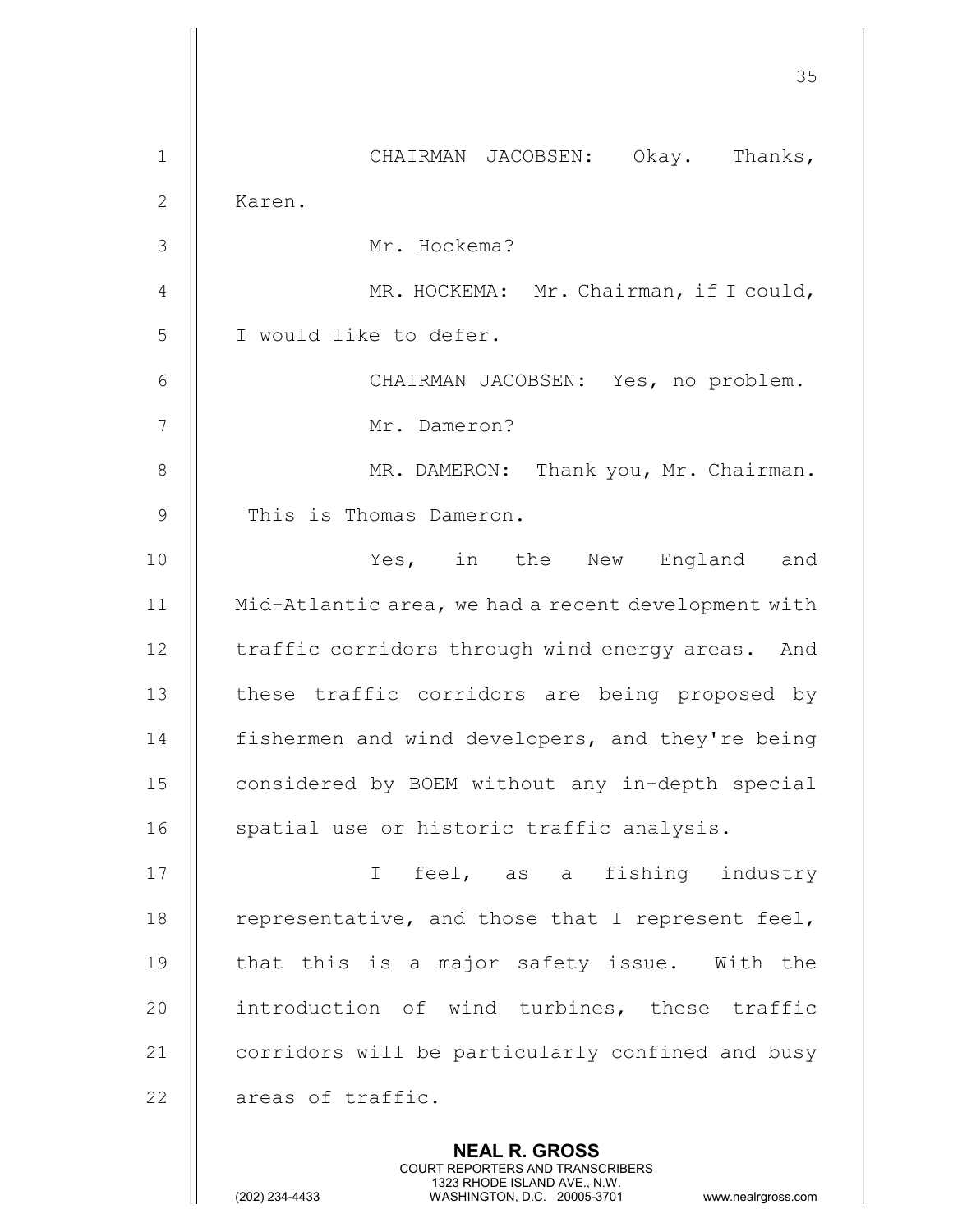| $\mathbf 1$    | The traffic corridors will not have the             |
|----------------|-----------------------------------------------------|
| $\mathbf{2}$   | same regulatory weight as traffic lanes and traffic |
| 3              | separation schemes, as we all know in the marine    |
| $\overline{4}$ | industry how to handle meeting situations in        |
| 5              | traffic lanes and traffic separation schemes.       |
| 6              | The COLREGS Rule No. 10, which                      |
| 7              | precludes a vessel engaged in fishing from impeding |
| 8              | the passage of any other vessel following a traffic |
| $\mathcal{G}$  | lane, will not apply to fishing or traveling within |
| 10             | the wind energy area traffic corridors. This will   |
| 11             | likely lead to confusion as to which vessel is      |
| 12             | actually the stand-on vessel and which vessel is    |
| 13             | the give-way vessel.                                |
| 14             | 30 CFR, Part 585 of renewable energy                |
| 15             | regulations requires that BOEM will ensure that     |
| 16             | any activities authorized in this part are carried  |
| 17             | out in a manner that provides for safety. It also   |
| 18             | requires that BOEM coordinate with relative federal |
| 19             | agencies, including, in particular, those agencies  |
| 20             | involved in planning activities that are undertaken |
| 21             | to avoid this type of conflict.                     |
| 22             | And the fishing industry in my area                 |
|                | <b>NEAL R. GROSS</b>                                |

 COURT REPORTERS AND TRANSCRIBERS 1323 RHODE ISLAND AVE., N.W.

<u>36 and 2012 and 2013</u>

Ш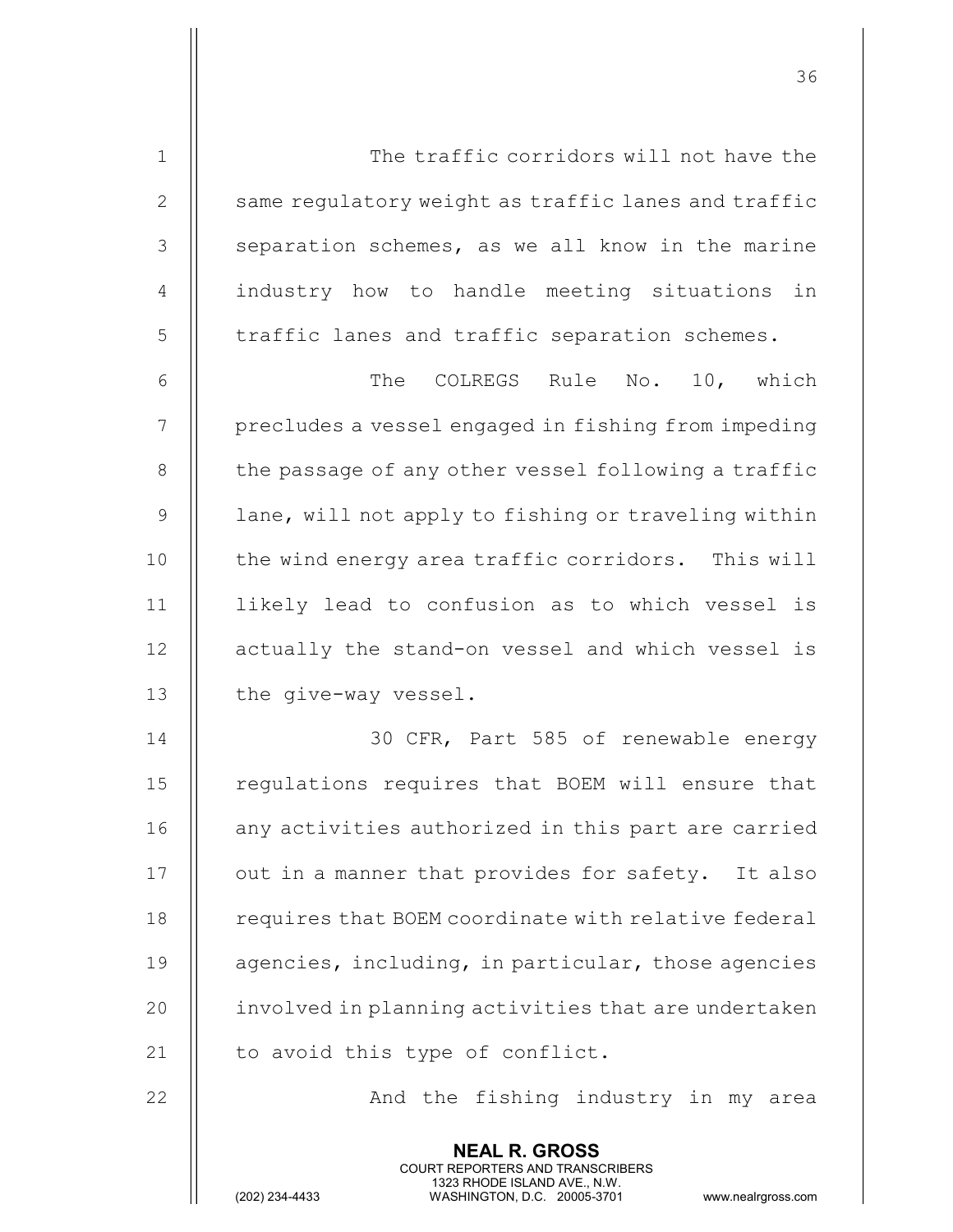| $1\,$          | believes that the United States Coast Guard is the                                                                                                                     |
|----------------|------------------------------------------------------------------------------------------------------------------------------------------------------------------------|
| $\mathbf{2}$   | one that they should be coordinating with to make                                                                                                                      |
| 3              | sure that these types of conflicts are mitigated                                                                                                                       |
| $\overline{4}$ | among users and to maximize the benefits of all                                                                                                                        |
| 5              | users of the Continental Shelf.                                                                                                                                        |
| 6              | So, I have a motion this morning, and                                                                                                                                  |
| $\overline{7}$ | it reads that:                                                                                                                                                         |
| $8\,$          | "The Commercial Fishing Safety                                                                                                                                         |
| $\mathcal{G}$  | Advisory Committee recommends the Coast Guard                                                                                                                          |
| 10             | coordinate with BOEM in developing routes, as                                                                                                                          |
| 11             | appropriate, through all wind energy area leases.                                                                                                                      |
| 12             | As part of this process, the Coast Guard should                                                                                                                        |
| 13             | look at historical vessel tracked data, both AIS                                                                                                                       |
| 14             | and VMS" -- which is vessel monitoring                                                                                                                                 |
| 15             | system -- "from both fishing vessels and commercial                                                                                                                    |
| 16             | vessels.                                                                                                                                                               |
| 17             | "The Coast Guard should propose to BOEM                                                                                                                                |
| 18             | routes through the wind energy areas that follow                                                                                                                       |
| 19             | very nearly the routes currently being used by both                                                                                                                    |
| 20             | fishing vessels and commercial vessels alike as                                                                                                                        |
| 21             | they transit the area.                                                                                                                                                 |
| 22             | "The Coast Guard should work with BOEM                                                                                                                                 |
|                | <b>NEAL R. GROSS</b><br><b>COURT REPORTERS AND TRANSCRIBERS</b><br>1323 RHODE ISLAND AVE., N.W.<br>(202) 234-4433<br>WASHINGTON, D.C. 20005-3701<br>www.nealrgross.com |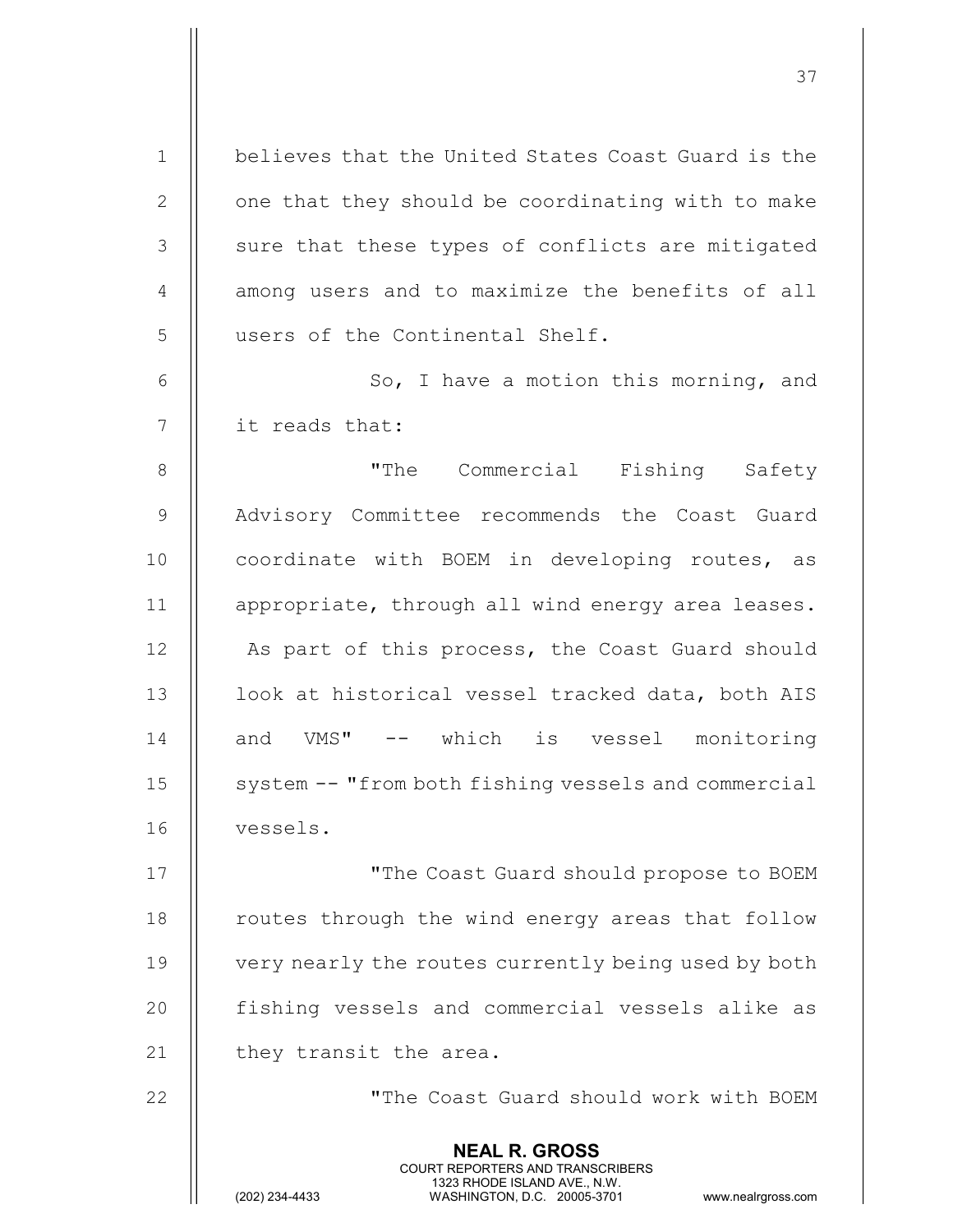NEAL R. GROSS COURT REPORTERS AND TRANSCRIBERS 1323 RHODE ISLAND AVE., N.W.<br>WASHINGTON, D.C. 20005-3701 WASHINGTON, D.C. WASHINGTON, D.C. 20005-3701 www.nealrgross.com 1 | towards finding routing solutions with appropriate 2  $\parallel$  traffic lane widths, setbacks, and areas of  $3 \parallel$  separation that balance the many competing demands, 4 || will ensure an appropriate level of safety, and 5 | will avoid impediments to vessels traveling along  $6$   $\parallel$  the designated routes through the wind energy 7 | areas." 8 | And that's the conclusion of my motion.  $9$  |  $\blacksquare$  And if there's any questions or discussion --10 CHAIRMAN JACOBSEN: A motion has been 11 made. Is there a second? 12 PARTICIPANT: Second. 13 CHAIRMAN JACOBSEN: Mr. Boehmer? 14 MR. BOEHMER: Do you have a copy of the 15 | motion, Karen? 16 MR. DAMERON: She will. 17 CHAIRMAN JACOBSEN: Okay. Any 18 discussion? 19 (No response.) 20 CHAIRMAN JACOBSEN: The maker has 21 || already spoken to this motion. Do you have  $22$  | anything to add?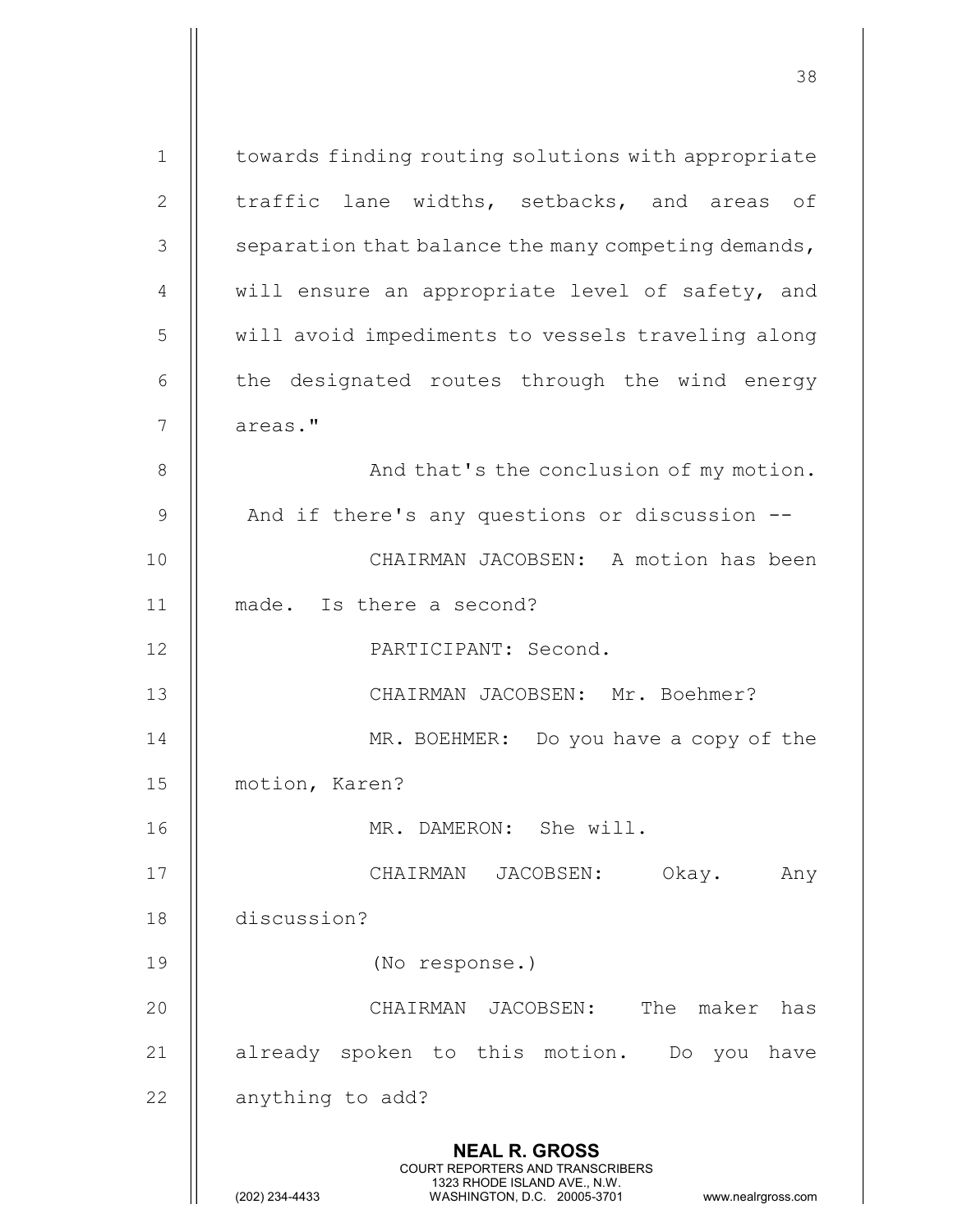NEAL R. GROSS 1 | MR. DAMERON: I think that pretty much 2 | covers it. The fishermen and the wind developers 3 | and BOEM are getting together as a group and they're 4  $\parallel$  talking about these traffic corridors. And these 5 | traffic corridors are not going to have any 6 | regulatory significance.  $7$  || So, what the fear is is these areas, 8 || being high fishing areas, that fishermen could 9 || congregate within these traffic corridors, and 10 **commercial and fishing traffic that are trying to** 11 use those corridors for safe transit will not be 12 || able to do so. It will be confusing if the vessel  $13$  | that's fishing is the give-way vessel, which is 14 **not the case because it's just a traffic corridor**, 15 not a traffic separation scheme or not a recognized 16 | traffic lane. The vessel within the lane actually 17  $\parallel$  is the give-way vessel, and it's going to be very 18 | confusing. 19 There's been no spatial and use 20 || analysis done in this area to see what the proper 21  $\parallel$  width of the lanes, to make sure, is there enough 22 || vessel traffic that you need widths enough that

COURT REPORTERS AND TRANSCRIBERS

39

1323 RHODE ISLAND AVE., N.W.<br>WASHINGTON, D.C. 20005-3701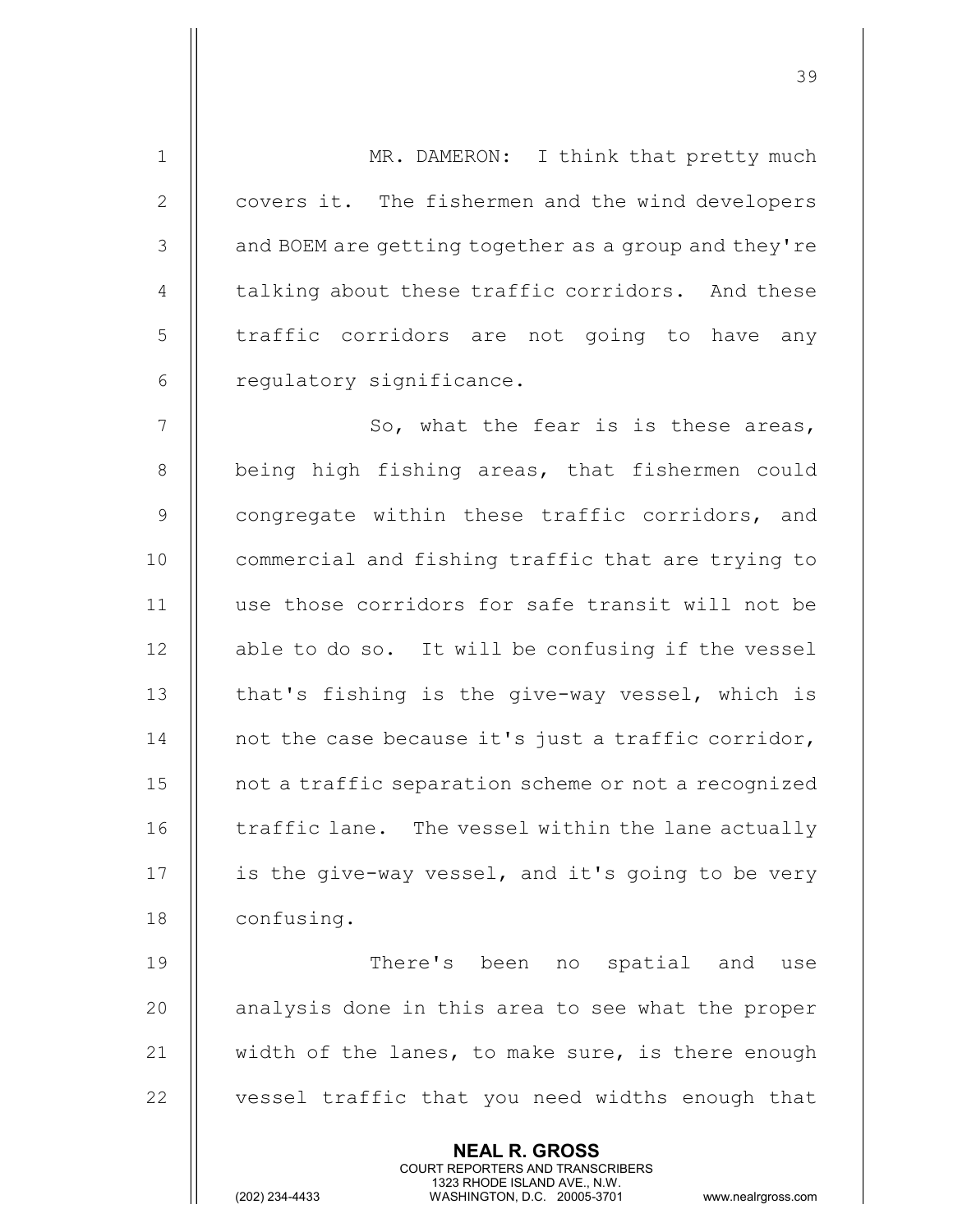| $\mathbf 1$    | ships can pass tugs and tows? Do you need a                                                                                                                            |
|----------------|------------------------------------------------------------------------------------------------------------------------------------------------------------------------|
| $\mathbf{2}$   | separation lane? Do you need setbacks from the                                                                                                                         |
| 3              | actual wind turbines?                                                                                                                                                  |
| $\overline{4}$ | None of that has been looked at, and                                                                                                                                   |
| 5              | the fishing industry doesn't think that they are                                                                                                                       |
| 6              | the proper ones to be negotiating with BOEM and                                                                                                                        |
| 7              | negotiating with the wind developers on what these                                                                                                                     |
| 8              | should look like. The Coast Guard should do the                                                                                                                        |
| $\mathcal{G}$  | analysis and consult with BOEM and give BOEM                                                                                                                           |
| 10             | recommendations that come from the analysis of good                                                                                                                    |
| 11             | information.                                                                                                                                                           |
| 12             | CHAIRMAN JACOBSEN: Thanks, Tom.                                                                                                                                        |
| 13             | I think we're ready to vote.                                                                                                                                           |
| 14             | If you could read the motion again?                                                                                                                                    |
| 15             | MR. DAMERON: I sure will.                                                                                                                                              |
| 16             | "The Commercial Fishing Safety                                                                                                                                         |
| 17             | Advisory Committee recommends the U.S. Coast Guard                                                                                                                     |
| 18             | coordinate with BOEM in developing routes, as                                                                                                                          |
| 19             | appropriate, through all wind energy area leases.                                                                                                                      |
| 20             | As part of this process, the Coast Guard should                                                                                                                        |
| 21             | look at historical vessel tracked data, both AIS                                                                                                                       |
| 22             | and VMS, from both fishing vessels and commercial                                                                                                                      |
|                | <b>NEAL R. GROSS</b><br><b>COURT REPORTERS AND TRANSCRIBERS</b><br>1323 RHODE ISLAND AVE., N.W.<br>(202) 234-4433<br>WASHINGTON, D.C. 20005-3701<br>www.nealrgross.com |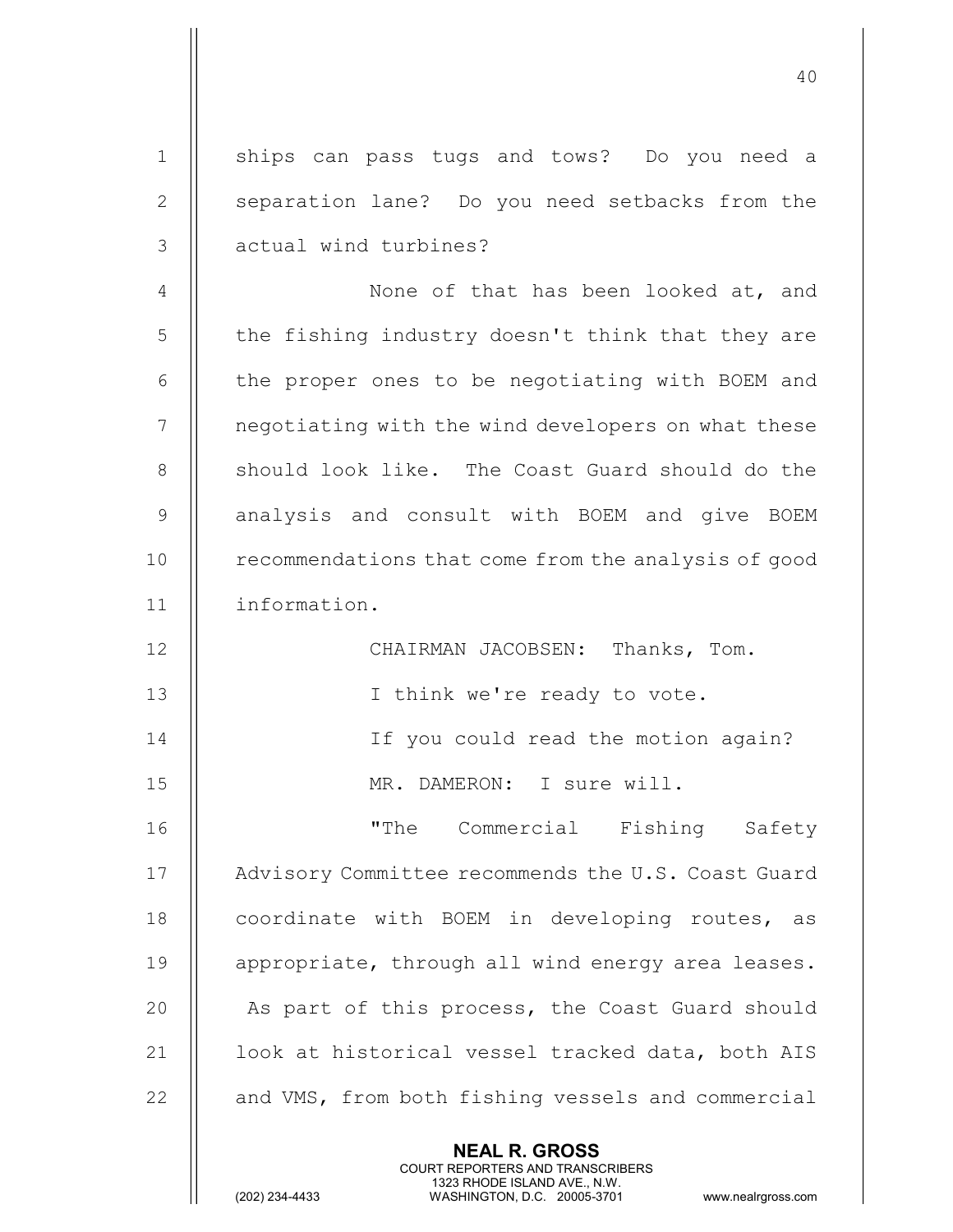1 vessels.

| $\mathbf{2}$   | "The Coast Guard should propose to BOEM                                                                                                                                |
|----------------|------------------------------------------------------------------------------------------------------------------------------------------------------------------------|
| $\mathcal{S}$  | routes through the wind energy areas that follow                                                                                                                       |
| $\overline{4}$ | very nearly the routes currently being used by both                                                                                                                    |
| 5              | fishing vessels and commercial vessels alike as                                                                                                                        |
| 6              | they transit the area.                                                                                                                                                 |
| $\overline{7}$ | "The Coast Guard should work with BOEM                                                                                                                                 |
| $8\,$          | towards finding routing solutions with appropriate                                                                                                                     |
| $\mathsf 9$    | traffic lane widths, setbacks, and areas of                                                                                                                            |
| 10             | separation that balance the many competing demands,                                                                                                                    |
| 11             | will ensure an appropriate level of safety, and                                                                                                                        |
| 12             | will avoid impediments to vessels traveling along                                                                                                                      |
| 13             | designated routes through wind energy areas."                                                                                                                          |
| 14             | CHAIRMAN JACOBSEN: Thanks, Tom.                                                                                                                                        |
| 15             | All right. We'll do it by a raise of                                                                                                                                   |
| 16             | hands.                                                                                                                                                                 |
| 17             | All in favor?                                                                                                                                                          |
| 18             | (Show of hands.)                                                                                                                                                       |
| 19             | CHAIRMAN JACOBSEN:<br>Thank you.<br>Any                                                                                                                                |
| 20             | opposed?                                                                                                                                                               |
| 21             | (No response.)                                                                                                                                                         |
| 22             | Okay,<br>CHAIRMAN<br>JACOBSEN:<br>it's                                                                                                                                 |
|                | <b>NEAL R. GROSS</b><br><b>COURT REPORTERS AND TRANSCRIBERS</b><br>1323 RHODE ISLAND AVE., N.W.<br>(202) 234-4433<br>WASHINGTON, D.C. 20005-3701<br>www.nealrgross.com |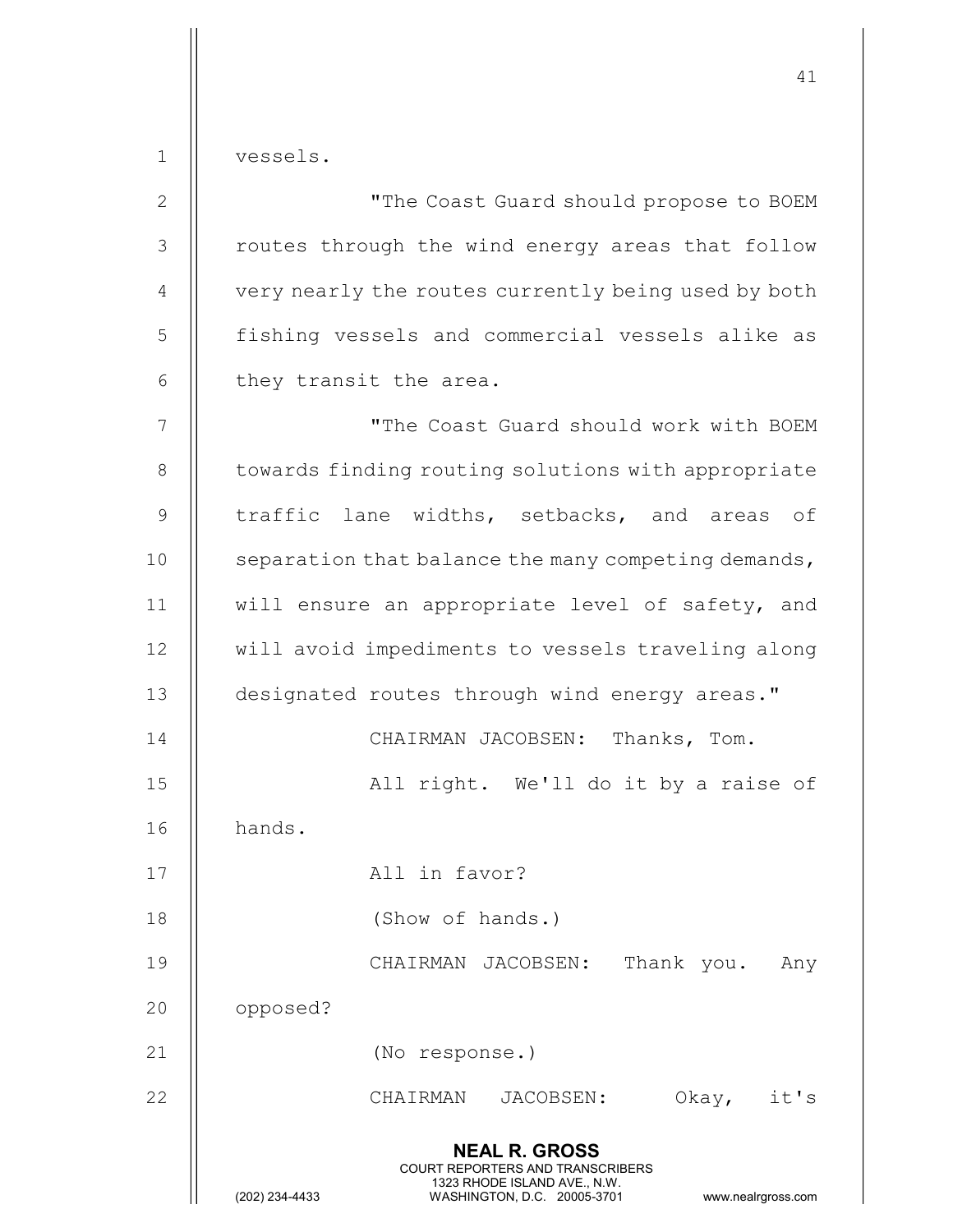42 NEAL R. GROSS COURT REPORTERS AND TRANSCRIBERS 1323 RHODE ISLAND AVE., N.W.<br>WASHINGTON, D.C. 20005-3701 WASHINGTON, D.C. 1 || unanimous. Thank you very much. 2 || MR. DAMERON: Thank you. 3 CHAIRMAN JACOBSEN: Is there anything  $4$  || else that you have, Tom. 5 MR. DAMERON: No, sir. 6 CHAIRMAN JACOBSEN: All right. Thank 7 you. 8 || Mr. Londrie? 9 MR. LONDRIE: I have nothing at this 10 | time, Mr. Chairman. 11 CHAIRMAN JACOBSEN: Thank you very 12 much. 13 Mr. Boehmer? 14 MR. BOEHMER: I'm not sure how relevant 15  $\parallel$  this is, but I'm concerned with the implementation 16 || of tier 4 engines. And I quess a surveyor or an 17 || architect could answer this better. But will an 18 || older vessel be required to put in a tier 4 engine 19  $\parallel$  if they repower? If so, are we addressing the heat 20  $\parallel$  that's going to be built up, and the exemptions? 21  $\parallel$  I'm seeing a potential fire risk, is what I'm 22  $\parallel$  concerned with, and how we look at that as a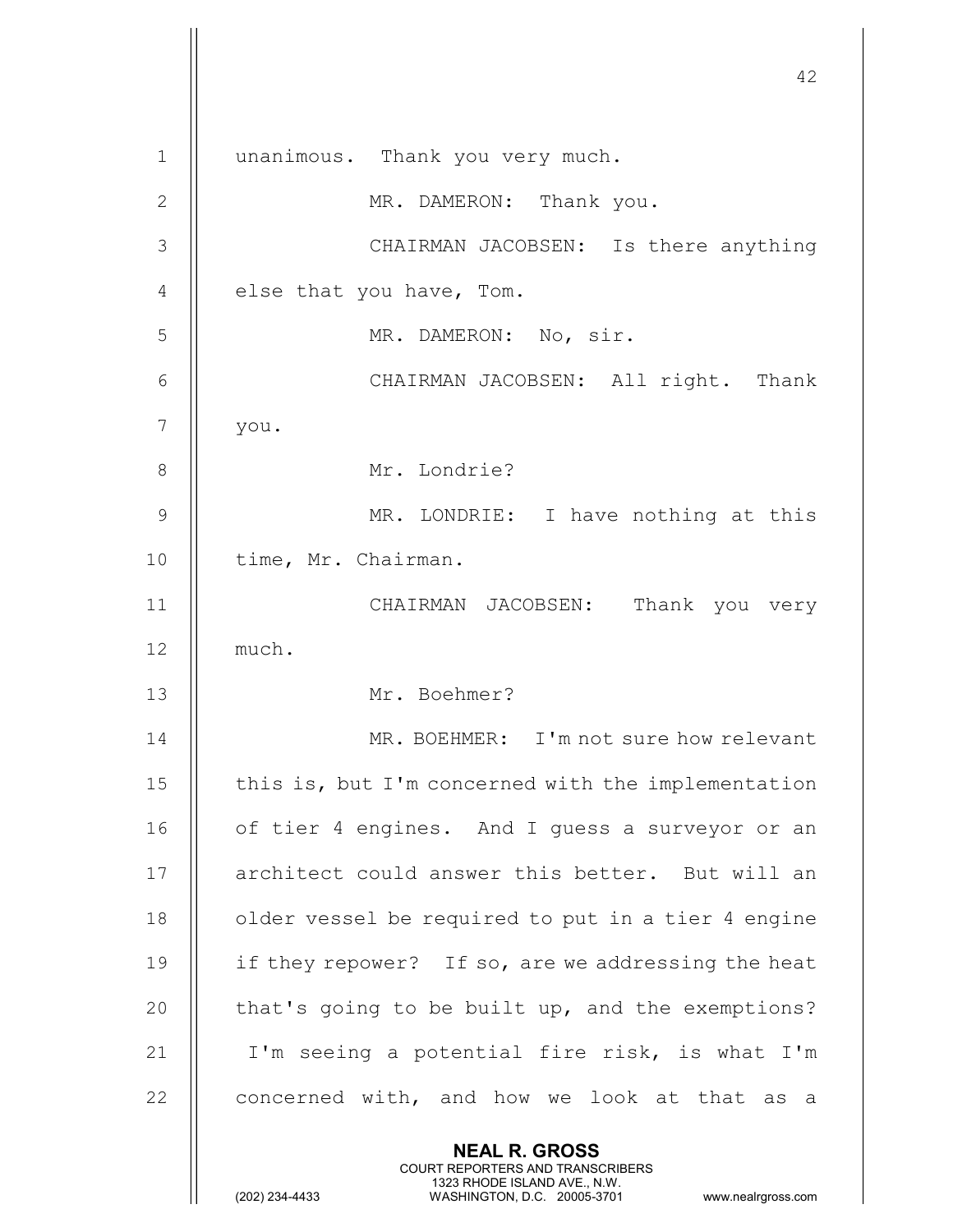1 committee.

2 CHAIRMAN JACOBSEN: Thank you, Mr. 3 Boehmer.

4 | Are there any questions or comments? 5 MR. HOCKEMA: Mr. Chairman? 6 CHAIRMAN JACOBSEN: Yes, Mr. Hockema? 7 || MR. HOCKEMA: This is a subject that 8 | I've been curious about myself. I hate to say that 9  $\parallel$  I've kind of given up on understanding it. So, 10 I continue to defer to the major engine 11 manufacturers to provide reliable information on  $12$  | that.

13 We have, I think, two repowering 14 **I** projects now where we are removing existing engines 15 | from trawlers and putting in substantially larger 16 || engines. I would say that the engine size is not 17 || putting us into a major conversion category from 18  $\parallel$  a Coast Guard regulatory standpoint, but it is 19 || touching on the EPA standards for exhaust 20 **emissions.** 

21 And one of the vessels I know is able 22  $\parallel$  to -- and it's not from my consulting side -- but

> NEAL R. GROSS COURT REPORTERS AND TRANSCRIBERS

1323 RHODE ISLAND AVE., N.W.<br>WASHINGTON, D.C. 20005-3701 WASHINGTON, D.C.

WASHINGTON, D.C. 20005-3701 www.nealrgross.com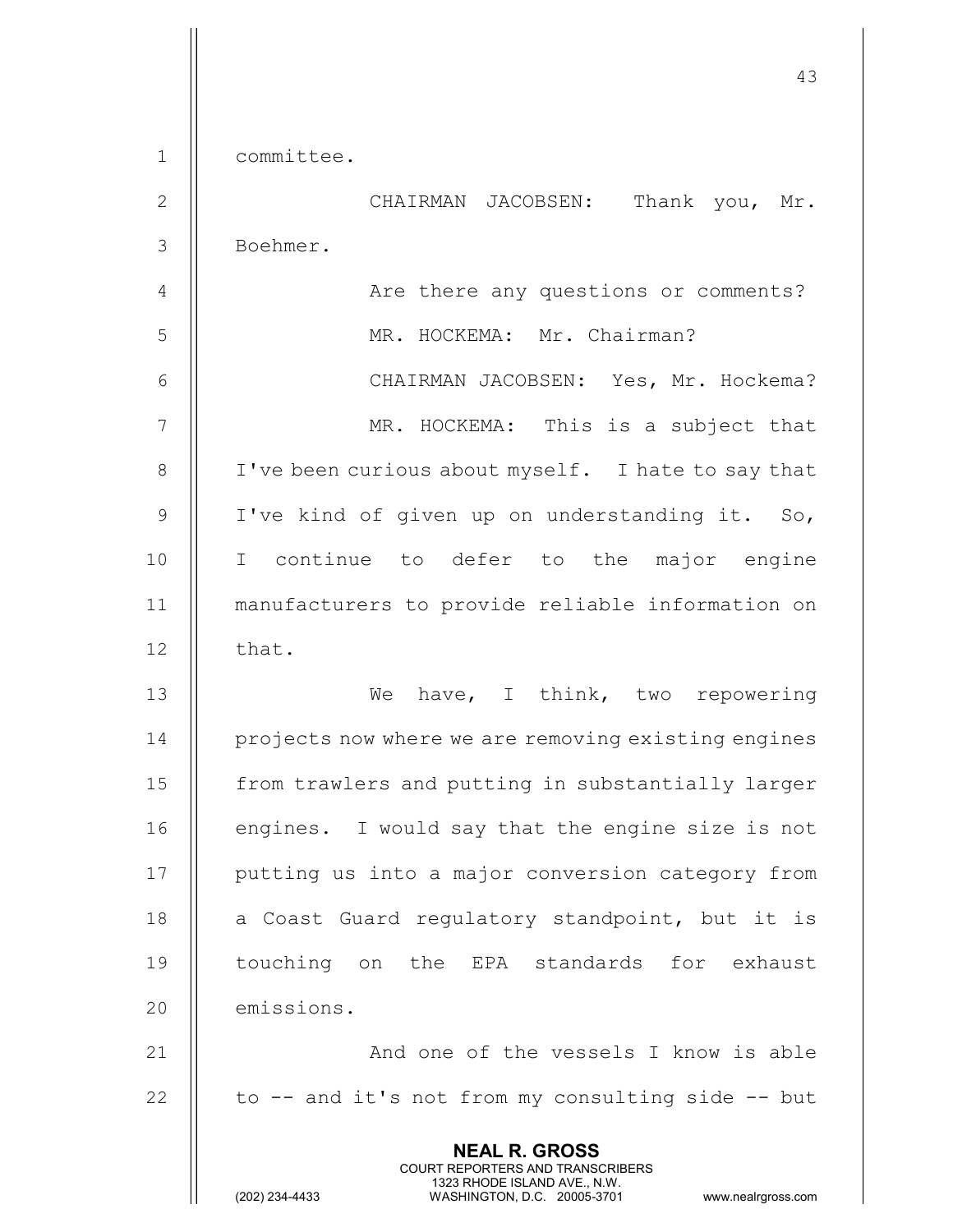NEAL R. GROSS 1 | one of the vessels they put in a tier 3 engine, 2  $\parallel$  where the original engine was a tier 1, I believe.  $3$   $\parallel$  The other vessel is putting a tier 4 engine in. 4 || And again, we've kind of given up on trying to 5 | understand the matrix on this, and we've deferred  $6$  || just to the engine manufacturers. 7 || Thanks. 8 CHAIRMAN JACOBSEN: Great. Thanks 9 | for your comments. 10 Mr. Derie? 11 MR. DERIE: Yes, Joe Derie. 12 || It's been my experience it depends on 13 || where the vessel is going to be operating, whether 14 | it's going to need the tier 4 engines or not. I 15 just surveyed a tugboat down in San Francisco that 16 || had it, but it's moving someplace else, will not 17 || need it. That's not part of why the quy is buying 18  $\parallel$  it. It depends on where it's going to be operating. 19 || With regards to the heat buildup, you 20 || know, that comes down to the architects and the 21 || manufacturers to be sure that's taken care of when  $22$   $\parallel$  they do the installation. It should be done

COURT REPORTERS AND TRANSCRIBERS

44

1323 RHODE ISLAND AVE., N.W.<br>WASHINGTON, D.C. 20005-3701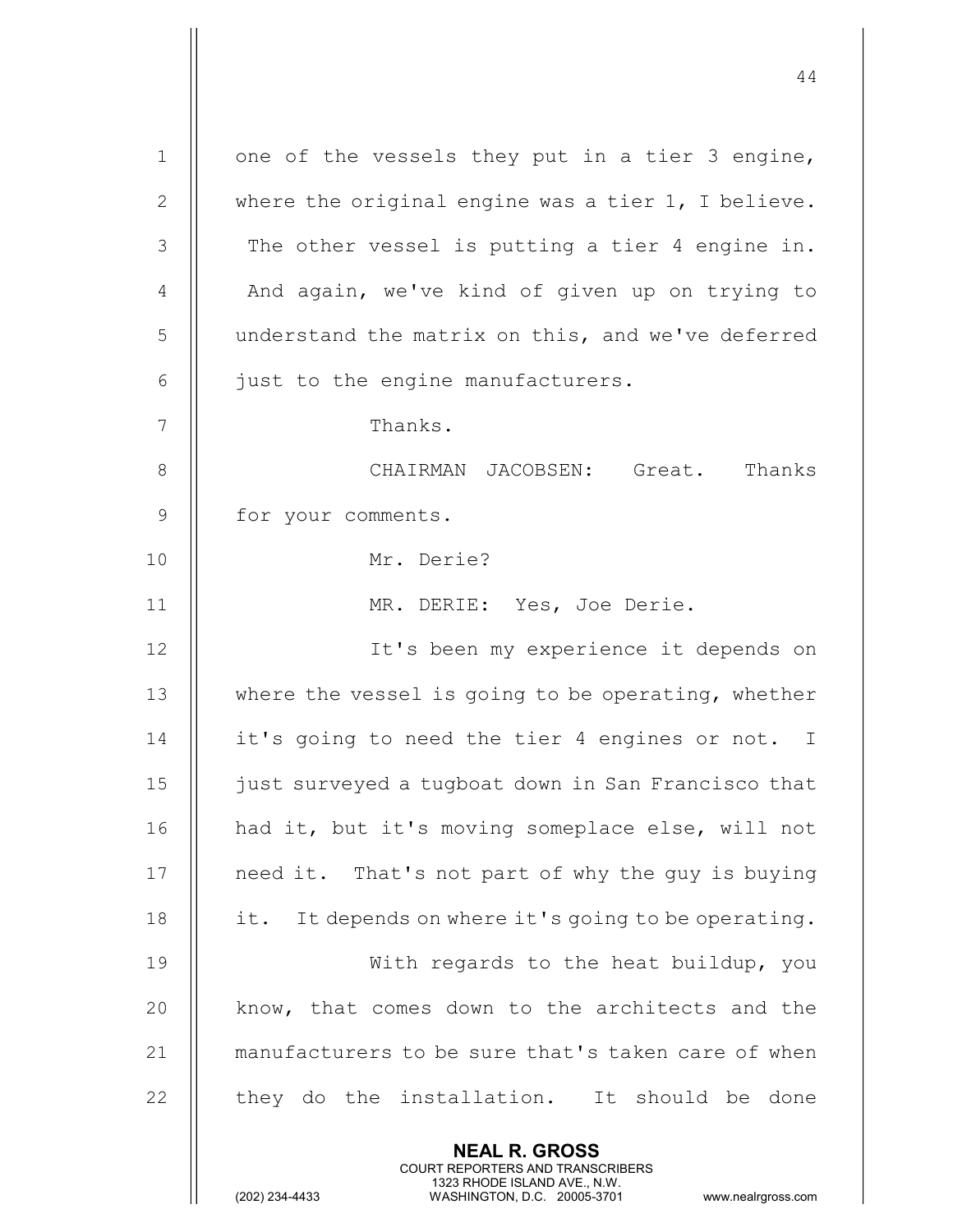| $\mathbf 1$   | properly and take that into effect. I can see where                                                                                                                    |
|---------------|------------------------------------------------------------------------------------------------------------------------------------------------------------------------|
| $\mathbf{2}$  | that would happen with these engines. But, again,                                                                                                                      |
| 3             | it's the yard and the naval architects and the                                                                                                                         |
| 4             | engine manufacturers to take that<br>into                                                                                                                              |
| 5             | consideration when they get that thing done.                                                                                                                           |
| 6             | CHAIRMAN JACOBSEN: Thank you very                                                                                                                                      |
| 7             | much. Appreciate your comments.                                                                                                                                        |
| 8             | Any other comments?                                                                                                                                                    |
| $\mathcal{G}$ | (No response.)                                                                                                                                                         |
| 10            | CHAIRMAN JACOBSEN: No motions? Do we                                                                                                                                   |
| 11            | need a motion on that?                                                                                                                                                 |
| 12            | (Laughter.)                                                                                                                                                            |
| 13            | CHAIRMAN JACOBSEN:<br>Okay. Mr.                                                                                                                                        |
| 14            | Hockema?                                                                                                                                                               |
| 15            | MR. HOCKEMA: Thank you, Mr. Chairman.                                                                                                                                  |
| 16            | I'm referring to the Tasks and Recommendations                                                                                                                         |
| 17            | list that was provided to us for the meeting here.                                                                                                                     |
| 18            | So, I have some concerns here.                                                                                                                                         |
| 19            | The Committee over the years has made                                                                                                                                  |
| 20            | numerous recommendations to the Coast Guard, and                                                                                                                       |
| 21            | some of them have been acted on fairly swiftly and                                                                                                                     |
| 22            | some are not acted on for many years.                                                                                                                                  |
|               | <b>NEAL R. GROSS</b><br><b>COURT REPORTERS AND TRANSCRIBERS</b><br>1323 RHODE ISLAND AVE., N.W.<br>(202) 234-4433<br>WASHINGTON, D.C. 20005-3701<br>www.nealrgross.com |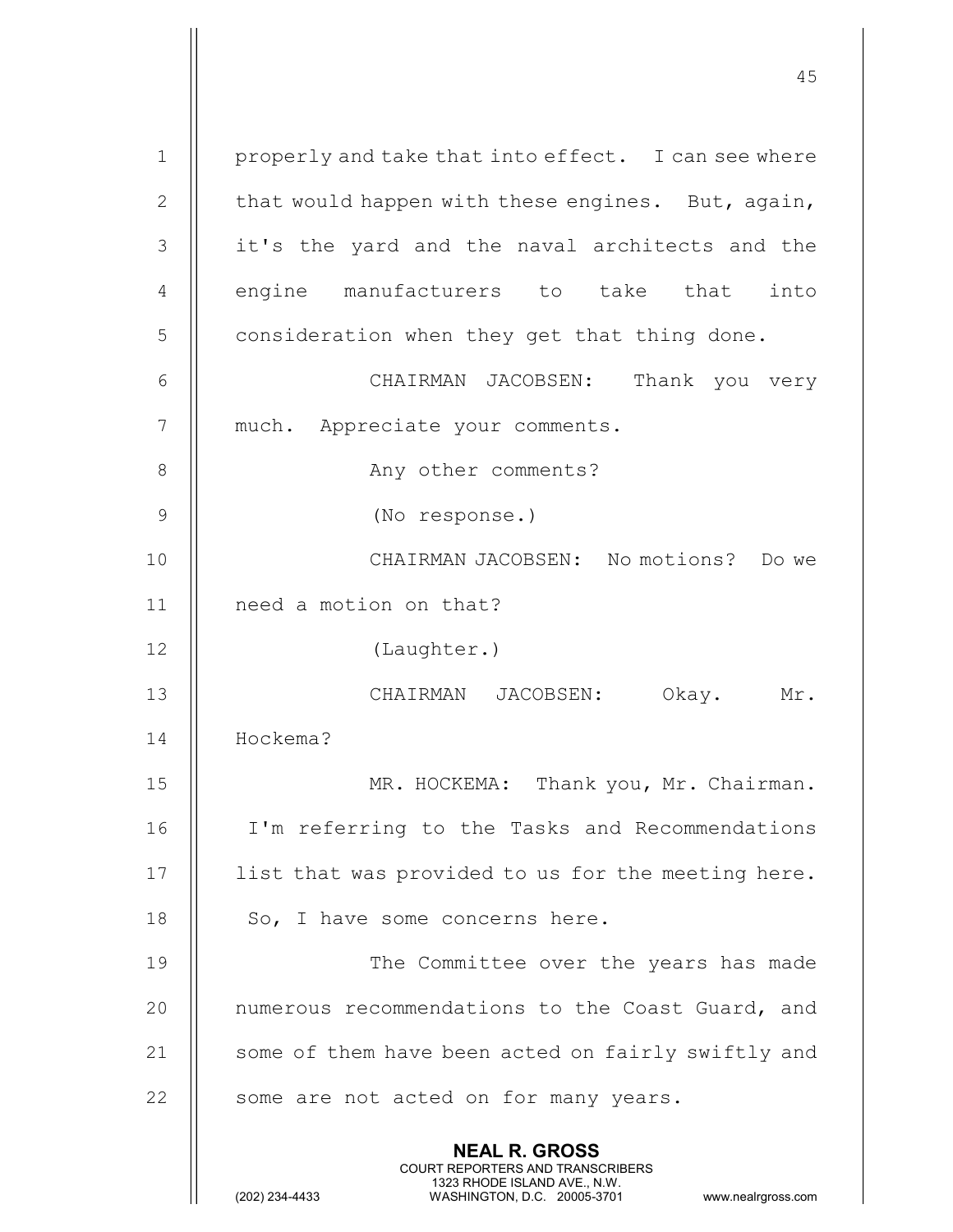| $\mathbf 1$    | So, there are two groups here that I'm                                                                                                                                 |
|----------------|------------------------------------------------------------------------------------------------------------------------------------------------------------------------|
| 2              | curious about. One is the new vessel construction                                                                                                                      |
| 3              | for vessels 50-feet length and less. There were                                                                                                                        |
| 4              | some reference numbers; 13G through 13I address                                                                                                                        |
| 5              | new vessel construction and standards for such.                                                                                                                        |
| 6              | And it was recommended that the Coast Guard develop                                                                                                                    |
| 7              | some standards in addition to those set forth in                                                                                                                       |
| 8              | 33 CFR 183.                                                                                                                                                            |
| $\overline{9}$ | And I see there's a note in the NPRM                                                                                                                                   |
| 10             | on this. And I apologize, I didn't read the NPRM                                                                                                                       |
| 11             | that this is referring to. I'm wondering if                                                                                                                            |
| 12             | Captain Edwards or Mr. Myers could comment on where                                                                                                                    |
| 13             | those are, particularly 13G and 13H.                                                                                                                                   |
| 14             | And again, I'm only looking for a                                                                                                                                      |
| 15             | general comment on this. I'll go ahead while                                                                                                                           |
| 16             | they're taking a look at that.                                                                                                                                         |
| 17             | My next comment is on $-$ again, it's                                                                                                                                  |
| 18             | the equivalent class issue. And I believe Mr.                                                                                                                          |
| 19             | Myers indicated that they are working on this.                                                                                                                         |
| 20             | All I would say is that industry does need some                                                                                                                        |
| 21             | guidance on this, not on which equivalents are                                                                                                                         |
| 22             | considered equivalent to class, but<br>the                                                                                                                             |
|                | <b>NEAL R. GROSS</b><br><b>COURT REPORTERS AND TRANSCRIBERS</b><br>1323 RHODE ISLAND AVE., N.W.<br>(202) 234-4433<br>WASHINGTON, D.C. 20005-3701<br>www.nealrgross.com |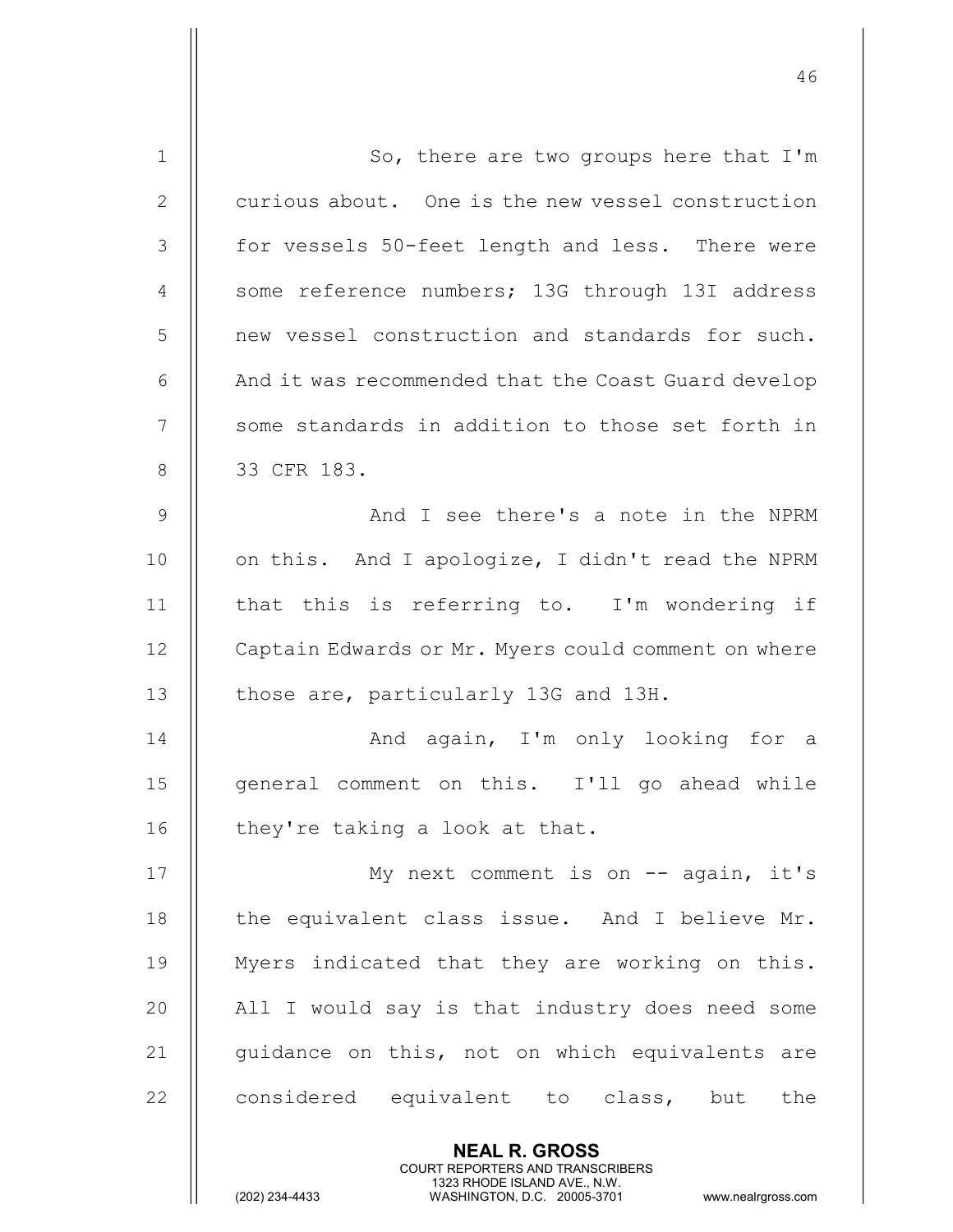1 documentation of such and whether documentation 2 | is necessary.

3 || As a licensed professional engineer, 4 || I'm obligated under state regulations to design  $5 \parallel$  to an accepted standard. For most of what we do, 6  $\parallel$  an accepted standard is available. In this case, 7 it could be classification rules or Coast Guard 8 | regulations, or even another standard that we feel  $9$  | has become an industry standard by default.

10 || So, we don't have a problem with 11 determining what an acceptable standard is, but 12 || we would like guidance from the Coast Guard, 13 || recommendations on how to document that 14 || equivalency. We have our own methods right now 15 | for doing it, but we would like the naval architect 16 | community to have some quidance from the Coast Guard 17 || on how to document this. Again, we've done it 18 | ourselves already. We're not worried about us. 19 || We're concerned about the industry in general. 20 || And if we compare this to some other

21  $\parallel$  issues -- for instance, stability 22 documentation -- the Coast Guard has quidance for

> NEAL R. GROSS COURT REPORTERS AND TRANSCRIBERS

1323 RHODE ISLAND AVE., N.W.<br>WASHINGTON, D.C. 20005-3701

WASHINGTON, D.C. 20005-3701 www.nealrgross.com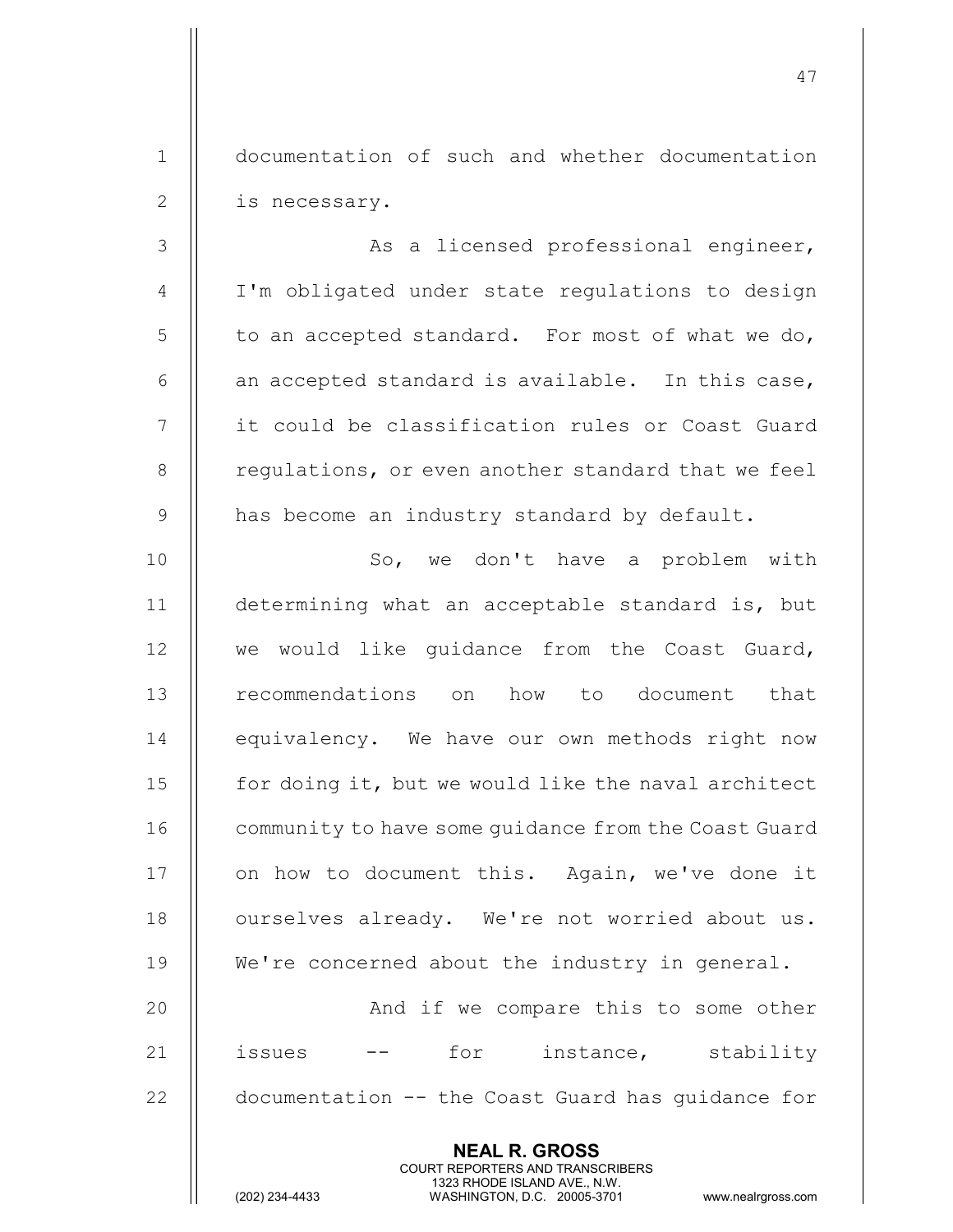| $\mathbf 1$    | presenting stability calculations to them. It's      |
|----------------|------------------------------------------------------|
| $\mathbf{2}$   | fairly flexible. It's not super-rigid, because       |
| 3              | they understand that different naval architects      |
| $\overline{4}$ | may have a little bit different way of doing things. |
| 5              | Different industries have different needs as far     |
| 6              | as what their guidance is.                           |
| $\overline{7}$ | So, it's already been done in other                  |
| 8              | areas. Anyway, I'll stop there on that.              |
| 9              | The third thing, and the final thing,                |
| 10             | I'm concerned about is, and I think this is          |
| 11             | something that the entire Committee is concerned     |
| 12             | about -- is that the Alternate Safety Compliance     |
| 13             | Program was essentially halted recently in lieu,     |
| 14             | I think, in favor of some voluntary standards.       |
| 15             | I really want to see that program carried through.   |
| 16             | And a lot of work has been done on the               |
| 17             | ASCP, by the Committee here, by the Coast Guard,     |
| 18             | by a lot of industry people that are not here.       |
| 19             | It's probably the most important safety issue we     |
| 20             | have as far as vessel construction. Because the      |
| 21             | real world has a lot of older boats out there, and   |
| 22             | we will continue to have those older boats.<br>We    |
|                |                                                      |

NEAL R. GROSS

 COURT REPORTERS AND TRANSCRIBERS 1323 RHODE ISLAND AVE., N.W.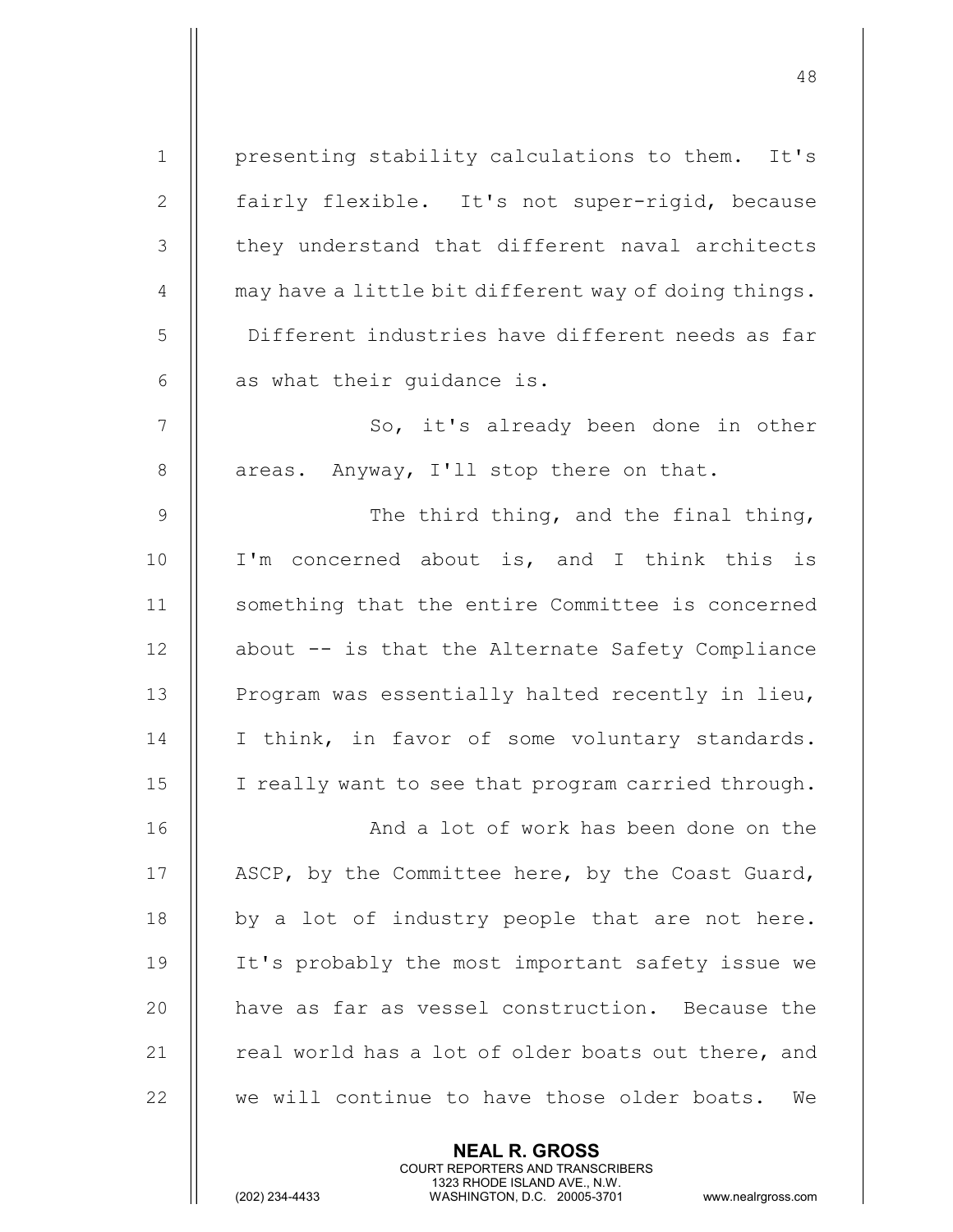1 || have boats in the fleet that are -- well, some of 2  $\parallel$  them are a hundred years old, of course. But, by  $3$  || and large, the fleet is between 20 and 50 years  $4$   $\parallel$  old, and those alternative safety standards are 5 | extremely important. 6 We have a number of vessels that are 7 || not maintained correctly. They're out there 8 || fishing right now and they're not safe. The

49

9 || private surveying industry has not -- this isn't 10 || a thing against marine surveyors at all. It's more 11  $\parallel$  a matter of the bar is set so low for existing 12 | vessels that there's been some tragedies that are 13 | totally unnecessary.

14 || And this is something that's relatively 15 unique to our commercial fishing industry. We 16 | don't have this in many of the other industries, 17 | commercial industries. Our commercial fishing 18 || industry, as far as regulatory standards, is far 19 | behind Europeans and developed Asian nations.

20 If you take any of the European 21  $\parallel$  countries, any of the developed Asian countries, 22 | Japan, Australia, you know, these places, their

> NEAL R. GROSS COURT REPORTERS AND TRANSCRIBERS

1323 RHODE ISLAND AVE., N.W.<br>WASHINGTON, D.C. 20005-3701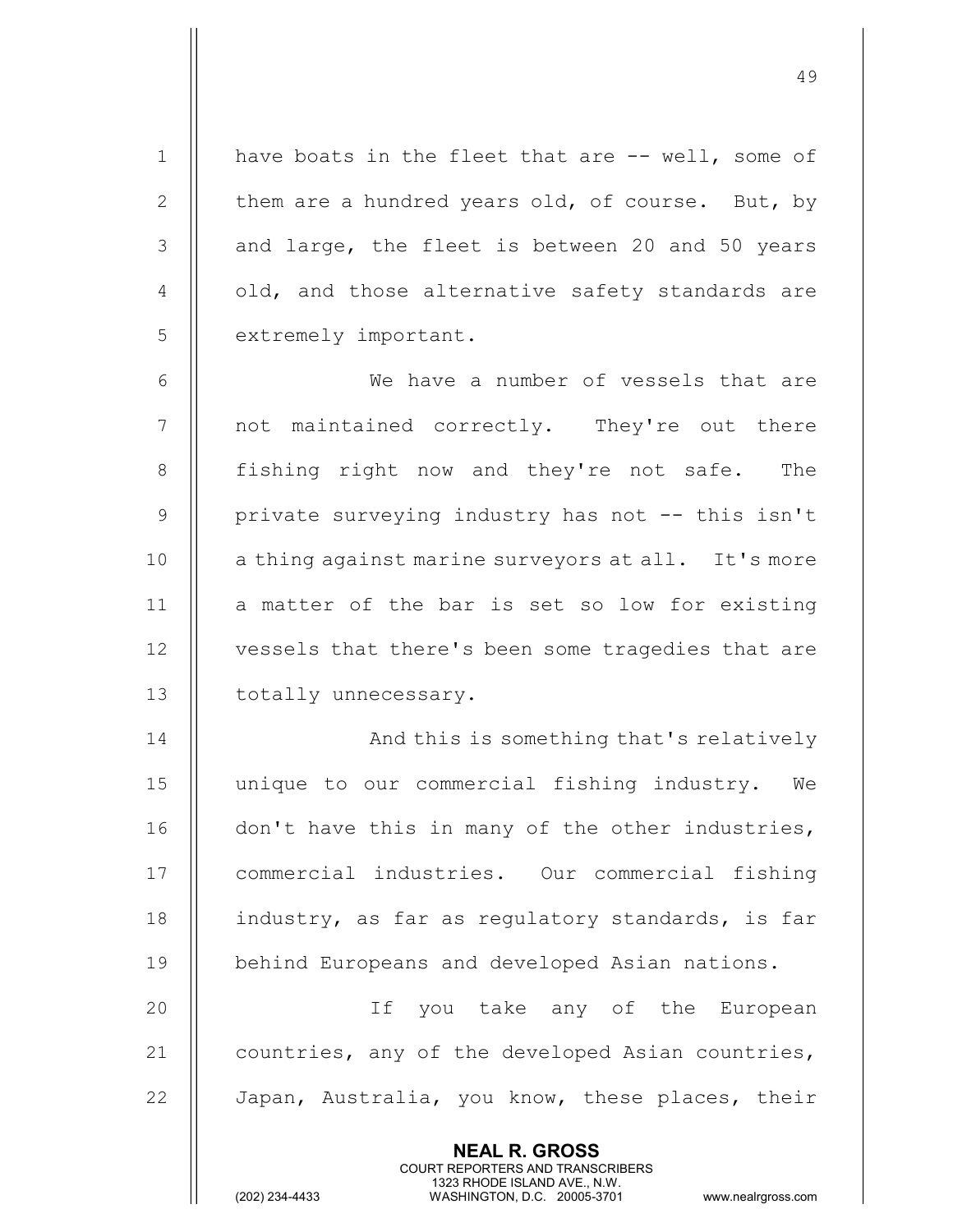NEAL R. GROSS COURT REPORTERS AND TRANSCRIBERS 1 || standards are higher than ours. And I'm very 2  $\parallel$  concerned, as a career naval architect  $-$  I'm 3 || approaching 40 years in the industry; I wouldn't 4  $\parallel$  trade it for anything as far as a profession  $-$ - but 5 I'm very concerned that our progress for improving  $6$   $\parallel$  our construction standards has been very slow. 7 || I hear a lot of comments from fishing 8 || vessel owners that they can't get crew because now 9 | our younger generation in many cases hasn't been 10  $\parallel$  trained in blue collar jobs or grown up around them, 11 || and these kinds of things. But one of the reasons 12 || we can't get crew is some of the vessels I think 13 most of us in this Committee wouldn't want to work 14 || on. And it may be related to safety issues. It 15 may be related to just the quality of the vessel 16 || and its cleanliness, or lack thereof. 17 || This is a minority of vessels. Don't 18 || get me wrong. It's definitely a minority of 19 || vessels. But we have to get this Alternative 20 || Safety Compliance Program off the ground, and its 21  $\parallel$  worth whatever effort it takes to get it done. 22 || So, thank you, Mr. Chairman.

50

1323 RHODE ISLAND AVE., N.W.<br>WASHINGTON, D.C. 20005-3701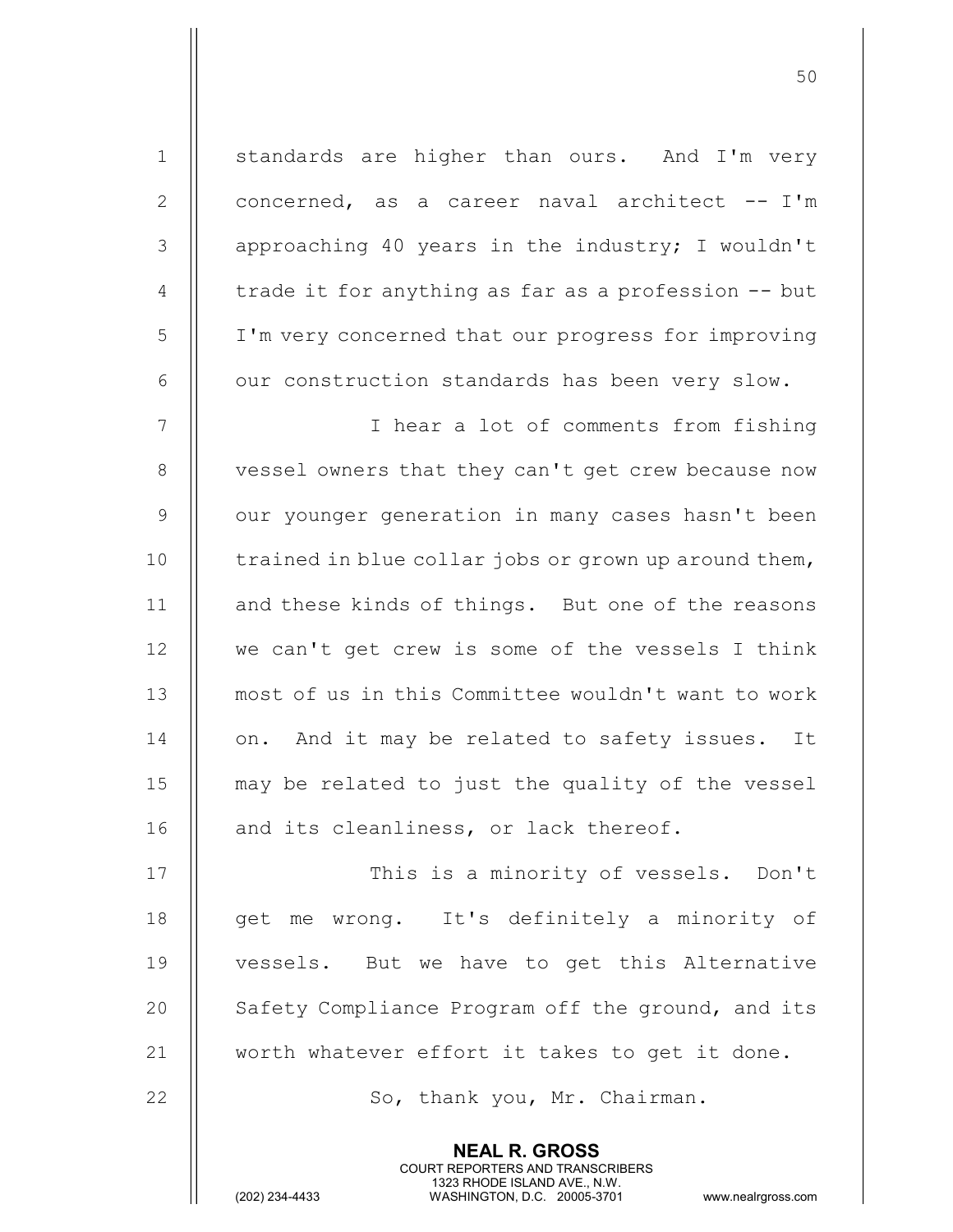|                | 51                                                                                                                                                                     |
|----------------|------------------------------------------------------------------------------------------------------------------------------------------------------------------------|
| $\mathbf{1}$   | CHAIRMAN JACOBSEN: Thank you, Mr.                                                                                                                                      |
| $\mathbf{2}$   | Hockema. I appreciate those remarks.                                                                                                                                   |
| 3              | Mr. Myers?                                                                                                                                                             |
| $\overline{4}$ | MR. MYERS: I do want to respond to                                                                                                                                     |
| 5              | that. That was a lot of information, and I want                                                                                                                        |
| 6              | to make sure that we -- part of this I was going                                                                                                                       |
| $\overline{7}$ | to address with my next construction presentation,                                                                                                                     |
| 8              | as you know. So, when we go over this, some things                                                                                                                     |
| $\mathcal{G}$  | may be a bit redundant. But I was jotting down                                                                                                                         |
| 10             | a couple of notes.                                                                                                                                                     |
| 11             | And, yes, you did comment on the                                                                                                                                       |
| 12             | enhanced oversight program. This went in effect,                                                                                                                       |
| 13             | obviously, January, I believe, of '17. It offers                                                                                                                       |
| 14             | best practices and guidance to the commercial                                                                                                                          |
| 15             | fishing industry for commercial fishing vessels.                                                                                                                       |
| 16             | The Coast Guard, we feel there's a lot                                                                                                                                 |
| 17             | of tools that the industry can use with regards                                                                                                                        |
| 18             | to vessel construction and adopting those tools                                                                                                                        |
| 19             | to help along the way.                                                                                                                                                 |
| 20             | And going back to the oversight of a                                                                                                                                   |
| 21             | licensed person to oversee, a state licensed                                                                                                                           |
| 22             | person, architect, naval architect, to oversee the                                                                                                                     |
|                | <b>NEAL R. GROSS</b><br><b>COURT REPORTERS AND TRANSCRIBERS</b><br>1323 RHODE ISLAND AVE., N.W.<br>(202) 234-4433<br>WASHINGTON, D.C. 20005-3701<br>www.nealrgross.com |

 $\mathsf{||}$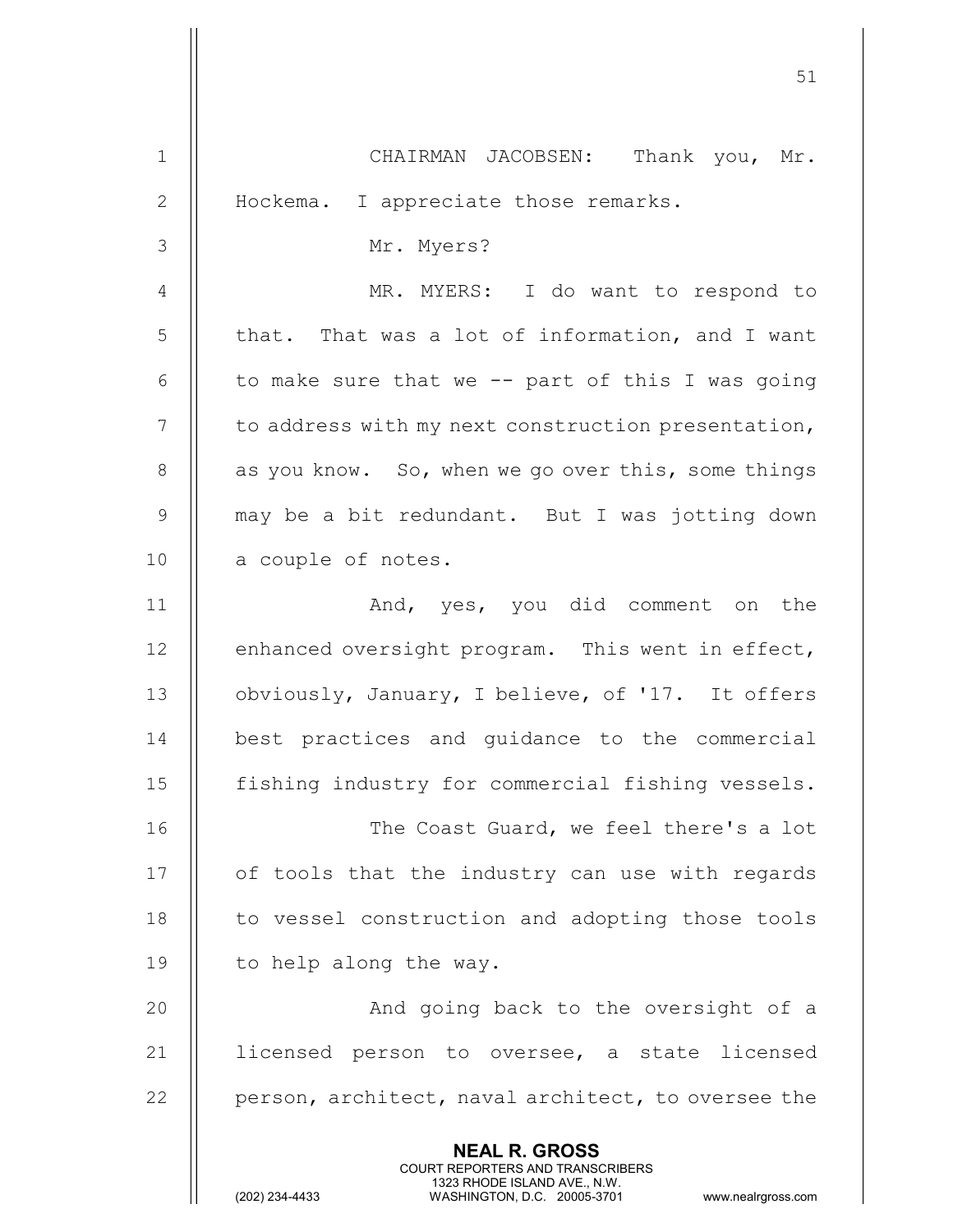| $\mathbf 1$ | construction of a vessel, the Coast Guard, we are                                                                                                                      |
|-------------|------------------------------------------------------------------------------------------------------------------------------------------------------------------------|
| 2           | not in a position where we have oversight on many                                                                                                                      |
| 3           | uninspected commercial fishing vessels. So, we                                                                                                                         |
| 4           | are leaning on those credentials, and the                                                                                                                              |
| 5           | flexibility to use those credentials, to accomplish                                                                                                                    |
| 6           | the mission at hand.                                                                                                                                                   |
| 7           | And just along with that said, just to                                                                                                                                 |
| 8           | say that there is a lot of tools out there. We                                                                                                                         |
| 9           | have NVIC 7-68 for construction, IX standards, ASME                                                                                                                    |
| 10          | 9 standards for pressure vessel welding, for                                                                                                                           |
| 11          | example, ABYC standards. There's a lot of                                                                                                                              |
| 12          | standards out there.                                                                                                                                                   |
| 13          | And I've spoken in-depth with the                                                                                                                                      |
| 14          | Marine Safety Center on this topic. I don't want                                                                                                                       |
| 15          | to speak for them. I think we can get further                                                                                                                          |
| 16          | comment from them for more detailed questions.                                                                                                                         |
| 17          | But I think, overarching, the Marine Safety Center,                                                                                                                    |
| 18          | the Coast Guard feels that there's a lot of assets                                                                                                                     |
| 19          | out there to be used and they are hiring key persons                                                                                                                   |
| 20          | to use those tools.                                                                                                                                                    |
| 21          | That being said, along with this                                                                                                                                       |
| 22          | enhanced oversight program and your concerns, there                                                                                                                    |
|             | <b>NEAL R. GROSS</b><br><b>COURT REPORTERS AND TRANSCRIBERS</b><br>1323 RHODE ISLAND AVE., N.W.<br>(202) 234-4433<br>WASHINGTON, D.C. 20005-3701<br>www.nealrgross.com |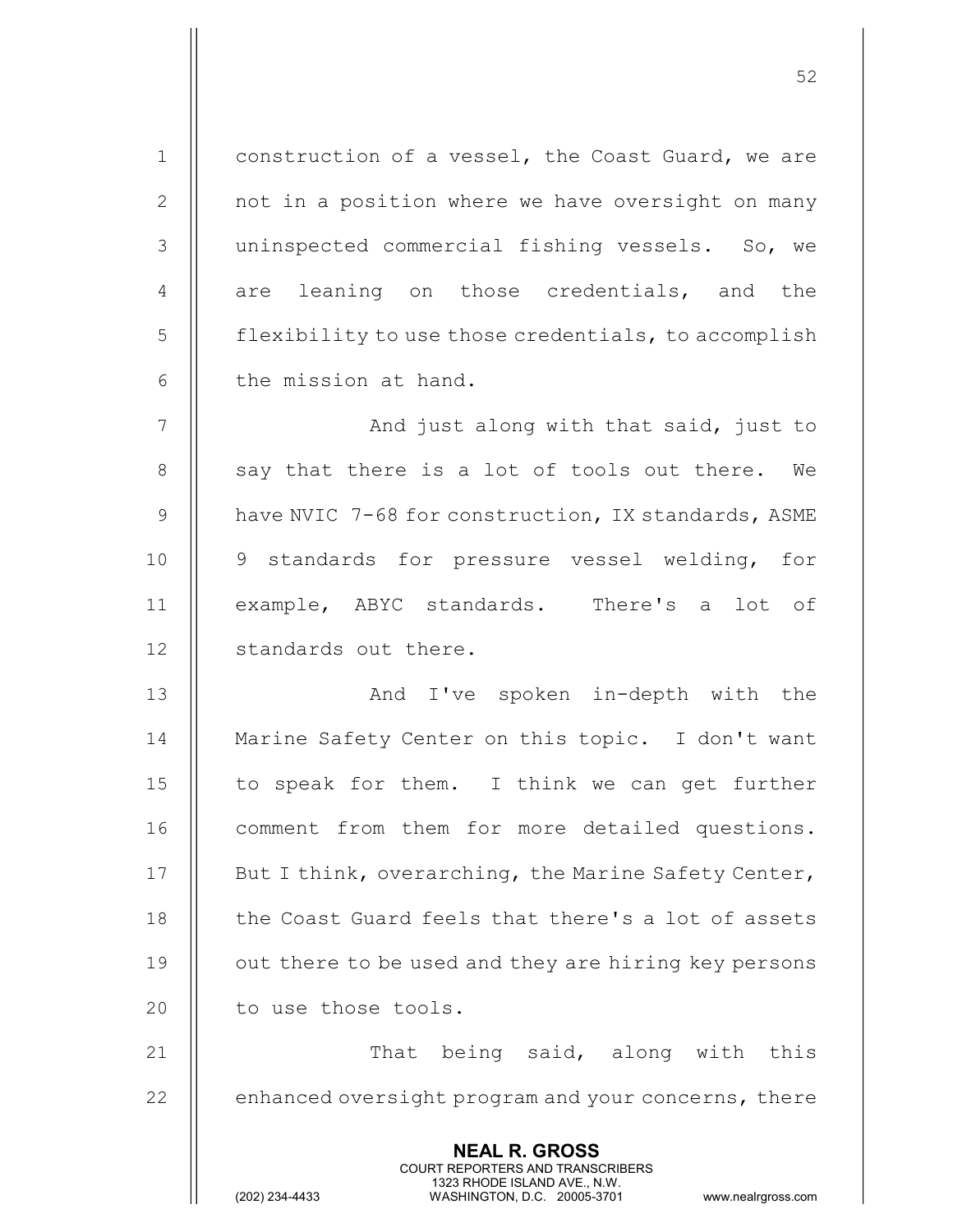| $\mathbf 1$    | may be a solution if industry wishes to partner                                                                                                                        |
|----------------|------------------------------------------------------------------------------------------------------------------------------------------------------------------------|
| 2              | up and provide further best practices specifically                                                                                                                     |
| 3              | on this topic. I know that the EOP document here                                                                                                                       |
| $\overline{4}$ | spans many topics, several topics, and maybe                                                                                                                           |
| 5              | this -- I'm saying "maybe"; I'm throwing this out                                                                                                                      |
| 6              | there -- that we can tighten up the topic and address                                                                                                                  |
| 7              | the issue at hand by way of perhaps a Committee                                                                                                                        |
| 8              | work group or an industry-driven work group that                                                                                                                       |
| $\overline{9}$ | we may detail the concerns a little more. That                                                                                                                         |
| 10             | may be the solution.                                                                                                                                                   |
| 11             | I think there's, again, a lot of assets                                                                                                                                |
| 12             | out there that could be tapped into, but maybe a                                                                                                                       |
| 13             | formalized recommendation to the issue at hand may                                                                                                                     |
| 14             | be the route to go.                                                                                                                                                    |
| 15             | With that said, Captain, I don't know                                                                                                                                  |
| 16             | if you want to add to that.                                                                                                                                            |
| 17             | CAPT. EDWARDS: We have gone on record                                                                                                                                  |
| 18             | on the Alternative Safety Compliance Program of                                                                                                                        |
| 19             | some of the problems or challenges of setting that                                                                                                                     |
| 20             | up. One is that an alternative suggests that there                                                                                                                     |
| 21             | is something to have an alternative to. There is                                                                                                                       |
| 22             | nothing in regs to develop an alternative to.<br>So,                                                                                                                   |
|                | <b>NEAL R. GROSS</b><br><b>COURT REPORTERS AND TRANSCRIBERS</b><br>1323 RHODE ISLAND AVE., N.W.<br>(202) 234-4433<br>WASHINGTON, D.C. 20005-3701<br>www.nealrgross.com |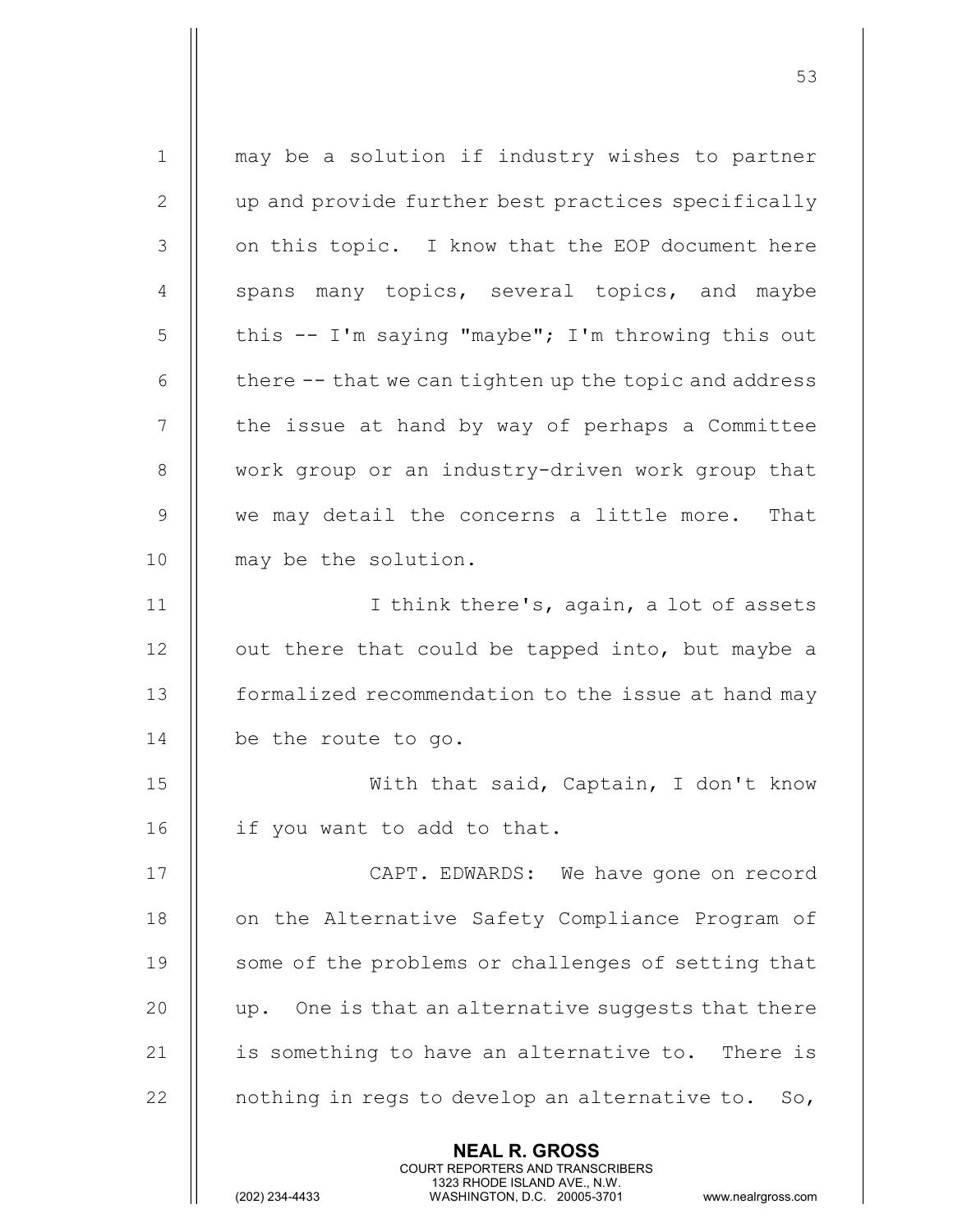1 || you're developing alternatives to something that 2 | doesn't exist. So, that created a challenge. 3 | That's kind of why we went with the EOP out there. 4 || But, like Mr. Myers said, we would  $5 \parallel$  encourage, if there is best practices  $-$ - I know 6  $\parallel$  this is done by other segments of the industry, 7 | that they come together and develop best practices 8 || for either construction or best practices for  $9 \parallel$  operation. And that would be probably a great task 10 || for this Committee to work on. It's to initiate 11 || perspective; what are the recommendations? So, 12 | we can look into that. 13 CHAIRMAN JACOBSEN: Yes, thank you. 14 || So, the Committee spent a lot of time 15 working on the Alternative Compliance Program. 16 I think we were under the impression at the time

54

17 || that we were looking at an alternative to class 18 || and load line requirements.

19 MR. HOCKEMA: Mr. Chairman, I second 20  $\parallel$  that. Yes, it was very obvious that it was an 21 || alternative to class. And this goes before the 22 | Coast Guard or this Committee even got involved.

> NEAL R. GROSS COURT REPORTERS AND TRANSCRIBERS

1323 RHODE ISLAND AVE., N.W.<br>WASHINGTON, D.C. 20005-3701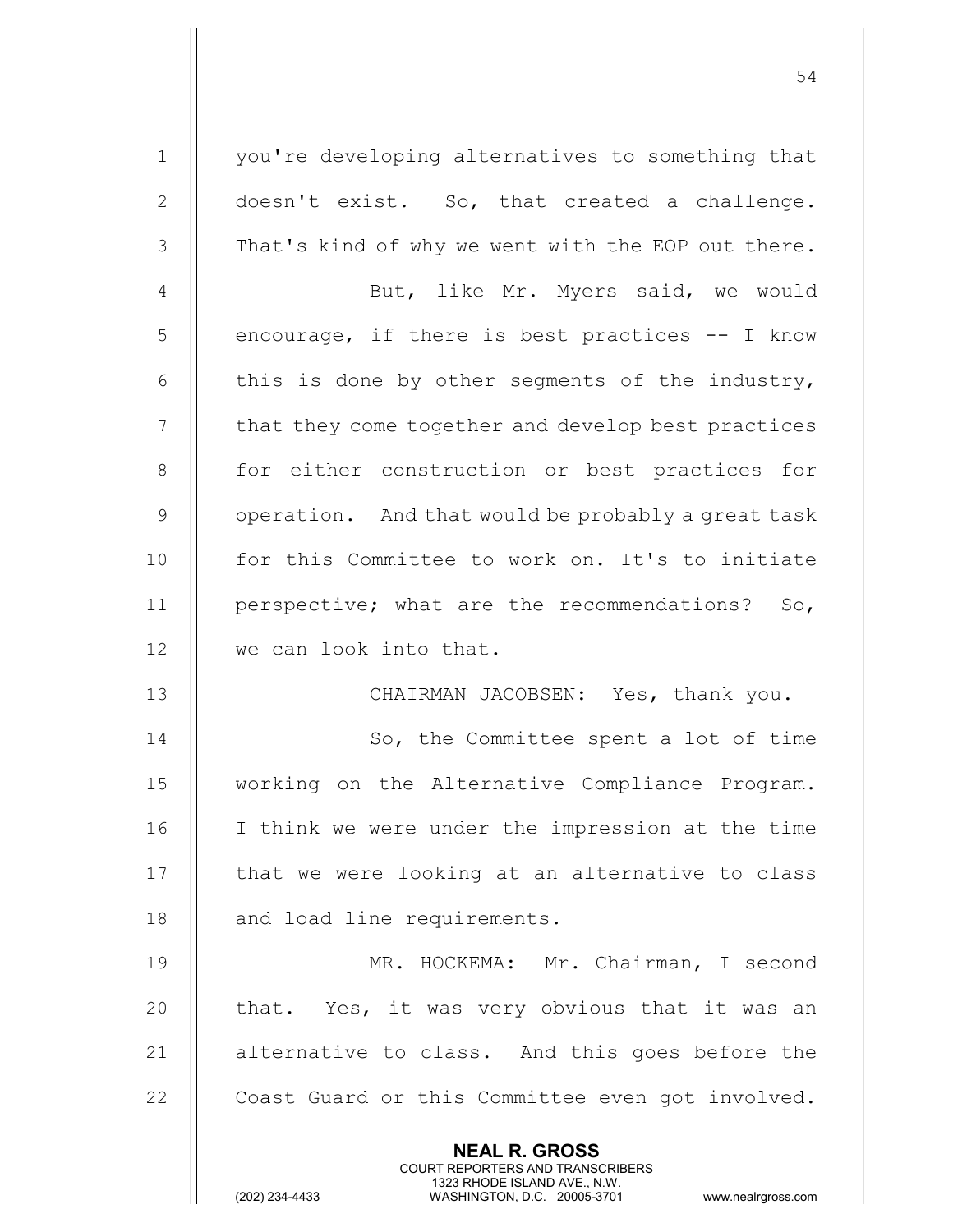|                | <b>NEAL R. GROSS</b>                                |
|----------------|-----------------------------------------------------|
| 22             | construction. And then, the existing vessels came   |
| 21             | subject. And then, it came up just in new           |
| 20             | it was fairly silent, I think, and it wasn't a      |
| 19             | there was a period of time where, for the industry, |
| 18             | named Alternative Safety Compliance Programs, but   |
| 17             | alternative was developed. Eventually, it was       |
| 16             | And so, this is where, after that, an               |
| 15             | conversions of existing boats.                      |
| 14             | classification for even existing boats or major     |
| 13             | concern that lawmakers were<br>looking at           |
| 12             | for the American Fisheries Act. And there was some  |
| 11             | where it was related to some fishery endorsements   |
| 10             | fishing associations in 2006, as early as 2006,     |
| $\mathsf 9$    | that subject. And I got a letter from one of the    |
| 8              | industry scuttlebutt was, a few years ago, was on   |
| 7              | this. So, I apologize for that. But I know that     |
| 6              | I don't have a documented record of                 |
| 5              | which was unacceptable for the industry.            |
| $\overline{4}$ | And it was creeping into the existing vessel fleet, |
| 3              | and Congressmen about classification of vessels.    |
| $\mathbf{2}$   | There was a discussion amongst industry             |
| $\mathbf{1}$   | It was during the lawmaking portion of it.          |
|                |                                                     |

COURT REPORTERS AND TRANSCRIBERS

1323 RHODE ISLAND AVE., N.W.

 $\mathbf{\mathsf{I}}$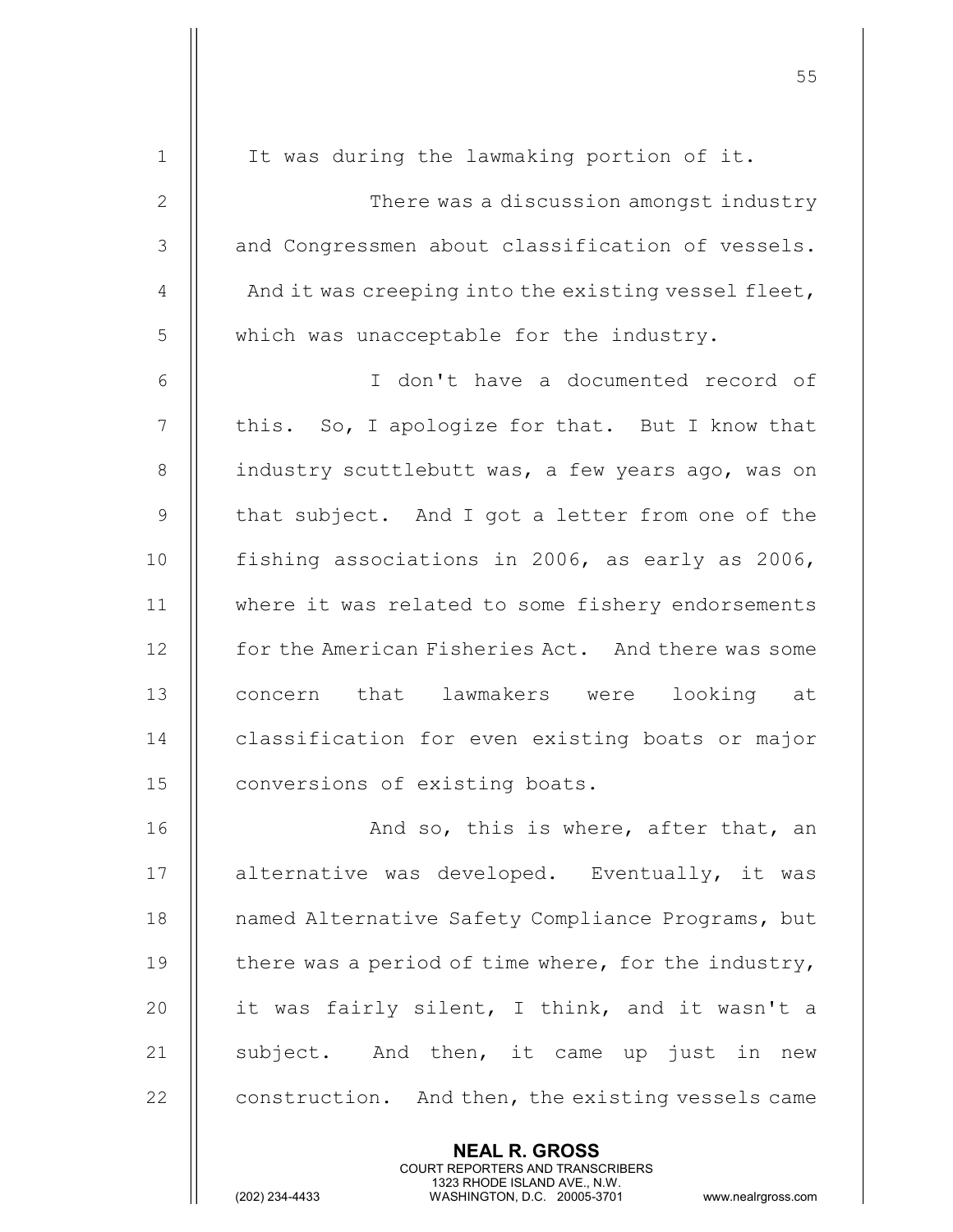1 || up as this alternative.

| $\mathbf{2}$   | So, it's kind of a matter of semantics.              |
|----------------|------------------------------------------------------|
| $\mathcal{S}$  | I think the name "alternative" is probably, as       |
| $\overline{4}$ | you guys would probably agree, is not the right      |
| 5              | terminology in the law literally, unfortunately      |
| 6              | for us. And so, if we take the name away, the issue  |
| $\overline{7}$ | still stands, you know, the issue of existing        |
| 8              | vessels getting older and needing more maintenance,  |
| $\overline{9}$ | and basic integrity issues still stands.             |
| 10             | CHAIRMAN JACOBSEN:<br>Any further                    |
| 11             | comments?                                            |
| 12             | PARTICIPANT: Captain Neberts                         |
| 13             | (phonetic) here. Again, you bring up existing        |
| 14             | vessels. On very rare occasions does the Coast       |
| 15             | Guard retroactively apply regulations to existing    |
| 16             | vessels. There are some, especially within the       |
| 17             | fire protection world. The wall anchors is another   |
| 18             | But in very rare occasions have we gone back<br>one. |
| 19             | in time. So, again, I think that's another           |
| 20             | challenge that the Alternative Safety Compliance     |
| 21             | Program poses, is to develop something that is fair  |
| 22             | and equitable, and that meets it.                    |

NEAL R. GROSS

 COURT REPORTERS AND TRANSCRIBERS 1323 RHODE ISLAND AVE., N.W.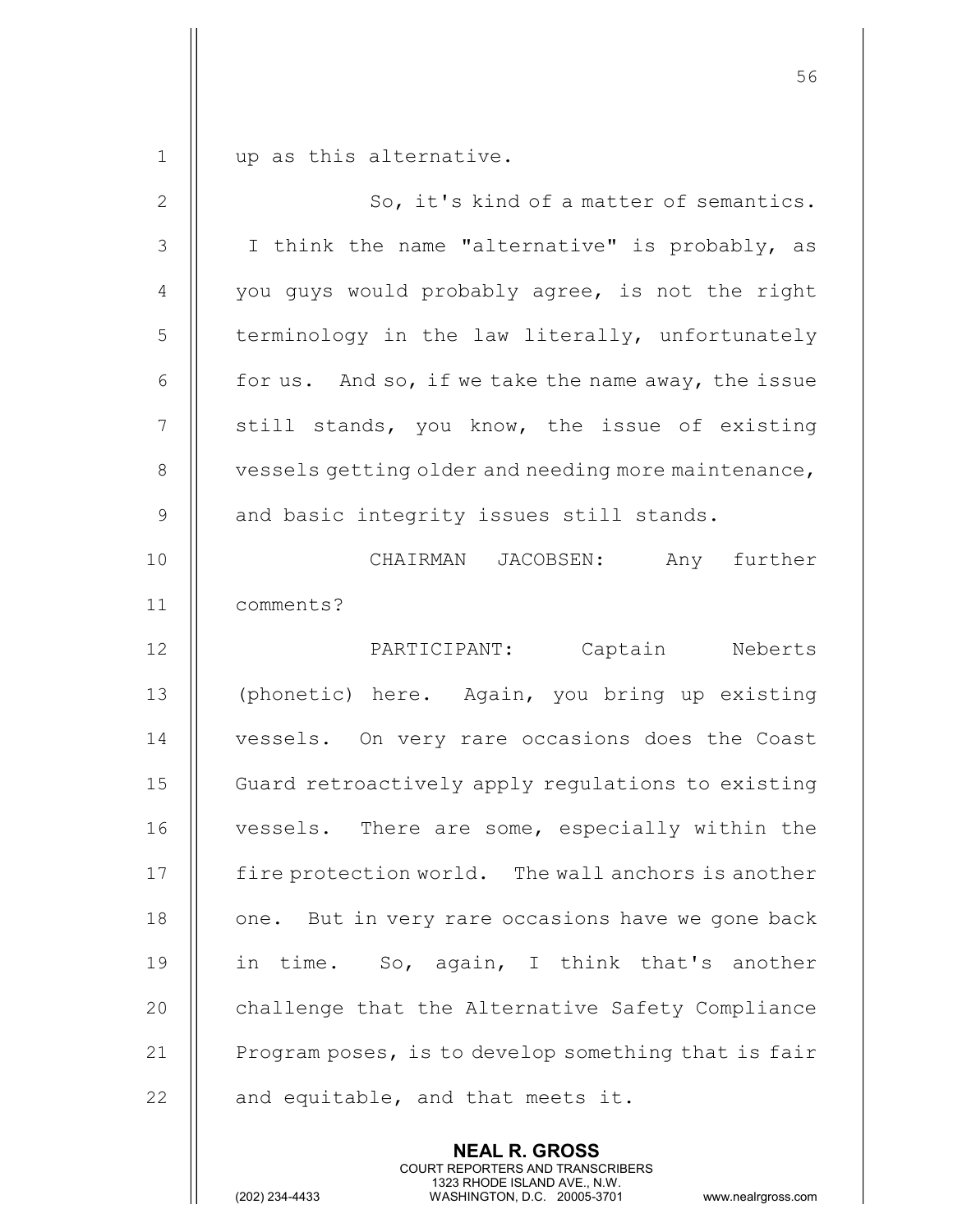|                | 57                                                                                                                                             |
|----------------|------------------------------------------------------------------------------------------------------------------------------------------------|
|                |                                                                                                                                                |
| $\mathbf 1$    | But I hear what you're saying. Thank                                                                                                           |
| $\mathbf{2}$   | you.                                                                                                                                           |
| 3              | MR. BOEHMER: Mr. Chairman?                                                                                                                     |
| 4              | CHAIRMAN JACOBSEN: Mr. Boehmer?                                                                                                                |
| 5              | MR. BOEHMER: Kris Boehmer.                                                                                                                     |
| 6              | I think it's our duty, as the Fishing                                                                                                          |
| 7              | Vessel, the Fishing Safety Committee here, to help                                                                                             |
| 8              | develop this, not look for the industry to get it                                                                                              |
| $\overline{9}$ | together. That's what we all get together for.                                                                                                 |
| 10             | I do think that the Coast Guard has                                                                                                            |
| 11             | retroactively done a lot of -- the Fishing Vessel                                                                                              |
| 12             | Safety Act was pretty much a retroactive plan.                                                                                                 |
| 13             | We had no regulations in place and we put that in                                                                                              |
| 14             | to start a baseline, which is a very small                                                                                                     |
| 15             | beginning.                                                                                                                                     |
| 16             | But maybe we named this wrong. Maybe                                                                                                           |
| 17             | we should just start it for vessels built before                                                                                               |
| 18             | a certain date of when we were starting to have                                                                                                |
| 19             | it built to a similar class. We should be looking                                                                                              |
| 20             | at a compliance program. Let's not call                                                                                                        |
| 21             | it -- because if we let this go, we're pretty much                                                                                             |
| 22             | letting everything we've worked for go by the                                                                                                  |
|                | <b>NEAL R. GROSS</b>                                                                                                                           |
|                | <b>COURT REPORTERS AND TRANSCRIBERS</b><br>1323 RHODE ISLAND AVE., N.W.<br>(202) 234-4433<br>WASHINGTON, D.C. 20005-3701<br>www.nealrgross.com |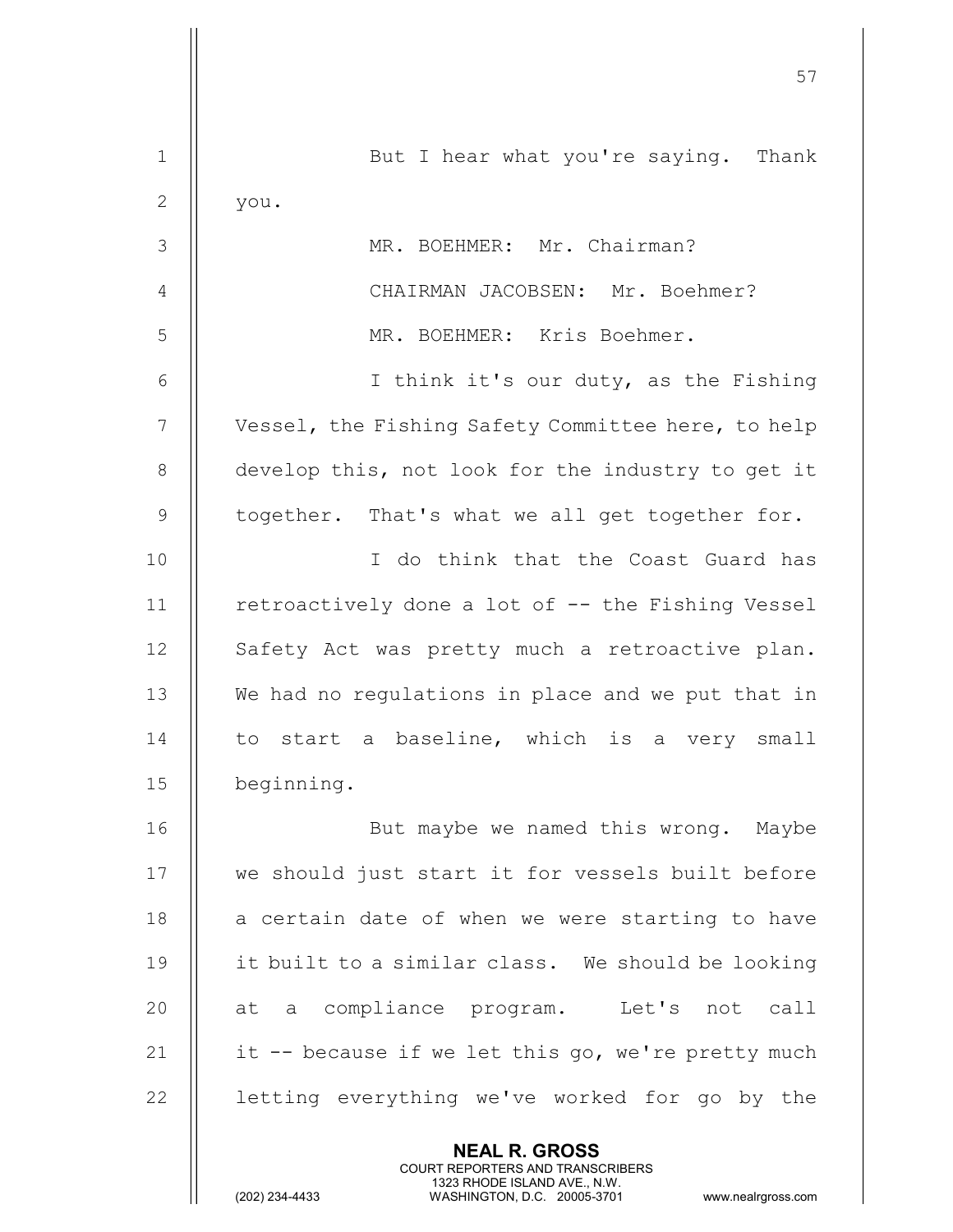| $\mathbf 1$    | wayside. And something needs to be done. That's                                                                                                                        |
|----------------|------------------------------------------------------------------------------------------------------------------------------------------------------------------------|
| $\mathbf{2}$   | what most of us are here for, I think.                                                                                                                                 |
| 3              | So, do we need to repackage this as Hal                                                                                                                                |
| $\overline{4}$ | says, take out the alternative? Because I think                                                                                                                        |
| 5              | he's right, it wasn't implied alternative class,                                                                                                                       |
| 6              | and call it a Fishing Vessel Compliance Program                                                                                                                        |
| 7              | and look at the area that we want to capture? And                                                                                                                      |
| 8              | work on how to gradually implement, like this                                                                                                                          |
| $\overline{9}$ | Committee did? Because to ask the industry to do                                                                                                                       |
| 10             | this one, nothing is going to happen. We're going                                                                                                                      |
| 11             | to have life lost, and that's what we're trying                                                                                                                        |
| 12             | to prevent.                                                                                                                                                            |
| 13             | PARTICIPANT: Yes, even in the context                                                                                                                                  |
| 14             | of revamping Part 28 -- and we've been tasked with                                                                                                                     |
| 15             | that before, and we submitted a<br>lot of                                                                                                                              |
| 16             | recommendations in that regard -- I think this                                                                                                                         |
| 17             | Committee would be well within its responsibilities                                                                                                                    |
| 18             | to consider that kind of thing if the Coast Guard                                                                                                                      |
| 19             | would task it.                                                                                                                                                         |
| 20             | CHAIRMAN JACOBSEN: Do we need to make                                                                                                                                  |
| 21             | a motion for that? Or that's something you would                                                                                                                       |
| 22             | work on anyway? I mean, what is the best way to                                                                                                                        |
|                | <b>NEAL R. GROSS</b><br><b>COURT REPORTERS AND TRANSCRIBERS</b><br>1323 RHODE ISLAND AVE., N.W.<br>(202) 234-4433<br>WASHINGTON, D.C. 20005-3701<br>www.nealrgross.com |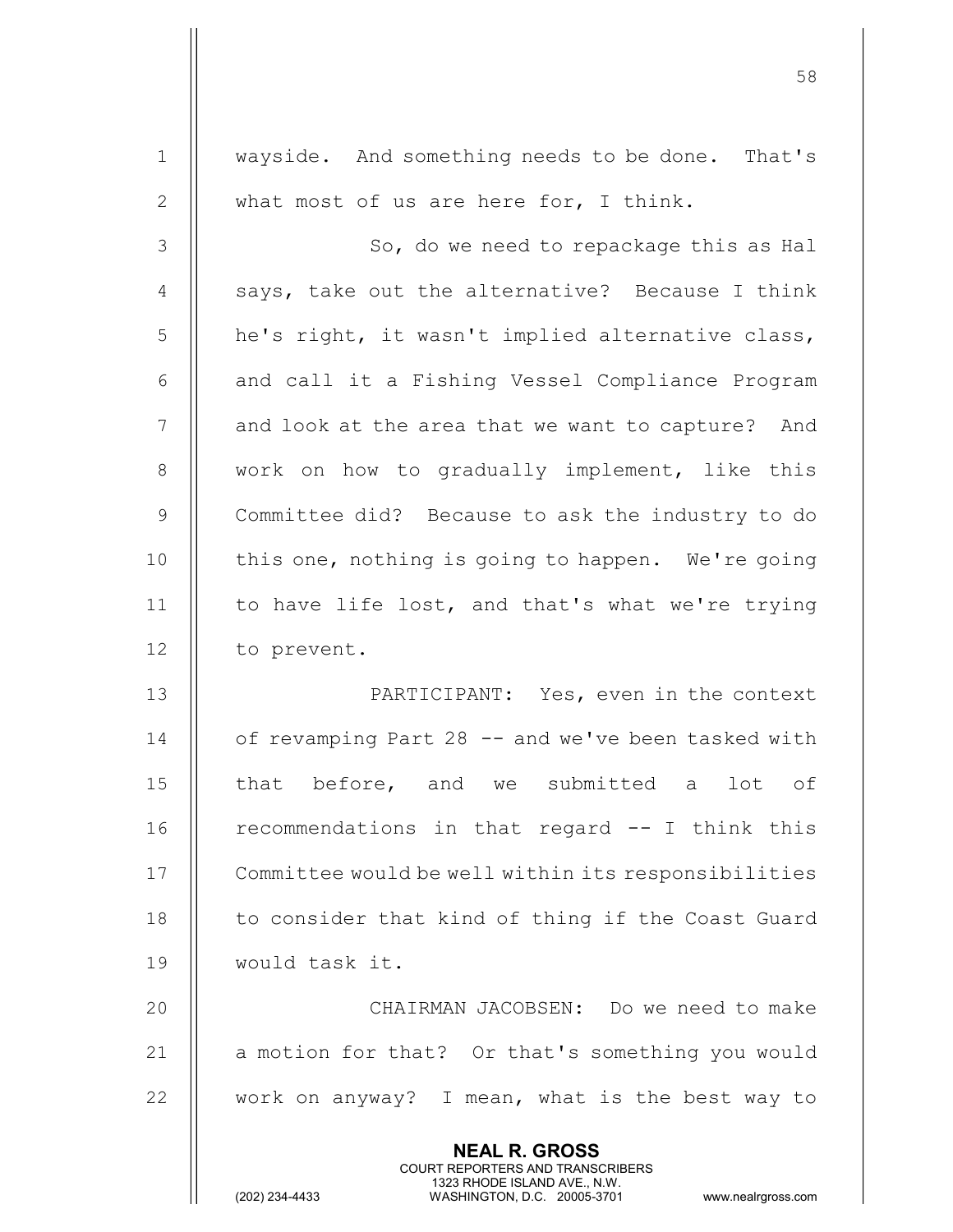|                | 59                                                                                                                                                                     |
|----------------|------------------------------------------------------------------------------------------------------------------------------------------------------------------------|
| $\mathbf 1$    | proceed with this?                                                                                                                                                     |
| $\mathbf{2}$   | CAPT. EDWARDS: We'll have to get back                                                                                                                                  |
| 3              | to you on that because I don't know --                                                                                                                                 |
| 4              | CHAIRMAN JACOBSEN: It sounds like we                                                                                                                                   |
| 5              | should make a motion on that.                                                                                                                                          |
| 6              | (Laughter.)                                                                                                                                                            |
| $\overline{7}$ | CAPT. EDWARDS: Well, you can feel free                                                                                                                                 |
| 8              | to make a motion. I mean, the challenge that we're                                                                                                                     |
| $\mathcal{G}$  | in now is -- you know, we touched on it a bit                                                                                                                          |
| 10             | yesterday. Captain Edwards speaking.                                                                                                                                   |
| 11             | New regulations are very challenging                                                                                                                                   |
| 12             | to move through at this time. So, it's tough to                                                                                                                        |
| 13             | put something new in. But, when it comes out, we're                                                                                                                    |
| 14             | going to have to come down, and there's also, you                                                                                                                      |
| 15             | know, if it's even a significant rulemaking.                                                                                                                           |
| 16             | That's why we are looking for where are                                                                                                                                |
| 17             | opportunities that we can capitalize on industry                                                                                                                       |
| 18             | best standards. Are there other non-regulatory                                                                                                                         |
| 19             | solutions to promote compliance? Or are there ways                                                                                                                     |
| 20             | that the Coast Guard can reward people who are                                                                                                                         |
| 21             | following those best practices?                                                                                                                                        |
| 22             | So, that's kind of more the lane that                                                                                                                                  |
|                | <b>NEAL R. GROSS</b><br><b>COURT REPORTERS AND TRANSCRIBERS</b><br>1323 RHODE ISLAND AVE., N.W.<br>(202) 234-4433<br>WASHINGTON, D.C. 20005-3701<br>www.nealrgross.com |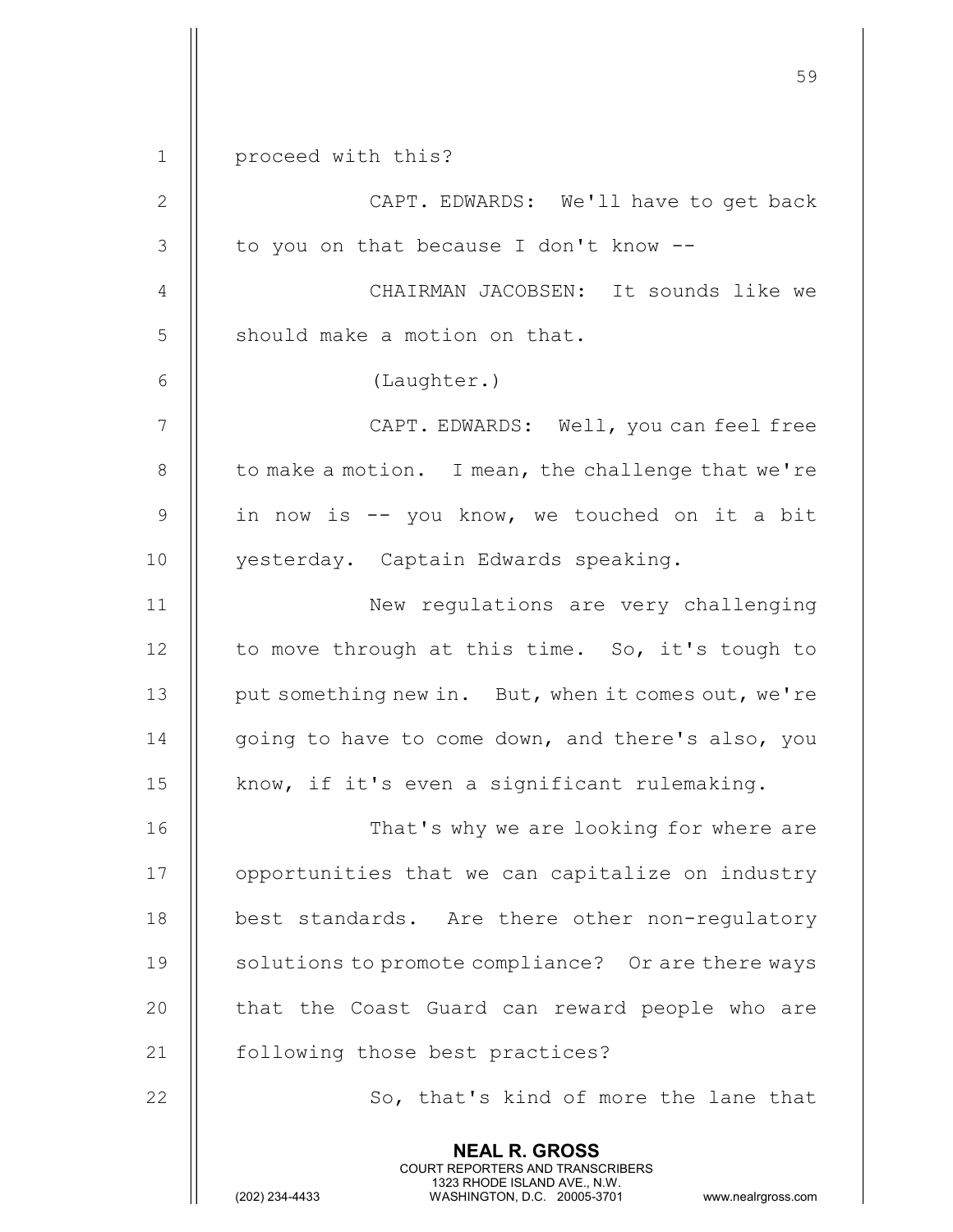| $\mathbf{1}$   | we're in, I think, at this time, yes.                                                                                                                                  |
|----------------|------------------------------------------------------------------------------------------------------------------------------------------------------------------------|
| $\mathbf{2}$   | MR. BOEHMER: Kris Boehmer again.                                                                                                                                       |
| $\mathcal{S}$  | My concern is that, up until now, it's                                                                                                                                 |
| $\overline{4}$ | been left up to certain owners that have a very                                                                                                                        |
| 5              | good idea of what they need to do and others that                                                                                                                      |
| 6              | don't. You know, it's really been pushed upon my                                                                                                                       |
| 7              | industry to be the enforcers. The insurance                                                                                                                            |
| 8              | companies will tell you, hey, you need this test;                                                                                                                      |
| 9              | you need this; you need that. And that's great                                                                                                                         |
| 10             | for the guys that have insurance.                                                                                                                                      |
| 11             | I hate being the bad guy, but it's                                                                                                                                     |
| 12             | worked. But there's other people that don't. And                                                                                                                       |
| 13             | voluntarily compliance hasn't saved too many lives.                                                                                                                    |
| 14             | So, I understand there's a problem and                                                                                                                                 |
| 15             | an issue with putting new regulations out, but I                                                                                                                       |
| 16             | don't think that should stop our mission statement.                                                                                                                    |
| 17             | We're trying to create a safer industry.                                                                                                                               |
| 18             | I've got to be honest with you. After                                                                                                                                  |
| 19             | listening to, I believe it was Tracey yesterday                                                                                                                        |
| 20             | that was telling us about the formation of the                                                                                                                         |
| 21             | committees and the general idea of removing a third                                                                                                                    |
| 22             | of the advisory committees, which I sort of                                                                                                                            |
|                | <b>NEAL R. GROSS</b><br><b>COURT REPORTERS AND TRANSCRIBERS</b><br>1323 RHODE ISLAND AVE., N.W.<br>(202) 234-4433<br>WASHINGTON, D.C. 20005-3701<br>www.nealrgross.com |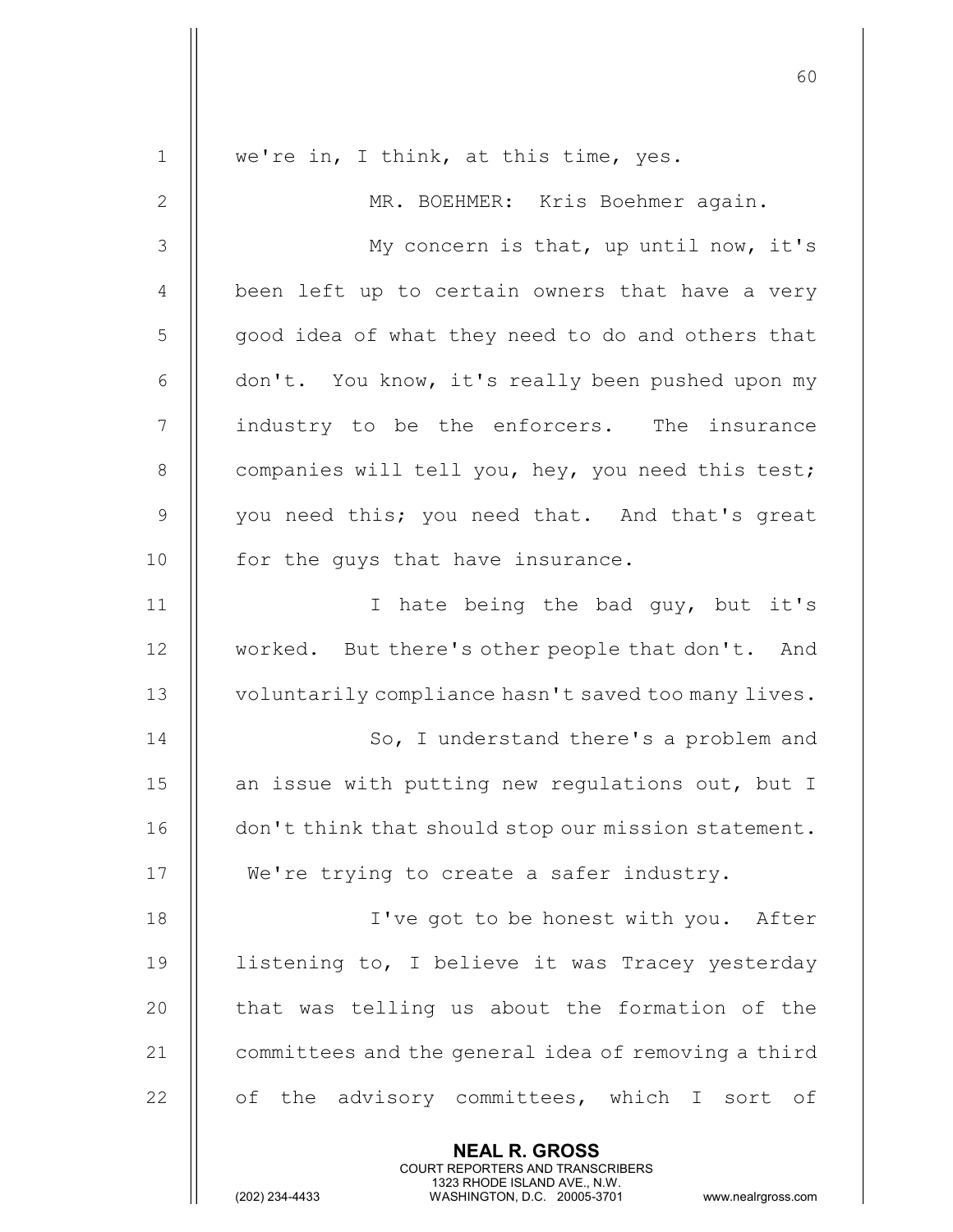| $\mathbf 1$     | get -- none of us are making any money at this.      |
|-----------------|------------------------------------------------------|
| $\mathbf{2}$    | We're doing this because we believe it's important.  |
| $\mathfrak{Z}$  | I don't see anything on this agenda                  |
| $\overline{4}$  | that's really pressing why we're here. And if we     |
| 5               | don't have some issues to take this forward, I think |
| 6               | we're just going to drive to a slow death and we're  |
| $7\phantom{.0}$ | going to be looking at another rise in casualties    |
| 8               | that will make this Committee be important again.    |
| 9               | I just don't see that's necessary. I think we        |
| 10              | have an obligation to push this forward.             |
| 11              | MR. HOCKEMA: Mr. Chairman?                           |
| 12              | CHAIRMAN JACOBSEN: Yes, Mr. Hockema.                 |
| 13              | MR. HOCKEMA: First of all, I would                   |
| 14              | like to thank Captain Edwards and Mr. Myers and      |
| 15              | their supporting cast, their departments, for        |
| 16              | working on these things.                             |
| 17              | I think all of us understand on the                  |
| 18              | Committee your limitations. First of all, the term   |
| 19              | "alternative" is in the law, and you're quite        |
| 20              | correct on that. Second, there's no congressional    |
| 21              | record that backs up my statement that I just        |
| 22              | mentioned, that originally this was considered as    |
|                 | <b>NEAL R. GROSS</b>                                 |

 COURT REPORTERS AND TRANSCRIBERS 1323 RHODE ISLAND AVE., N.W.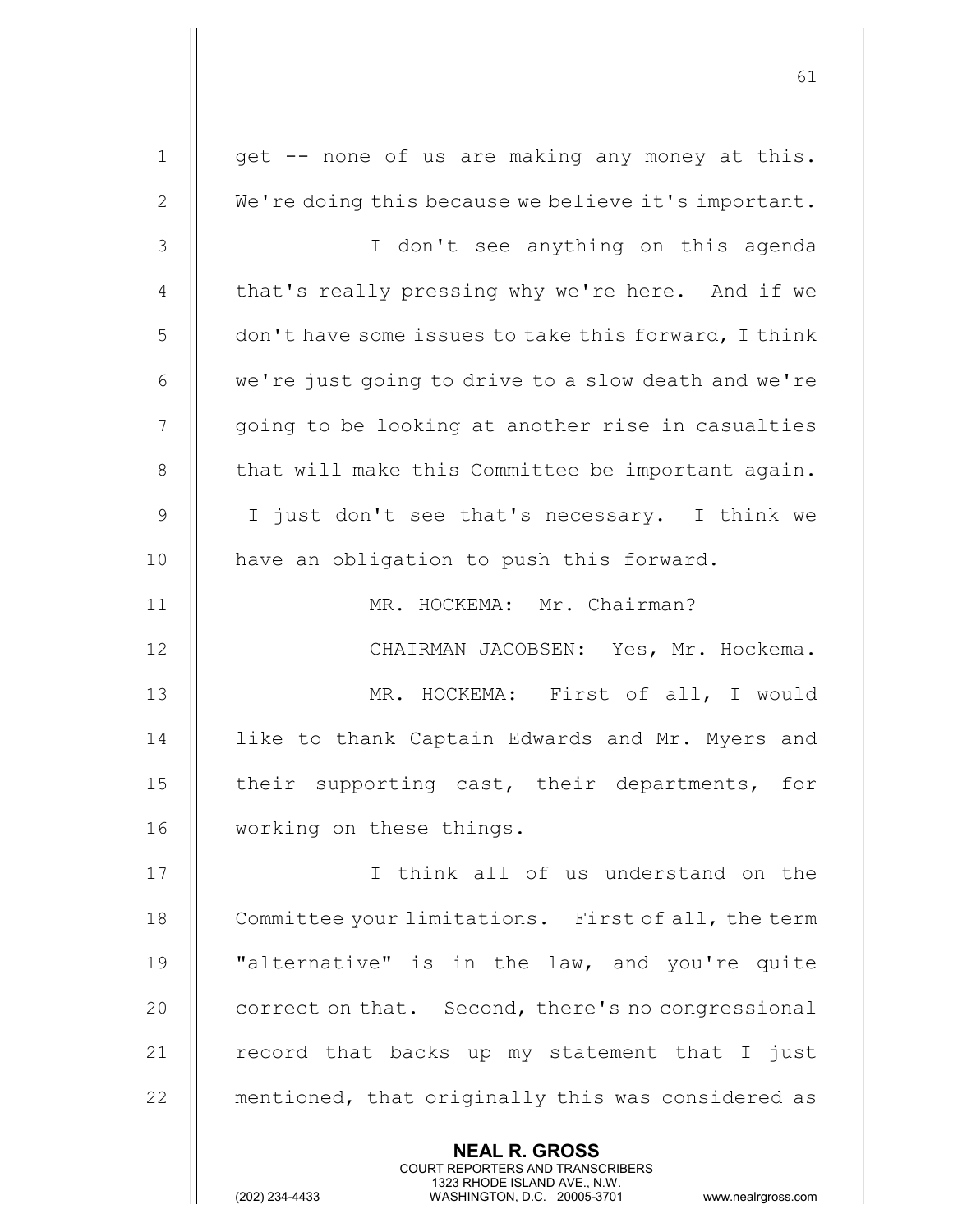1 an alternative to class. Those things are out of 2  $\parallel$  our realm. They're out of our control. And so, 3 || we can only worry about the things that we can 4 || control ourselves. 5 My main concern is that I want -- and 6  $\parallel$  I think we've said this before, and I don't think 7 | a motion is necessary at this time. The Committee 8 | has said this before. We just want the Coast Guard 9 || to note our position on these things. And when 10 || there are opportunities for the Coast Guard in the 11 future, congressional hearings, those kind of 12 || issues, please bring these up because they're 13 | concerns that we, as a committee, have. 14 And like I say, we've already made 15 || motions before on this kind of stuff, but don't 16 | forget about them. Because that existing fleet 17 | is going to be a reality for the rest of our lives. 18 || It's the one that is really the big concern that

62

19 we've had. 20 || There's been a lot of resistance to 21 || classification in new vessels. I have mixed 22  $\parallel$  feelings on it. I'm generally against it. But

> NEAL R. GROSS COURT REPORTERS AND TRANSCRIBERS

1323 RHODE ISLAND AVE., N.W.<br>WASHINGTON, D.C. 20005-3701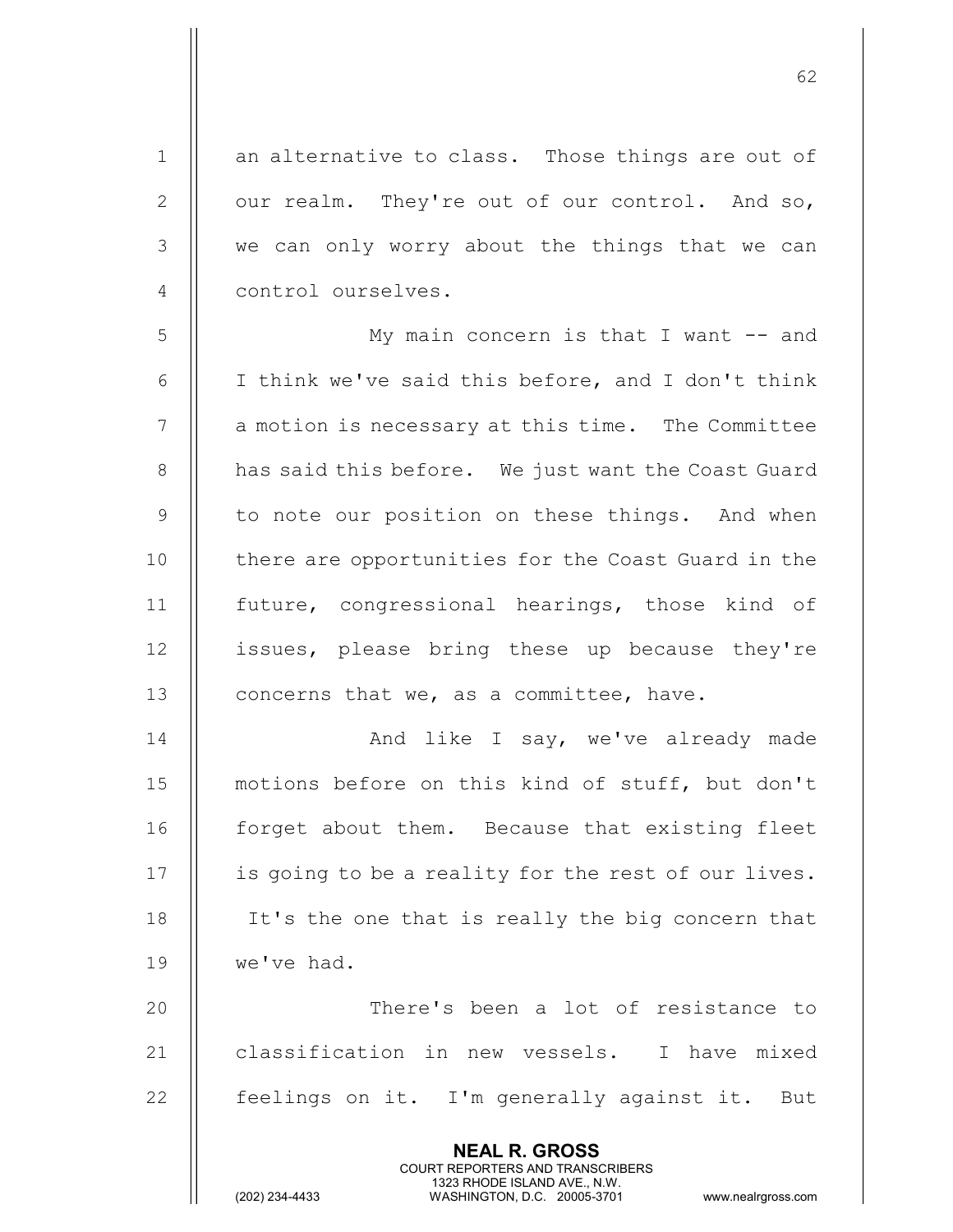| $\mathbf 1$ | I'm also very much for established standards        |
|-------------|-----------------------------------------------------|
| 2           | because it's the business that I'm in, to design    |
| 3           | to an acceptance standard.                          |
| 4           | And I believe that everywhere we go that            |
| 5           | the car we drive, the microphone that we're talking |
| 6           | into here, the building we're in, they're all       |
| 7           | established design standards for these. And our     |
| $8\,$       | fishing fleet doesn't have very many, and it's a    |
| $\mathsf 9$ | sore point in my career, and I think for many of    |
| 10          | us here.                                            |
| 11          | We have a real broad cross-section of               |
| 12          | people on the Committee. There's a number of        |
| 13          | fishermen who I know also have mixed feelings on    |
| 14          | this on a different level or different priorities   |
| 15          | than what I have. But I know, by being exposed      |
| 16          | to hundreds of vessels over my career, that certain |
| 17          | design standards have prevented tragedies.<br>And   |
| 18          | so, the more that we can do to promote these things |
| 19          | without those design standards being too onerous    |
| 20          | and expensive, the better our industry is going     |
| 21          | to perform from a safety standard and an economic   |
| 22          | standard, because they're not broke down.           |

NEAL R. GROSS

 COURT REPORTERS AND TRANSCRIBERS 1323 RHODE ISLAND AVE., N.W.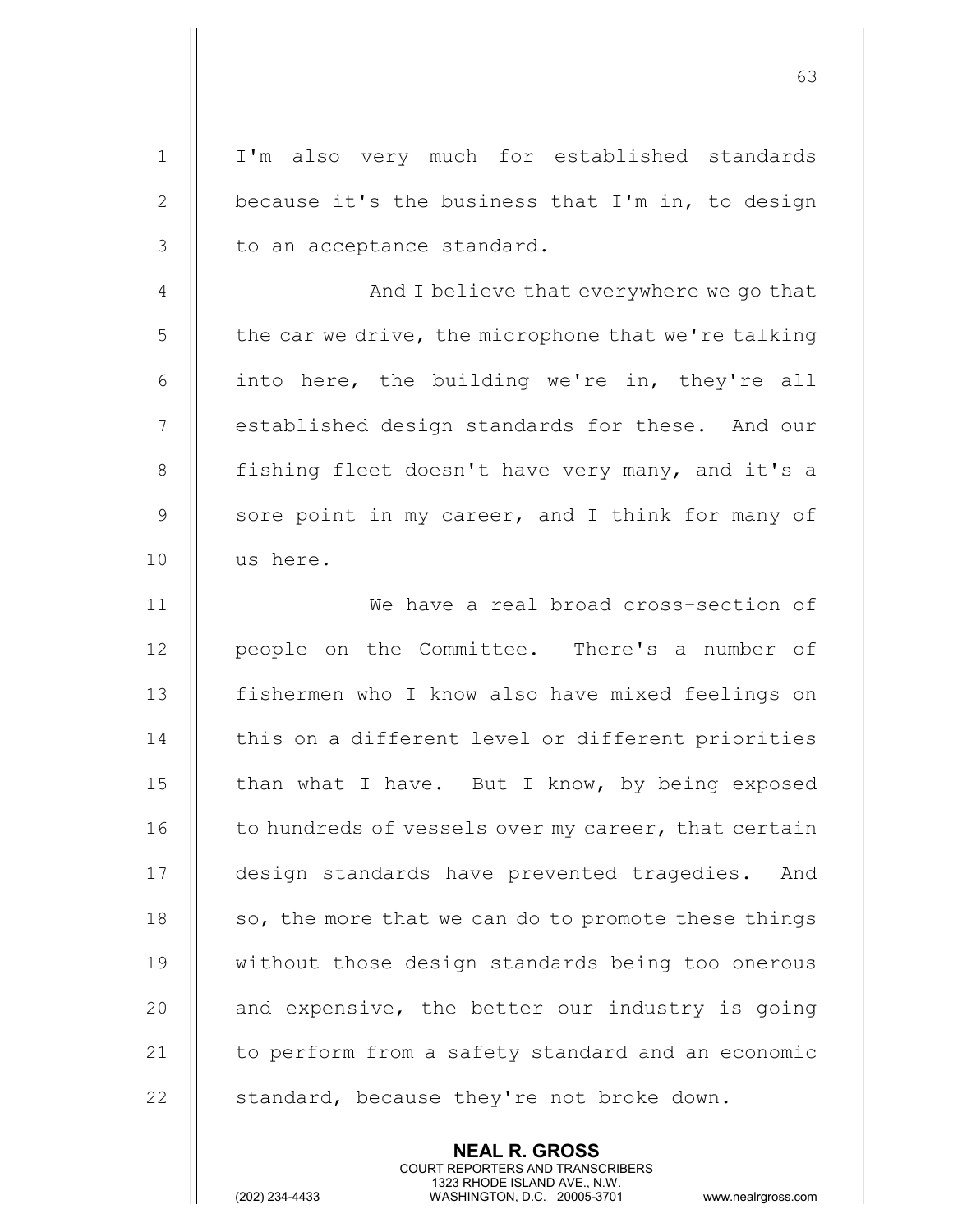|               | 64                                                                                                                                                                     |
|---------------|------------------------------------------------------------------------------------------------------------------------------------------------------------------------|
| 1             | Okay. Well, thank you.                                                                                                                                                 |
| $\mathbf{2}$  | CHAIRMAN JACOBSEN: Thank you, Hal.                                                                                                                                     |
| 3             | Mr. Davis?                                                                                                                                                             |
| 4             | MR. DAVIS: My name is Alan Davis, and                                                                                                                                  |
| 5             | I think I have a relatively unique perspective,                                                                                                                        |
| 6             | along with Jake and some of the other folks that                                                                                                                       |
| 7             | were involved.                                                                                                                                                         |
| 8             | There's three different terms that have                                                                                                                                |
| $\mathcal{G}$ | gotten blended into discussion here, three                                                                                                                             |
| 10            | different issues. And each of them has a different                                                                                                                     |
| 11            | piece and part in the history. So, looking back                                                                                                                        |
| 12            | through the lens of history might help clarify some                                                                                                                    |
| 13            | things.                                                                                                                                                                |
| 14            | And a general once said, "No good plan                                                                                                                                 |
| 15            | survives first contact with the enemy." I think                                                                                                                        |
| 16            | the same thing could be said for no good idea                                                                                                                          |
| 17            | survives first contact with D.C.                                                                                                                                       |
| 18            | There was an issue found in the Bering                                                                                                                                 |
| 19            | Sea fleet where we had vessels that were in                                                                                                                            |
| 20            | violation of the letter of the law, that were doing                                                                                                                    |
| 21            | processing, which was a line drawn in the water                                                                                                                        |
| 22            | back in the late eighties to trigger certain things,                                                                                                                   |
|               | <b>NEAL R. GROSS</b><br><b>COURT REPORTERS AND TRANSCRIBERS</b><br>1323 RHODE ISLAND AVE., N.W.<br>(202) 234-4433<br>WASHINGTON, D.C. 20005-3701<br>www.nealrgross.com |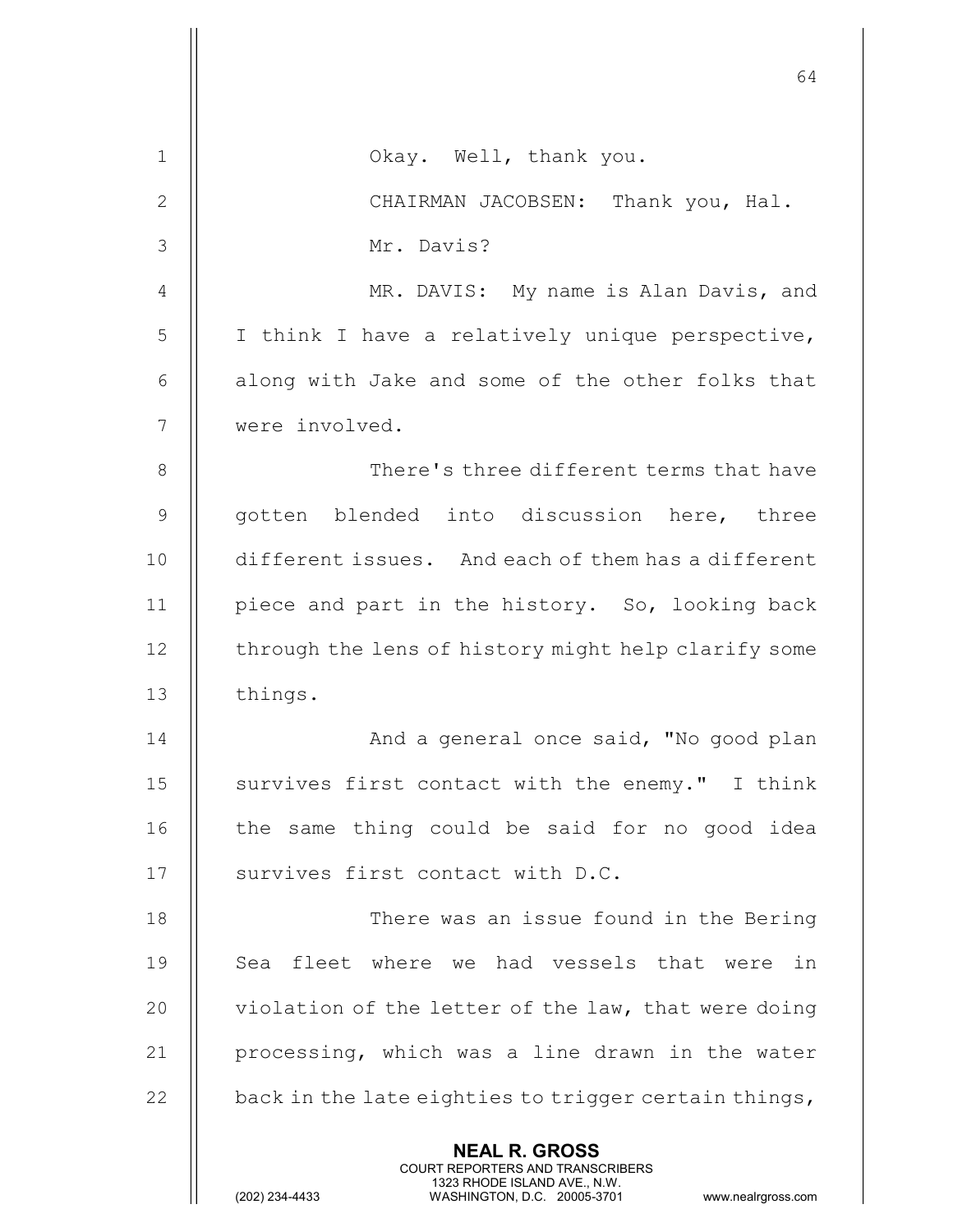1 || like load line and classification.

2 || The Coast Guard, in D13 and D17, were  $3$   $\parallel$  left with 80 vessels that they had identified that 4 || had stepped beyond the line and something had to 5 | be done about it. We were losing vessels. People 6 | were dying. But there was no way that these vessels  $7$   $\parallel$  could be load lined and classed, due to their age.

8 || So, the Alternative Compliance Safety 9 || Agreement was born, the first version. And it was 10 || a miracle to behold. Chris Woodley and some other 11 people in the Coast Guard were in teach-out at the 12  $\parallel$  time, sat down with industry and said, essentially, 13 || here's where you're losing vessels; here's where 14 | people are dying, and here's why. You're beyond 15  $\parallel$  the line. So, you either need to stop doing these 16 || added-value things, like if you cut the head off 17  $\parallel$  and take the guts out, it's okay, but if you cut 18  $\parallel$  the tail off, it's processing. A silly way to draw 19  $\parallel$  a safety line, but that's where the line was drawn. 20 || So, over a series of meetings, 21 | cooperating with the vessels and the industry that 22  $\parallel$  was in this unique situation, we came to an

> NEAL R. GROSS COURT REPORTERS AND TRANSCRIBERS

1323 RHODE ISLAND AVE., N.W.<br>WASHINGTON, D.C. 20005-3701

WASHINGTON, D.C. 20005-3701 www.nealrgross.com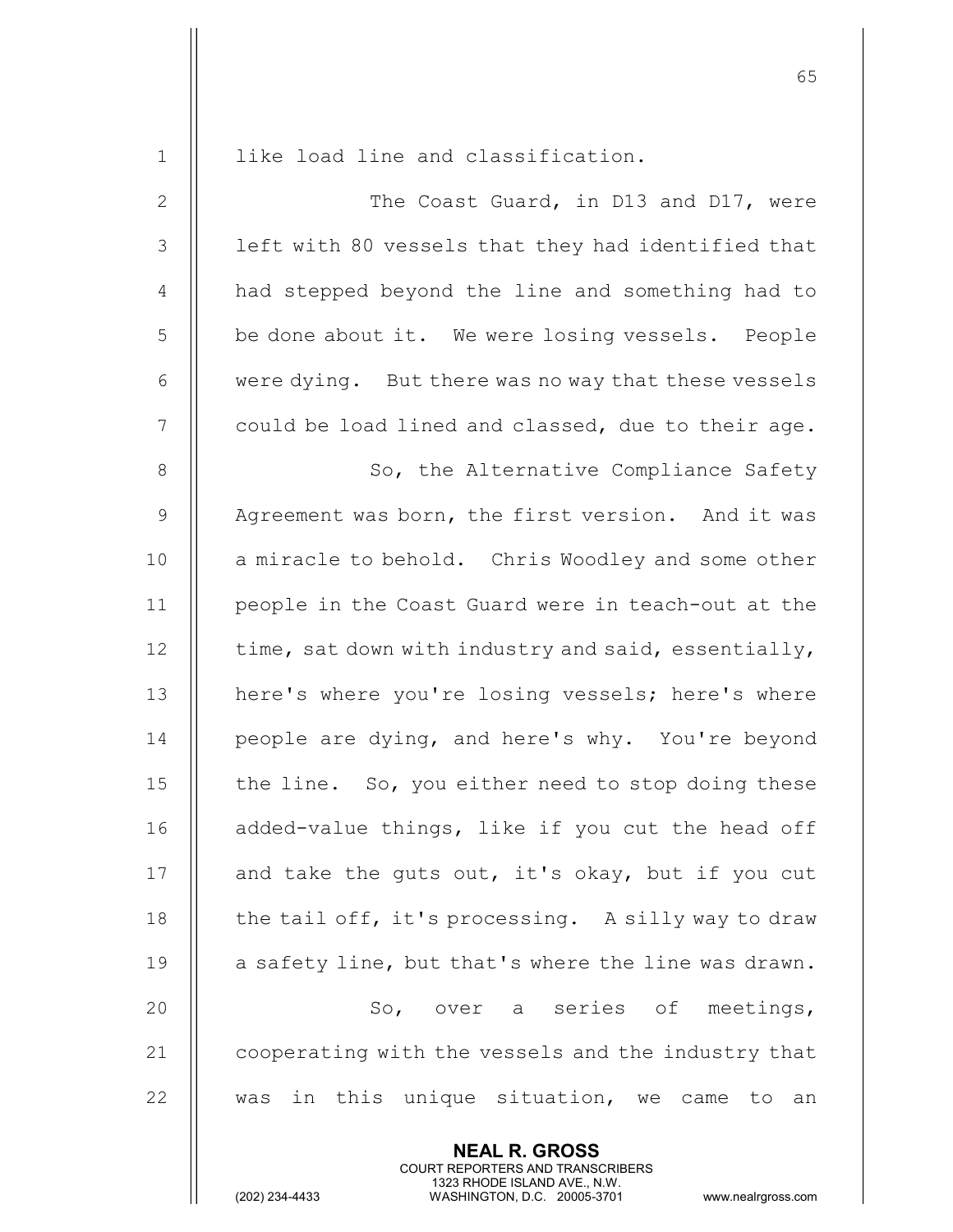NEAL R. GROSS COURT REPORTERS AND TRANSCRIBERS 1323 RHODE ISLAND AVE., N.W.<br>WASHINGTON, D.C. 20005-3701 1 | agreement. And \$40 million or more were spent by 2 || the vessel owners in that industry segment to 3 improve their vessels. Over 30 propeller shafts 4 | were condemned in the first round of dry-dockings 5 | of these vessels. 6 I had three vessels that were in the  $7 \parallel$  program. I'd like to think my company is a very 8 || good company. We wound up finding some things 9 through the process that we spent  $$300,000$  on. 10 || That program was so successful, the 11  $\parallel$  idea was spawned to replicate it around the country, 12 | but in a voluntary basis. Essentially, the Coast 13 || Guard kind of had us over a barrel or had a gun 14 || to our heads in this first program, because we 15 || either had to comply or we had to class and load 16 | line the vessels to meet the law. And we couldn't 17 | do it. So, we had to participate in this agreement 18  $\parallel$  or stop what we were doing. 19 **The beauty of the process, though,** 20 || wasn't the product that was created; it was the 21 || process itself. In safety, we do job hazard  $22$  | assessments, and it's not that you get a piece of

 $66$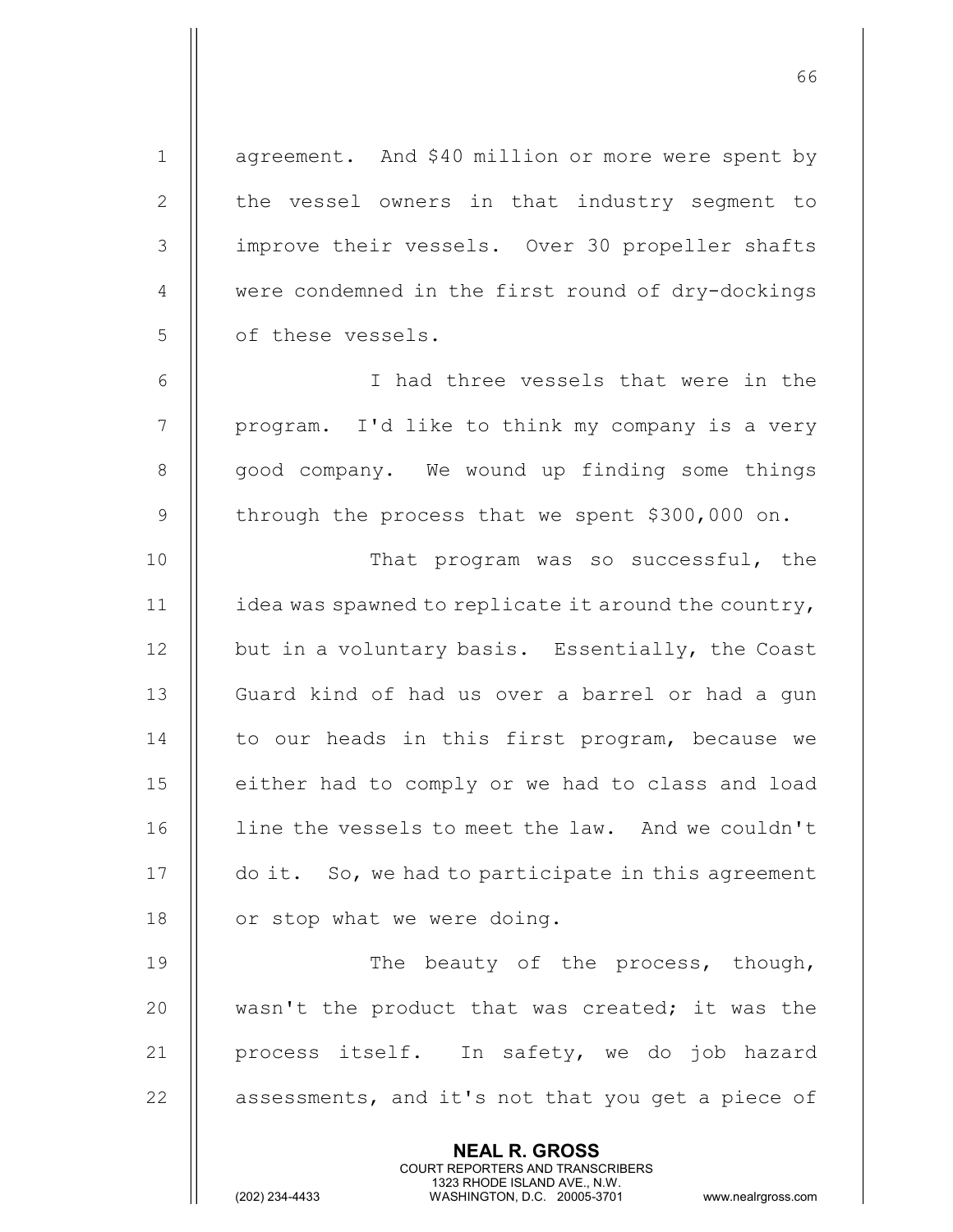1 | paper at the end; it's stepping through your process 2 || and finding the places where things can go wrong 3 || and correcting them.

67

4 | So, the Alternative Compliance Safety  $5$  || Agreement -- the initials got all mixed up, and  $6$   $\parallel$  something else was generated. And the original 7 || concept was to have the Coast Guard people in the 8 different Districts sit and look at the data, sit 9 down with the leaders in their different fisheries 10 || in their Regions and talk about the things that 11 | were causing them to lose vessels or lose lives.

12 || So, the problem for a freezer longliner 13 || in the Bering Sea might be a vessel maintenance 14 | issue. The problem for a lobsterman in Maine might 15 || be an entanglement man overboard. Two different 16 || issues, two different solutions.

17 || So, to sit down locally, face-to-face 18 || with the industry representatives, the initial idea 19 || was to have those conversations, encourage that 20 || networking and solution-building. But it wound 21  $\parallel$  up morphing into, okay, we have this fabulous 22 | product that we created for these two fisheries

> NEAL R. GROSS COURT REPORTERS AND TRANSCRIBERS

1323 RHODE ISLAND AVE., N.W.<br>WASHINGTON, D.C. 20005-3701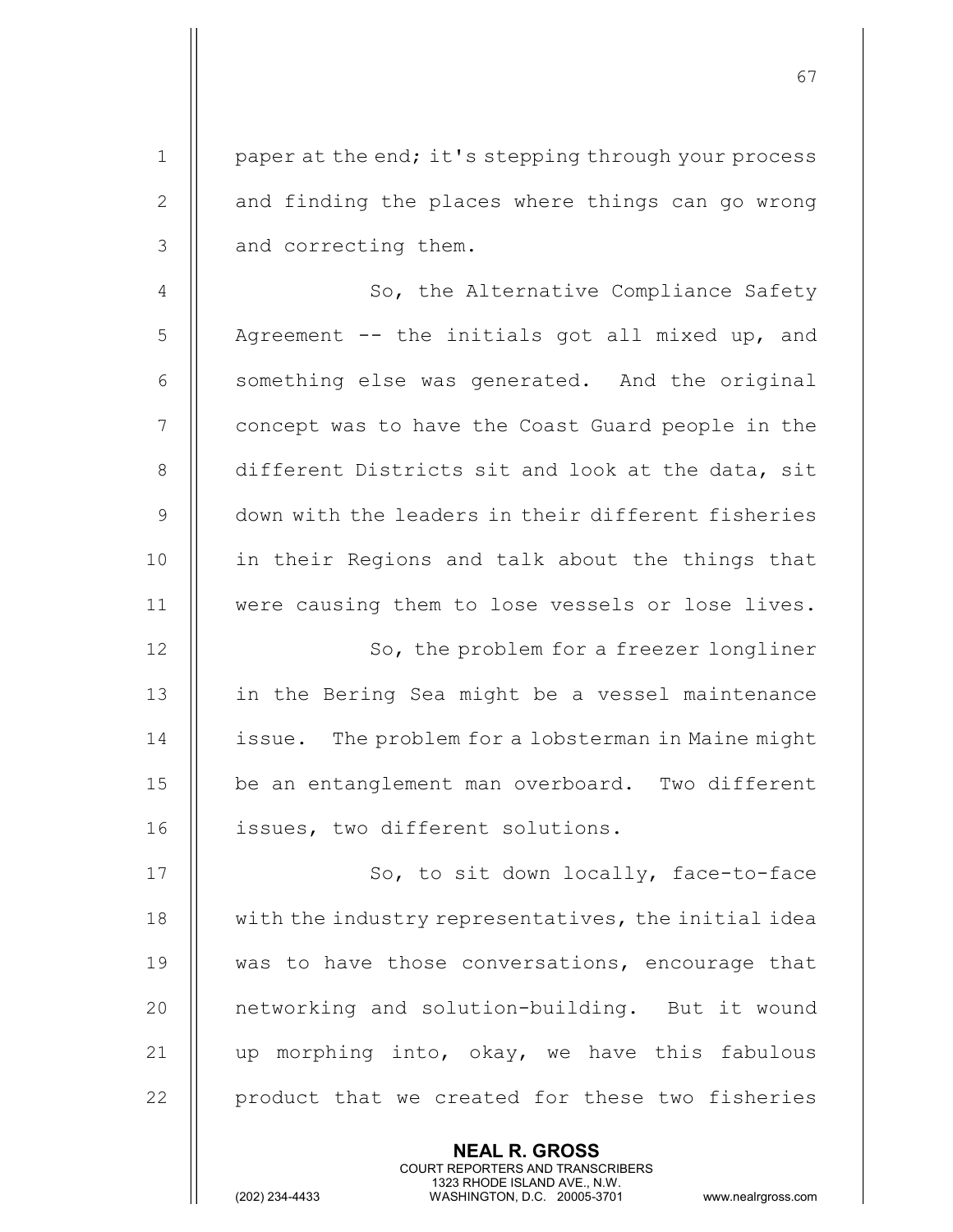1 | or these two fleets in the Bering Sea. Let's take 2  $\parallel$  this menu and spread it out across the country.

3 || And then, it got all confused and all 4  $\parallel$  entangled with new vessel building, and, oh, my 5 God, how are we going to do this? And it died. 6 It really shouldn't die. It should go back to we 7 || need to sit down District by District with the 8 || leaders in our different fisheries and create a 9 discussion. And it may be that in the Gulf of 10 Mexico with shrimpers they need to be looking at 11 || gear entanglement and they need to be looking at 12 || man overboard. It may be in the New England 13 || groundfish fishery that they need to be looking 14 || at haul and maintenance issues. Look Region by 15 | Region at the problem.

16 || The Classification of new 17 || builds is a separate issue. It's not part of ASSE 18 **c** or ASCA, by whichever initials you change its label. 19 || Thank you. Oh, and if you don't make 20  $\parallel$  a motion, there's nothing that you can hold them 21  $\parallel$  to.

> NEAL R. GROSS COURT REPORTERS AND TRANSCRIBERS

22 | (Laughter.)

1323 RHODE ISLAND AVE., N.W.<br>WASHINGTON, D.C. 20005-3701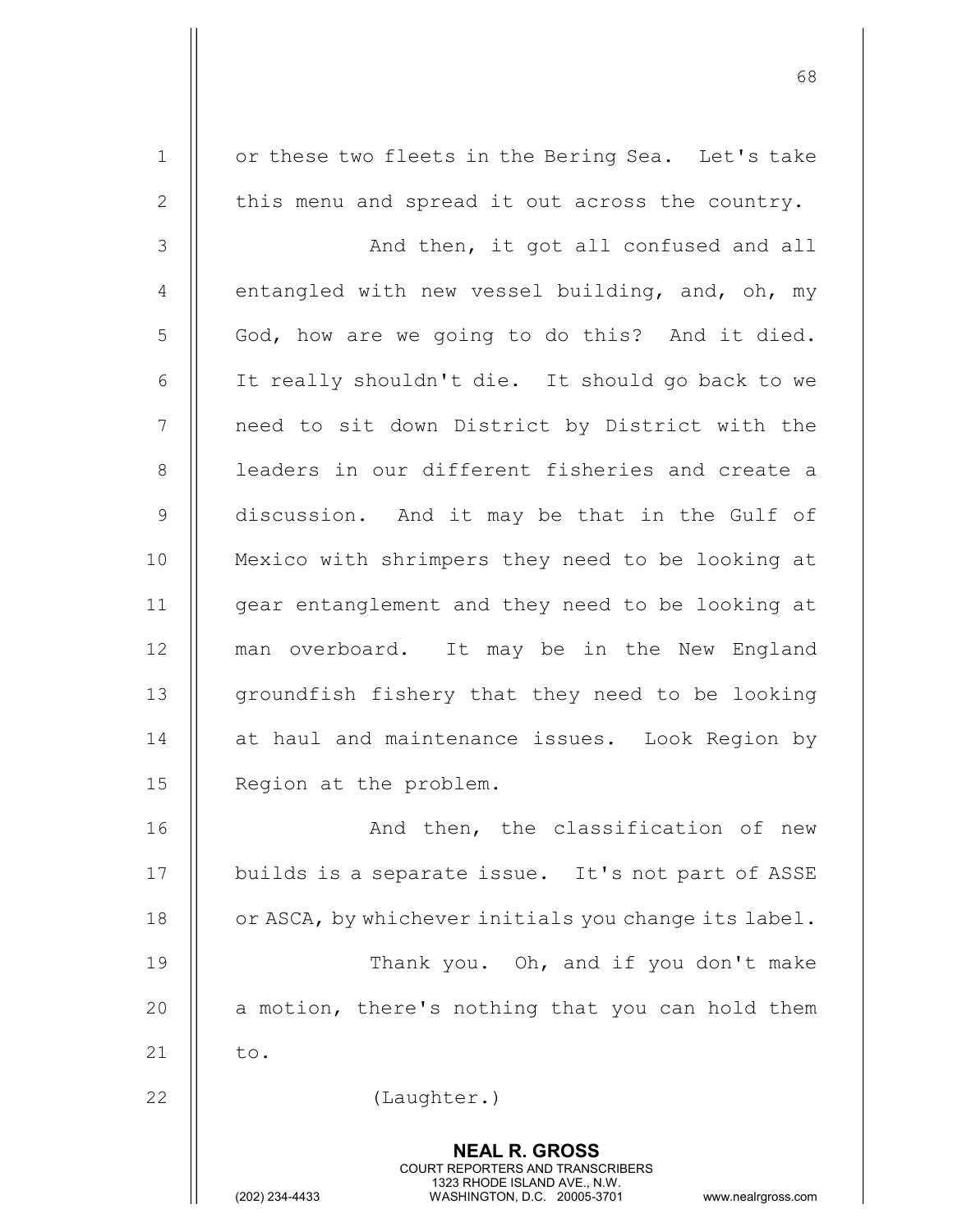|                | 69                                                                                                                                                              |
|----------------|-----------------------------------------------------------------------------------------------------------------------------------------------------------------|
| 1              | CHAIRMAN JACOBSEN: Thank you, Alan.                                                                                                                             |
| $\mathbf{2}$   | I appreciate those comments.                                                                                                                                    |
| 3              | Mr. Paine?                                                                                                                                                      |
| $\overline{4}$ | MR. PAINE: Well, thank you very much.                                                                                                                           |
| 5              | I didn't know if you were waiting for public                                                                                                                    |
| 6              | testimony at a certain time period.                                                                                                                             |
| $\overline{7}$ | CHAIRMAN JACOBSEN: Well, I've been                                                                                                                              |
| 8              | pretty lax on that. I think it's valuable to have                                                                                                               |
| $\overline{9}$ | public input. And since we have very few members                                                                                                                |
| 10             | in the audience at this meeting, I thought it would                                                                                                             |
| 11             | be appropriate.                                                                                                                                                 |
| 12             | MR. PAINE: Okay. Well, I'm Brent                                                                                                                                |
| 13             | Paine, and I'm the Director of United Catcher Boats.                                                                                                            |
| 14             | I've worked for UCB for 27 years here in Seattle.                                                                                                               |
| 15             | We have 72 catcher vessels that participate with                                                                                                                |
| 16             | no large trawl here, primarily in the Bering Sea                                                                                                                |
| 17             | pollock fishery and the West Coast whiting fishery.                                                                                                             |
| 18             | We fish cod in the Bering Sea and some other species                                                                                                            |
| 19             | in the Gulf of Alaska, small herring.                                                                                                                           |
| 20             | We<br>were very instrumental<br>the<br>in                                                                                                                       |
| 21             | development of the language that was passed through                                                                                                             |
| 22             | Congress on this issue of alternative compliance.                                                                                                               |
|                | <b>NEAL R. GROSS</b><br>COURT REPORTERS AND TRANSCRIBERS<br>1323 RHODE ISLAND AVE., N.W.<br>(202) 234-4433<br>WASHINGTON, D.C. 20005-3701<br>www.nealrgross.com |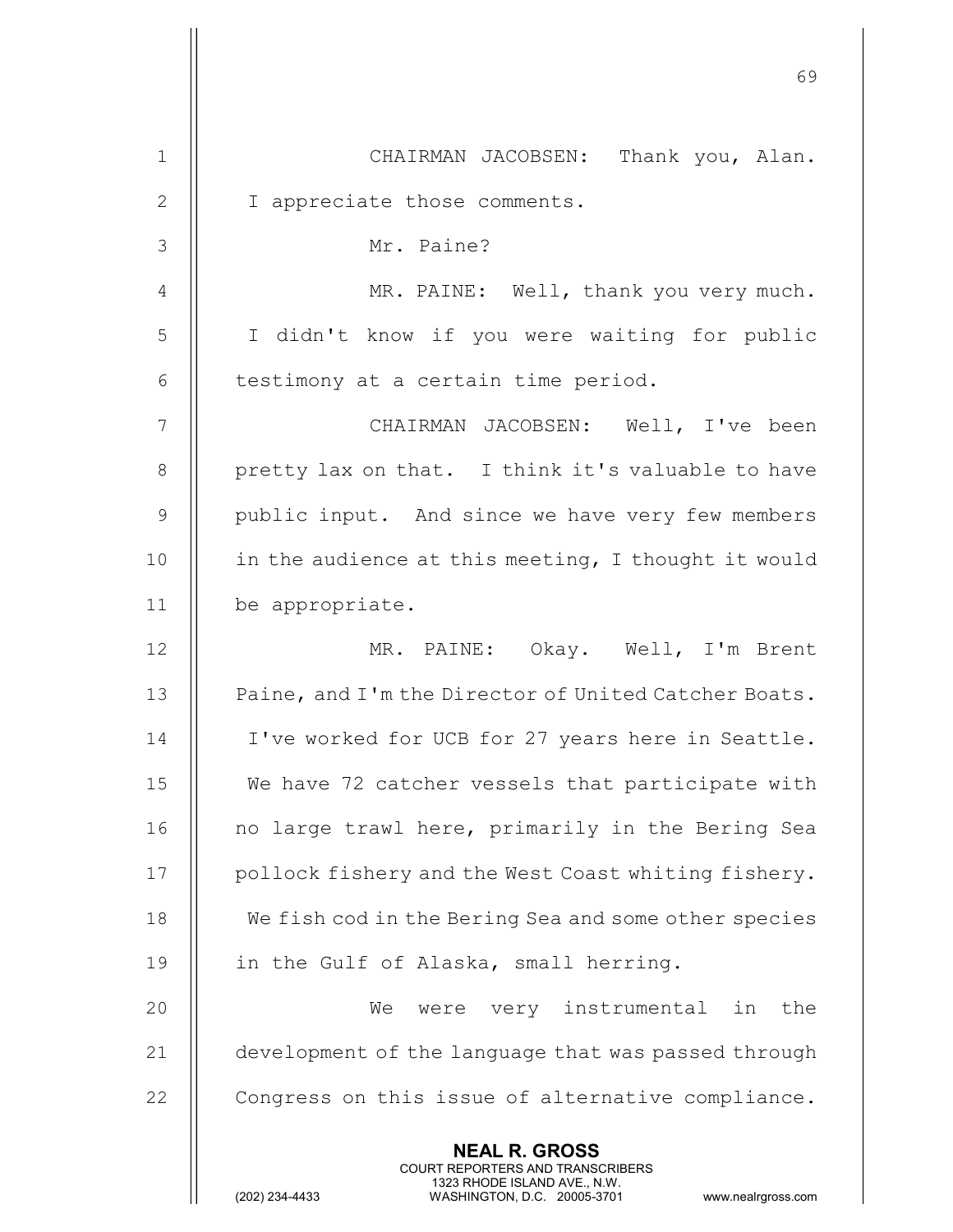1 || And I appreciate Alan's comments, and I think he's 2 || right on the mark.

When Chris Woodley and the Coast Guard 4 || put together the Alternative Compliance Program 5 | for the freezer longliners in Amendment 80, back  $\parallel$  to trawlers, we took a look at that, we being the || people the policy would affect, and said, well, || this might work for us as well.

9 Al, you're exactly right; we have a 10 || hodgepodge of all different kinds of vessels. A  $11$  | lot of them were field supply vessels that were 12 || built 30 years ago for fishing out of Louisiana 13 | or hauling mud and stuff for the oil-filling guys 14 || in the Gulf. We have a bunch of converted crab 15 boats that were in the built in the seventies for 16 || The Bering Sea crab fishery. We have vessels from 17 | New England that are fishing in the Bering Sea that 18 || were original New England trawlers.

19 || So, we don't have a standardized -- you 20 || know, we look at the Norwegians and the Irish, and 21  $\parallel$  they're building a lot trawl boats, and go, wow, 22  $\parallel$  that's beautiful. Well, first of all, we don't

> NEAL R. GROSS COURT REPORTERS AND TRANSCRIBERS

1323 RHODE ISLAND AVE., N.W.<br>WASHINGTON, D.C. 20005-3701

WASHINGTON, D.C. 20005-3701 www.nealrgross.com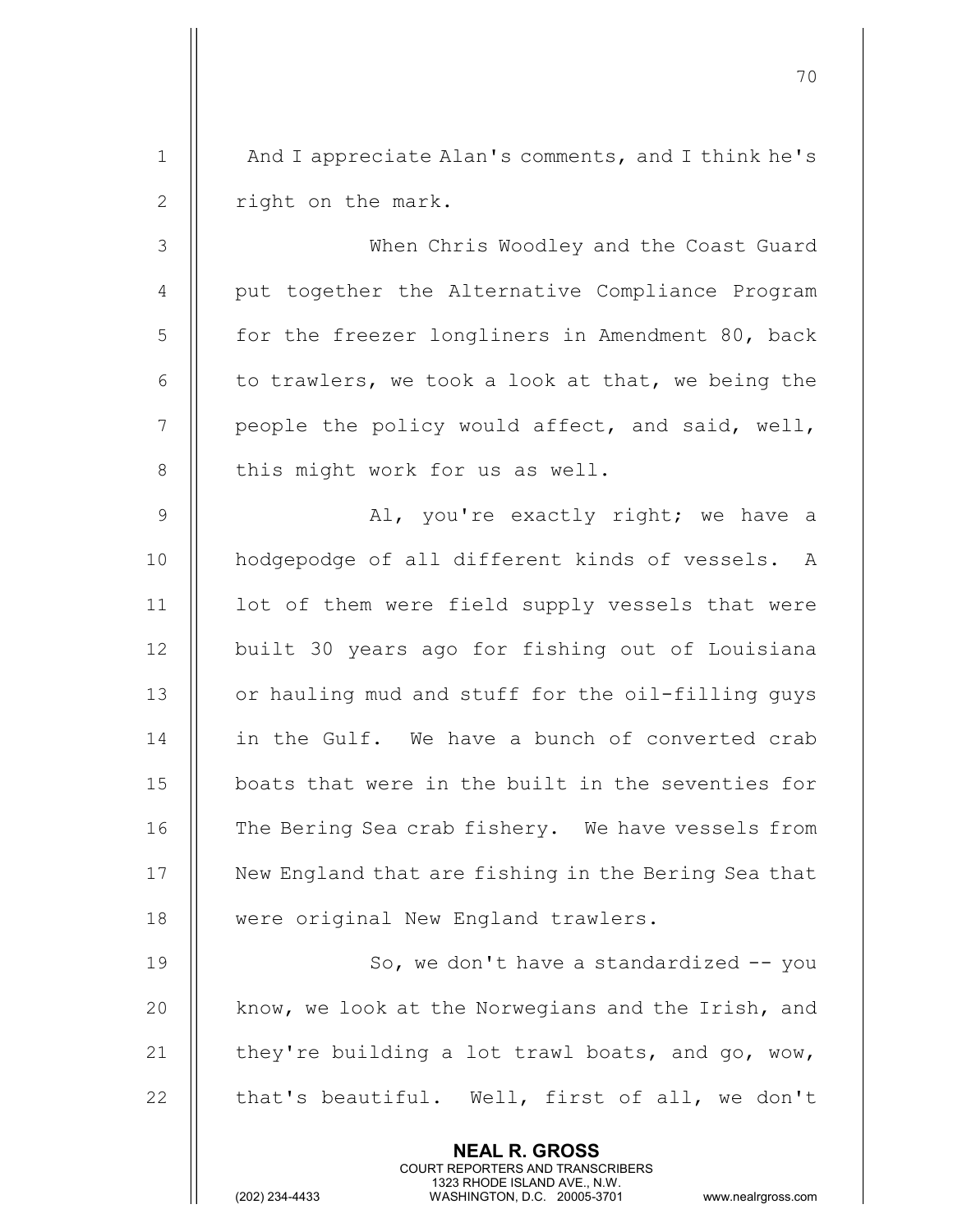1  $\parallel$  have the money like they do. So, we have what we 2 ll have.

71

3 || So, we said let's take a look at the 4 || characteristics of our fleet. Can we develop a 5 | program like Chris did with Amendment 80 and the  $6$  | freezer longliners and try to figure out a way to 7  $\parallel$  help the vessel owners develop a -- essentially, 8 || it's a punchlist. When you take a boat and put 9  $\parallel$  it in the shipvard, what have you got to do to make 10 || that vessel safe?

11 || **And again, Ken Tippett, who worked for** 12 | Alaska Boat Company at the time, was the Chairman 13 | of our Alternative Safety Compliance Committee.

14 And then, along came the House T&I 15 | Committee, and they basically wanted to force some 16 || sort of program for the whole nation on what was 17 | based on original freezer longline and Amendment 18 || 80 Alternative Compliance Program in the Bering 19 || Sea. And Doug Calfer (phonetic), we met with him 20  $\parallel$  a couple of times in D.C. As he was retiring, he 21 || wanted to create this safety program that's going  $22$  | to save lives.

> NEAL R. GROSS COURT REPORTERS AND TRANSCRIBERS

1323 RHODE ISLAND AVE., N.W.<br>WASHINGTON, D.C. 20005-3701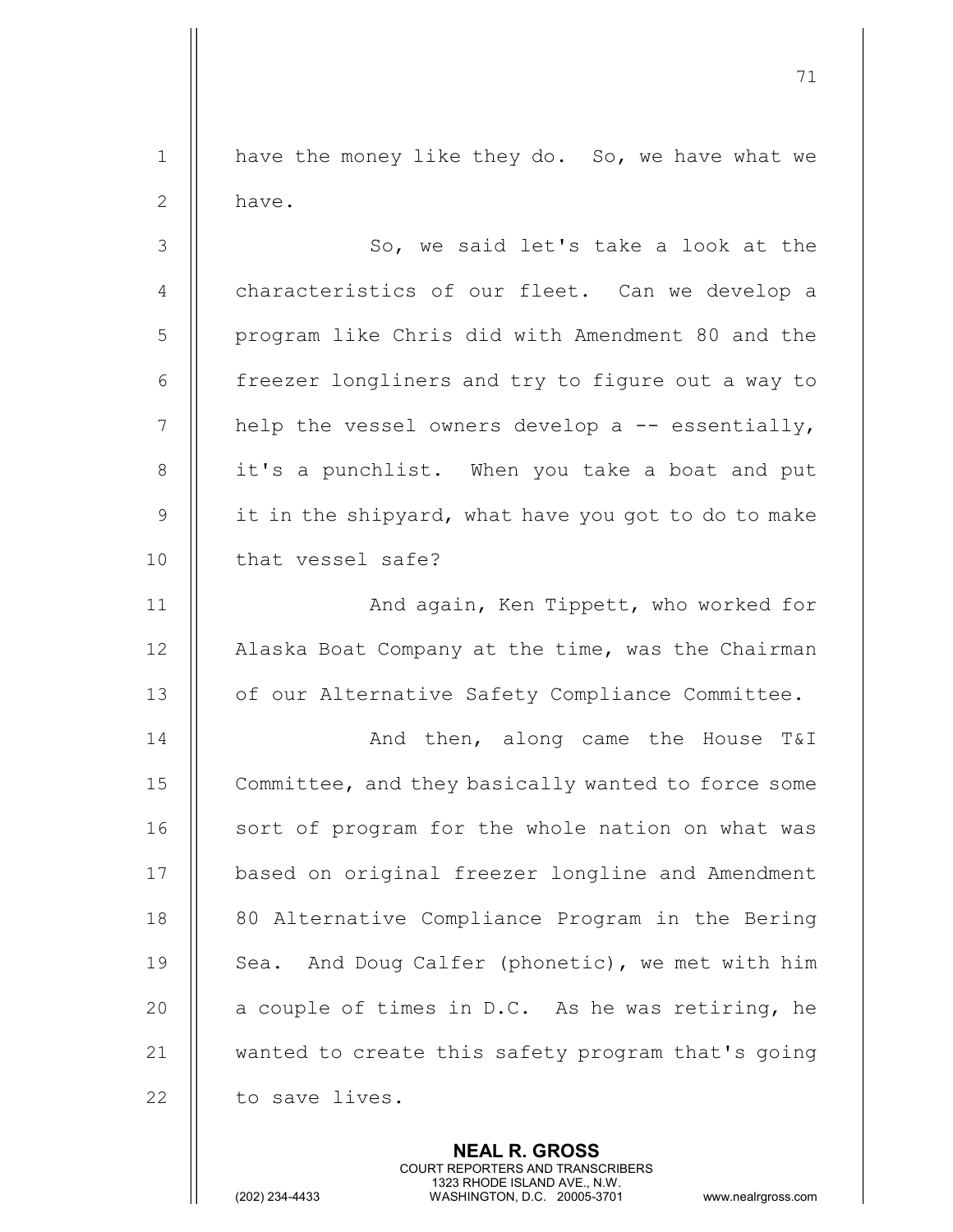| $\mathbf 1$    | And we said, okay, but we want two                  |
|----------------|-----------------------------------------------------|
| $\mathbf{2}$   | things then. We want to have an alternative         |
| $\mathfrak{Z}$ | compliance program that's based on the different    |
| $\overline{4}$ | Regions and the different types of vessels because  |
| 5              | one size doesn't fit all. And Al is right on.       |
| $\sqrt{6}$     | I mean, you can't force an alternative compliance   |
| 7              | program that fits a Gulf shrimper and a Bering Sea  |
| $8\,$          | crab boat. I mean, we fish in 30-degree or          |
| $\mathsf 9$    | 27-degree water. You guys fish in 70-degree water.  |
| 10             | If you've go overboard -- you can spend a day or    |
| 11             | two in the water in the Gulf -- if you go overboard |
| 12             | in the Bering Sea, hyperthermia is going to kick    |
| 13             | in 30-40, you know, less than 30 minutes, right?    |
| 14             | A different type of deal, different types of seas.  |
| 15             | So, that was one thing.                             |
| 16             | The other thing is, we asked that the               |
| 17             | industry be able to work in cooperation with the    |
| 18             | Coast Guard to develop alternative compliance       |
| 19             | programs for the catcher vessels around the         |
| 20             | country. And that language was in there. Well,      |
| 21             | as you all know, the U.S. Coast Guard bill just     |
| 22             | passed, the reauthorization bill, by the Senate     |

NEAL R. GROSS

COURT REPORTERS AND TRANSCRIBERS

1323 RHODE ISLAND AVE., N.W.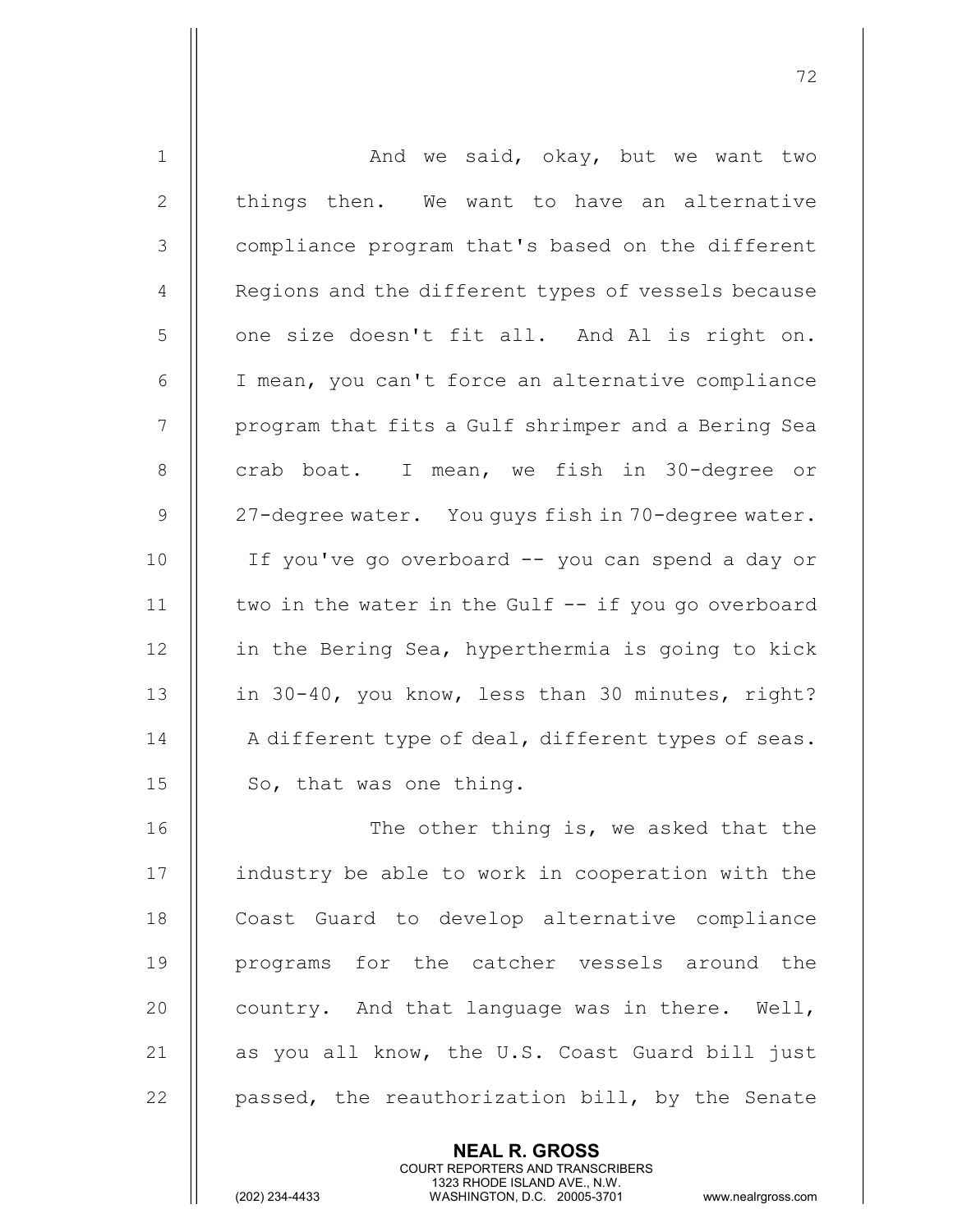| $\mathbf 1$ | a few days ago. And if you look at that language                                                                                                                |
|-------------|-----------------------------------------------------------------------------------------------------------------------------------------------------------------|
| 2           | in there, it's about as clear as mud, according                                                                                                                 |
| 3           | to what I can see. I don't read that kind of stuff                                                                                                              |
| 4           | very often.                                                                                                                                                     |
| 5           | But we want to develop a program we can                                                                                                                         |
| 6           | call alternative or not, but we want to develop                                                                                                                 |
| 7           | a program that the fishing vessel owner can use                                                                                                                 |
| 8           | when he's dealing with maintenance on a vessel that                                                                                                             |
| $\mathsf 9$ | saves lives. But we want to work in conjunction                                                                                                                 |
| 10          | with the Coast Guard to develop this program.                                                                                                                   |
| 11          | We walked down this path two years ago.                                                                                                                         |
| 12          | We had an open-house meeting here. To tell you                                                                                                                  |
| 13          | the truth, it was a shit show. You know, the Coast                                                                                                              |
| 14          | Guard -- can you actually imagine trying to roll                                                                                                                |
| 15          | out a national alternative compliance program per                                                                                                               |
| 16          | congressional direction? Do you have the manpower                                                                                                               |
| 17          | to do that? No.                                                                                                                                                 |
| 18          | And so, here now, you've got new                                                                                                                                |
| 19          | definitions of timelines of when you've got to roll                                                                                                             |
| 20          | this thing out. You've got a year, the Coast                                                                                                                    |
| 21          | Guard's got a year to develop the program, and I                                                                                                                |
| 22          | think they've got three years to implement it,                                                                                                                  |
|             | <b>NEAL R. GROSS</b><br>COURT REPORTERS AND TRANSCRIBERS<br>1323 RHODE ISLAND AVE., N.W.<br>(202) 234-4433<br>WASHINGTON, D.C. 20005-3701<br>www.nealrgross.com |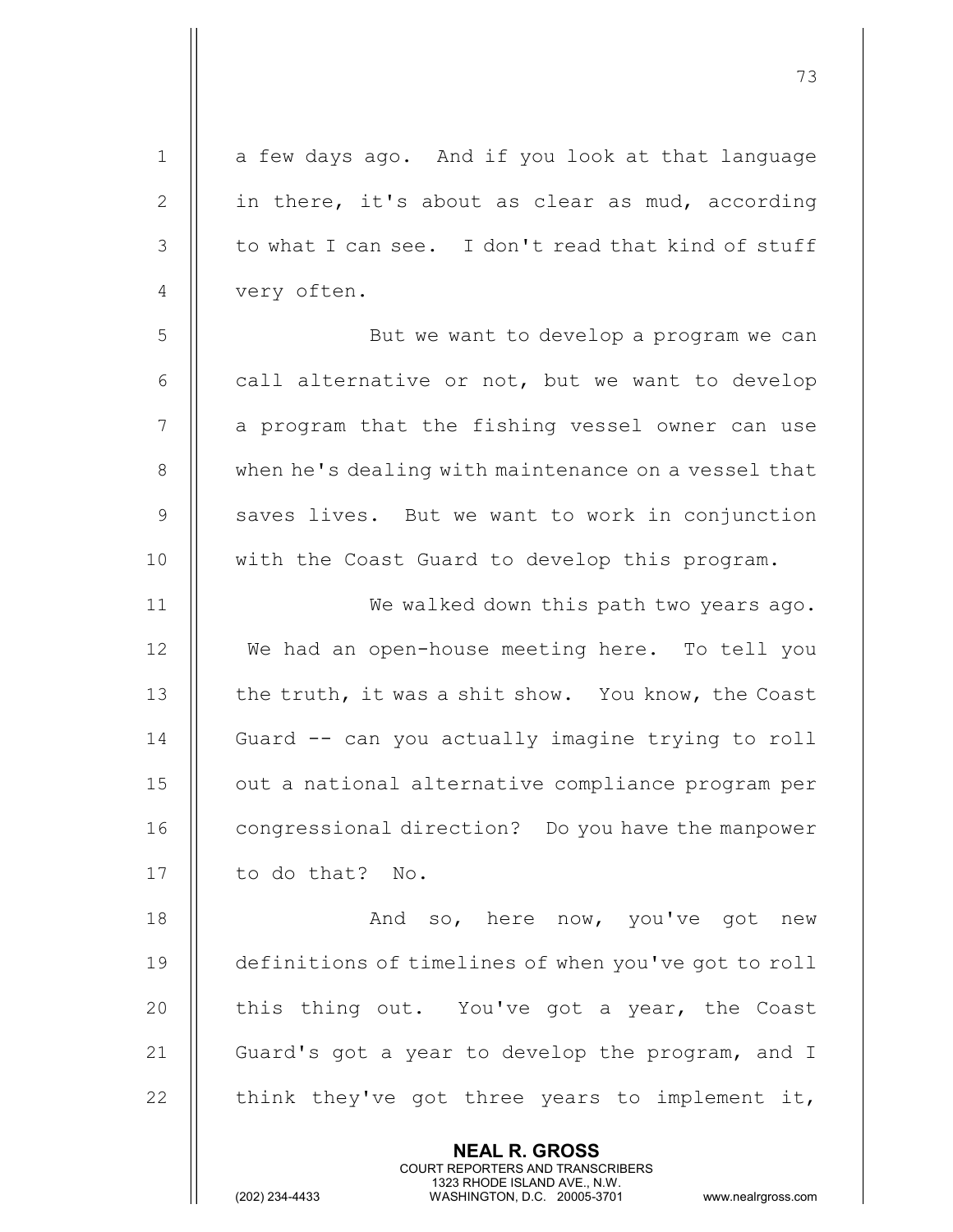1 | according to the new legislation.

NEAL R. GROSS 2 || So I think this --- Congress also 3 deleted the clause that said to work with the 4  $\parallel$  industry on this. So, you don't have to work with 5 | industry now, if you look at the letter of the law 6 | from the Senate. 7 || So, this Committee is really important, 8 || I think. This Committee is the conduit of the 9 | industry to work with the Coast Guard in developing 10 || an alternative compliance program in the future 11 here. 12 || And there's a mandate by Congress to 13 || do this within a certain amount of time now. And 14 || we want to try to see if we can get it and do it  $15$  | right. 16 || So, those are my comments on this issue. 17 It's been very frustrating. We originally looked 18  $\parallel$  at what, like Al said and, Chris, if he gets up 19  $\parallel$  and talks. The freezer longline and Amendment 80, 20 | and the Alternative Compliance Program saved lives.  $21$   $\parallel$  And if you looked at what they did here in Seattle  $22$   $\parallel$  at the shipyards when they were inspecting these

COURT REPORTERS AND TRANSCRIBERS

1323 RHODE ISLAND AVE., N.W.<br>WASHINGTON, D.C. 20005-3701

WASHINGTON, D.C. 20005-3701 www.nealrgross.com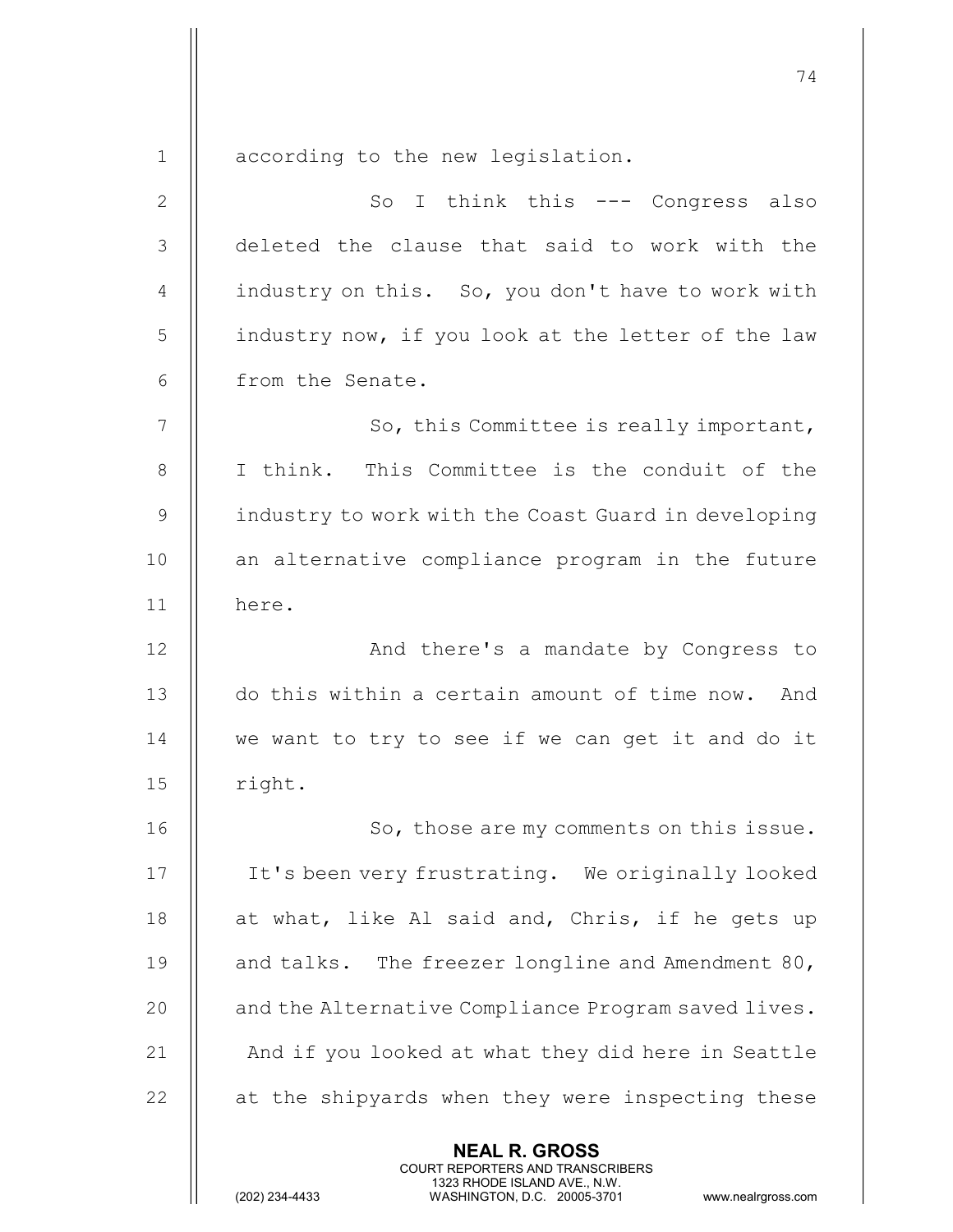NEAL R. GROSS COURT REPORTERS AND TRANSCRIBERS 1323 RHODE ISLAND AVE., N.W.<br>WASHINGTON, D.C. 20005-3701 1 | vessels and doing this program, and what they had  $2 \parallel$  to do  $-$  I've talked to numerous trawl owners and  $3$   $\parallel$  catchers, you know, the freezer longline owners, 4 || when they went through, they put their vessels  $5$   $\parallel$  through the program. They were literally spending  $6$  || millions of dollars to do it, but they had to. 7 | And they had a program that worked for them because  $8$  | they got to help develop it. 9 | So, my recommendation is, don't forget 10 || about the industry because we also want to do the 11 || same sort of thing that the Coast Guard wants to 12 || do here, but we want to work in collaboration 13 || together to develop these sort of programs at a 14 || regional level for the vessels from the different 15 || Regions in cooperation and together. 16 || CHAIRMAN JACOBSEN: Thanks, Brent. I 17 || really appreciate your comments. 18 || MR. DAMERON: Can I ask a question? 19 CHAIRMAN JACOBSEN: Mr. Dameron? 20 MR. DAMERON: Sir, so are you 21 | suggesting that these compliance programs should 22  $\parallel$  be regulatory? That there is no regulations?

75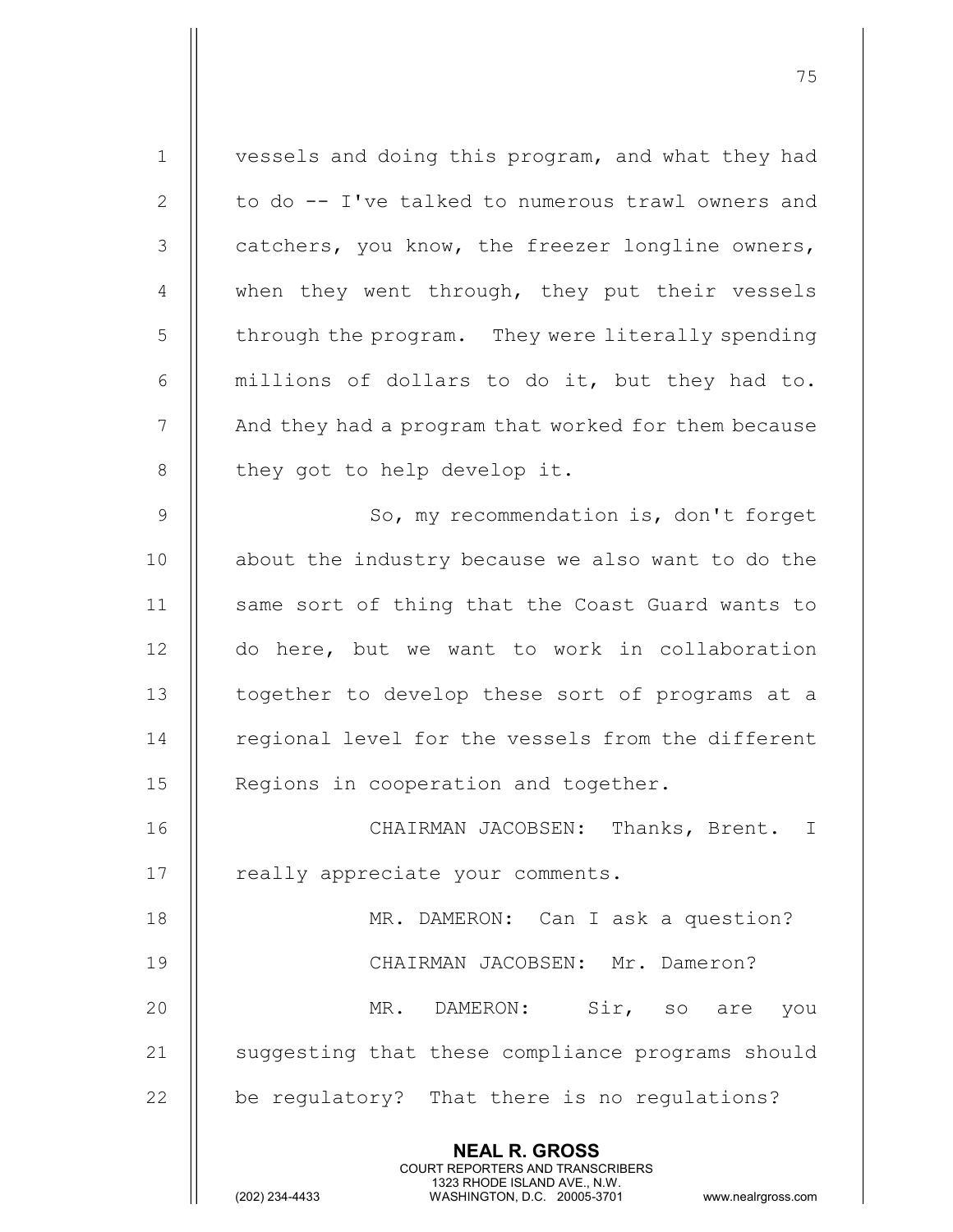| $\mathbf 1$    | MR. PAINE: I don't know about that.                                                                                                                                    |
|----------------|------------------------------------------------------------------------------------------------------------------------------------------------------------------------|
| $\mathbf{2}$   | I mean, obviously, if you look at the Senate bill                                                                                                                      |
| $\mathcal{S}$  | that passed, I think it says that they have to be                                                                                                                      |
| 4              | regulatory. And we would prefer it not to be,                                                                                                                          |
| 5              | because I think we can do something very similar                                                                                                                       |
| 6              | to what's been done for the factory trawlers and                                                                                                                       |
| $\overline{7}$ | the freezer longliners here and just do it on a                                                                                                                        |
| $8\,$          | voluntary basis. So, yes, that's --                                                                                                                                    |
| $\mathsf 9$    | MR. DAMERON: A follow-up question,                                                                                                                                     |
| 10             | and I didn't get a chance to read what you read.                                                                                                                       |
| 11             | Did they mention the age of the vessels that this                                                                                                                      |
| 12             | was going to pertain to?                                                                                                                                               |
| 13             | MR. PAINE: Well, yes, so this                                                                                                                                          |
| 14             | gets -- yes. So, I've just looked through the bill.                                                                                                                    |
| 15             | If the House approves it, it's going to become                                                                                                                         |
| 16             | a law. And there's going to be two classes of                                                                                                                          |
| 17             | vessels. There's going to be new builds and, then,                                                                                                                     |
| 18             | there's going to be existing. And all this falls                                                                                                                       |
| 19             | into existing. There is a certain day of when that                                                                                                                     |
| 20             | new bill is going to be defined.                                                                                                                                       |
| 21             | So, a new build has to be built to class                                                                                                                               |
| 22             | standards but doesn't have to be maintained to class                                                                                                                   |
|                | <b>NEAL R. GROSS</b><br><b>COURT REPORTERS AND TRANSCRIBERS</b><br>1323 RHODE ISLAND AVE., N.W.<br>(202) 234-4433<br>WASHINGTON, D.C. 20005-3701<br>www.nealrgross.com |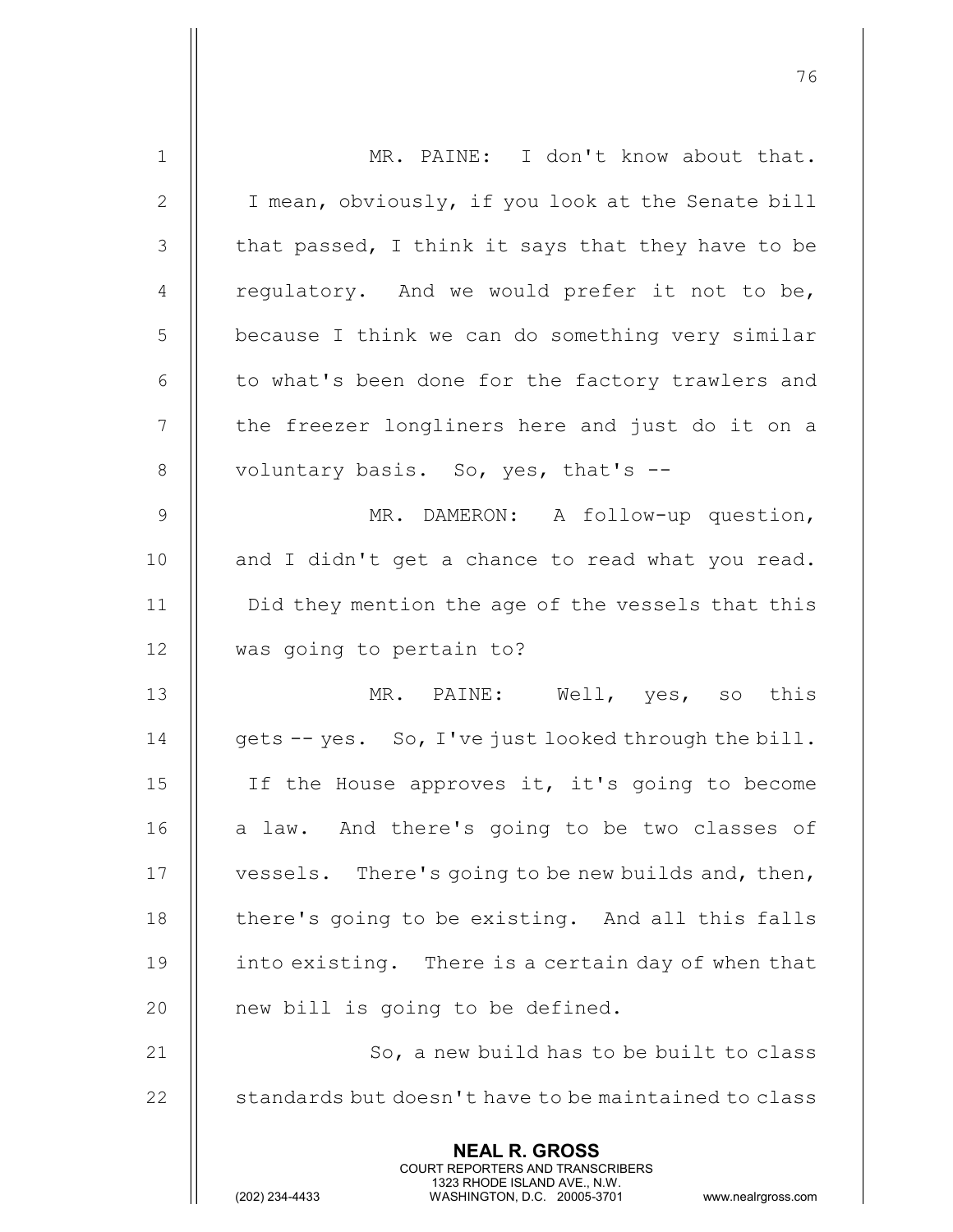1 | standards. That's my understanding of how -- and 2 | Hal knows more about this than I do. But everything  $3$   $\parallel$  before a certain date will be classified as an 4 | existing vessel and will have to fall underneath 5 || the rules of this.

6 I agree, too, it shouldn't be called 7 || alternative because there's nothing alternative 8  $\parallel$  that it was an alternative to. It should be, we 9 | look at it as a punchlist basically. You know, 10 || when we haul a boat out, what have we got to do 11 || and how often does it have to happen, and what do 12  $\parallel$  we have to do when we do that kind of stuff? So, 13 || it's really just a vessel maintenance list of 14 || responsibilities and the integrity to haul the 15 || vessel and the superstructure.

16 CHAIRMAN JACOBSEN: Okay. Thanks, 17 | Brent.

18 || Any other questions/comments on this? 19 All right, Mr. Kampnich, can you voice 20  $\parallel$  any concerns about your area of the world in Craig, 21 Alaska?

22 || MR. KAMPNICH: Michael Kampnich.

NEAL R. GROSS COURT REPORTERS AND TRANSCRIBERS

1323 RHODE ISLAND AVE., N.W.<br>WASHINGTON, D.C. 20005-3701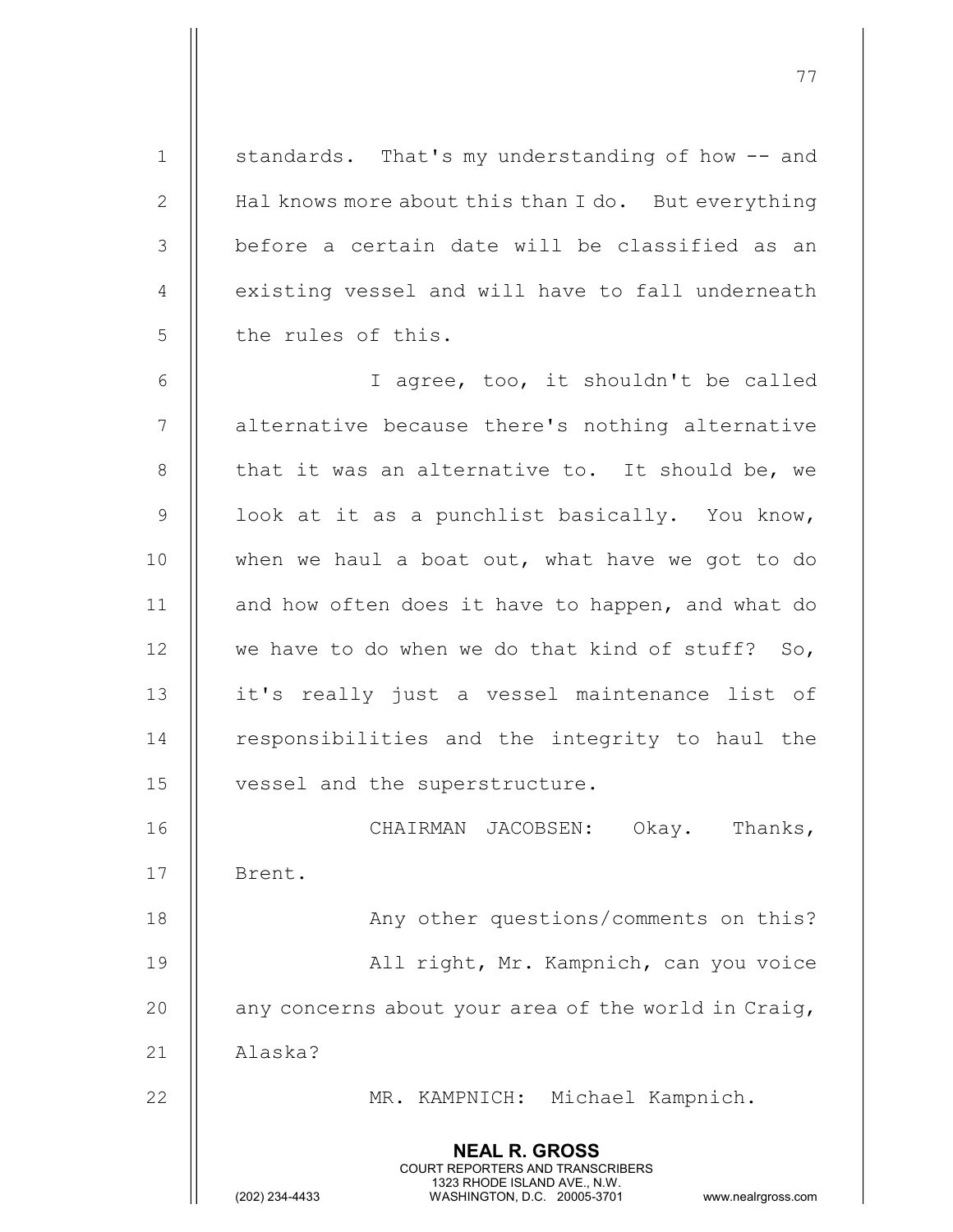| $\mathbf 1$     | This is my first time to attend the                |
|-----------------|----------------------------------------------------|
| 2               | meeting. It's been great to listen to the various  |
| 3               | concerns from the different regions. You learn     |
| $\overline{4}$  | a lot. You know, we all face different challenges, |
| 5               | different issues. Our primary focus I know is      |
| 6               | safety.                                            |
| $7\phantom{.0}$ | I've been involved in the industry                 |
| 8               | between crewing, harbor mastering, and owning a    |
| $\mathcal{G}$   | vessel, and fishing myself for about 30 years.     |
| 10              | I would say that relates to some of what           |
| 11              | we've just heard. Commercial fishing, by and       |
| 12              | large, at least from my perspective in the         |
| 13              | Southeast, has evolved from a, you know, kind of   |
| 14              | a "go, boy" fishery, which there was a lot of just |
| 15              | go out there and do it, and not a lot of concern   |
| 16              | given to safety. That way, it caused problems.     |
| 17              | I think today commercial fishing for               |
| 18              | the most part is looked upon as a professional     |
| 19              | business and people are very serious about it.     |
| 20              | I think the trends in safety in less lives lost,   |
| 21              | less casualties, and things like that, speak to    |
| 22              | that. I think there's a number of reasons why that |
|                 |                                                    |

NEAL R. GROSS

 COURT REPORTERS AND TRANSCRIBERS 1323 RHODE ISLAND AVE., N.W.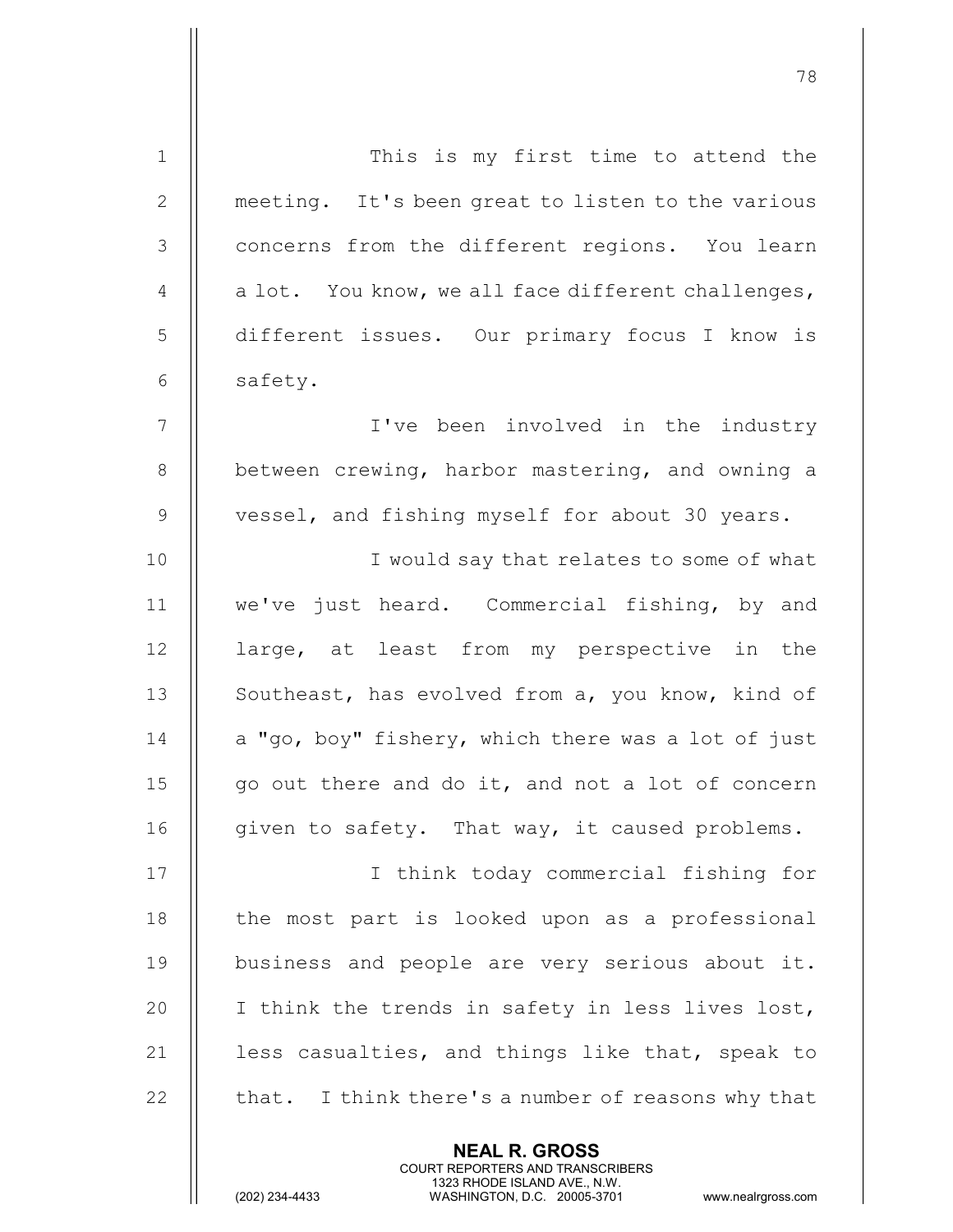1 | has come about.

| $\overline{2}$ | Coast Guard guidance and regulations               |
|----------------|----------------------------------------------------|
| 3              | help. I think the professionalism and the          |
| 4              | evolution of the fleet has certainly been a big    |
| 5              | part of that. I've seen that locally for sure.     |
| $6\,$          | Safety today is much more of a concern than it was |
| $\overline{7}$ | 30 years ago.                                      |
| $8\,$          | On a local level, I have a small boat,             |
| $\mathcal{G}$  | 37 feet, and Alaska has a lot of small vessels     |
| 10             | throughout the whole area of the State. If I had   |
| 11             | one concern, I think that when regulations and     |
| 12             | quidelines are developed, as we've heard here, you |
| 13             | really have to be careful on how you develop them, |
| 14             | because what may fit one area may be really        |
| 15             | challenging for another.                           |
| 16             | The issues with Alaska for many of the             |
| 17             | rural communities is we don't have good access to  |
| 18             | get in and out. We don't have shipyards, real      |

 $\parallel$  professional shipyards, and a lot of the things  $\parallel$  that you might take for granted in many of the other  $\parallel$  regions of the United States. We may not have as  $\parallel$  easy of an access or it may be much more costly

> NEAL R. GROSS COURT REPORTERS AND TRANSCRIBERS

1323 RHODE ISLAND AVE., N.W.<br>WASHINGTON, D.C. 20005-3701

WASHINGTON, D.C. 20005-3701 www.nealrgross.com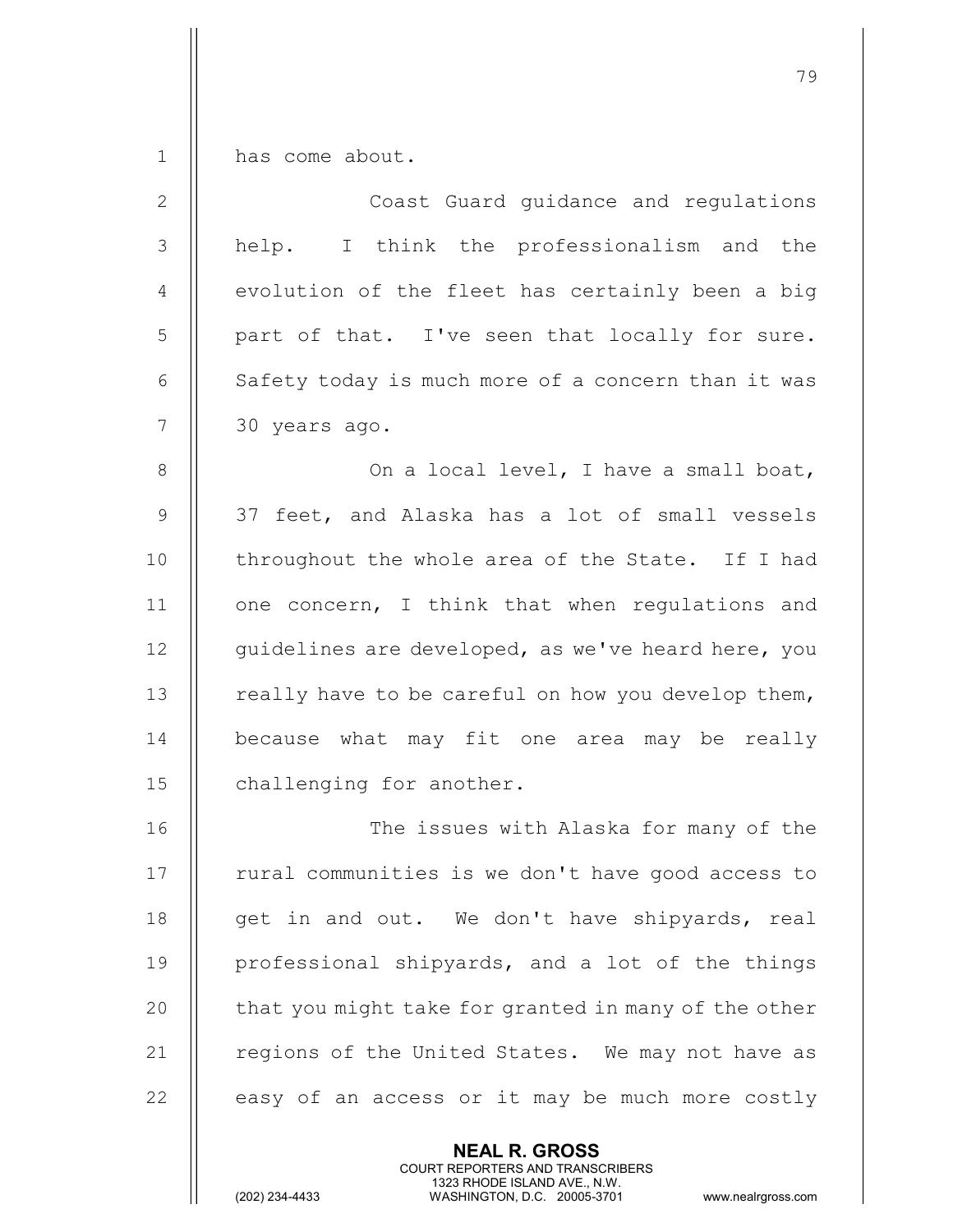$1 \parallel$  to do some of these things.

| $\mathbf{2}$   | I think these regional concerns and                  |
|----------------|------------------------------------------------------|
| 3              | looking at things to try to address the problems     |
| $\overline{4}$ | and the issues and challenges from a regional basis  |
| 5              | is well worth looking at and considering. I think    |
| $\epsilon$     | that's very important.                               |
| 7              | One of the things that I think is great              |
| $8\,$          | with the Coast Guard is, you know, we heard from     |
| $\overline{9}$ | the different District Compliance Officers that      |
| 10             | manage the inspections and stuff. Alaska has a       |
| 11             | really good compliance rate. I know that the         |
| 12             | officers that do the vessel inspections, they make   |
| 13             | great effort of getting out to the rural and remote  |
| 14             | communities and providing the service. It's an       |
| 15             | important factor for most of the fleet and certainly |
| 16             | in the area that $I - - I$ fish out of Craig and the |
| 17             | west coast or Prince of Wales Island. We             |
| 18             | appreciate the work the Coast Guard does, and doing  |
| 19             | that in a challenging environment, remote, it takes  |
| 20             | extra effort to travel and do that.                  |
| 21             | So, it's been enjoyable. I appreciate                |
| 22             | what I've learned here and hearing from everybody    |
|                | <b>NEAL R. GROSS</b>                                 |

COURT REPORTERS AND TRANSCRIBERS

1323 RHODE ISLAND AVE., N.W.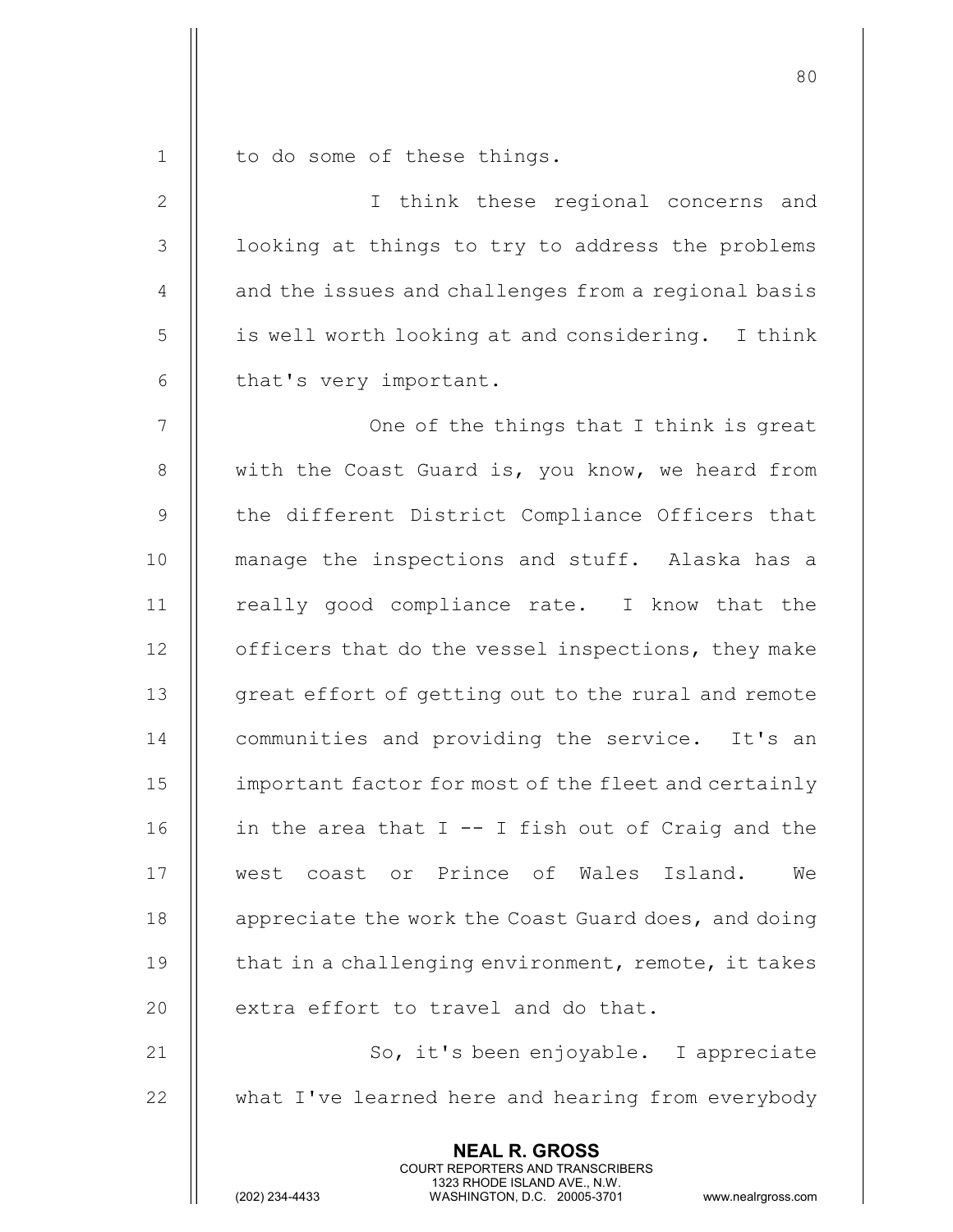|               | 81                                                                                                                                                                     |
|---------------|------------------------------------------------------------------------------------------------------------------------------------------------------------------------|
| $\mathbf{1}$  | else. Thank you.                                                                                                                                                       |
| $\mathbf{2}$  | CHAIRMAN JACOBSEN: Yes, thank you                                                                                                                                      |
| 3             | very much.                                                                                                                                                             |
| 4             | Mr. Boehmer?                                                                                                                                                           |
| 5             | MR. BOEHMER: I think I want to try to                                                                                                                                  |
| 6             | make a motion, but I need some help. I'm going                                                                                                                         |
| 7             | to tell you what I'm thinking, and then, the body                                                                                                                      |
| 8             | can help me out here.                                                                                                                                                  |
| $\mathcal{G}$ | CHAIRMAN JACOBSEN: Well, we can get                                                                                                                                    |
| 10            | to some motions later, too, if you want some time                                                                                                                      |
| 11            | to wordsmith it and talk with other people.                                                                                                                            |
| 12            | MR. BOEHMER: Got it.                                                                                                                                                   |
| 13            | CHAIRMAN JACOBSEN: Yes. So, this                                                                                                                                       |
| 14            | isn't like your last opportunity.                                                                                                                                      |
| 15            | MR. BOEHMER: Thank you.                                                                                                                                                |
| 16            | CHAIRMAN JACOBSEN: And I think in                                                                                                                                      |
| 17            | Alaska it's been a real change of culture as far                                                                                                                       |
| 18            | as safety goes. A lot of it is the responsibility                                                                                                                      |
| 19            | of Mr. Woodley, because a long time ago he came                                                                                                                        |
| 20            | to me as a representative of the crab fleet and                                                                                                                        |
| 21            | he said, "Can we speak at your meeting?" Because                                                                                                                       |
| 22            | we were having a meeting about prices for crab.                                                                                                                        |
|               | <b>NEAL R. GROSS</b><br><b>COURT REPORTERS AND TRANSCRIBERS</b><br>1323 RHODE ISLAND AVE., N.W.<br>(202) 234-4433<br>WASHINGTON, D.C. 20005-3701<br>www.nealrgross.com |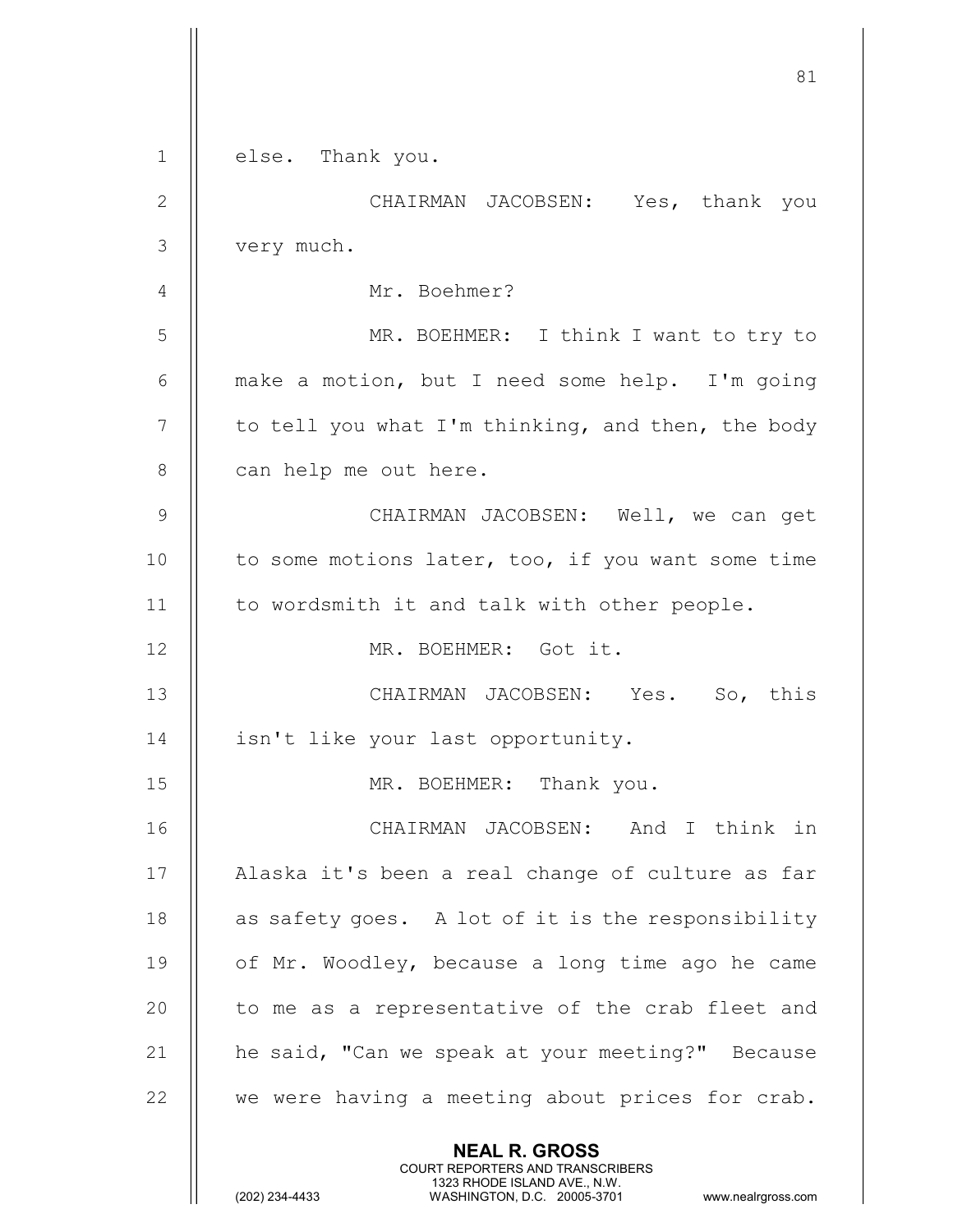1 || And that initial meeting led to other meetings that  $2 \parallel$  led to really the fleets embracing of safety 3 || inspections before we go fishing. And it was a 4  $\parallel$  major factor in making our fishery, the Alaskan  $5$  | crab fishery, no longer the deadliest catch, but 6  $\parallel$  one of the safest fisheries in the country. 7 So, it's that interaction between 8 || industry and the Coast Guard that was really

82

9 || critical in a cultural change. I think that's 10 || evidenced now in the fact that this Committee voted 11 for two-year mandatory fishing vessel 12 | examinations. The current law is five years. We 13 || wanted two years, because we understand how 14 | important it is, and how important it is to have 15 || somebody else come on the boat and look at our 16 || operations. Sometimes we get a little 17 || shortsighted. So, it's that interaction between 18 | the Coast Guard and industry I think is critical 19 || in the development of any programs going forward. 20 | That's why I think this Committee is so important. 21  $\parallel$  So, sorry to give a little speech.

> NEAL R. GROSS COURT REPORTERS AND TRANSCRIBERS

22 Mr. Derie?

1323 RHODE ISLAND AVE., N.W.<br>WASHINGTON, D.C. 20005-3701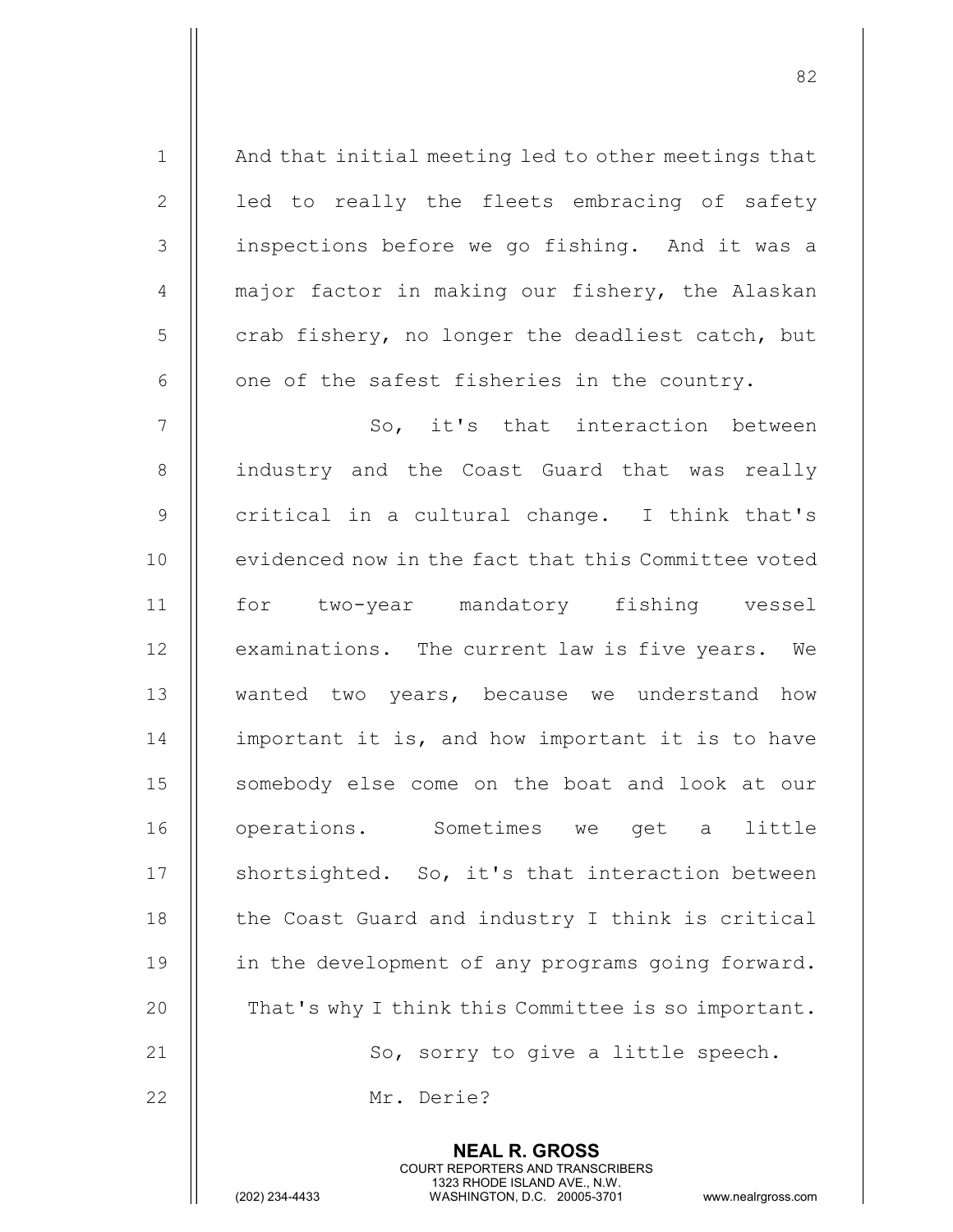| $\mathbf 1$    | MR. DERIE: Thank you. Joe Derie.                                                                                                                                       |
|----------------|------------------------------------------------------------------------------------------------------------------------------------------------------------------------|
| $\mathbf{2}$   | Obviously, we're concerned about how                                                                                                                                   |
| 3              | the enhanced oversight program is going to turn                                                                                                                        |
| $\overline{4}$ | out and how it's going to be applied, both as marine                                                                                                                   |
| 5              | engineers, naval architects, and surveyors, how                                                                                                                        |
| 6              | that's going to work out.                                                                                                                                              |
| 7              | I did have a question with regards to                                                                                                                                  |
| 8              | the audit of third parties. You know, we had one                                                                                                                       |
| $\mathsf 9$    | in charge of NAMS's fishing vessel program, and                                                                                                                        |
| 10             | we had an audit a couple of years ago and a couple                                                                                                                     |
| 11             | of years before that. When is the schedule for                                                                                                                         |
| 12             | another audit, Joe? Have you worked on that?                                                                                                                           |
| 13             | MR. MYERS: Now I was not -- I'm                                                                                                                                        |
| 14             | scrolling back because you asked that question.                                                                                                                        |
| 15             | Joe Myers speaking here.                                                                                                                                               |
| 16             | I believe the last time we went out was                                                                                                                                |
| 17             | 2017.                                                                                                                                                                  |
| 18             | MR. DERIE: Yeah, you visited NAMS in                                                                                                                                   |
| 19             | September, and I think SAMS was in August<br>or                                                                                                                        |
| 20             | sometime.                                                                                                                                                              |
| 21             | MR. MYERS: So, in 2017, my office, we                                                                                                                                  |
| 22             | went out and did audits or we visited the TPOs,                                                                                                                        |
|                | <b>NEAL R. GROSS</b><br><b>COURT REPORTERS AND TRANSCRIBERS</b><br>1323 RHODE ISLAND AVE., N.W.<br>(202) 234-4433<br>WASHINGTON, D.C. 20005-3701<br>www.nealrgross.com |

en and the state of the state of the state of the state of the state of the state of the state of the state of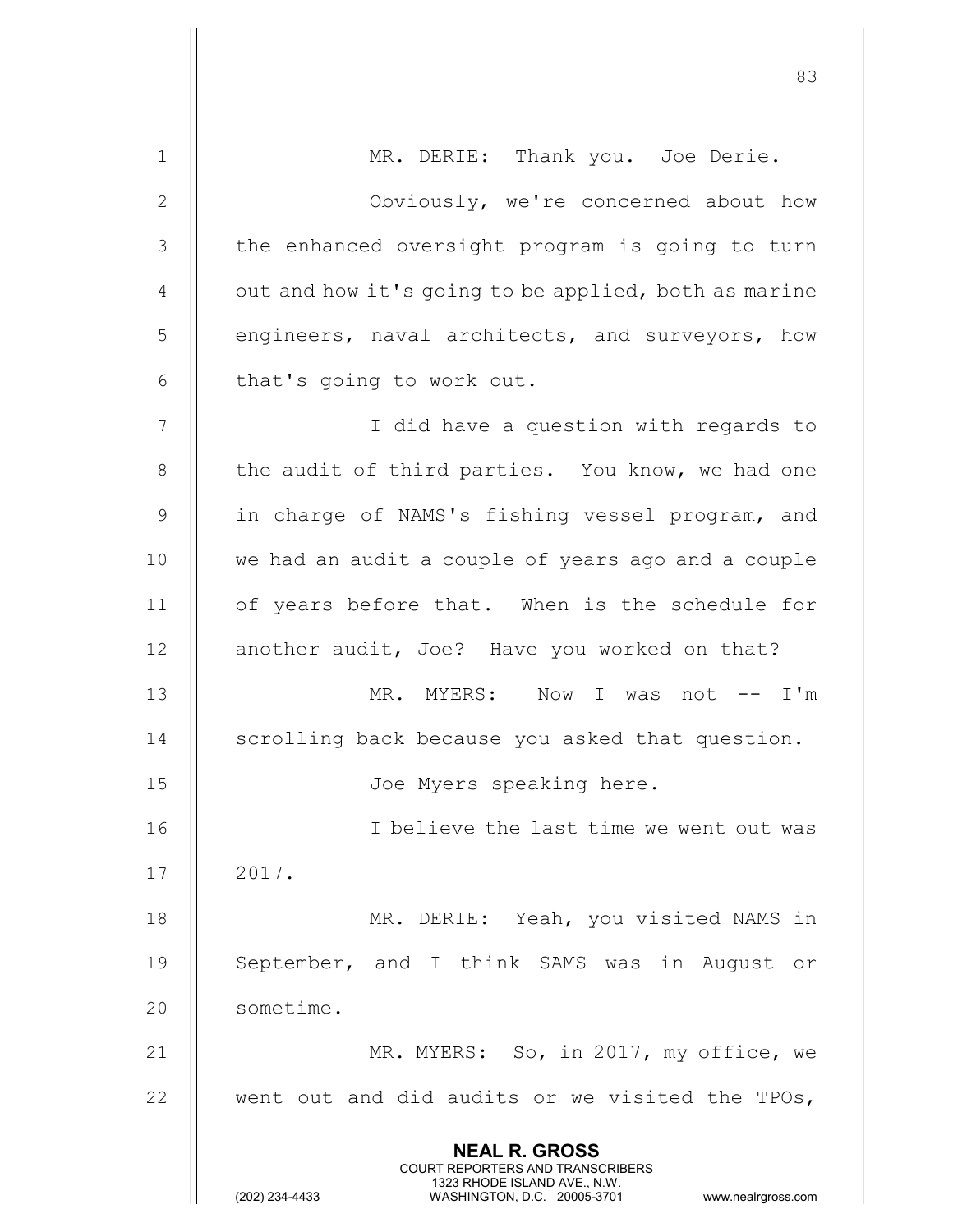NEAL R. GROSS COURT REPORTERS AND TRANSCRIBERS 1323 RHODE ISLAND AVE., N.W.<br>WASHINGTON, D.C. 20005-3701 WASHINGTON, D.C. 20005-3701 www.nealrgross.com 1 | third-party organizations, that do fishing vessel 2  $\parallel$  exams. And so, we are due to do that, I am  $3$  | anticipating we'll do that again this year because 4 || it's been a year. 5 | Root And I believe -- and I'm shooting from 6  $\parallel$  the hip right now, but I would have to look at the 7 || periodicity schedules that we've had in the 8 || past -- I believe it's about every year, year and  $9$  || a half. So, we're due. 10 MR. DERIE: Now it's been about two 11 years. Every two years is when we keep doing it. 12 || MR. MYERS: Okay. So, I would say 13 || we're coming up on another cycle within a year. 14 || MR. DERIE: And you're going to do that 15 || out of your office? I know the local offices are 16 doing -- 17 || MR. MYERS: Our office spearheads it. 18 MR. DERIE: Good. 19 MR. MYERS: Yes. Mr. David Belliveau, 20 || he's our tech for that, yes. 21 || MR. DERIE: That's all I had. Thank 22 || you.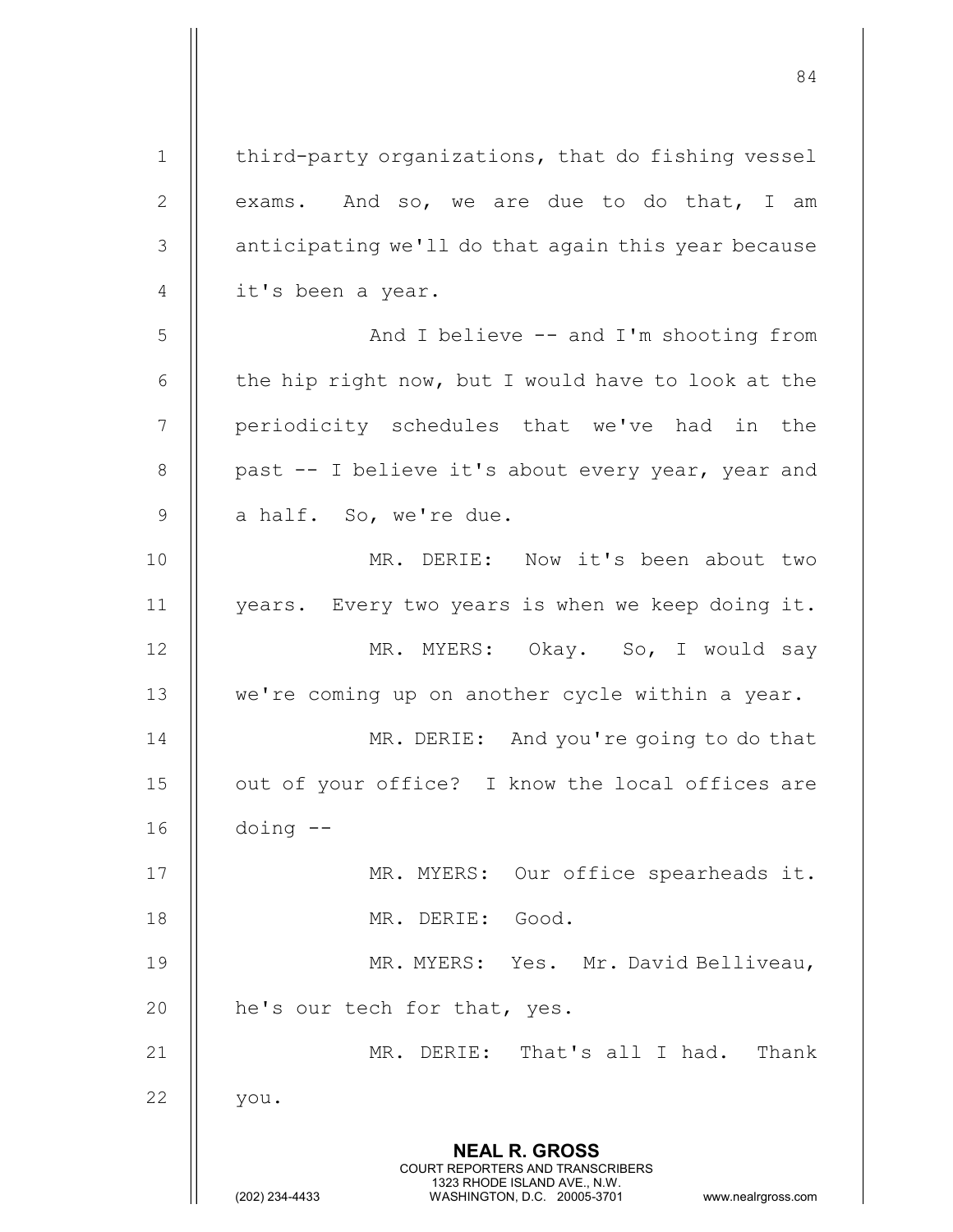en and the state of the state of the state of the state of the state of the state of the state of the state of NEAL R. GROSS COURT REPORTERS AND TRANSCRIBERS 1323 RHODE ISLAND AVE., N.W.<br>WASHINGTON, D.C. 20005-3701 WASHINGTON, D.C. 1 | CHAIRMAN JACOBSEN: Thank you, Joe. 2 Mr. Rosvold, can you comment on your 3 || area? 4 MR. ROSVOLD: Mr. Chairman, I had a 5 | question on that same sheet Al was talking about, 6 | the Tasks and Recommendations. It's one that's 7 | labeled "2016" and November, which is achieving 8 || parity between state-licensed and 9 **federally-documented commercial fishing vessels.** 10 || I'm curious as to what stage that is in, if it's 11 || something that's moving forward or not. 12 || CHAIRMAN JACOBSEN: Yeah, that parity 13 || issue is certainly an important one. 14 || Mr. Myers, do you have any perspective 15 || on that? 16 MR. MYERS: Yes. This is Joe Myers 17 || speaking. 18 || I believe the topic of parity was a 19 || recommendation, line item, for the Task Statement 20 || 0117 that was made this past spring from the 21 | Committee. And the status of that is right now 22 || we have taken the recommendation and it has been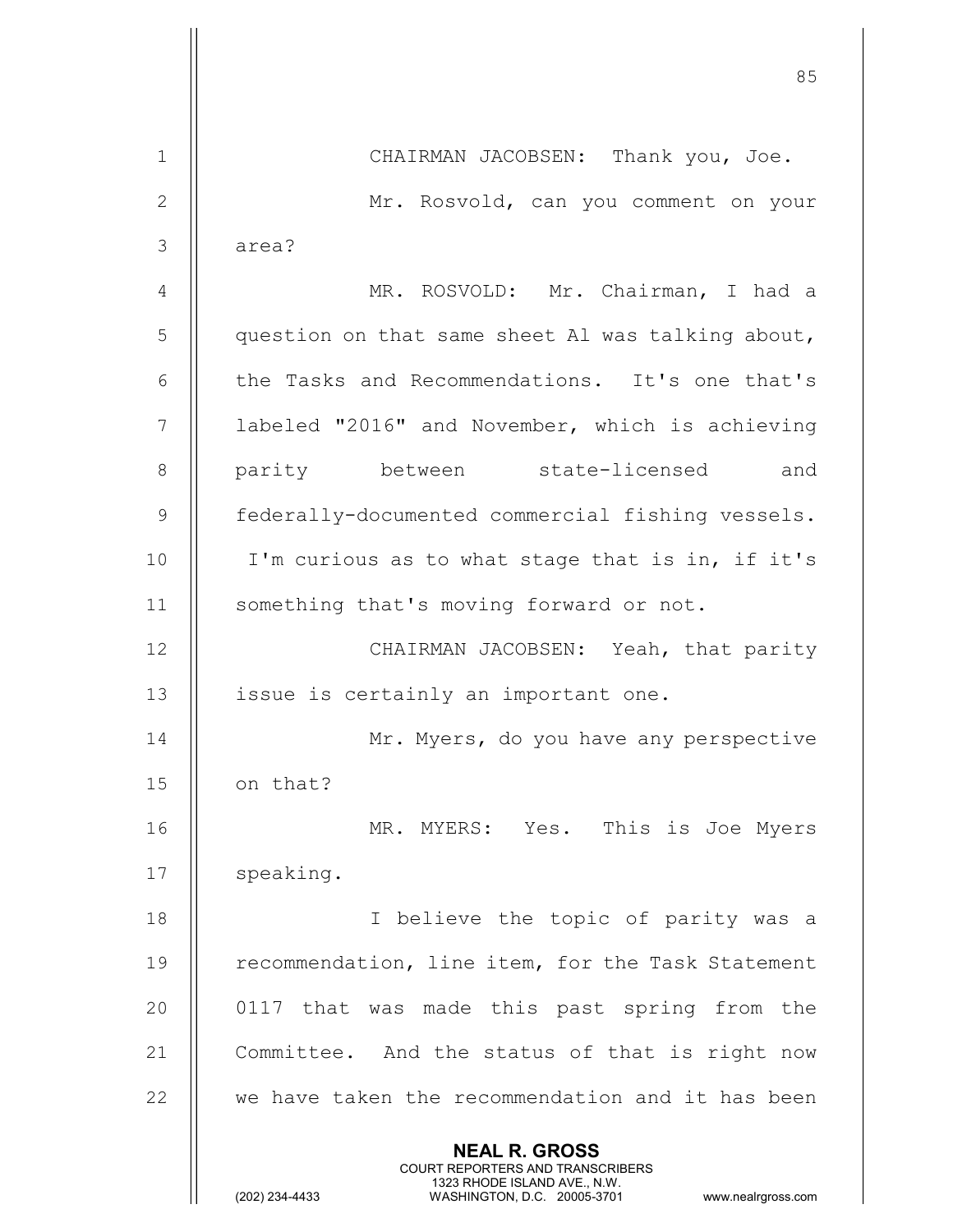NEAL R. GROSS COURT REPORTERS AND TRANSCRIBERS 1323 RHODE ISLAND AVE., N.W.<br>WASHINGTON, D.C. 20005-3701 WASHINGTON, D.C. 20005-3701 www.nealrgross.com 1 | routed up for official comment. And so, that is 2  $\parallel$  the status. It's been literally two -- we just 3 | have not received comment coming back down. We 4 | routed it up to FACA and the Coast Guard. So, I 5 | can't formally comment on that topic because we 6 | just routed that package up this past spring. And  $7$  | that's my response. 8 || MR. ROSVOLD: Thank you. 9 || MR. MYERS: But I'd like to add, if I 10  $\parallel$  could, as I said, we anticipate with the next 11 || meeting. We hope to have a response back by then, 12 || but it's just been a quick summary. And a lot of 13 || times, things don't come back our way as quick as 14 We would like sometimes. 15 MR. ROSVOLD: So, we still have 16 | commercial fishing vessels that are every bit as 17 || capable as my documented vessel that don't have  $18$   $\parallel$  to perform to the same safety standards currently. 19 || MR. MYERS: As stated in your comments 20 || from the last recommendations. 21 || MR. ROSVOLD: Thank you. 22 || CHAIRMAN JACOBSEN: Anything further,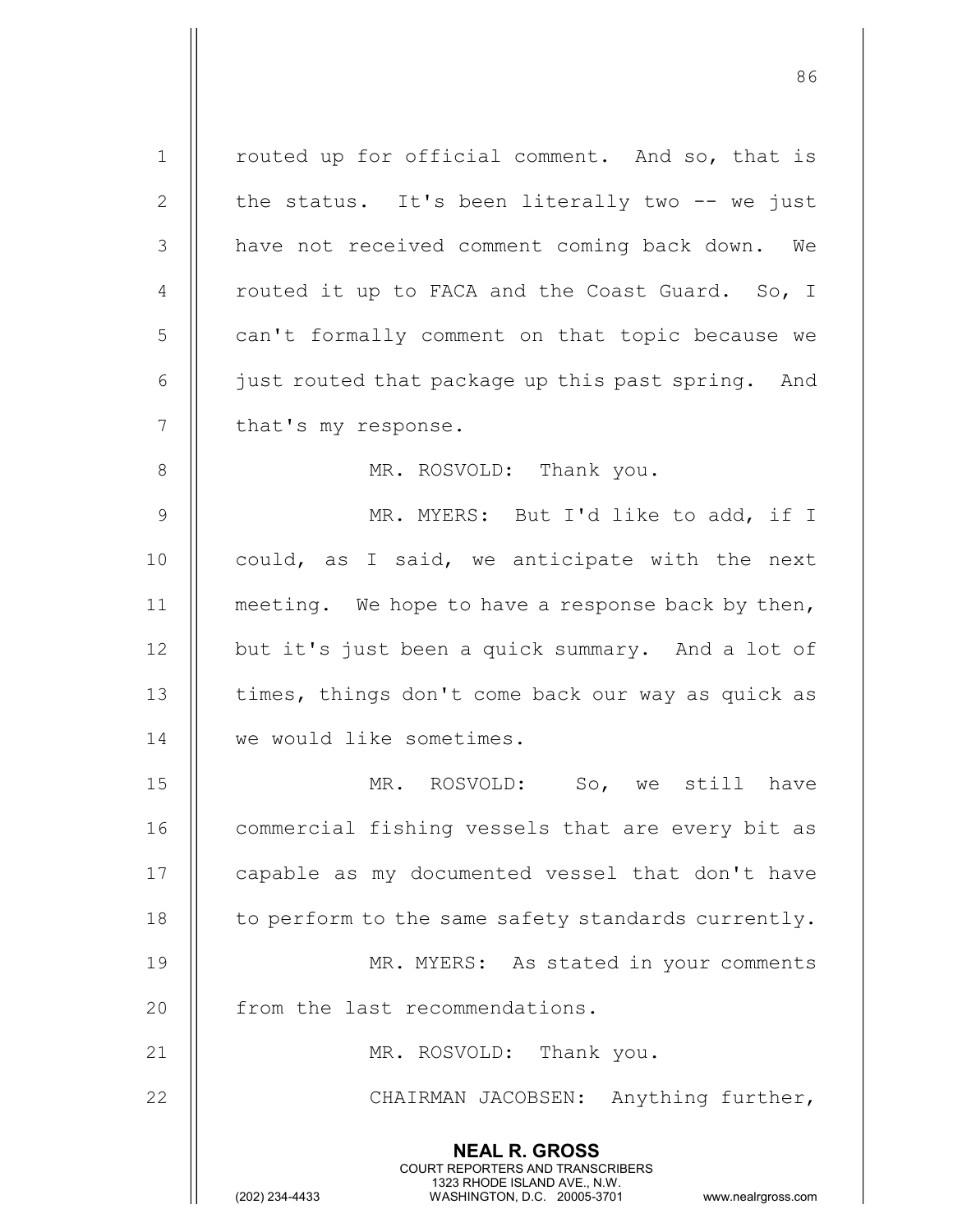| $\mathbf 1$    | Mr. Rosvold? Okay.                                       |
|----------------|----------------------------------------------------------|
| $\mathbf{2}$   | Mr. Hewlett?                                             |
| $\mathcal{S}$  | MR. HEWLETT: I think the problems that                   |
| $\overline{4}$ | we're having down here is a lot of people in the         |
| 5              | fishery was compliant, the life raft for everybody       |
| 6              | and everything, and the inspections. But the ones        |
| 7              | that's been doing it for the last five years and         |
| $\,8\,$        | kept doing it, a lot of them are taking their life       |
| $\mathsf 9$    | rafts off their boats and putting rings back on.         |
| 10             | And a lot of them are getting a little upset that        |
| 11             | they're compliant, and the most important thing          |
| 12             | in our eyes is the inspections, and the boats that       |
| 13             | aren't compliant, nothing's being done to them.          |
| 14             | So, I lot of people are getting feelings that the        |
| 15             | Coast Guard isn't stopping them and nothing's going      |
| 16             | to happen. So, why should they comply with the           |
| 17             | regulations? That's the biggest thing that the           |
| 18             | fishermen are bringing to me right now, the ones         |
| 19             | that are complying with all the regulations.             |
| 20             | So, I don't know what can be done or                     |
| 21             | what's going to be done. I think they're trying          |
| 22             | to get done, but I think you're at a standstill          |
|                | <b>NEAL R. GROSS</b><br>COURT REPORTERS AND TRANSCRIBERS |

1323 RHODE ISLAND AVE., N.W.

 $\frac{1}{2}$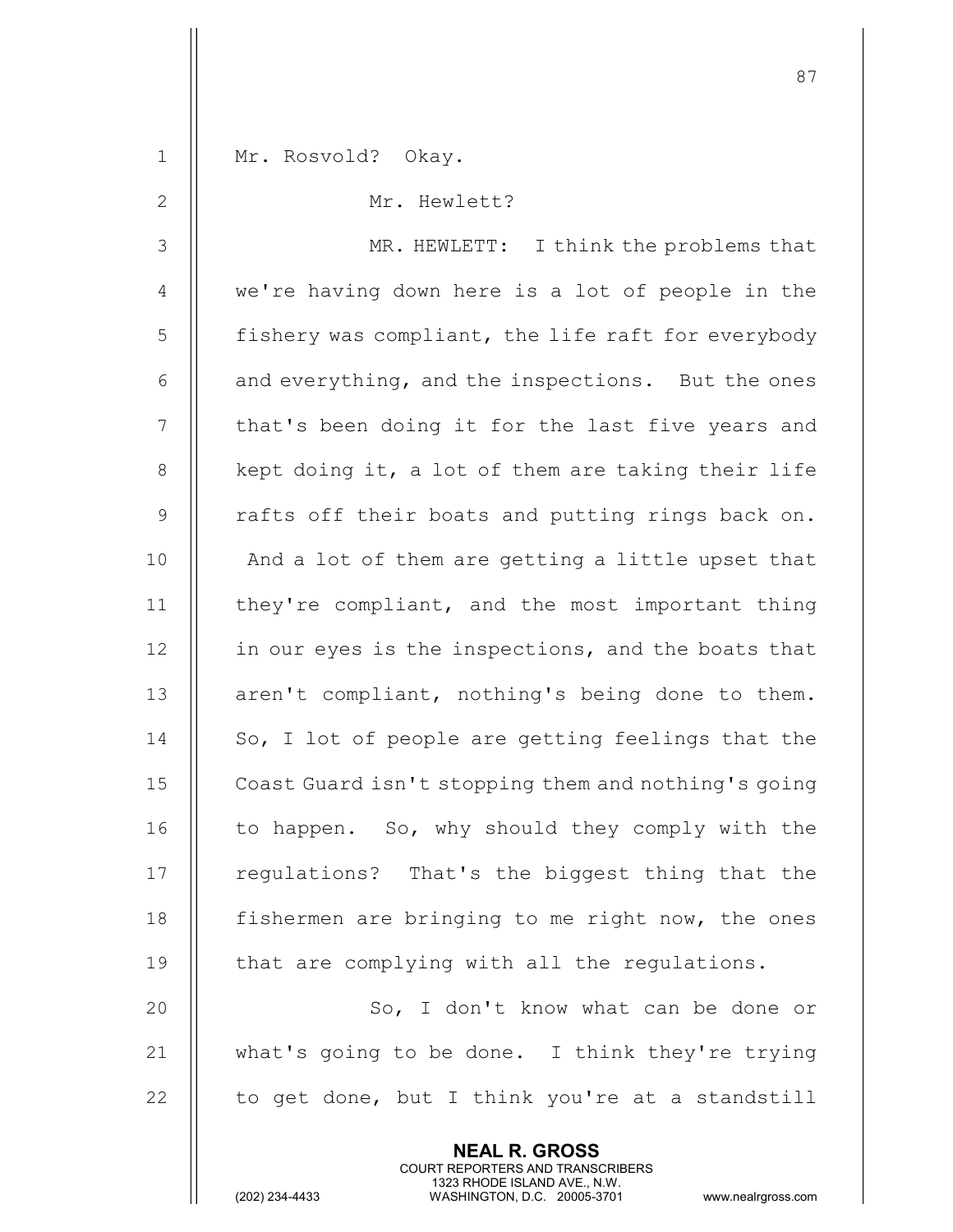NEAL R. GROSS COURT REPORTERS AND TRANSCRIBERS 1323 RHODE ISLAND AVE., N.W.<br>WASHINGTON, D.C. 20005-3701 WASHINGTON, D.C. 1 || right now until enforcement happens. And that's 2 | concerning because I really believe there's a lot 3 || of boats out there that don't even have hot water 4 | working. There's boats running around in the leave  $5 \parallel$  zone and stuff like that. So, that's pretty  $6$  | serious in my book. 7 || Thank you. 8 CHAIRMAN JACOBSEN: Yes, thanks, 9 | Butch. 10 || Mr. Dennehy? 11 || MR. DENNEHY: Thank you, Mr. Chairman. 12 || Ed Dennehy here, representing the training 13 community. 14 My concern evolves around the whole 15 issue of the operator competencies and compliance 16 || program and the lack of regulations to actually 17 | implement that. We got this wonderful opportunity 18  $\parallel$  with the grants, the training grant program, but 19 || there's no way to force fishermen to actually go 20  $\parallel$  to training, which is one of the issues we deal 21 | with right now. 22 || It seems, if we want to maximize the

88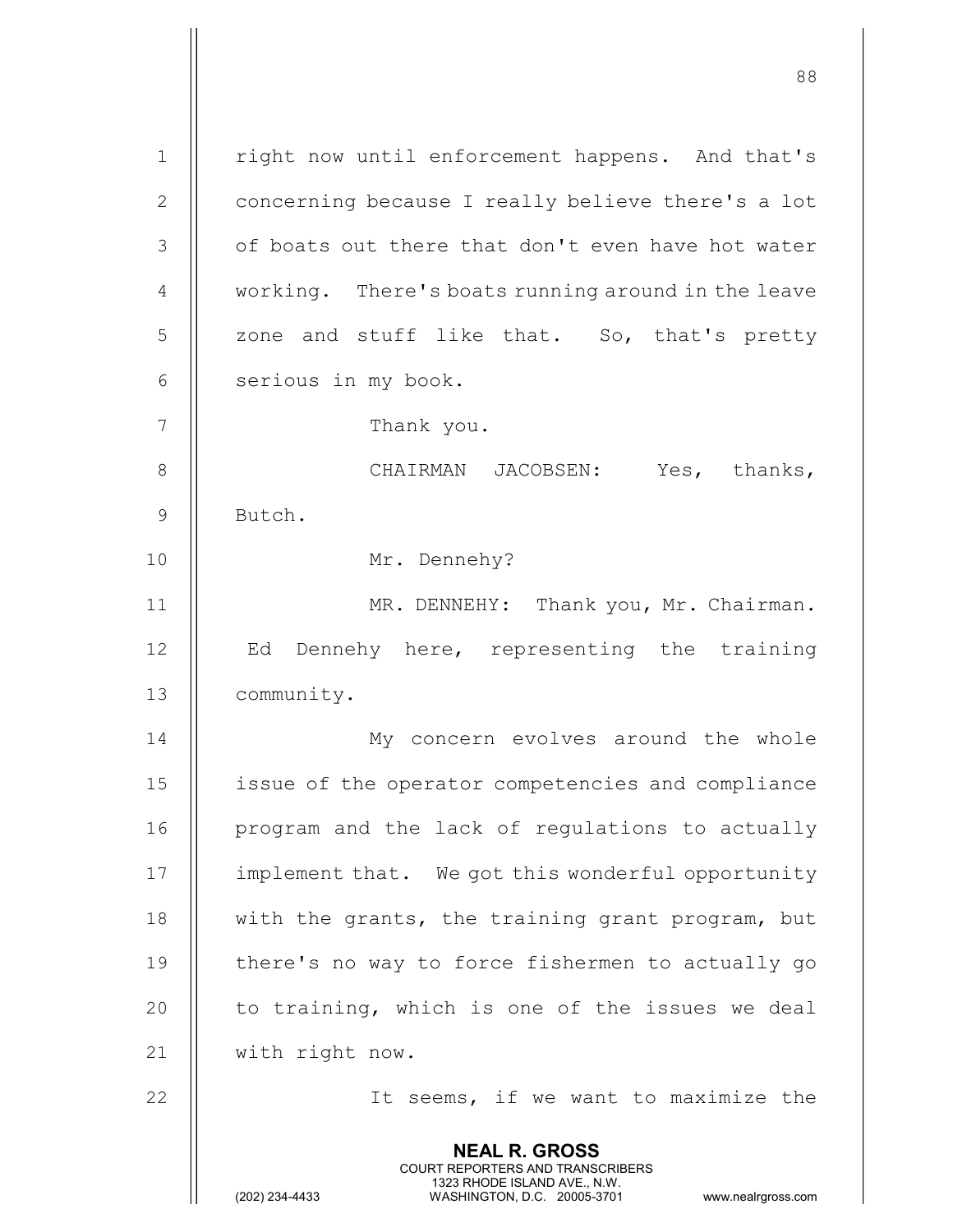| $\mathbf 1$    | value of that grant, there has to be some way to                                                                                                 |
|----------------|--------------------------------------------------------------------------------------------------------------------------------------------------|
| $\overline{2}$ | make fishermen go to the training that we hope to                                                                                                |
| 3              | use the grant to develop. I understand the                                                                                                       |
| 4              | two-out/one-in thing, and where you guys are, but                                                                                                |
| 5              | I'm curious as to where are you right now as far                                                                                                 |
| 6              | as actually developing the process for creating                                                                                                  |
| 7              | a regulation that implements that competencies                                                                                                   |
| $8\,$          | program.                                                                                                                                         |
| 9              | CAPT. EDWARDS So, where we are with                                                                                                              |
| 10             | regulations in general is, I would just say, that                                                                                                |
| 11             | twice a year, semiannually -- this is Captain                                                                                                    |
| 12             | Edwards speaking -- the Unified Agenda for ongoing                                                                                               |
| 13             | regulations are posted, and we can send a link out                                                                                               |
| 14             | for that. It says, what is the status of each of                                                                                                 |
| 15             | the regulatory programs that the Coast Guard is                                                                                                  |
| 16             | working on? Those that are longer than 12 months                                                                                                 |
| 17             | out are kind of put on the long-term side in the                                                                                                 |
| 18             | list. So, you can see what we're working on and                                                                                                  |
| 19             | the updates to it. Short of that, that's all that                                                                                                |
| 20             | we can discuss on any ongoing regulatory work.                                                                                                   |
| 21             | MR. DENNEHY: So, is there any ongoing                                                                                                            |
| 22             | regulatory work as it pertains to this                                                                                                           |
|                |                                                                                                                                                  |
|                | <b>NEAL R. GROSS</b><br><b>COURT REPORTERS AND TRANSCRIBERS</b><br>1323 RHODE ISLAND AVE., N.W.<br>(202) 234-4433<br>WASHINGTON, D.C. 20005-3701 |
|                | www.nealrgross.com                                                                                                                               |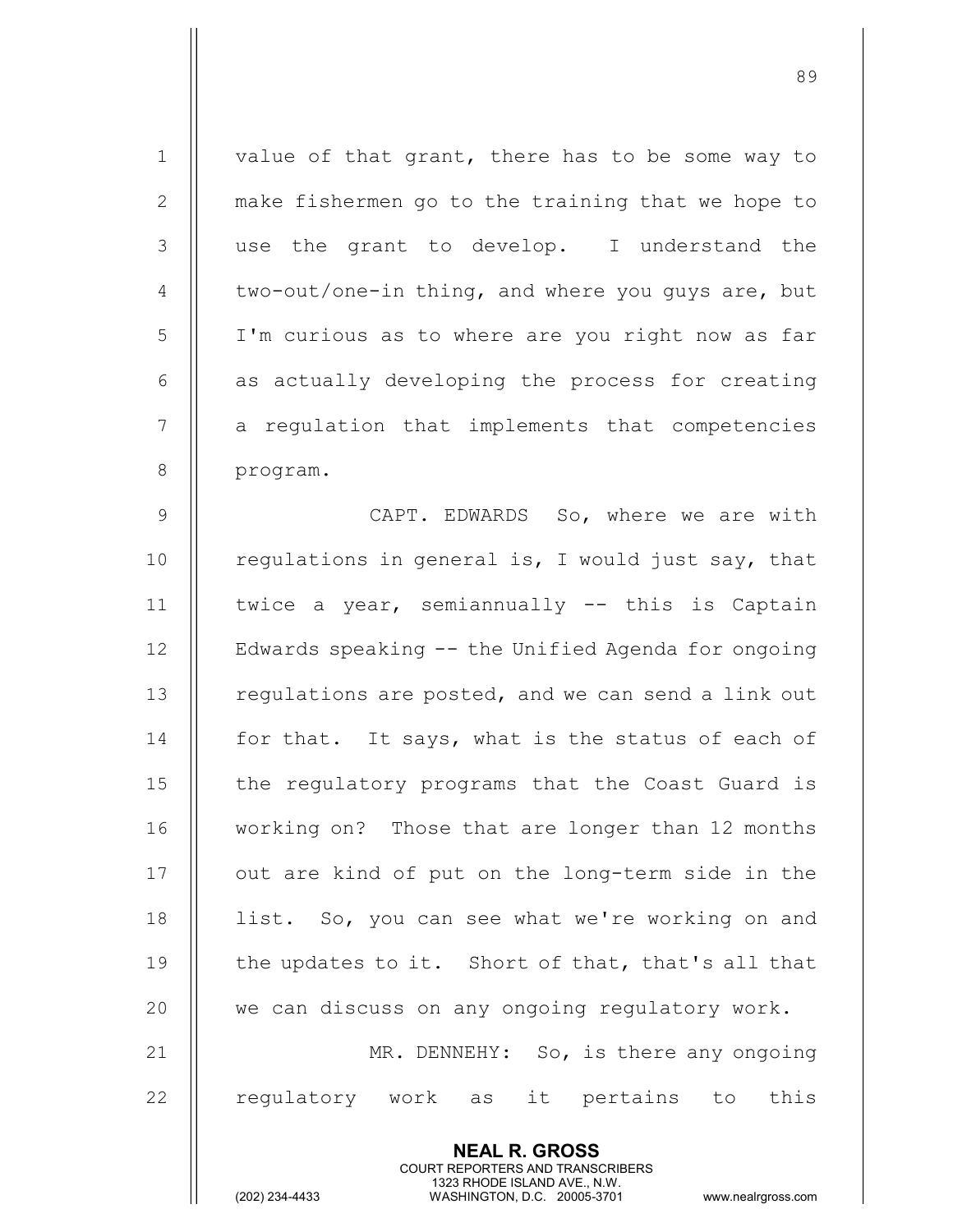90 NEAL R. GROSS COURT REPORTERS AND TRANSCRIBERS 1323 RHODE ISLAND AVE., N.W.<br>WASHINGTON, D.C. 20005-3701 WASHINGTON, D.C. 20005-3701 www.nealrgross.com 1 particular -- 2 | CAPT. EDWARDS: So, that is not on the 3 Unified Agenda at this time. 4 | MR. DENNEHY: So, you can't answer the 5 | question? Is that what you're saying? 6 CAPT. EDWARDS: Right. Right. It's 7 || not a regulation that's on the Unified Agenda.  $8 \parallel$  So, it's not being worked at this time. 9 CHAIRMAN JACOBSEN: So, Mr. Dennehy, 10 || you might want to craft a motion over lunch or 11 || something else that would inform the Coast Guard 12 || as to your concerns. Thank you. 13 | Anything else? 14 || MR. DENNEHY: No, that's all I have. 15 | Thank you. 16 CHAIRMAN JACOBSEN: Thank you very 17 | much. 18 || All right. Mr. Dameron? 19 || MR. DAMERON: So, I have a question on 20  $\parallel$  that last point, and then, I have a new issue. 21 || So, my question is on the Unified 22  $\parallel$  Agenda, as people on this Committee understand,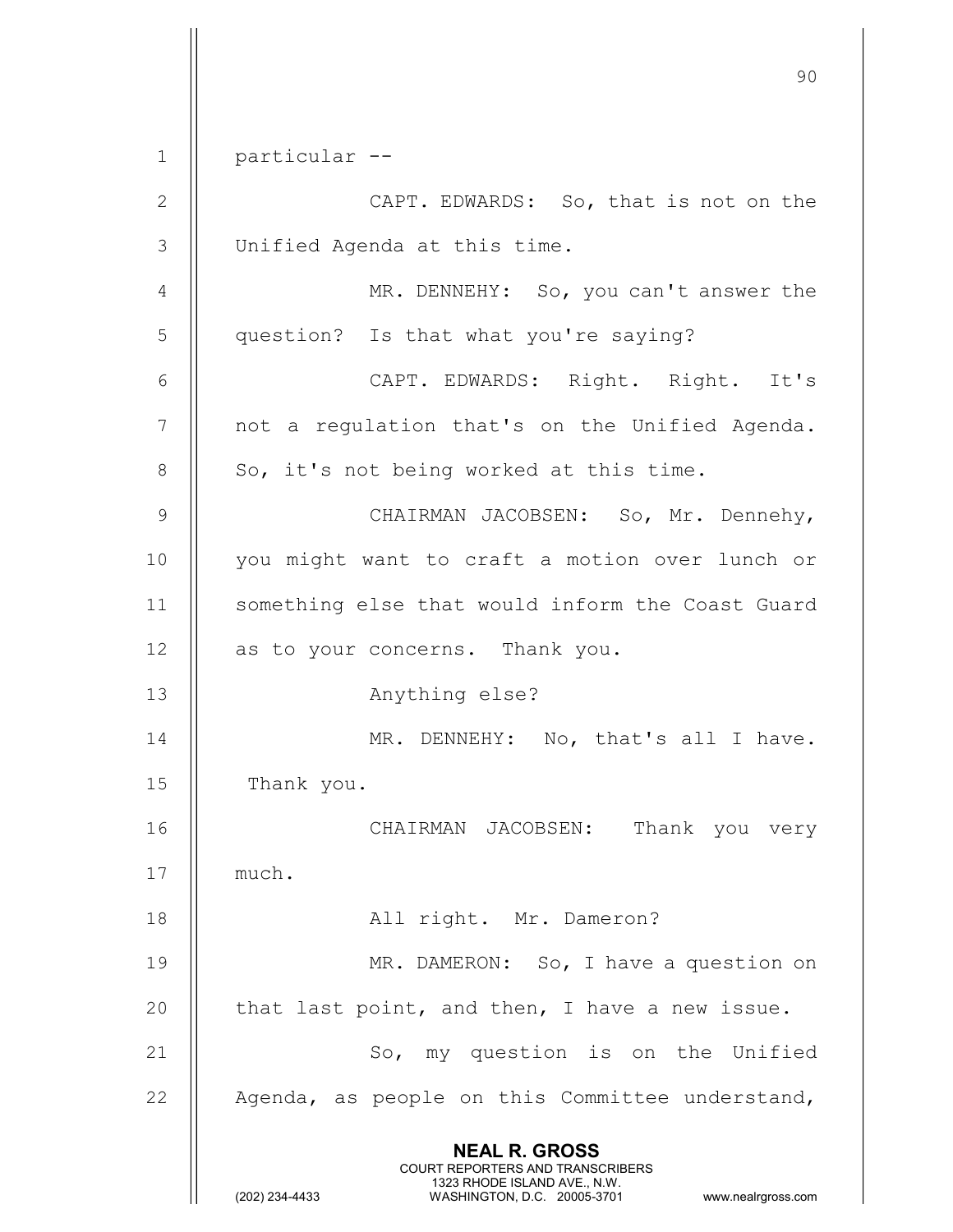| 21<br>22       | And what Rob is going to do is he's going<br>to bring up our DCO website, our Fishing Vessel |
|----------------|----------------------------------------------------------------------------------------------|
| 20             | where to go, we don't have the pulse on it.                                                  |
| 19             | Agenda" a lot not just today. But if we don't know                                           |
| 18             | pulse on this. But we've heard the term "Unified                                             |
| 17             | I'm like you, I'm trying to keep the                                                         |
| 16             | And, Rob, if you can help us maybe bring it up?                                              |
| 15             | speaking -- I'd like to bring up our website again.                                          |
| 14             | if I can add to that -- this is Joe Myers                                                    |
| 13             | MR. MYERS: What I would like to do,                                                          |
| 12             | MR. DAMERON: Okay. Thank you.                                                                |
| 11             | project for the Coast Guard.                                                                 |
| 10             | on our list, it's not currently an active regulatory                                         |
| 9              | CAPT. EDWARDS Correct. If it's not                                                           |
| 8              | being worked on? Did I hear that right?                                                      |
| $\overline{7}$ | not on the agenda, it's something that's currently                                           |
| 6              | need to be written. Now, understanding that it's                                             |
| 5              | passed the laws that said that these regulations                                             |
| 4              | Committee and the public comment, and Congress has                                           |
| 3              | had all the information they needed from both this                                           |
| 2              | the public comment period ended. The Coast Guard                                             |
| $\mathbf 1$    | it was, I believe, maybe October two years ago that                                          |
|                |                                                                                              |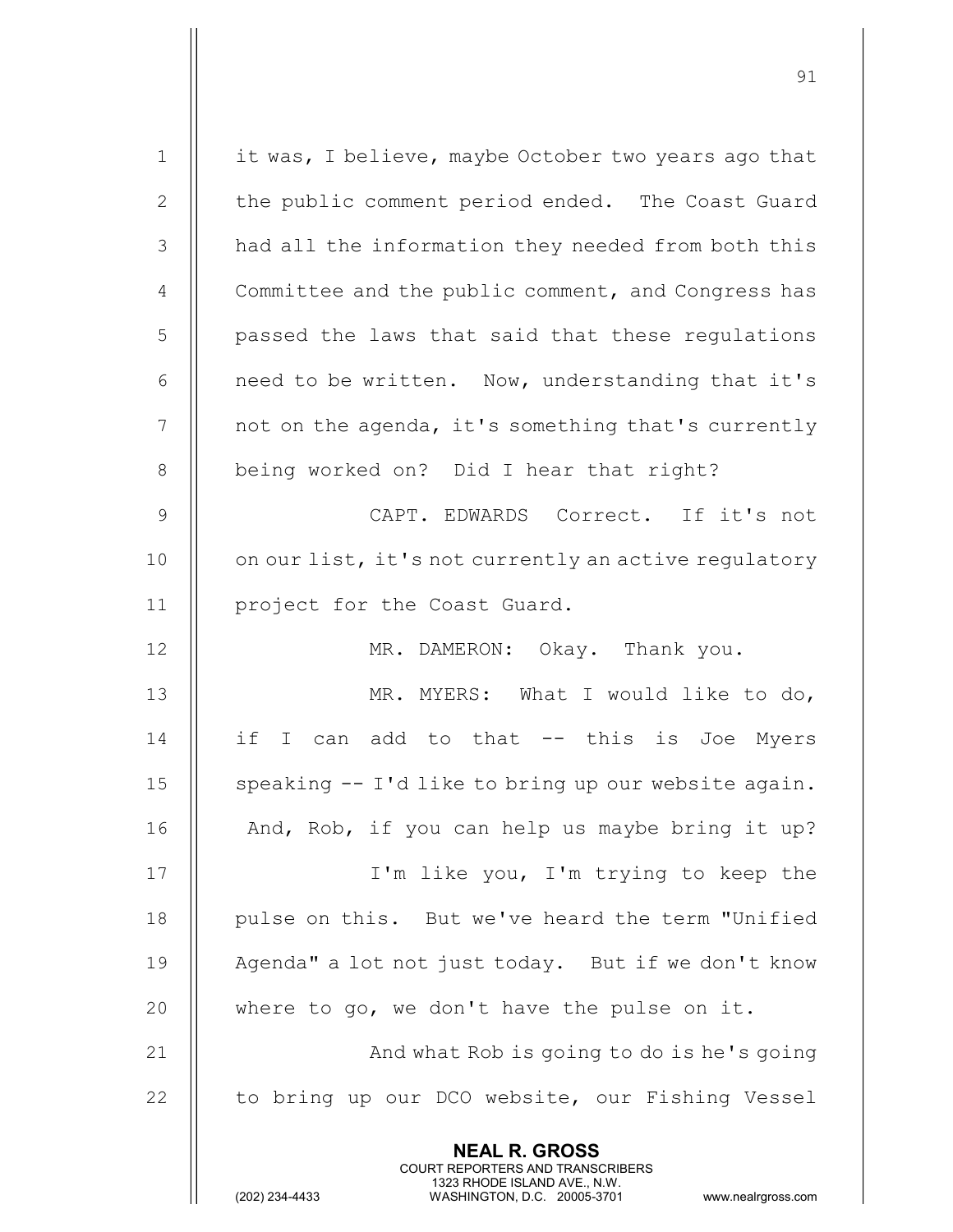| $\mathbf 1$    | Division site. We have created a hyperlink to that   |
|----------------|------------------------------------------------------|
| 2              | Unified Agenda page. And so, any day of the week     |
| 3              | you can click on that and see the status of, for     |
| $\overline{4}$ | example, a fishing vessel rule, of how it's getting  |
| 5              | traction, moving forward, you know, what the latest  |
| 6              | and greatest is.                                     |
| $\overline{7}$ | So, before we click on that, Rob, okay,              |
| 8              | so he's going to go to "Fishing Vessel Rule Making". |
| 9              | He's going to click that. And he is going to         |
| 10             | go -- let's go back one second.                      |
| 11             | Okay. So, he would have the rule,                    |
| 12             | announced it. We've created a link and it says,      |
| 13             | "Implementation of 2010 and 2012 Legislation".       |
| 14             | He clicks on that. And again, this is going to       |
| 15             | give us the pulse of the rulemaking. There's other   |
| 16             | hyperlinks you can click on further details.         |
| 17             | These are the dates, Notice of Proposed              |
| 18             | Rulemaking. This is where it extended. But the       |
| 19             | final rule, that's the key thing we're talking about |
| 20             | right now. For example, with the fishing vessel      |
| 21             | rule, it says, "To be determined". So, that means,   |
| 22             | right now --                                         |
|                | <b>NEAL R. GROSS</b>                                 |

 COURT REPORTERS AND TRANSCRIBERS 1323 RHODE ISLAND AVE., N.W.

 $\mathbf{\mathsf{I}}$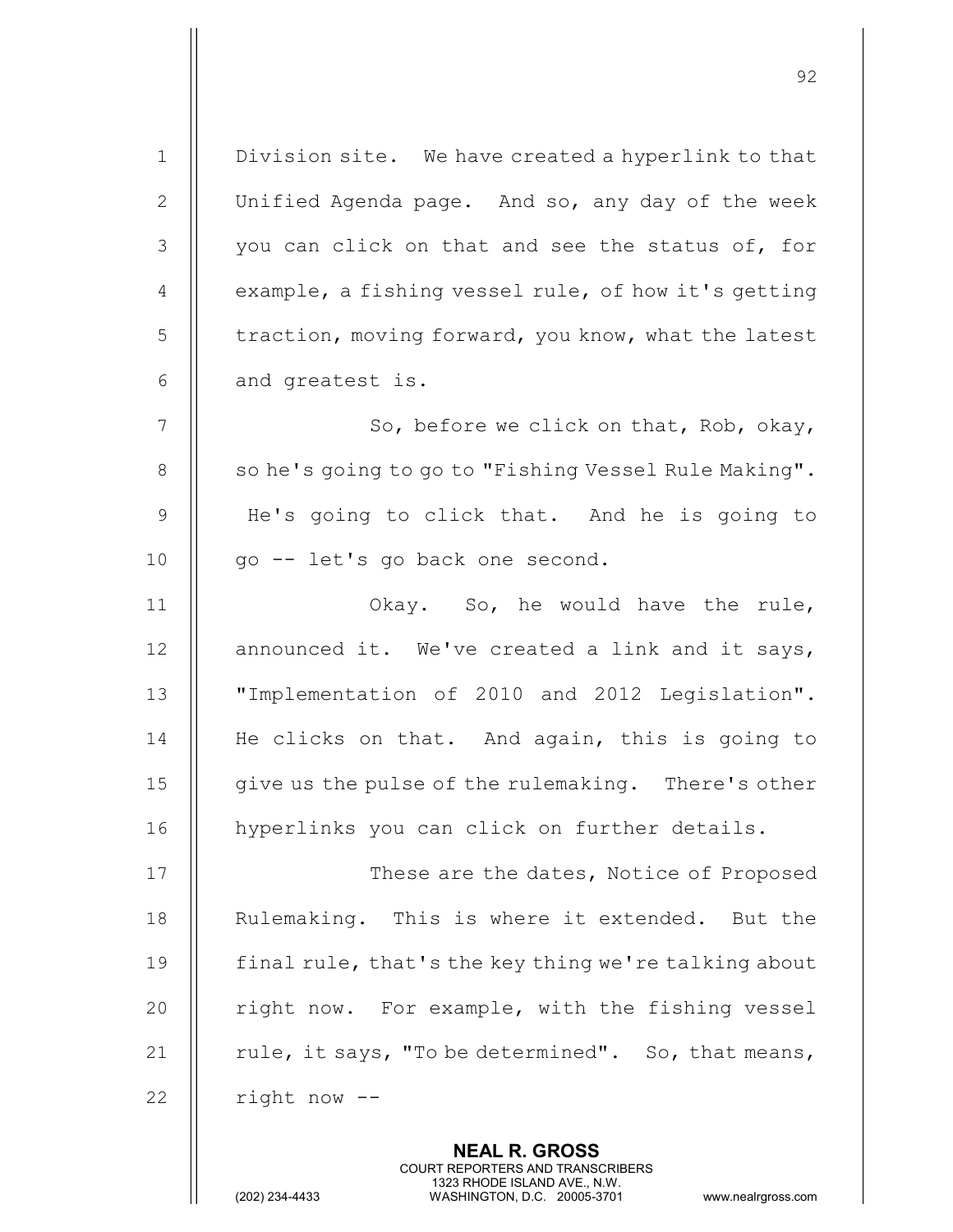| $1\,$          | CAPT. EDWARDS Captain Edwards here.                                                                                                                                    |
|----------------|------------------------------------------------------------------------------------------------------------------------------------------------------------------------|
| $\mathbf{2}$   | The other piece that you can note up                                                                                                                                   |
| 3              | there is it will say the agenda stage of rulemaking,                                                                                                                   |
| $\overline{4}$ | and this has been moved to long-term actions. So,                                                                                                                      |
| 5              | essentially, other regulatory projects have moved                                                                                                                      |
| $\epsilon$     | ahead of this one or are being worked ahead of this.                                                                                                                   |
| $\overline{7}$ | And part of this stems from -- you know,                                                                                                                               |
| $\,8\,$        | read through some of the Executive Orders<br>we                                                                                                                        |
| $\mathsf 9$    | yesterday -- we've been directed to undergo as much                                                                                                                    |
| 10             | deregulation as we can. And so, every time we                                                                                                                          |
| 11             | deregulate or we remove a regulation, it's the same                                                                                                                    |
| 12             | process as when we establish a regulation.<br>That                                                                                                                     |
| 13             | means that there has to be a Notice of Proposed                                                                                                                        |
| 14             | Rulemaking established and economic analysis done,                                                                                                                     |
| 15             | public comment opened, and then, we go forward from                                                                                                                    |
| 16             | there. So, right now, the push within the Coast                                                                                                                        |
| 17             | Guard regulatory front is in the deregulatory                                                                                                                          |
| 18             | nature, more so than on adding regulations.                                                                                                                            |
| 19             | CHAIRMAN JACOBSEN: Mr. Dameron?                                                                                                                                        |
| 20             | MR. DAMERON: Thank you very much for                                                                                                                                   |
| 21             | the clarification.                                                                                                                                                     |
| 22             | Now, if I would, Mr. Chairman, I would                                                                                                                                 |
|                | <b>NEAL R. GROSS</b><br><b>COURT REPORTERS AND TRANSCRIBERS</b><br>1323 RHODE ISLAND AVE., N.W.<br>(202) 234-4433<br>WASHINGTON, D.C. 20005-3701<br>www.nealrgross.com |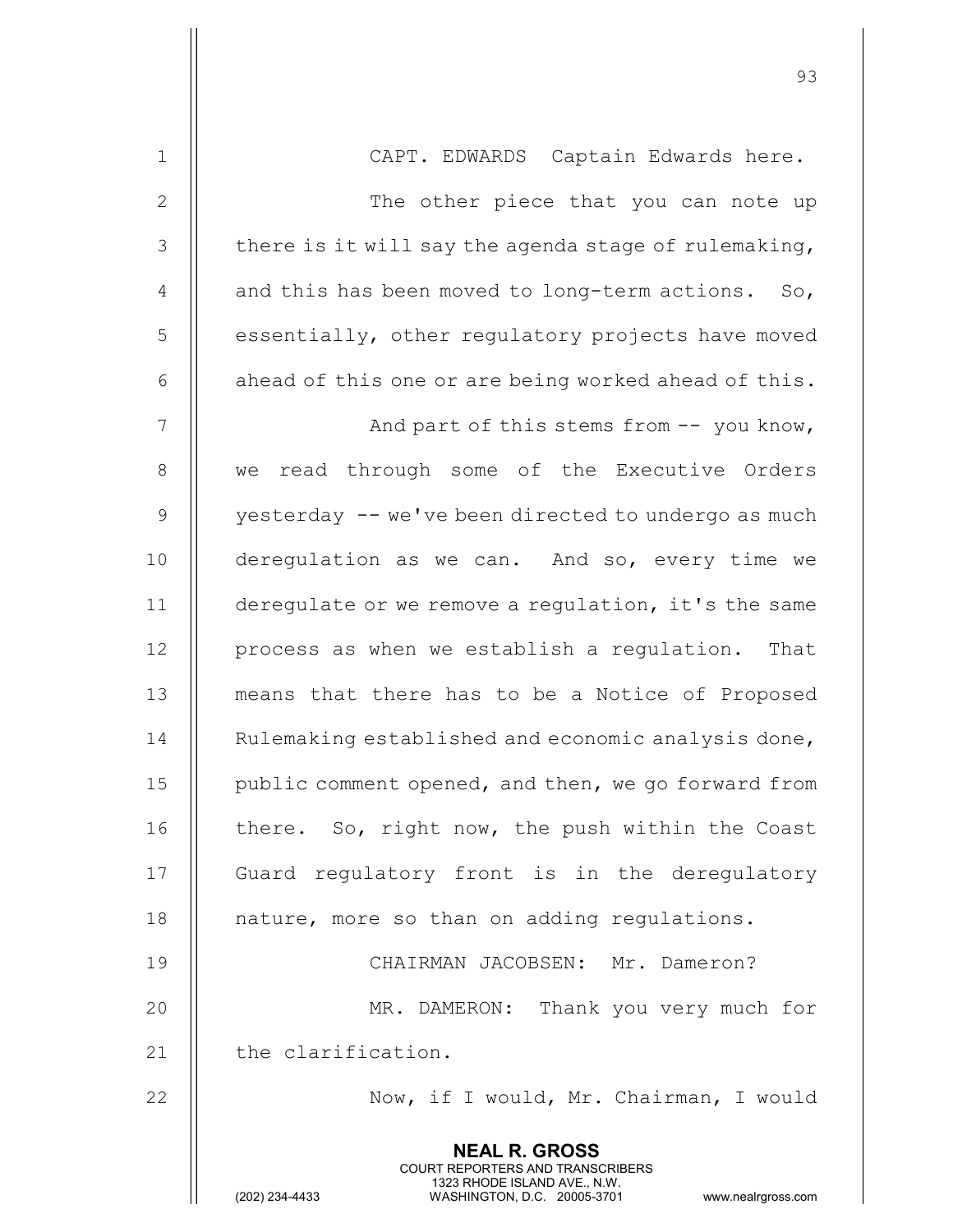NEAL R. GROSS COURT REPORTERS AND TRANSCRIBERS 1323 RHODE ISLAND AVE., N.W.<br>WASHINGTON, D.C. 20005-3701 1 || like to make a motion that the U.S. Coast Guard 2 || ask this Committee to look at the requirement to 3 | continue to remain in class for fishing vessels 4  $\parallel$  that were required to be built to class, but would 5 || no longer be required to build to class under 6  $\parallel$  subsequent U.S. Code or regulations. 7 And if I could explain that -- 8 CHAIRMAN JACOBSEN: Well, is there a 9 || second to it? 10 || MR. DAMERON: Oh, I'm sorry. 11 MR. HOCKEMA: Second. 12 CHAIRMAN JACOBSEN: The motion has 13 | been seconded by Mr. Hockema. 14 || You may speak to the motion. 15 || MR. DAMERON: So, this Committee, when 16 | the classing requirements came out of Congress, 17 | this Committee advised the Coast Guard to advise 18 | Congress that we did not vote on support for the 19 | classification for fishing vessels over 50 feet. 20 | Subsequently, the regulations were changed so that 21 || vessels between 50 feet and 79 feet did not have  $22$   $\parallel$  to be built to class. There may have been vessels

94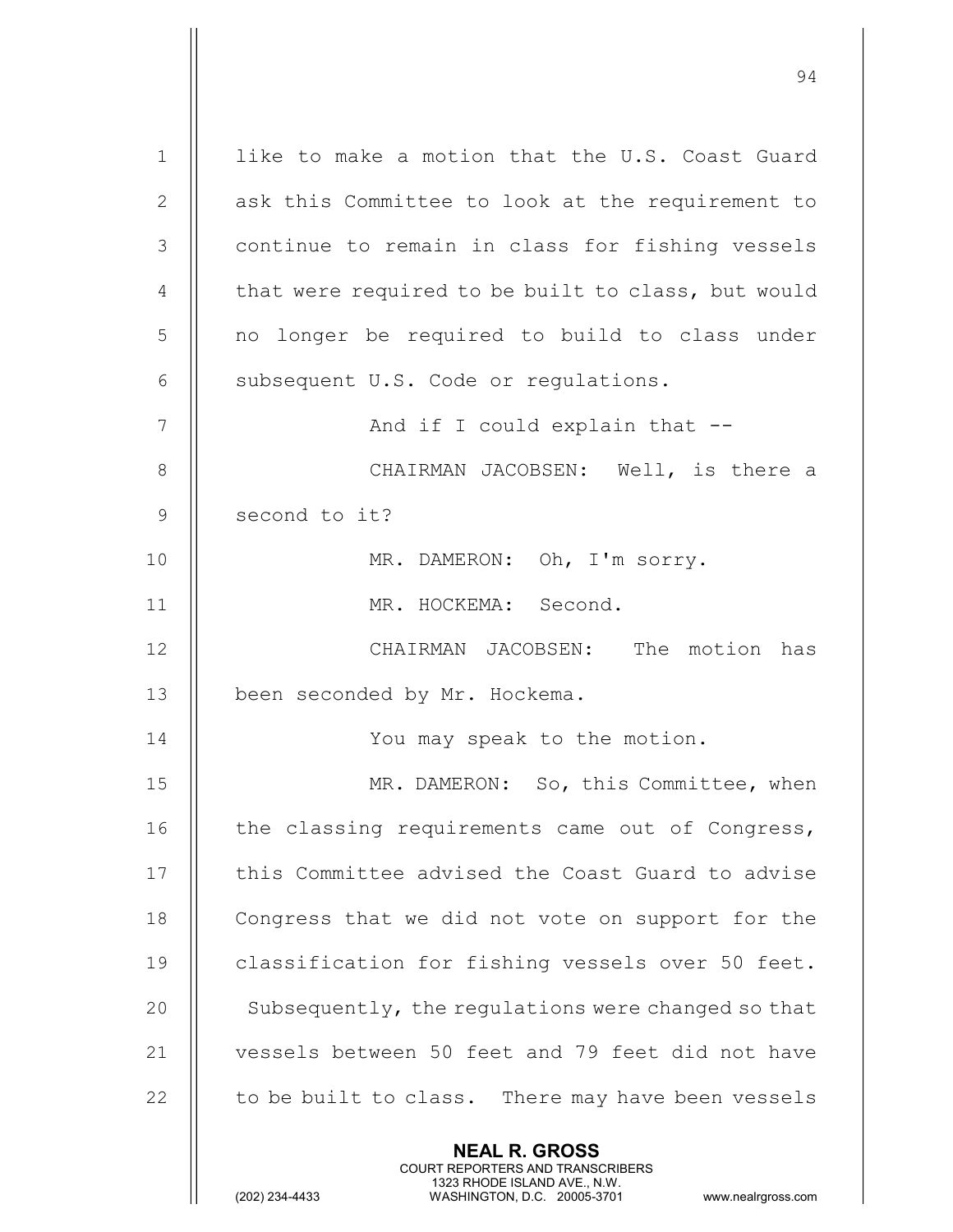NEAL R. GROSS COURT REPORTERS AND TRANSCRIBERS 1323 RHODE ISLAND AVE., N.W.<br>WASHINGTON, D.C. 20005-3701 1 || that were built during that time that were built 2  $\parallel$  to class that, if they were built today, they would 3 || not have to be built to class. 4 | It seems like, through the regulatory  $5 \parallel$  process, they are in the process of increasing that  $6$  | length limit again, so that vessels under a higher 7 || length than 79 foot would not have to be built to 8  $\parallel$  class. And the way the regulations read now, if 9  $\parallel$  you're built to class initially, you would have 10 || to stay in class. And this will be a very big 11 financial disadvantage to those vessels that did 12 || what they were supposed to, let's say two years 13  $\parallel$  ago, and they were built to class. And then, if 14 | the regulation changes, another vessel built to 15 | the exact same class standards will be financially 16 disadvantaged. 17 || CAPT. EDWARDS Mr. Chair, if I may? 18 CHAIRMAN JACOBSEN: Go ahead. 19 CAPT. EDWARDS Unless I'm mistaken, 20  $\parallel$  those are under law, not regulation. And so, the 21  $\parallel$  challenge behind that is law is what is set by 22  $\parallel$  Congress and gives the Department, gives the Agency

95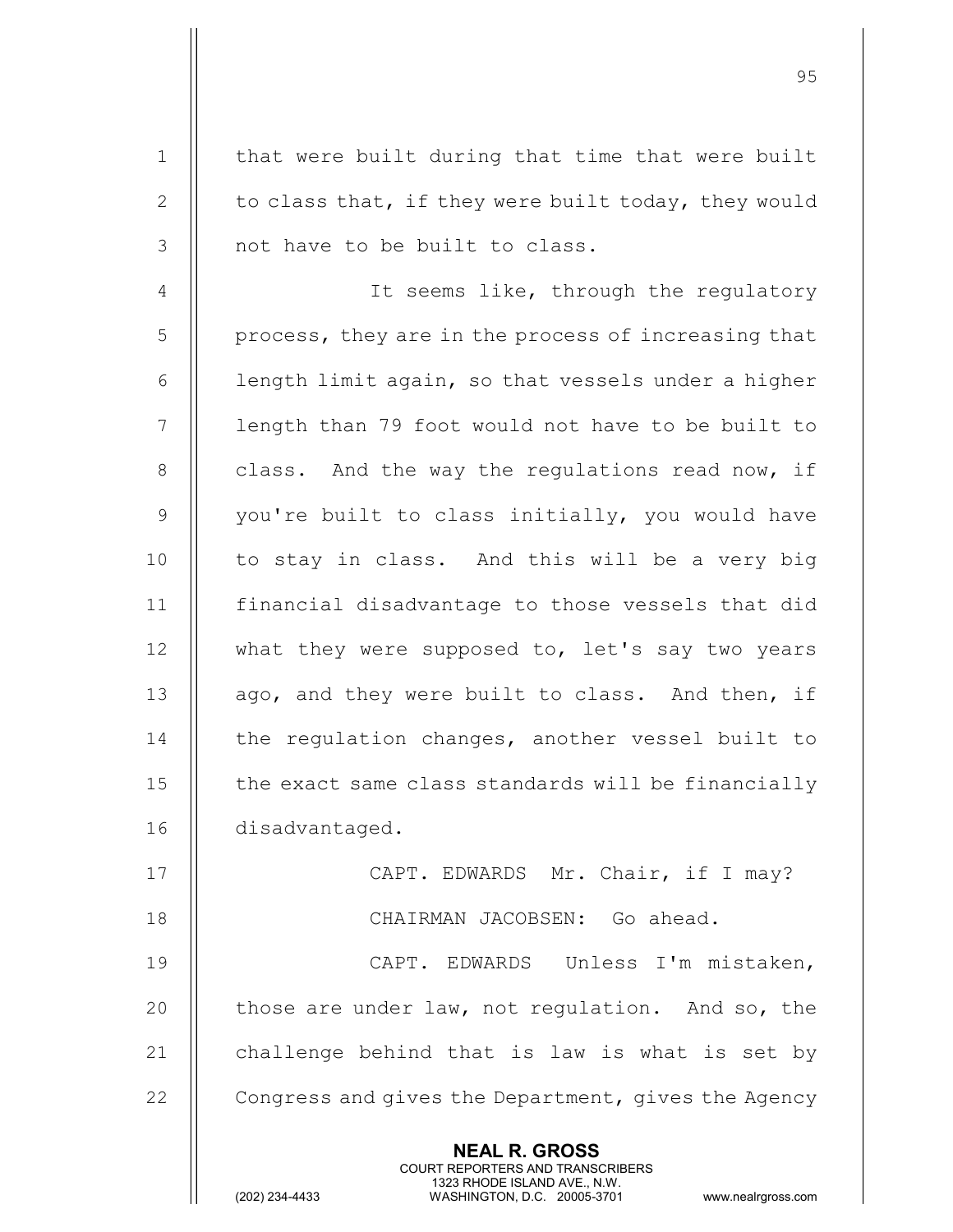| $\mathbf 1$     | direction on which to act. Regulations are the                                                                                                                         |
|-----------------|------------------------------------------------------------------------------------------------------------------------------------------------------------------------|
| $\mathbf{2}$    | Agency's interpretation of that action. So, if                                                                                                                         |
| 3               | it's written in law, that is the direction that                                                                                                                        |
| $\overline{4}$  | we have to go.                                                                                                                                                         |
| 5               | CHAIRMAN JACOBSEN: Mr. Dameron?                                                                                                                                        |
| 6               | MR. DAMERON: So, am I understanding                                                                                                                                    |
| $7\phantom{.0}$ | that you would not be able to task this Committee                                                                                                                      |
| $\,8\,$         | to look at that?                                                                                                                                                       |
| $\mathsf 9$     | CAPT. EDWARDS Yes, it's Captain                                                                                                                                        |
| 10              | Edwards.                                                                                                                                                               |
| 11              | Correct. That's something that is in                                                                                                                                   |
| 12              | law. We understand the concern that the Committee                                                                                                                      |
| 13              | has. The Coast Guard has within one of our means                                                                                                                       |
| 14              | that we work is we do proposed legislative change                                                                                                                      |
| 15              | proposals, and we work with Congress to provide                                                                                                                        |
| 16              | feedback on law, but it is only advice. Again,                                                                                                                         |
| 17              | that's direction from Congress on what we're                                                                                                                           |
| 18              | supposed to do.                                                                                                                                                        |
| 19              | CHAIRMAN JACOBSEN: Mr. Dameron?                                                                                                                                        |
| 20              | MR. DAMERON: Mr. Chairman, I would                                                                                                                                     |
| 21              | like to withdraw my motion, and I will do some                                                                                                                         |
| 22              | wordsmithing over lunch and come back.                                                                                                                                 |
|                 | <b>NEAL R. GROSS</b><br><b>COURT REPORTERS AND TRANSCRIBERS</b><br>1323 RHODE ISLAND AVE., N.W.<br>WASHINGTON, D.C. 20005-3701<br>(202) 234-4433<br>www.nealrgross.com |

е процесс в политическиот село в 1963 година в 1963 година в 1963 година в 1963 година в 1964 година в 1964 го<br>В 1964 година в 1964 година в 1964 година в 1964 година в 1964 година в 1964 година в 1964 година в 1964 годин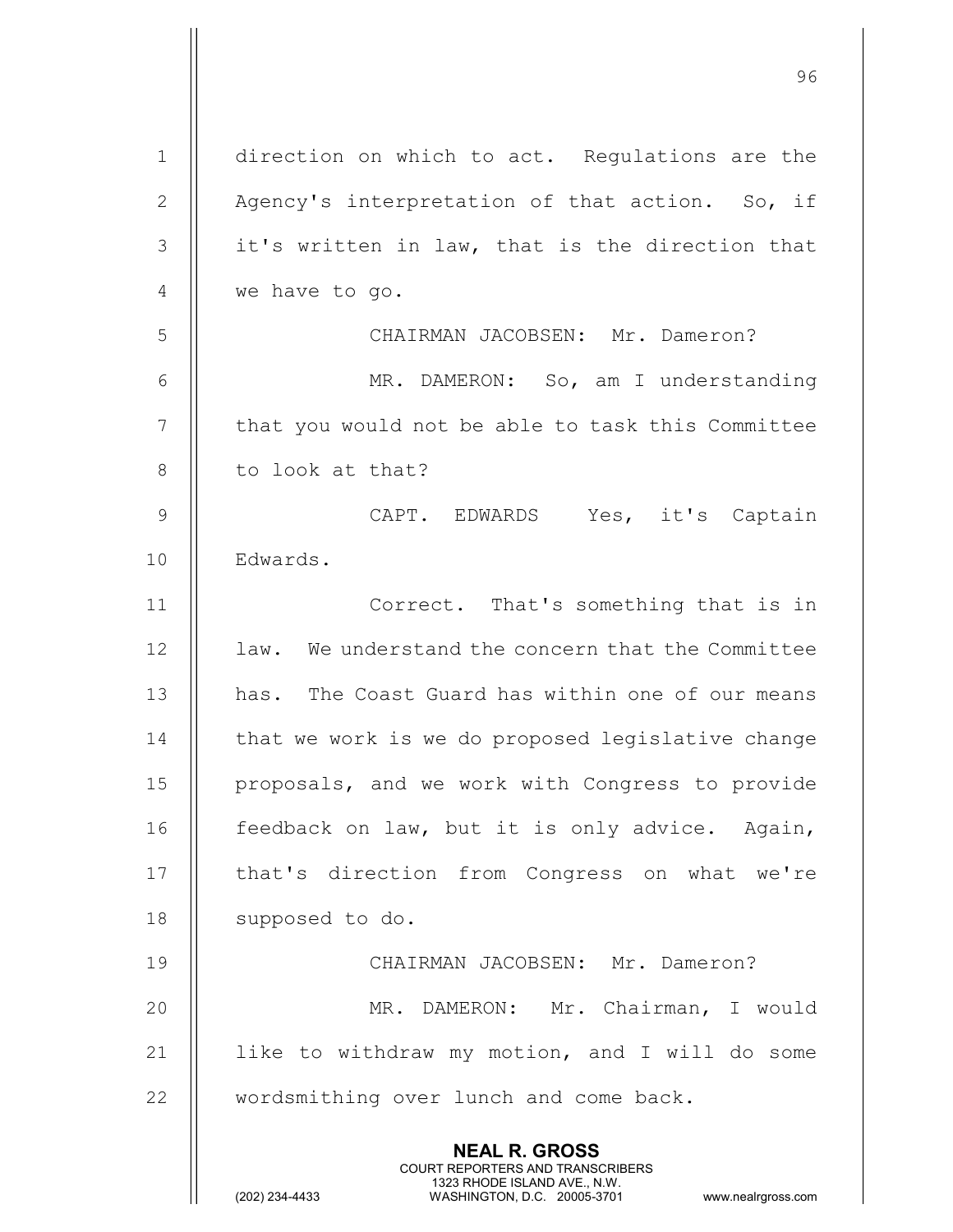|                | 97                                                  |
|----------------|-----------------------------------------------------|
| $\mathbf 1$    | CHAIRMAN JACOBSEN: Is the second okay               |
| $\mathbf{2}$   | with that?                                          |
| 3              | MR. HOCKEMA: Yes, Mr. Chairman, I'm                 |
| $\overline{4}$ | good with that.                                     |
| 5              | CHAIRMAN JACOBSEN: Thank you. The                   |
| 6              | motion is withdrawn.                                |
| 7              | CAPT. EDWARDS This is Captain                       |
| $\,8\,$        | Edwards. I just wanted to make a clarification      |
| $\overline{9}$ | on motions, and I know there's a couple that you're |
| 10             | working on.                                         |
| 11             | Keep in mind that we can have these                 |
| 12             | discussions throughout the year. This is not like   |
| 13             | a deadline where, if it's not done by the           |
| 14             | adjournment of this Committee meeting, that it      |
| 15             | can't be opened. And so, I would propose perhaps    |
| 16             | to the Committee that some of these may require     |
| 17             | a little bit of research behind the scenes.<br>And  |
| 18             | rushing to try to get a motion in that would, then, |
| 19             | spin off kind of work, it may not be as productive. |
| 20             | But what we can gladly do is to set up another      |
| 21             | teleconference of small administrative matters at   |
| 22             | that point. This isn't something that needs to      |
|                | <b>NEAL R. GROSS</b>                                |

 COURT REPORTERS AND TRANSCRIBERS 1323 RHODE ISLAND AVE., N.W.

Ш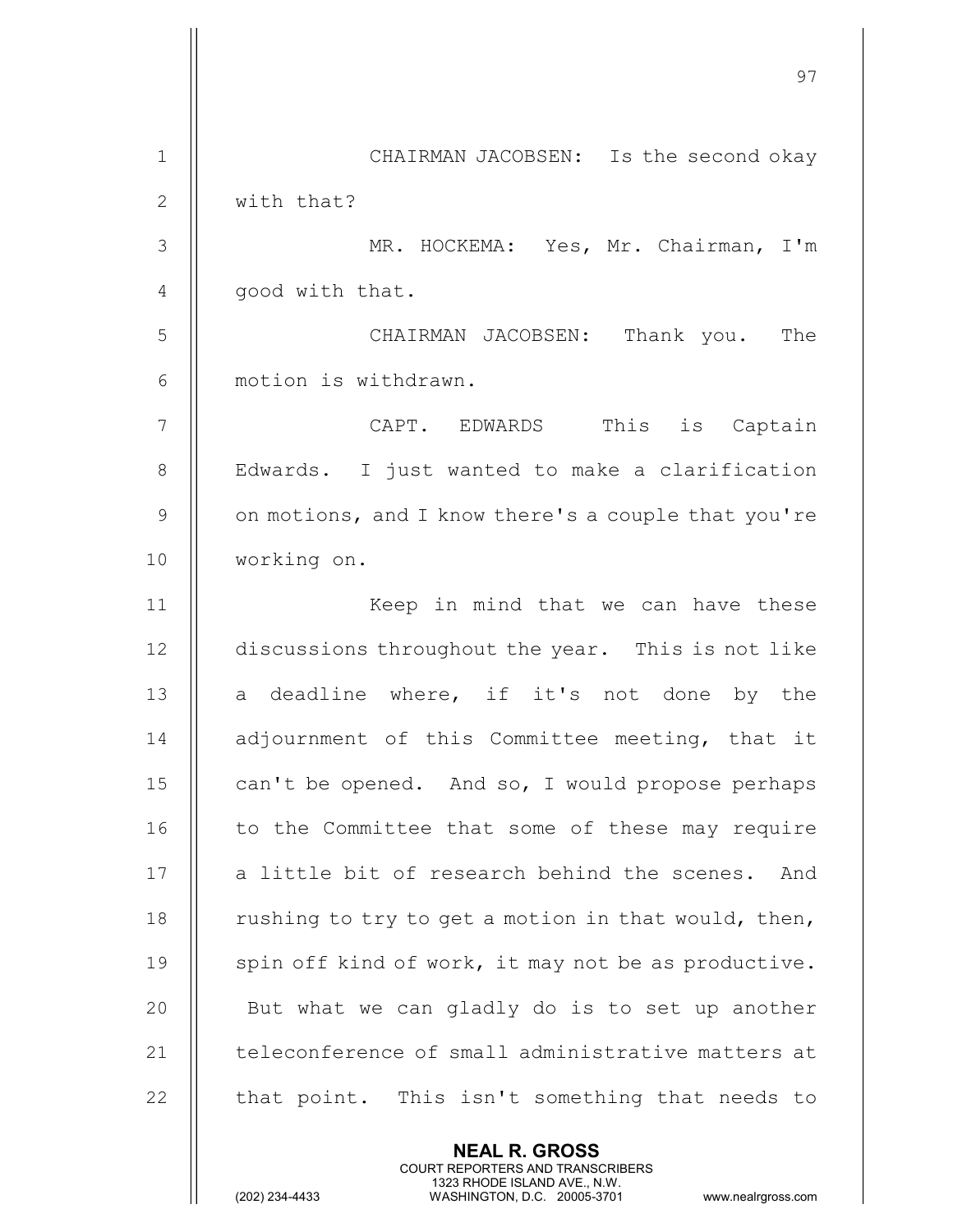NEAL R. GROSS COURT REPORTERS AND TRANSCRIBERS 1323 RHODE ISLAND AVE., N.W.<br>WASHINGTON, D.C. 20005-3701 1 || be -- we can check with our rule people, but it 2 | doesn't have to be put in The Federal Register so 3 || many days ahead of time. 4  $\parallel$  So, I just wanted to make sure that, 5 don't feel like you're rushed to try to get  $6$   $\parallel$  something on paper today. We can supply you with 7 | additional information that we have and kind of  $8$  || craft it that way. In the end, the whole purpose 9 || behind that is for us to determine whether there's 10 || tasking back to this Committee on projects going 11 | forward. So, I'm not saying you can't, but just, 12 || you know, kind of keep that in mind. 13 CHAIRMAN JACOBSEN: Okay. Thank you, 14 Captain. 15 || All right. So, let's go to the New 16 | Construction Option Update, and then, we'll -- how 17 || long do you think that will last? 18 || MR. DENNEHY: Mr. Chairman, if I could, 19 | I just wanted to get some clarification. 20 Without regulations that implement the 21 | training program specified in the Authorization 22  $\parallel$  Act, are there other ways to put the fishermen in

98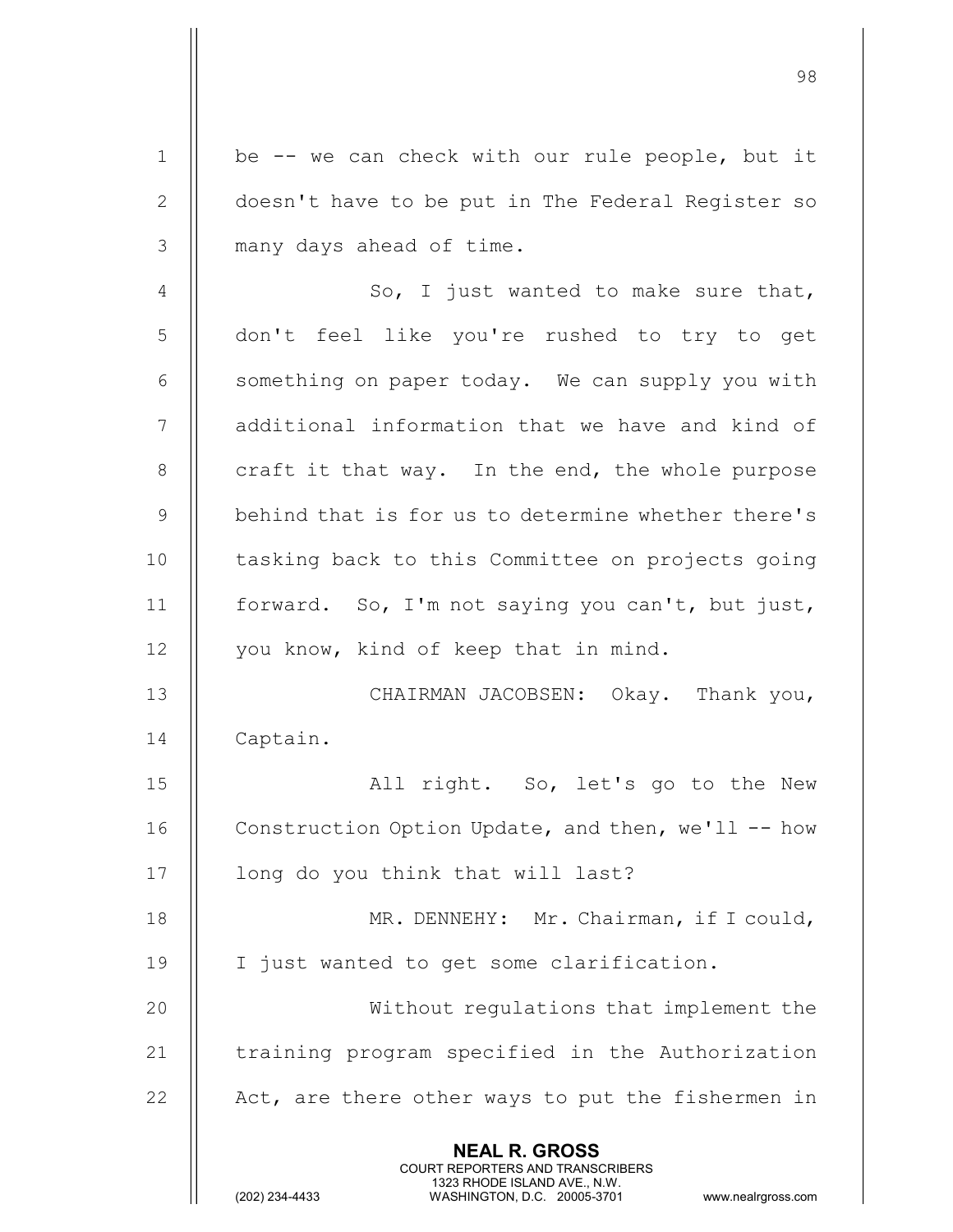| $\mathbf 1$    | a position where they feel like they have to attend                                                                                                             |
|----------------|-----------------------------------------------------------------------------------------------------------------------------------------------------------------|
| 2              | the training? I mean, I'm asking. I don't know.                                                                                                                 |
| 3              | Just like what kind of incentives might there be,                                                                                                               |
| $\overline{4}$ | official incentives might there be to encourage                                                                                                                 |
| 5              | fishermen to attend training which addresses those                                                                                                              |
| 6              | particular competencies?                                                                                                                                        |
| $\overline{7}$ | CHAIRMAN JACOBSEN: Yes, I would look                                                                                                                            |
| 8              | to Captain Edwards.                                                                                                                                             |
| 9              | This is Captain<br>CAPT. EDWARDS                                                                                                                                |
| 10             | Edwards.                                                                                                                                                        |
| 11             | Yes, actually, that was kind of one of                                                                                                                          |
| 12             | my little note things. We have to take it back                                                                                                                  |
| 13             | and format it a little bit more. But one idea of                                                                                                                |
| 14             | a potential task to this Committee is, from a bigger                                                                                                            |
| 15             | perspective, what are those non-regulatory items                                                                                                                |
| 16             | or levers that we can pull to promote compliance?                                                                                                               |
| 17             | Regulations is one way to do it, right. That's                                                                                                                  |
| 18             | a "you shall do this," and that sometimes is not                                                                                                                |
| 19             | effective.                                                                                                                                                      |
| 20             | So, are there suggestions that the                                                                                                                              |
| 21             | Committee or the industry has on what can the Coast                                                                                                             |
| 22             | Guard do to incentivize people following voluntary                                                                                                              |
|                | <b>NEAL R. GROSS</b><br>COURT REPORTERS AND TRANSCRIBERS<br>1323 RHODE ISLAND AVE., N.W.<br>(202) 234-4433<br>WASHINGTON, D.C. 20005-3701<br>www.nealrgross.com |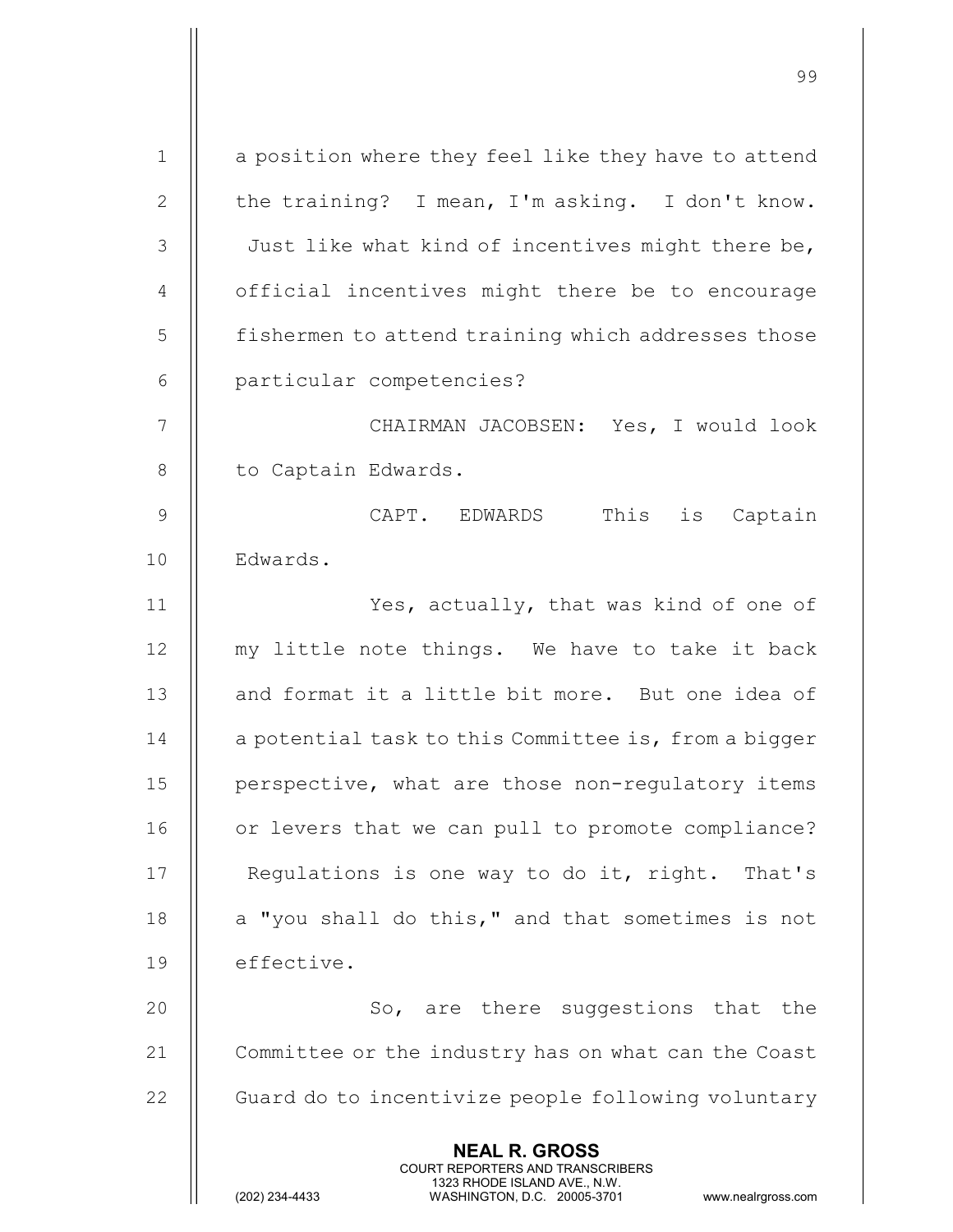| $\mathbf 1$    | regulations? Whether they're vessel build and         |
|----------------|-------------------------------------------------------|
| $\mathbf{2}$   | maintenance or whether they're crew training, what    |
| 3              | can we do?                                            |
| $\overline{4}$ | know there's money out there for<br>I.                |
| 5              | programs that reduces the cost to the mariner.        |
| 6              | But what are ideas from industry that the Coast       |
| 7              | Guard can play a part in assisting with it?           |
| 8              | MR. DENNEHY: I quess what immediately                 |
| $\mathsf 9$    | comes to mind for me is, if a person goes through     |
| 10             | a drill conductor course -- and that's certainly      |
| 11             | one of the requirements that's going to come out      |
| 12             | in the new regs, if they ever happen $-$ to say that, |
| 13             | if you've been trained as a drill conductor, and      |
| 14             | it was two years ago, and now we finally have regs,   |
| 15             | but what you did two years still is going to meet     |
| 16             | that new requirement.                                 |
| 17             | So, you can say, hey, you need to go                  |
| 18             | to this course because a couple of years from now     |
| 19             | this is going to be an absolute requirement, and      |
| 20             | the Coast Guard is thinking about making sure that,   |
| 21             | if you do it today, that would meet the requirement   |
| 22             | because it would be within that five-year window      |
|                |                                                       |

NEAL R. GROSS

 COURT REPORTERS AND TRANSCRIBERS 1323 RHODE ISLAND AVE., N.W.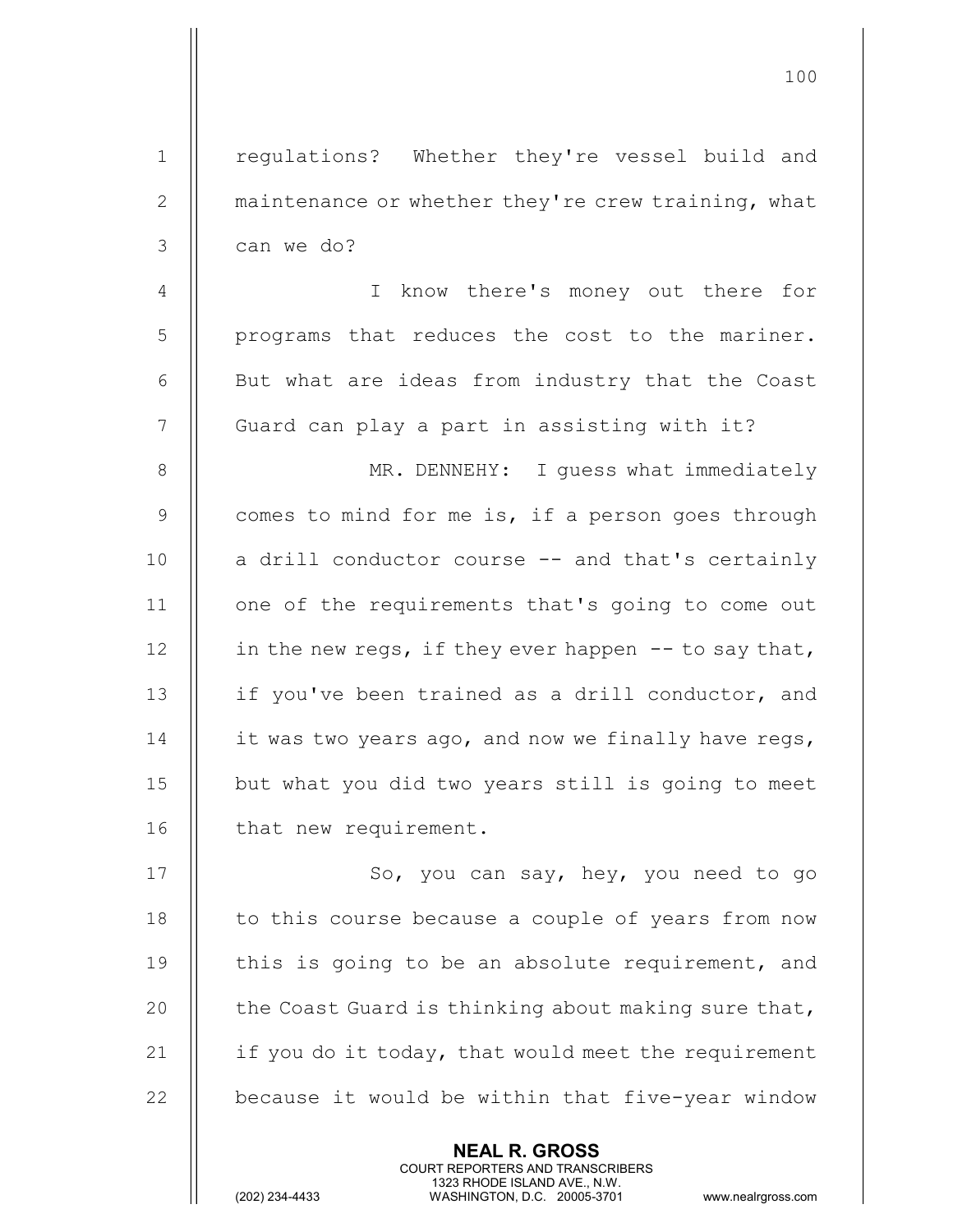|               | 101                                                                                                                                                                    |
|---------------|------------------------------------------------------------------------------------------------------------------------------------------------------------------------|
| $\mathbf{1}$  | kind of thing.                                                                                                                                                         |
| $\mathbf{2}$  | Am I making sense there? I'm not sure                                                                                                                                  |
| $\mathcal{S}$ | that I am.                                                                                                                                                             |
| 4             | CHAIRMAN JACOBSEN: Yes. Well, I                                                                                                                                        |
| 5             | think, yes, the threat of future action sometimes                                                                                                                      |
| 6             | is effective.                                                                                                                                                          |
| 7             | CAPT. EDWARDS Right. So, this is                                                                                                                                       |
| 8             | Captain Edwards again.                                                                                                                                                 |
| $\mathcal{G}$ | I think, again, you all are experts in                                                                                                                                 |
| 10            | your field. So, perhaps something to start to                                                                                                                          |
| 11            | think about is, what are incentives that are out                                                                                                                       |
| 12            | there that we can pull people along and convince                                                                                                                       |
| 13            | them this is the right thing to do? And what can                                                                                                                       |
| 14            | the Coast Guard do to help?                                                                                                                                            |
| 15            | So, I'll just give you an example. On                                                                                                                                  |
| 16            | the inspected vessel fleet, what we're trying to                                                                                                                       |
| 17            | do to promote safety management systems onboard                                                                                                                        |
| 18            | vessels is we've changed our Coast Guard 835 form,                                                                                                                     |
| 19            | which is the Report of Vessel Discrepancies, to                                                                                                                        |
| 20            | allow a block where a vessel can self-report items.                                                                                                                    |
| 21            | And the idea behind that is we want vessels owners                                                                                                                     |
| 22            | on inspected vessels to have an active safety                                                                                                                          |
|               | <b>NEAL R. GROSS</b><br><b>COURT REPORTERS AND TRANSCRIBERS</b><br>1323 RHODE ISLAND AVE., N.W.<br>(202) 234-4433<br>WASHINGTON, D.C. 20005-3701<br>www.nealrgross.com |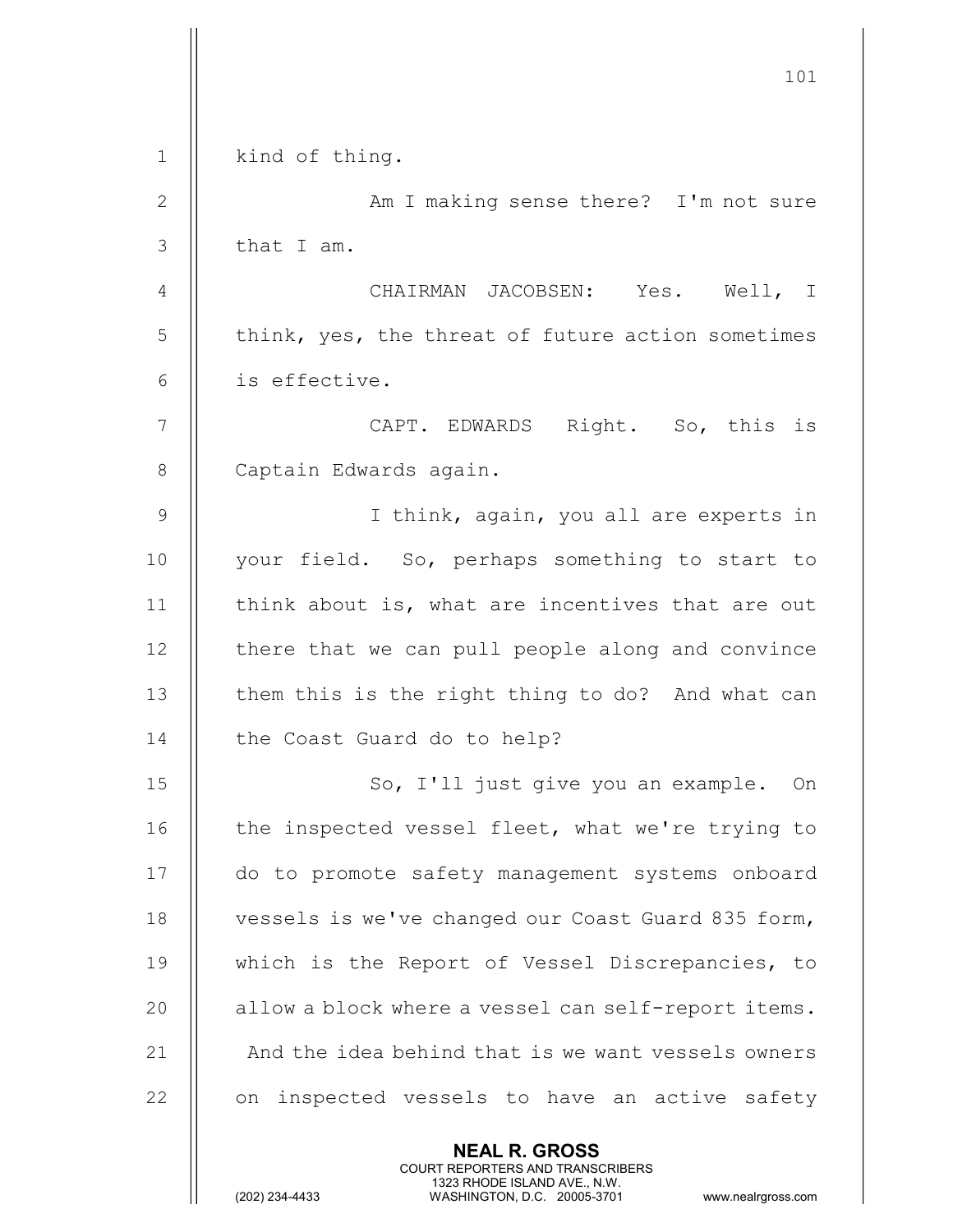NEAL R. GROSS COURT REPORTERS AND TRANSCRIBERS 1323 RHODE ISLAND AVE., N.W.<br>WASHINGTON, D.C. 20005-3701 WASHINGTON, D.C. WASHINGTON, D.C. 20005-3701 www.nealrgross.com 1 management system where they are proactively 2 | finding problems on the vessel, reporting it to 3 Il the Coast Guard. We need to collect that 4  $\parallel$  information from the data. But, as we move towards  $5$  | a more risk-based approach for vessel inspections, 6 | those deficiencies on the vessels won't count  $7 \parallel$  against them. In fact, in some cases, we are  $8$  || crediting the owner, or that we will credit the 9 || vessel, with points because they're proactively 10 || taking care of it. 11 || So, that's just an example. That's a 12 | non-regulatory way that we're trying to promote 13 || the adoption and following safety management 14 | systems. 15 || So, I think we need, from the fishing 16 | vessel community, what are some things, what are 17 || either programs or what are those carrots that we 18 || can offer to promote compliance? 19 || CHAIRMAN JACOBSEN: Mr. Hewlett? 20 MR. HEWLETT: Mr. Chairman, this is Mr. 21 || Hewlett. 22 || T was under the impression that the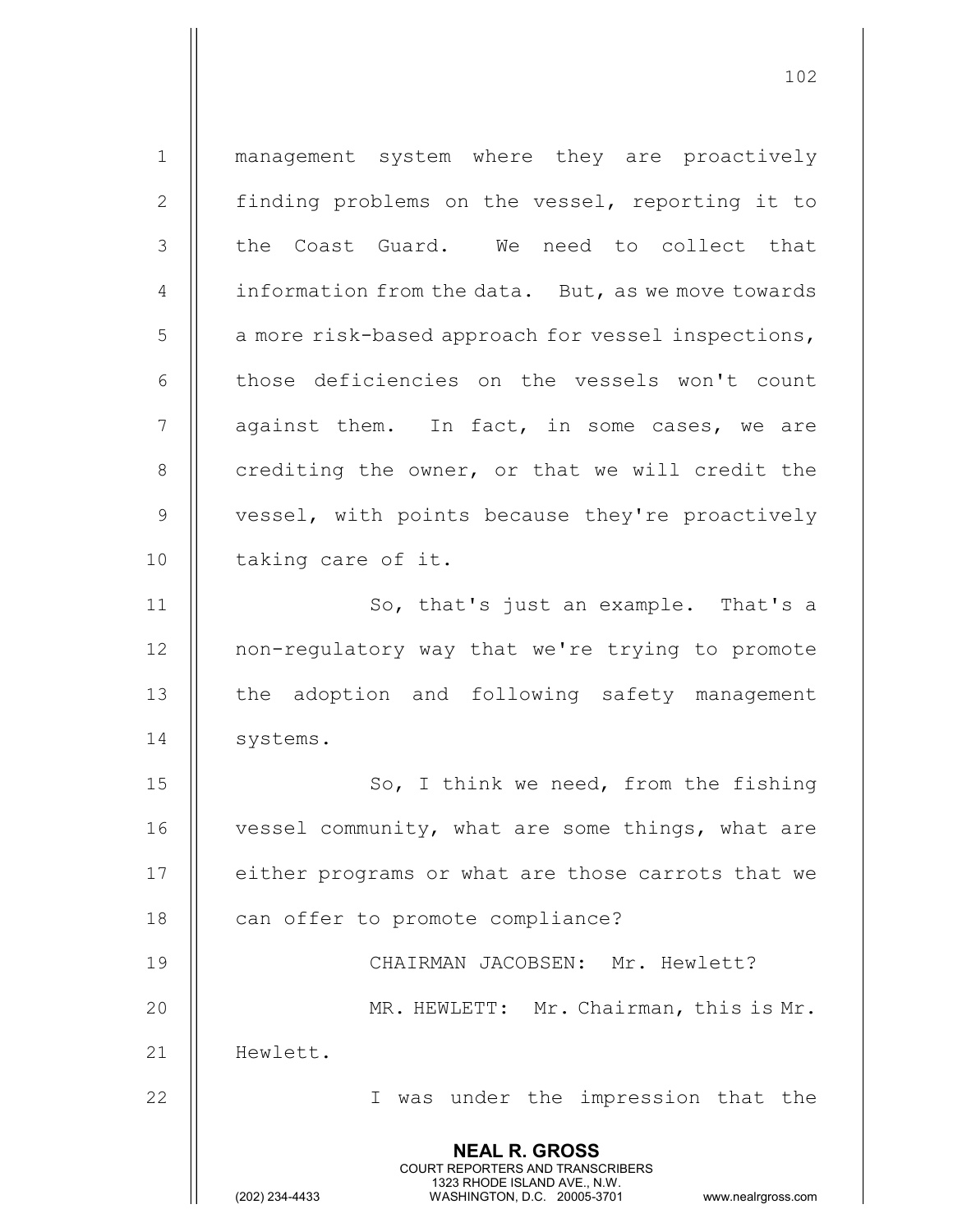| $\mathbf 1$   | drill conductor class, in order to get your sticker                                                                                                                    |
|---------------|------------------------------------------------------------------------------------------------------------------------------------------------------------------------|
| 2             | for your boat, you have to do drills once a month,                                                                                                                     |
| $\mathcal{S}$ | and a drill conductor has to do it, whether you                                                                                                                        |
| 4             | go through the class or you hire somebody to come                                                                                                                      |
| 5             | do drills on your boats.                                                                                                                                               |
| 6             | So, basically, the law doesn't state                                                                                                                                   |
| 7             | yet that you have to have a crew member or at least                                                                                                                    |
| $8\,$         | a crew member on the boat that's certified, but                                                                                                                        |
| $\mathsf 9$   | you still have to have somebody that comes and does                                                                                                                    |
| 10            | the drills and signs off on them once a month.                                                                                                                         |
| 11            | Is that correct?                                                                                                                                                       |
| 12            | CAPT. EDWARDS Yes.                                                                                                                                                     |
| 13            | CHAIRMAN JACOBSEN: So, I think at this                                                                                                                                 |
| 14            | time let's take a break. It's 10 o'clock. And                                                                                                                          |
| 15            | when we come back, we'll look at the<br>New                                                                                                                            |
| 16            | Construction Option Update. And then, there will                                                                                                                       |
| 17            | be an opportunity after lunch for additional                                                                                                                           |
| 18            | comments and motions and discussion. And so, we'll                                                                                                                     |
| 19            | proceed from there.                                                                                                                                                    |
| 20            | So, come back at 10:15. Thank you.                                                                                                                                     |
| 21            | (Whereupon, the above-entitled matter                                                                                                                                  |
| 22            | went off the record at 10:03 a.m. and resumed at                                                                                                                       |
|               | <b>NEAL R. GROSS</b><br><b>COURT REPORTERS AND TRANSCRIBERS</b><br>1323 RHODE ISLAND AVE., N.W.<br>(202) 234-4433<br>WASHINGTON, D.C. 20005-3701<br>www.nealrgross.com |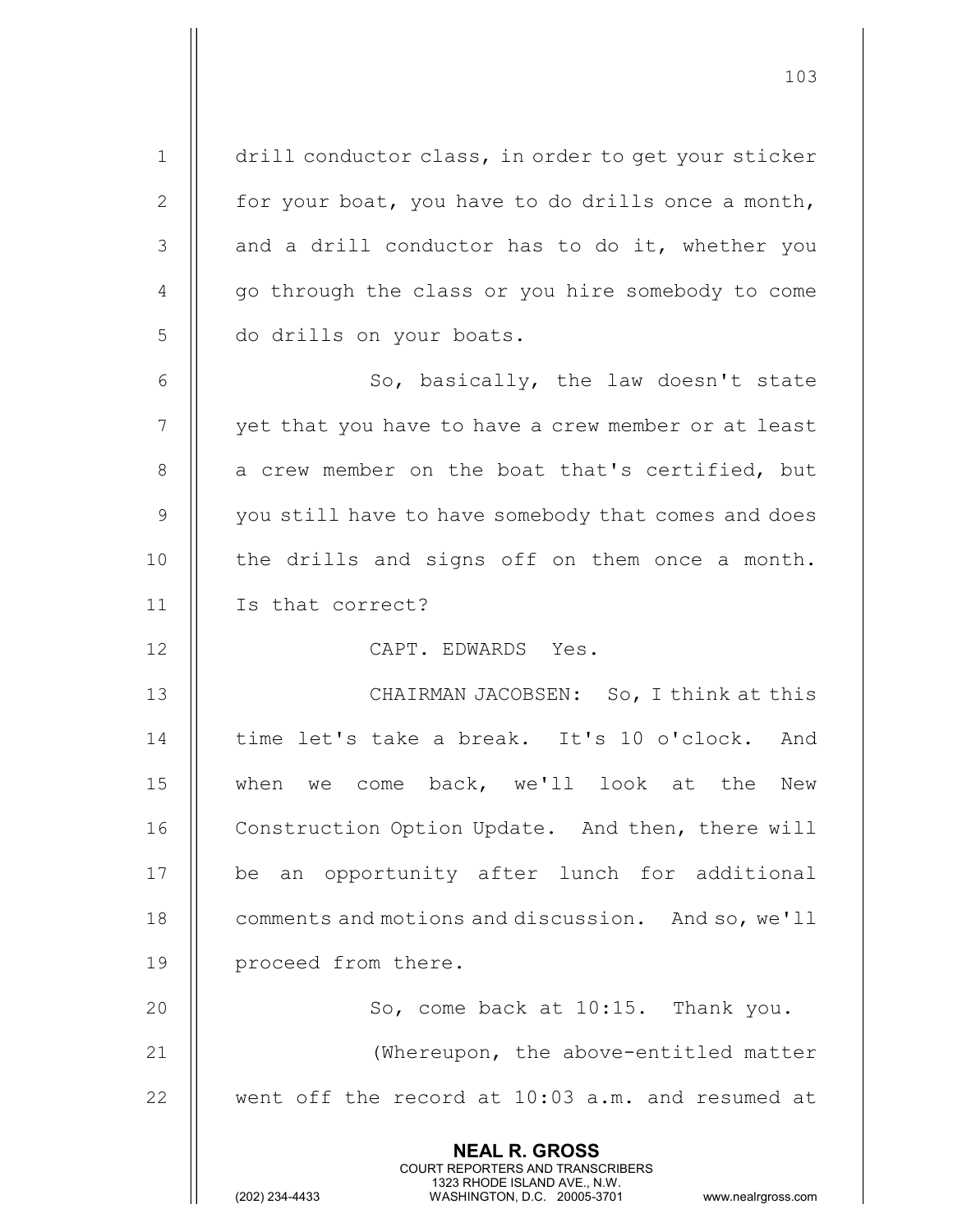| CHAIRMAN JACOBSEN: Okay. So the new<br>construction update, we've talked about this a<br>little bit already but I asked Mr. Myers to go over<br>MR. MYERS: Thank you, Mr. Chair. And |
|--------------------------------------------------------------------------------------------------------------------------------------------------------------------------------------|
|                                                                                                                                                                                      |
|                                                                                                                                                                                      |
|                                                                                                                                                                                      |
|                                                                                                                                                                                      |
|                                                                                                                                                                                      |
|                                                                                                                                                                                      |
| if I could, just so, if I could put a little plug                                                                                                                                    |
| for the signup sheet in the back before we get                                                                                                                                       |
| started, if -- because I know, I think we did a                                                                                                                                      |
| pretty good job of capturing names of folks here                                                                                                                                     |
| yesterday. If you wouldn't mind please doing the                                                                                                                                     |
| same today then we can get the, kind of a tracker                                                                                                                                    |
| on both days and who showed up and numbers and all                                                                                                                                   |
| that. It's always good to reflect the                                                                                                                                                |
|                                                                                                                                                                                      |
| on                                                                                                                                                                                   |
| housekeeping, I know there's some coffee and donuts                                                                                                                                  |
| back there. Do we need to reimburse somebody for                                                                                                                                     |
|                                                                                                                                                                                      |
|                                                                                                                                                                                      |
|                                                                                                                                                                                      |
| Thank you very                                                                                                                                                                       |
|                                                                                                                                                                                      |
| www.nealrgross.com                                                                                                                                                                   |
|                                                                                                                                                                                      |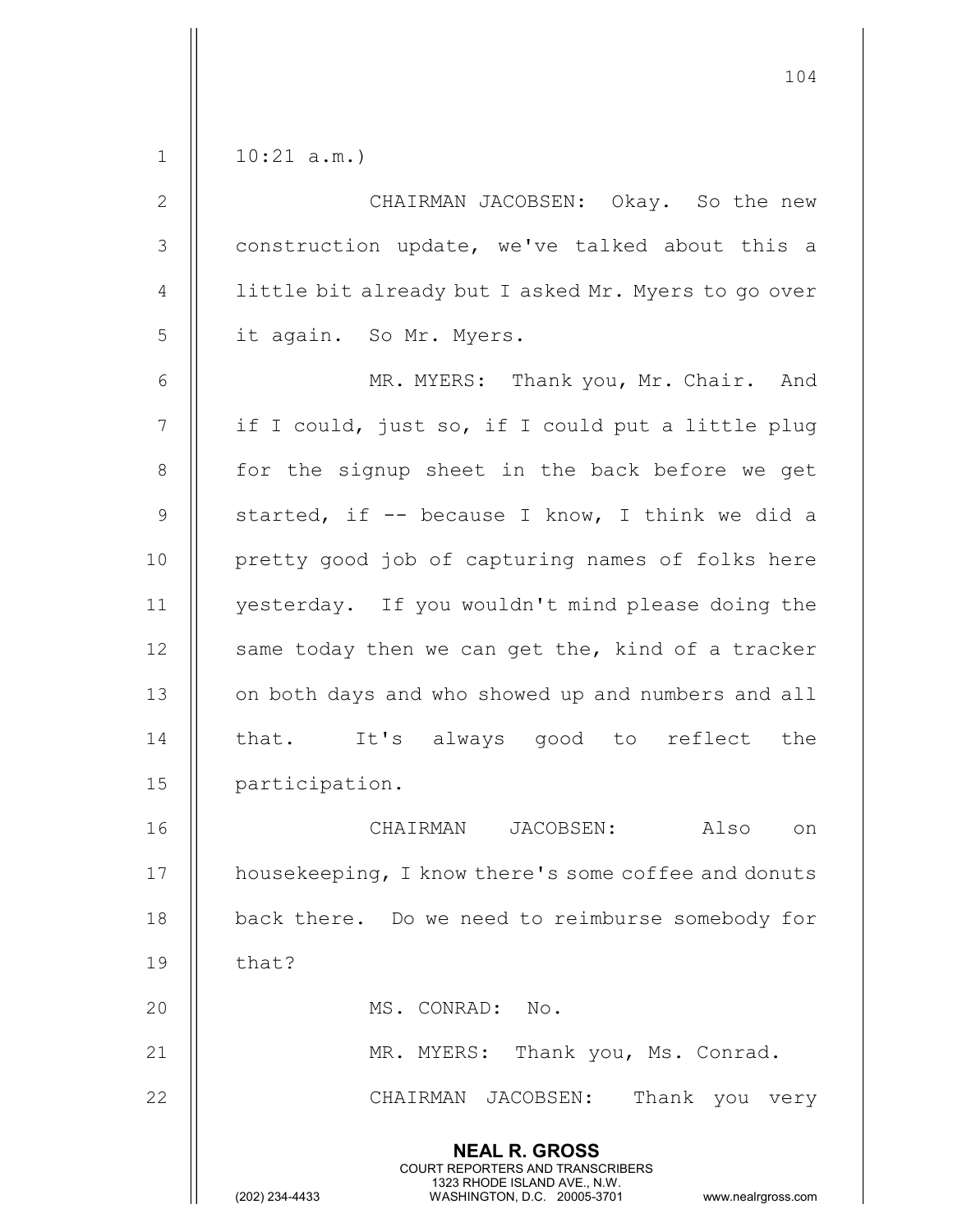| $1\,$          | much.                                                                                                                                   |
|----------------|-----------------------------------------------------------------------------------------------------------------------------------------|
| $\mathbf{2}$   | MR. MYERS: We appreciate that. Now                                                                                                      |
| $\mathfrak{Z}$ | I had a prepared, or I have a prepared statement                                                                                        |
| $\sqrt{4}$     | and this is, I know a lot of us here are very versed                                                                                    |
| $\overline{5}$ | of the construction standards and this is, this                                                                                         |
| $\sqrt{6}$     | is put together to highlight what stemmed from the                                                                                      |
| $\overline{7}$ | Coast Guard Authorization Act of 2012, or '10 and                                                                                       |
| $\,8\,$        | '12 and even '15.                                                                                                                       |
| $\mathsf 9$    | And so for folks that may not be privy                                                                                                  |
| 10             | of all the details, this is one to re-highlight                                                                                         |
| 11             | this. As we said, we're going to touch base on                                                                                          |
| 12             | a lot of the conversation we had over the past hour.                                                                                    |
| 13             | But at the same time, I've been thinking                                                                                                |
| 14             | about maybe a long and short-range solution and                                                                                         |
| 15             | again, just ideas and thoughts that I wanted to                                                                                         |
| 16             | comment on at the tail end of this. And when we                                                                                         |
| 17             | talk about, hey, what do we do about this.                                                                                              |
| 18             | Is there a problem and what do we do                                                                                                    |
| 19             | about it, if any. And so I have a couple of personal                                                                                    |
| 20             | thoughts on that and I'll save that until the tail                                                                                      |
| 21             | end. So I'm going to start off.                                                                                                         |
| 22             | And by the way, the reason we feel the                                                                                                  |
|                | <b>NEAL R. GROSS</b>                                                                                                                    |
|                | COURT REPORTERS AND TRANSCRIBERS<br>1323 RHODE ISLAND AVE., N.W.<br>(202) 234-4433<br>WASHINGTON, D.C. 20005-3701<br>www.nealrgross.com |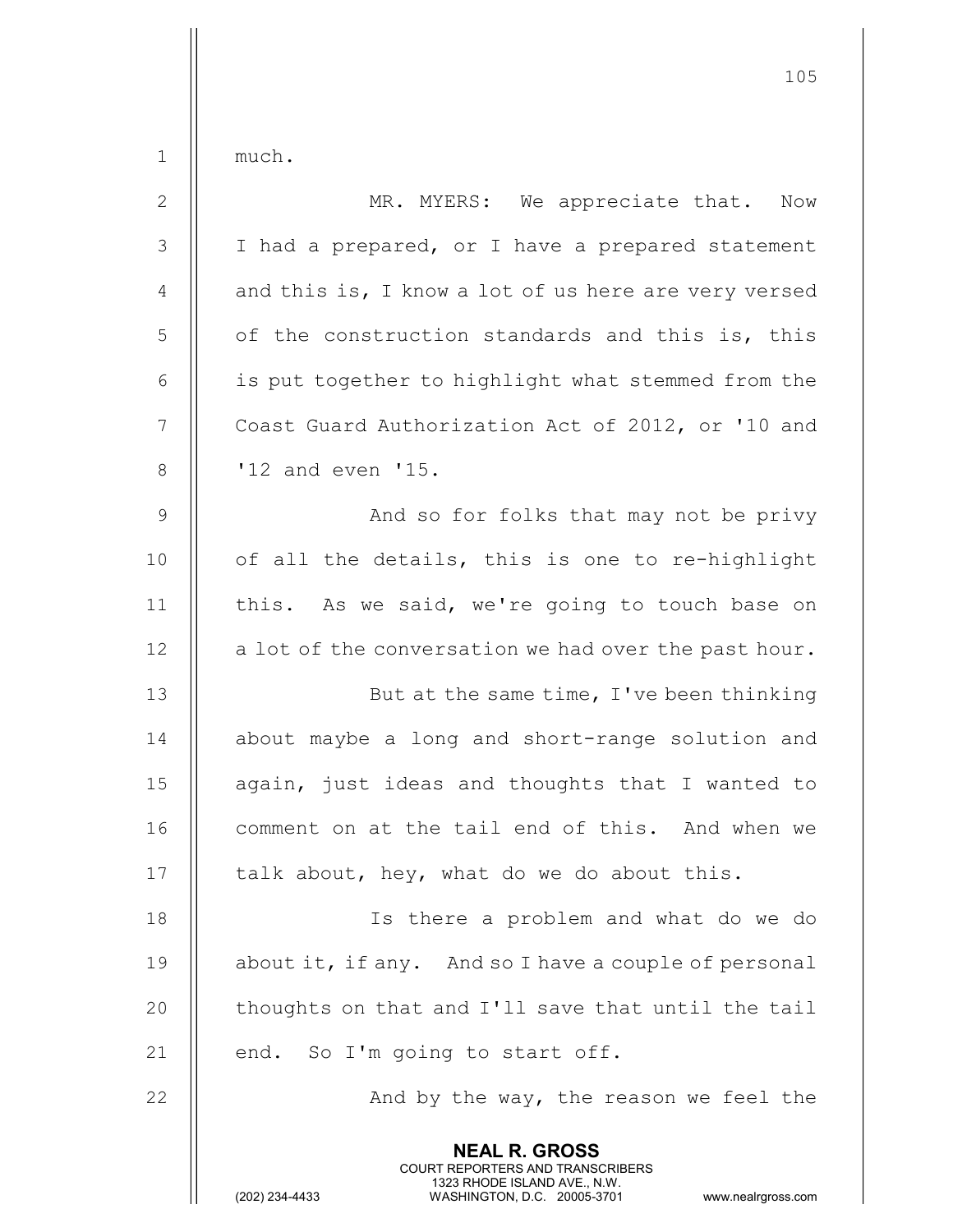NEAL R. GROSS COURT REPORTERS AND TRANSCRIBERS 1 || need to talk about construction today is because 2 CBC3, my office at Coast Guard's current 3 | headquarters, we received I'll say a half-a-dozen 4 || phone calls over the past six to eight months on  $5$  | this topic. 6 And there's concerns and sometimes 7 | maybe some naval architect that may not quite know 8 || what to do or they know what to do but they want 9 || to get our take on it. So again, that's why we 10 || felt the need to at least bring it to the table 11 | today. 12 || So on December 20, 2012, the President 13 | signed the Coast Guard Maritime Transportation Act 14 | of 2012, the CGMTA. This law made significant 15 | changes to the Coast Guard Authorization Act of 16 || 2010, which had previously established safety and 17 || equipment requirements for commercial fishing 18 || vessels, which is captured in Chapters 45 and 51 19  $\parallel$  of Title 46, in U.S. Code. 20 || The requirements in both laws built 21 upon the standards established in the Commercial 22 | Fishing Industry Vessel Safety Act of 1988. On

106

1323 RHODE ISLAND AVE., N.W.<br>WASHINGTON, D.C. 20005-3701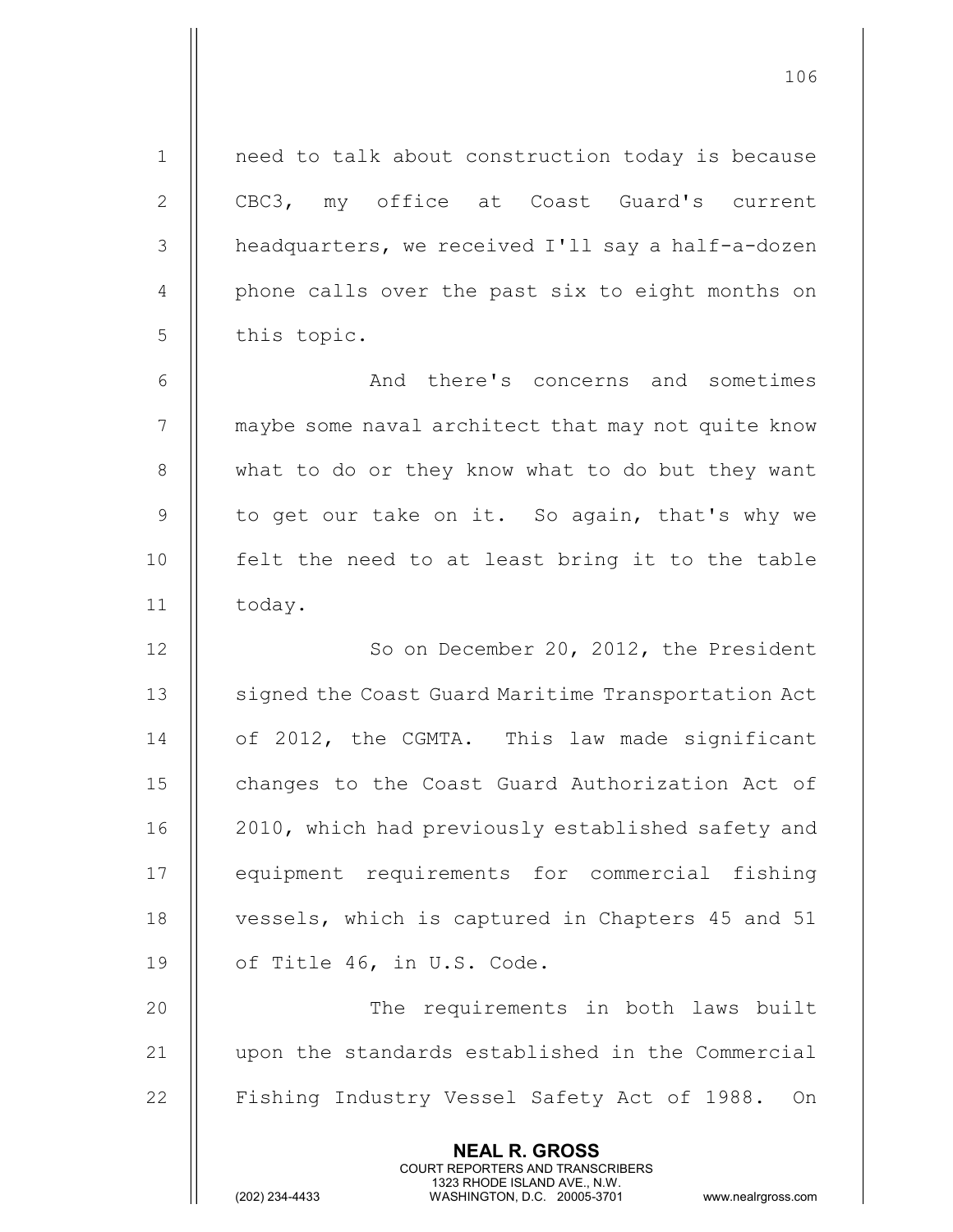NEAL R. GROSS COURT REPORTERS AND TRANSCRIBERS 1323 RHODE ISLAND AVE., N.W.<br>WASHINGTON, D.C. 20005-3701 1 | February 8 of 2016, the Coast Guard and Marine 2 | Transportation Act of 2015 was signed into law and  $3 \parallel$  made a few additions to Chapter 45 of U.S. Code, 4 | specifically to Section USC 4503. 5 | The changes required new commercial 6  $\parallel$  fishing vessels built after January 1 of 2010 that 7 || are less than 50 feet overall in length to be 8 | constructed in a manner that provides a level of 9 Safety equivalent to the minimum standards 10 || established for recreational vessels. 11 Required new commercial fishing 12 | vessels built after 1 July of '13 that are 79 feet 13 | or greater in length to be assigned a load line. 14 | Require new commercial fishing vessels built after 15 || 1 July of '13 that are at least 50 feet overall 16 in length and will operate beyond three nautical 17 || miles past the demarcation line to meet survey and 18 | classification requirements. 19 Commercial fishing vessels built to 20 | class requirements before 1 July '13 must remain 21 || in class. The 2015 Coast Guard Authorization Act 22  $\parallel$  inserted new verbiage into 46 U.S. Code 4503(e).

107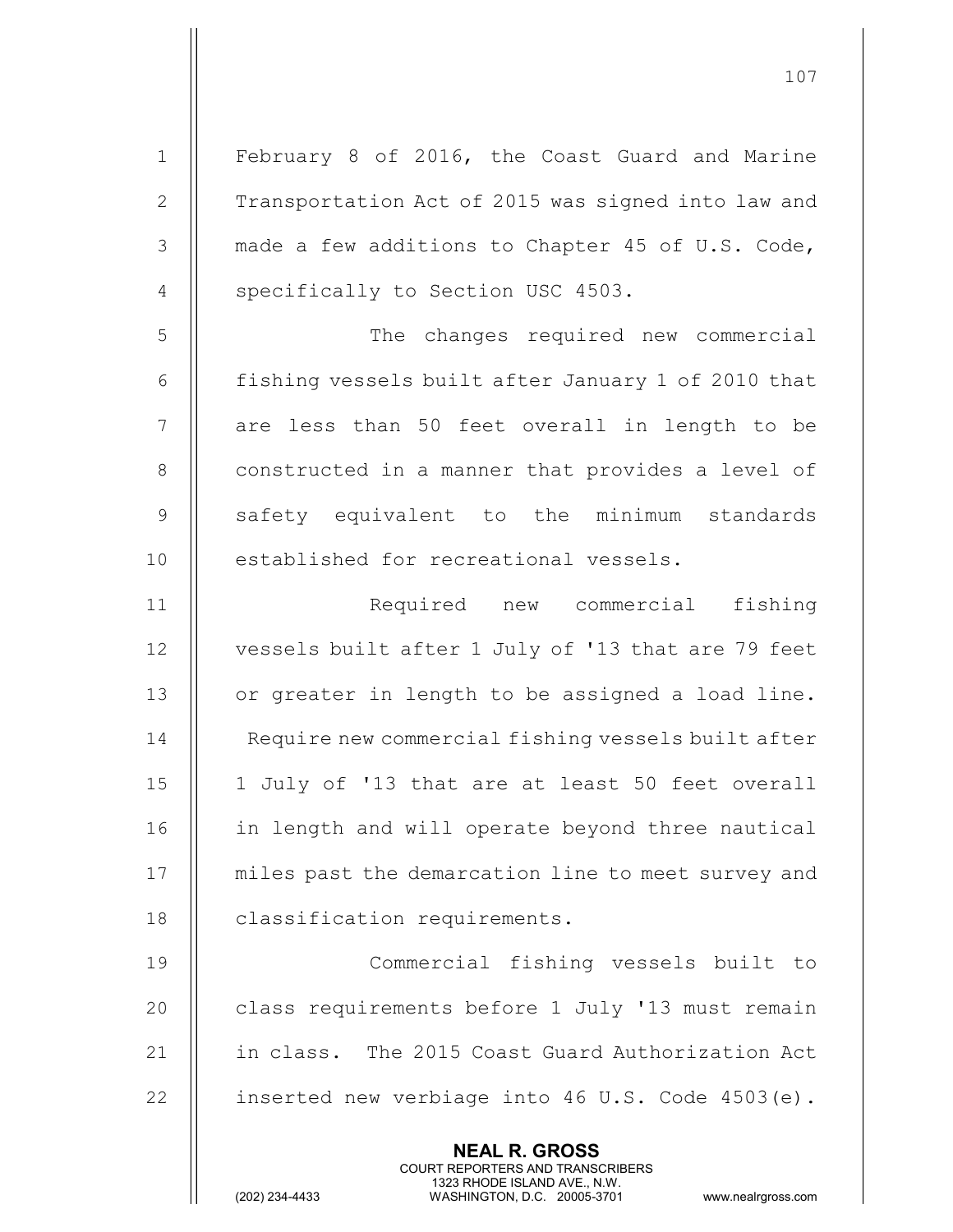| $\mathbf 1$    | It allows for commercial fishing                                                                                                               |
|----------------|------------------------------------------------------------------------------------------------------------------------------------------------|
| $\mathbf{2}$   | vessels between 50 feet and 79 feet overall in                                                                                                 |
| 3              | length built after 2015, the 2015 Authorization                                                                                                |
| $\overline{4}$ | Act was enacted, which was 8 February '16 that                                                                                                 |
| 5              | operate beyond three nautical miles to be designed                                                                                             |
| 6              | by an individual license by a state as a naval                                                                                                 |
| 7              | architect or marine engineer.                                                                                                                  |
| $8\,$          | The design is required to incorporate                                                                                                          |
| 9              | standards equivalent to those prescribed by a                                                                                                  |
| 10             | classification society. It is also addressed --                                                                                                |
| 11             | it also addresses construction oversight and other                                                                                             |
| 12             | post-construction requirements.                                                                                                                |
| 13             | If a vessel is built adhering to these                                                                                                         |
| 14             | requirements, it doesn't not have to be classed                                                                                                |
| 15             | or carry a class certificate. Okay. So comments.                                                                                               |
| 16             | With regards to the commercial fishing vessels                                                                                                 |
| 17             | in size lengths 50 to 79 feet.                                                                                                                 |
| 18             | And again that applicability date, 8                                                                                                           |
| 19             | February '16, in the past year the Office of                                                                                                   |
| 20             | Commercial Vessel Compliance Fishing Vessel                                                                                                    |
| 21             | Division has fielded numerous questions<br>on                                                                                                  |
| 22             | interpretation of this construction requirement                                                                                                |
|                | <b>NEAL R. GROSS</b>                                                                                                                           |
|                | <b>COURT REPORTERS AND TRANSCRIBERS</b><br>1323 RHODE ISLAND AVE., N.W.<br>(202) 234-4433<br>WASHINGTON, D.C. 20005-3701<br>www.nealrgross.com |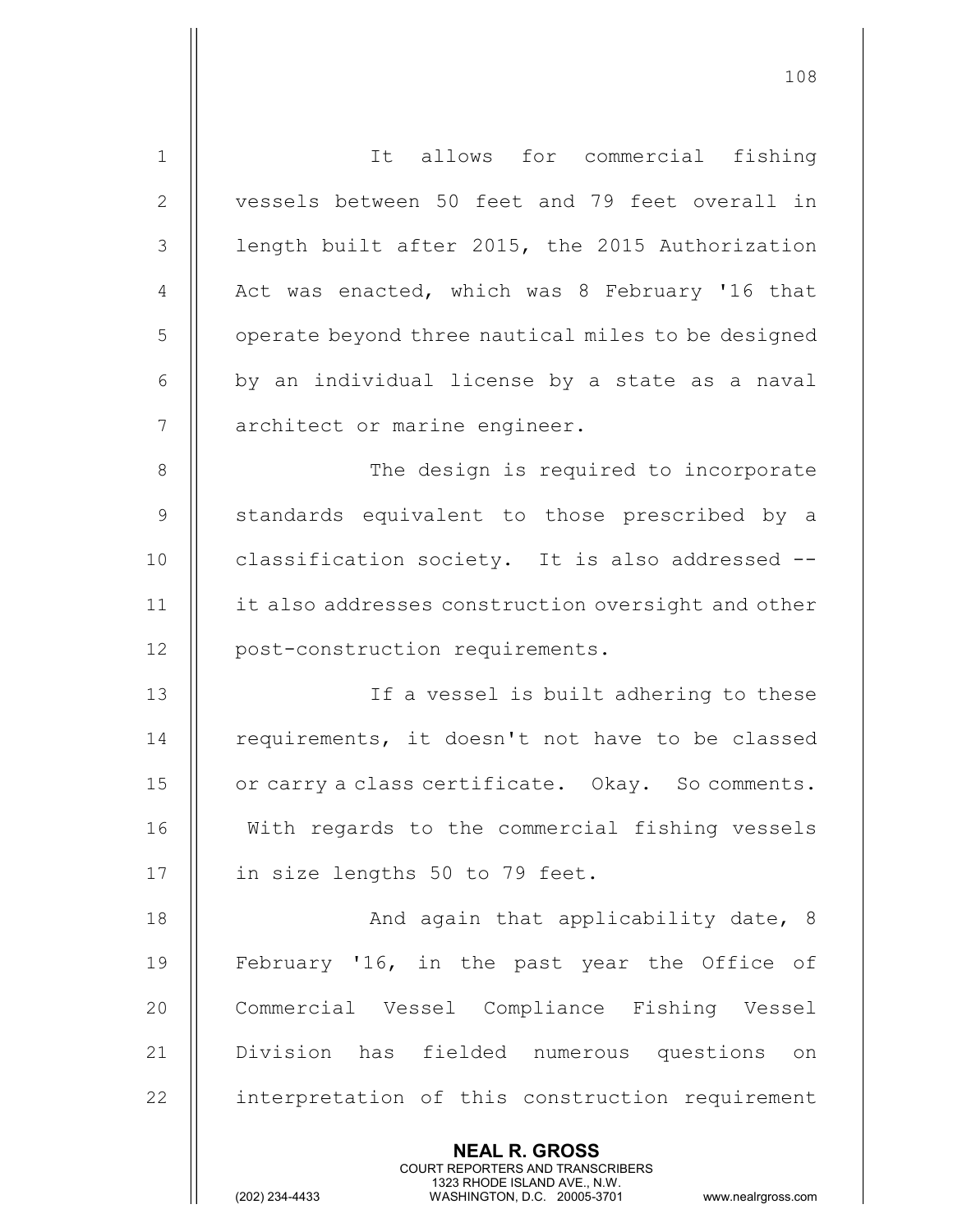NEAL R. GROSS COURT REPORTERS AND TRANSCRIBERS 1323 RHODE ISLAND AVE., N.W.<br>WASHINGTON, D.C. 20005-3701  $1 \parallel$  as conveyed in U.S. Code 4503(e). 2 The Coast Guard recognizes that there 3 || are few if any finalized classification society 4 || rules that address commercial fishing vessels in  $5 \parallel$  the size range 50 to 79 feet. However, there are  $6$  || rules for vessels other than commercial fishing 7 || vessels and voluntary quidance for design, 8 | construction equipment. 9 And these are available to vessel 10 || designers, such as I think we commented on this 11 earlier, you have NVIC 7-68, which is guidance on 12 | construction welding standards that encourages ABS 13 | rules. 14 || That's not just for uninspected vessels 15 but for the inspected vessel communities or the 16 **different subchapters.** And so that's one example. 17 || And again, we have ABS rules and ASME underwrite 18 || our laboratory standards, et cetera, so there's  $19$  a lot of information out there for other vessels 20 | than necessarily commercial fishing vessels. 21 || That being said, because the Coast 22 | Guard has not issued regulations or policy guidance

109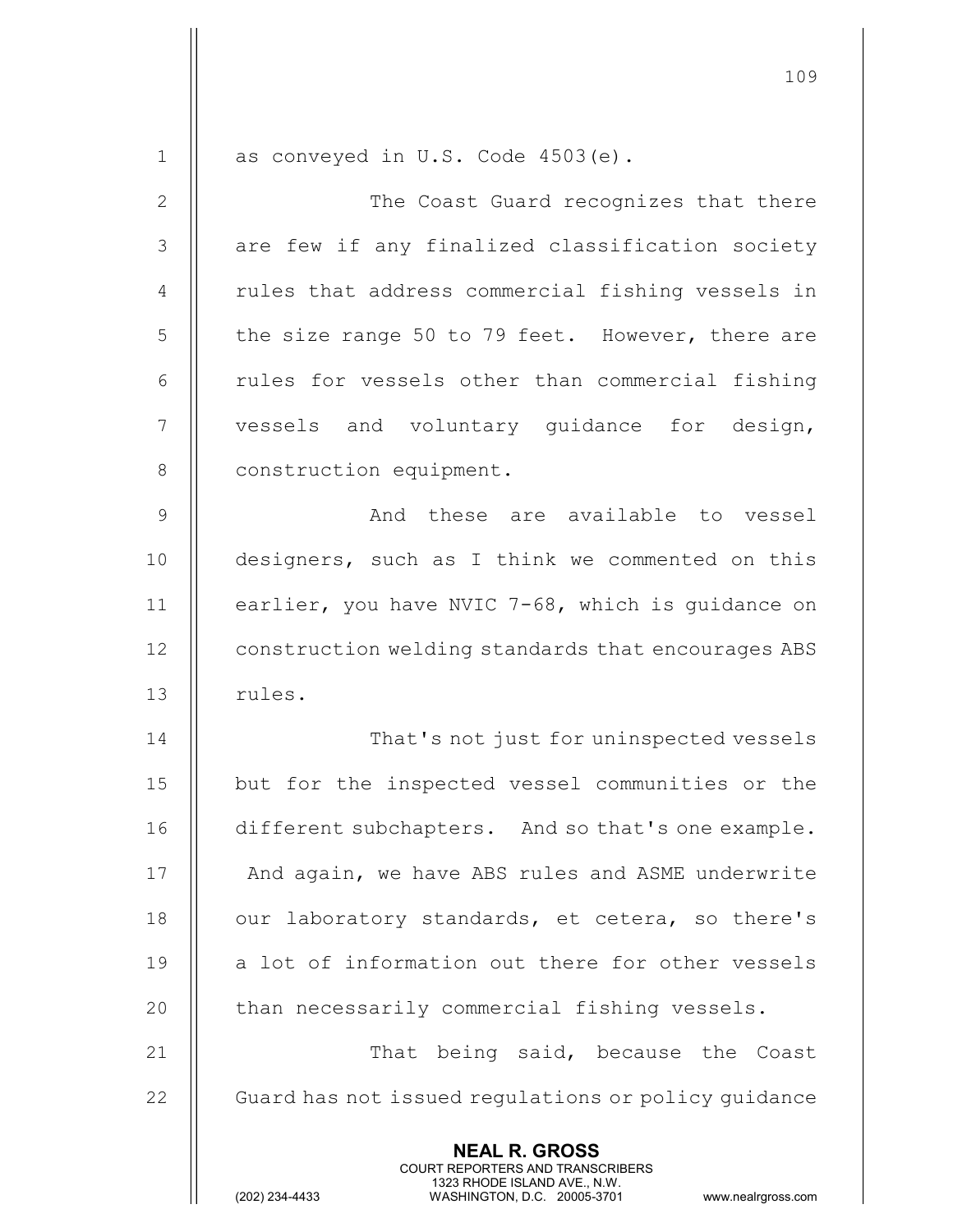NEAL R. GROSS COURT REPORTERS AND TRANSCRIBERS 1323 RHODE ISLAND AVE., N.W.<br>WASHINGTON, D.C. 20005-3701 WASHINGTON, D.C. 1 || concerning the alternative classification 2 | | approach, it is inappropriate for the Coast Guard 3 || to provide approval or acceptance for approvals. 4 | And that is a statement issued out by 5 | the Marine Safety Center -- Coast Guard Marine 6  $\parallel$  Safety Center. But as written in 46 U.S. Code  $7 \parallel$  4503(e)(1), it does not require the Coast Guard  $8$   $\parallel$  to approve the design or determine the equivalency 9 || to class standards. 10 || The law allows for a properly licensed 11 naval architect or marine engineer to design the 12 | vessel and then requires that the marine surveyor 13 | certify the vessel was built in accordance with 14 | those plans. 15 || The intent of this provision is for the 16 design agent to have flexibility in determining 17 || how to incorporate standards equivalent to those 18 || prescribed by a classification society to which 19 || the Secretary has delegated authority or other 20 qualified organizations. 21 While vessels should incorporate 22 | design standards equivalent to those comparable

110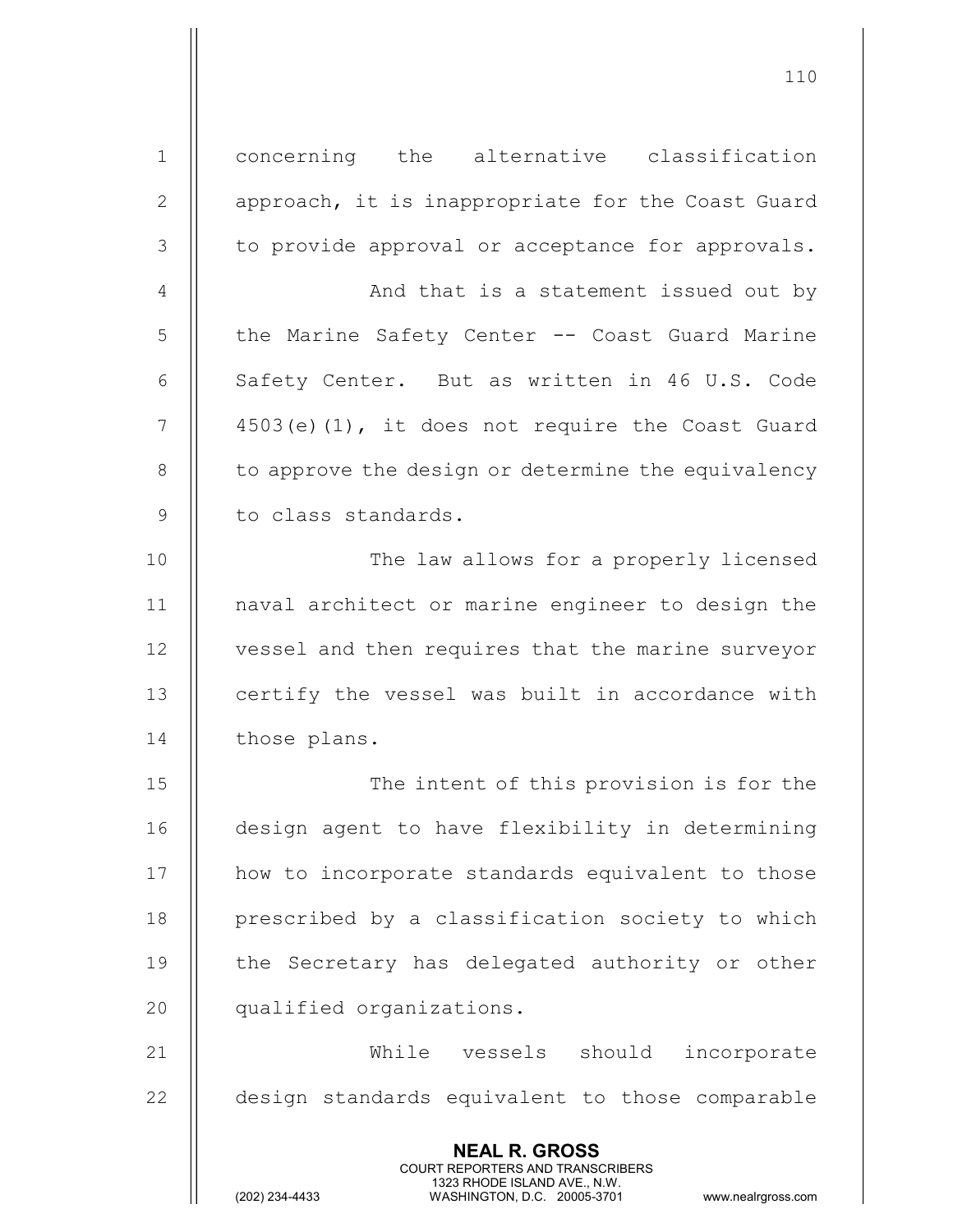NEAL R. GROSS COURT REPORTERS AND TRANSCRIBERS 1323 RHODE ISLAND AVE., N.W.<br>WASHINGTON, D.C. 20005-3701  $1 \parallel$  to the class vessel, the law does not indicate that 2  $\parallel$  the vessel be designed or built to class standards, 3 || emphasizing the intent of this provision is for 4  $\parallel$  the design agent to have flexibility -- offering 5 flexibility. 6 In each new construction project there 7 || are numerous stakeholders and vessel owners, 8 || builders, shipyards, naval architects, marine 9 | engineers, the Coast Guard, local OCMI, district 10 commanders. 11 The Coast Guard encourages all involved 12 | parties, all of these to communicate and carefully 13 || document the process. And with that being said, 14 || we've just had a lot of discussion on this topic. 15 || And if you bear with me for one second, 16 I'd like to -- I don't have many notes but I have  $17$  || a couple notes, but I think stemming from this 18 discussion we all recognize or it seems like we 19 || do that there's some difficulties. 20 And some are, if we are going to create 21  $\parallel$  a final rule policy, you know, a new policy, and  $22$  | new documents, sometimes we have to, we have to

111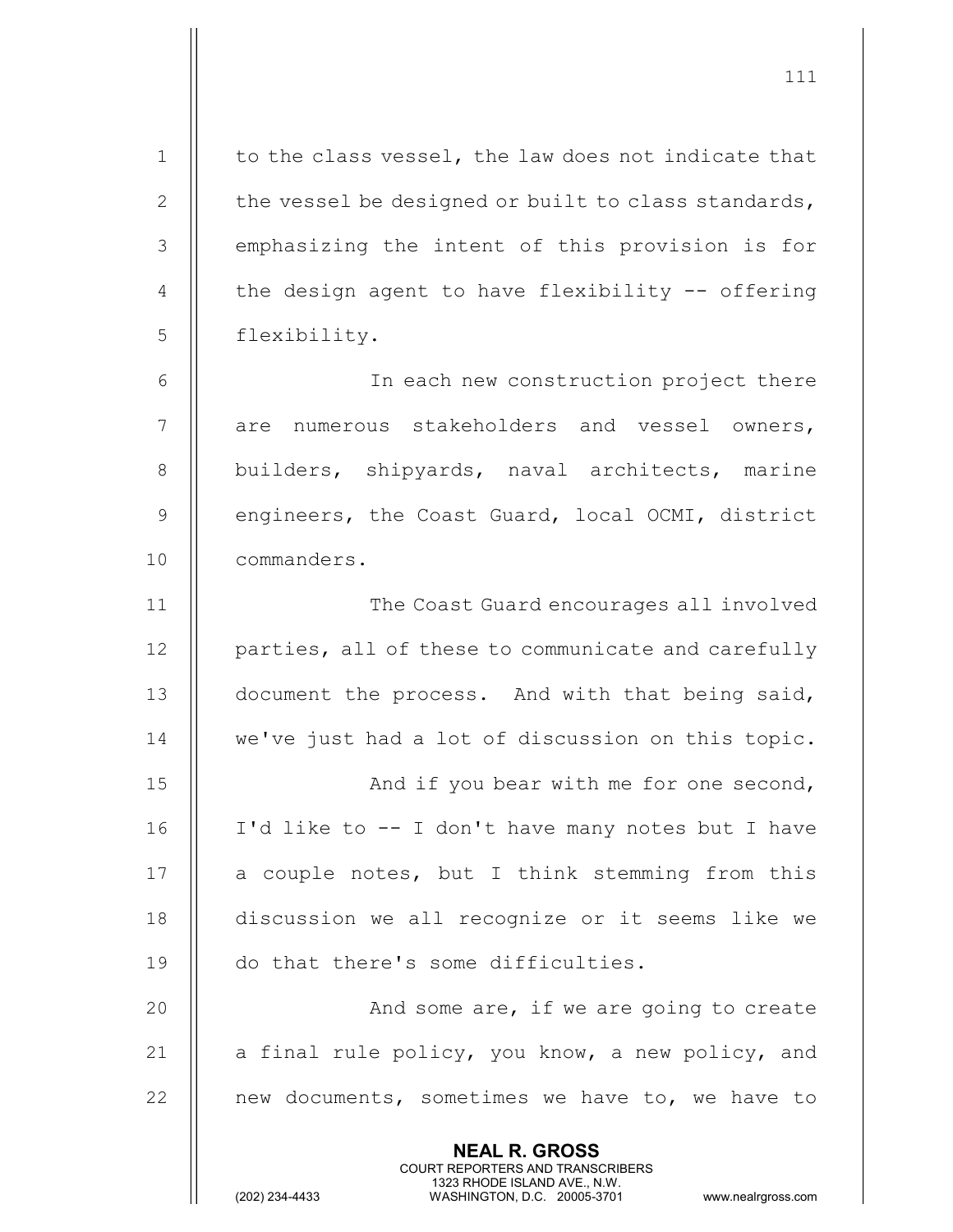NEAL R. GROSS COURT REPORTERS AND TRANSCRIBERS 1323 RHODE ISLAND AVE., N.W.<br>WASHINGTON, D.C. 20005-3701 1 || meet certain expectations of the current 2 | administration and what hurdles those may present  $3 \parallel$  us. 4 | On the other hand, I think we need to 5 consider other options, I believe as Captain 6 || Edwards said and some of the panel are is there 7 || a way of accomplishing this goal without writing  $8$  || a policy and, you know, again accomplish that 9 mission. 10 || The first thing when I hear we have 11 || tools out there, again, we've said that several  $12$  || times. But along with that, those standards out 13 || there -- of which there are many of them, some of  $14$   $\parallel$  them international standards  $-$  we also have the 15 problem with the concerns of industry and the 16 committee. 17 || And we recognize and appreciate all of 18  $\parallel$  those concerns because, you know, we have those 19 || same concerns. But one of the things that pops 20  $\parallel$  into my head is, okay, where is the flaw in the 21 | system? 22 || And a lot of times when we have things

112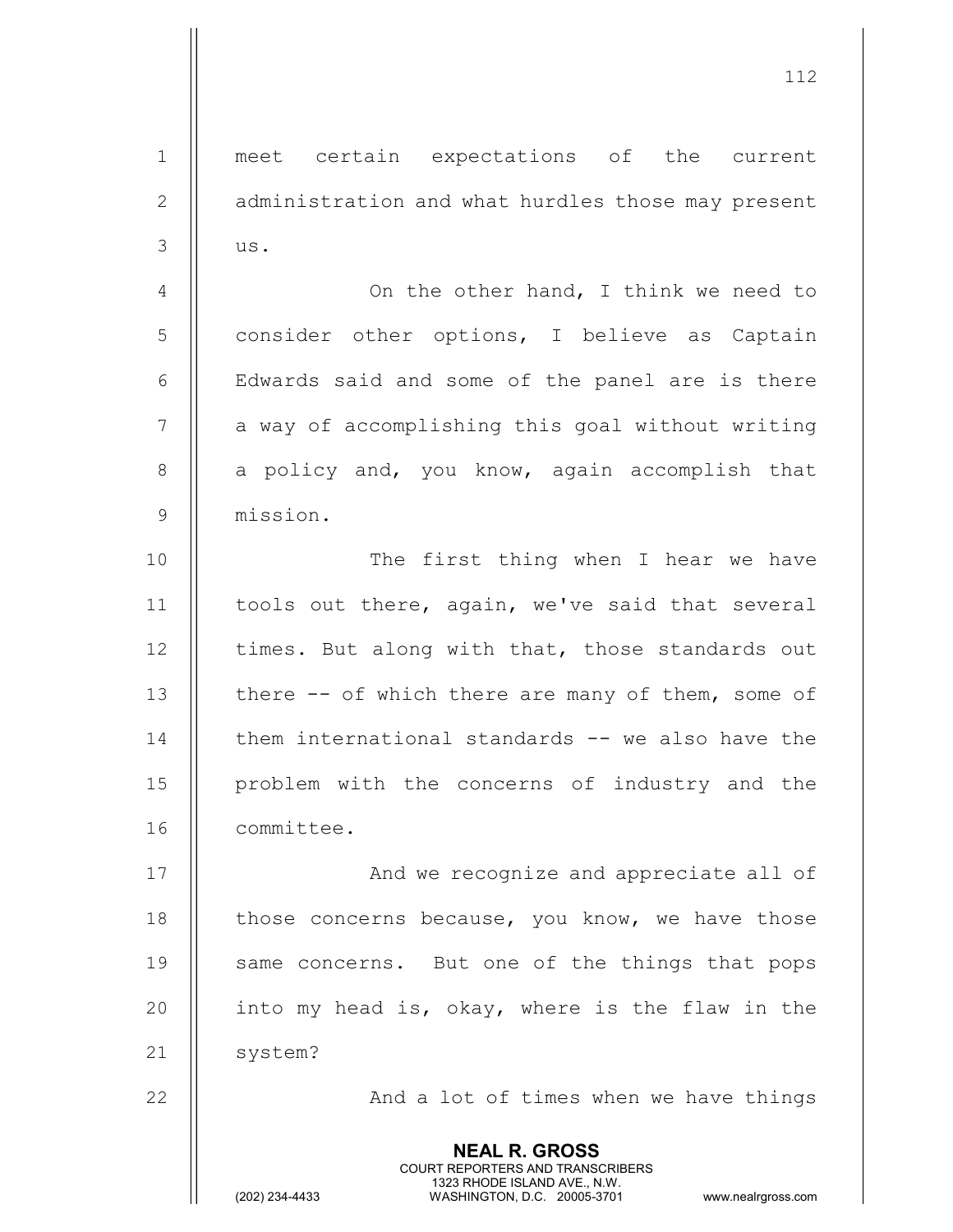NEAL R. GROSS COURT REPORTERS AND TRANSCRIBERS 1323 RHODE ISLAND AVE., N.W.<br>WASHINGTON, D.C. 20005-3701 1 | come across our table, the bean counters up at Coast 2 | Guard headquarters or whoever the person is or  $3$  || entity is that's making a decision, we say, well, 4 || where's the problem? Where's the data? 5 | Re our vessels sinking because water 6 || protect doors are not sealing properly or hulls  $7$  || are failing? And, you know, maybe, maybe not. 8 | You know, we don't know. We're trying to, you know, 9 data tells a lot. 10 || But a lot of times we also recognize 11 || that not everything is in the data. There's a 12 | common sense approach, and sometimes because it's 13 || good marine practice, we may have to take a 14  $\parallel$  reactionary stance and do something about it, 15 whatever "it" is. 16 || And so my thoughts personally is on, 17  $\parallel$  as a past marine inspector myself, I was in the 18 | field doing marine inspections for at least 18 years 19 || steady. And doing other inspections along with 20 | commercial fishing vessel industry exams. 21 || I do have experience with T-boats and 22 || H-boats and I-boats and one of the tools we had

113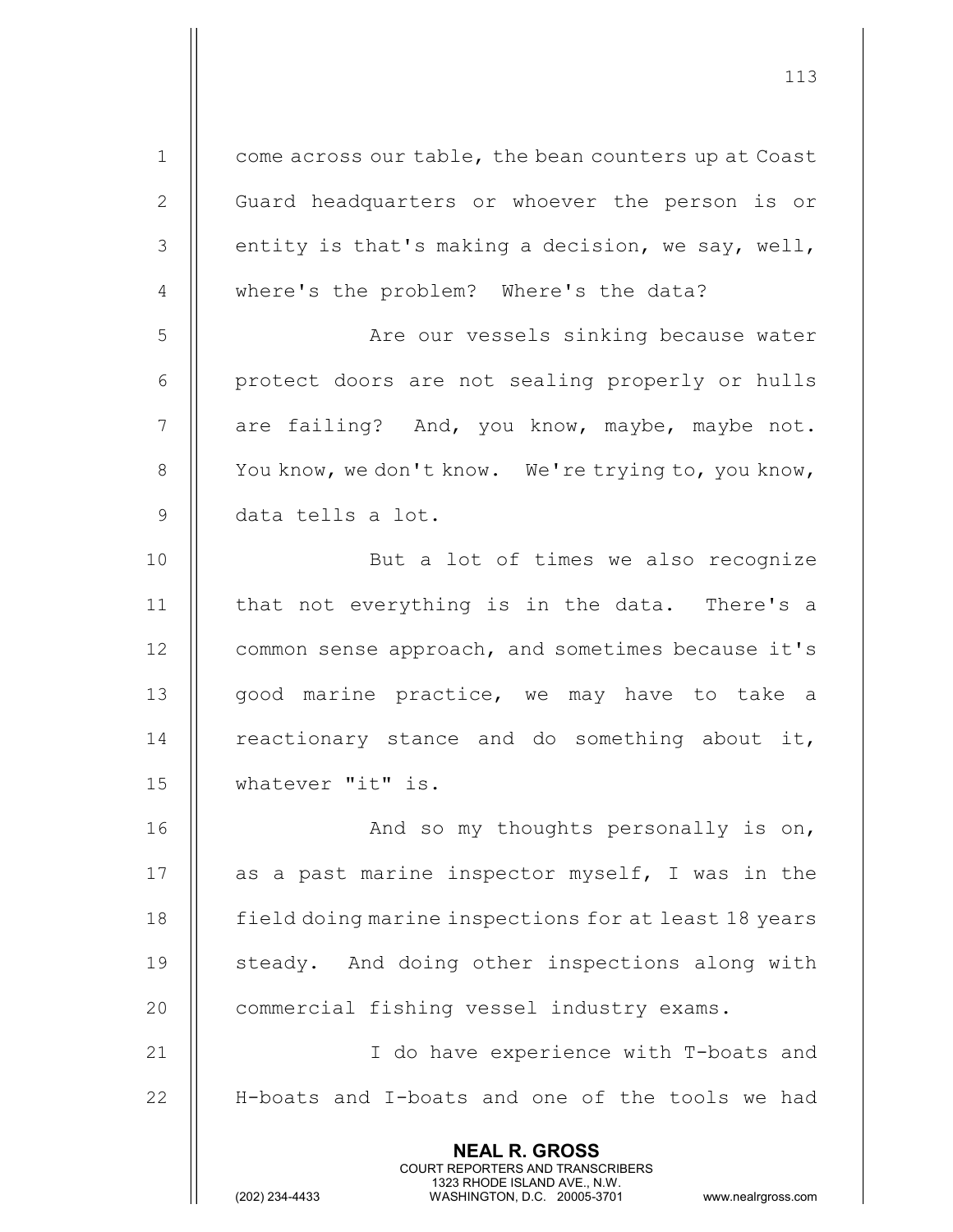| $\mathbf 1$    | out there were 840 books. And if you don't know    |
|----------------|----------------------------------------------------|
| $\mathbf{2}$   | what an 840 book is, for example, we may have to   |
| 3              | do a dry dock on a vessel, and it may detail the   |
| $\overline{4}$ | process within that 840 book, and along with that  |
| 5              | you may have little, on the right-hand corner a    |
| 6              | little area that says, in accordance with this     |
| 7              | standard.                                          |
| 8              | It appears to me that part of the                  |
| $\mathsf 9$    | concern, maybe not the only concern, but part of   |
| 10             | the concern is we need a checklist, or a checklist |
| 11             | would help. Along with that checklist, you know,   |
| 12             | this EOP is good, but it's not everything.         |
| 13             | But a 840 book type checklist may offer            |
| 14             | up a good recommended best practice on how to use  |
| 15             | dry docks and, you know, maybe it's gauging. Maybe |
| 16             | we're not going to mandate gauging on fishing      |
| 17             | industry vessels but we encourage it because and   |
| 18             | then we say, okay, where does it say that?         |
| 19             | Well we may bridge that gap and show               |
| 20             | a reference and say, okay, NVIC 7-68. It's our     |
| 21             | guidance. It's been around for 50 years. A lot     |
| 22             | of years.                                          |
|                | <b>NEAL R. GROSS</b>                               |

 COURT REPORTERS AND TRANSCRIBERS 1323 RHODE ISLAND AVE., N.W.

 $\parallel$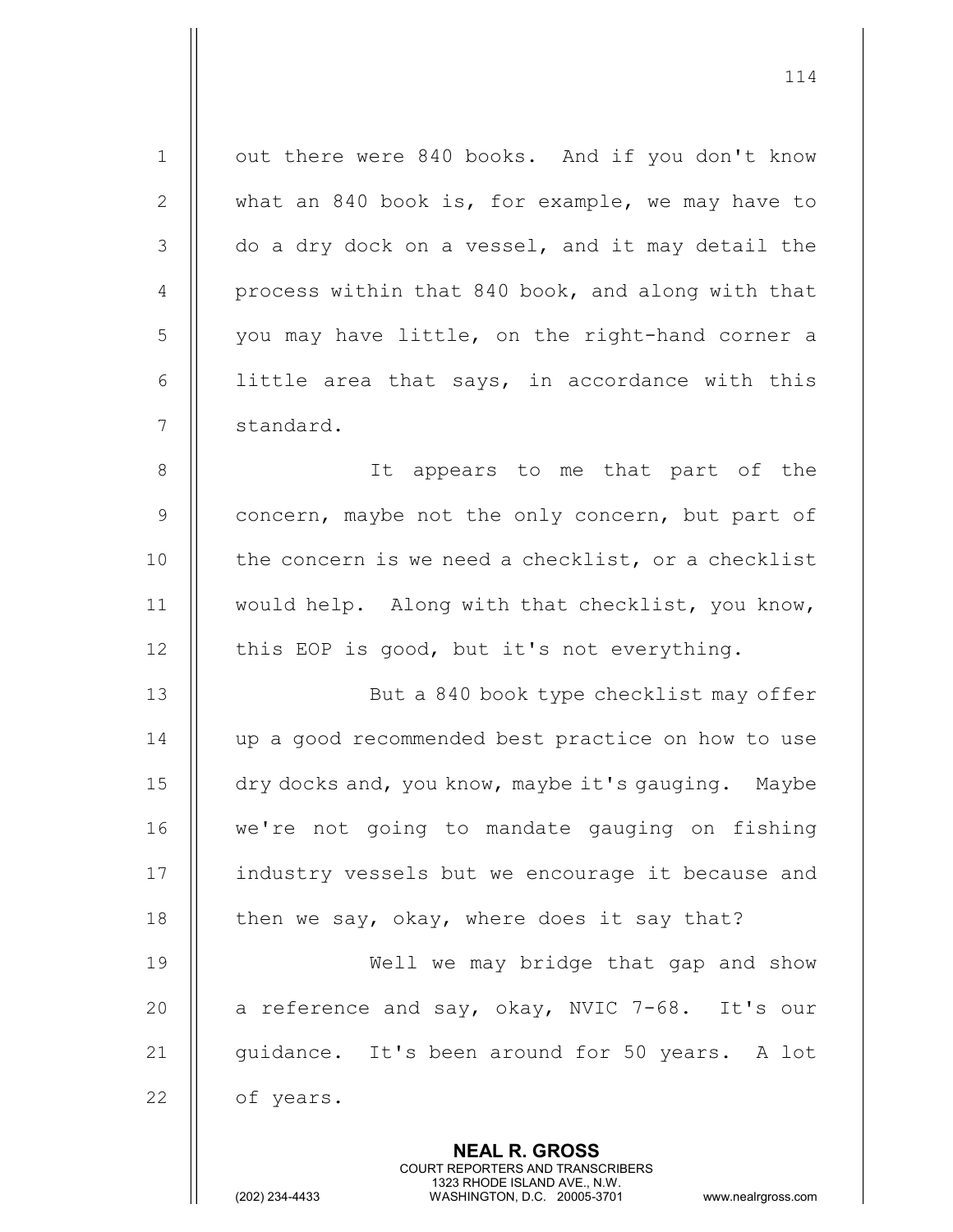NEAL R. GROSS 1 And it's, and the, and there's no 2 | indicator that the process in that NVIC is broken  $3$  | right now because what it does is it tells us hey, 4  $\parallel$  adopt ABS standards because a lot, because a lot  $5$   $\parallel$  of models are out there. 6 And we can have the scenarios with  $7$   $\parallel$  electrical or other areas, but again that's one 8 || way to think about it. And so I think there's a 9 | door that can be creeped open on this that industry 10  $\parallel$  or the committee or both can partner and say, hey, 11 | let's look at comparable model 840 books for example 12  $\parallel$  for a type of vessel like a tug or a T-boat. 13 || And let's see what it says about that. 14 || And are these things we can incorporate for 15 | commercial fishing industry vessels, or are there 16 | other things? And so I guess that's my thought  $17$  | on it. 18 || And that's to, you know, we understand 19  $\parallel$  that we have regs in place or we have quidance, 20 | I should say in place and moving forward with this, 21  $\parallel$  this may be something to consider. 22  $\parallel$  and that could be, that could be as

COURT REPORTERS AND TRANSCRIBERS

1323 RHODE ISLAND AVE., N.W.<br>WASHINGTON, D.C. 20005-3701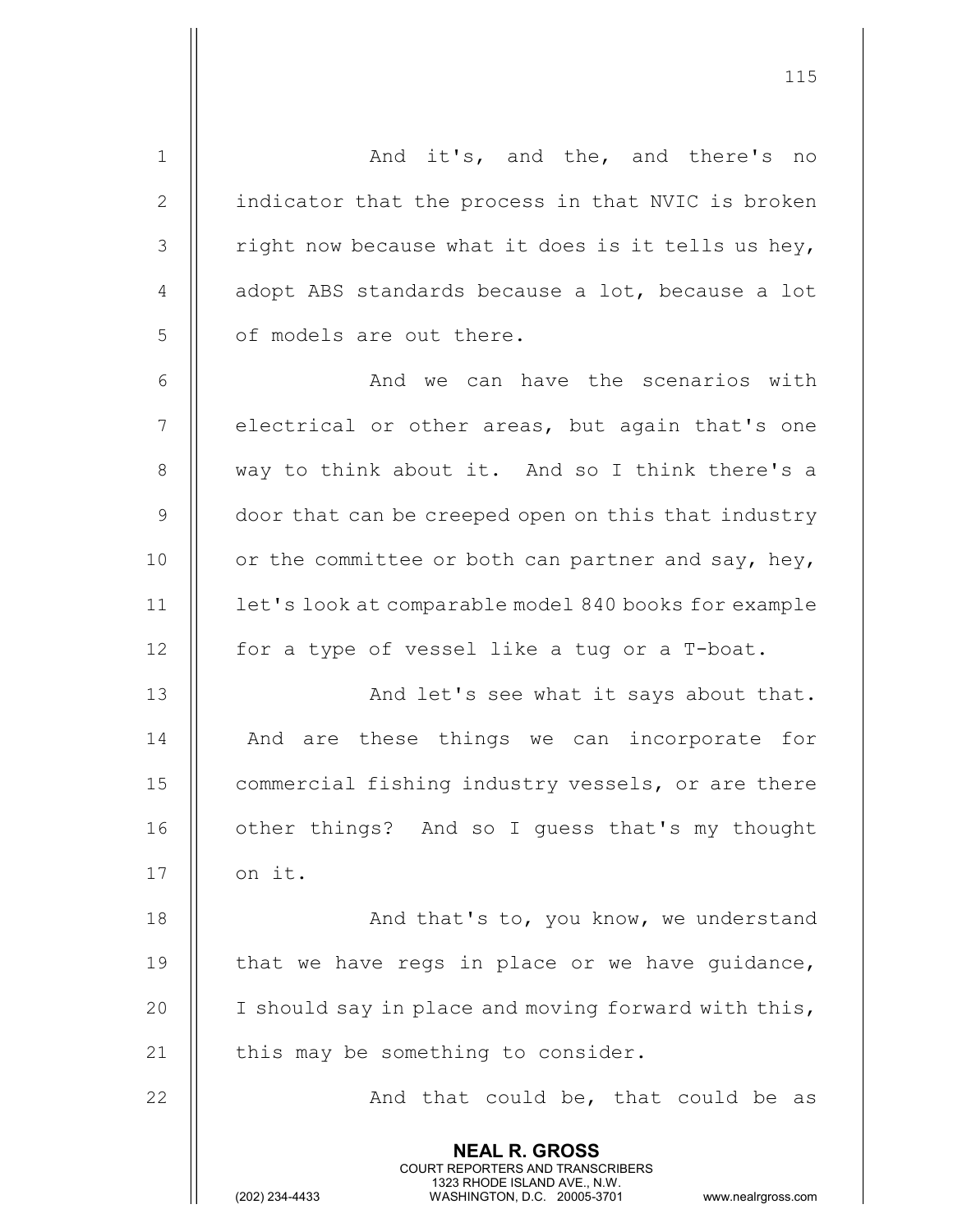| $\mathbf 1$    | simple as meeting as a group face-to-face, or you    |
|----------------|------------------------------------------------------|
| $\mathbf{2}$   | know, by way of phone. There's many ways of          |
| 3              | accomplishing things that set the stage and then     |
| $\overline{4}$ | having workgroups established.                       |
| 5              | And I offer that to you, Mr. Chairman.               |
| 6              | That's all I have.                                   |
| $\overline{7}$ | CHAIRMAN JACOBSEN: Thank you, Mr.                    |
| $8\,$          | Myers. Any questions or comments? Mr. Hockema?       |
| $\mathsf 9$    | MR. HOCKEMA: Mr. Chairman, thank you,                |
| 10             | Mr. Myers. Moving back at the beginning of your      |
| 11             | discussion on your comments that you<br>made         |
| 12             | initially, I would propose that those comments       |
| 13             | largely would satisfy us as designers in some sort   |
| 14             | of quidance statement from the Coast Guard           |
| 15             | mentioning that equivalent to class doesn't mean     |
| 16             | necessarily classification requirements.             |
| 17             | it can<br>other<br>It<br>can<br>mean<br>mean<br>——   |
| 18             | accepted standards. And so that group of comments    |
| 19             | you had initially is quite adequate on my part to    |
| 20             | have some quidance for the industry, maybe adjusted  |
| 21             | a bit, but it doesn't need to specify which accepted |
| 22             | standards.                                           |

NEAL R. GROSS

 COURT REPORTERS AND TRANSCRIBERS 1323 RHODE ISLAND AVE., N.W.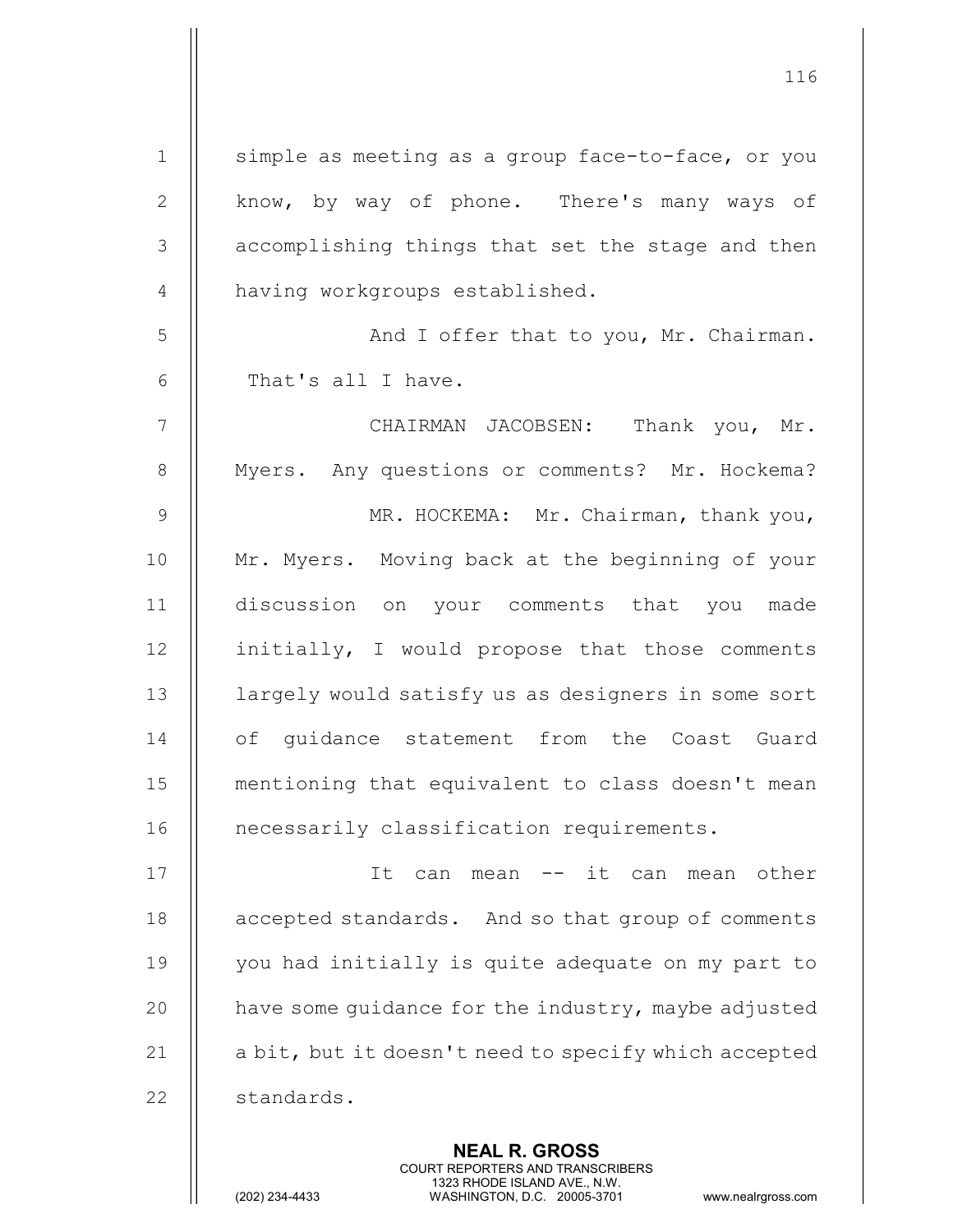| $\mathbf 1$  | But as long as you reinforce that other                                                                                                                                |
|--------------|------------------------------------------------------------------------------------------------------------------------------------------------------------------------|
| $\mathbf{2}$ | accepted standards are acceptable, then that's                                                                                                                         |
| 3            | really good enough. And so it gives the design                                                                                                                         |
| 4            | community kind of a baseline to go from.                                                                                                                               |
| 5            | And of course, us engineers are a little                                                                                                                               |
| 6            | more in tune with statutes like the law than maybe                                                                                                                     |
| 7            | some other industries are just because we deal with                                                                                                                    |
| $8\,$        | laws and regulations all the time.                                                                                                                                     |
| 9            | But when I have to sell my services to                                                                                                                                 |
| 10           | a fisherman who is not in the room, I have to                                                                                                                          |
| 11           | convince him or her that my services, they are going                                                                                                                   |
| 12           | to cost more for this kind of situation than what                                                                                                                      |
| 13           | they have in the past.                                                                                                                                                 |
| 14           | I have to convince them that there that                                                                                                                                |
| 15           | the regulations or law where the Coast Guard has                                                                                                                       |
| 16           | given quidance on, here's the deal. And so my                                                                                                                          |
| 17           | services are going to cost a lot more than what                                                                                                                        |
| 18           | they have in the past.                                                                                                                                                 |
| 19           | But I don't, if I only have the law to                                                                                                                                 |
| 20           | go by, inevitably some of them are going to say,                                                                                                                       |
| 21           | well, Charlie over here did this other thing. And                                                                                                                      |
| 22           | I can say, well, Charlie's new architect, if he                                                                                                                        |
|              | <b>NEAL R. GROSS</b><br><b>COURT REPORTERS AND TRANSCRIBERS</b><br>1323 RHODE ISLAND AVE., N.W.<br>(202) 234-4433<br>WASHINGTON, D.C. 20005-3701<br>www.nealrgross.com |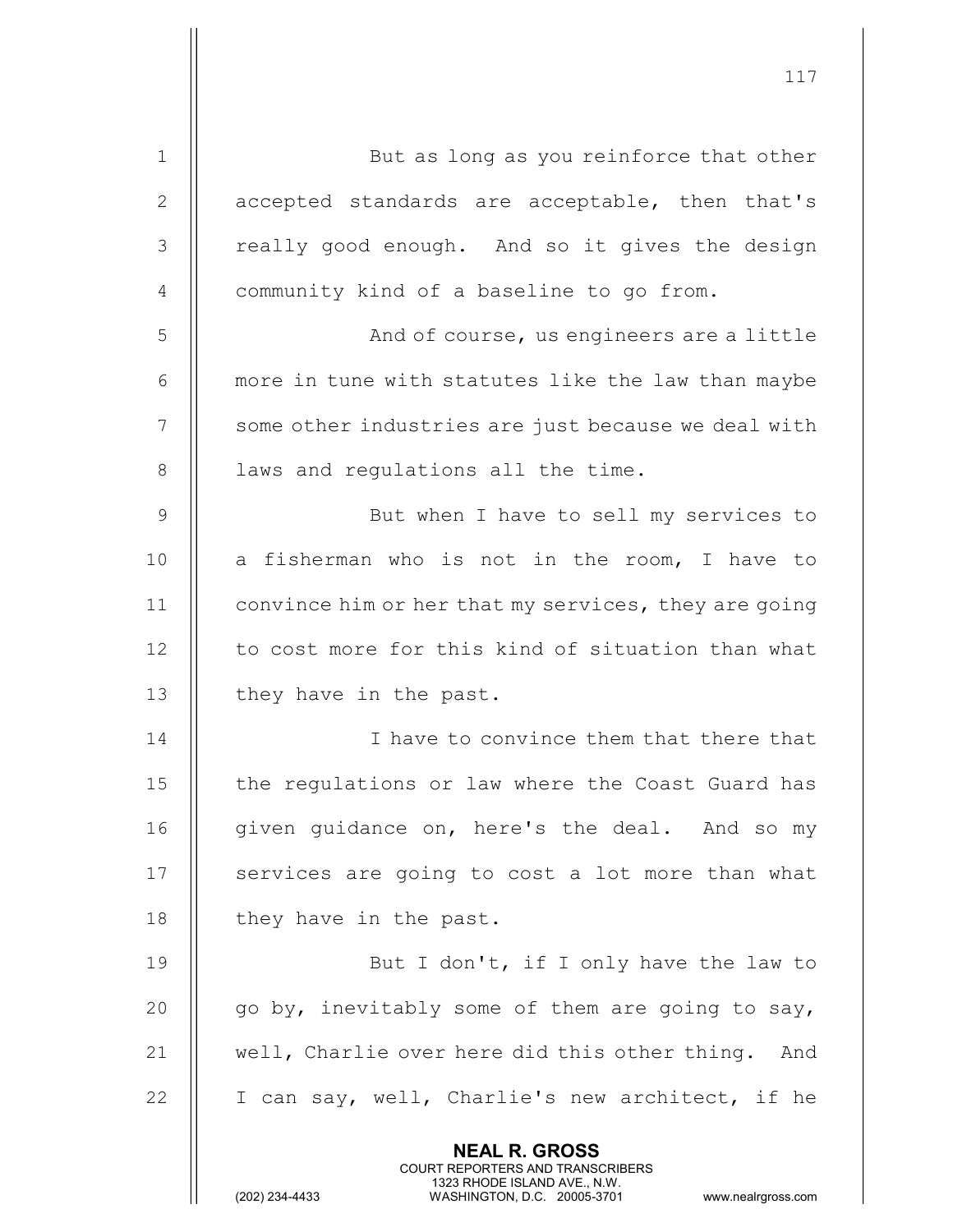| $\mathbf 1$      | had one, I think they might be in trouble.                                                                                                                      |
|------------------|-----------------------------------------------------------------------------------------------------------------------------------------------------------------|
| 2                | Anyway, that's, I think that's, what                                                                                                                            |
| $\mathfrak{Z}$   | I'm looking for in a minimum baseline guidance for                                                                                                              |
| 4                | the fact that alternative accepted standards are                                                                                                                |
| 5                | okay. And again, my profession regulated by the                                                                                                                 |
| 6                | state usually requires that by each state.                                                                                                                      |
| $\boldsymbol{7}$ | But it's not out front even in those                                                                                                                            |
| $8\,$            | standards. I know other professional engineers                                                                                                                  |
| $\mathcal{G}$    | that are not as vigilant about their own ethics,                                                                                                                |
| 10               | so to speak than what I am. I'm scared to death                                                                                                                 |
| 11               | of being, having an unfortunate accident against                                                                                                                |
| 12               | me, from me to the Coast Guard or my state PE board,                                                                                                            |
| 13               | Professional Engineer board.                                                                                                                                    |
| 14               | as you can imagine if you're<br>So                                                                                                                              |
| 15               | disciplined in a profession like mine, you can lose                                                                                                             |
| 16               | your license. That's what makes your living and                                                                                                                 |
| 17               | so it's very important then. I think most of my                                                                                                                 |
| 18               | clients understand that.                                                                                                                                        |
| 19               | We make it pretty clear, but other                                                                                                                              |
| 20               | engineers and naval architect may not be as much                                                                                                                |
| 21               | so. And there's in every industry we know that                                                                                                                  |
| 22               | there's some bottom dwellers. Most people are                                                                                                                   |
|                  | <b>NEAL R. GROSS</b><br>COURT REPORTERS AND TRANSCRIBERS<br>1323 RHODE ISLAND AVE., N.W.<br>(202) 234-4433<br>WASHINGTON, D.C. 20005-3701<br>www.nealrgross.com |

 $\mathsf{||}$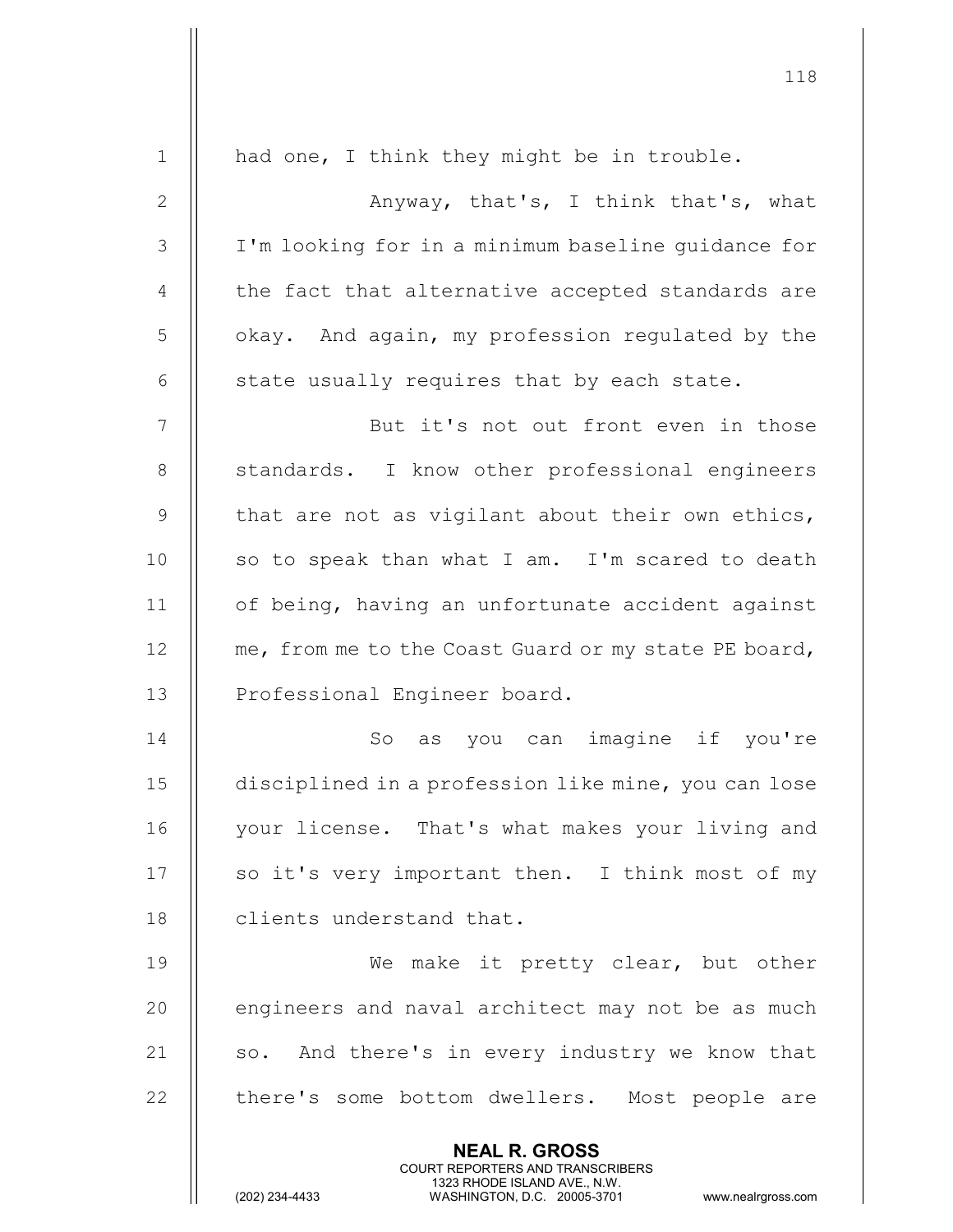119 NEAL R. GROSS COURT REPORTERS AND TRANSCRIBERS 1323 RHODE ISLAND AVE., N.W.<br>WASHINGTON, D.C. 20005-3701 WASHINGTON, D.C. 20005-3701 www.nealrgross.com 1 doing the right thing and there's a few that aren't 2 || and engineering is no exception. 3 It's in the fishing industry. It's in 4  $\parallel$  the engineering industry and these kind of things.  $5$  | And all of these things that we're talking about, 6  $\parallel$  we want to, we want to bring that bar off the  $7$   $\parallel$  baseline just a little bit so that we ensure that 8 || everybody in the industry understands what the 9 minimum bar is. 10 And that minimum bar in your case as 11 || in your comment, is really just alternate accepted 12 | standards. Thank you. 13 || MR. MYERS: And Mr. Chair, can I 14 | comment on that? 15 MR. CHAIR: Yes, Mr. Myers. 16 MR. MYERS: I appreciate your comments 17 || on that. And I think there could be a way of 18 | offering further clarity because that's what you're 19  $\parallel$  asking for, and I think as we move forward maybe 20 | we can partner offline. 21 || T don't think this constitutes policy  $22$  || but, you know, we may be able to do a work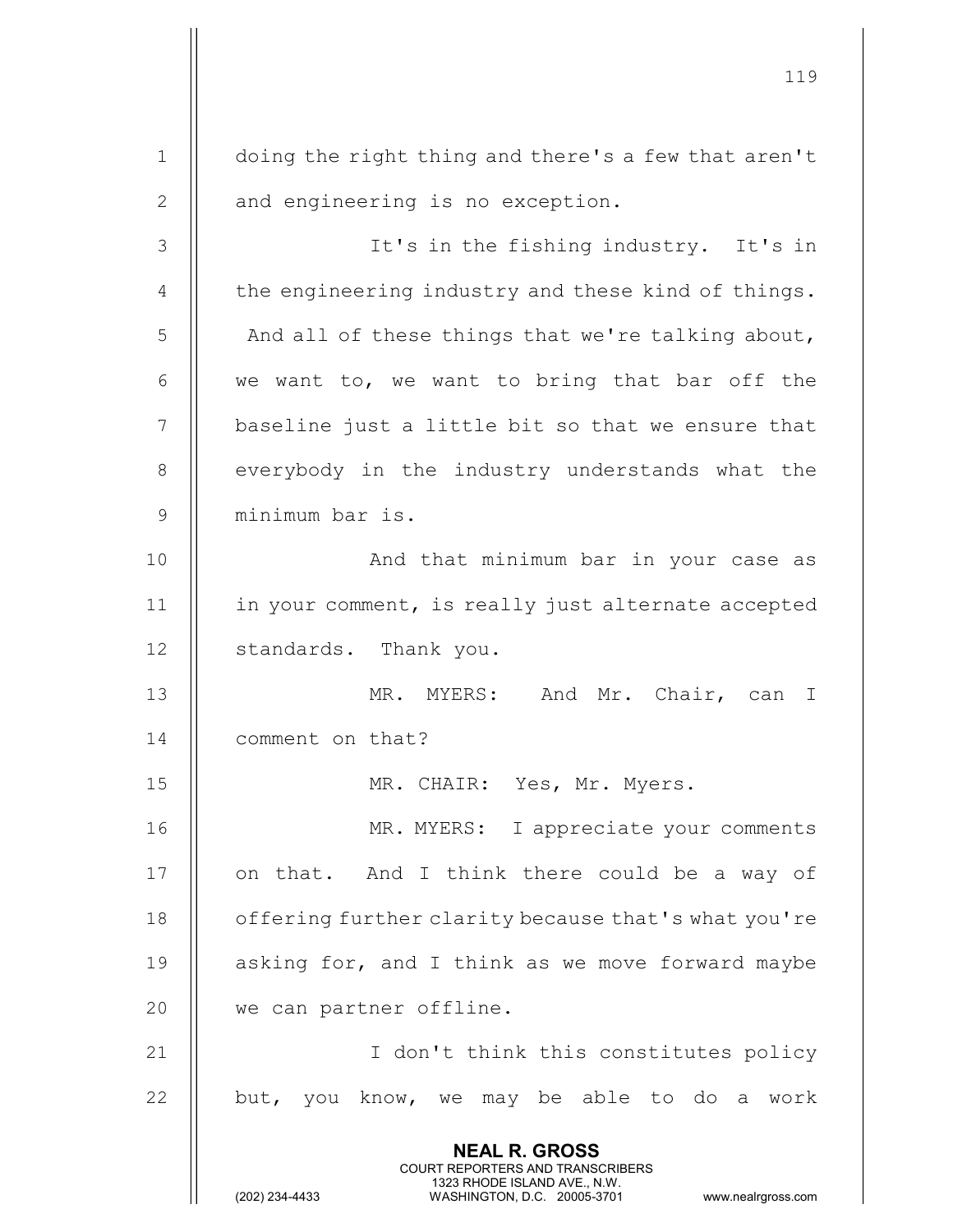NEAL R. GROSS COURT REPORTERS AND TRANSCRIBERS 1 | instruction or something, and I don't think it will 2 | take 20 pages but maybe something short, concise,  $3$  | and something that we could also not just for the, 4 || for you and your area, but obviously for all  $5$   $\parallel$  stakeholders across the board. 6  $\parallel$  and I think we, again working offline  $7$  | on this, maybe we could kind of bridge that gap, 8 | because I know it's a concern and we appreciate 9  $\parallel$  that. And so I think this is doable to the comments 10 | that you made. 11 || CHAIRMAN JACOBSEN: Thank you very 12 || much. Any other comments? Mr. Derie? 13 MR. DERIE: Yeah, Joe Derie. I just 14 || wanted to comment that it's one thing to design 15 | and build a boat to standards, but you need to have 16 || somebody in the shipyard to be sure it's built to 17 | those standards. 18 || And this is especially true if it's a 19 || standard, the boatyards never built boat to such 20  $\parallel$  as if they're going to build something, say 45 feet 21 || to Navy OIC standard or whatever. And you 22 || mentioned international standards.

120

1323 RHODE ISLAND AVE., N.W.<br>WASHINGTON, D.C. 20005-3701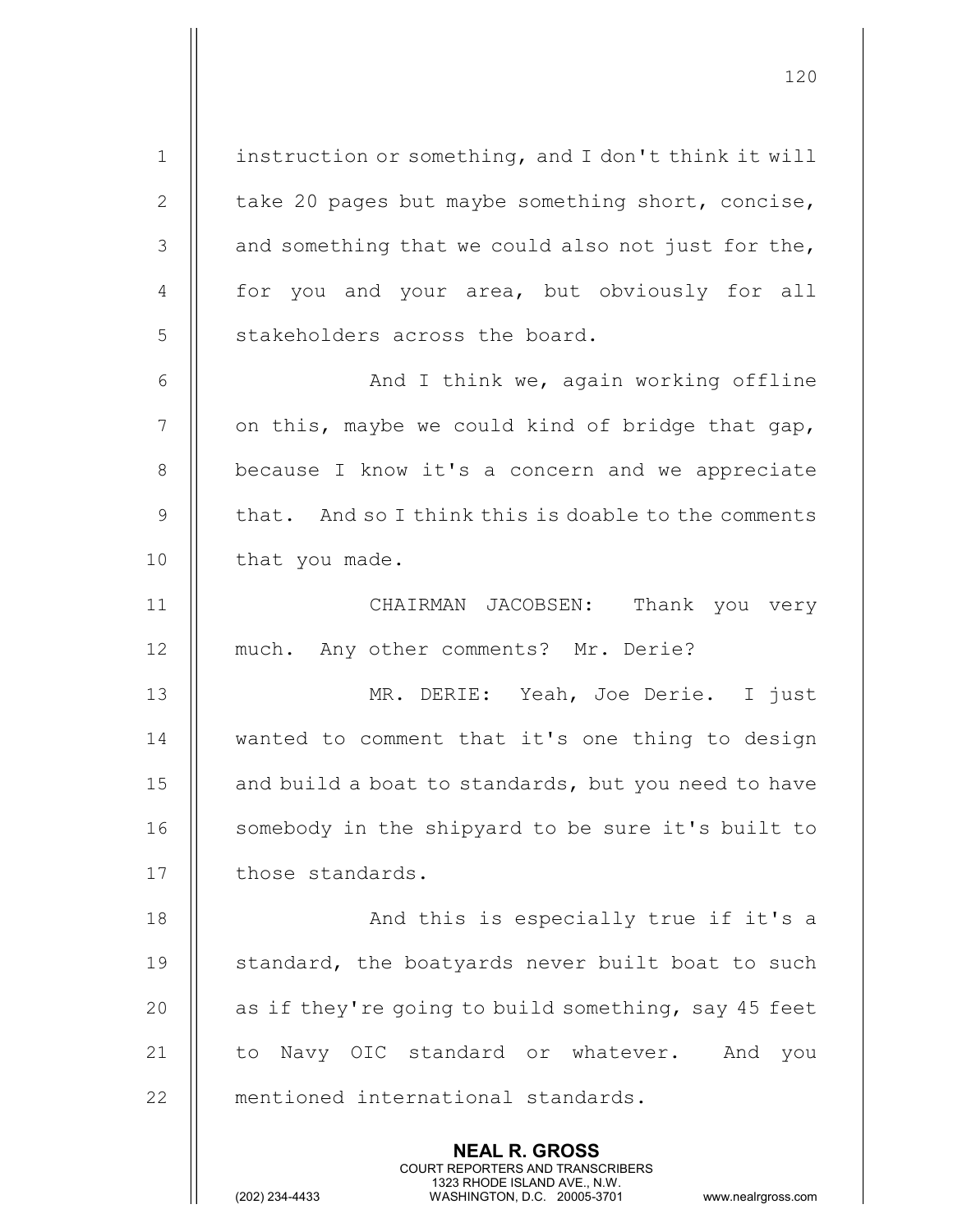| $\mathbf 1$    | Find a boatyard that knows how to build           |
|----------------|---------------------------------------------------|
| $\mathbf{2}$   | to those standards. So you've got to have the     |
| 3              | proper oversight, and it shouldn't probably just  |
| 4              | be the owner should probably hire somebody that   |
| 5              | knows those standards to keep an eye on the       |
| 6              | boatyard.                                         |
| $\overline{7}$ | CHAIRMAN JACOBSEN: All<br>right.                  |
| $8\,$          | Anything else? Okay. Are we ready to go to fish   |
| $\mathcal{G}$  | pingers? Oh a comment in the back? Oh, it's Mr.   |
| 10             | Rudolph. I don't have my glasses.                 |
| 11             | MR. RUDOLPH: Thank you, Mr. Chairman.             |
| 12             | Mike Rudolph from MSC Portland. Mr. Myers asked   |
| 13             | me to share with everybody our experience with a  |
| 14             | new construction of a vessel that just happened   |
| 15             | down in the Coos Bay area of the southern Oregon  |
| 16             | coast.                                            |
| 17             | It's 78-foot trawler, fishing vessel              |
| 18             | that's going to be operating in Alaska. It's keel |
| 19             | was laid in December of 2016. So this is one of   |
| 20             | the vessels that falls into that kind of a        |
| 21             | interesting little group of the new construction  |
| 22             | that Mr. Myers explained when he was reading the  |
|                | <b>NEAL R. GROSS</b>                              |

 COURT REPORTERS AND TRANSCRIBERS 1323 RHODE ISLAND AVE., N.W.

 $\prod$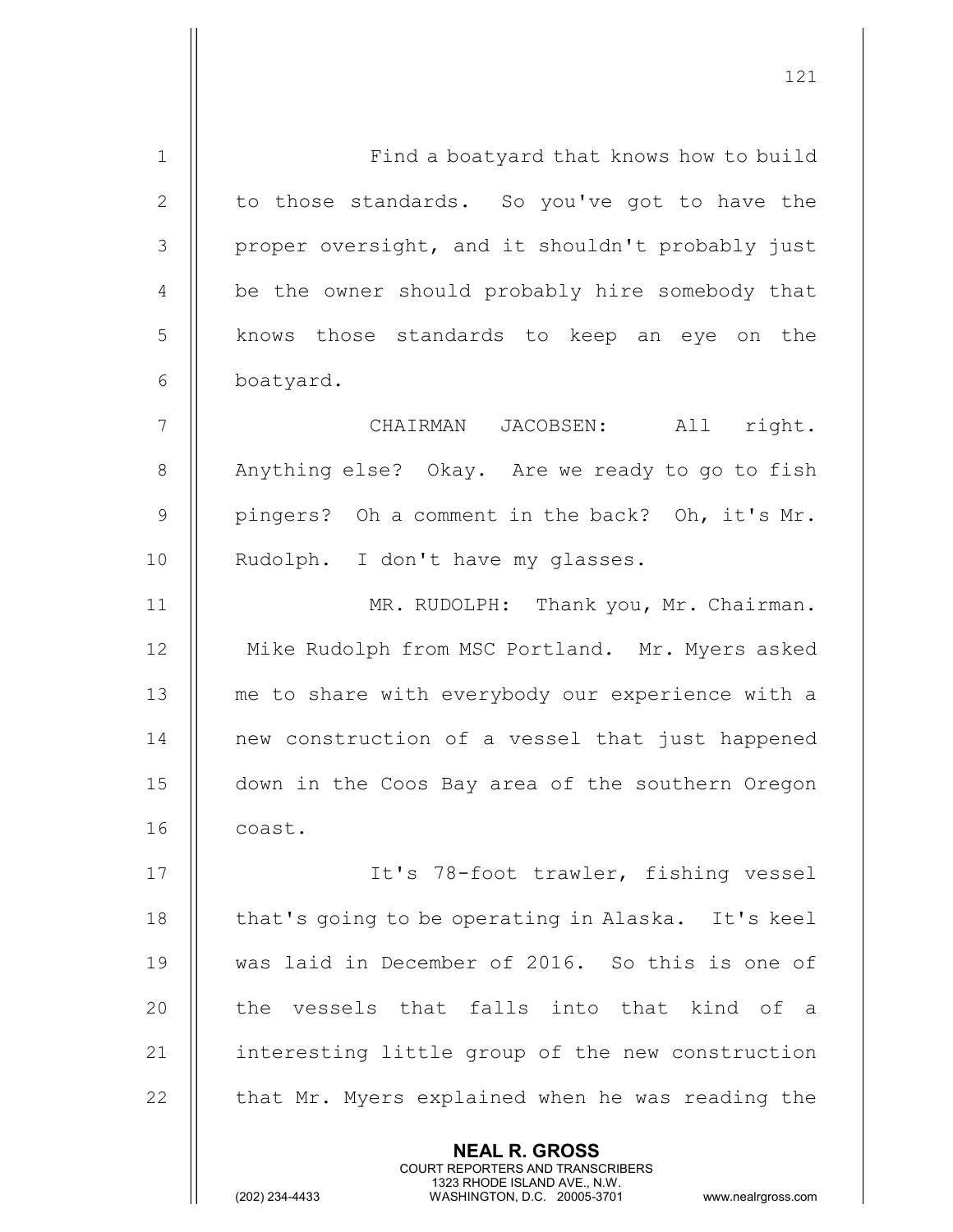1 | parameters of the law.

| $\mathbf{2}$   | And so with that, we had to assure that            |
|----------------|----------------------------------------------------|
| 3              | the vessel is being designed first by a licensed   |
| $\overline{4}$ | naval architect and marine engineer. And so on     |
| 5              | the front end of this, I think you caught wind of  |
| 6              | this new construction while we were here at the    |
| $\overline{7}$ | Fish Expo that year.                               |
| $8\,$          | And we met with the shipyard, the people           |
| 9              | doing the work and kind of made our presence known |
| 10             | that this was going to have to go through a little |
| 11             | bit different process. And so we engaged with the  |
| 12             | naval architect. We got his, we understood,        |
| 13             | verified his credentials, engaged with him.        |
| 14             | We then looked at the plans that he had            |
| 15             | designed. He had already designed them to a number |
| 16             | of different standards because of ABS rules for    |
| 17             | the steel, the hull construction.                  |
| 18             | And as far as the systems go, he hadn't            |
| 19             | quite identified the standards for the different   |
| 20             | systems such as electrical, some of the other      |
| 21             | systems. So we worked with him extensively on,     |
| 22             | okay, identify those standards, which ones do you  |
|                | <b>NEAL R. GROSS</b>                               |

 COURT REPORTERS AND TRANSCRIBERS 1323 RHODE ISLAND AVE., N.W.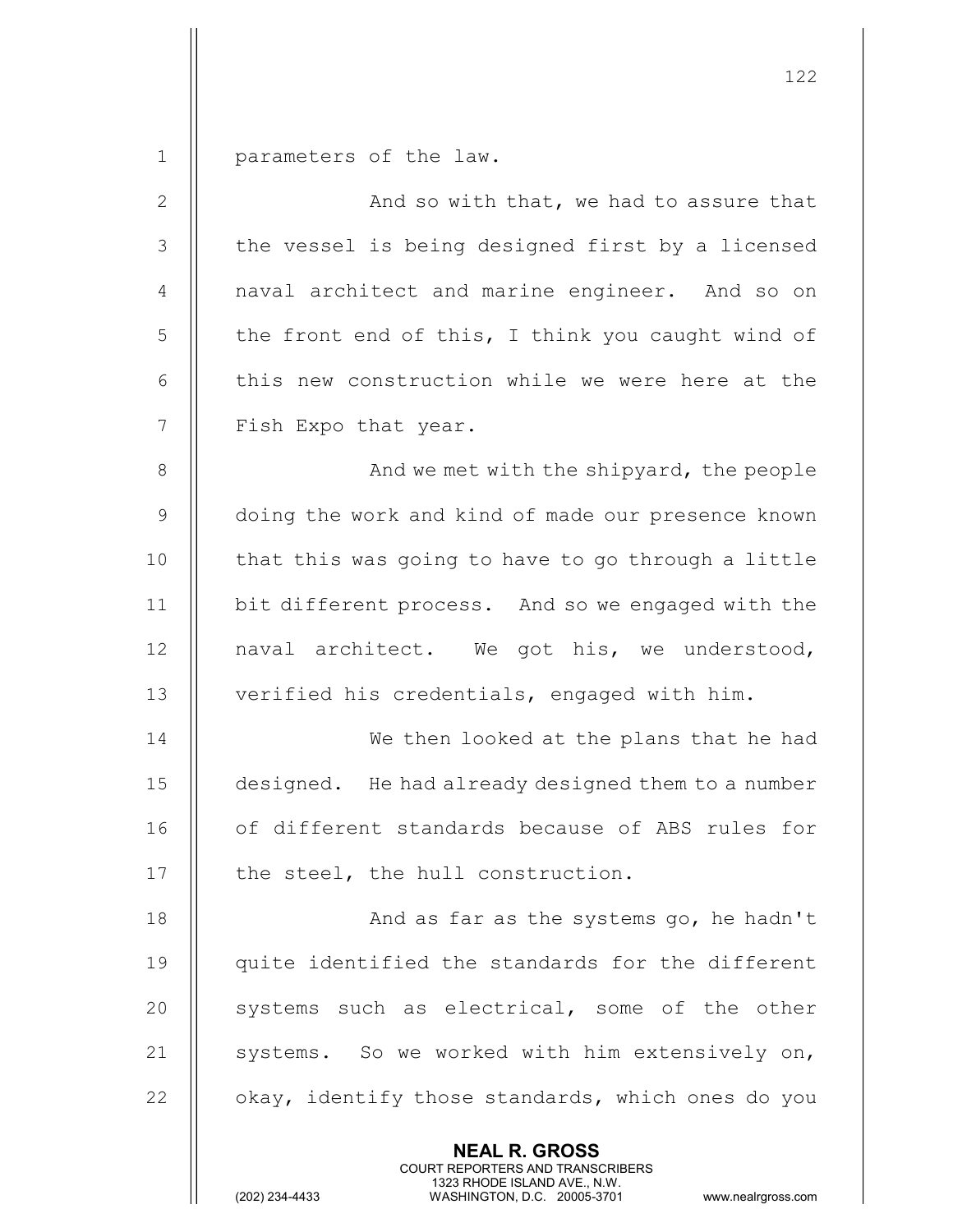| $1\,$          | want to use?                                                                                                                                                    |
|----------------|-----------------------------------------------------------------------------------------------------------------------------------------------------------------|
| $\mathbf{2}$   | And we had this back and forth between                                                                                                                          |
| 3              | headquarters and MSC and us and the naval architect                                                                                                             |
| 4              | on, okay, what does that mean? And then we got                                                                                                                  |
| 5              | it narrowed down to what Mr. Myers explained is                                                                                                                 |
| 6              | that, you know, it's just an accepted standard.                                                                                                                 |
| $\overline{7}$ | You know, it could be a class standard,                                                                                                                         |
| 8              | a Coast Guard inspection standard, ABYC, you know,                                                                                                              |
| $\mathsf 9$    | some sort of a standard. Basically it's not drawn                                                                                                               |
| 10             | out on a paper napkin and say, oh yeah, let's build                                                                                                             |
| 11             | a fishing boat.                                                                                                                                                 |
| 12             | then had to identify a marine<br>We                                                                                                                             |
| 13             | surveyor to oversee the construction to make sure                                                                                                               |
| 14             | that kind of a third-party was overseeing it and                                                                                                                |
| 15             | making sure it was built as per the standard.                                                                                                                   |
| 16             | And we identified what would be an owner                                                                                                                        |
| 17             | vessel in the shipyard, identified as a local                                                                                                                   |
| 18             | surveyor that we vetted through their credentials,                                                                                                              |
| 19             | and the OCMI determined that he was adequate to                                                                                                                 |
| 20             | oversee that construction.                                                                                                                                      |
| 21             | So this -- the construction of this                                                                                                                             |
| 22             | vessel took 18<br>months.<br>And<br>just<br>we would                                                                                                            |
|                | <b>NEAL R. GROSS</b><br>COURT REPORTERS AND TRANSCRIBERS<br>1323 RHODE ISLAND AVE., N.W.<br>(202) 234-4433<br>WASHINGTON, D.C. 20005-3701<br>www.nealrgross.com |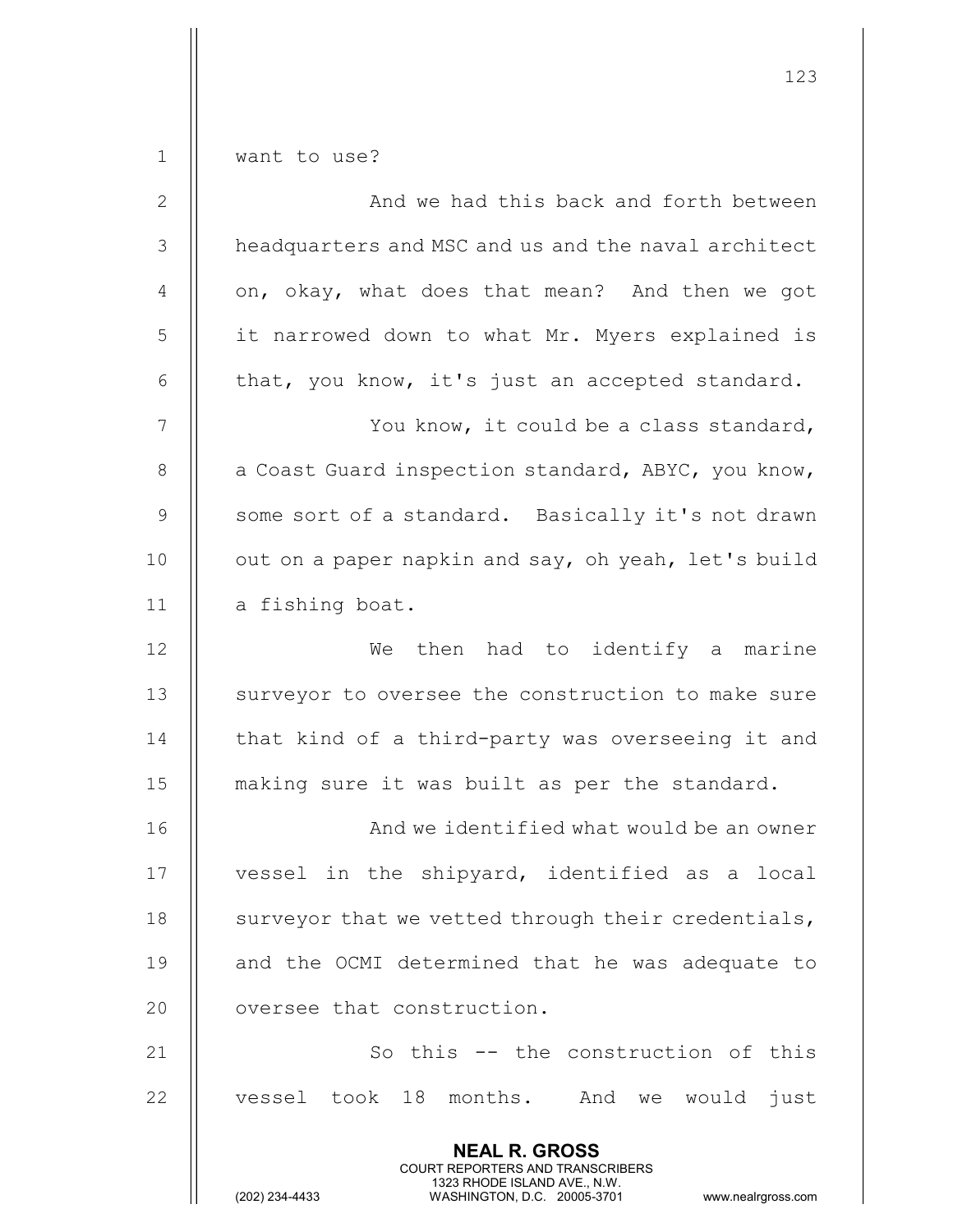1 || periodically visit the shipyard to check on 2 || progress. We were engaged with the shipyard 3 | themselves.

4 | They would call with questions on 5 different things. And it was actually a really 6  $\parallel$  good working relationship we had with them. As  $7 \parallel$  the vessels, the construction near the end, we then 8 || reengaged with the naval architect to discuss 9 Stability.

10 || Because the vessel, even though it's 11 | less than 79 feet, it's still going to need to have 12 || a stability test done and have stability 13 || instructions. And one other provision in the law 14  $\parallel$  they identified was it had to have a loading mark, 15 || assign to the side of the hull.

16 || And most, the architect kind of pushed  $\parallel$  back on that a little bit. And I'm not sure why,  $\parallel$  but, you know, this is a trawler and he felt that 19 || the loading mark wouldn't serve much purpose to  $\parallel$  the people onboard, and we had this kind of a back  $\parallel$  and forth on that.

> NEAL R. GROSS COURT REPORTERS AND TRANSCRIBERS

22 || And I think we got that resolved. But

1323 RHODE ISLAND AVE., N.W.<br>WASHINGTON, D.C. 20005-3701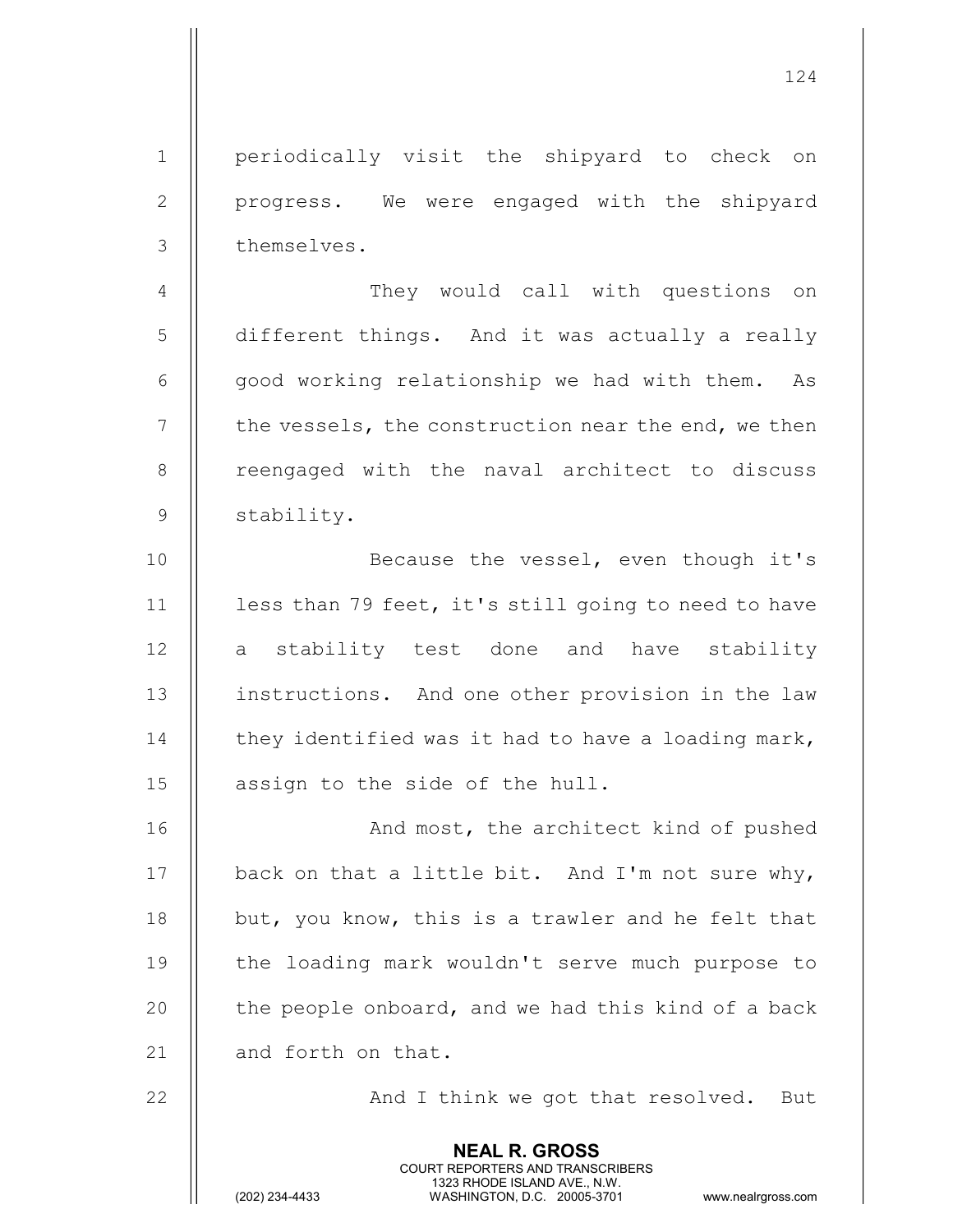NEAL R. GROSS COURT REPORTERS AND TRANSCRIBERS 1323 RHODE ISLAND AVE., N.W.<br>WASHINGTON, D.C. 20005-3701 WASHINGTON, D.C. 20005-3701 www.nealrgross.com 1 || the boat, I'm pretty sure the built boat has a 2 | | loading mark now because it went to Kodiak before 3 || we ever saw it. And then for the life of the vessel,  $4 \parallel$  it's going to need to have an out of the water survey 5 done. 6 It's going to have to have further 7 || engagement with a marine surveyor and any 8 | modifications to the vessel are going to have to 9 || qo through a similar process where its 10 modifications are done per standard and those 11 modifications are overseen by a marine surveyor. 12 || And so this was a kind of a difficult 13 | process to go through from the beginning because 14 || we lacked, in my mind, on the field we lacked kind 15 || of a quidance, you know, a policy document or 16 || something. 17 || When I worked at headquarters for those 18 | few weeks, I worked on the new construction NVIC. 19 || So I kind of had a little bit of a background on 20  $\parallel$  kind of what, on kind the program, where they wanted 21 | to go with this. 22 That NVIC is still in draft form and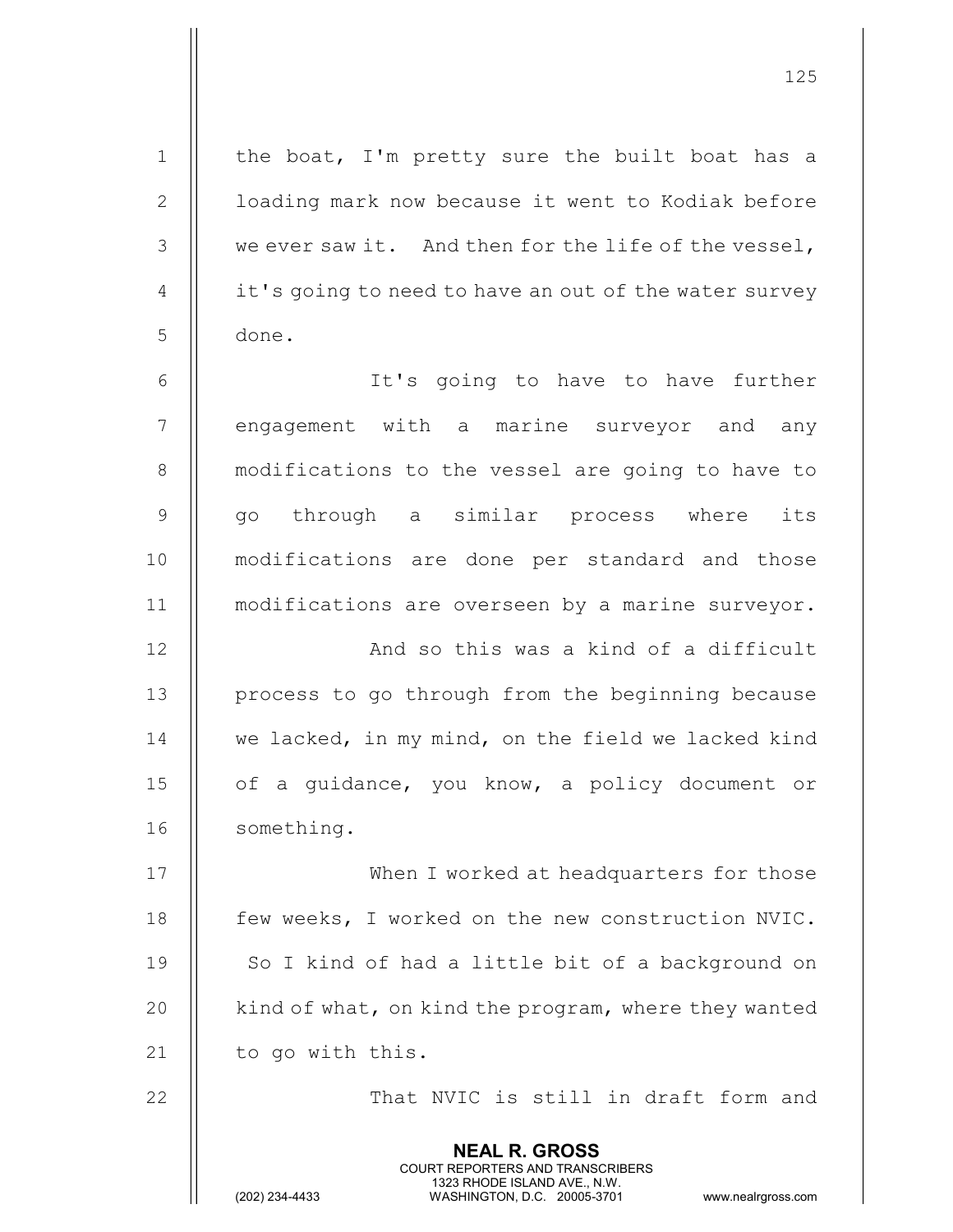| $\mathbf 1$ | I don't know where it is, desk it's sitting at or                                                                                                                      |
|-------------|------------------------------------------------------------------------------------------------------------------------------------------------------------------------|
| 2           | in process at this point. But outside of that NVIC                                                                                                                     |
| 3           | that is really not in effect, we had to go back                                                                                                                        |
| 4           | to the law, basically the black and white of what                                                                                                                      |
| 5           | the law said and that's really all we had to go                                                                                                                        |
| 6           | on.                                                                                                                                                                    |
| 7           | And it was hard for us. It was hard                                                                                                                                    |
| 8           | for the owner of the vessel. It was hard for the                                                                                                                       |
| $\mathsf 9$ | shipyard. But we got through it. And I think                                                                                                                           |
| 10          | moving forward now, we all kind of understand                                                                                                                          |
| 11          | exactly what the expectation is.                                                                                                                                       |
| 12          | And I made a, kind of a quick checklist.                                                                                                                               |
| 13          | I'm kind of a checklist and job aid person, so                                                                                                                         |
| 14          | I made an easy way for myself or any other examiner                                                                                                                    |
| 15          | or any Coast Guard person or even a person who's                                                                                                                       |
| 16          | considering building a vessel, kind of what to                                                                                                                         |
| 17          | follow.                                                                                                                                                                |
| 18          | So I wanted to share that experience                                                                                                                                   |
| 19          | with everybody, and I know that there's probably                                                                                                                       |
| 20          | other vessels that are being built throughout the                                                                                                                      |
| 21          | country or even people are considering building                                                                                                                        |
| 22          | them, and who may not understand what that process                                                                                                                     |
|             | <b>NEAL R. GROSS</b><br><b>COURT REPORTERS AND TRANSCRIBERS</b><br>1323 RHODE ISLAND AVE., N.W.<br>(202) 234-4433<br>WASHINGTON, D.C. 20005-3701<br>www.nealrgross.com |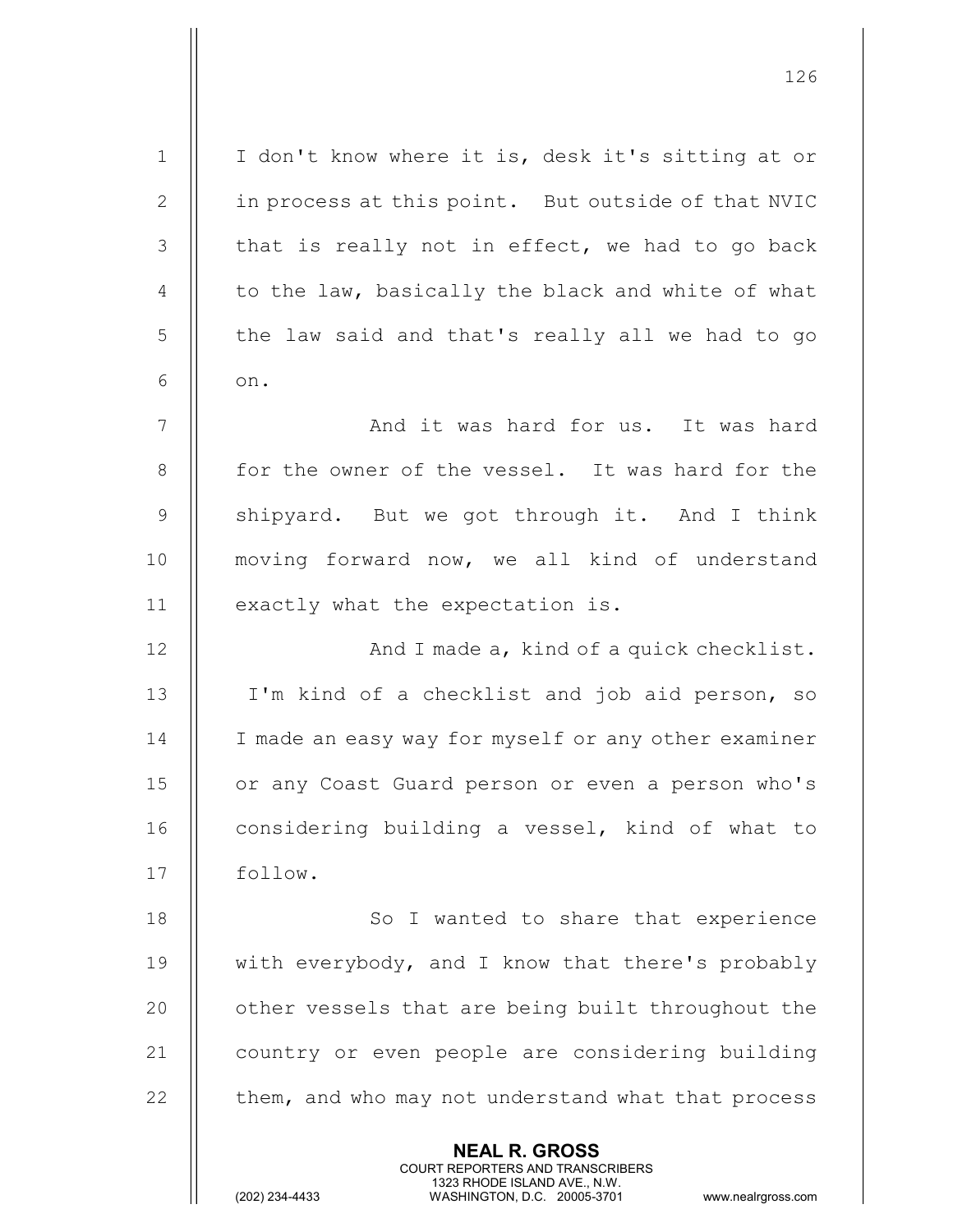| $\mathbf 1$    | would look like.                                                                                                                                                |
|----------------|-----------------------------------------------------------------------------------------------------------------------------------------------------------------|
| $\mathbf{2}$   | In some of our other ports in Oregon,                                                                                                                           |
| 3              | there are other designers and other vessel owners                                                                                                               |
| 4              | that have been wanting to, they wanted to build                                                                                                                 |
| 5              | a new vessel, but because of the new rules they                                                                                                                 |
| 6              | shy away from it. They weren't sure how that was                                                                                                                |
| $\overline{7}$ | going to go.                                                                                                                                                    |
| $8\,$          | They heard rumors it's going to cost                                                                                                                            |
| $\mathsf 9$    | a lot of money. They don't have that class. All                                                                                                                 |
| 10             | this stuff. So what they did, what a lot of them                                                                                                                |
| 11             | are doing is taking existing vessels that they have,                                                                                                            |
| 12             | stripping them down to the keel, and then rebuilding                                                                                                            |
| 13             | essentially a new vessel around it to kind of get                                                                                                               |
| 14             | out from the keel laid date is the effective build                                                                                                              |
| 15             | date.                                                                                                                                                           |
| 16             | And they're finding, we have quite a                                                                                                                            |
| 17             | few, at least on the Oregon coast, that are being                                                                                                               |
| 18             | done that way. And there's nothing against the                                                                                                                  |
| 19             | rules to do that. I mean the law, the way it was                                                                                                                |
| 20             | written is, those vessels would have to enter into                                                                                                              |
| 21             | an alternate compliance safety program immediately                                                                                                              |
| 22             | when it's in effect.                                                                                                                                            |
|                | <b>NEAL R. GROSS</b><br>COURT REPORTERS AND TRANSCRIBERS<br>1323 RHODE ISLAND AVE., N.W.<br>(202) 234-4433<br>WASHINGTON, D.C. 20005-3701<br>www.nealrgross.com |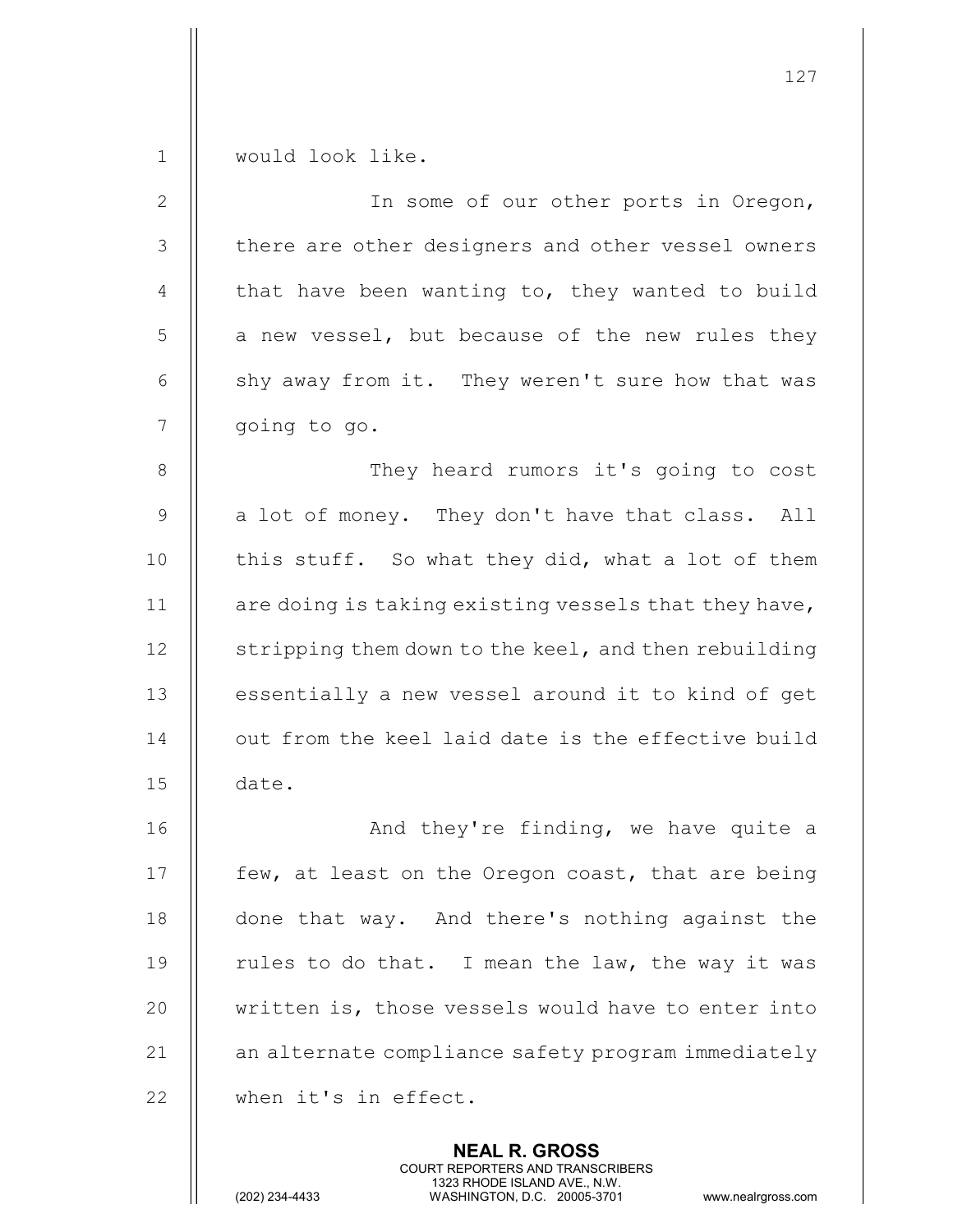128 NEAL R. GROSS COURT REPORTERS AND TRANSCRIBERS 1323 RHODE ISLAND AVE., N.W.<br>WASHINGTON, D.C. 20005-3701 WASHINGTON, D.C. WASHINGTON, D.C. 20005-3701 www.nealrgross.com 1 || But it's obviously not in effect yet. 2 || That's all I have. 3 CHAIRMAN JACOBSEN: Thanks, Mike. 4 || Appreciate it. Mr. Boehmer. 5 MR. BOEHMER: Kris Boehmer, thanks. 6  $\parallel$  What, this boatyard was building this boat in 7 | December of 2016, they were unaware of what had 8 || to be done? 9 || MR. RUDOLPH: They had heard rumors. 10 || They did know exactly needed to be done. 11 MR. BOEHMER: Had they already 12 | employed an architect and a surveyor, or did that 13 | come after your review? 14 || MR. RUDOLPH: No, they had already, the 15 vessel had already been designed by a naval 16 architect. 17 || MR. BOEHMER: So he presumably knew,  $18$  | right? 19 MR. RUDOLPH: Yes, he did. He knew but 20  $\parallel$  he didn't, it wasn't quite on his radar yet because  $21$  | the vessel --22 MR. BOEHMER: So this points to Hal's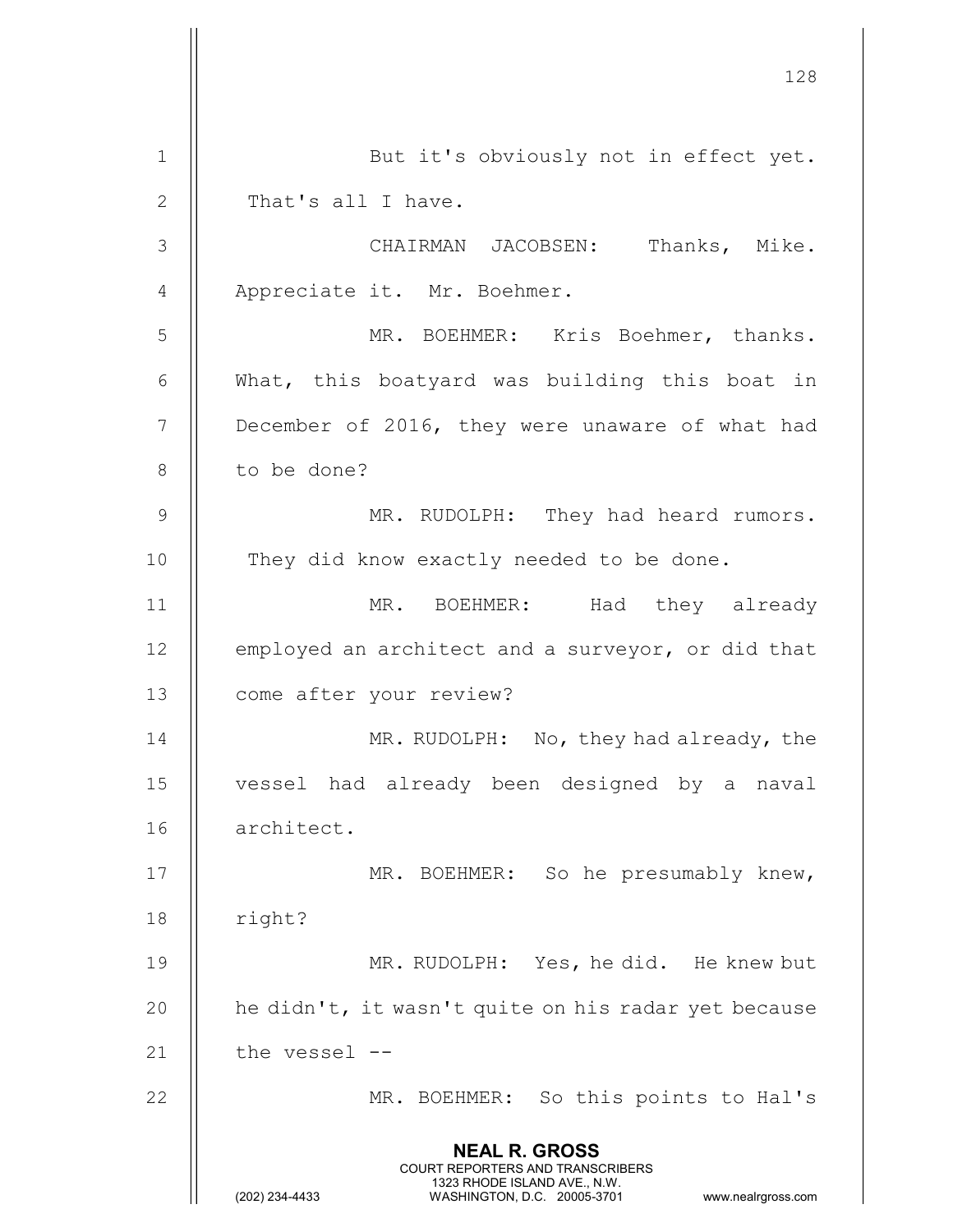NEAL R. GROSS COURT REPORTERS AND TRANSCRIBERS 1323 RHODE ISLAND AVE., N.W.<br>WASHINGTON, D.C. 20005-3701 WASHINGTON, D.C. 20005-3701 www.nealrgross.com 1 | issue of having a standard that we need to go to 2 | that we all know what we're dealing with. And one 3 || of the standards that we could possibly use is the 4 | American Bureau of Yacht Council, ABYC, whatever. 5 || But how well does that actually apply 6  $\parallel$  to fishing vessels? I mean it, that, some of your 7 || yacht would think it's got to be wrong. But I'm 8 || not sure, so more of a comment, not a question but  $9$  || this is of concern to me. 10 || We're seeing a lot of boats in the Gulf 11 || and the East Coast where they're taking keels that 12 || are trucking it out on flat beds because they're 13 || afraid of what's going to be required for a new 14 vessel. 15 And I think that's the last thing our 16 | committee really wants is to create a bunch of new 17 | old boats. Somehow we want to move this boulder 18  $\parallel$  so it's cost effective to upgrade our fishery with 19 new vessels. 20 CHAIRMAN JACOBSEN: Yeah, thanks Kris. 21 | I think Mr. Derie has an answer to your question. 22 MR. DERIE: Yeah. I think this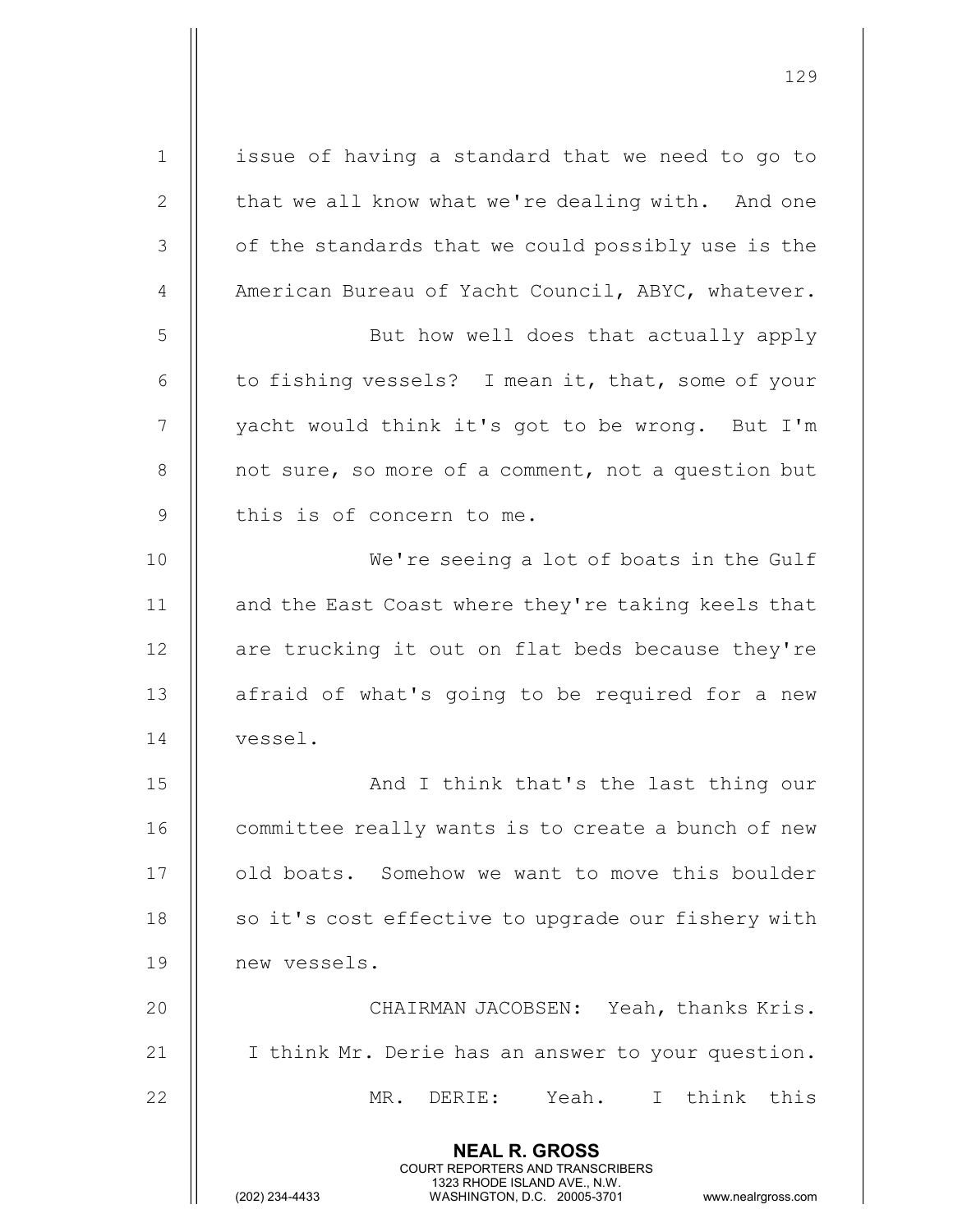| $\mathbf 1$    | customer can boat and yacht on council standards,                                                                                                                      |
|----------------|------------------------------------------------------------------------------------------------------------------------------------------------------------------------|
| $\mathbf{2}$   | but I agree with you and hear a fishing boat is                                                                                                                        |
| 3              | not a yacht and why are we using this standard or                                                                                                                      |
| 4              | these standards.                                                                                                                                                       |
| 5              | I'd like to point out that new                                                                                                                                         |
| 6              | subchapter M refers to these standards, and you                                                                                                                        |
| $\overline{7}$ | can build towing vessels now to these standards.                                                                                                                       |
| 8              | They -- I'm very familiar with ABYC. I've got                                                                                                                          |
| 9              | all their accreditations.                                                                                                                                              |
| 10             | And some do not apply to fishing                                                                                                                                       |
| 11             | vessels, but most will. Basically it's for a boat                                                                                                                      |
| 12             | itself and they just use the yacht for whatever                                                                                                                        |
| 13             | reasons. That's how they got started. But                                                                                                                              |
| 14             | they're good standards and they do apply.                                                                                                                              |
| 15             | That's encouraging.<br>MR. BOEHMER:                                                                                                                                    |
| 16             | Thank you.                                                                                                                                                             |
| 17             | CHAIRMAN JACOBSEN: All right, thanks.                                                                                                                                  |
| 18             | Mr. Dameron?                                                                                                                                                           |
| 19             | MR. DAMERON: Thank you, Mr. Chairman.                                                                                                                                  |
| 20             | Thomas Dameron. We just actually got started with                                                                                                                      |
| 21             | a new build under 79 foot and in our contract with                                                                                                                     |
| 22             | the naval architect, it, you know, simply states                                                                                                                       |
|                | <b>NEAL R. GROSS</b><br><b>COURT REPORTERS AND TRANSCRIBERS</b><br>1323 RHODE ISLAND AVE., N.W.<br>(202) 234-4433<br>WASHINGTON, D.C. 20005-3701<br>www.nealrgross.com |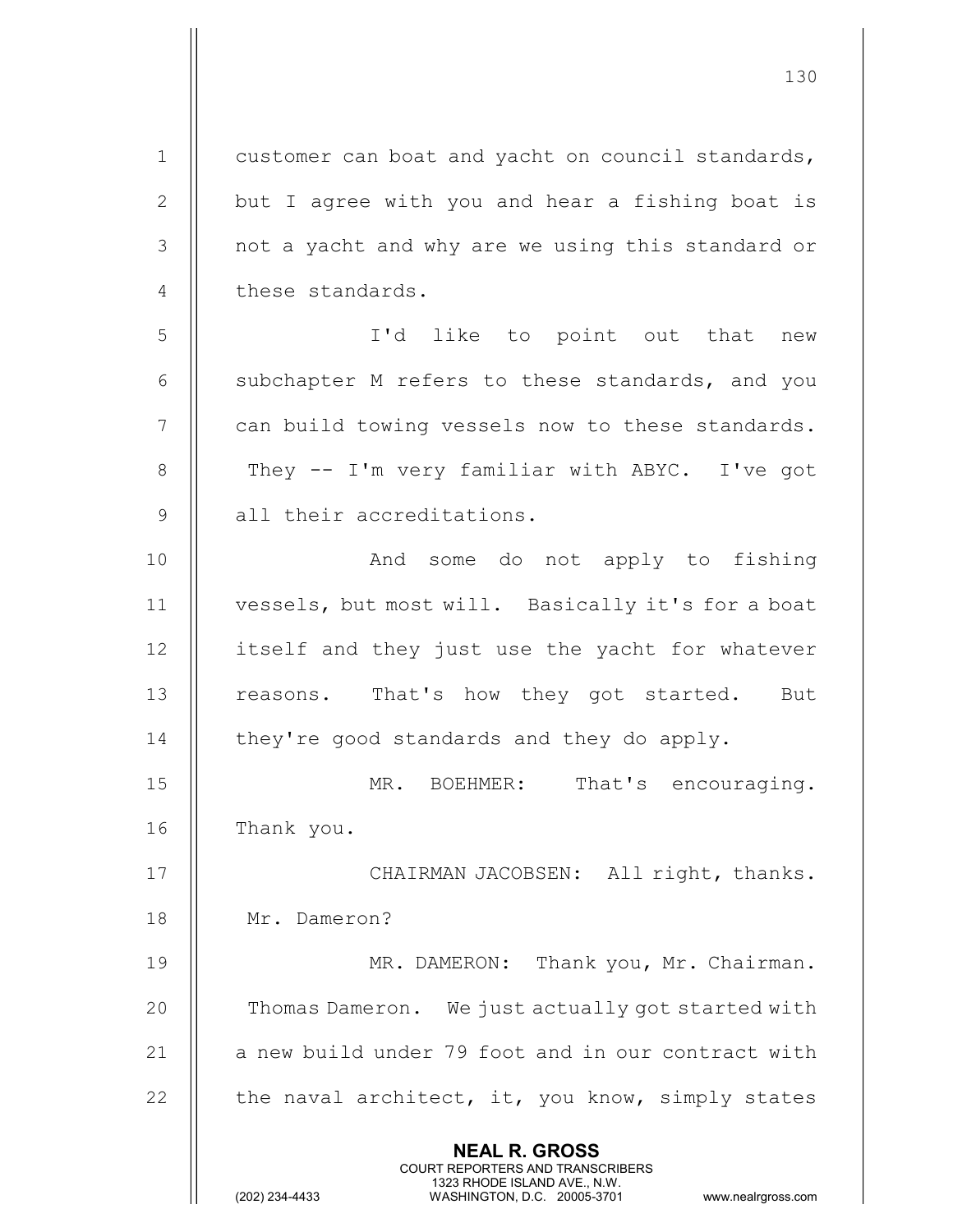|                | <b>NEAL R. GROSS</b><br>COURT REPORTERS AND TRANSCRIBERS<br>1323 RHODE ISLAND AVE., N.W.<br>(202) 234-4433<br>WASHINGTON, D.C. 20005-3701<br>www.nealrgross.com |
|----------------|-----------------------------------------------------------------------------------------------------------------------------------------------------------------|
| 22             | PARTICIPANT: Find where I can start.                                                                                                                            |
| 21             | pingers?                                                                                                                                                        |
| 20             | Any other questions? Okay. Moving on.<br>Fish                                                                                                                   |
| 19             | CHAIRMAN JACOBSEN: All right. Thanks.                                                                                                                           |
| 18             | helps, you know.                                                                                                                                                |
| 17             | endorsed. It's something I threw together, if it                                                                                                                |
| 16             | is a Portland checklist. It's not nationally                                                                                                                    |
| 15             | anybody who needs that. And I want to preface it                                                                                                                |
| 14             | Rudolph. I can make that available to you or to                                                                                                                 |
| 13             | MR. RUDOLPH: Yes, and this is Mike                                                                                                                              |
| 12             | those standards.                                                                                                                                                |
| 11             | certification that it was designed and built to                                                                                                                 |
| 10             | process so that at the end we can get that                                                                                                                      |
| $\mathsf 9$    | and the shipyard that we're doing this through a                                                                                                                |
| $8\,$          | it is new to both the naval architect, the surveyor                                                                                                             |
| $\overline{7}$ | So that we can make sure that because                                                                                                                           |
| 6              | standards, but I'd love to have a look at your list.                                                                                                            |
| 5              | to oversee the construction to those design                                                                                                                     |
| $\overline{4}$ | surveyor, approved by the Coast Guard that he is                                                                                                                |
| 3              | And in our contract with an approved                                                                                                                            |
| $\mathbf{2}$   | standards.                                                                                                                                                      |
| $\mathbf 1$    | that it's to be designed to classification                                                                                                                      |
|                |                                                                                                                                                                 |

 $\overline{\phantom{a}}$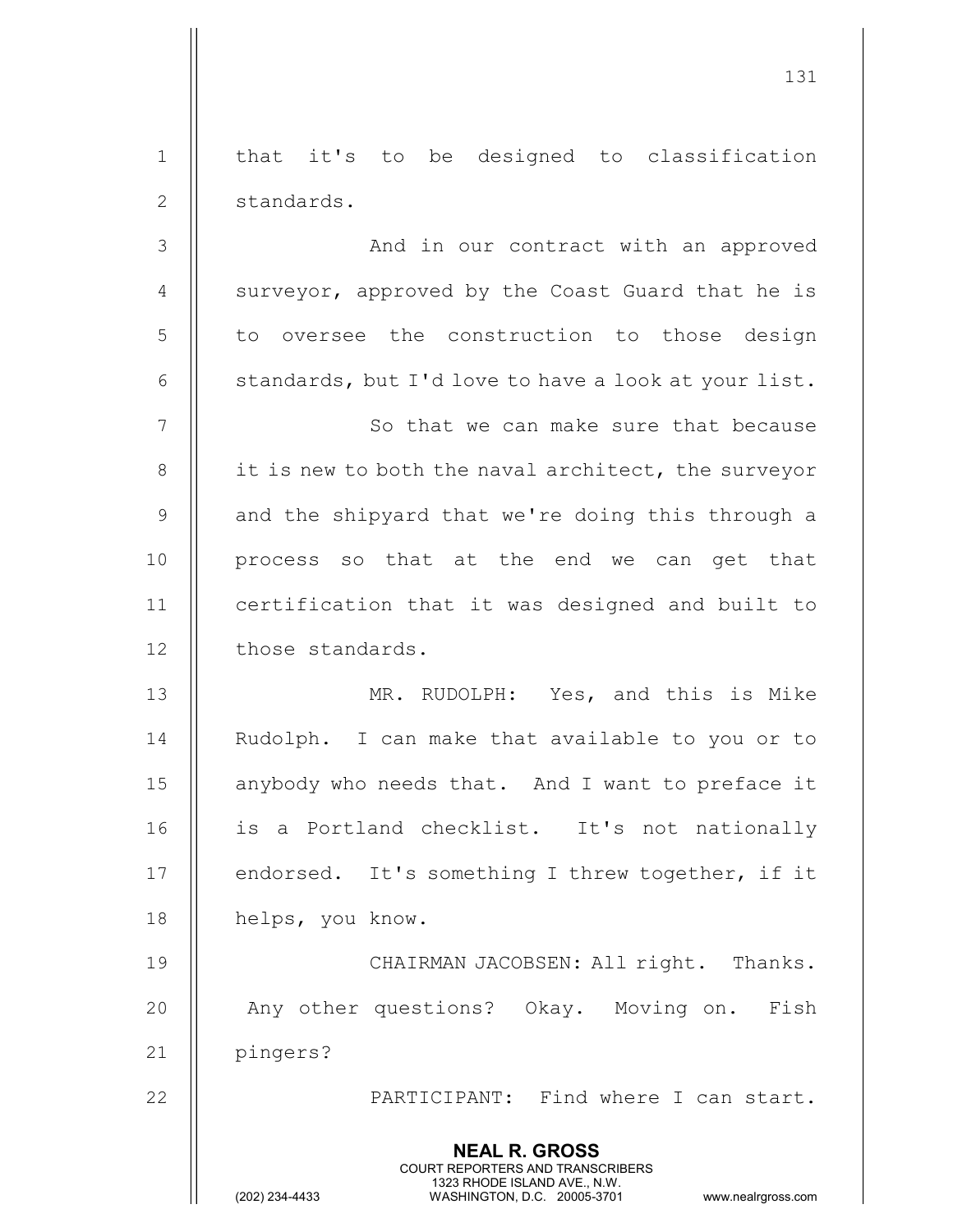| $1\,$          | Good morning. I just went right from a U.S. Coast                                                                                              |
|----------------|------------------------------------------------------------------------------------------------------------------------------------------------|
| $\mathbf{2}$   | Guard headquarters, the Office of Navigation                                                                                                   |
| $\mathfrak{Z}$ | Equipment and Navigation of Standards.                                                                                                         |
| $\overline{4}$ | And I'm here on the agenda to talk about                                                                                                       |
| 5              | fish pingers and to talk about those requirements.                                                                                             |
| $6\,$          | So those are the two things that I need to check                                                                                               |
| 7              | off. But there's also the AIS expert in the Office                                                                                             |
| $8\,$          | of the Coast Guard of the United States.                                                                                                       |
| $\mathsf 9$    | If you have anything involved in the                                                                                                           |
| 10             | AIS, I was probably involved in it. I've been                                                                                                  |
| 11             | involved with AIS since 1999. I participated in                                                                                                |
| 12             | all the international bodies that deal with the                                                                                                |
| 13             | AIS, and so I'm looking forward to this opportunity                                                                                            |
| 14             | to address any AIS issues with you, besides the                                                                                                |
| 15             | two that are on the agenda.                                                                                                                    |
| 16             | And walk us through some stuff that we                                                                                                         |
| 17             | have on the slides to give you some places to go                                                                                               |
| 18             | for resources to get further information on that.                                                                                              |
| 19             | Let me tackle the first one right off the bat,                                                                                                 |
| 20             | which is the GMTSS requirement, which in an FCC                                                                                                |
| 21             | requirement, not a Coast Guard requirement.                                                                                                    |
| 22             | So if you have interests with that, I                                                                                                          |
|                | <b>NEAL R. GROSS</b>                                                                                                                           |
|                | <b>COURT REPORTERS AND TRANSCRIBERS</b><br>1323 RHODE ISLAND AVE., N.W.<br>(202) 234-4433<br>WASHINGTON, D.C. 20005-3701<br>www.nealrgross.com |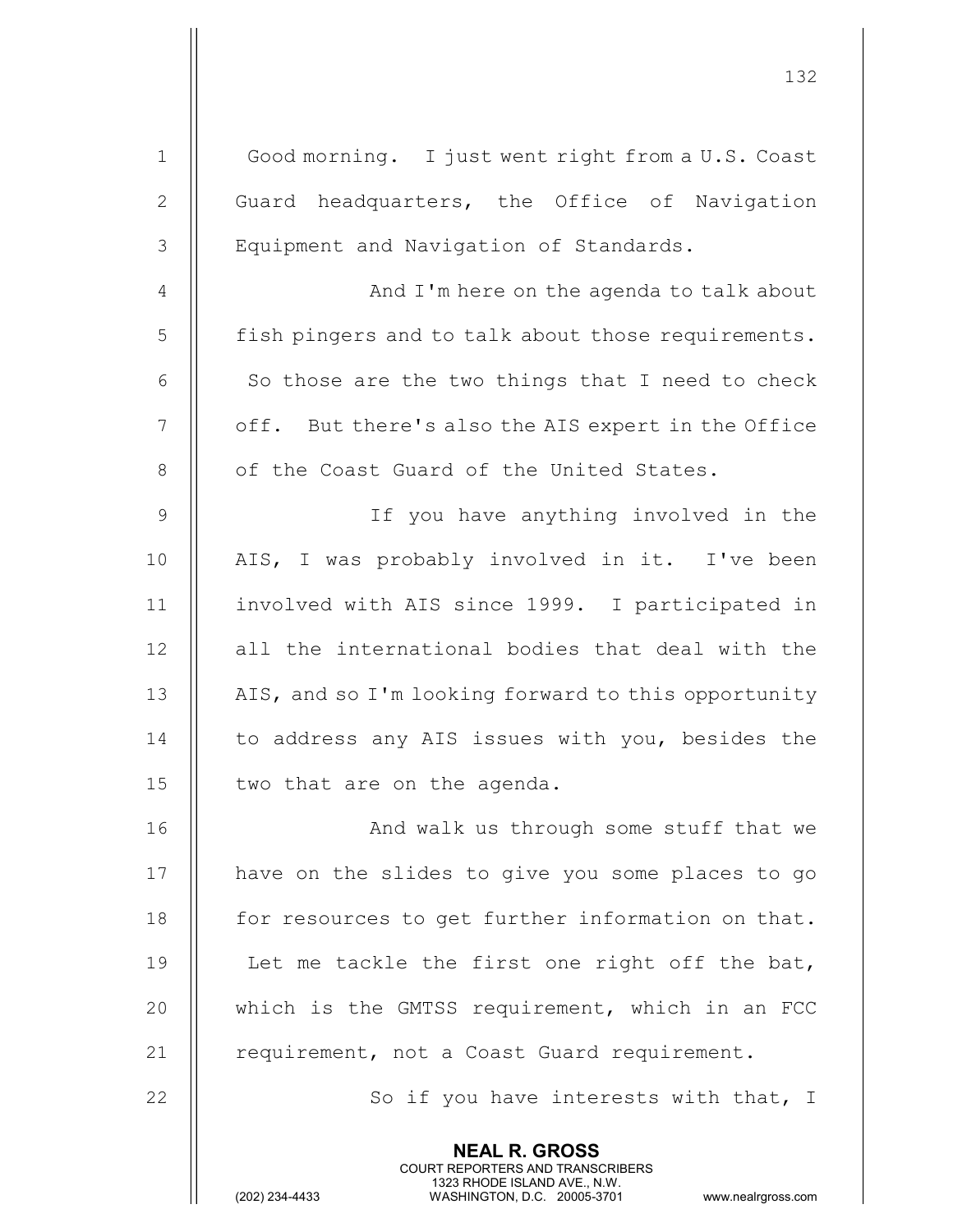| $\mathbf 1$    | would relay them to the FCC, but it's not really                                                                                                                |
|----------------|-----------------------------------------------------------------------------------------------------------------------------------------------------------------|
| $\mathbf{2}$   | one of ours so go ahead counter.                                                                                                                                |
| $\mathfrak{Z}$ | And what is currently going on and what                                                                                                                         |
| 4              | we see and you probably have packets of is that                                                                                                                 |
| 5              | all of those vessels that were granted a waiver                                                                                                                 |
| 6              | of their GMTSS requirements, Global Maritime                                                                                                                    |
| 7              | Transportation System Service.                                                                                                                                  |
| $\,8\,$        | And requirements for VHF radios                                                                                                                                 |
| $\mathsf 9$    | particularly and NF radios that were granted back                                                                                                               |
| 10             | in 1998 that were granted an exemption and until                                                                                                                |
| 11             | such time that the United States Coast Guard can                                                                                                                |
| 12             | clear up what is known as A1 and A2 for doing the                                                                                                               |
| 13             | assessment, which what you did about three years                                                                                                                |
| 14             | ago.                                                                                                                                                            |
| 15             | So therefore those exemptions                                                                                                                                   |
| 16             | according to their regulations would go ahead cease                                                                                                             |
| 17             | if you have registered. Anyone who has an                                                                                                                       |
| 18             | exemption waiver should have got the letter right                                                                                                               |
| 19             | now telling them that, that is the case and that                                                                                                                |
| 20             | their exemption will no longer be valid January                                                                                                                 |
| 21             | 1st -- excuse me, January 31st, 2021.                                                                                                                           |
| 22             | So that's the issue with the GMTSS.                                                                                                                             |
|                | <b>NEAL R. GROSS</b><br>COURT REPORTERS AND TRANSCRIBERS<br>1323 RHODE ISLAND AVE., N.W.<br>(202) 234-4433<br>WASHINGTON, D.C. 20005-3701<br>www.nealrgross.com |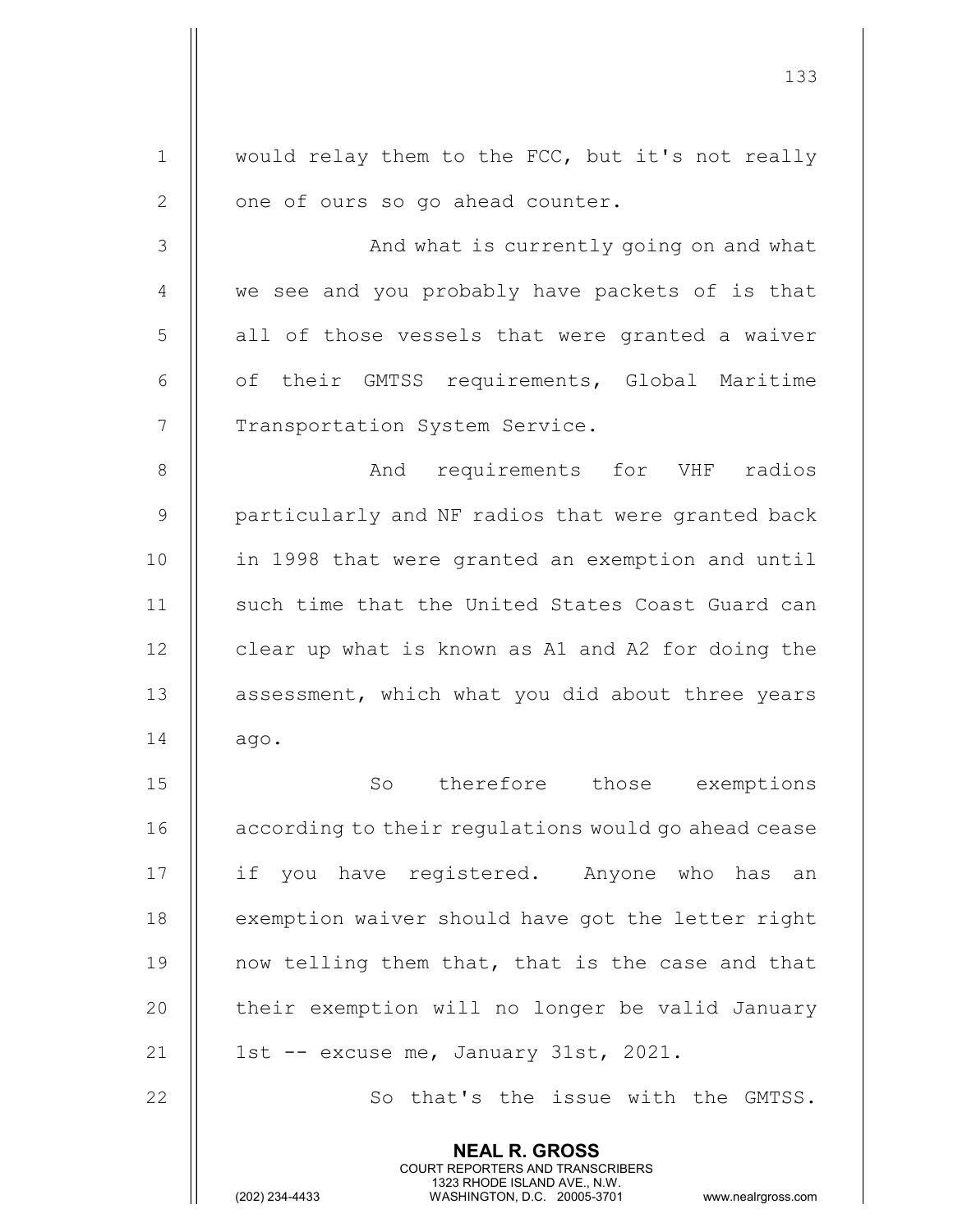NEAL R. GROSS COURT REPORTERS AND TRANSCRIBERS 1323 RHODE ISLAND AVE., N.W.<br>WASHINGTON, D.C. 20005-3701  $1 \parallel$  So are there any questions on that so that I can 2 || run through other lists? Okay. All right. So 3 || now as if we run to the AIS and particularly, how  $4 \parallel$  do I get to the -- all right. 5 Well for those of you who do not know 6 || AIS is, AIS is automatic identification system. 7 || It is an international requirement and U.S. 8 || requirement pretty much to have onboard all 9 Commercial vessels over 65 feet, 27 feet, eight 10 || meters if you're a towing vessel. 11 That's been in place and 12 || internationally since 2002 for all vessels over 13 || 300 gross tons and passenger vessels. It's made  $14$  | a very successful ruling even of to date, but it's 15 not good. 16 || PARTICIPANT: Oh yeah, something got 17 || to be standing out to here. 18 PARTICIPANT: I saw it in 2016, they 19 | extended that requirement to all commercial vessels 20 || over 65 feet in U.S. common waters. We currently 21  $\parallel$  check about 100 fishing vessels a day on the 13,000 22  $\parallel$  a vessels that we track a day, it would be close

134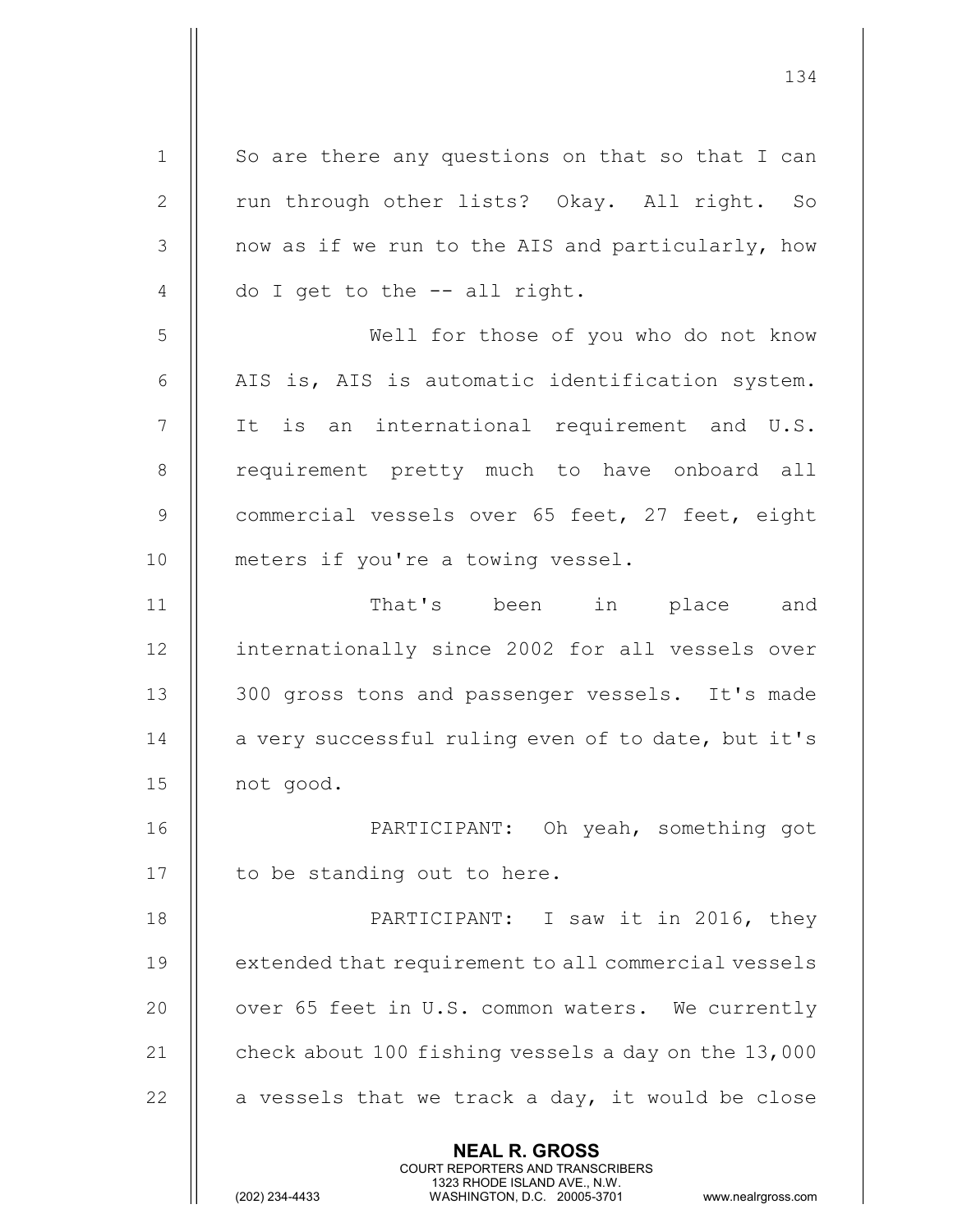|                | 135                                                      |
|----------------|----------------------------------------------------------|
| $\mathbf{1}$   | to 110,000 vessels that we've tracked since 2004.        |
| $\mathbf{2}$   | Unfortunately, not all our users meet                    |
| 3              | requirements and don't broadcast correct<br>the          |
| $\overline{4}$ | information authority that I was referring to.           |
| 5              | Also as we've seen with gas technology                   |
| 6              | is the great digital technology is that people and       |
| $\overline{7}$ | particularly manufacturers have taken advantage          |
| $8\,$          | of that technology to bring in new services, new         |
| $\overline{9}$ | equipment into those particular channels.                |
| 10             | Unfortunately they're doing so without                   |
| 11             | any supervision and without maintaining consistent       |
| 12             |                                                          |
|                | standards, which brings us to the infamous fish          |
| 13             | pinger, which we have an example here.                   |
| 14             | And so what we're seeing with these fish                 |
| 15             | pingers, number one, they have not been FCC type         |
| 16             | certified, which does mean that their use, purchase      |
| 17             | and marketing is illegal in the United States.           |
| 18             | They have not been test complied, so                     |
| 19             | they have not tested by any test laboratory to           |
| 20             | ensure that they meet with the United Standard,          |
| 21             | which is a major, major issue, and why we have some      |
| 22             | major concerns about them.                               |
|                | <b>NEAL R. GROSS</b><br>COURT REPORTERS AND TRANSCRIBERS |

 $\frac{1}{2}$ 

1323 RHODE ISLAND AVE., N.W.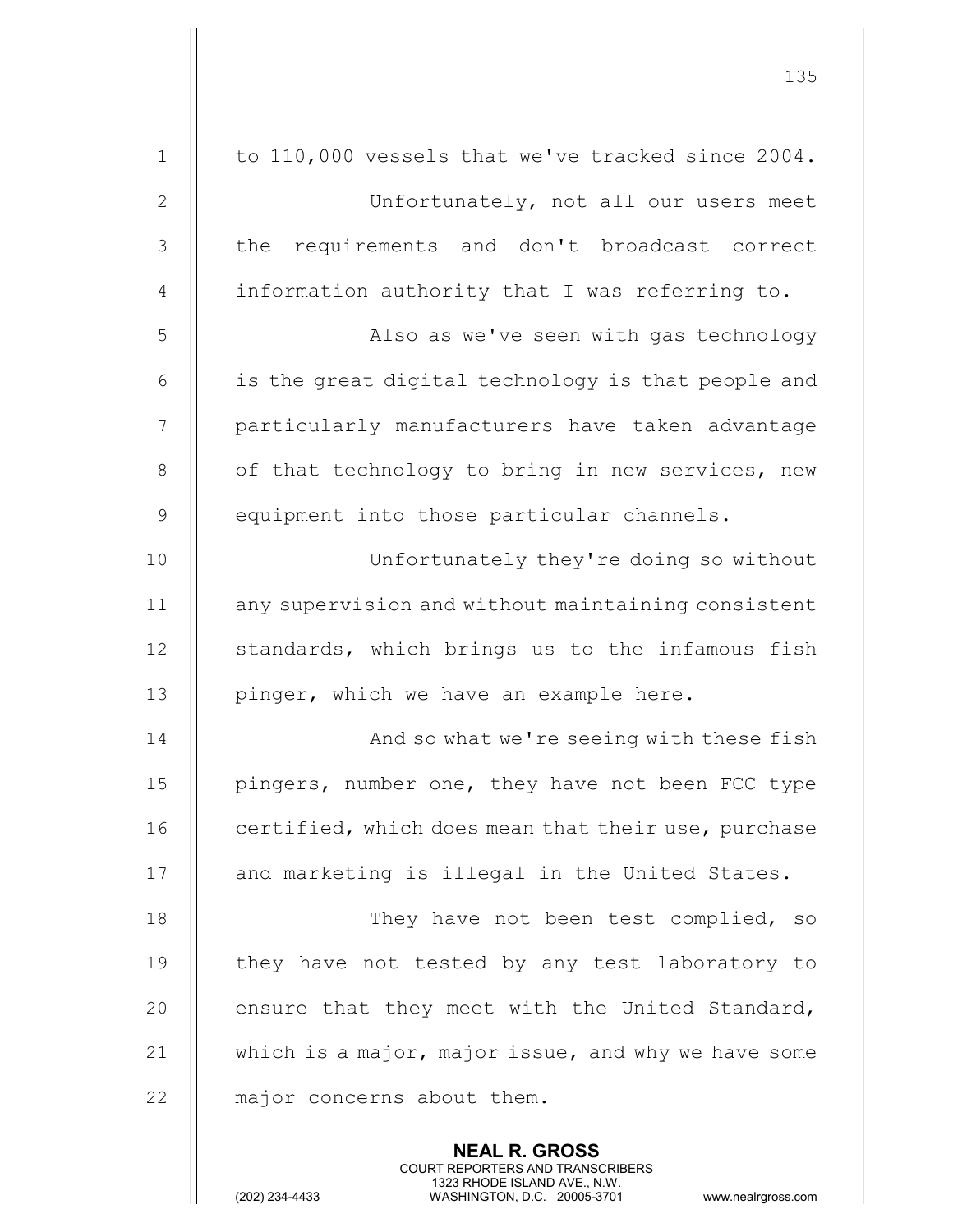| $\mathbf 1$    | And from what we've been hearing have                                                                                                                                  |
|----------------|------------------------------------------------------------------------------------------------------------------------------------------------------------------------|
| $\mathbf{2}$   | the ability of why we need to make sure we get these                                                                                                                   |
| 3              | off the water as soon as best that we can. For                                                                                                                         |
| $\overline{4}$ | those who are not intimately familiar with AIS,                                                                                                                        |
| 5              | what makes AIS very, very unique, it operates with                                                                                                                     |
| 6              | a constant that's one of the self-organized                                                                                                                            |
| $\overline{7}$ | time-division multiple access protocol.                                                                                                                                |
| 8              | Which really means that it kind of                                                                                                                                     |
| $\mathsf 9$    | operates just like your cell phone does, particular                                                                                                                    |
| 10             | first generation cell phones, but instead of having                                                                                                                    |
| 11             | a cell tower that we're connected to for our cell                                                                                                                      |
| 12             | phones, your ship is the cell tower.                                                                                                                                   |
| 13             | And as it moves, it self-organizes                                                                                                                                     |
| 14             | itself amongst all the other users there are in                                                                                                                        |
| 15             | the waterway to ensure that all transmission are                                                                                                                       |
| 16             | being brought forth are covered.                                                                                                                                       |
| 17             | So what happens when you come in and                                                                                                                                   |
| 18             | your gas box is turned on, it listens for two                                                                                                                          |
| 19             | minutes, goes hey, who's out there. And then it                                                                                                                        |
| 20             | finds out who's out there and where they're                                                                                                                            |
| 21             | broadcasting.                                                                                                                                                          |
| 22             | And then it tells the world that, hey,                                                                                                                                 |
|                | <b>NEAL R. GROSS</b><br><b>COURT REPORTERS AND TRANSCRIBERS</b><br>1323 RHODE ISLAND AVE., N.W.<br>(202) 234-4433<br>WASHINGTON, D.C. 20005-3701<br>www.nealrgross.com |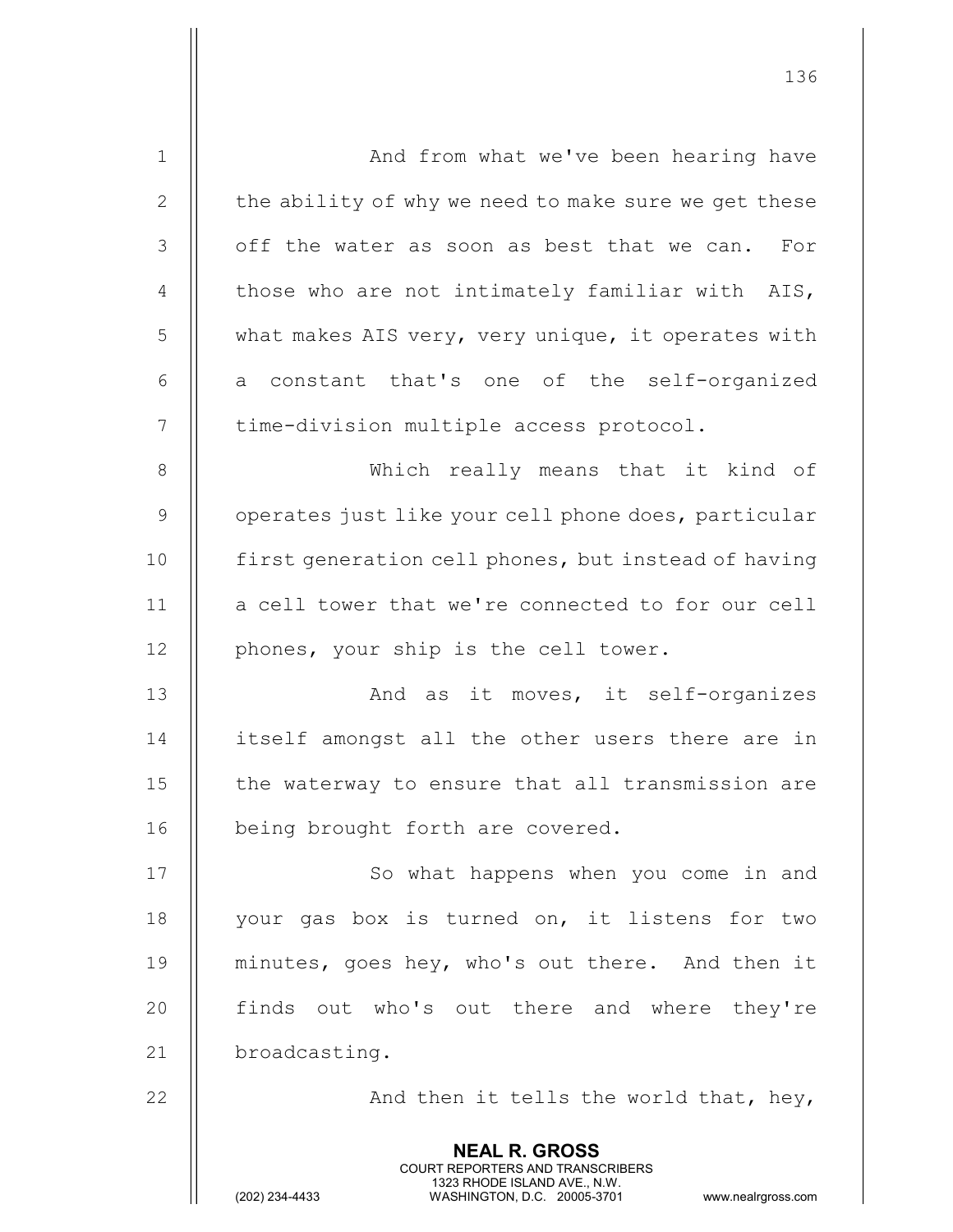| $1\,$          | I want to come in and I'm going to be broadcasting                                                  |
|----------------|-----------------------------------------------------------------------------------------------------|
| $\mathbf{2}$   | in this spot. And by the way, I'm going to be using                                                 |
| 3              | the subsequent slot for the next eight minutes.                                                     |
| $\overline{4}$ | So don't use that slot.                                                                             |
| 5              | So what's critical and what makes AIS                                                               |
| 6              | successful is that this self-organizing is<br>SO                                                    |
| $\overline{7}$ | happening all the time, unbeknownst to you and                                                      |
| 8              | ensures that your transmission will always go out                                                   |
| $\mathsf 9$    | because everybody knows who you are and that you're                                                 |
| 10             | using that slot and you're moving forward.                                                          |
| 11             | So what's happening with these fish                                                                 |
| 12             | pingers is that these fish pingers aren't listening                                                 |
| 13             | to anybody and they're going, hey, I'm here. Pop,                                                   |
| 14             | pop, pop. So they start using these consoles.                                                       |
| 15             | And so as they these consoles, you kind                                                             |
| 16             | of go, oh, you're using my slot. But if they're                                                     |
| 17             | using a slot that you were using to tell the rest                                                   |
| 18             | of the world that I'm using again, well then the                                                    |
| 19             | rest of the world doesn't know to not use that slot                                                 |
| 20             | because you had reserved it.                                                                        |
| 21             | Because they did not hear that                                                                      |
| 22             | transmission because this pinger stepped on it.                                                     |
|                |                                                                                                     |
|                | <b>NEAL R. GROSS</b><br>COURT REPORTERS AND TRANSCRIBERS                                            |
|                | 1323 RHODE ISLAND AVE., N.W.<br>(202) 234-4433<br>WASHINGTON, D.C. 20005-3701<br>www.nealrgross.com |
|                |                                                                                                     |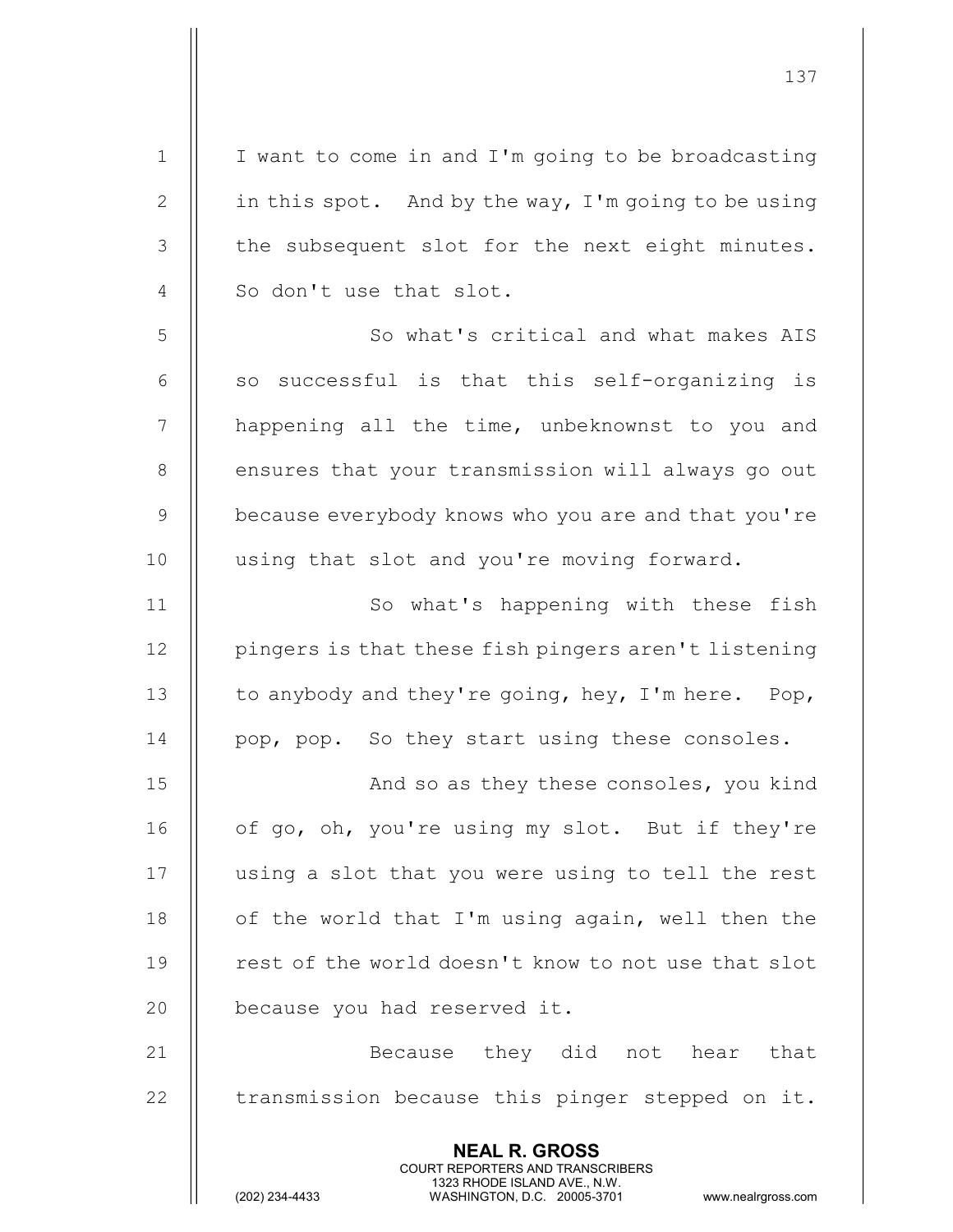NEAL R. GROSS COURT REPORTERS AND TRANSCRIBERS 1323 RHODE ISLAND AVE., N.W.<br>WASHINGTON, D.C. 20005-3701 WASHINGTON, D.C. 20005-3701 www.nealrgross.com 1 | So now you have the whole discombobulation of the 2 | network where this little pinger was sniffing in 3 || the cold to go ahead and tell you where your net's  $4 \parallel$  at and now affecting all the other users here. 5 And tapping on our, are in our range and your 6 | possibility for receiving other units. We can't  $7$  | have that. 8 | So we are very, very vehemently opposed 9 || to these devices and we're working to the FCC to 10  $\parallel$  do our best to get them shut down. Unfortunately, 11 | they're widely available on Amazon and eBay. 12 We're working those two institutions  $13$   $\parallel$  to stop the sale of those particular items. 14 || Hopefully that will happen here relatively soon, 15 | and we'll start having marketing education campaign 16 || to tell everybody to not go ahead and purchase  $17$   $\parallel$  these. 18 || So kind of that's where we're at with 19 || the fish pingers. And it's not only us. This is 20 || all the time. Half of those dots that you see on 21  $\parallel$  there are fish pingers. It pretty much makes your 22 || AIS useless because you can't distinguish what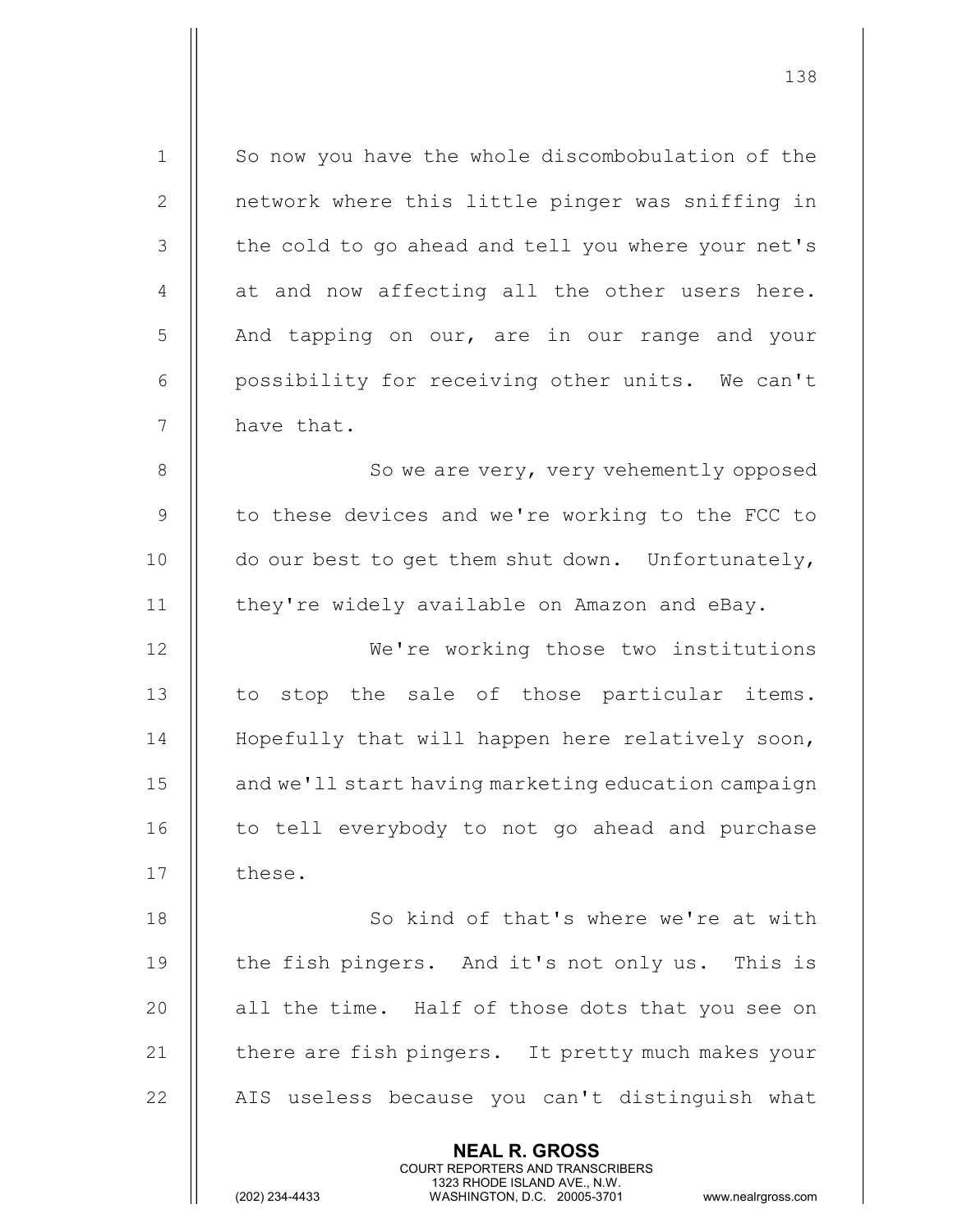1 | these are.

| $\overline{2}$  | And then unfortunately the other thing                                                                                                                                 |
|-----------------|------------------------------------------------------------------------------------------------------------------------------------------------------------------------|
| 3               | about these pingers is that they're identifying                                                                                                                        |
| $\overline{4}$  | themselves with a message that's allocated for a                                                                                                                       |
| 5               | vessel. So when you see it, you think it's a vessel                                                                                                                    |
| 6               | just like any other vessel.                                                                                                                                            |
| $7\phantom{.0}$ | You don't know it's a pinger for a fish                                                                                                                                |
| $8\,$           | van, except for maybe possibly hopefully they have                                                                                                                     |
| $\mathsf 9$     | the word "net" in the name of the device. But other                                                                                                                    |
| 10              | than that it kind of looks at your AIS.                                                                                                                                |
| 11              | It appears to you just like any other                                                                                                                                  |
| 12              | vessel would appear to you, which makes things very,                                                                                                                   |
| 13              | very disconcerting and very, very difficult                                                                                                                            |
| 14              | ascertain what your situational awareness is when                                                                                                                      |
| 15              | you're confronted with all these pingers out here                                                                                                                      |
| 16              | that are pinging at you.                                                                                                                                               |
| 17              | So I said, this is all China. So it's                                                                                                                                  |
| 18              | not a situation that's unique to us. It's a                                                                                                                            |
| 19              | situation that is being addressed right now as we                                                                                                                      |
| 20              | speak internationally.                                                                                                                                                 |
| 21              | And we're, the international community                                                                                                                                 |
| 22              | is calling these now is autonomous marine radio                                                                                                                        |
|                 | <b>NEAL R. GROSS</b><br><b>COURT REPORTERS AND TRANSCRIBERS</b><br>1323 RHODE ISLAND AVE., N.W.<br>(202) 234-4433<br>WASHINGTON, D.C. 20005-3701<br>www.nealrgross.com |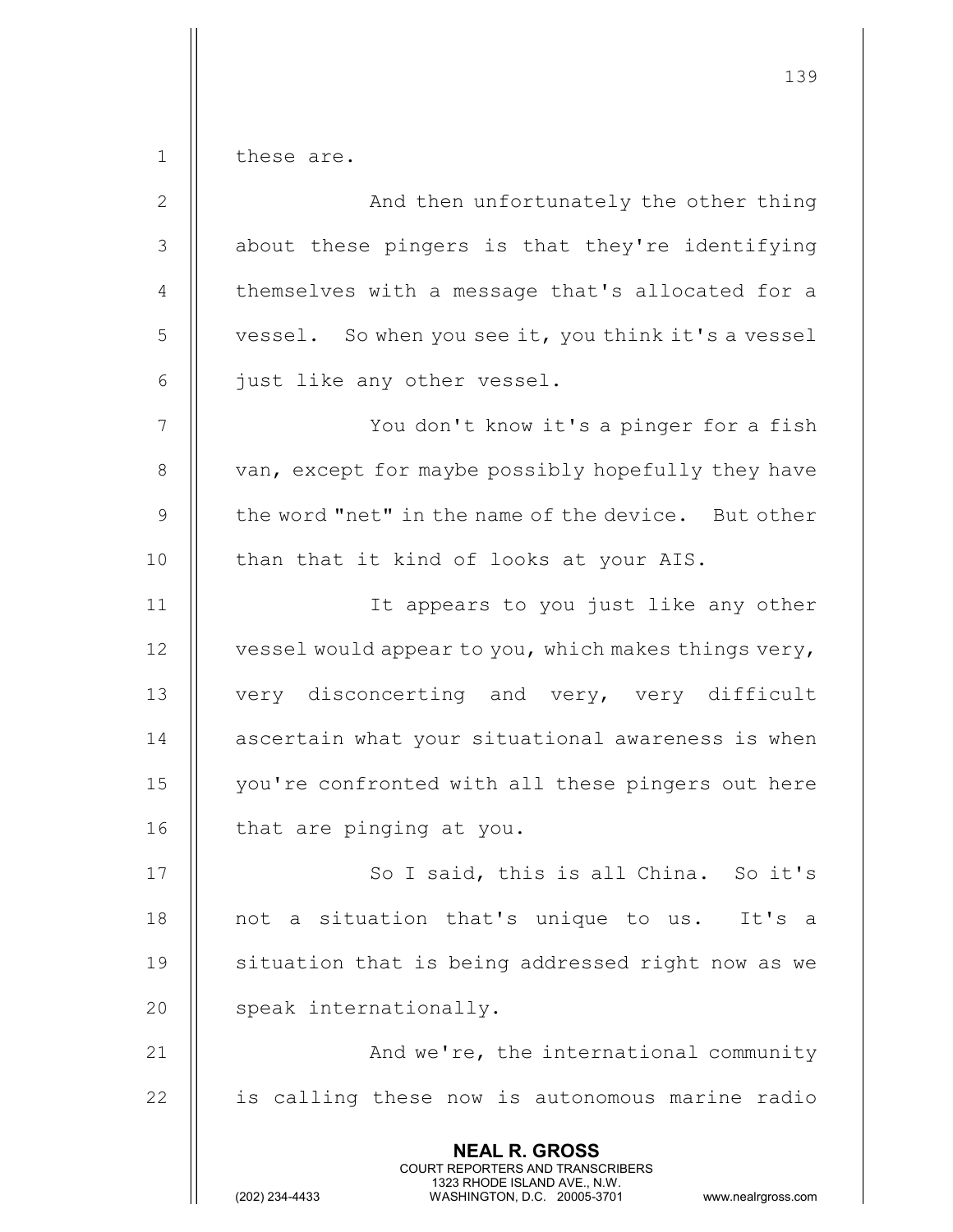1 devices, which is a kind of catch-all for all these 2 | devices that operate autonomously that have not 3 || been tested or certified to operate on our 4 | particular frequency or our particular protocol  $5$  | that we currently have published.

140

6 | Kand so we're capturing all those,  $7$  | 100king at how we can go ahead and regulate them, 8 | because we do see that there is some value to having 9 || some fish markers out there to help the fishermen 10 || be able to relocate this industry to know where 11 | those guys are at.

12 || **Depending on where you're operating** 13  $\parallel$  then, that we see some validity to that type of 14 **functionality all around there, but it needs to** 15 | be done and regulated and particularly in a manner 16 || that abides by standards so we know how they 17 | operate.

18 || And so we know, you all know how they 19 | operate so we can make digital and decision making  $20$  || as to when you come upon it. So the international  $21$   $\parallel$  technical communication unit which is the body 22 || international UN body that controls everything

> NEAL R. GROSS COURT REPORTERS AND TRANSCRIBERS

1323 RHODE ISLAND AVE., N.W.<br>WASHINGTON, D.C. 20005-3701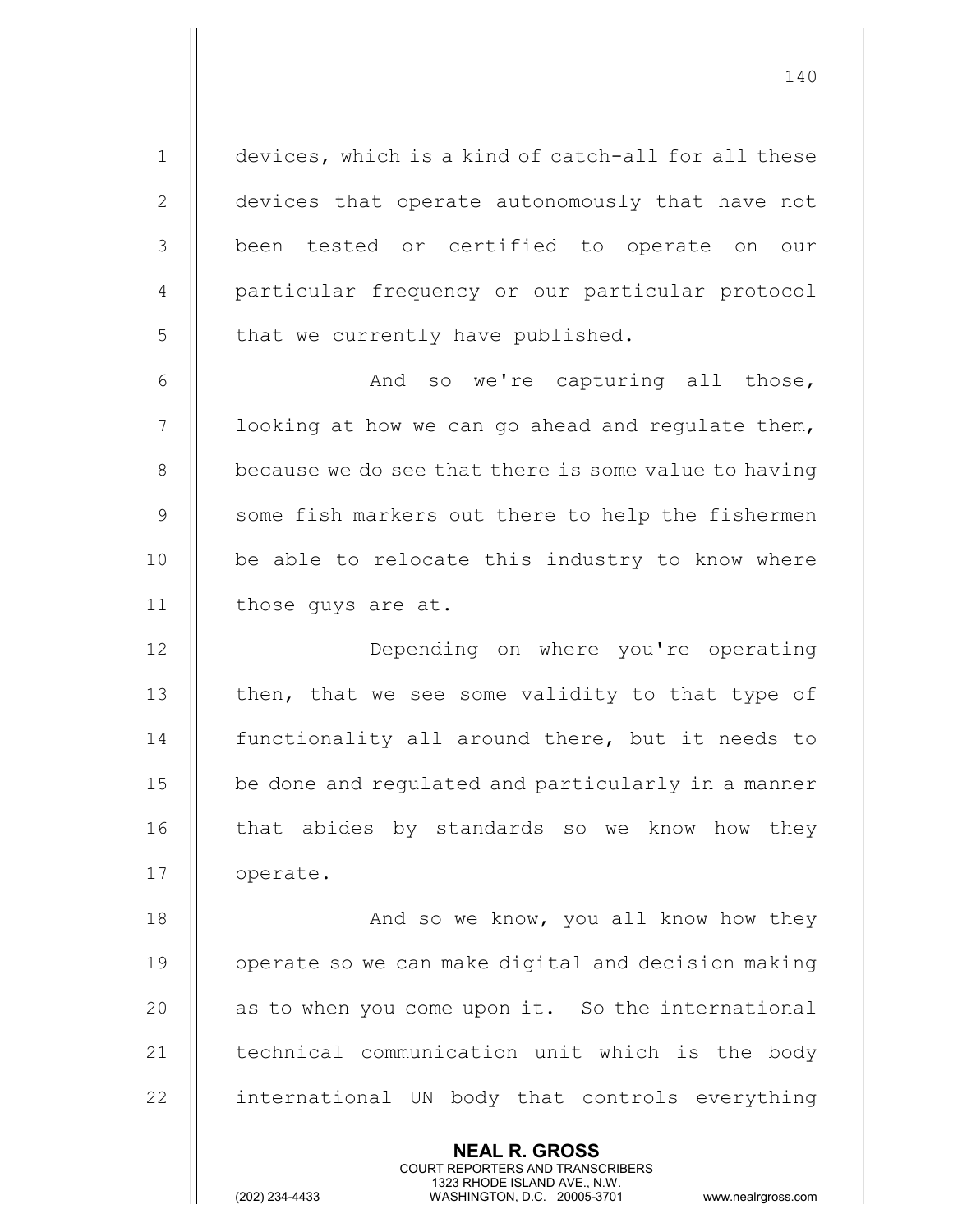| $\mathbf 1$    | regarding radio, has this on their agenda.                                                                                                                             |
|----------------|------------------------------------------------------------------------------------------------------------------------------------------------------------------------|
| $\mathbf{2}$   | We've been working on the site now for                                                                                                                                 |
| 3              | about two-and-a-half years. It hopefully will get                                                                                                                      |
| $\overline{4}$ | finalized into law next year in 2019 at the World                                                                                                                      |
| $\mathsf S$    | Radio Council that will meet in the fall, which                                                                                                                        |
| 6              | is the major body that decide on how all radios                                                                                                                        |
| $\overline{7}$ | operate, at what frequencies, et cetera, et cetera.                                                                                                                    |
| 8              | That trickles down, everything else                                                                                                                                    |
| 9              | that we'll go into. Right. So hopefully by next                                                                                                                        |
| 10             | year we will have a decision made on that to                                                                                                                           |
| 11             | determine what these devices are, how these devices                                                                                                                    |
| 12             | should be regulated and then by 2021, we can start                                                                                                                     |
| 13             | working on policy standards for them and moving                                                                                                                        |
| 14             | forward with that.                                                                                                                                                     |
| 15             | So that's kind of where we're at with                                                                                                                                  |
| 16             | the pingers. Any questions on the pingers?                                                                                                                             |
| 17             | PARTICIPANT: This is Parrot Roosevelt                                                                                                                                  |
| 18             | (phonetic). Currently it's not against the law                                                                                                                         |
| 19             | to use an AIS movement tracker. Correct?                                                                                                                               |
| 20             | PARTICIPANT: Excuse me?                                                                                                                                                |
| 21             | PARTICIPANT: It's not against the law                                                                                                                                  |
| 22             | to use an AIS device to track the movement.                                                                                                                            |
|                | <b>NEAL R. GROSS</b><br><b>COURT REPORTERS AND TRANSCRIBERS</b><br>1323 RHODE ISLAND AVE., N.W.<br>(202) 234-4433<br>WASHINGTON, D.C. 20005-3701<br>www.nealrgross.com |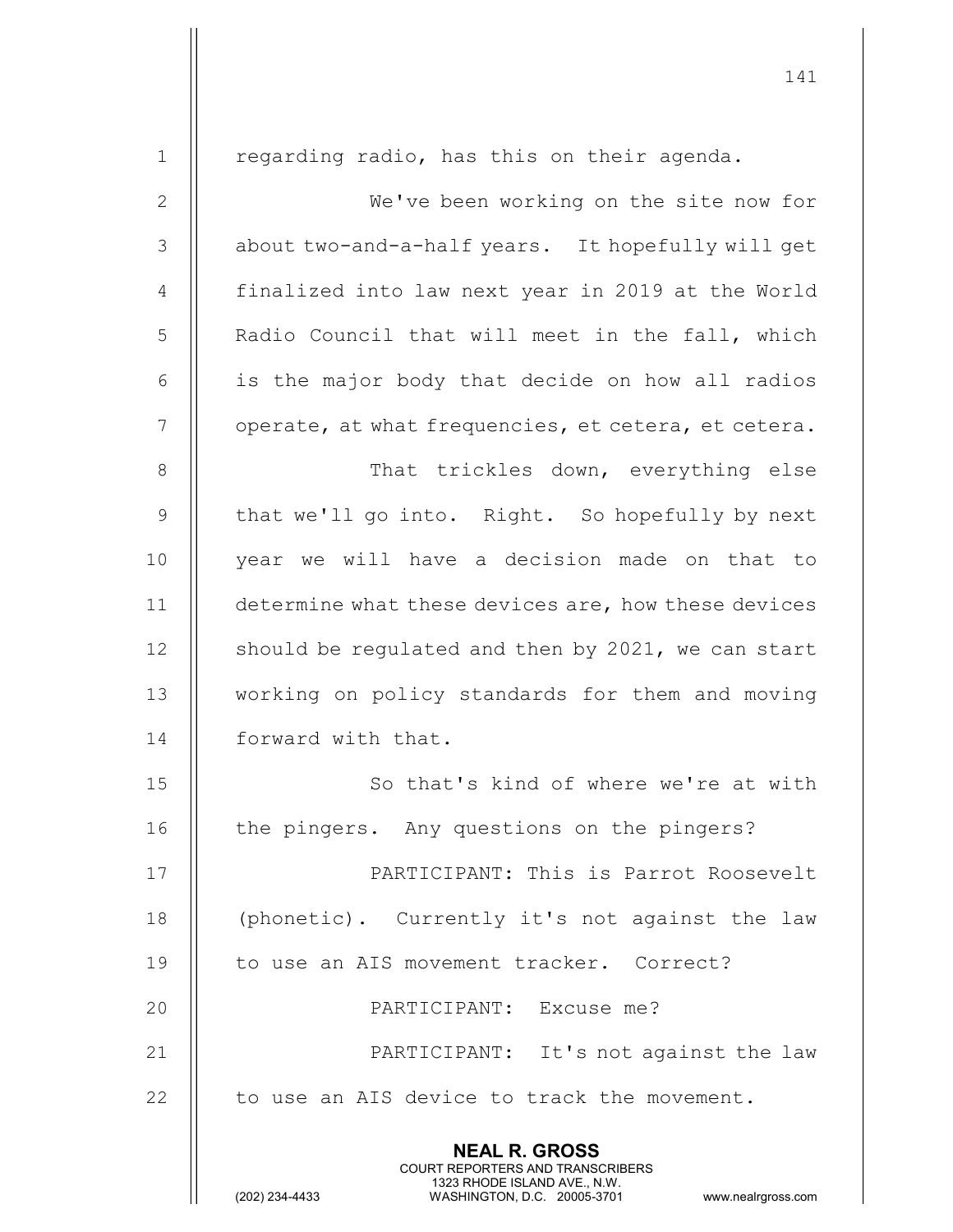|               | 142                                                                                                                                                                    |
|---------------|------------------------------------------------------------------------------------------------------------------------------------------------------------------------|
| $\mathbf 1$   | PARTICIPANT: That's correct. An AIS                                                                                                                                    |
| $\mathbf{2}$  | AtoN station and you go ahead and use, which is                                                                                                                        |
| 3             | designed to do that purpose as AtoN.                                                                                                                                   |
| 4             | PARTICIPANT: But we do --                                                                                                                                              |
| 5             | PARTICIPANT: And we don't currently                                                                                                                                    |
| 6             | have, we don't currently have any provision, any                                                                                                                       |
| 7             | prohibitions on using an AIS AtoN to track a network                                                                                                                   |
| 8             | and for that matter, I was at risk classes that                                                                                                                        |
| $\mathcal{G}$ | we have to ask for cover as a navigation permit                                                                                                                        |
| 10            | from us to be able to go to duty.                                                                                                                                      |
| 11            | PARTICIPANT: So it's not just that                                                                                                                                     |
| 12            | it's FCC approved?                                                                                                                                                     |
| 13            | PARTICIPANT: No. That much so the                                                                                                                                      |
| 14            | results have to be industry approved.                                                                                                                                  |
| 15            | PARTICIPANT: So if not FCC approved,                                                                                                                                   |
| 16            | who would regulate it?                                                                                                                                                 |
| 17            | PARTICIPANT: The movement tracker is                                                                                                                                   |
| 18            | not FCC approved in that current, in that current                                                                                                                      |
| 19            | software design. Okay? This is a SR 22. So                                                                                                                             |
| 20            | there's the company, the parent company makes this                                                                                                                     |
| 21            | less, this is our two, the UK at England.                                                                                                                              |
| 22            | Their primary provider for 50 percent                                                                                                                                  |
|               | <b>NEAL R. GROSS</b><br><b>COURT REPORTERS AND TRANSCRIBERS</b><br>1323 RHODE ISLAND AVE., N.W.<br>(202) 234-4433<br>WASHINGTON, D.C. 20005-3701<br>www.nealrgross.com |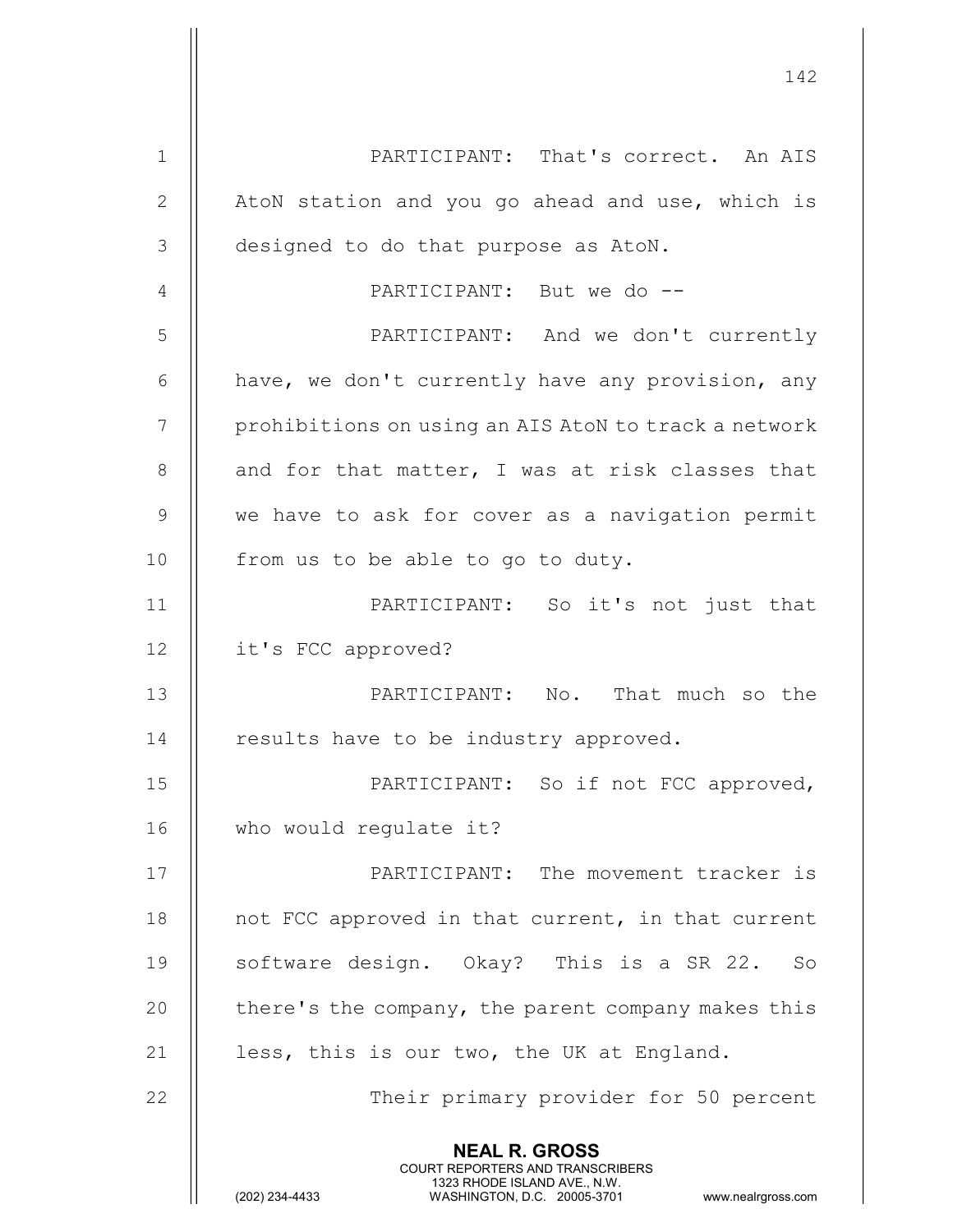NEAL R. GROSS COURT REPORTERS AND TRANSCRIBERS 1323 RHODE ISLAND AVE., N.W.<br>WASHINGTON, D.C. 20005-3701 WASHINGTON, D.C. WASHINGTON, D.C. 20005-3701 www.nealrgross.com 1 || of the AIS market is out there. That next one's 2 | in three forms. There's an AIS A-type of poly cover  $3$  || that is not approved, that we have not approved 4  $\parallel$  that you can't by in the United States. That was  $5 \parallel$  a tall version. 6 Then there's another one they call the  $7$   $\parallel$  SRT identifier, which is also used as a pinger type 8 | of thing, and there's the Apple vendor marketing  $9 \parallel$  as a move tracker, which it appears that it allows 10 || you do some customization with your vessel and how 11 it's programmed. 12 || That particular format and version of 13  $\parallel$  it is now illegally sold in the U.S. 14 || PARTICIPANT: Even though it says FCC 15 || approval and they have a whole nice accessory for 16 it? 17 || PARTICIPANT: That's right. 18 || MR. DERIE: Are you through? 19 PARTICIPANT: Yeah. 20 MR. DERIE: Yeah, I had a question. 21 || PARTICIPANT: You're next, and then 22 | this fellow.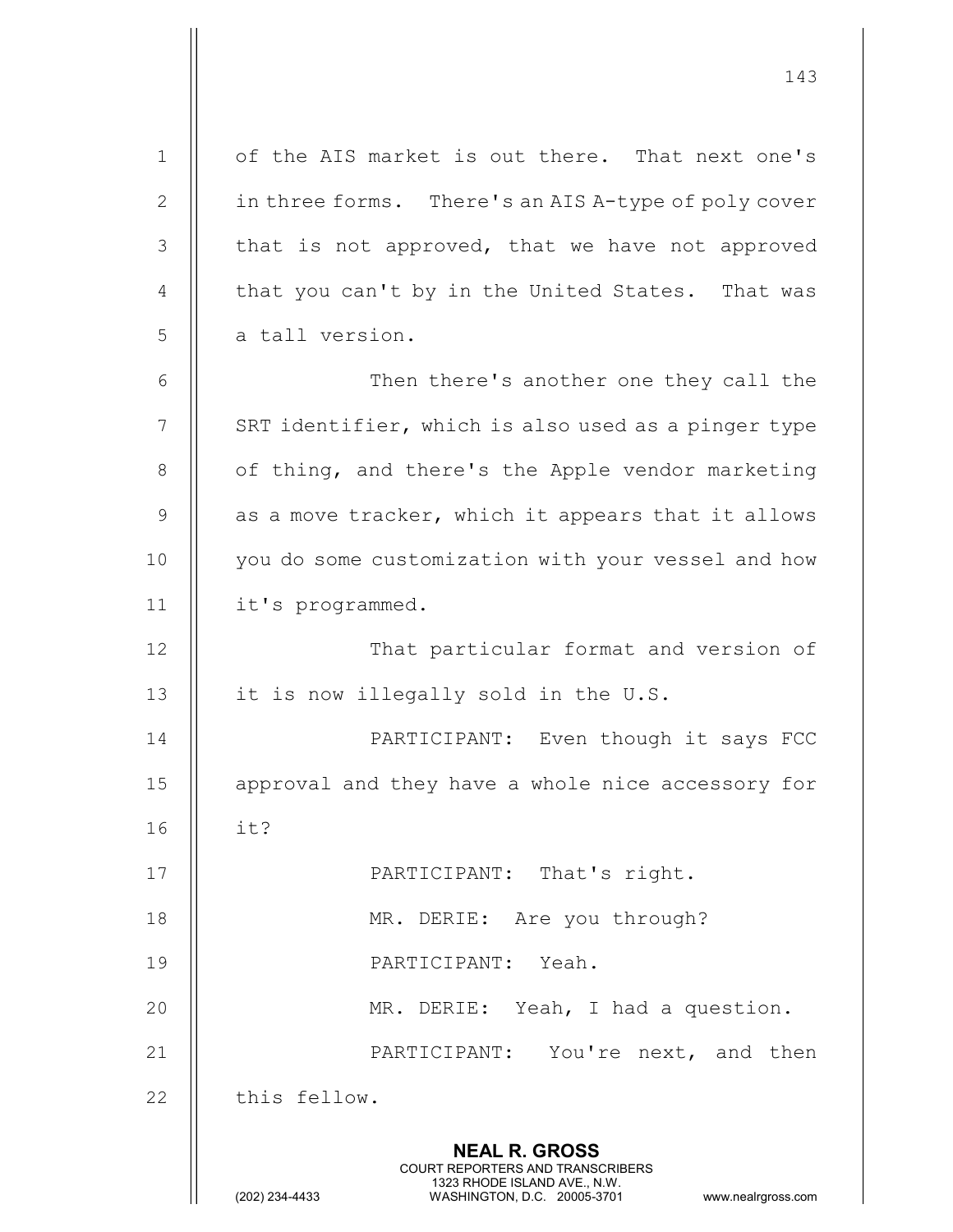144 NEAL R. GROSS COURT REPORTERS AND TRANSCRIBERS 1323 RHODE ISLAND AVE., N.W.<br>WASHINGTON, D.C. 20005-3701 WASHINGTON, D.C. WASHINGTON, D.C. 20005-3701 www.nealrgross.com 1 || PARTICIPANT: We're working with them 2 || to get it approved. 3 PARTICIPANT: So even though the 4 | information's available that says FCC approval --5 PARTICIPANT: And it's not hard to 6 | believe. It isn't hard to believe. 7 PARTICIPANT: Even with the little 8 | piece of paper that comes from the FCC, it's still 9 not? 10 || PARTICIPANT: Right. And it has to be 11 because it's not the paper. So and we'll go through 12  $\parallel$  this, too, is that the FCC ID number, okay, so it 13 || gives you some semi-assurances that it's been 14 | tested, fine. 15 But when you go to look at the FCC ID 16 || number, it will point you to an AIC comm unit, and 17 || there's no letter adding this unit to that 18 | certification process. 19 MR. DERIE: Yeah. You said you were 20 || approving these as private AtoNs. Is that under 21 || 33 C.F.R. 66 or --22 || PARTICIPANT: That's true, yes.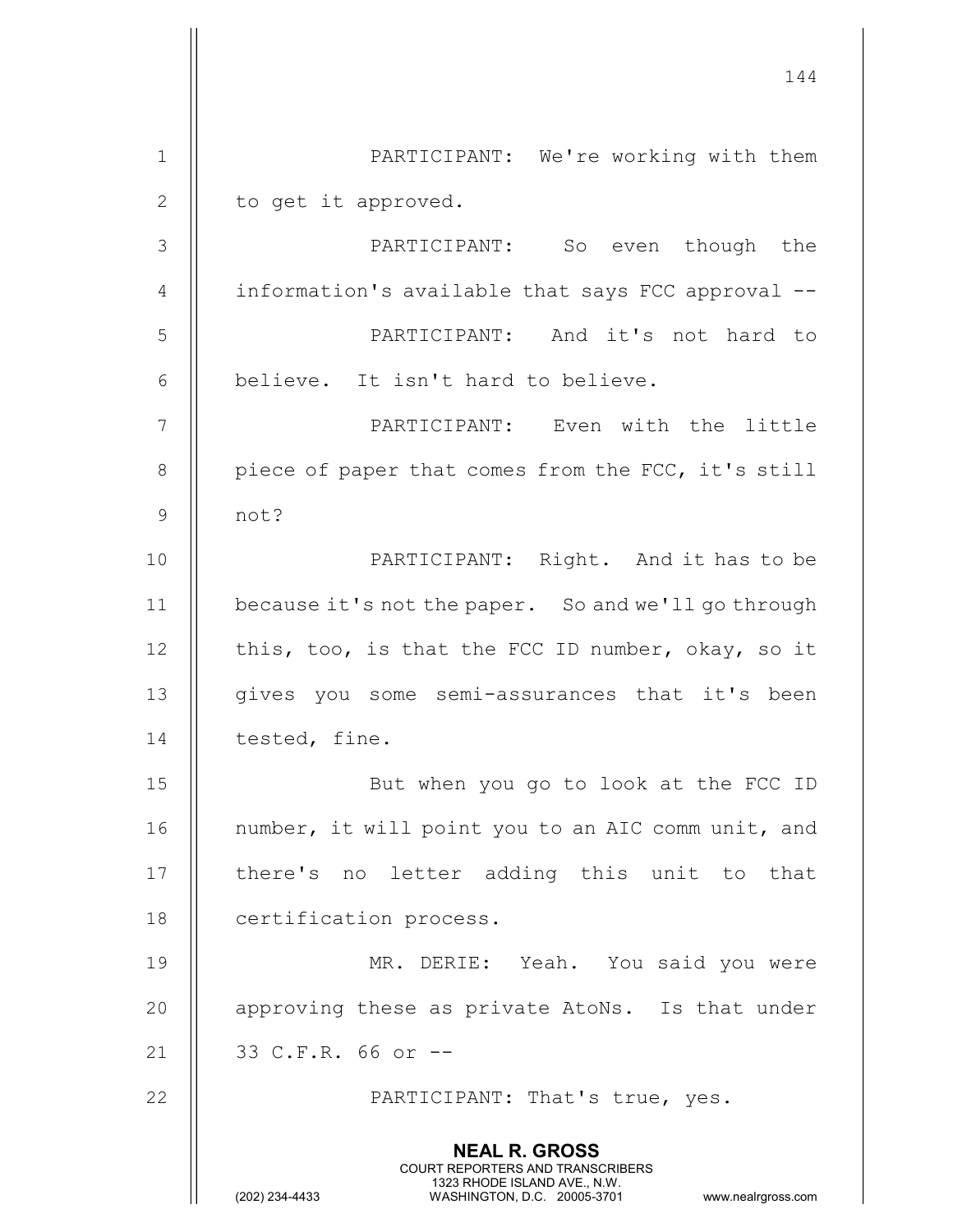|               | 145                                                                                                                                                                    |
|---------------|------------------------------------------------------------------------------------------------------------------------------------------------------------------------|
| $\mathbf 1$   | MR. DERIE: These are on the high seas,                                                                                                                                 |
| $\mathbf{2}$  | aren't they?                                                                                                                                                           |
| $\mathcal{S}$ | PARTICIPANT: I recently had to go,                                                                                                                                     |
| 4             | okay what happens with this one is that because                                                                                                                        |
| 5             | that's not broadcasted on the official maritime                                                                                                                        |
| 6             | mobile safety identity telephone number for your                                                                                                                       |
| 7             | AIS, it's custom programming if you needed it, which                                                                                                                   |
| $8\,$         | just means that it's an illegal call sign and so                                                                                                                       |
| $\mathcal{G}$ | to your regular computer, you have to have a dial                                                                                                                      |
| 10            | a legal call sign for the operation, which you have                                                                                                                    |
| 11            | to get from the FCC and the FCC is now delegating                                                                                                                      |
| 12            | that to us to provide that number as well. So that's                                                                                                                   |
| 13            | the extra security.                                                                                                                                                    |
| 14            | MR. DERIE: And then you approve them                                                                                                                                   |
| 15            | under 33 C.F.R. 62?                                                                                                                                                    |
| 16            | PARTICIPANT: Yes.                                                                                                                                                      |
| 17            | MR. DERIE: Even though they're on the                                                                                                                                  |
| 18            | high seas?                                                                                                                                                             |
| 19            | PARTICIPANT: Well I'm not. I'm                                                                                                                                         |
| 20            | programming it.                                                                                                                                                        |
| 21            | MR. DERIE: Because I thought 33 CFR                                                                                                                                    |
| 22            | 66 only applied to the U.S. waters.                                                                                                                                    |
|               | <b>NEAL R. GROSS</b><br><b>COURT REPORTERS AND TRANSCRIBERS</b><br>1323 RHODE ISLAND AVE., N.W.<br>(202) 234-4433<br>WASHINGTON, D.C. 20005-3701<br>www.nealrgross.com |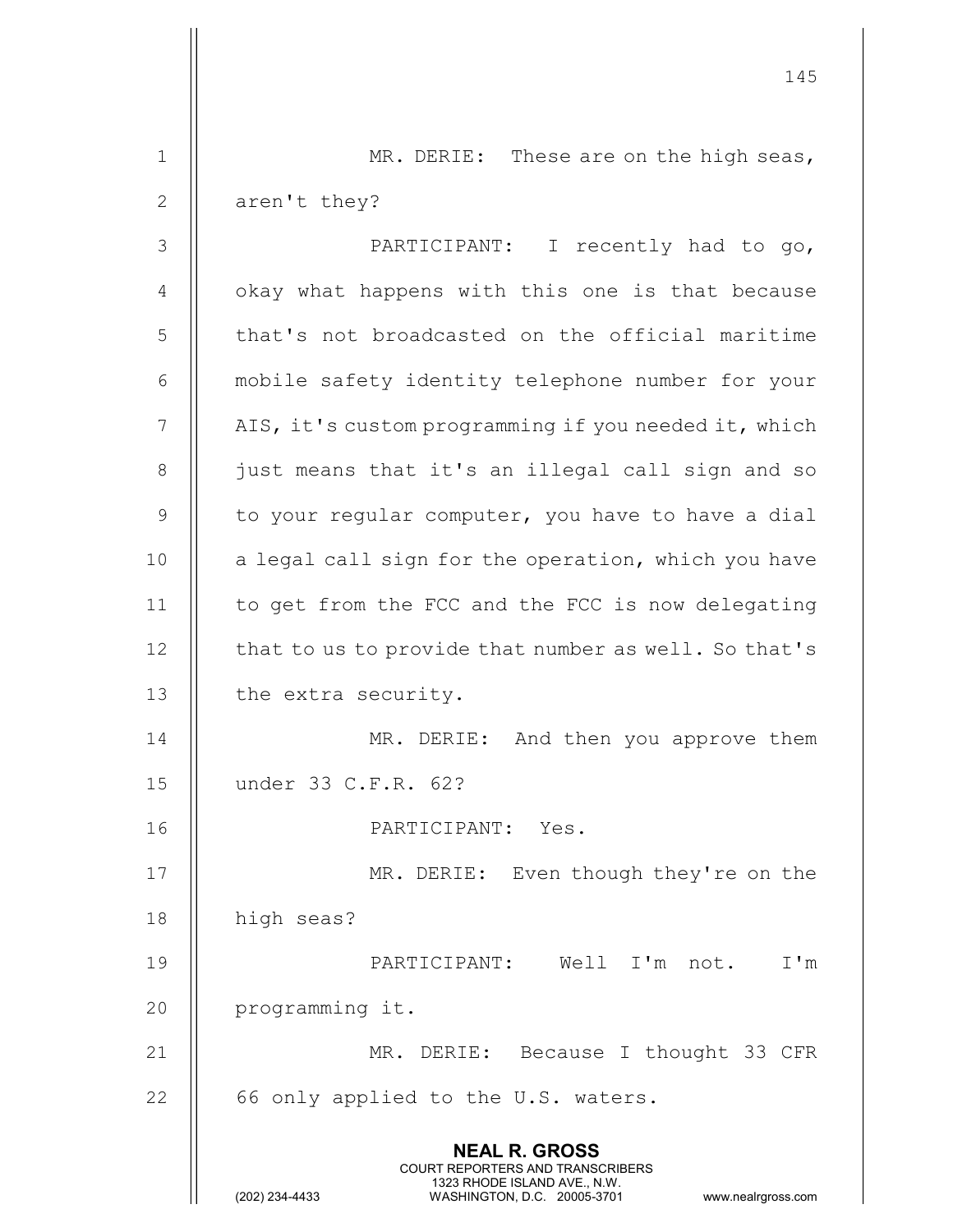|                | 146                                                 |
|----------------|-----------------------------------------------------|
| $\mathbf{1}$   | PARTICIPANT: That's correct.                        |
| $\mathbf{2}$   | MR. DERIE: Okay.                                    |
| 3              | PARTICIPANT: What's next? It's a                    |
| 4              | Catch 22. Yes. The FCC though denies you're         |
| 5              | official on the spot unless you have that number    |
| 6              | and not just an official. I would not issue a       |
| 7              | letter of non-deterrence to Coast Guard unless I    |
| $8\,$          | know where the authority comes from to request AtoN |
| $\overline{9}$ | approval.                                           |
| 10             | we have addressed that in that<br>So                |
| 11             | approval. Or did we answer that?                    |
| 12             | MR. DERIE: Yes, thank you.                          |
| 13             | PARTICIPANT: Any other questions?                   |
| 14             | All right. So now I'm going to talk to you about    |
| 15             | compliance and things that hopefully will convince  |
| 16             | you to improve compliance on your fleets.           |
| 17             | Here's the numbers. These are numbers               |
| 18             | from last month to give you a general idea. About   |
| 19             | 40 percent of all of us that's out there are        |
| 20             | transmitting from AIS have some type of static data |
| 21             | error to them regarding their MSI number or IO      |
| 22             | number call sign, a name plus a length.             |
|                |                                                     |
|                | <b>NEAL R. GROSS</b>                                |

COURT REPORTERS AND TRANSCRIBERS

1323 RHODE ISLAND AVE., N.W.

Ш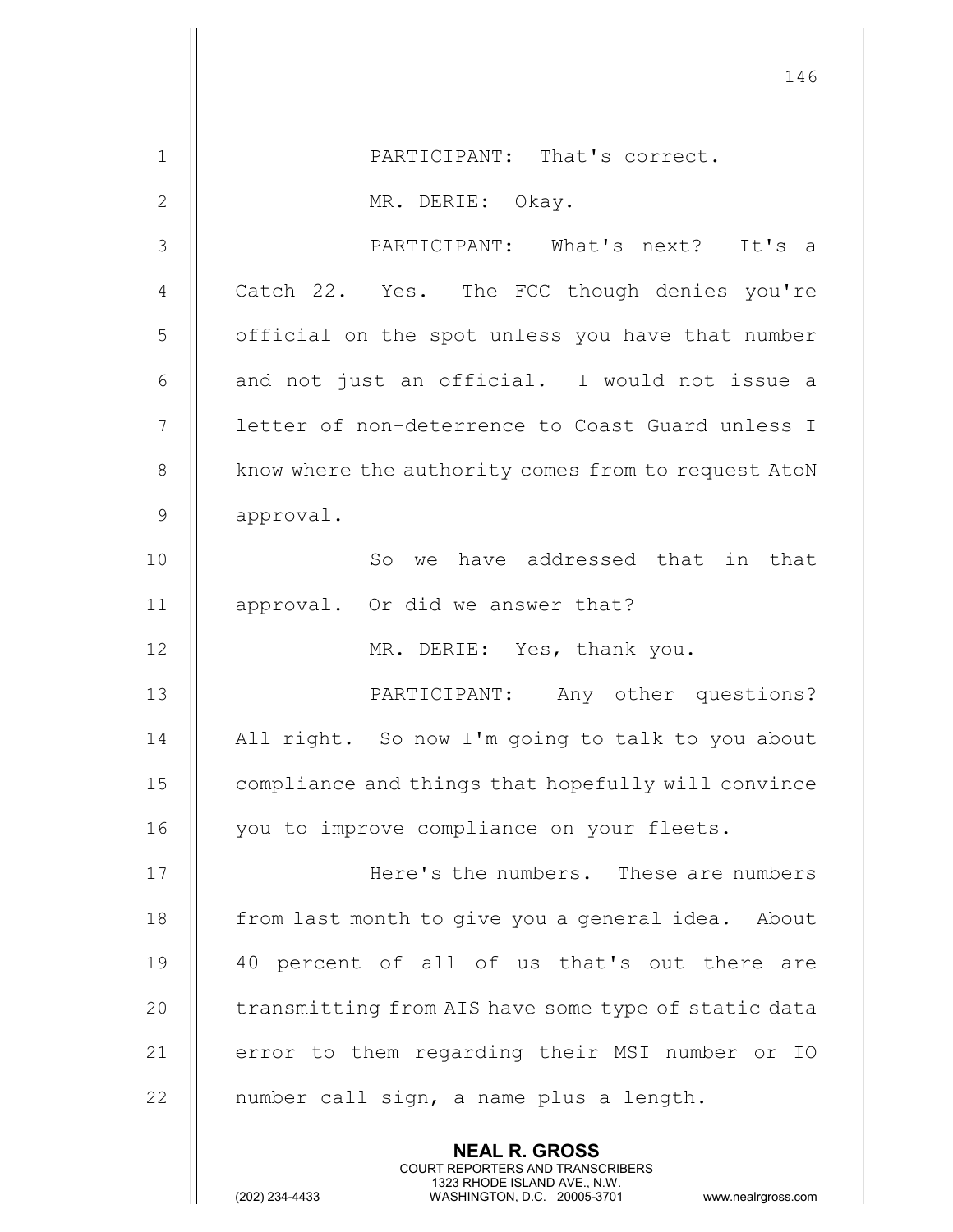| $\mathbf 1$  | And Jack mentions that I put here.                                                                                                                                     |
|--------------|------------------------------------------------------------------------------------------------------------------------------------------------------------------------|
| $\mathbf{2}$ | Fishing vessels are on top of the list as our number                                                                                                                   |
| 3            | one offenders. To kind of give you a general                                                                                                                           |
| 4            | breakdown, MSIs are a big issue and particularly                                                                                                                       |
| 5            | a big issue for fishing in our boating community.                                                                                                                      |
| 6            | Because FCC wants us to go ahead and                                                                                                                                   |
| 7            | do that. That will cost you about 150 bucks so                                                                                                                         |
| 8            | they warned you not to go ahead and do that and                                                                                                                        |
| $\mathsf 9$  | call me whatever number they want you to be locked.                                                                                                                    |
| 10           | And so therefore either we've lost or                                                                                                                                  |
| 11           | are testing a non-official and sign number so that's                                                                                                                   |
| 12           | kind of where we see that percentage there, too.                                                                                                                       |
| 13           | Also some of you have expired licenses. You know,                                                                                                                      |
| 14           | most of them aren't really aware of places.                                                                                                                            |
| 15           | You know, so kind of interesting that                                                                                                                                  |
| 16           | we have, we're trying to do it from. Okay. We                                                                                                                          |
| 17           | did some concerted enforcement action or really                                                                                                                        |
| 18           | an education effort. If you're going out there,                                                                                                                        |
| 19           | you're going to do this.                                                                                                                                               |
| 20           | We were in the double-digits for most                                                                                                                                  |
| 21           | of these about three months ago. We had another                                                                                                                        |
| 22           | that was similar to this where on that 85 percent                                                                                                                      |
|              |                                                                                                                                                                        |
|              | <b>NEAL R. GROSS</b><br><b>COURT REPORTERS AND TRANSCRIBERS</b><br>1323 RHODE ISLAND AVE., N.W.<br>(202) 234-4433<br>WASHINGTON, D.C. 20005-3701<br>www.nealrgross.com |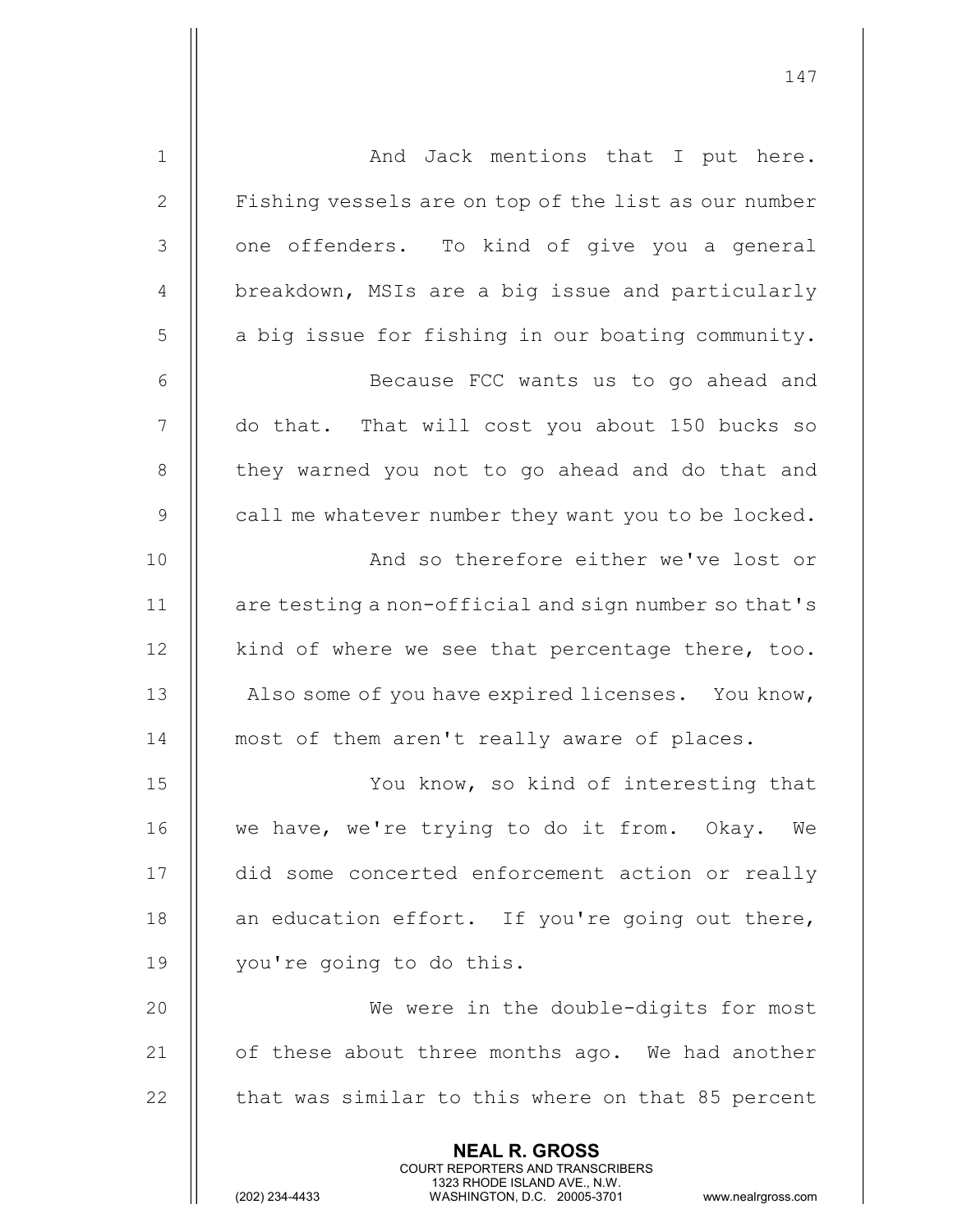|                | 148                                                  |
|----------------|------------------------------------------------------|
| $\mathbf{1}$   | of error rate for the -- all around the United       |
| $\mathbf{2}$   | States.                                              |
| 3              | And now we're down to the 40, so we think            |
| 4              | our education campaign is kind of working out pretty |
| 5              | good. And we've done that, and we're expanding       |
| 6              | upon that.                                           |
| $\overline{7}$ | Now the one that has serious safety                  |
| $8\,$          | concerns with, for myself and the office, which      |
| $\mathcal{G}$  | is, you know, the primary purpose of the AIS is      |
| 10             | for commercial voyages, it's for vessels out there   |
| 11             | to have a better situational awareness of other      |
| 12             | vessels that are out there.                          |
| 13             | Being able to ID a target on your radar,             |
| 14             | you know who they are, you know what they are and    |
| 15             | you know what they're doing so you can make a        |
| 16             | decision making, how do you pass a rig with those    |
| 17             | pre-load vessel.                                     |
| 18             | We have a pretty high rate of vessels                |
| 19             | out there that are broadcasting the serial numbers,  |
| 20             | which kind of defeats the whole purpose of having    |
| 21             | the AIS. So the fishing, that kind of concern is     |
| 22             | not the big vessels for the Coast Guard.             |
|                | <b>NEAL R. GROSS</b>                                 |

 COURT REPORTERS AND TRANSCRIBERS 1323 RHODE ISLAND AVE., N.W.

 $\mathbf{\mathsf{I}}$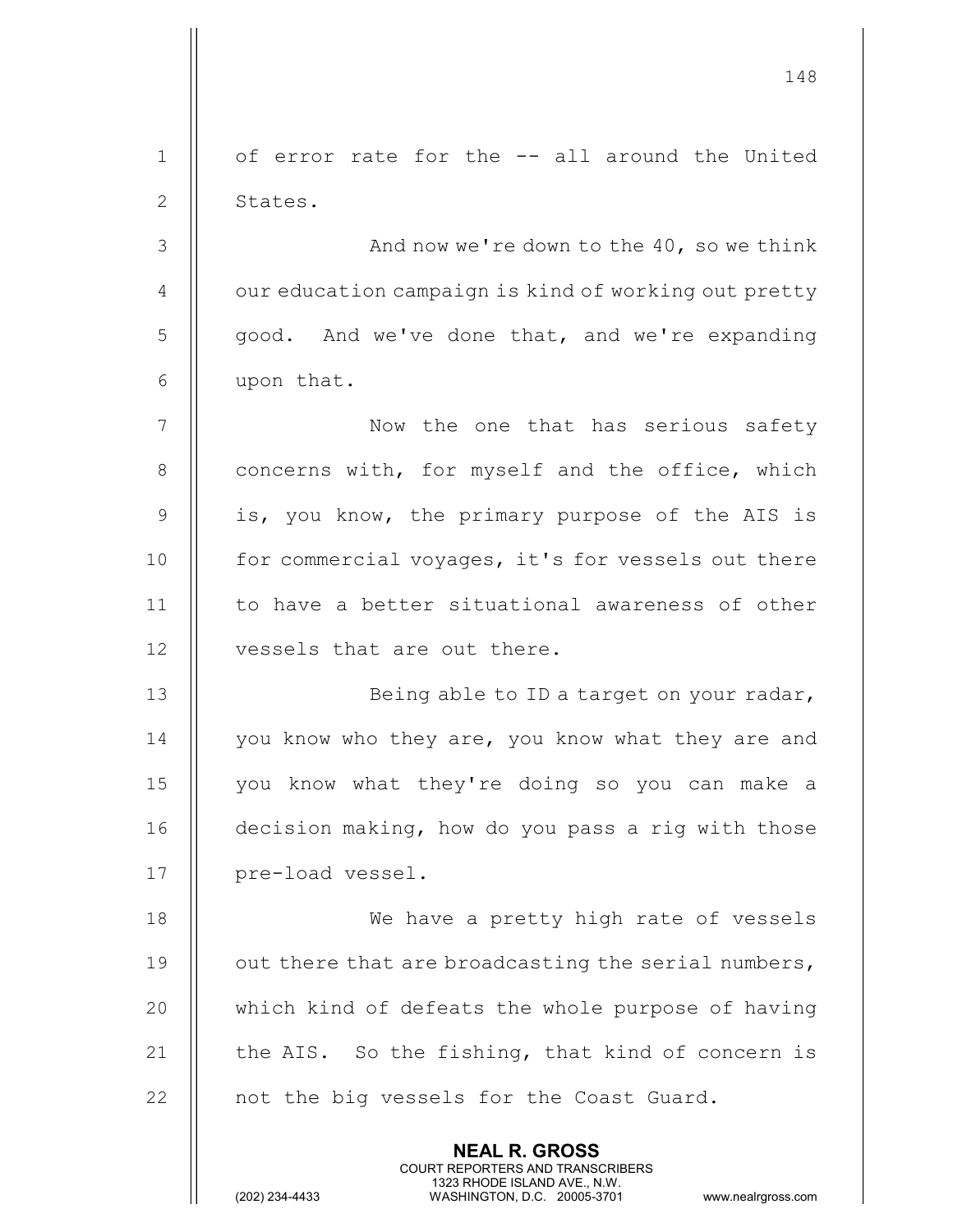| $\mathbf 1$    | And that totally messes out there,                                                                                                                              |
|----------------|-----------------------------------------------------------------------------------------------------------------------------------------------------------------|
| $\mathbf{2}$   | they're pushing 1,000 feet of barges ahead of them,                                                                                                             |
| $\mathfrak{Z}$ | and now telling the world that, hey, I'm not here.                                                                                                              |
| $\overline{4}$ | I'm really over here 1,000 feet in front of you.                                                                                                                |
| 5              | You know, so when you come upon me,                                                                                                                             |
| 6              | around the bend, they would prefer to be able to                                                                                                                |
| $\overline{7}$ | see you rather than figure out that you're back                                                                                                                 |
| $\,8\,$        | here when your partners are approaching the bend.                                                                                                               |
| $\mathsf 9$    | So that's a major safety issue that                                                                                                                             |
| 10             | we're working on trying to get this number down                                                                                                                 |
| 11             | to zero, and that's kind of where we're at on that                                                                                                              |
| 12             | whole thing right now. We have not had any active                                                                                                               |
| 13             | penalty action on anybody.                                                                                                                                      |
| 14             | We're kind of just doing this<br>for                                                                                                                            |
| 15             | informing you, educating you and trying to get you                                                                                                              |
| 16             | up to speed. But I can assure that you we hope                                                                                                                  |
| 17             | to see some further improvements on these numbers.                                                                                                              |
| 18             | Now to assist you in doing and assuring                                                                                                                         |
| 19             | that your device is probably coded -- just a second.                                                                                                            |
| 20             | (Pause.)                                                                                                                                                        |
| 21             | PARTICIPANT: All right. So now this                                                                                                                             |
| 22             | our frequently asked questions page at the<br>is                                                                                                                |
|                | <b>NEAL R. GROSS</b><br>COURT REPORTERS AND TRANSCRIBERS<br>1323 RHODE ISLAND AVE., N.W.<br>(202) 234-4433<br>WASHINGTON, D.C. 20005-3701<br>www.nealrgross.com |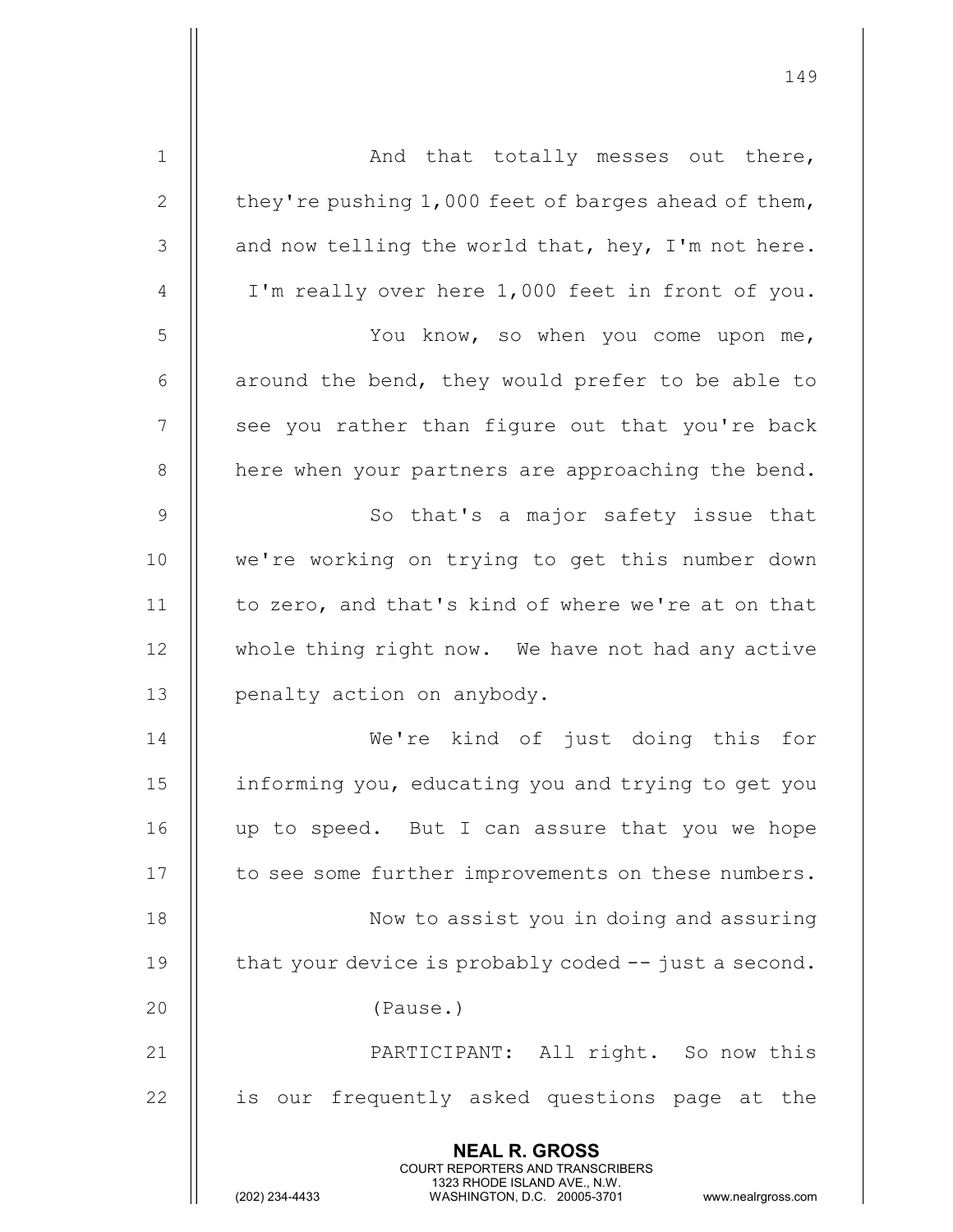NEAL R. GROSS 1 | Navigation Center website. I'm going to walk you 2  $\parallel$  through some things that I hope will be helpful 3 || to you, and some materials that you can go ahead  $4 \parallel$  and download to go ahead and help you with complying 5 || with requlations. 6 Pretty much if you Google AIS FAQ, this 7 | will be the first thing that pops up in that Google  $8$  || search. You can go ahead and find these things. 9 || If you go to that, our second question about MSI 10 || registering and things of that nature. 11 || We have a link to our encoding guide, 12 | which walks you through how to go ahead and program 13 || every single parameter of your AIS device and it  $14$   $\parallel$  tells you what we want to see in your overview. 15 || And it tells you what vessel type code 16 | you're supposed to use for your particular vessel. 17 || For everybody here, Code 30 is dedicated for 18 | fishing vessels. We have appropriated all fishing 19 || industry vessels under that same code name. 20 || So if you're a catcher, a tender or 21  $\parallel$  processor, we would like you to go ahead and use 22 || this same code name for our purposes.

COURT REPORTERS AND TRANSCRIBERS

150

1323 RHODE ISLAND AVE., N.W.<br>WASHINGTON, D.C. 20005-3701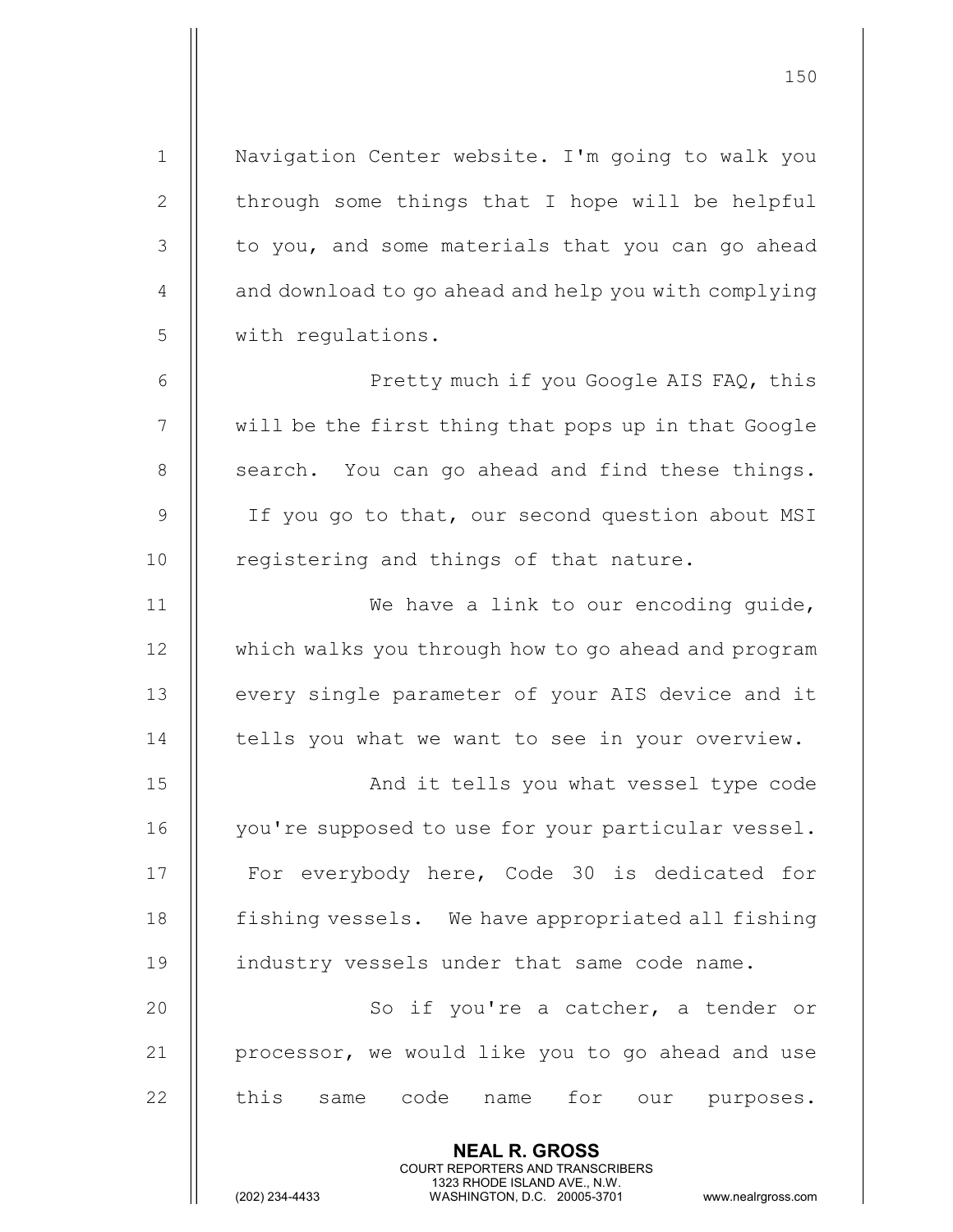1 Unfortunately these devices weren't designed 2 || around our policies.

3 || So it's supposedly tagging going toward 4  $\parallel$  cargo ships, not necessarily vessels, certainly 5 | we have for fishing vessels. So until we actually 6 make a revision to this we're just asking you to 7 || go ahead and use that same type could be for all  $8$  | your fishing industry vessels, go ahead and do that. 9 One of the other things under the 10 || regulations is recognizing the impact on small 11 || entities of these requlations. When we wrote up  $12$  | the regulations, we allowed the use of AIS Class 13 || B devices instead of Class A devices for fishing 14 vessels and passenger vessels appearing under less 15 | than 150 passengers. 16 These devices are 50 percent cheaper

17 | in cost. They last in functionality, which we'll 18 || go ahead and talk about later in a bit to kind of 19  $\parallel$  qive you a general idea of, you know, what you want 20  $\parallel$  to see in each of them.

21 || We have a comparison chart that you may  $22$   $\parallel$  also download on the website, and it goes through

> NEAL R. GROSS COURT REPORTERS AND TRANSCRIBERS

1323 RHODE ISLAND AVE., N.W.<br>WASHINGTON, D.C. 20005-3701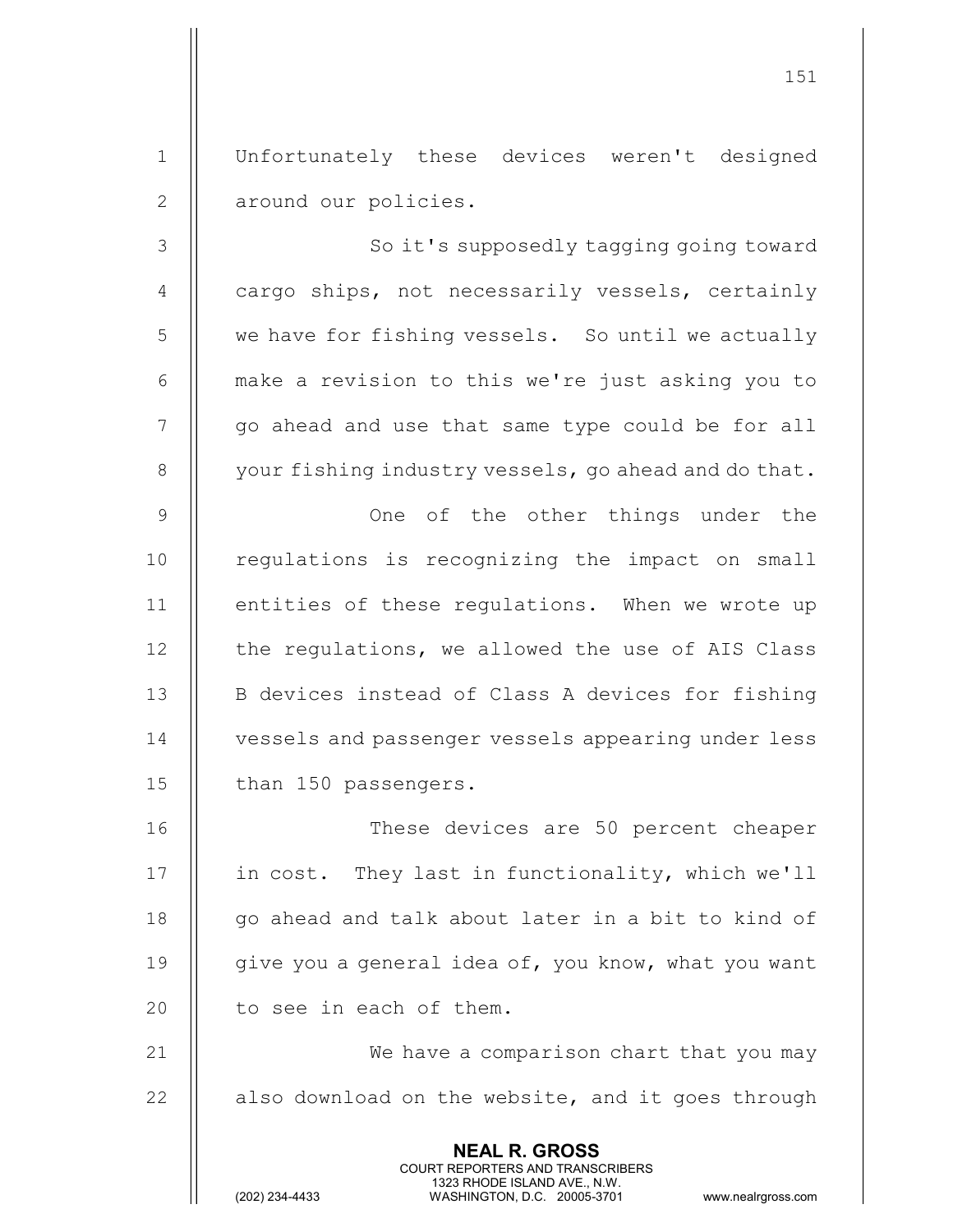|              | 152                                                                                                                                                                    |
|--------------|------------------------------------------------------------------------------------------------------------------------------------------------------------------------|
| $\mathbf 1$  | them individually and tells you what's going on.                                                                                                                       |
| $\mathbf{2}$ | A major big difference between the As and the Bs                                                                                                                       |
| 3            | are the output power.                                                                                                                                                  |
| 4            | Twelve-and-a-half watts for Class A.                                                                                                                                   |
| 5            | Two watts for the two various on the Class B, and                                                                                                                      |
| 6            | the reporting rate. The reporting rate for the                                                                                                                         |
| 7            | Class A varies by speed and course changes, it does                                                                                                                    |
| $8\,$        | so organizing.                                                                                                                                                         |
| $\mathsf 9$  | And so it operates any time it has to,                                                                                                                                 |
| 10           | the most cheapest Class B device out there is known                                                                                                                    |
| 11           | as CarrierSense. And what they --- that's a thing                                                                                                                      |
| 12           | like it listens to see if anyone's broadcasting.                                                                                                                       |
| 13           | And if it doesn't find a slot that's                                                                                                                                   |
| 14           | being broadcasted on a broadcast, but it doesn't                                                                                                                       |
| 15           | ever since.                                                                                                                                                            |
| 16           | So it's very slow, pinging at the same                                                                                                                                 |
| 17           | rate as a Class A would do. So that's major                                                                                                                            |
| 18           | difference, or major difference between the two                                                                                                                        |
| 19           | devices is that there's more interfacing and output                                                                                                                    |
| 20           | ports for the Class A device as the Class B physical                                                                                                                   |
| 21           | card.                                                                                                                                                                  |
| 22           | If you have any of those so you can,                                                                                                                                   |
|              | <b>NEAL R. GROSS</b><br><b>COURT REPORTERS AND TRANSCRIBERS</b><br>1323 RHODE ISLAND AVE., N.W.<br>(202) 234-4433<br>WASHINGTON, D.C. 20005-3701<br>www.nealrgross.com |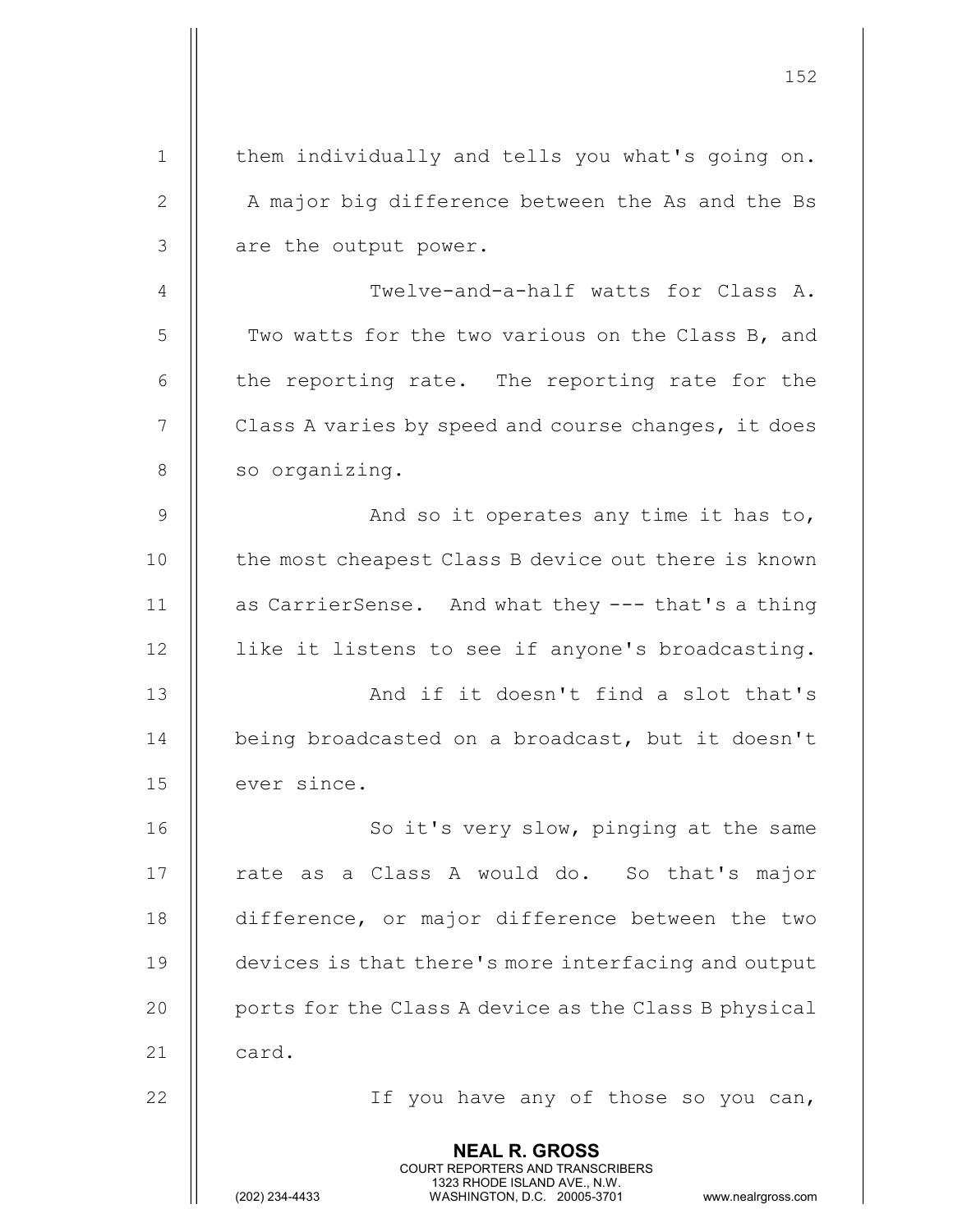NEAL R. GROSS COURT REPORTERS AND TRANSCRIBERS 1323 RHODE ISLAND AVE., N.W.<br>WASHINGTON, D.C. 20005-3701 1 || almost all of them kind of do have ports so you  $2 \parallel$  can go ahead and output the information on to a  $3$  || slide so you can see this information to do that.  $4$  |  $\blacksquare$  And so that's a major cost savings between them. 5 | And then the whole issue about being 6  $\parallel$  able to output it onto a display is one of the other 7 | things that I also talked to you about today to 8 | kind of give you a general idea of where we're headed 9 with AIS. 10 || So since 2014 the Coast Guard has been 11 using our nationwide AIS network to broadcast ace  $12$  || and navigation reports, the same as the ace 13 || navigation station to provide you a different aid 14 | to navigation to automate our existing physical 15 | network for navigation. 16 || So under the AIS AtoN nomenclature 17 | there's three variants of AIS AtoN, that's known 18  $\parallel$  as a physical, synthetic and virtual. 19 || A physical AIS AtoN is an actual station 20  $\parallel$  that's code dated on the aid itself, so it's on 21  $\parallel$  the buoy, or it's on the A board, or it's on the  $22$   $\parallel$  beacon and broadcasting from that location, and

153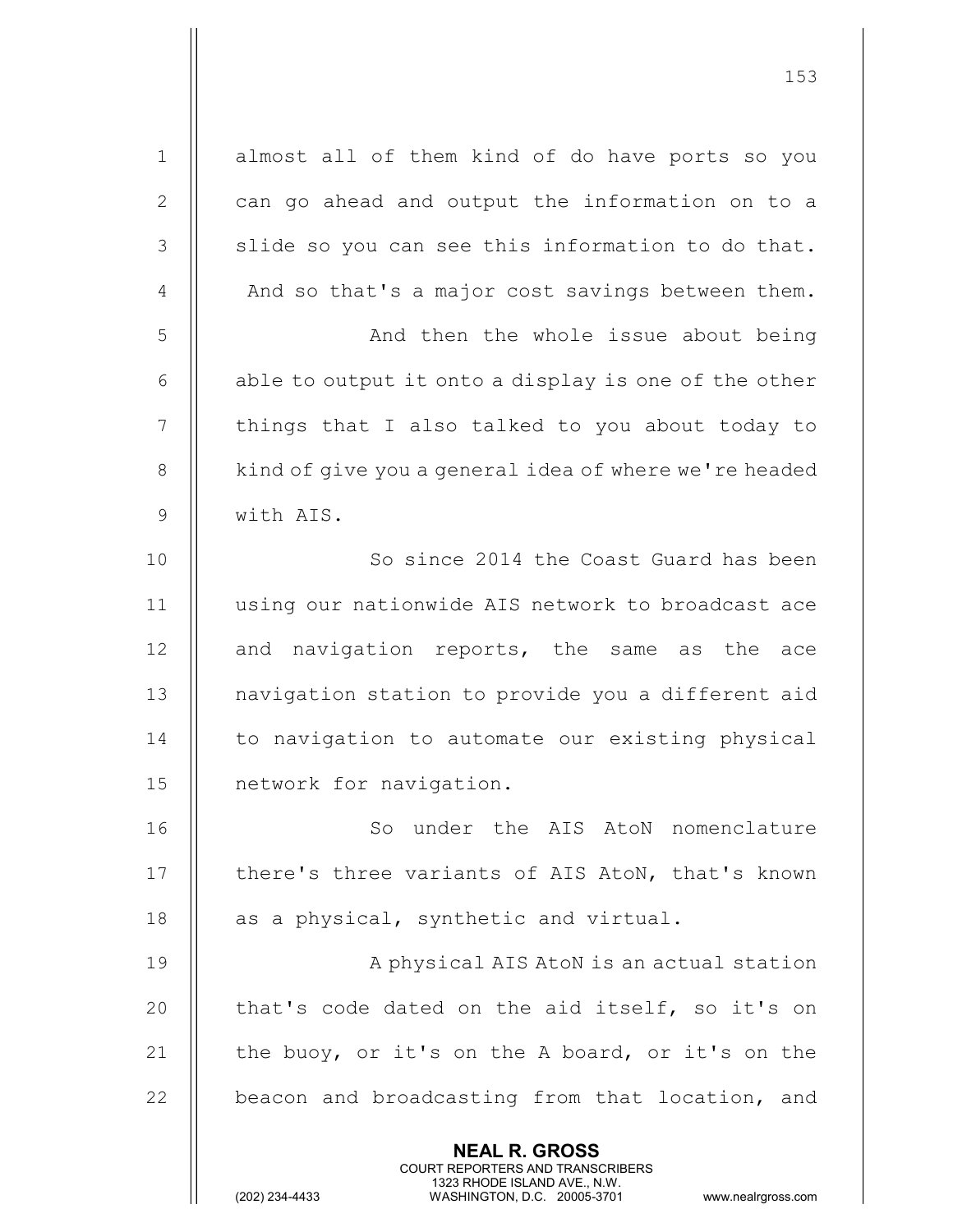| $\mathbf 1$                      | gives new information from that particular aid and   |
|----------------------------------|------------------------------------------------------|
| $\mathbf{2}$                     | able to report to you when the heading is off        |
| 3                                | position and give you the other pertinent            |
| 4                                | information about the status of that particular      |
| 5                                | aid.                                                 |
| 6                                | We've got the two areas of AIS AtoN                  |
| 7                                | station are broadcast from some external location    |
| 8                                | to give you information about an aid that exists     |
| 9                                | in that physical location, which would be a          |
| 10                               | synthetic.                                           |
| 11                               | Or to go ahead and give you an                       |
| 12                               | electronic warning for an aid that does not exist,   |
| 13                               | that you would not visually see with your eyes,      |
|                                  |                                                      |
|                                  | but then you will be able to visually see on your    |
|                                  | radar to guide and assist you with your navigation.  |
|                                  | So those are the three variants.                     |
|                                  | The big difference among them that are               |
|                                  | regular physical aids is this ability to be able     |
| 14<br>15<br>16<br>17<br>18<br>19 | to see them in navigation systems before your radar  |
| 20                               | systems. So this is the Oakland Bay Bridge.<br>We    |
| 21                               | constantly saw them. The motion happened a few years |
| 22                               | back. At time only one of those Raycons was in       |

NEAL R. GROSS

COURT REPORTERS AND TRANSCRIBERS

1323 RHODE ISLAND AVE., N.W.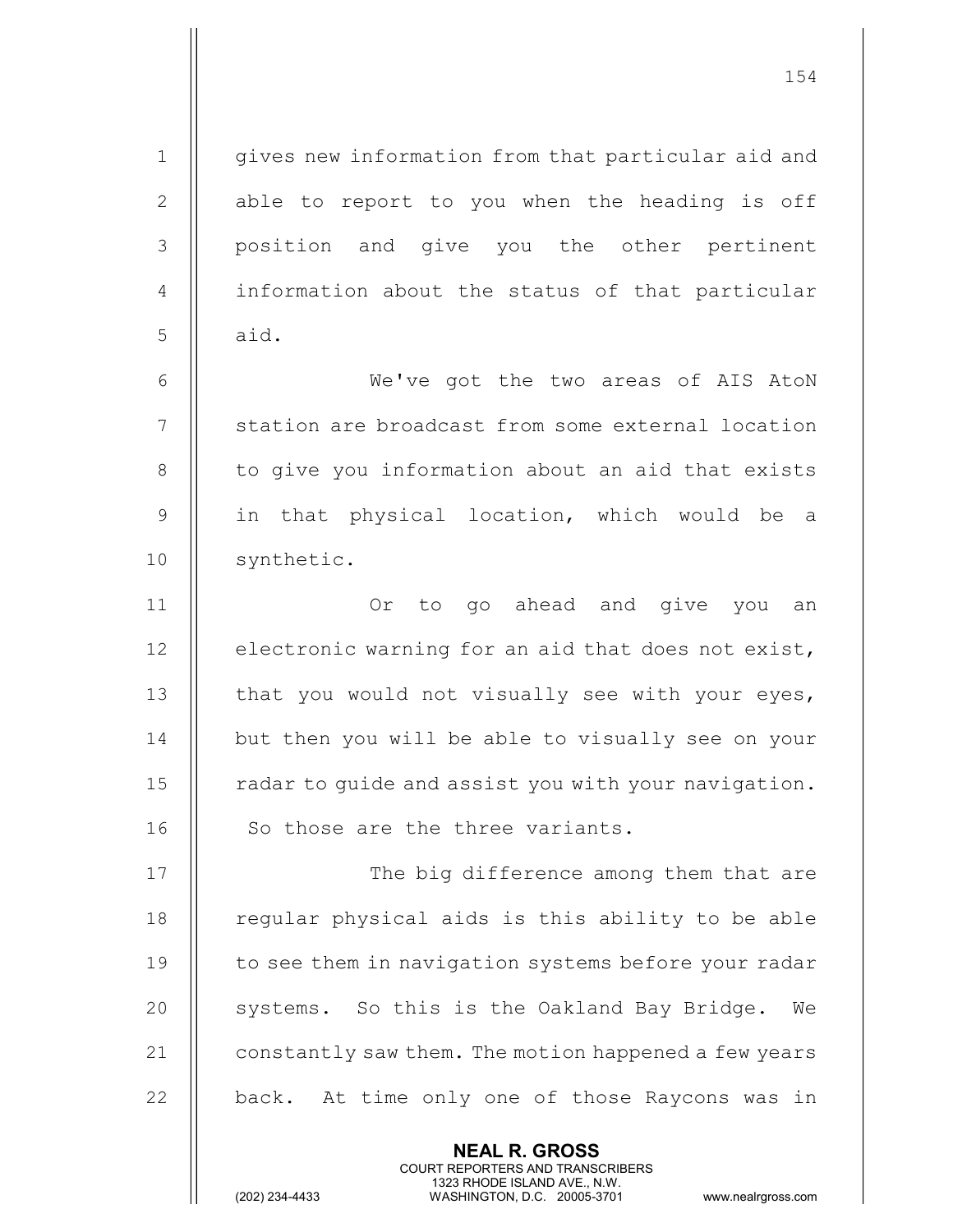|              | 155                                                                                                                                                                    |
|--------------|------------------------------------------------------------------------------------------------------------------------------------------------------------------------|
| $\mathbf{1}$ | the operation. Well as you can see right there,                                                                                                                        |
| $\mathbf{2}$ | that Raycon was in operation.                                                                                                                                          |
| 3            | The other three Raycons were not. That                                                                                                                                 |
| 4            | was not on the ocean at all at the time or the vessel.                                                                                                                 |
| 5            | that caused some confusion on<br>And<br>the<br>SO                                                                                                                      |
| 6            | situational awareness of those having to go through                                                                                                                    |
| 7            | based on that mark.                                                                                                                                                    |
| 8            | As you can see from our Raycon, the rate                                                                                                                               |
| 9            | time is a transponder. It needs to be pinged on                                                                                                                        |
| 10           | the radar and then responds back to that ping.                                                                                                                         |
| 11           | So you had to be within range to be able to ping                                                                                                                       |
| 12           | that.                                                                                                                                                                  |
| 13           | And then it puts out an electronic                                                                                                                                     |
| 14           | coding from that transmission. It's some type of                                                                                                                       |
| 15           | Morse coding that will go ahead and occupy real                                                                                                                        |
| 16           | points on your radar as you can see here.                                                                                                                              |
| 17           | And at the same time, as you see the                                                                                                                                   |
| 18           | blue diamonds inside of the Raycon circles, all                                                                                                                        |
| 19           | those are AtoN, control AtoN station broadcasts                                                                                                                        |
| 20           | that are being made from a panel shoreside to denote                                                                                                                   |
| 21           | the abutments on a bridge.                                                                                                                                             |
| 22           | And so that's, as you can see there that                                                                                                                               |
|              | <b>NEAL R. GROSS</b><br><b>COURT REPORTERS AND TRANSCRIBERS</b><br>1323 RHODE ISLAND AVE., N.W.<br>(202) 234-4433<br>WASHINGTON, D.C. 20005-3701<br>www.nealrgross.com |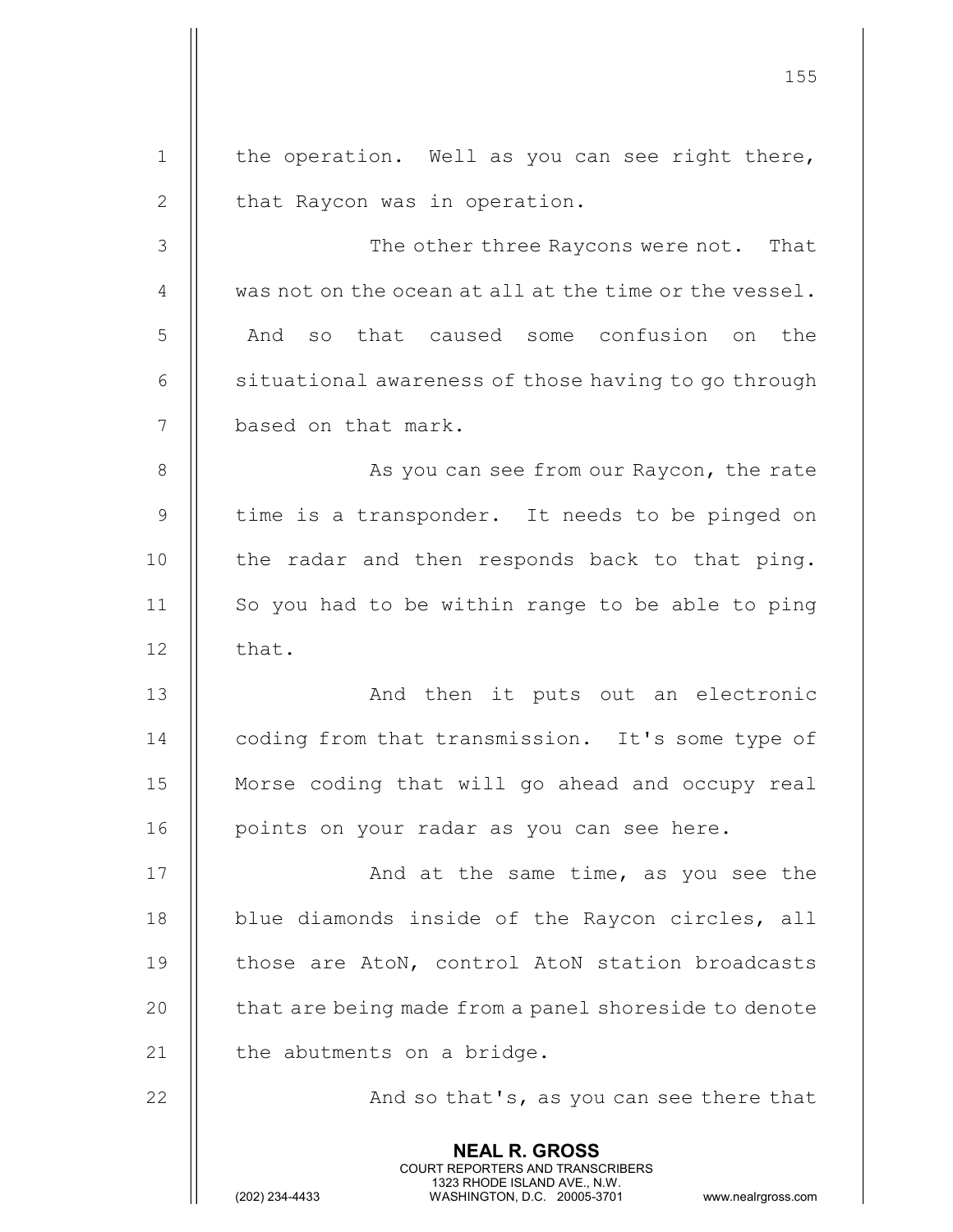NEAL R. GROSS COURT REPORTERS AND TRANSCRIBERS 1 | one's intrusive. It gives a general valid position 2 || for the abutments that you want to go ahead and  $3$  || avoid, as it appears to the Raycon, which makes  $4 \parallel$  it kind of a little bit harder to determine exactly 5 what it is that you're trying to go ahead and avoid. 6 And we have being doing this since from  $7 \parallel 2014$ . As of last week, I think we probably have 8 || 600 that we'll broadcasting. A vast percentage  $9$  | of those are being broadcast just on bridges. 10 If you go ahead and look at the 11 | information on bridges, we work very closely with 12 || the local authorities and entities involved with 13 || many of the pilots. And we worked with the 14 | companies in the rivers for them to come to us to 15 | tell us what they want. 16 || That's really what we put in these 17 | anywhere that's wet. They come to us. We use the 18 | validation. We run through the process with them. 19  $\parallel$  We keep them broadcasted, and we've been very, 20 || very successful with this. 21 || And so the economy of a Class A to be 22  $\parallel$  able to manage this is a process I'll now show you.

1323 RHODE ISLAND AVE., N.W.<br>WASHINGTON, D.C. 20005-3701

WASHINGTON, D.C. 20005-3701 www.nealrgross.com

156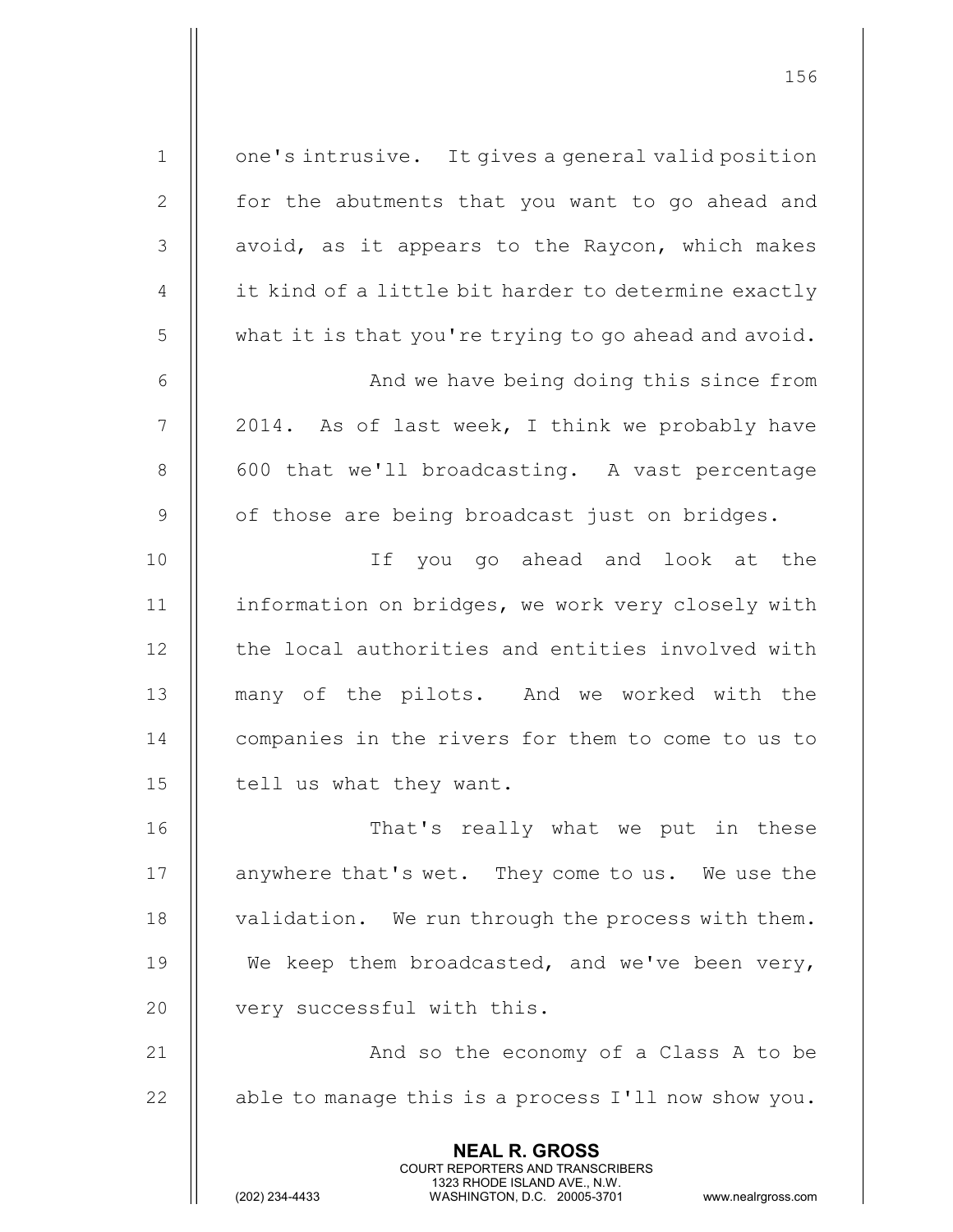NEAL R. GROSS COURT REPORTERS AND TRANSCRIBERS 1323 RHODE ISLAND AVE., N.W.<br>WASHINGTON, D.C. 20005-3701 WASHINGTON, D.C. 20005-3701 www.nealrgross.com  $1 \parallel$  But we had this for  $-$  so not only are we doing 2  $\parallel$  that with the AtoNs, the ability to look at the 3 || AtoNs can also do is broadcast additional 4 | information from that particular station to give 5 || vou further information about other recent 6  $\parallel$  information and activity as far as the weather. 7 || So we, this is a project that we've been 8 || working on with the NOAA reports, that this was  $9 \parallel$  an oceanographic Grifton system that NOAA operates. 10 || These are providing few that has ATON station that 11 measure a live weather information for the south 12 | Chesapeake Bay that we're using. 13 We've also have got these from other 14 | locations. We have one location that we've done 15 | excessive testing and now we're going to go ahead 16 || and go operational with is work that we have done 17 || in conjunction with Alaska, we're working that 18 | closely. 19 We had a cooperative research 20 || development agreement within the last three years 21 | or four years? 22 || PARTICIPANT: Five years.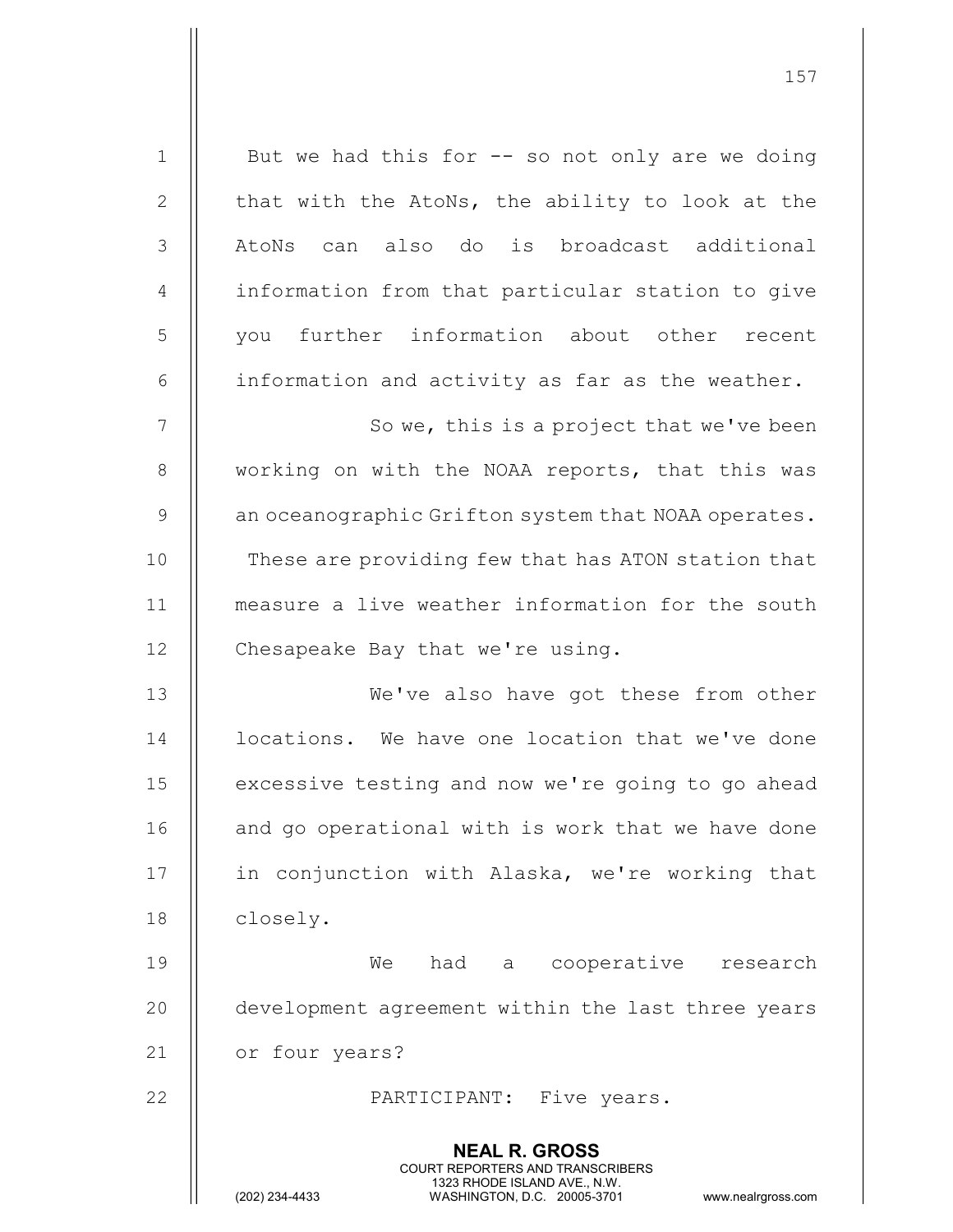NEAL R. GROSS COURT REPORTERS AND TRANSCRIBERS 1323 RHODE ISLAND AVE., N.W.<br>WASHINGTON, D.C. 20005-3701 WASHINGTON, D.C. 1 PARTICIPANT: Five years. Okay. For 2 | the last five years testing at through there. We 3 || have an extensive AIS network out in Alaska which 4 || was primarily a receive network. 5 || And that they were moving toward a 6  $\parallel$  translator network. And so we've also been doing  $7$   $\parallel$  a weather broadcast for a weather station that they 8 || have with their particular sites to go ahead and 9 || broadcast that information and that we told to go 10 || ahead and do so for all their weather site locations 11 | here starting hopefully next month to go ahead and 12 do that. 13 || So we're very game on that whole process 14 | to be able to provide more real time weather where 15 we have it available. 16 || The Army Corps of Engineers has also 17 deployed AIS comm stations at all their locks and 18  $\parallel$  the inlet rivers they have 118 and they're also 19 || starting. They're getting it from the National 20 | Weather Service. 21 || We'll be getting sensors from Alaska,  $22$   $\parallel$  go ahead and do that. So those are all things that

158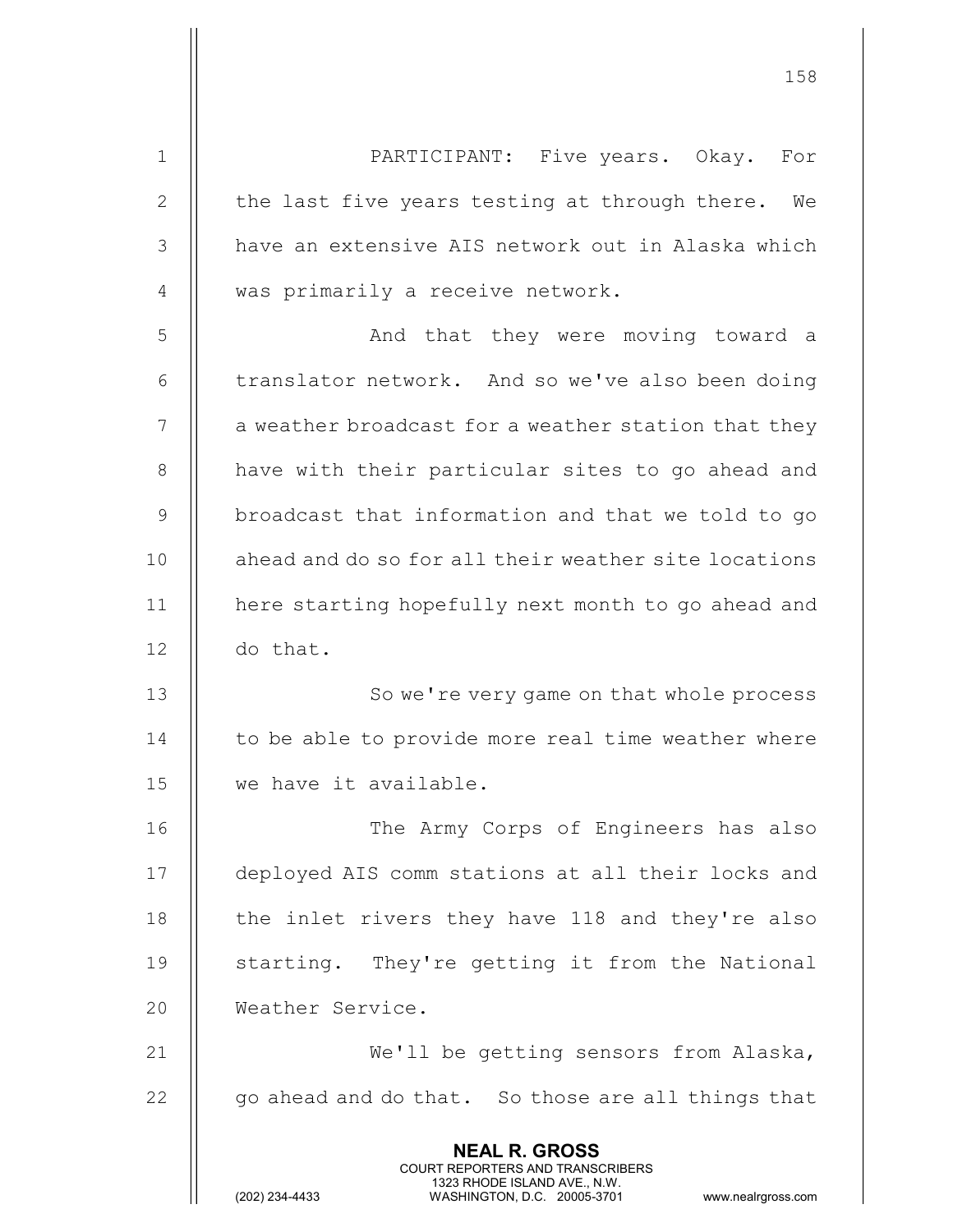|                | <b>NEAL R. GROSS</b><br><b>COURT REPORTERS AND TRANSCRIBERS</b><br>1323 RHODE ISLAND AVE., N.W.<br>(202) 234-4433<br>WASHINGTON, D.C. 20005-3701<br>www.nealrgross.com |
|----------------|------------------------------------------------------------------------------------------------------------------------------------------------------------------------|
| 22             | PARTICIPANT: And I'll just take one                                                                                                                                    |
| 21             | calculating.                                                                                                                                                           |
| 20             | requested that we break 11:30 so they can do their                                                                                                                     |
| 19             | what we can until then, but the cafeteria has                                                                                                                          |
| 18             | CHAIRMAN JACOBSEN: Okay. We'll take                                                                                                                                    |
| 17             | MR. ARROYO: Sure.                                                                                                                                                      |
| 16             | question afterwards?                                                                                                                                                   |
| 15             | So Mr. Arroyo, would you be available to answer                                                                                                                        |
| 14             | break for lunch at 11:30, which is in a few minutes.                                                                                                                   |
| 13             | CHAIRMAN JACOBSEN: So we're going to                                                                                                                                   |
| 12             | PARTICIPANT: Yes.                                                                                                                                                      |
| 11             | aren't the office that put that out?                                                                                                                                   |
| 10             | MR. DERIE: Okay. You not that, you                                                                                                                                     |
| $\mathsf 9$    | PARTICIPANT: No.                                                                                                                                                       |
| 8              | work properly or were reporting properly?                                                                                                                              |
| 7              | 50 percent of all towing vessels, their AIS didn't                                                                                                                     |
| 6              | out that, what is it a letter last summer that said,                                                                                                                   |
| 5              | MR. DERIE: Are you the office that put                                                                                                                                 |
| $\overline{4}$ | where we're at. Yes, sir?                                                                                                                                              |
| 3              | information through that system. That's kind of                                                                                                                        |
| $\mathbf{2}$   | of AIS provides you more real time with safety                                                                                                                         |
| $\mathbf 1$    | we're moving forward. I explained the whole use                                                                                                                        |
|                |                                                                                                                                                                        |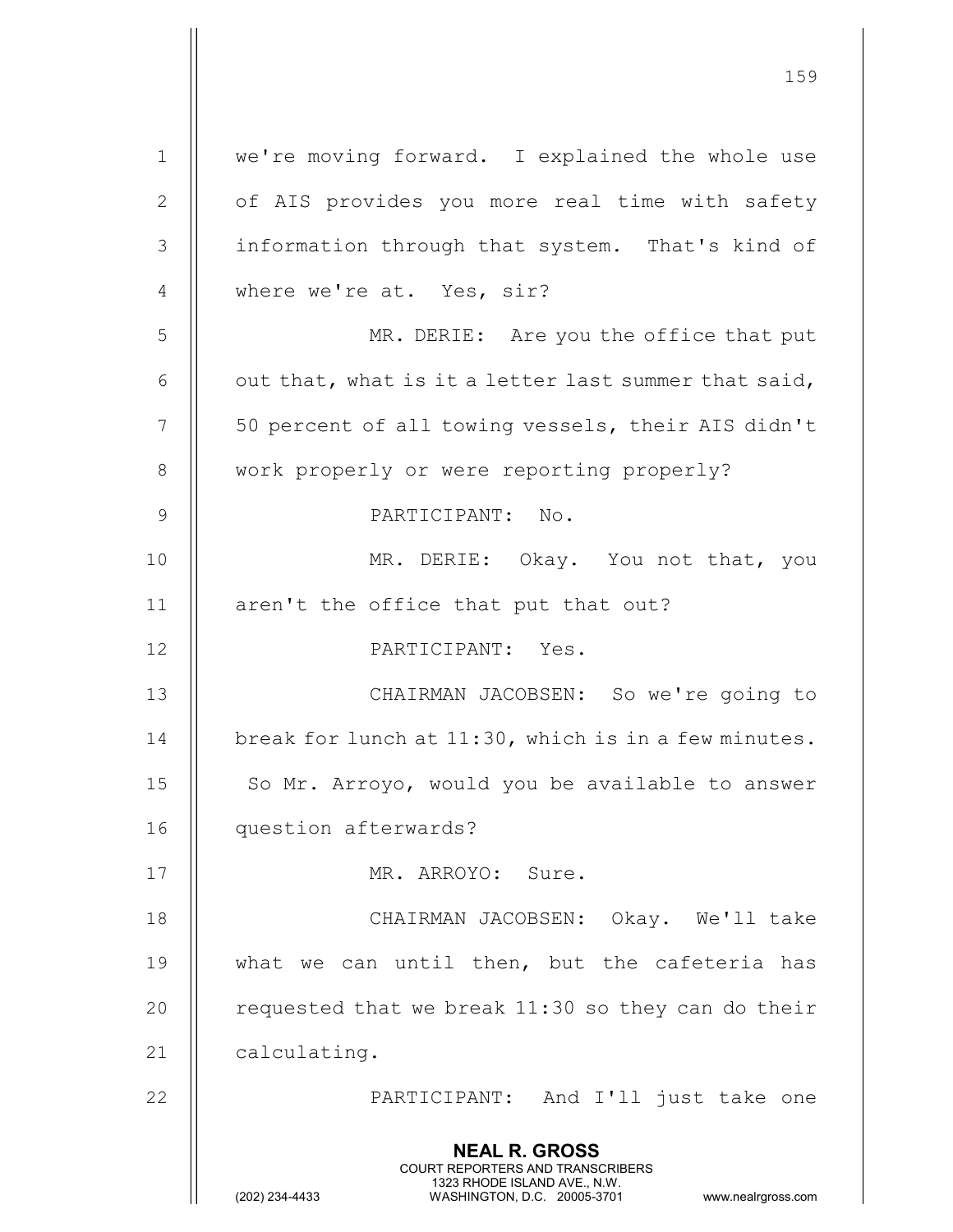NEAL R. GROSS COURT REPORTERS AND TRANSCRIBERS 1 || more minute here though. So I guess one of the 2 || officers will be brought up to assist you in  $3$  || applying, what did I ask requirements is that we 4 || have this announcements that's called best 5 || information for case of service. 6 || So where you can go ahead and search 7 || for your vessel and we'll tell you whether or not 8 || it's in compliance or not. Does anybody want to 9 || volunteer one of their vessels as is? 10 MR. LONDRIE: Adamant, A-D-A-M-A-N-T. 11 PARTICIPANT: What? 12 || MR. LONDRIE: The Adamant,  $13$   $\parallel$   $A-D-A-M-A-N-T$ .  $A-N-T$ . 14 PARTICIPANT: Adamant? 15 || MR. LONDRIE: At the top one. 16 || PARTICIPANT: Having two messengers. 17 || And yours? 18 MR. LONDRIE: The bottom one is mine. 19 PARTICIPANT: You're good. 20 MR. LONDRIE: Yeah. 21 || PARTICIPANT: The only legal --22 PARTICIPANT: Some folks don't show

160

1323 RHODE ISLAND AVE., N.W.<br>WASHINGTON, D.C. 20005-3701 WASHINGTON, D.C.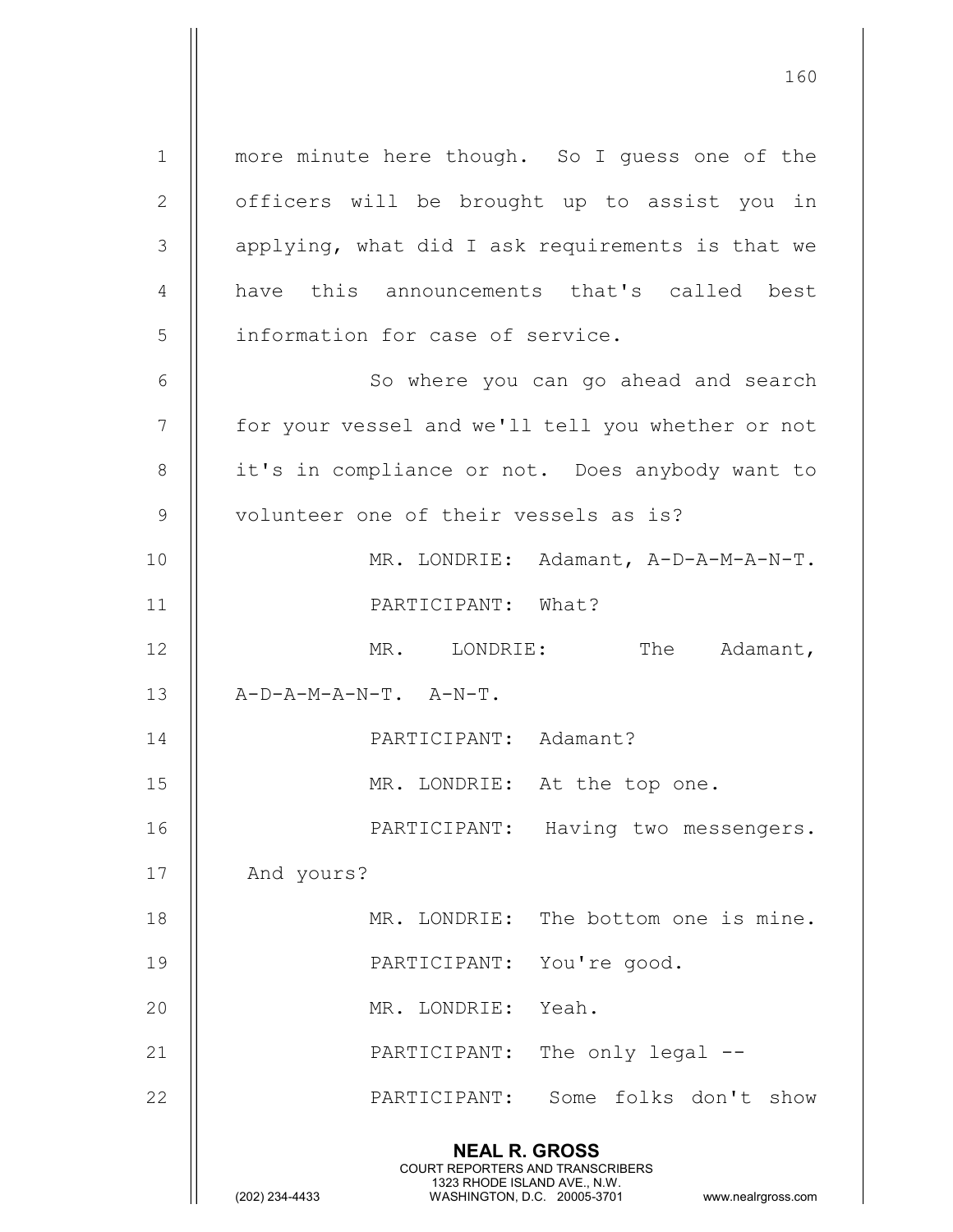161 NEAL R. GROSS COURT REPORTERS AND TRANSCRIBERS 1323 RHODE ISLAND AVE., N.W.<br>WASHINGTON, D.C. 20005-3701 WASHINGTON, D.C. 20005-3701 www.nealrgross.com 1 || up. I couldn't quite figure that out. 2 || PARTICIPANT: We only had those listed  $3$  | that we had. 4 PARTICIPANT: Yeah. Well it's in 5 | Alaska. Same as the Intangible doesn't show up 6  $\parallel$  but  $-$ 7 || PARTICIPANT: No? 8 || PARTICIPANT: No. 9 || PARTICIPANT: Is it in here? 10 PARTICIPANT: Yes. Well try 11 Intangible. 12 PARTICIPANT: This is cool. 13 || PARTICIPANT: It was up there in the 14 | last three. The other one. 15 PARTICIPANT: Ible -- I-B-L-E. 16 A-N-G-I-B-L-E. I-B-L-E. 17 || PARTICIPANT: Right. 18 || PARTICIPANT: Yeah, go ahead. 19 PARTICIPANT: A-N-G-I-B-L-E.  $20$  || I-B-L-E. 21 || PARTICIPANT: Sorry. Big fingers. 22 PARTICIPANT: Is that an E or an A on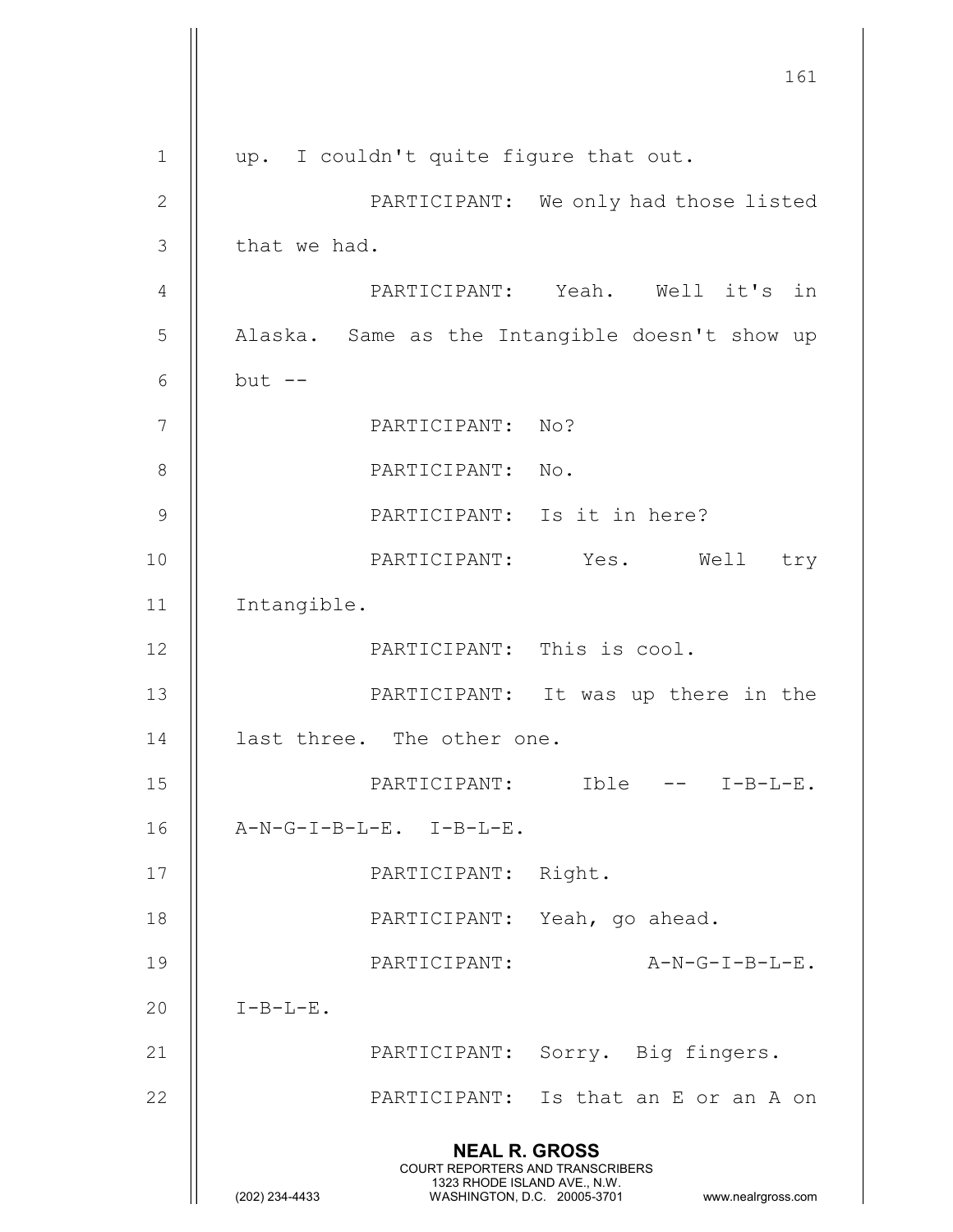162 NEAL R. GROSS COURT REPORTERS AND TRANSCRIBERS 1323 RHODE ISLAND AVE., N.W.<br>WASHINGTON, D.C. 20005-3701 WASHINGTON, D.C. WASHINGTON, D.C. 20005-3701 www.nealrgross.com  $1 \parallel - -$ 2 || PARTICIPANT: I-N-T -- that's correct. 3 PARTICIPANT: Yes. 4 || PARTICIPANT: I'm not saying but it 5 || looks like an E. 6 PARTICIPANT: Let me just see. No 7 | results. 8 || PARTICIPANT: And I'm pretty sure this 9  $\parallel$  --10 || PARTICIPANT: It's not on the list 11 here. 12 || PARTICIPANT: Really? 13 || PARTICIPANT: Yeah. 14 || PARTICIPANT: Did he say that I-N-T? 15 PARTICIPANT: Yeah. 16 PARTICIPANT: No. I looked the other 17 | day and I couldn't find it. 18 PARTICIPANT: We won't list there for 19  $\parallel$  a second. 20 || PARTICIPANT: So hopefully this is not 21  $\parallel$  anyone's, but just to give you some idea what we 22 will show you.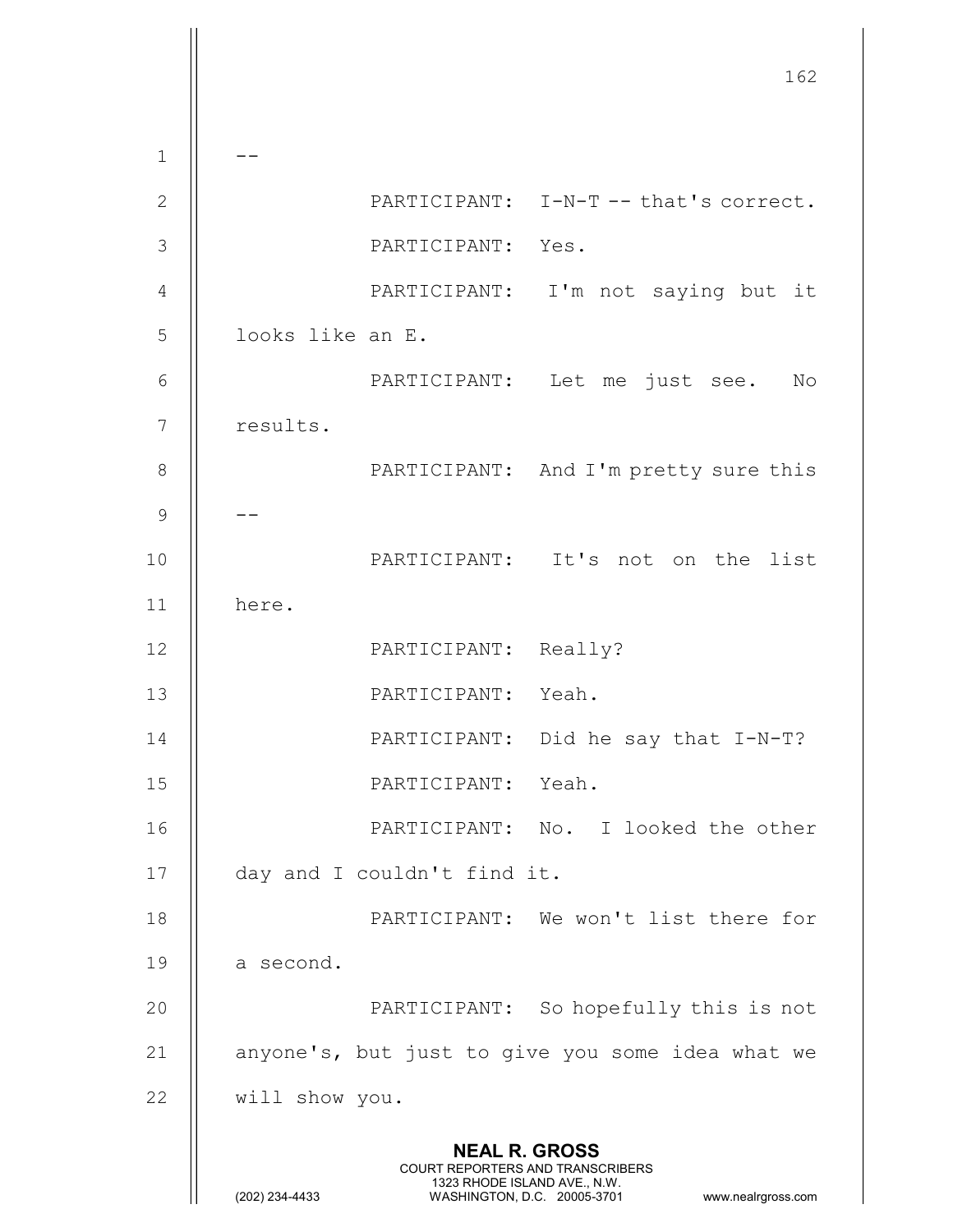|              | 163                                                                                                                                            |
|--------------|------------------------------------------------------------------------------------------------------------------------------------------------|
|              |                                                                                                                                                |
| $\mathbf{1}$ | PARTICIPANT: If I'm correct, then                                                                                                              |
| $\mathbf{2}$ | most of these AISs have to be set up by the vendor.                                                                                            |
| 3            | PARTICIPANT: You must use                                                                                                                      |
| 4            | assessments.                                                                                                                                   |
| 5            | PARTICIPANT: Pardon me?                                                                                                                        |
| 6            | PARTICIPANT: Class A is what you want                                                                                                          |
| 7            | to do.                                                                                                                                         |
| 8            | PARTICIPANT: Class A, which is a five                                                                                                          |
| 9            | watt?                                                                                                                                          |
| 10           | PARTICIPANT: No, they're 12 watts.                                                                                                             |
| 11           | PARTICIPANT: Oh, Class A is the big                                                                                                            |
| 12           | one. Class B is the small one?                                                                                                                 |
| 13           | PARTICIPANT: Yeah. Class As have to                                                                                                            |
| 14           | be, cannot be used in --                                                                                                                       |
| 15           | PARTICIPANT: I think what tripped a                                                                                                            |
| 16           | lot of people up was not knowing that it needed                                                                                                |
| 17           | to be in meters and it wouldn't feed it. So that                                                                                               |
| 18           | kicked a lot of boats into the warning class.                                                                                                  |
| 19           | PARTICIPANT: Yeah, that's an easy go.                                                                                                          |
| 20           | PARTICIPANT: Pardon?                                                                                                                           |
| 21           | PARTICIPANT: That's an easy go.                                                                                                                |
| 22           | PARTICIPANT: Well a lot of them, in                                                                                                            |
|              | <b>NEAL R. GROSS</b>                                                                                                                           |
|              | <b>COURT REPORTERS AND TRANSCRIBERS</b><br>1323 RHODE ISLAND AVE., N.W.<br>(202) 234-4433<br>WASHINGTON, D.C. 20005-3701<br>www.nealrgross.com |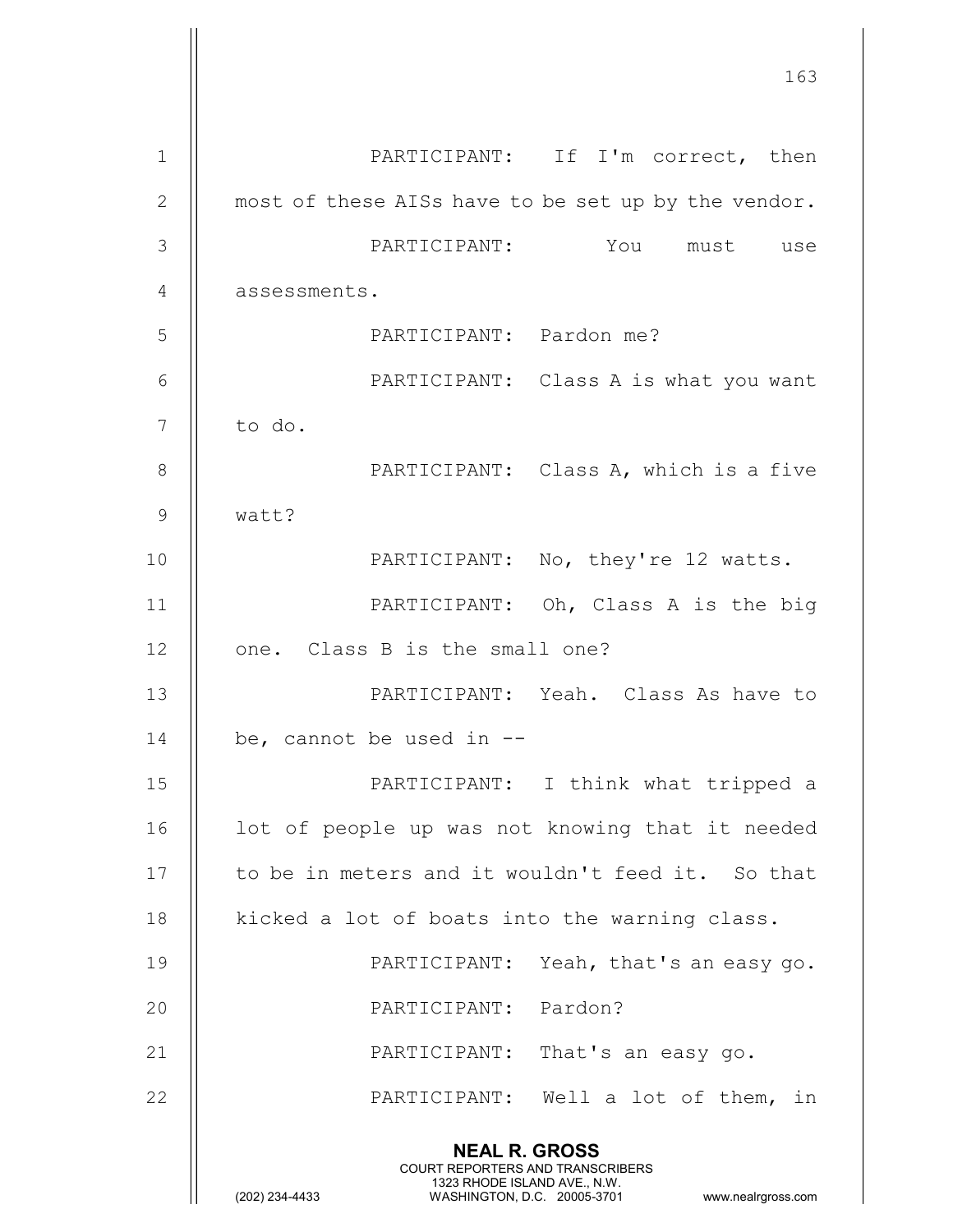|                | 164                                                                                                                                                                    |
|----------------|------------------------------------------------------------------------------------------------------------------------------------------------------------------------|
| $\mathbf 1$    | Petersburg they got the \$20,000 fine warning letter                                                                                                                   |
| $\overline{2}$ | for a fee.                                                                                                                                                             |
| 3              | PARTICIPANT: It's not good.                                                                                                                                            |
| 4              | PARTICIPANT: Pardon me?                                                                                                                                                |
| 5              | PARTICIPANT: \$37,000.                                                                                                                                                 |
| 6              | PARTICIPANT: Well the Coast Guard                                                                                                                                      |
| 7              | sent the letter out last year.                                                                                                                                         |
| 8              | PARTICIPANT: He's giving you a                                                                                                                                         |
| $\mathcal{G}$  | discount.                                                                                                                                                              |
| 10             | (Simultaneous speaking)                                                                                                                                                |
| 11             | CHAIRMAN JACOBSEN: Well let's break                                                                                                                                    |
| 12             | for lunch and then we'll come back and entertain                                                                                                                       |
| 13             | any additional questions.                                                                                                                                              |
| 14             | (Whereupon, the above-entitled matter                                                                                                                                  |
| 15             | went off the record at 11:29 a.m. and resumed at                                                                                                                       |
| 16             | 12:31 p.m.                                                                                                                                                             |
| 17             | CHAIRMAN JACOBSEN: Okay, so we'll                                                                                                                                      |
| 18             | start off with any questions or comments you have                                                                                                                      |
| 19             | for him and then we have another presentation after                                                                                                                    |
| 20             | that that we skipped over. Let me put my glasses                                                                                                                       |
| 21             | on. Chris, did you have -                                                                                                                                              |
| 22             | MR. BENNING: Thank you, Chairman and                                                                                                                                   |
|                | <b>NEAL R. GROSS</b><br><b>COURT REPORTERS AND TRANSCRIBERS</b><br>1323 RHODE ISLAND AVE., N.W.<br>(202) 234-4433<br>WASHINGTON, D.C. 20005-3701<br>www.nealrgross.com |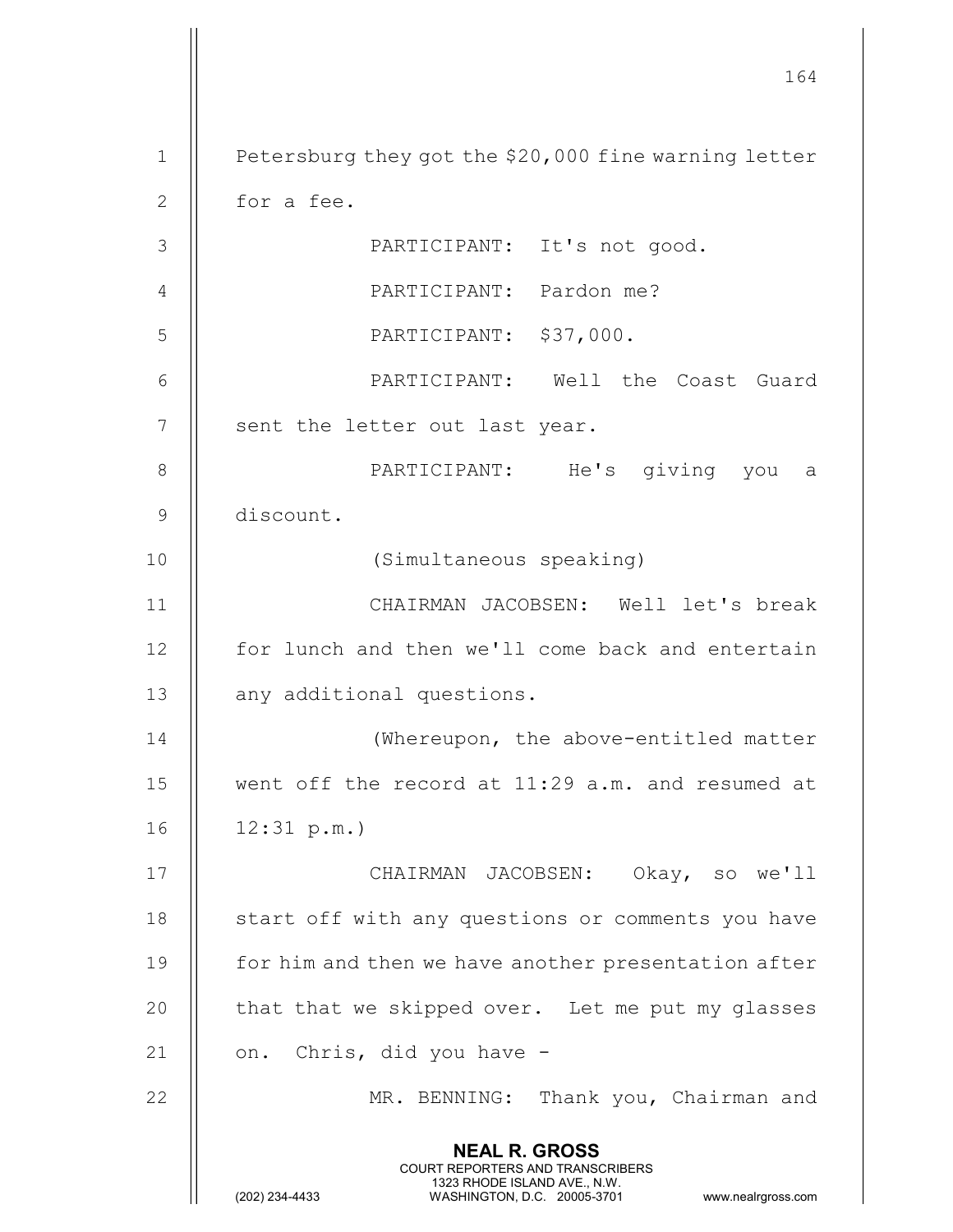NEAL R. GROSS COURT REPORTERS AND TRANSCRIBERS 1323 RHODE ISLAND AVE., N.W.<br>WASHINGTON, D.C. 20005-3701 WASHINGTON, D.C. 1 || members of the Committee. I'm Bill Benning with 2 | the Marine Exchange of Alaska. I just had a few 3 | comments about the use of the buoy pingers or buoy 4 || beacons that you're talking about. We see a 5 || proliferation of these in Alaska. We see the 6 day-to-day effect of these devices that are being 7 used. 8 || We want to go on record as saying the 9 Marine Exchange of Alaska does support the 10 || development and use of AIS buoy beacons and the 11 | use of identified deployed commercial fishing gear, 12 | not fishing gear on the back of somebody's boat, 13 || but deployed fishing gear for enhanced safety and 14 | ID'ing hazards to navigation to other vessels, and 15 **for aiding the efficiency in retrieving of deployed**  $16$  | qear. 17 || It's important. You know, we want to 18 | emphasize deployed fishing gear, not fishing gear 19  $\parallel$  on the pier or fishing gear on the back of a vessel. 20 || It's got to be deployed. 21 || Some of the issues we see every day are  $22$   $\parallel$  the illegal beacons flooding the market as Jorge

165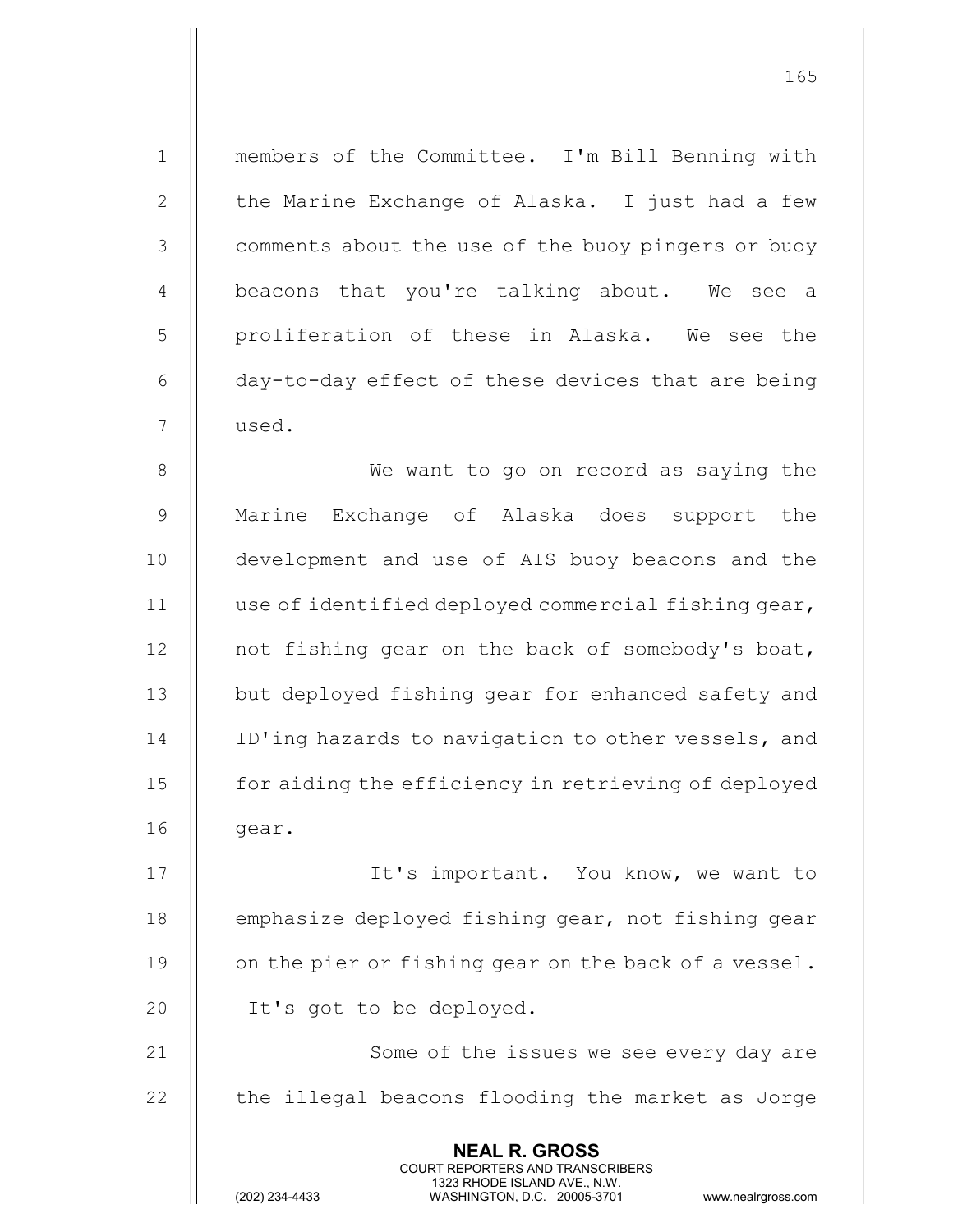NEAL R. GROSS COURT REPORTERS AND TRANSCRIBERS 1323 RHODE ISLAND AVE., N.W.<br>WASHINGTON, D.C. 20005-3701 1 || had mentioned. We see - you know, we run the 2 || largest private AIS network in the world within 3 Alaska. 4 We have over 130 AIS receiving 5 || stations, and combine that with our satellite 6 | partners, we see everything from the Panama Canal 7 || to the North Pole. 8 || These beacons, because of the way they 9 || operate, and Jorge talked about the slots where 10  $\parallel$  each one, you know, an AIS unit transmits, they 11  $\parallel$  saturate the VHF datalink that these things use, 12 || so they are taking up time slots for legitimate 13 vessels in the aids to navigation and for collision 14 | avoidance. 15 || The other thing we see is the improper 16 | use of the MMSIs, a nine-digit phone number. These 17 || are uncontrolled. We've seen duplicates. So 18 || we'll see these beacons show up in two or three 19 different locations at one time seconds apart from  $20$  | each other. 21 Can you imagine if you're a vessel  $22$   $\parallel$  operator and these things are transmitting out and

166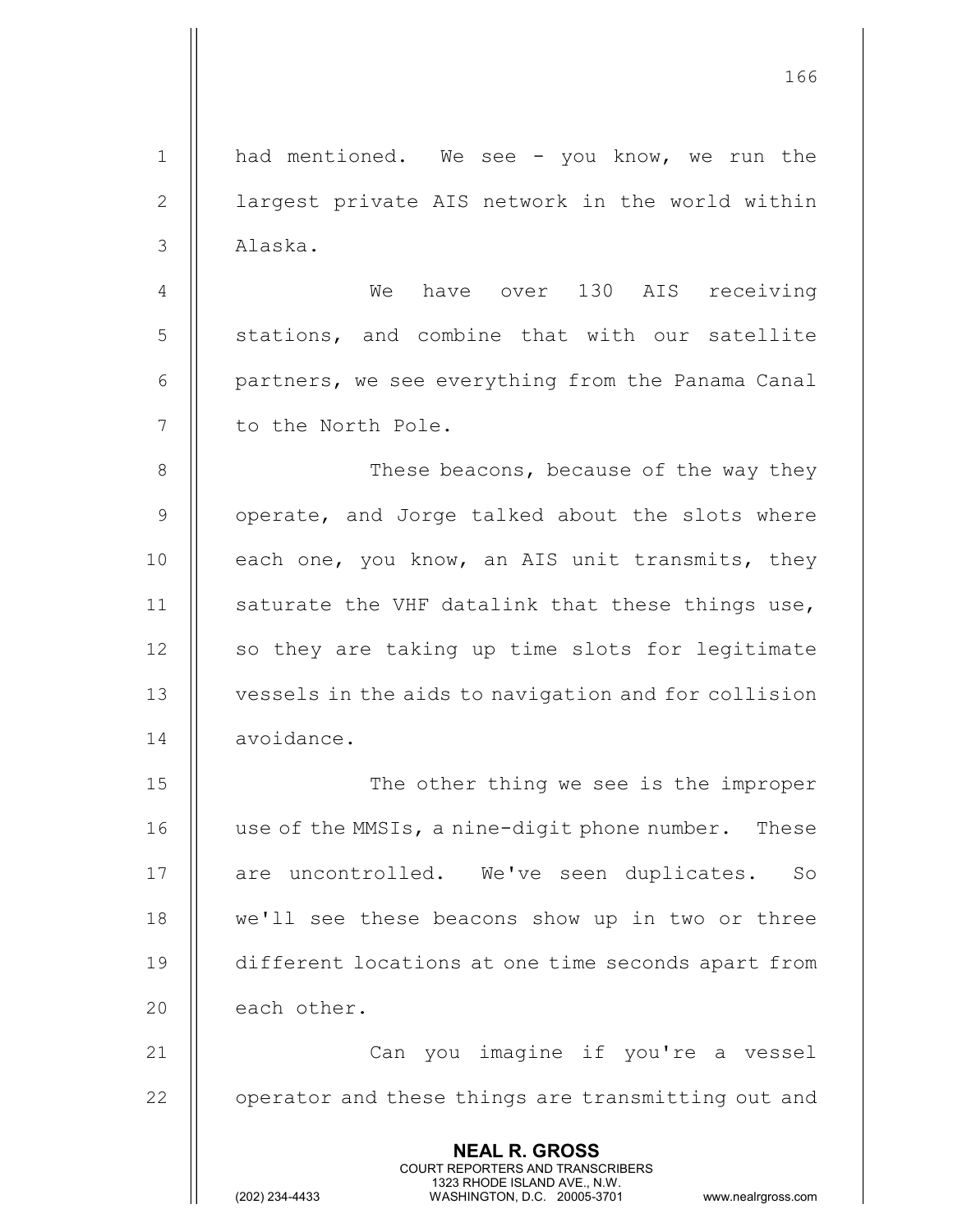|                | 167                                                                                                                                                                    |
|----------------|------------------------------------------------------------------------------------------------------------------------------------------------------------------------|
| 1              | identifying themselves as a vessel, but you see                                                                                                                        |
| $\mathbf{2}$   | the same vessel move locations quickly in the course                                                                                                                   |
| 3              | of a five-minute period?                                                                                                                                               |
| $\overline{4}$ | The other problem we see is not shutting                                                                                                                               |
| 5              | the gear down when it's not in the water. If you                                                                                                                       |
| 6              | were to look at Homer Harbor right now, you would                                                                                                                      |
| $\overline{7}$ | see that there are about 35 AIS-V vessels on the                                                                                                                       |
| 8              | back of another fishing vessel right now.                                                                                                                              |
| $\overline{9}$ | Well, the problem is these things don't                                                                                                                                |
| 10             | have a very stable GPS receiver inside, so they're                                                                                                                     |
| 11             | moving around the harbor. So if you were to look                                                                                                                       |
| 12             | at an AIS screen, you would see 35 vessels moving                                                                                                                      |
| 13             | around Homer Harbor right now.                                                                                                                                         |
| 14             | And what it does is now these tankers,                                                                                                                                 |
| 15             | these pilot vessels that come into Homer to exchange                                                                                                                   |
| 16             | pilots, they interfere with the operation of those                                                                                                                     |
| 17             | vessels.                                                                                                                                                               |
| 18             | We've got some recommendations and one                                                                                                                                 |
| 19             |                                                                                                                                                                        |
|                | of them is the U.S. government has to have a clear                                                                                                                     |
| 20             | use policy and a clear enforcement policy. I think                                                                                                                     |
| 21             | Jorge stated it, that there's a fine for the                                                                                                                           |
| 22             | improper use of AIS equipment. Everybody needs                                                                                                                         |
|                | <b>NEAL R. GROSS</b><br><b>COURT REPORTERS AND TRANSCRIBERS</b><br>1323 RHODE ISLAND AVE., N.W.<br>(202) 234-4433<br>WASHINGTON, D.C. 20005-3701<br>www.nealrgross.com |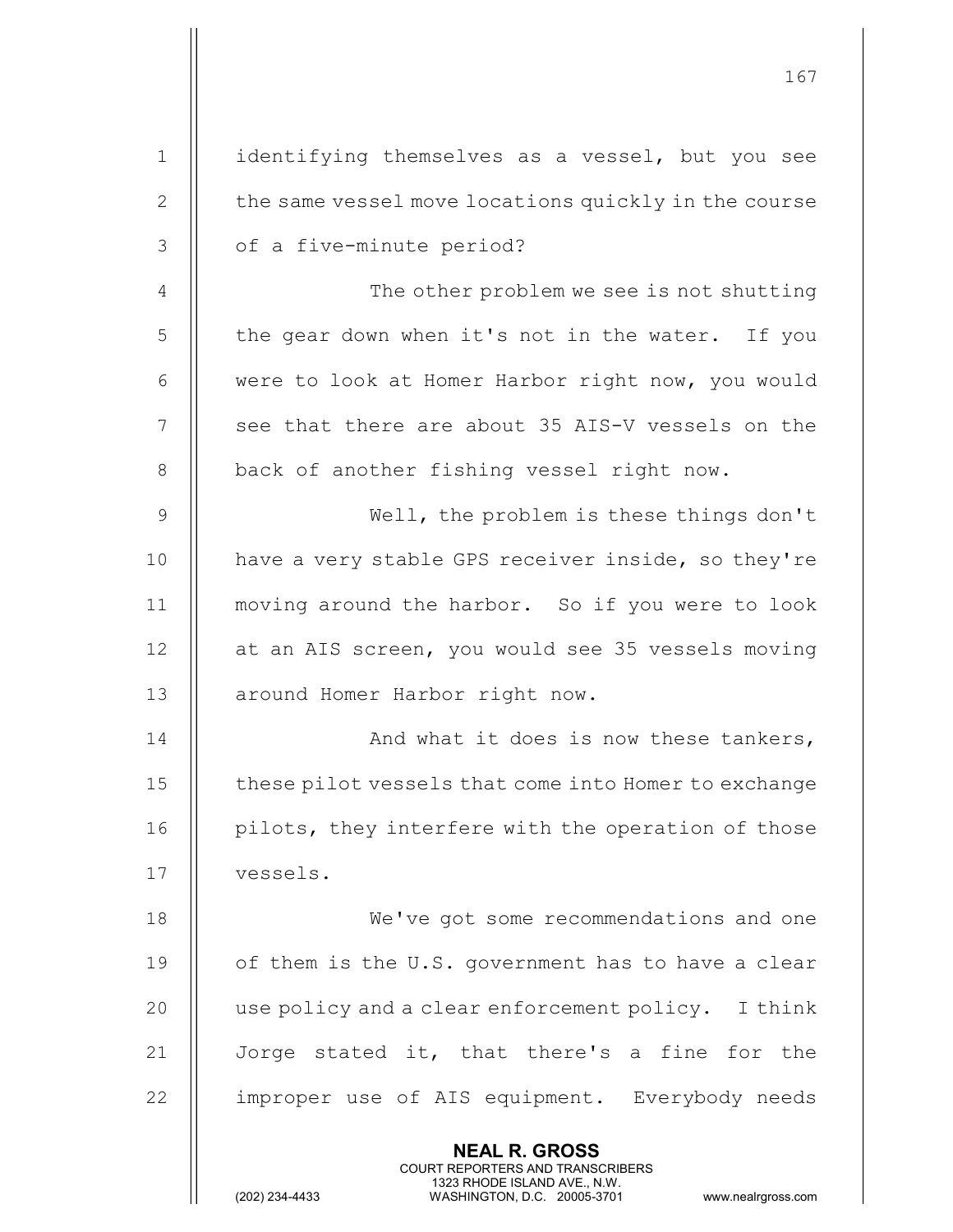|               | 168                                                                                                                                                             |
|---------------|-----------------------------------------------------------------------------------------------------------------------------------------------------------------|
| $\mathbf{1}$  | to know this. It's \$37,500 per incident, \$37,500                                                                                                              |
| $\mathbf{2}$  | per incident. The industry needs to know that.                                                                                                                  |
| 3             | There needs to be an education program,                                                                                                                         |
| 4             | and this coming weekend, the Pacific Marine Expo                                                                                                                |
| 5             | is probably a great forum to have some kind of an                                                                                                               |
| 6             | educational program on the proper use of these                                                                                                                  |
| 7             | devices.                                                                                                                                                        |
| $8\,$         | There are legal devices to be used, and                                                                                                                         |
| $\mathcal{G}$ | this is for a recommendation for the commercial                                                                                                                 |
| 10            | industry, use the approved devices, not the                                                                                                                     |
| 11            | unapproved devices, and that's all I've got to say                                                                                                              |
| 12            | about that. Does anybody have any questions of                                                                                                                  |
| 13            | me?                                                                                                                                                             |
| 14            | CHAIRMAN JACOBSEN: All right, thank                                                                                                                             |
| 15            | you. Any questions? I have a question. Oh, go                                                                                                                   |
| 16            | ahead, Tom.                                                                                                                                                     |
| 17            | MR. DAMERON: So my question is what                                                                                                                             |
| 18            | is defined as an incident? Is it that somebody                                                                                                                  |
| 19            | leaves it on or somebody turns it off? What's an                                                                                                                |
| 20            | incident?                                                                                                                                                       |
| 21            | MR. BENNING: Those are all incidents.                                                                                                                           |
| 22            | MR. DAMERON: Okay.                                                                                                                                              |
|               | <b>NEAL R. GROSS</b><br>COURT REPORTERS AND TRANSCRIBERS<br>1323 RHODE ISLAND AVE., N.W.<br>(202) 234-4433<br>WASHINGTON, D.C. 20005-3701<br>www.nealrgross.com |

 $\mathop{||}$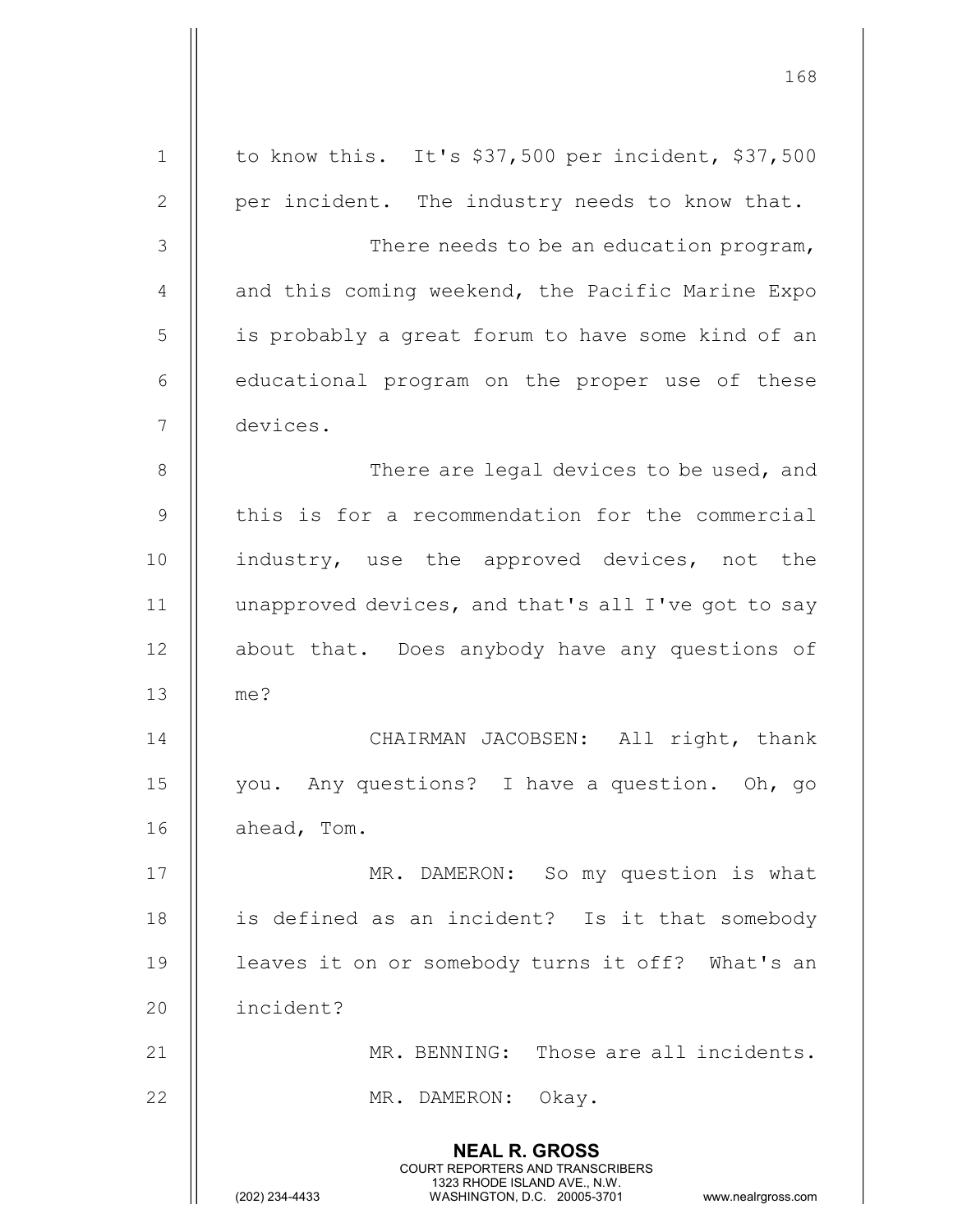|                | 169                                                                                                                                                                    |
|----------------|------------------------------------------------------------------------------------------------------------------------------------------------------------------------|
| 1              | MR. BENNING: Any violation is an                                                                                                                                       |
| $\overline{2}$ | incident.                                                                                                                                                              |
| 3              | CHAIRMAN JACOBSEN: Any violation, you                                                                                                                                  |
| 4              | could be charged.                                                                                                                                                      |
| 5              | MR. BENNING: And \$37,500 is the max.                                                                                                                                  |
| 6              | CHAIRMAN JACOBSEN: The max, okay.                                                                                                                                      |
| $\overline{7}$ | All right, Tom, do you still have -                                                                                                                                    |
| 8              | MR. BENNING: And so far we find an                                                                                                                                     |
| $\overline{9}$ | estimate of us since 2003, I think we've fined one                                                                                                                     |
| 10             | vessel.                                                                                                                                                                |
| 11             | MR. DAMERON: Thank you, Mr. Chairman.                                                                                                                                  |
| 12             | Thank you for your presentation. So do you feel                                                                                                                        |
| 13             | that the Coast Guard does not have a clear use and                                                                                                                     |
| 14             | education and enforcement policy for AIS devices?                                                                                                                      |
| 15             | MR. BENNING: Is that directed to me?                                                                                                                                   |
| 16             | Right now, to find out, especially for these buoy                                                                                                                      |
| 17             | beacons, it's very difficult to find out which are                                                                                                                     |
| 18             | authorized and which are not.                                                                                                                                          |
| 19             | You have to drill down through a lot                                                                                                                                   |
| 20             | of information, through the Coast Guard NavCen                                                                                                                         |
| 21             | website, and that refers you to an FCC site, which                                                                                                                     |
| 22             | you have to go through an FCC website to figure                                                                                                                        |
|                | <b>NEAL R. GROSS</b><br><b>COURT REPORTERS AND TRANSCRIBERS</b><br>1323 RHODE ISLAND AVE., N.W.<br>(202) 234-4433<br>WASHINGTON, D.C. 20005-3701<br>www.nealrgross.com |

 $\begin{array}{c} \hline \end{array}$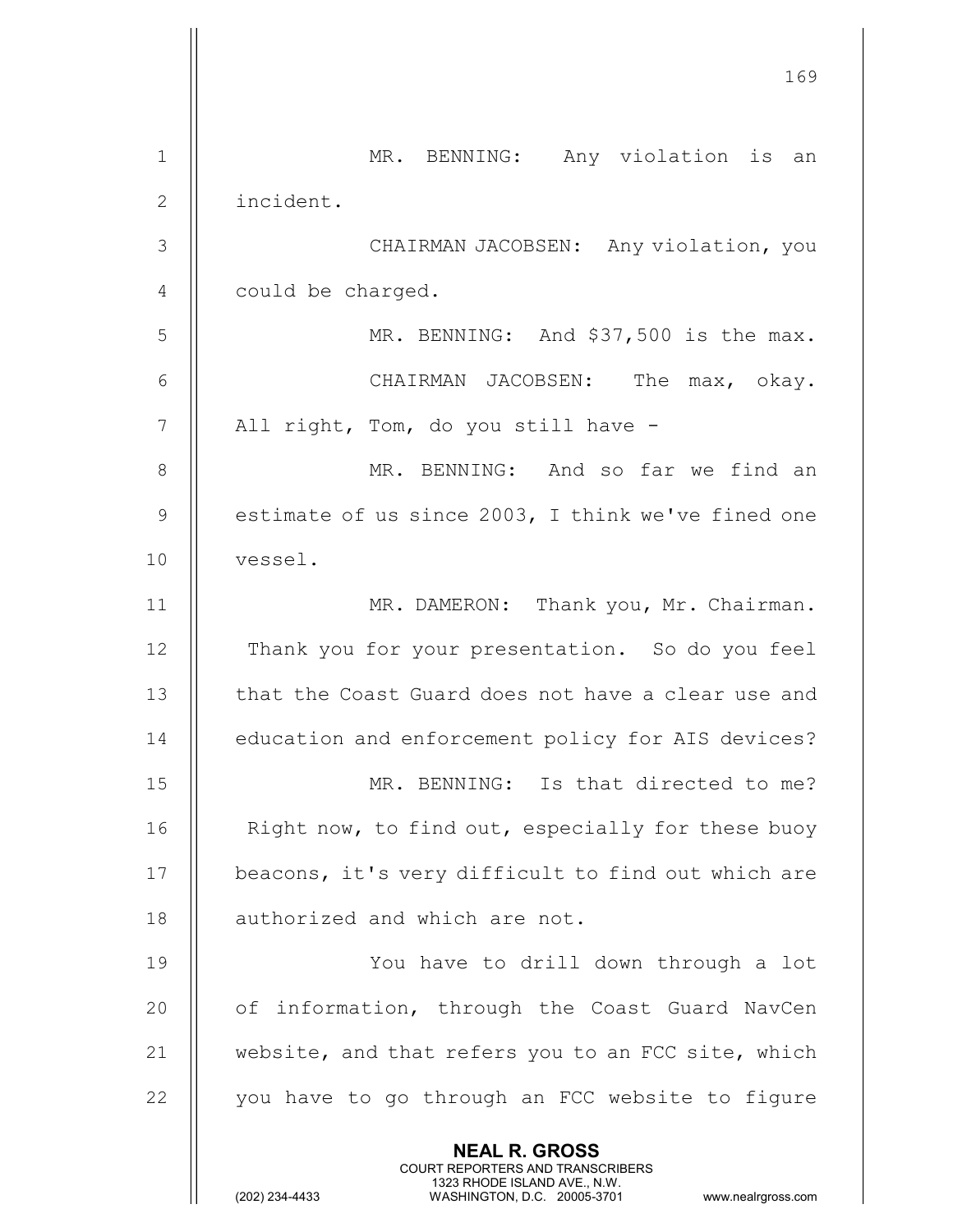|              | 170                                                                                                                                                                    |
|--------------|------------------------------------------------------------------------------------------------------------------------------------------------------------------------|
| $\mathbf 1$  | out which device may or may not be approved.                                                                                                                           |
| $\mathbf{2}$ | In the case of the one we have right                                                                                                                                   |
| 3            | here, the manufacturer stipulates that it's FCC                                                                                                                        |
|              |                                                                                                                                                                        |
| 4            | type approved. You've got to go through the                                                                                                                            |
| 5            | documentation to find out that that's one of three                                                                                                                     |
| 6            | different types. This particular one is not.                                                                                                                           |
| 7            | It's not very easy for the average Joe                                                                                                                                 |
| $\,8\,$      | to figure out which is approved for use and which                                                                                                                      |
| $\mathsf 9$  | is not. And I've been doing this for 17 years and                                                                                                                      |
| 10           | I still have difficulty figuring out which device,                                                                                                                     |
| 11           | which devices are authorized for use.                                                                                                                                  |
| 12           | But NavCen does a good job of putting                                                                                                                                  |
| 13           | information out, but this is a changing technology                                                                                                                     |
| 14           | and this is one we've seen over the last two years.                                                                                                                    |
| 15           |                                                                                                                                                                        |
| 16           | A lot of commercial fishing vessels are                                                                                                                                |
| 17           | now buying these off of Amazon or Alibaba and                                                                                                                          |
| 18           | they're attaching them. They're useful, but they                                                                                                                       |
| 19           | cause all kinds of problems because they're not                                                                                                                        |
| 20           | managed correctly.                                                                                                                                                     |
| 21           | Thank you.<br>CHAIRMAN JACOBSEN:<br>Mr.                                                                                                                                |
| 22           | Boehmer?                                                                                                                                                               |
|              | <b>NEAL R. GROSS</b><br><b>COURT REPORTERS AND TRANSCRIBERS</b><br>1323 RHODE ISLAND AVE., N.W.<br>(202) 234-4433<br>WASHINGTON, D.C. 20005-3701<br>www.nealrgross.com |

 $\mathbf{I}$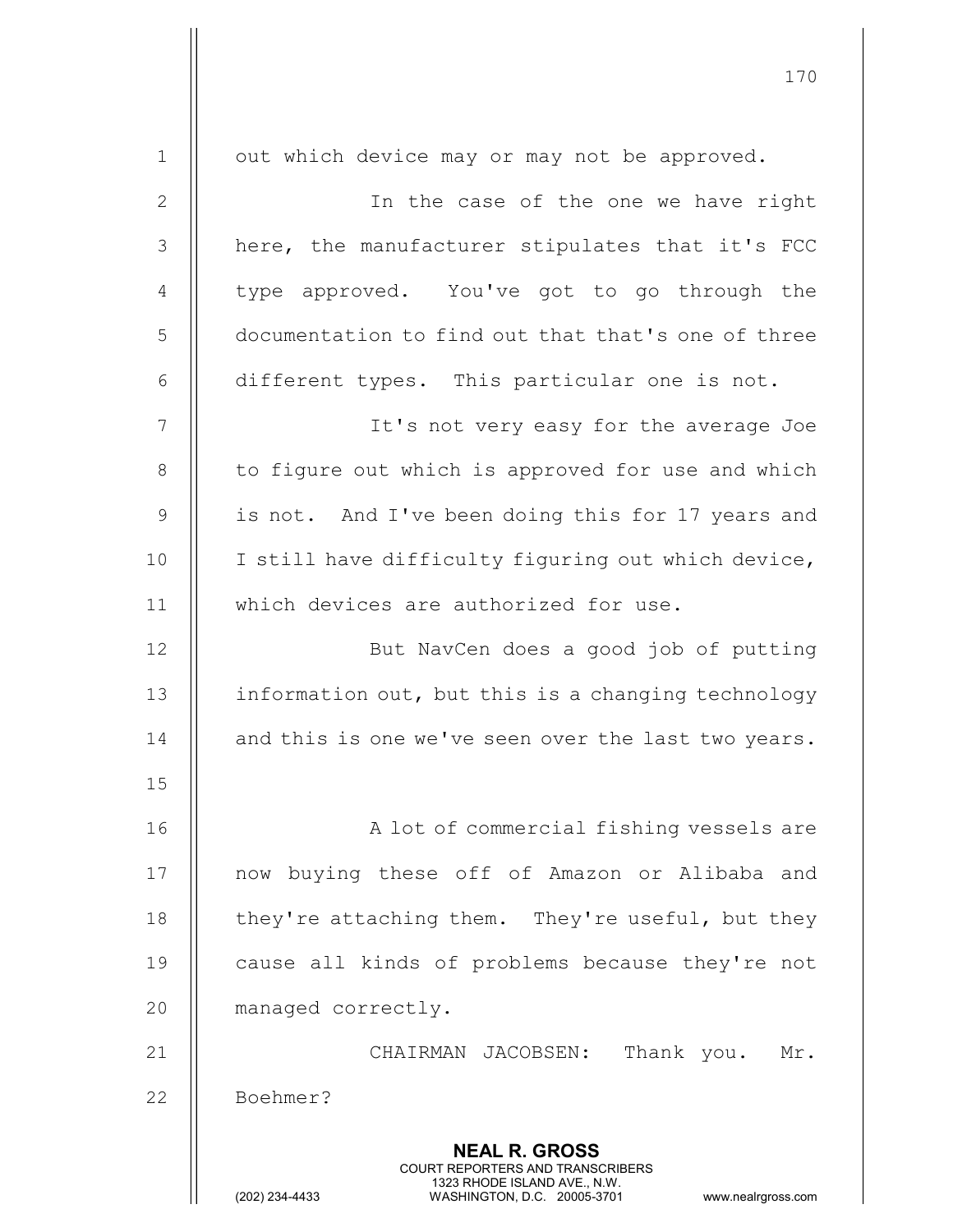|                | <b>NEAL R. GROSS</b><br><b>COURT REPORTERS AND TRANSCRIBERS</b><br>1323 RHODE ISLAND AVE., N.W.<br>(202) 234-4433<br>WASHINGTON, D.C. 20005-3701<br>www.nealrgross.com |
|----------------|------------------------------------------------------------------------------------------------------------------------------------------------------------------------|
| 22             | Now, when we get into this world, this                                                                                                                                 |
| 21             | assurance.                                                                                                                                                             |
| 20             | Guard approval number for it to be Coast Guard care                                                                                                                    |
| 19             | see on the label itself that it has to have a Coast                                                                                                                    |
| 18             | As and Bs, the numbers are down there. So you'll                                                                                                                       |
| 17             | in that comparison chart that I showed you about                                                                                                                       |
| 16             | on it which will start out with 165, 155XXXXX, which                                                                                                                   |
| 15             | they'll have a Coast Guard type approval number                                                                                                                        |
| 14             | AAs, will not only have an FCC number on it, but                                                                                                                       |
| 13             | you to have for the Coast Guard, Class Bs and Class                                                                                                                    |
| 12             | So those devices that are required for                                                                                                                                 |
| 11             | here, right?                                                                                                                                                           |
| 10             | a listing and there's also unfortunately two issues                                                                                                                    |
| $\mathsf 9$    | MR. ARROYO: Mr. Arroyo, yes, there is                                                                                                                                  |
| $8\,$          | it's FCC only to find out now that it's not?                                                                                                                           |
| $\overline{7}$ | those things and look and see if the listing says                                                                                                                      |
| 6              | real quickly without having to go through all of                                                                                                                       |
| 5              | ones that you guys can, that an owner can look at                                                                                                                      |
| $\overline{4}$ | possible or is there a list already of approved                                                                                                                        |
| 3              | something that I didn't know if it exists. Is it                                                                                                                       |
| $\mathbf{2}$   | guess looking at Eric's issue, and Bill said                                                                                                                           |
| $\mathbf 1$    | MR. BOEHMER: I'm Kris Boehmer. I                                                                                                                                       |
|                |                                                                                                                                                                        |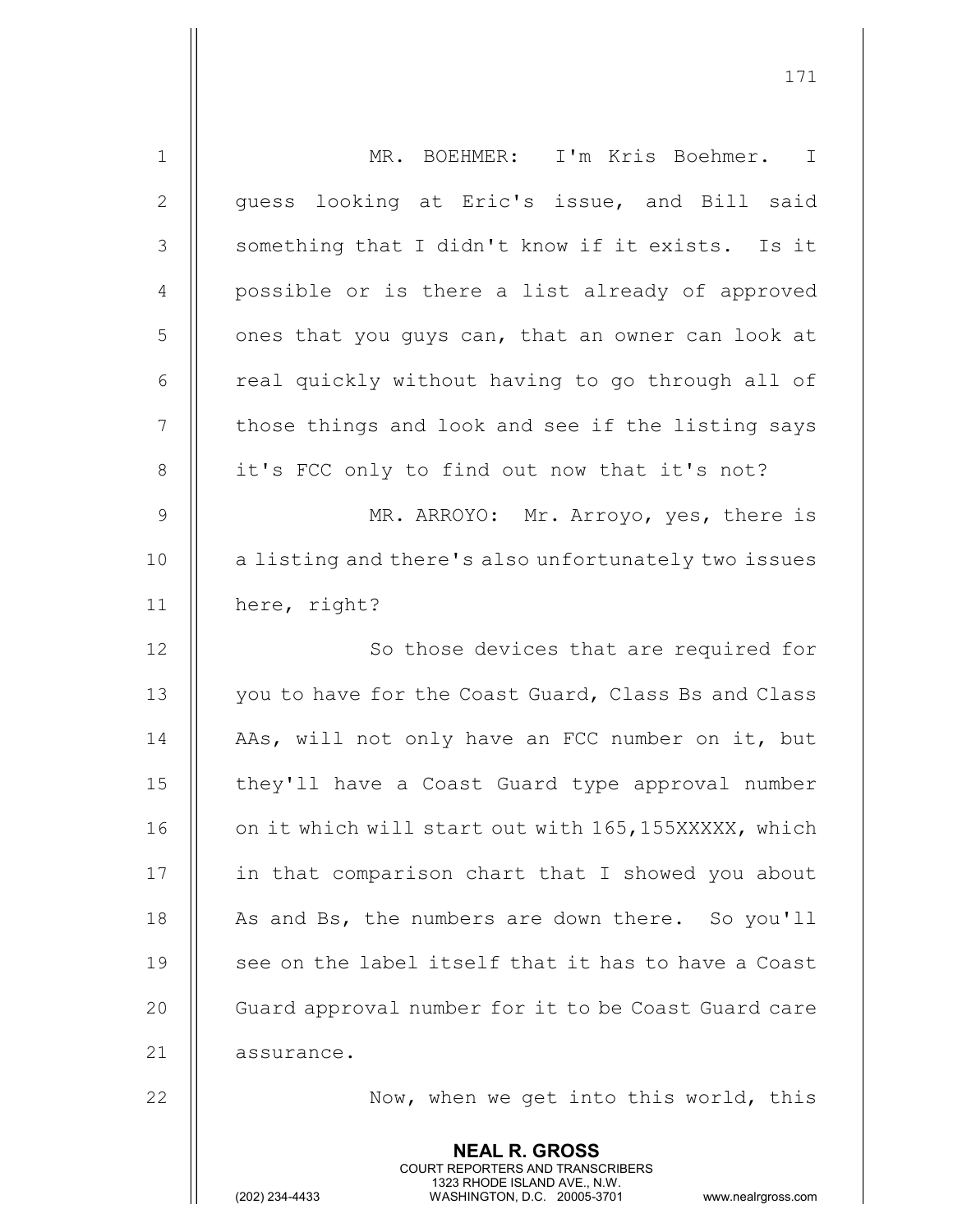| $\mathbf 1$    | is another unique nuance of that world in that these                                                                                                                   |
|----------------|------------------------------------------------------------------------------------------------------------------------------------------------------------------------|
| $\mathbf{2}$   | are not required devices, so they're not Coast Guard                                                                                                                   |
| 3              | required, so therefore there's no Coast Guard type                                                                                                                     |
| $\overline{4}$ | approval number for it, but because they are a                                                                                                                         |
| 5              | radiating device, all radiating devices, i.e.,                                                                                                                         |
| 6              | radios in the United States have to have an FCC                                                                                                                        |
| 7              | approval number.                                                                                                                                                       |
| $8\,$          | And then I fully agree with Bill in                                                                                                                                    |
| $\mathcal{G}$  | that, well, you can have an FCC approval number,                                                                                                                       |
| 10             | but what is it that you're approved for?                                                                                                                               |
| 11             | Well, you have to be a little bit more                                                                                                                                 |
| 12             | nuanced to kind of understand what that is, and                                                                                                                        |
| 13             | then even more nuanced with this particular buoy                                                                                                                       |
| 14             | tracker product in the sense that that product,                                                                                                                        |
| 15             | that same product harbor-wise has been approved                                                                                                                        |
| 16             | as an ATON by the U.S. Coast Guard and by the FCC.                                                                                                                     |
| 17             |                                                                                                                                                                        |
| 18             | However, once they did manipulations                                                                                                                                   |
| 19             | to the software of that original approval, well,                                                                                                                       |
| 20             | that violates the approval for the original device,                                                                                                                    |
| 21             | so it's a catch-22.                                                                                                                                                    |
| 22             | I fully get it, particularly for the                                                                                                                                   |
|                | <b>NEAL R. GROSS</b><br><b>COURT REPORTERS AND TRANSCRIBERS</b><br>1323 RHODE ISLAND AVE., N.W.<br>(202) 234-4433<br>WASHINGTON, D.C. 20005-3701<br>www.nealrgross.com |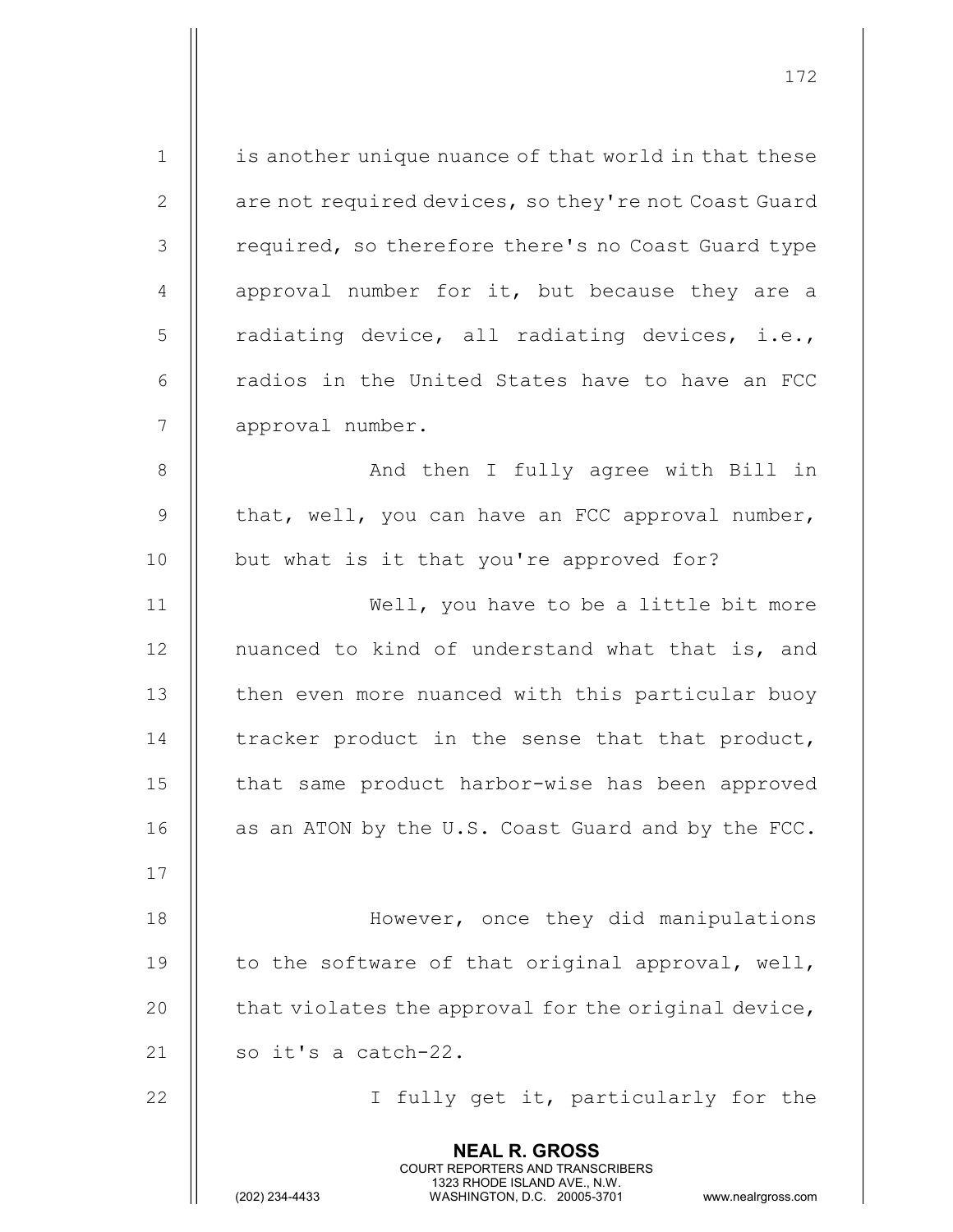NEAL R. GROSS COURT REPORTERS AND TRANSCRIBERS 1323 RHODE ISLAND AVE., N.W.<br>WASHINGTON, D.C. 20005-3701 1 vendor that's purchasing it and God forbid for 2 | somebody who's just trying to buy them off of Amazon  $3$  | rebate, and we're very empathetic about that, and 4  $\parallel$  so that's why we're not going hard on anybody, but  $5 \parallel$  so this is our first volley to start that education 6 || process. 7 || The FCC who really owns that particular 8 | issue because it's a violation of FCC rules, because 9  $\parallel$  to me, that is not an AIS legally. Although it 10 || transmits as an AIS, it's not an AIS legally to 11 me because I don't recognize that device as being 12 | an AIS. So it's an FCC rule or regulation, so then 13 || you've got the morass of bureaucracy like, "Well, 14 whose rules are we violating?" 15 || Now, it puts out, that particular unit 16 || puts out an AIS aids to navigation report which 17 || then is part of our requirements, and for you to 18 || be able to put out that report, you'd need a proper 19 MMSI and an approval as an ATON to go ahead and 20 | operate. 21 || So now you're in a catch-22 that you're 22 | violating my rules as an ATON and you're violating

173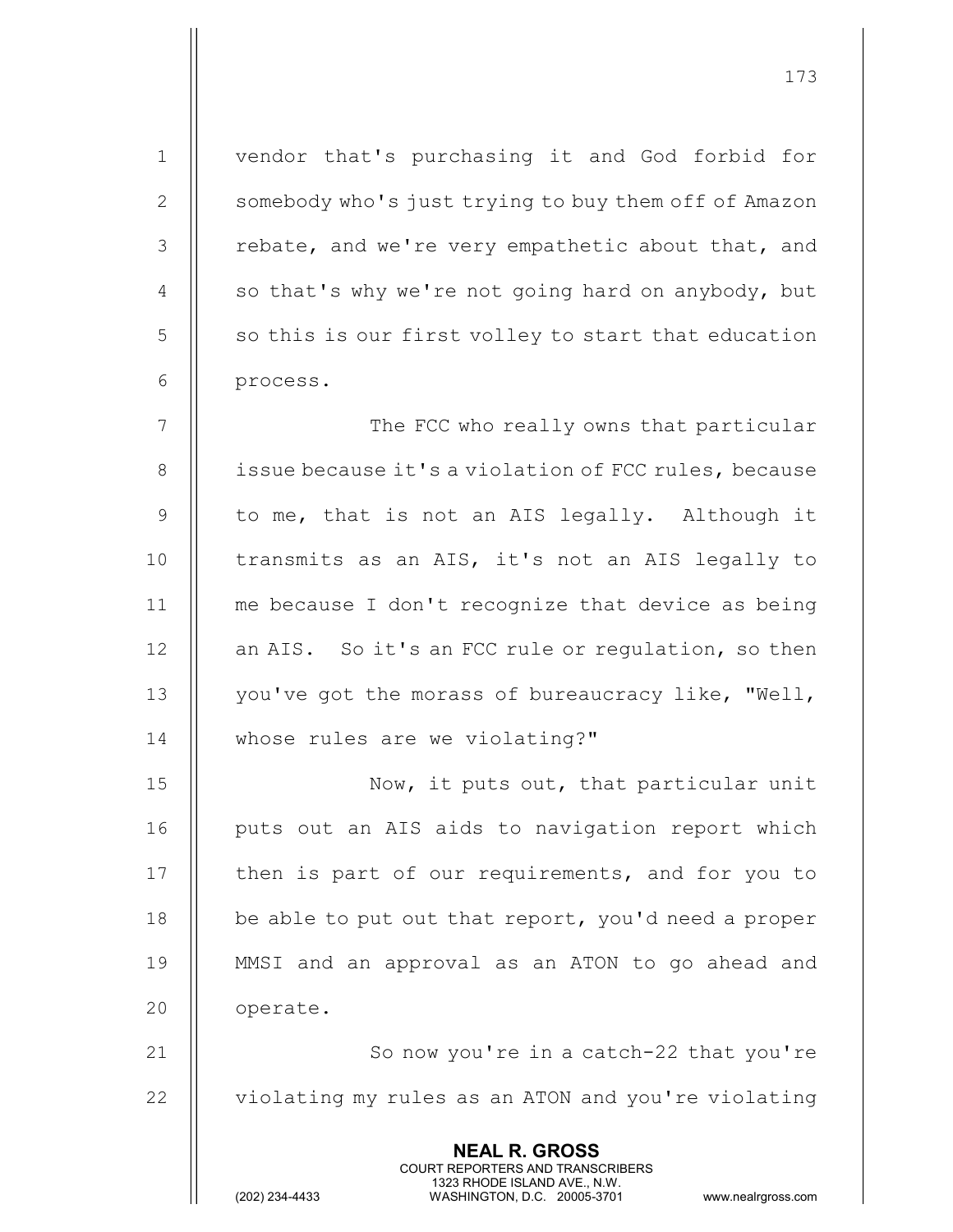| $\mathbf 1$    | the FCC rules as not being properly marked, and                                                                                                                        |
|----------------|------------------------------------------------------------------------------------------------------------------------------------------------------------------------|
| $\mathbf{2}$   | so how do we educate that to the common user?                                                                                                                          |
| 3              | First of all, we're going to hopefully                                                                                                                                 |
| $\overline{4}$ | shut down the purchasing vehicle at Amazon and eBay,                                                                                                                   |
| 5              | so to get them off the market so a person can't                                                                                                                        |
| 6              | just buy this. We pretty much have to shut down                                                                                                                        |
| 7              | any retailer in the United States that's trying                                                                                                                        |
| $8\,$          | to sell them and we've been very cooperative.                                                                                                                          |
| $\mathsf 9$    | They've been very cooperative with us.                                                                                                                                 |
| 10             | So we're going to shut the flow of the                                                                                                                                 |
| 11             | devices and now it's a matter of educating the users                                                                                                                   |
| 12             | to understand, you know, what these devices are                                                                                                                        |
| 13             | doing, particularly the detrimental ones. That                                                                                                                         |
| 14             | was a pretty legitimate device and we can work                                                                                                                         |
| 15             | something out, and we hope to work it out in                                                                                                                           |
| 16             | combination to somehow permit their use as we move                                                                                                                     |
| 17             | forward.                                                                                                                                                               |
| 18             | But it is a challenge for us on how do                                                                                                                                 |
| 19             | you get the word out? And you heard me. I had                                                                                                                          |
| 20             | to tell you a convoluted story. How do I tell that                                                                                                                     |
| 21             | convoluted story to somebody who doesn't even                                                                                                                          |
| 22             | understand what the hell we're talking about?                                                                                                                          |
|                | <b>NEAL R. GROSS</b><br><b>COURT REPORTERS AND TRANSCRIBERS</b><br>1323 RHODE ISLAND AVE., N.W.<br>(202) 234-4433<br>WASHINGTON, D.C. 20005-3701<br>www.nealrgross.com |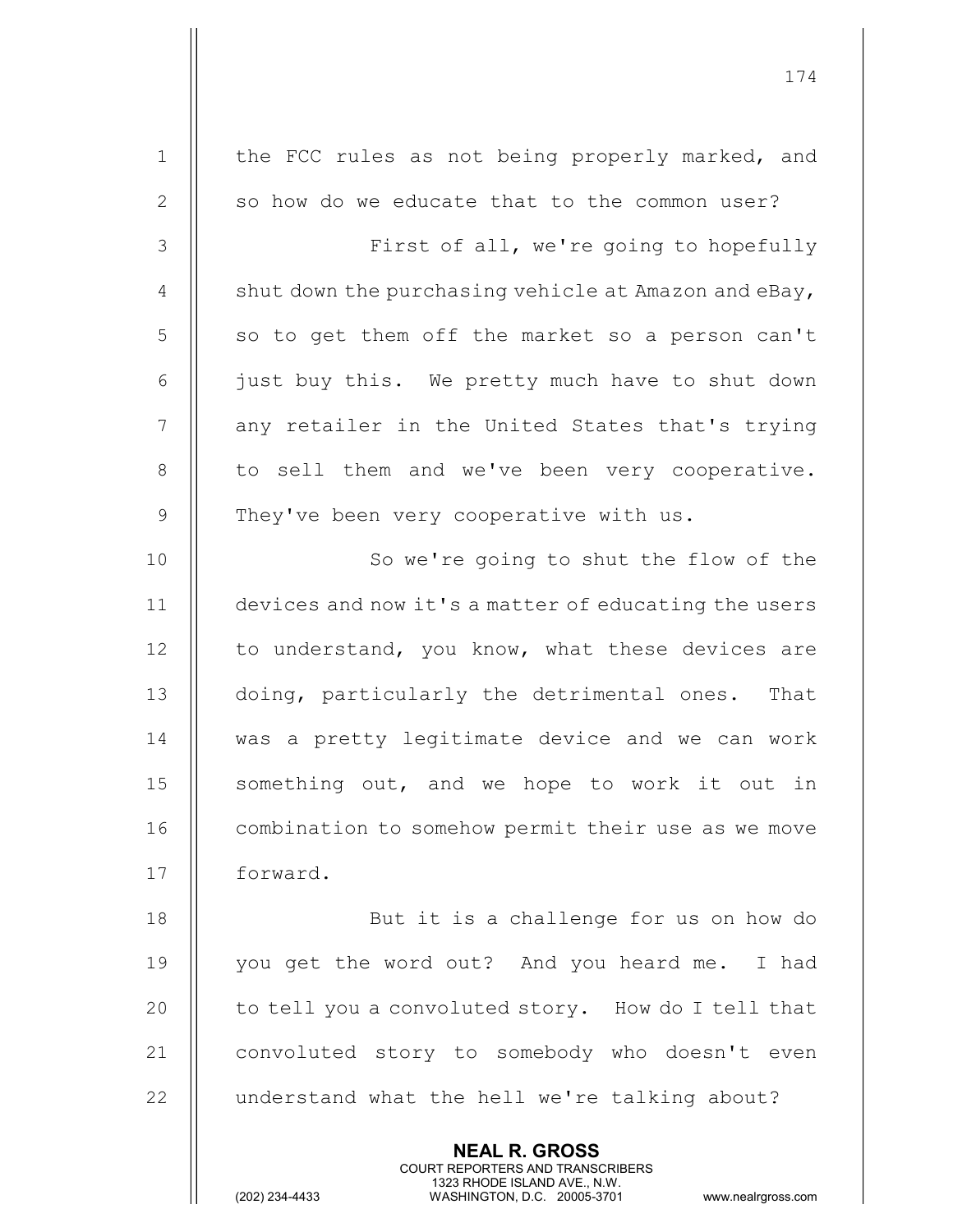| $\mathbf 1$    | PARTICIPANT: Well, is it feasible for              |
|----------------|----------------------------------------------------|
| $\mathbf{2}$   | somebody like yourself to back up and distribute   |
| 3              | a public service announcement that could be put    |
| $\overline{4}$ | up to the Coast Guard websites and -               |
| 5              | MR. ARROYO: Yes, and we'll do that,                |
| 6              | and I have. It has a number of 18 that tells you   |
| $\overline{7}$ | that you can't use these devices, but the deal is  |
| 8              | that nobody really knows that I have the device,   |
| $\overline{9}$ | right? I bought it on Amazon. What's wrong with    |
| 10             | that?                                              |
| 11             | I mean, I get it. You know, so that's              |
| 12             | a challenge. We have a challenge, but, yes, noted. |
| 13             | We look forward to any recommendation that comes   |
| 14             | out of this Committee that we will take back and   |
| 15             | to be further evidence for the FCC to put out some |
| 16             | more joint education information on it.            |
| 17             | And then we'll also work with our                  |
| 18             | commercial vessel inspectors and examiners at the  |
| 19             | districts who are also getting smarter and I hope  |
| 20             | to get them more materials so when they do their   |
| 21             | safety aid inspections, they can inform their      |
| 22             | fishermen of what's going on here.                 |
|                | <b>NEAL R. GROSS</b>                               |

 COURT REPORTERS AND TRANSCRIBERS 1323 RHODE ISLAND AVE., N.W.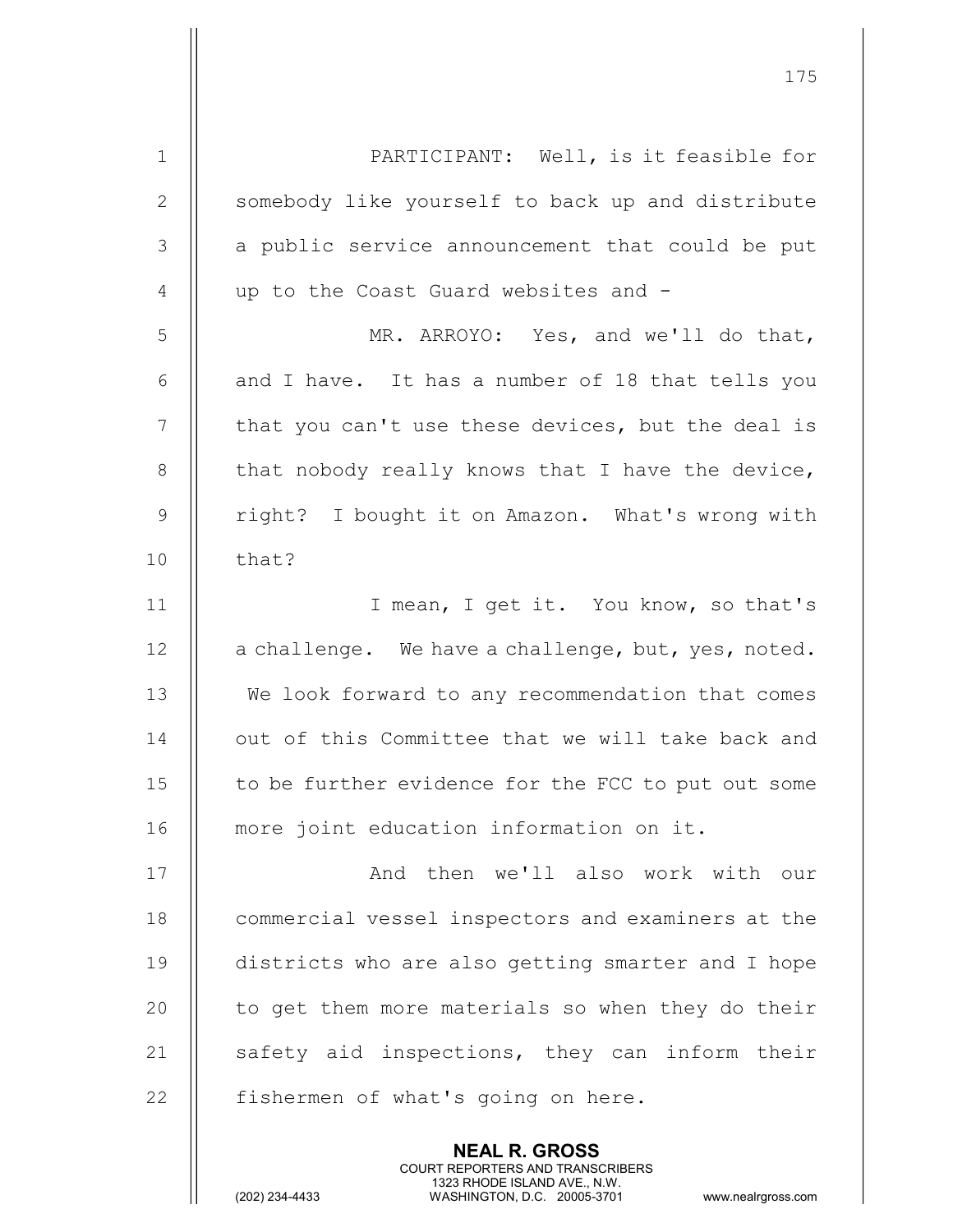NEAL R. GROSS COURT REPORTERS AND TRANSCRIBERS 1323 RHODE ISLAND AVE., N.W.<br>WASHINGTON, D.C. 20005-3701 WASHINGTON, D.C. WASHINGTON, D.C. 20005-3701 www.nealrgross.com 1 Like I said, this has now become a real 2 || big issue for us in the United States. So just  $3$  | about six months ago, I had not seen quite a few 4  $\parallel$  of them, but then just in the last year, we saw 5 | 400 pop up, so now we're actively engaged. 6 || But noted, and we look forward to any 7 || resolution that comes out of this meeting to 8 || continue moving this ball forward as we move 9 || forward. Thank you. 10 CHAIRMAN JACOBSEN: Can you be 11 || specific on what you're looking for from this 12 Committee? 13 MR. ARROYO: That the Coast Guard 14 || should do a better job of educating the users of  $15$   $\parallel$  this. 16 PARTICIPANT: Marine safety alert? 17 MR. ARROYO: Yeah, that we're working 18  $\parallel$  on, but, yes. 19 CHAIRMAN JACOBSEN: All right, thank 20 || you. Mr. Dameron? 21 || MR. DAMERON: Yes, thank you, Mr. 22  $\parallel$  Chairman. Captain Edwards, would this be a subject

176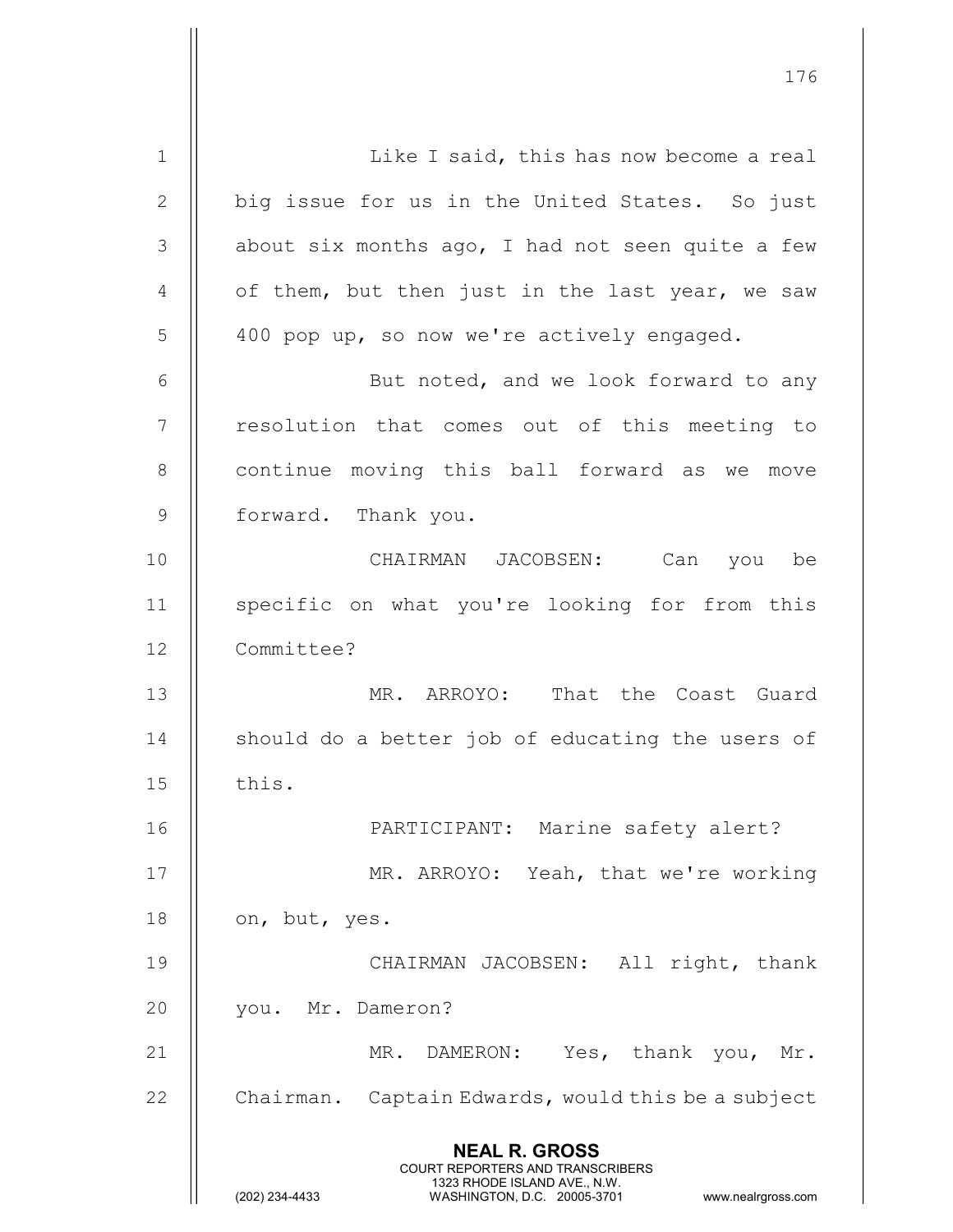177 NEAL R. GROSS COURT REPORTERS AND TRANSCRIBERS 1323 RHODE ISLAND AVE., N.W.<br>WASHINGTON, D.C. 20005-3701 WASHINGTON, D.C. WASHINGTON, D.C. 20005-3701 www.nealrgross.com 1 || that would be appropriate for a NAVIC to be put  $2 \parallel$  out? 3 CAPT. EDWARDS No. 4 MR. DAMERON: No? 5 CAPT. EDWARDS So if you're - for  $6 \parallel$  outreach, a safety alert, or a marine safety 7 || information bulletin are probably the two best 8 | means to get that out, but again, those are still 9 || relying on someone getting it, like physically 10 | reaching out. 11 || I guess one avenue we can explore, and 12 we encourage people to subscribe is our maritime 13 | comments blog. So if you don't already subscribe 14 || to that, I'll do a little public service 15 | announcement here. 16 || That has become kind of one of the 17 | primary means of which the prevention world, marine 18 || safety world uses to put outreach out and it's 19 || across a wide variety of issues from waterways, 20 || inspections. 21 And so probably what we'll do is we can  $22$  || look to team up with folks with the AIS and put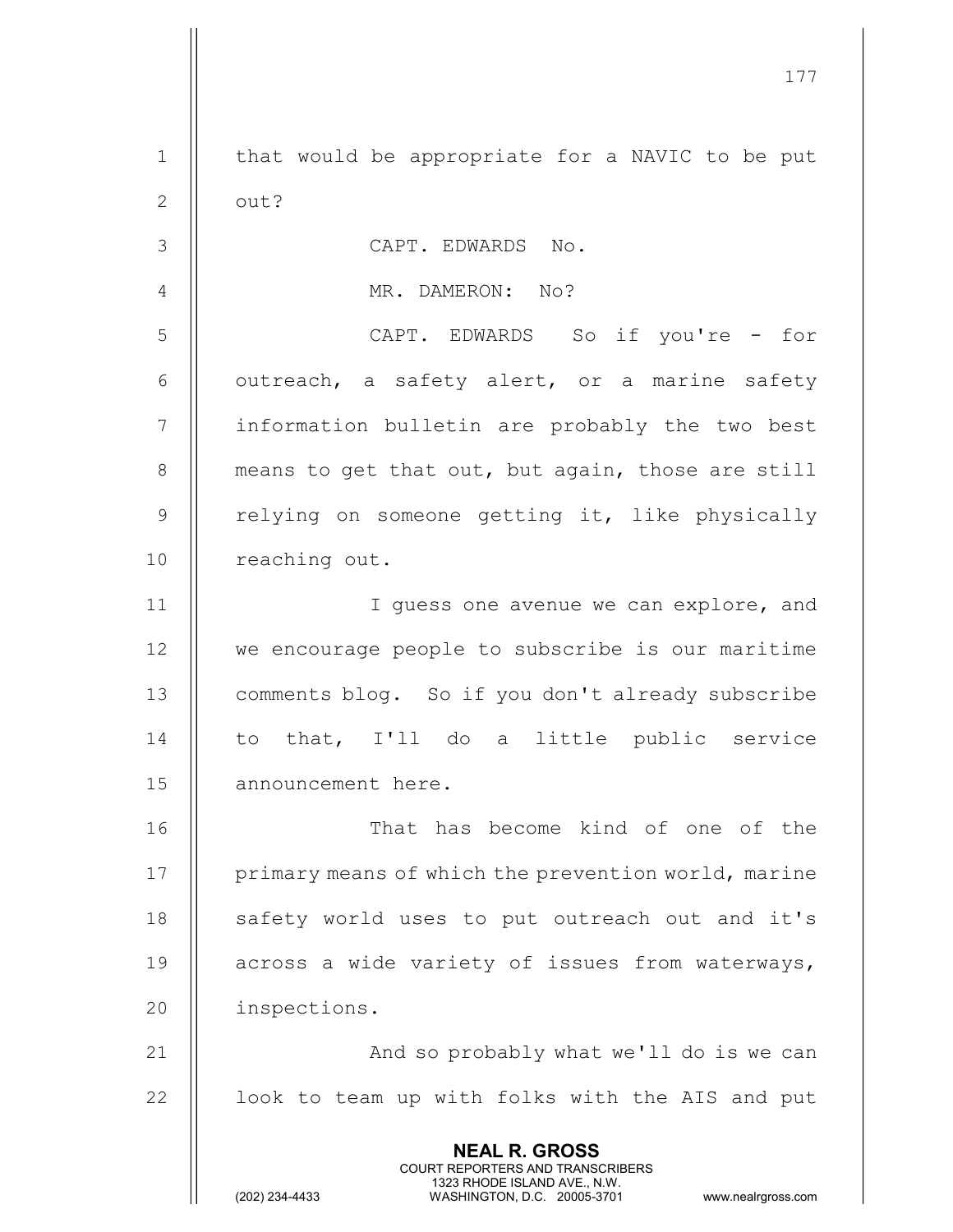| $\mathbf 1$ | out a maritime comments blog that then may link      |
|-------------|------------------------------------------------------|
| 2           | to a marine safety information bulletin or           |
| 3           | something of that manner, but those are the two      |
| 4           | primary means we would work with this.               |
| 5           | MR. ARROYO: This is Mr. Arroyo again.                |
| 6           | And we already have those in the works, and we're    |
| 7           | ready to go with a maritime comments blog entry      |
| 8           | and a safety alert now in MSIB that we're going      |
| 9           | to go ahead and do.                                  |
| 10          | But we're waiting for the FCC to put                 |
| 11          | out their public notice so we can point to it to     |
| 12          | tell you that it's illegal because right now you're  |
| 13          | not violating Coast Guard regulations, right, so     |
| 14          | I need to point to the FCC notice to go ahead and    |
| 15          | get the ball rolling to close the loop. Thank you.   |
| 16          | CHAIRMAN JACOBSEN: All right, thank                  |
| 17          | you. I put out a daily newsletter and I put all      |
| 18          | of the safety alerts that are linked on the fishing  |
| 19          | vessels in my group, which was several hundred       |
| 20          | people, and I know Richard also has a pretty good    |
| 21          | network for disseminating information, so there      |
| 22          | is a safety alert we can - there are avenues whereby |
|             |                                                      |

NEAL R. GROSS

 COURT REPORTERS AND TRANSCRIBERS 1323 RHODE ISLAND AVE., N.W.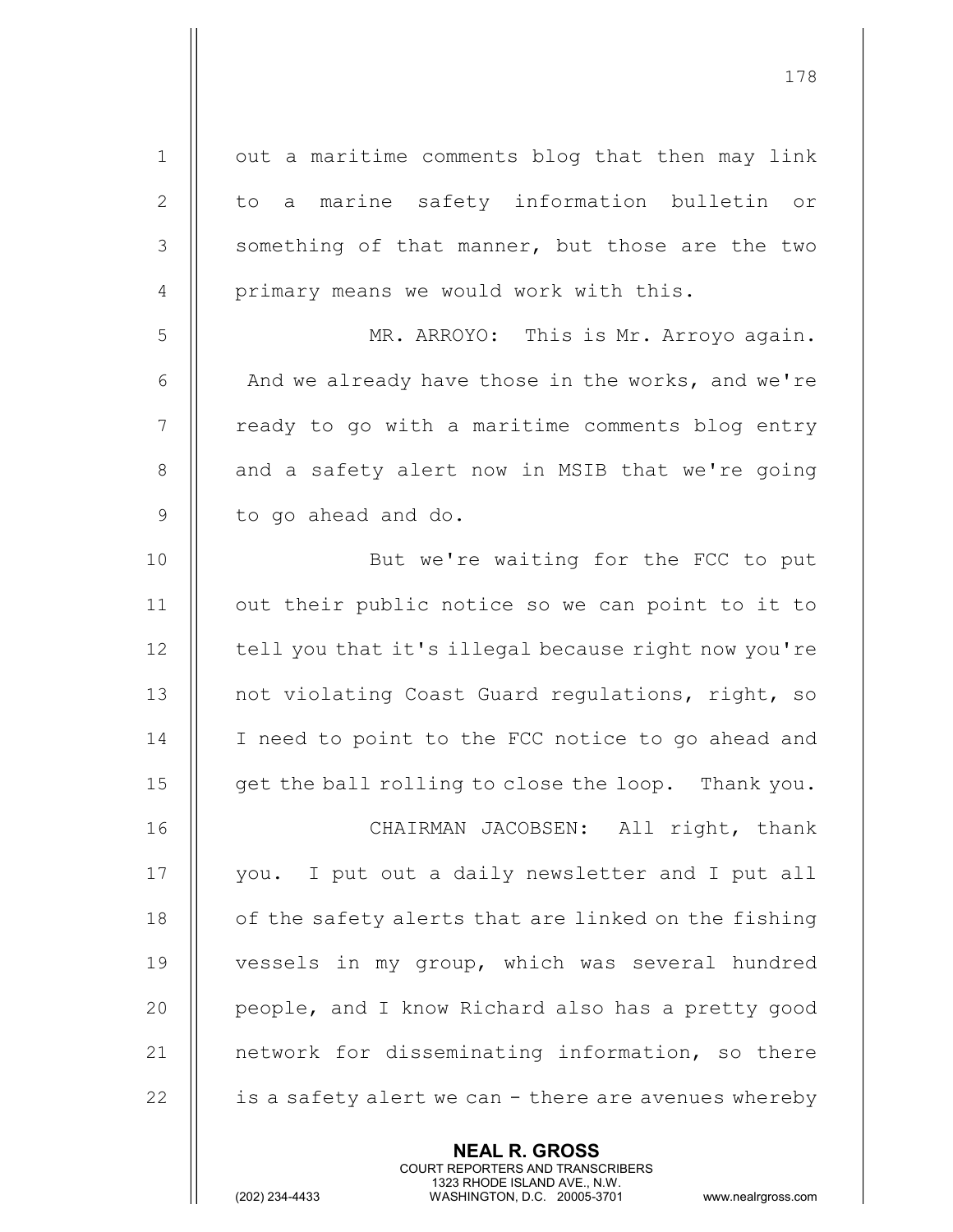| $\mathbf 1$    | industry perpetuates those. Mr. Woodley?                                                                                                                        |
|----------------|-----------------------------------------------------------------------------------------------------------------------------------------------------------------|
| $\mathbf{2}$   | MR. WOODLEY: Good afternoon, Mr.                                                                                                                                |
| $\mathfrak{Z}$ | Chairman. I'm Chris Woodley of the Groundfish                                                                                                                   |
| $\overline{4}$ | Forum. I just wanted to talk and follow up on some                                                                                                              |
| 5              | of the comments that were made regarding the AIS                                                                                                                |
| $6\,$          | transponders as to mark fishing gear and the GMDSS                                                                                                              |
| $\overline{7}$ | issue.                                                                                                                                                          |
| $\,8\,$        | With regards to the AIS transponders,                                                                                                                           |
| $\mathcal{G}$  | as Mr. Benning said, there's been a proliferation                                                                                                               |
| 10             | of this use, particularly in Gulf of Alaska                                                                                                                     |
| 11             | fisheries. A lot of that is being driven by fishery                                                                                                             |
| 12             | management changes right now which are starting                                                                                                                 |
| 13             | to create gear conflicts on the ground.                                                                                                                         |
| 14             | You're starting to have a lot more use                                                                                                                          |
| 15             | of pot gear intermixed with long line gear for                                                                                                                  |
| 16             | sablefish fisheries, and as a result, there's been                                                                                                              |
| 17             | a desire to better mark their gear, so that these                                                                                                               |
| 18             | guys are trying to do the right thing.                                                                                                                          |
| 19             | And so I feel like the Coast Guard's                                                                                                                            |
| 20             | focus on this should not be to make it an enforcement                                                                                                           |
| 21             | issue, but to figure out ways, as Mr. Benning said,                                                                                                             |
| 22             | figure out a way to make this, you know, use this                                                                                                               |
|                | <b>NEAL R. GROSS</b><br>COURT REPORTERS AND TRANSCRIBERS<br>1323 RHODE ISLAND AVE., N.W.<br>(202) 234-4433<br>WASHINGTON, D.C. 20005-3701<br>www.nealrgross.com |

 $\mathsf{I}$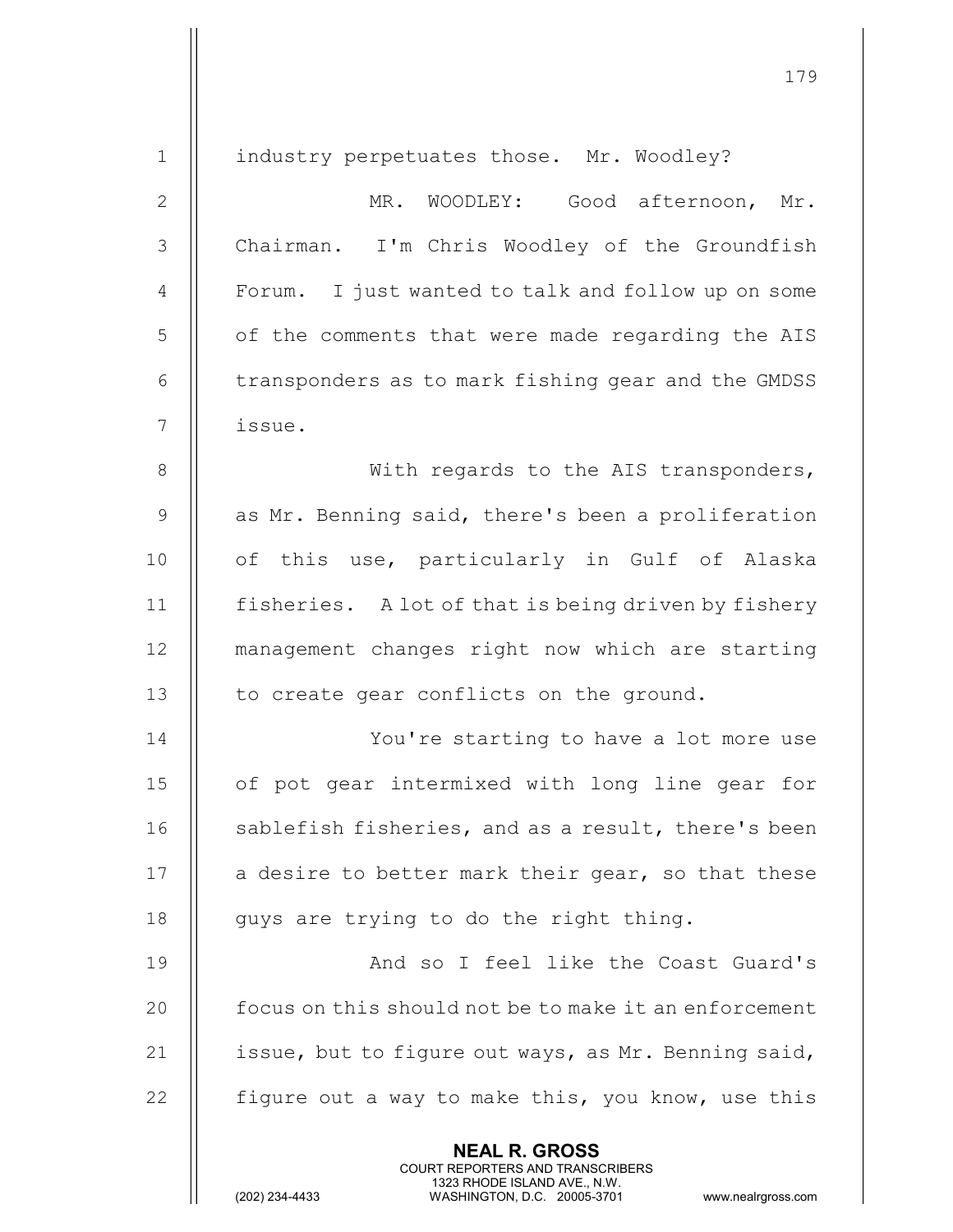1 | technology legally so that they can address their 2 | fishery management concerns, avoid gear conflicts, 3 || and not cause the side board problems that are being 4  $\parallel$  associated with, you know, improper use of the 5 || equipment at this time.

6 On the issue of the GMDSS exemptions, 7 | back in September of 2017, a large section of the 8 | fishing industries submitted comments to the public  $9$   $\parallel$  docket regarding the regulatory forums that, you 10 || know, that the Coast Guard had requested 11 information on.

12 It was docket number USCG 2017-0480 and 13  $\parallel$  there was a laundry list of things from the fishing 14 | industry about where we wanted to see regulatory 15 | reform.

16 || And one of those was the issue of the 17 GMDSS and specifically the policy change that we 18 | requested was that it was the fishing industry's 19 || contention that GMDSS technology continues to be 20 | more obsolete while remaining extremely expensive, 21  $\parallel$  and given that there are more cost effective and  $22$   $\parallel$  reliable emergency communication options, that the

> NEAL R. GROSS COURT REPORTERS AND TRANSCRIBERS

1323 RHODE ISLAND AVE., N.W.<br>WASHINGTON, D.C. 20005-3701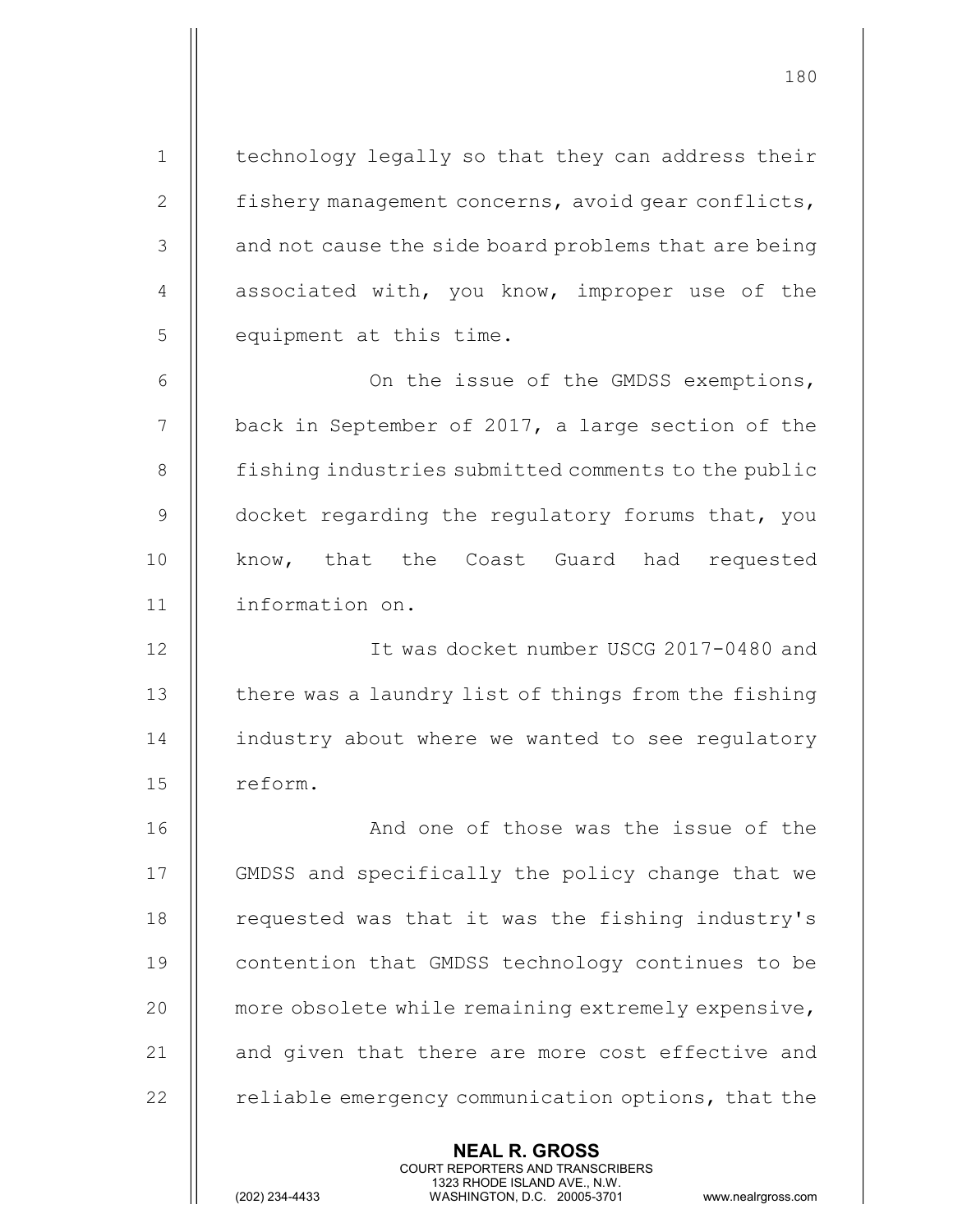1 | exemptions that the FCC was giving, you know, be 2 || allowed to continue, and the Coast Guard just 3 | continue to enforce NAVIC 399 as a requirement for 4 || fishing vessels. 5 I don't know. I'm not a tech person. 6  $\parallel$  I don't know a lot about the technology, but my 7 | understanding is it is old technology. It's 1990s 8  $\parallel$  technology, and I know for a fact it's very, very 9 expensive. 10 || I think it's questionable as to whether 11 or not having that equipment onboard improves 12 || safety, quite frankly. If you look at the vessels 13  $\parallel$  that it's going to apply to, they are boats that 14 || are over 300 gross ton, which are primarily the 15 **larger catcher vessels and fish processing vessels.** 16 17 || Those boats are all electronic marvels. 18 || There is so much electronic information and 19 || communication onboard those vessels that I don't 20 || see why it's not possible to come up with an 21 | alternative way to duplicate what GMDSS can already 22 | do within the fishing fleet.

> NEAL R. GROSS COURT REPORTERS AND TRANSCRIBERS

181

1323 RHODE ISLAND AVE., N.W.<br>WASHINGTON, D.C. 20005-3701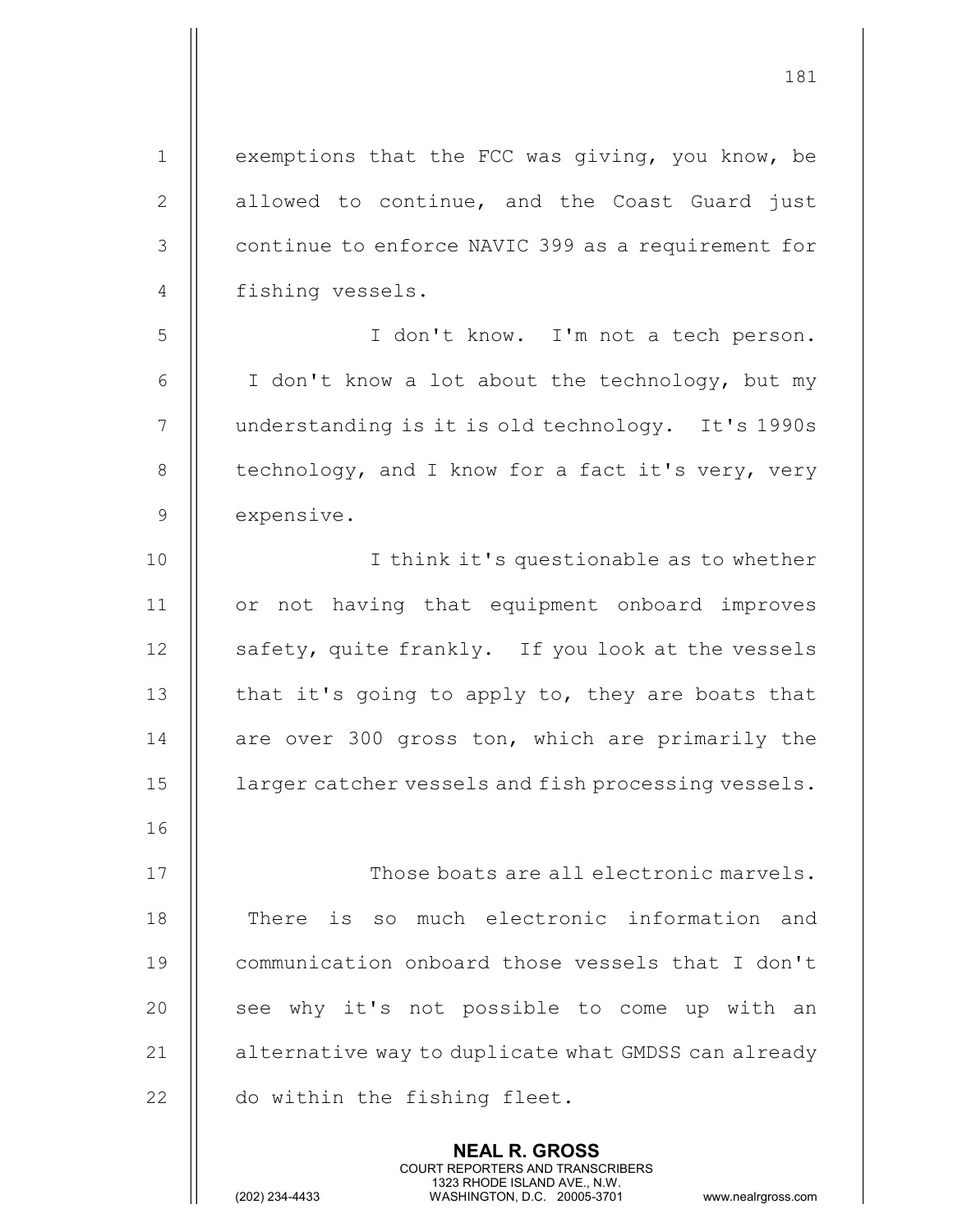NEAL R. GROSS COURT REPORTERS AND TRANSCRIBERS 1 Quite frankly, because so many of the 2  $\parallel$  boats in the Bering Sea, the fishing vessels, which  $3$   $\parallel$  are the other users that are out there are less 4  $\parallel$  than 300 gross tons, those boats are not going to 5 || receive a GMDSS callout. 6 || So you're going to have 20 percent of  $7$  | the boats that have the capability, 80 percent of 8  $\parallel$  the boats that don't, and that's not, you know,  $9$  || that's not optimal in terms of safety. If you're 10 || trying to get emergency information out 11 immediately, only hitting 20 percent of your 12 desired target isn't very good. 13 || Again, I'm not an electronics wizard, 14  $\parallel$  but I am quite certain that there are ways that, 15 | using the existing technology that's on these boats 16 || and in all of those wheelhouses, to come up with 17 | something that would duplicate what GMDSS currently 18 does, but it does so at a much lesser or lower cost. 19 20 || So those are my comments. Thank you. 21 || CHAIRMAN JACOBSEN: Yes, thank you, 22  $\parallel$  Chris, appreciate it. Any comments? All right,

182

1323 RHODE ISLAND AVE., N.W.<br>WASHINGTON, D.C. 20005-3701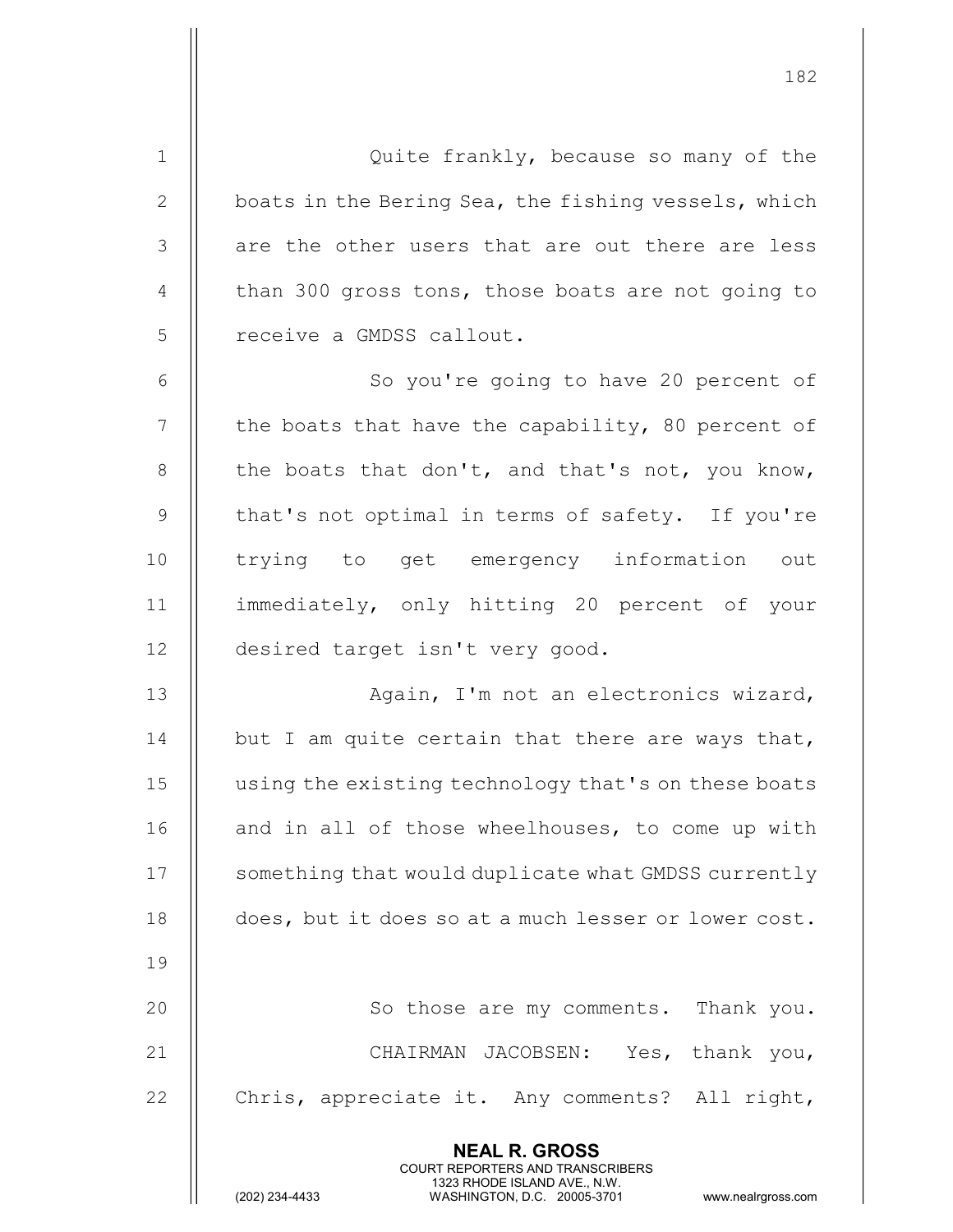|               | 183                                                                                                                                                                    |
|---------------|------------------------------------------------------------------------------------------------------------------------------------------------------------------------|
| $\mathbf 1$   | Mr. Garcia?                                                                                                                                                            |
| $\mathbf{2}$  | LCDR GARCIA: Good afternoon, Mr.                                                                                                                                       |
| $\mathcal{S}$ | Chairman. I'm Lieutenant Commander Garcia with                                                                                                                         |
| 4             | PACAREA. I just wanted to provide the Committee                                                                                                                        |
| 5             | a brief.                                                                                                                                                               |
| 6             | My office in PACAREA, we're responsible                                                                                                                                |
| 7             | for inputting a third-party survey of exams into                                                                                                                       |
| $\,8\,$       | MISLE, and that's per Coast Guard policy letter                                                                                                                        |
| $\mathcal{G}$ | 04-07, so just an update.                                                                                                                                              |
| 10            | So far we have data over the past three                                                                                                                                |
| 11            | years and we've inputted over 150 vessels into                                                                                                                         |
| 12            | MISLE, and then these are completed vessel exams                                                                                                                       |
| 13            | conducted by third-party surveyors.                                                                                                                                    |
| 14            | Some of the challenges that we're                                                                                                                                      |
| 15            | seeing right now is that the reports that we receive                                                                                                                   |
| 16            | are coming in late. Per the policy letter, they're                                                                                                                     |
| 17            | supposed to be submitted within 10 business days.                                                                                                                      |
| 18            | We've usually been seeing them coming in three                                                                                                                         |
| 19            | months later after the fact, six months, sometimes                                                                                                                     |
| 20            | a year.                                                                                                                                                                |
| 21            | Another challenge is that we had to                                                                                                                                    |
| 22            | remind surveyors that when they ask for the decals,                                                                                                                    |
|               | <b>NEAL R. GROSS</b><br><b>COURT REPORTERS AND TRANSCRIBERS</b><br>1323 RHODE ISLAND AVE., N.W.<br>(202) 234-4433<br>WASHINGTON, D.C. 20005-3701<br>www.nealrgross.com |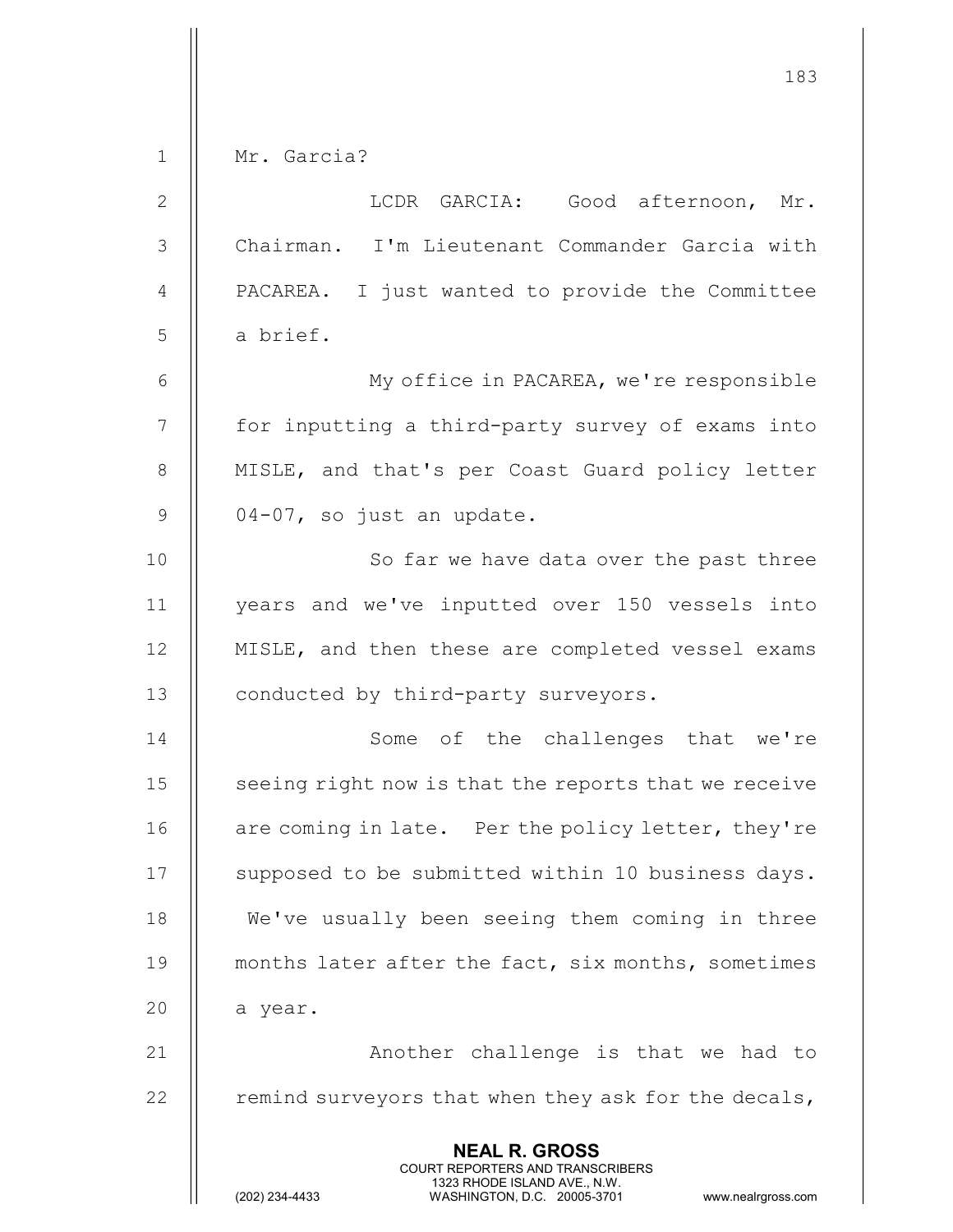| $\mathbf 1$    | they have to go through headquarters and not through                                                                                                                   |
|----------------|------------------------------------------------------------------------------------------------------------------------------------------------------------------------|
| $\mathbf{2}$   | the local sector office.                                                                                                                                               |
| $\mathfrak{Z}$ | And one other thing too is that when                                                                                                                                   |
| 4              | we receive the exams, we usually receive, we receive                                                                                                                   |
| 5              | exams that's completed. We don't have a history                                                                                                                        |
| 6              | of any deficiencies.                                                                                                                                                   |
| 7              | So we're trying to reach out to the                                                                                                                                    |
| 8              | surveyors that, you know, if you have to visit the                                                                                                                     |
| $\mathsf 9$    | vessel more than once or there were deficiencies                                                                                                                       |
| 10             | that had to be corrected, please put that on the                                                                                                                       |
| 11             | exam so that way we can provide or show a little                                                                                                                       |
| 12             | bit of the vessel's history in MISLE.                                                                                                                                  |
| 13             | Again, our role is more of<br>an                                                                                                                                       |
| 14             | administrative role. That's what our office was                                                                                                                        |
| 15             | assigned to do. I can only speak on behalf of                                                                                                                          |
| 16             | PACAREA. I, unfortunately, can't speak on behalf                                                                                                                       |
| 17             | of LANTAREA, and versus serving or helping the                                                                                                                         |
| 18             | vessels within our four districts, D11, D13, D14,                                                                                                                      |
| 19             | and D17, and that's all I have to pass.                                                                                                                                |
| 20             | CHAIRMAN JACOBSEN: Thank you very                                                                                                                                      |
| 21             | much. Any questions for the Commander?<br>Thank you                                                                                                                    |
| 22             | very much, appreciate it.                                                                                                                                              |
|                | <b>NEAL R. GROSS</b><br><b>COURT REPORTERS AND TRANSCRIBERS</b><br>1323 RHODE ISLAND AVE., N.W.<br>(202) 234-4433<br>WASHINGTON, D.C. 20005-3701<br>www.nealrgross.com |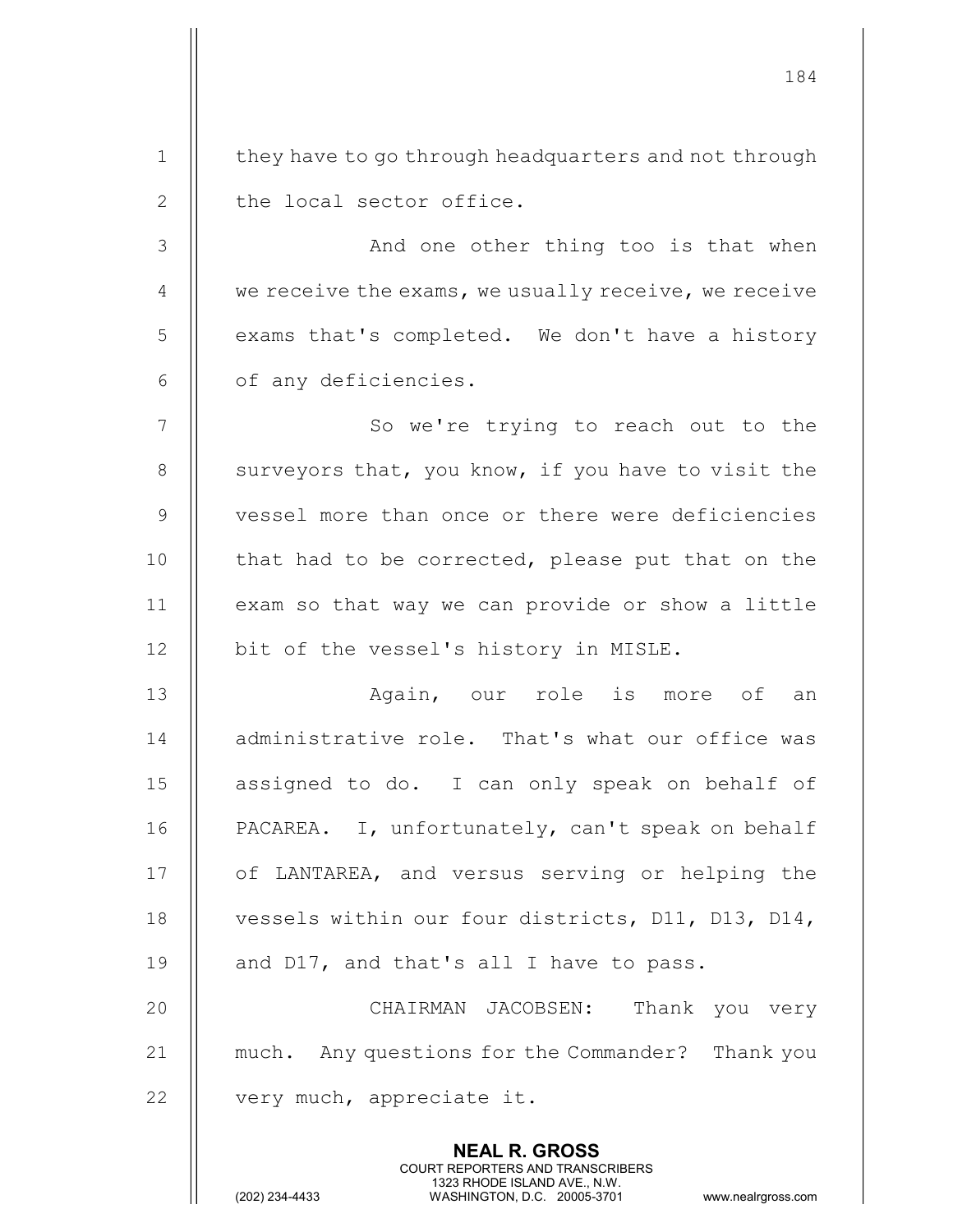| $\mathbf 1$    | Okay, that concludes the presentations                                                                                                                          |
|----------------|-----------------------------------------------------------------------------------------------------------------------------------------------------------------|
| $\mathbf{2}$   | that we have. The time - is there something else?                                                                                                               |
| 3              | Yeah, the time is now yours as Committee members                                                                                                                |
| $\overline{4}$ | to advance any questions, or concerns, or topics,                                                                                                               |
| 5              | motions. Now is your last chance to do so, so Mr.                                                                                                               |
| 6              | Dameron?                                                                                                                                                        |
| 7              | MR. DAMERON: So with the Senate                                                                                                                                 |
| 8              | passing a bill that will move the classification                                                                                                                |
| $\overline{9}$ | of new built from 79-foot to 180-foot, I'm worried                                                                                                              |
| 10             | that vessels that complied with the regulations                                                                                                                 |
| 11             | as they were written and built fishing vessels to                                                                                                               |
| 12             | class, the current regulations state that they will                                                                                                             |
| 13             | have to stay in class, and I feel that this is an                                                                                                               |
| 14             | unnecessary disadvantage to these boats.                                                                                                                        |
| 15             | If Congress said that, "Hey, we've                                                                                                                              |
| 16             | required you to build to class over 79-foot," but                                                                                                               |
| 17             | five years later, they put that back, they obviously                                                                                                            |
| 18             | are admitting that that may have been a mistake.                                                                                                                |
| 19             |                                                                                                                                                                 |
| 20             | So I would like to propose the motion                                                                                                                           |
| 21             | that the Coast Guard advises the United States House                                                                                                            |
| 22             | Subcommittee<br>Maritime<br>Coast<br>Guard and<br>on                                                                                                            |
|                | <b>NEAL R. GROSS</b><br>COURT REPORTERS AND TRANSCRIBERS<br>1323 RHODE ISLAND AVE., N.W.<br>(202) 234-4433<br>WASHINGTON, D.C. 20005-3701<br>www.nealrgross.com |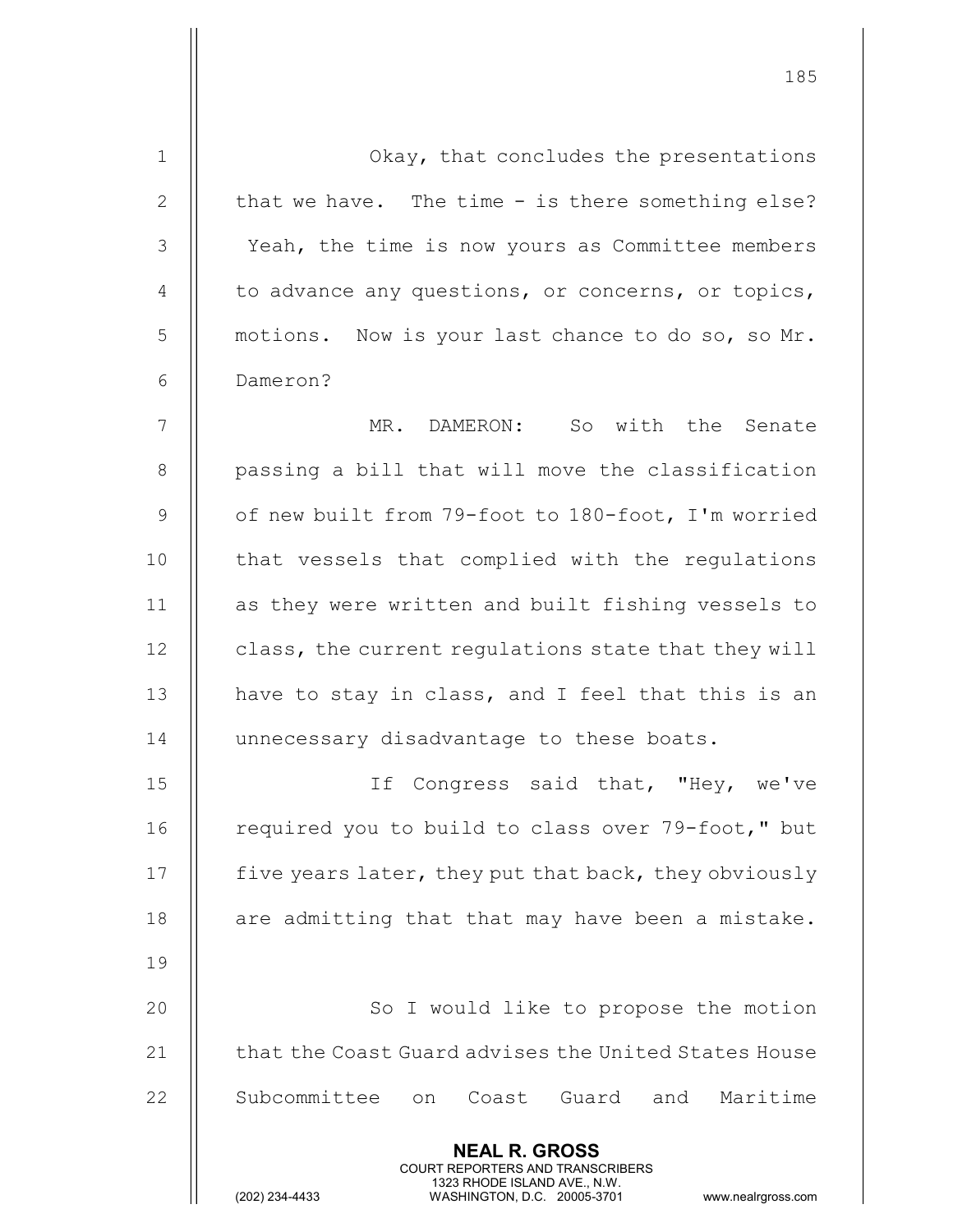NEAL R. GROSS COURT REPORTERS AND TRANSCRIBERS 1 Transportation and the United States Senate 2 | Subcommittee on Oceans, Atmosphere, and Fisheries 3 || that the Commercial Fishing Safety Advisory 4 || Committee does not favor the requirement to 5 | continue to remain in class for fishing vessels  $6$   $\parallel$  that were required to be built to class, but would 7 | | no longer be required to be built to class under 8 | subsequent U.S. Code. 9 || CHAIRMAN JACOBSEN: Is there a second? 10 MR. HOCKEMA: Second. 11 CHAIRMAN JACOBSEN: Mr. Hockema is the 12 | second. All right, would you like to speak to your 13 motion, Mr. Dameron, or you just did? 14 || MR. DAMERON: Yeah, I think that's 15 | pretty self-explanatory. If there's any questions 16  $\parallel$  for me, I'd be more than happy to answer. 17 CHAIRMAN JACOBSEN: Yes, Mr. Woodley? 18 || MR. WOODLEY: Yes, Mr. Chairman, I 19 || apologize. I forgot to talk with Mr. Dameron about 20  $\parallel$  this. I understand his intent behind it. My 21 | concern would be when you're talking about vessels 22  $\parallel$  being built to class. You know, fish processing

186

1323 RHODE ISLAND AVE., N.W.<br>WASHINGTON, D.C. 20005-3701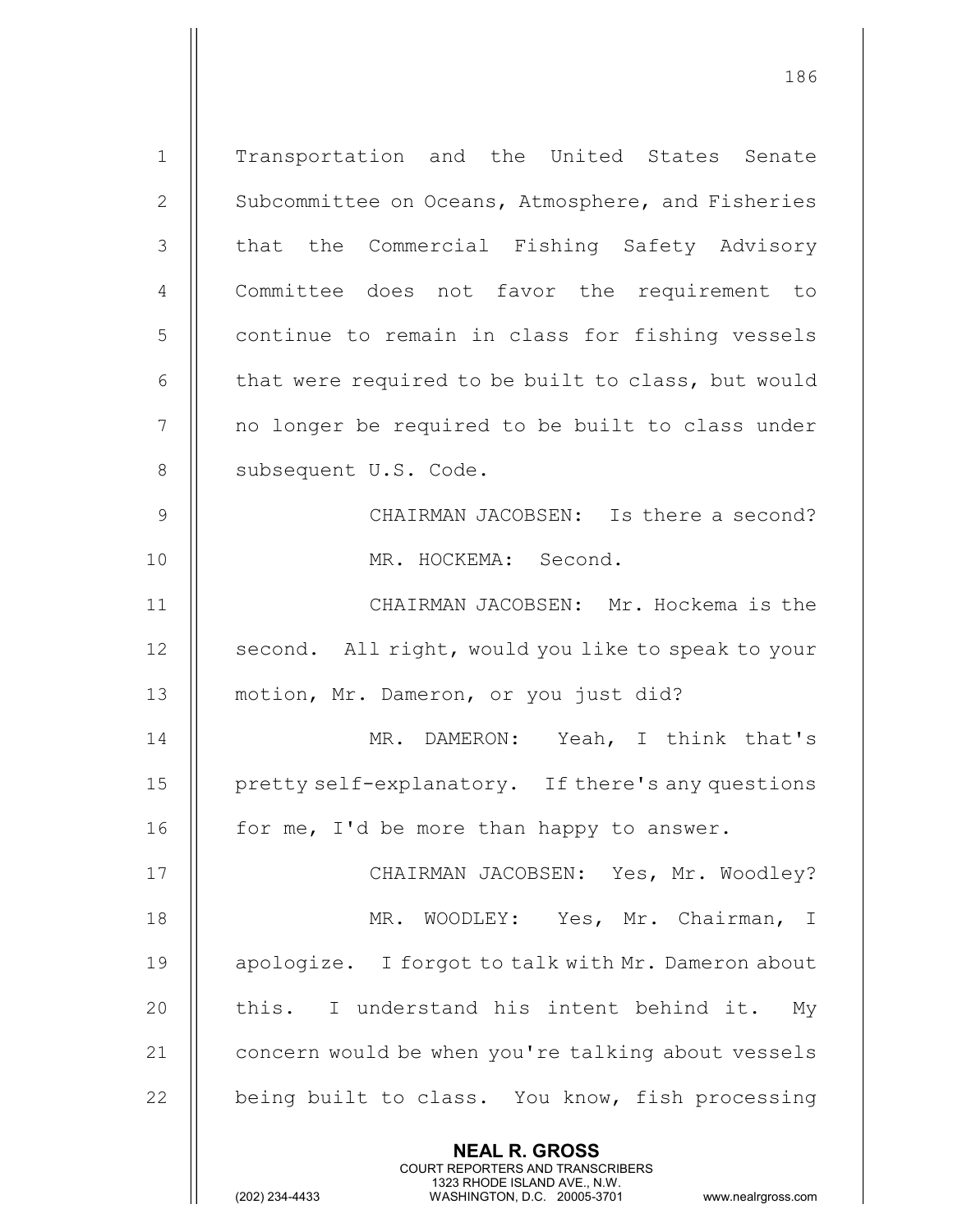|               | 187                                                                                             |
|---------------|-------------------------------------------------------------------------------------------------|
| $\mathbf{1}$  | vessels have been required to be built to class                                                 |
| $\mathbf{2}$  | since the early 1990s.                                                                          |
| 3             | Mr. Davis' fleet, a large number of my                                                          |
| 4             | vessels, and a number of freezer long liners, fish                                              |
| 5             | processing vessels were all built to class.<br>The                                              |
| 6             | owners have invested tens of millions of dollars                                                |
| 7             | in the construction of those boats.                                                             |
| $8\,$         | So I believe what Mr. Dameron is getting                                                        |
| $\mathcal{G}$ | at are more the smaller vessels that were built                                                 |
|               |                                                                                                 |
| 10            | to class in the last couple of years as a result                                                |
| 11            | of the changes in the Authorization Act post 2010.                                              |
| 12            | And I think you have to figure out a                                                            |
| 13            | way to thread the needle so you're not throwing                                                 |
| 14            | fish processing vessels into that broader group                                                 |
| 15            | of vessels because that's, again, fish processing                                               |
| 16            | vessels have a much higher risk. They have a large                                              |
| 17            | group of members that operate in remote areas, and                                              |
| 18            | those vessels all warrant the standards of                                                      |
| 19            | classification.                                                                                 |
| 20            | CHAIRMAN JACOBSEN: Yeah, thanks,                                                                |
| 21            | Chris. I think Tom was referring to probably three                                              |
| 22            | or four vessels. Mr. Dameron?                                                                   |
|               | <b>NEAL R. GROSS</b><br><b>COURT REPORTERS AND TRANSCRIBERS</b><br>1323 RHODE ISLAND AVE., N.W. |
|               | (202) 234-4433<br>WASHINGTON, D.C. 20005-3701<br>www.nealrgross.com                             |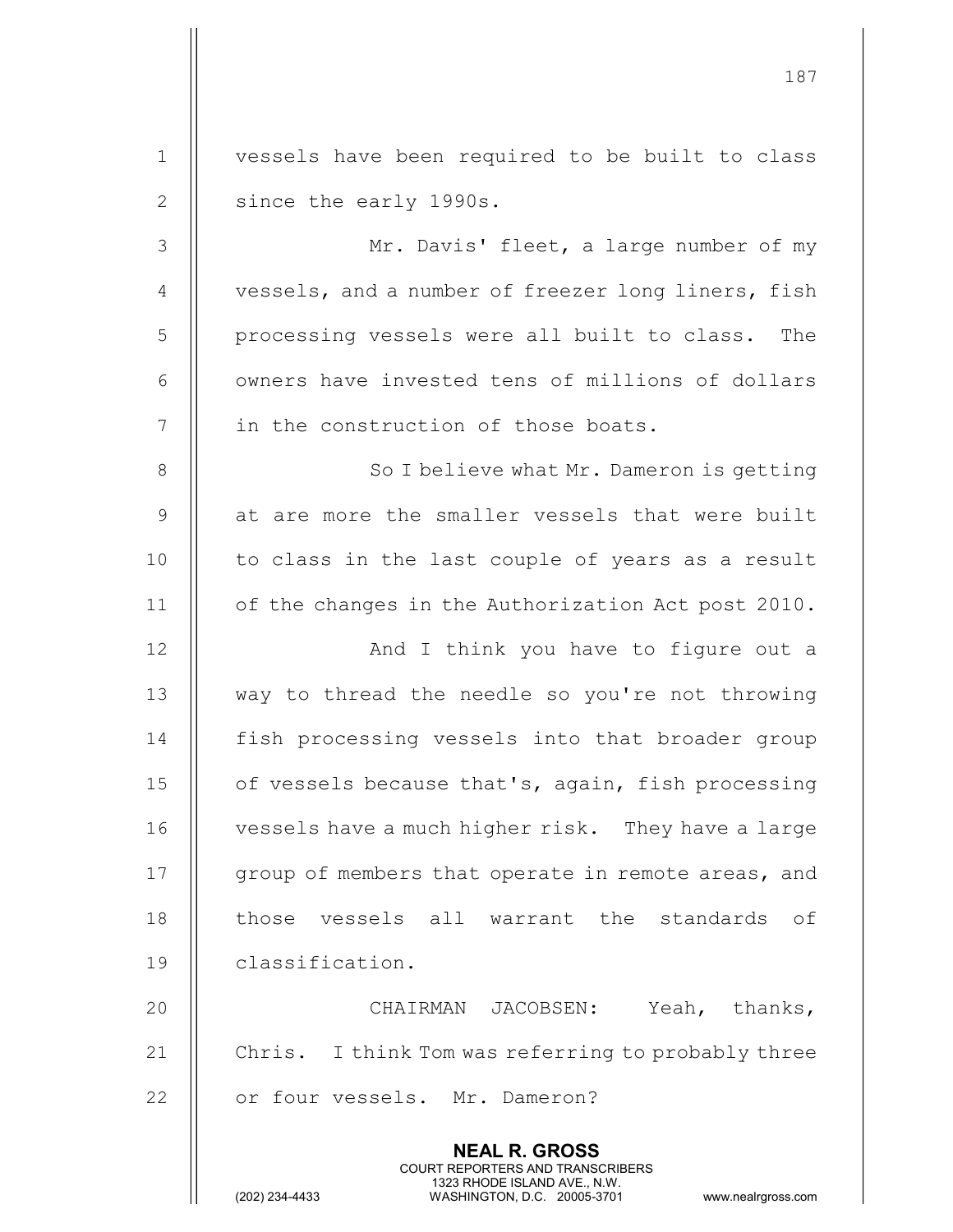| $\mathbf 1$     | MR. DAMERON: So, yeah, thank you very                                                                                                                                  |
|-----------------|------------------------------------------------------------------------------------------------------------------------------------------------------------------------|
| $\mathbf{2}$    | much, Chris. So if I could address that, so the                                                                                                                        |
| 3               | last part of the motion says that, "but would no                                                                                                                       |
| 4               | longer be required to be built to class under                                                                                                                          |
| 5               | subsequent U.S. Code," so if they change the code,                                                                                                                     |
| 6               | and I'm sure they're not going to change the code                                                                                                                      |
| $7\phantom{.0}$ | for these large fish processors.                                                                                                                                       |
| 8               | They're just - the ones that they do                                                                                                                                   |
| $\overline{9}$  | change the code for, those are the ones that we're                                                                                                                     |
| 10              | asking that they consider this.                                                                                                                                        |
| 11              | CHAIRMAN JACOBSEN: Mr. Boehmer?                                                                                                                                        |
| 12              | MR. BOEHMER: I think what we were                                                                                                                                      |
| 13              | hoping is that if this motion passes, that there                                                                                                                       |
| 14              | still be some sort of existing requirement to                                                                                                                          |
| 15              | maintain these guys to a certain level of standard                                                                                                                     |
| 16              | or compliance.                                                                                                                                                         |
| 17              | But maybe we should amend that motion                                                                                                                                  |
| 18              | a little bit, Tom, to say that boats under the -                                                                                                                       |
| 19              | new boats that were built to these new<br>the                                                                                                                          |
| 20              | regulations only, that now won't be required to                                                                                                                        |
| 21              | be classed, so it doesn't affect the ones that are                                                                                                                     |
| 22              | out there. We were just talking about these ones                                                                                                                       |
|                 | <b>NEAL R. GROSS</b><br><b>COURT REPORTERS AND TRANSCRIBERS</b><br>1323 RHODE ISLAND AVE., N.W.<br>(202) 234-4433<br>WASHINGTON, D.C. 20005-3701<br>www.nealrgross.com |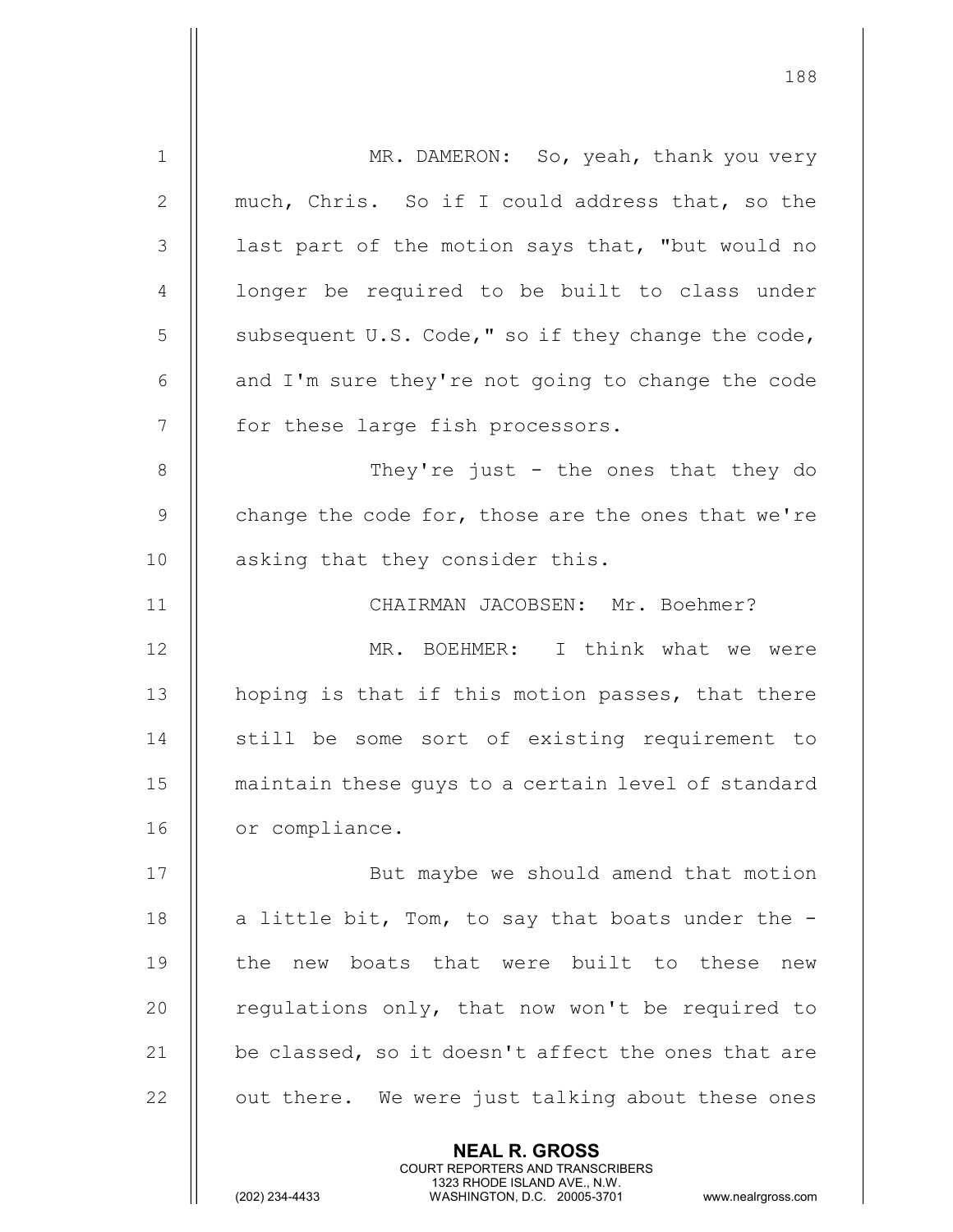NEAL R. GROSS 1 | that have happened since 2013. 2 CHAIRMAN JACOBSEN: Yes, I think that  $3$  || was the intent, yeah, thank you. Just a minute, 4 | Joe. This will be a very heavy lift because you're 5 | asking the Coast Guard to go to these Congressional 6 | committees and ask them to do something about a 7 || law that doesn't exist or exists in a different 8 | form really. 9 || So it will be a heavy lift anyway, but 10 || I'm not saying that it can't be done, but the 11 | recommendation, there should also be in conjunction 12 || with this recommendation an effort to establish  $13$  || a new law about these vessels. Joe, did you have 14 | a comment? 15 MR. DERIE: Yeah, I'm curious how many 16 || vessels are we talking about and what are their 17 || sizes? Do we have a real feel for this problem? 18 MR. DAMERON: So I have a real feel for 19 it as far more as a member of the surf clam and  $20$   $\parallel$  ocean quahog industry that built a 160-foot new 21 || clam vessel and he built that to class at a  $22$   $\parallel$  substantially increased cost over a neighbor that

COURT REPORTERS AND TRANSCRIBERS

189

1323 RHODE ISLAND AVE., N.W.<br>WASHINGTON, D.C. 20005-3701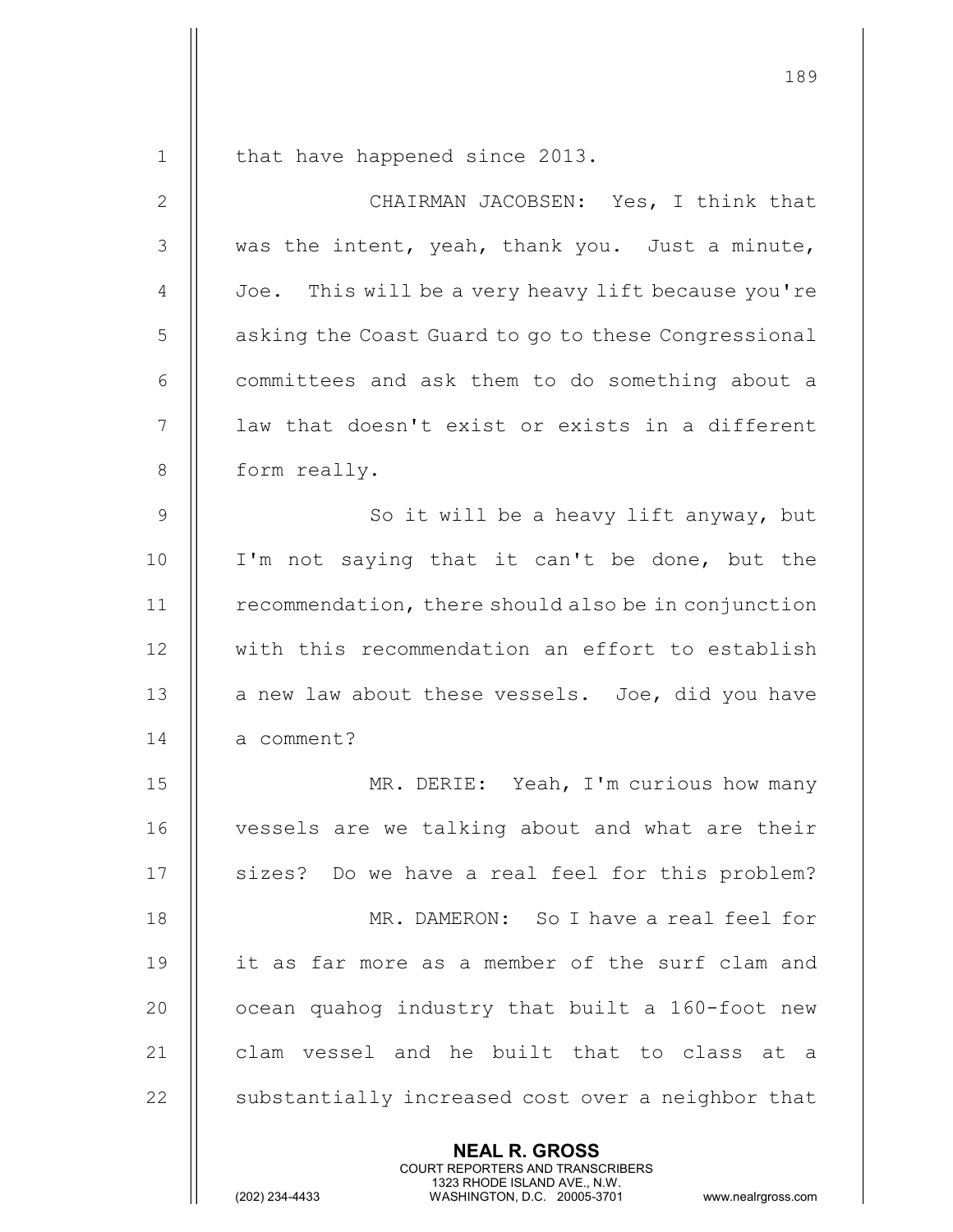NEAL R. GROSS COURT REPORTERS AND TRANSCRIBERS 1323 RHODE ISLAND AVE., N.W.<br>WASHINGTON, D.C. 20005-3701 WASHINGTON, D.C. 1 did a major conversion and built a similar vessel. 2 3 He was disadvantaged in the building  $4 \parallel$  stages where I'm hesitant to say how much more it  $5 \parallel$  cost him, but it cost him a lot more, and he is  $6 \parallel$  going to have the ongoing expenses of keeping this 7 || vessel in class, where if Congress no longer  $8$  || requires that that size vessel is built to class, 9 || I don't see the reason why he should have to have  $10$  | the expense of keeping it in class. 11 MR. DERIE: Yeah, I'm sorry. I didn't 12 || make myself clear. I understand your concerns. 13 What I'm wondering is how many vessels are we 14 || talking about and how big are they? You've 15 | mentioned one, a 160-foot. How many more do we 16 have? 17 || T mean, the way to go about that if it's 18 | just that vessel is get your Congressman to pass 19  $\parallel$  a public law exempting it. If we're only talking 20  $\parallel$  a couple of vessels here, that's the best way to 21 || handle it. 22 || If we're talking 40 or 50, this may be

190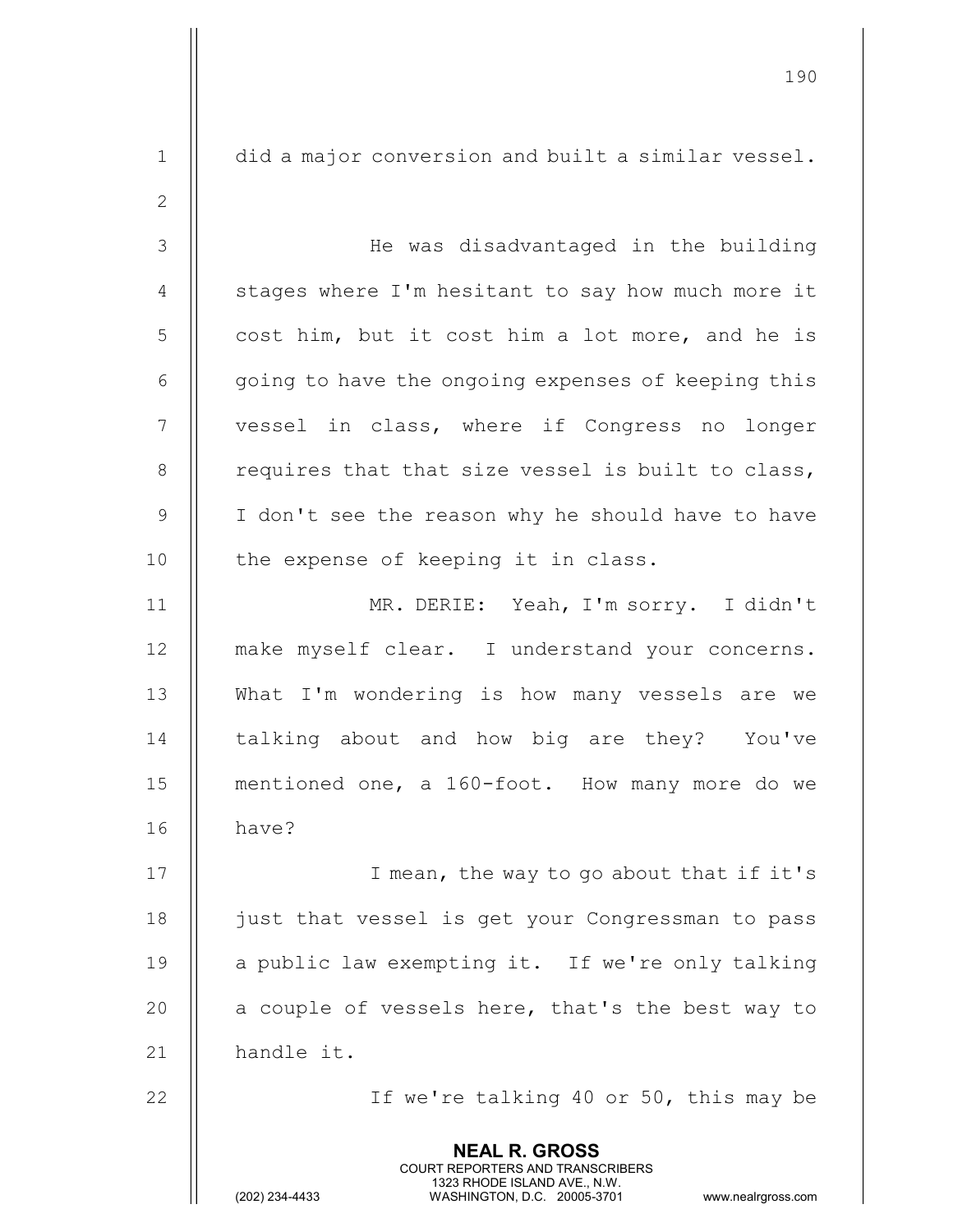| $\mathbf 1$ | the best way to handle it, but I note that we're     |
|-------------|------------------------------------------------------|
| 2           | going back to Congress for something, so that's      |
| 3           | what I meant by do we have a handle on the problem.  |
| 4           | How many vessels are we talking about and how big    |
| 5           | are they?                                            |
| 6           | CHAIRMAN JACOBSEN: Yeah, thanks, Joe,                |
| 7           | and that's what I was suggesting is that there needs |
| 8           | to be some lawmaking activity in conjunction with    |
| $\mathsf 9$ | this and that could be a Congressman slipping        |
| 10          | something into a bill exempting the vessel.          |
| 11          | So that could be done in conjunction                 |
| 12          | with this, but it needs other activity besides the   |
| 13          | recommendation from this Committee which I don't     |
| 14          | think would go very far. Tom?                        |
| 15          | MR. DAMERON: And the purpose of the                  |
| 16          | recommendation was just to let these<br>two          |
| 17          | subcommittees know that, "Hey, if you're no longer   |
| 18          | going to require a classification on these fishing   |
| 19          | vessels, there's a group of fishing vessels that     |
| 20          | did comply with this law when you added an effect    |
| 21          | and that this Commercial Fishing Safety Advisory     |
| 22          | Committee does not support the requirement to keep   |
|             |                                                      |

NEAL R. GROSS

COURT REPORTERS AND TRANSCRIBERS

1323 RHODE ISLAND AVE., N.W.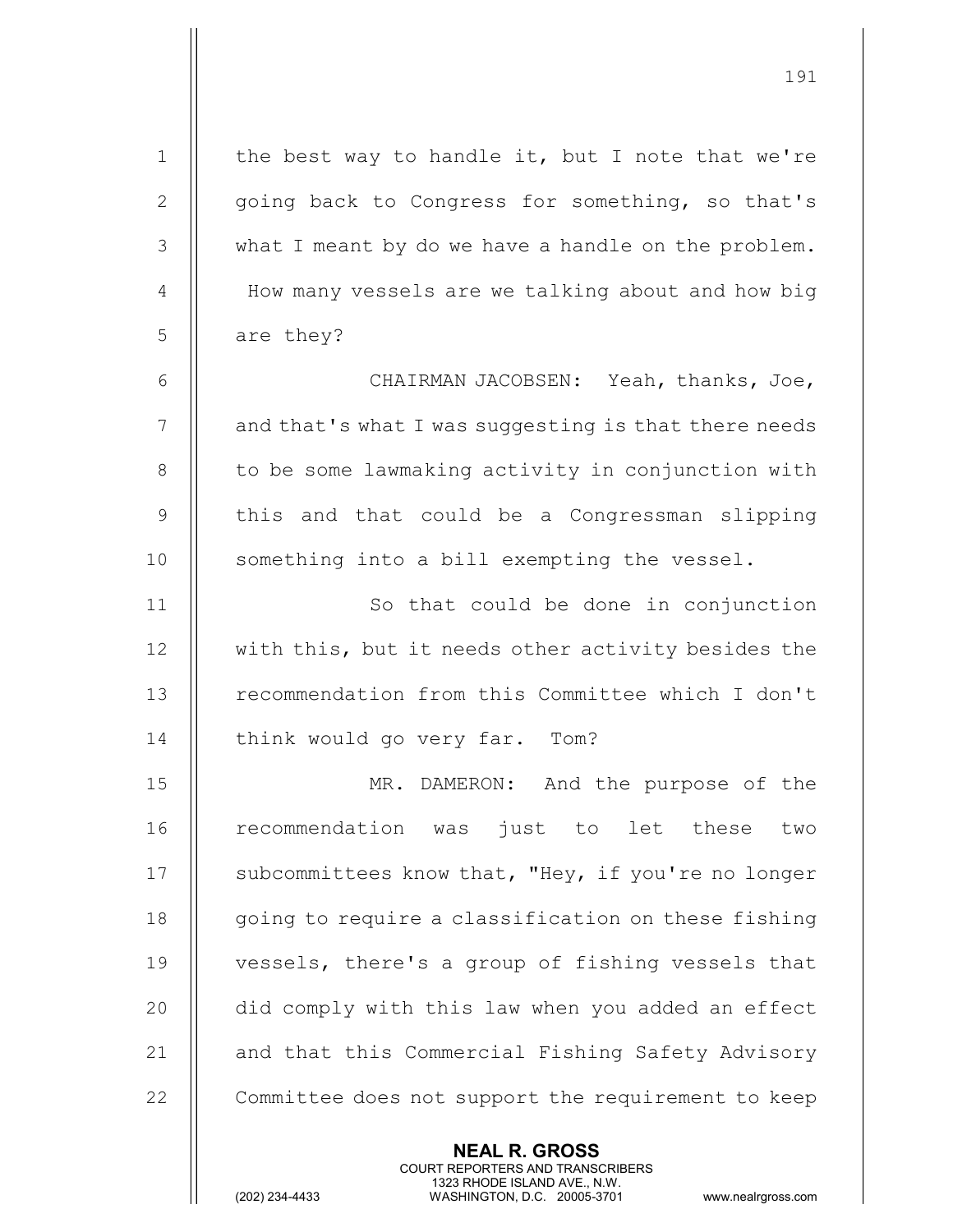192 NEAL R. GROSS COURT REPORTERS AND TRANSCRIBERS 1 | them in class." 2 It was just the Coast Guard notifying  $3$  | these two committees that say, "Hey, we had this 4 || subcommittee on fishing vessel safety and they 5 | don't agree that this handful of vessels should  $6$  || be required to remain in class." 7 CHAIRMAN JACOBSEN: Thanks, Tom. Any 8 | other questions or comments? Mr. Hockema? 9 MR. HOCKEMA: Mr. Hockema. Just to 10 || further what Mr. Dameron was saying, I think our 11 motive here is just to give the Coast Guard a tool 12 | for when they are in committee hearing. 13 || It's common in these hearings for Congressmen 14 | to ask the Coast Guard what their current concerns 15 || are and these kind of things, and it's just to bring 16 || up a concern. We understand that the Coast Guard 17 | cannot change legislation. 18 || We also understand that another avenue, 19 || I consider it another avenue, probably the most 20 || effective is what Mr. Derie was saying, or just 21 || approach your Congressman and ask them. Write a  $22$   $\parallel$  letter and ask them to rescind this part of the

1323 RHODE ISLAND AVE., N.W.<br>WASHINGTON, D.C. 20005-3701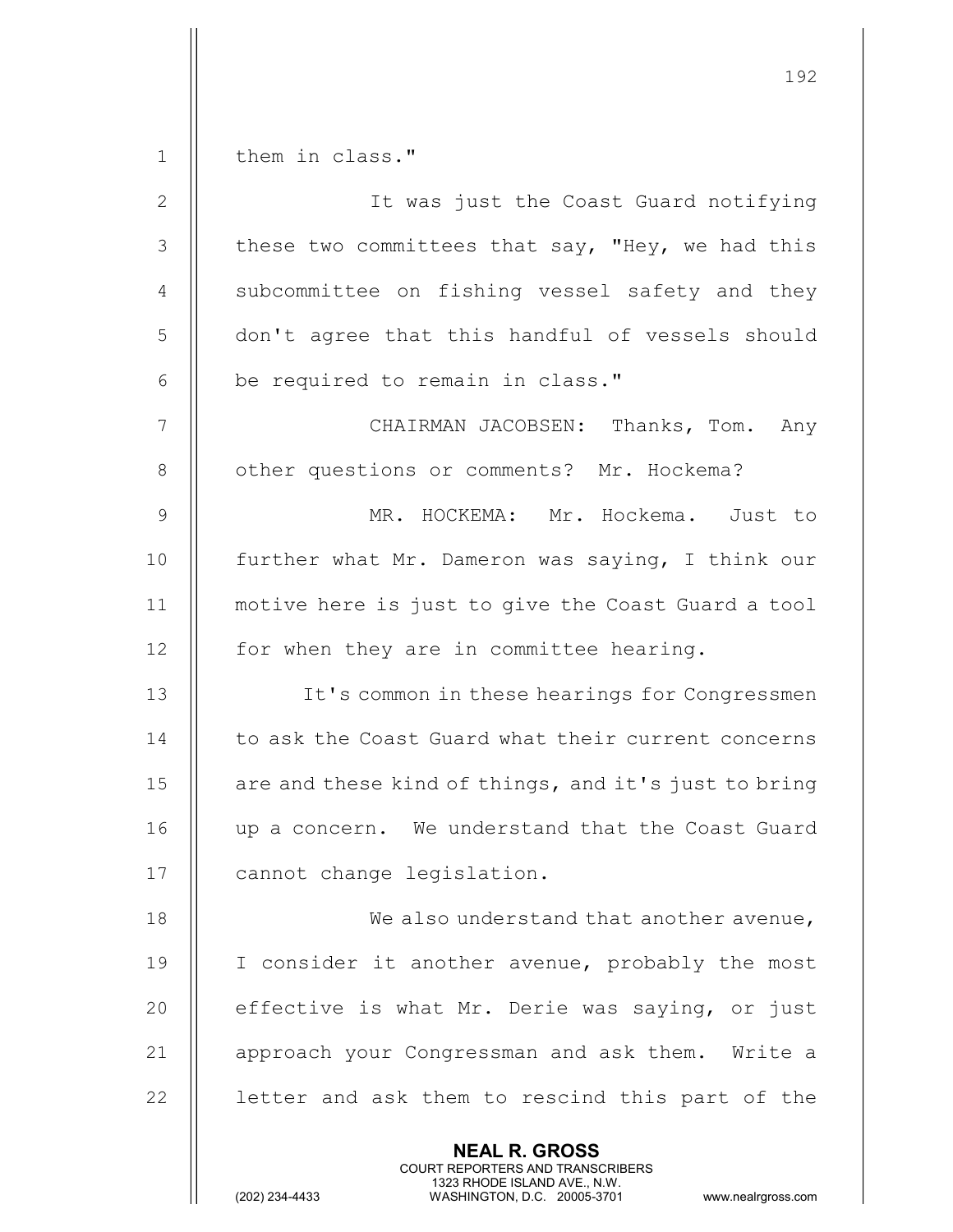$1 \parallel$  law.

| $\mathbf{2}$    | Rescinding the law is a little more                                                                                                                                    |
|-----------------|------------------------------------------------------------------------------------------------------------------------------------------------------------------------|
| 3               | complicated than what Mr. Dameron's motion is.                                                                                                                         |
| $\overline{4}$  | It wasn't intended to hit every, dot every I and                                                                                                                       |
| 5               | cross every T there.                                                                                                                                                   |
| $\epsilon$      | But in any case, it's just a matter of                                                                                                                                 |
| $7\phantom{.0}$ | we realize the Coast Guard is periodically in                                                                                                                          |
| 8               | Congressional hearing meetings with committees,                                                                                                                        |
| 9               | and if it's within the scope of the Committee, we'd                                                                                                                    |
| 10              | like to arm them with an opinion from the Committee                                                                                                                    |
| 11              | for those hearings. If it's not, then we don't                                                                                                                         |
| 12              | have that capability, but I think we do.                                                                                                                               |
| 13              | One other thing though is I noticed                                                                                                                                    |
| 14              | something here and it was brought up in Mr.                                                                                                                            |
| 15              | Woodley's comments. If we pass this motion, I                                                                                                                          |
| 16              | think it should state "fishing vessels and fish                                                                                                                        |
| 17              | tender vessels." It specifically excludes fish                                                                                                                         |
| 18              | processors. They're not in there.                                                                                                                                      |
| 19              | But the three types of vessels we have                                                                                                                                 |
| 20              | in the fishing industry are fishing vessels, fish                                                                                                                      |
| 21              | tender vessels, and fish processing vessels.<br>So                                                                                                                     |
| 22              | we're not asking this of fish processing vessels                                                                                                                       |
|                 | <b>NEAL R. GROSS</b><br><b>COURT REPORTERS AND TRANSCRIBERS</b><br>1323 RHODE ISLAND AVE., N.W.<br>(202) 234-4433<br>WASHINGTON, D.C. 20005-3701<br>www.nealrgross.com |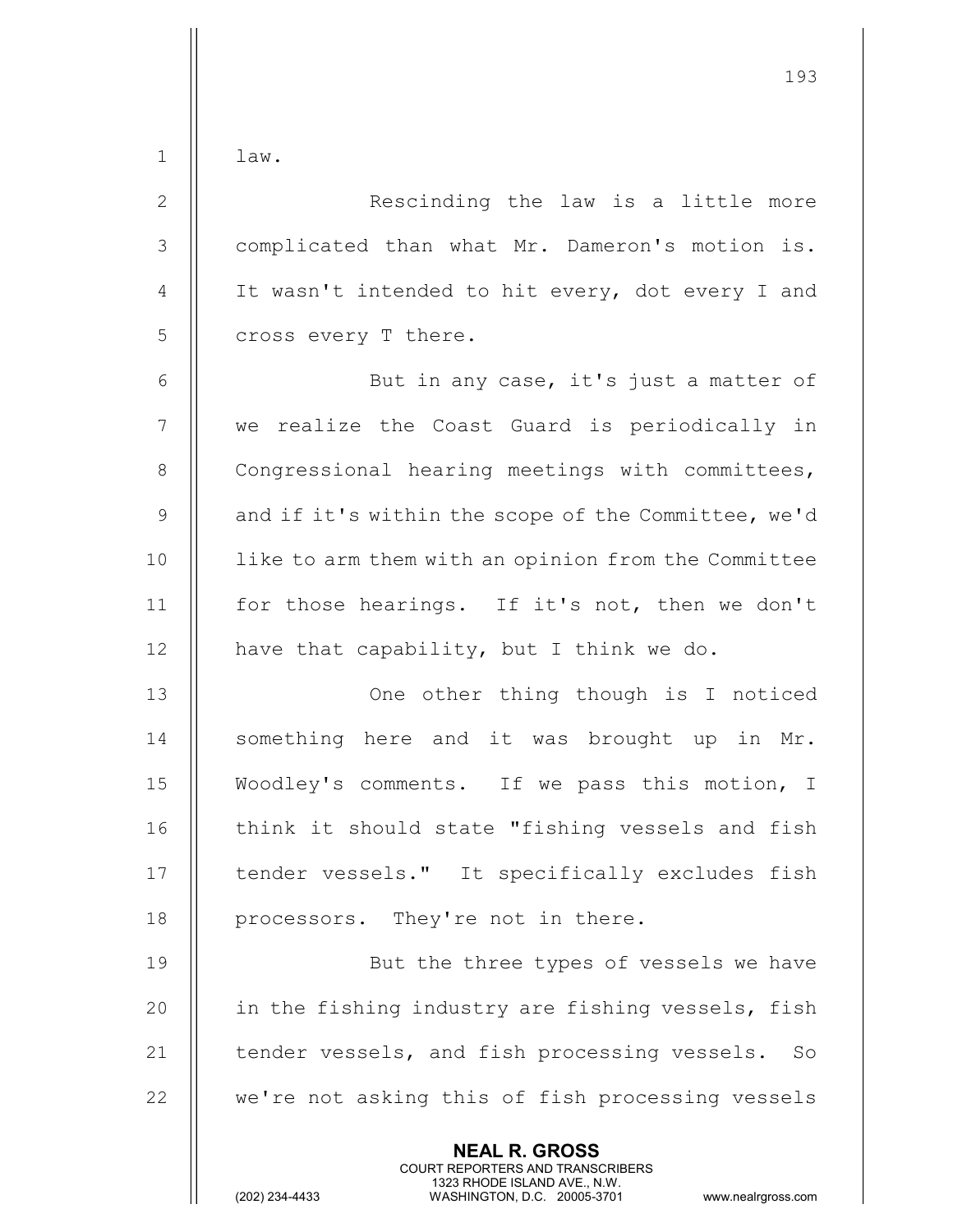| $\mathbf 1$   | at all, but fishing vessels and fish tender vessels                                                                                                                    |
|---------------|------------------------------------------------------------------------------------------------------------------------------------------------------------------------|
| $\mathbf{2}$  | would probably be appropriate. Thank you.                                                                                                                              |
| $\mathcal{S}$ | CHAIRMAN JACOBSEN: Okay, Tom, do you                                                                                                                                   |
| 4             | want to revise your motion?                                                                                                                                            |
| 5             | MR. DAMERON: I would revise my motion                                                                                                                                  |
| 6             | to read, "fishing vessels and fish tender vessels."                                                                                                                    |
| 7             | CHAIRMAN JACOBSEN: Okay, would you                                                                                                                                     |
| $8\,$         | like to read the restated motion?                                                                                                                                      |
| $\mathcal{G}$ | MR. DAMERON: The motion, that the U.S.                                                                                                                                 |
| 10            | Coast Guard advises the United States House                                                                                                                            |
| 11            | Subcommittee on Coast Guard and Maritime                                                                                                                               |
| 12            | Transportation and the United States Senate                                                                                                                            |
| 13            | Subcommittee on Oceans, Atmosphere, and Fisheries                                                                                                                      |
| 14            | that the Commercial Fishing Safety Advisory                                                                                                                            |
| 15            | favor the<br>Committee<br>does<br>not<br>requirement<br>to                                                                                                             |
| 16            | continue to remain in class for fishing vessels                                                                                                                        |
| 17            | and fish tender vessels that were required to be                                                                                                                       |
| 18            | built to class, but would no longer be required                                                                                                                        |
| 19            | to be built to class under subsequent U.S. Code.                                                                                                                       |
| 20            | CHAIRMAN JACOBSEN: Mr. Hockema is the                                                                                                                                  |
| 21            | second. Are you okay with that language?                                                                                                                               |
| 22            | MR. HOCKEMA: I second.                                                                                                                                                 |
|               | <b>NEAL R. GROSS</b><br><b>COURT REPORTERS AND TRANSCRIBERS</b><br>1323 RHODE ISLAND AVE., N.W.<br>(202) 234-4433<br>WASHINGTON, D.C. 20005-3701<br>www.nealrgross.com |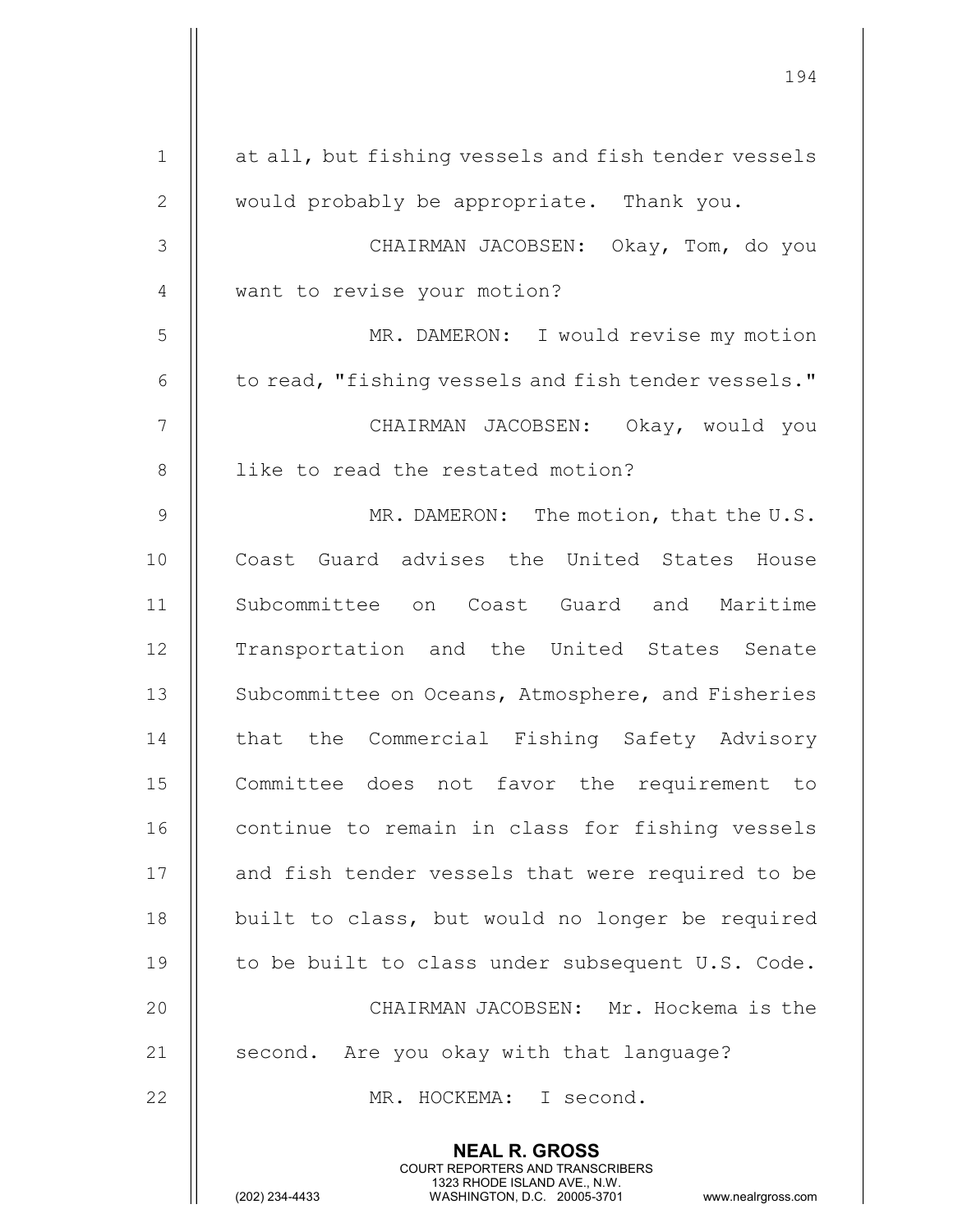| $\mathbf 1$  | CHAIRMAN JACOBSEN: Any other comments                                                                                                                           |
|--------------|-----------------------------------------------------------------------------------------------------------------------------------------------------------------|
| $\mathbf{2}$ | or questions? Okay, all in favor, raise your hand.                                                                                                              |
| 3            | Any opposed? I'm sorry, I didn't give Karen                                                                                                                     |
| 4            | enough time. Okay, any opposed? All right, the                                                                                                                  |
| 5            | motion passes. Is there anything else? Mr.                                                                                                                      |
| 6            | Boehmer?                                                                                                                                                        |
| 7            | MR. BOEHMER: Okay, I'm a man of many                                                                                                                            |
| 8            | motions. Kris Boehmer. All right, I'd like to                                                                                                                   |
| 9            | make a motion. The Coast Guard fishing vessels,                                                                                                                 |
| 10           | Fishing Safety Advisory Committee would ask the                                                                                                                 |
| 11           | U.S. Coast Guard to look back at the core concepts                                                                                                              |
| 12           | of the original ASCP program and renew their efforts                                                                                                            |
| 13           | to look at the data region by region, fishery by                                                                                                                |
| 14           | fishery.                                                                                                                                                        |
| 15           | Fishing vessel safety coordinators                                                                                                                              |
| 16           | from each region then should meet with the industry                                                                                                             |
| 17           | leaders from the various fisheries to review this                                                                                                               |
| 18           | data with the goal of creating best practices that                                                                                                              |
| 19           | specific to the needs of their regions,<br>are                                                                                                                  |
| 20           | fisheries, and gear types.                                                                                                                                      |
| 21           | The goal is to work locally to the best                                                                                                                         |
| 22           | practice agreements that can be used as the guides                                                                                                              |
|              | <b>NEAL R. GROSS</b><br>COURT REPORTERS AND TRANSCRIBERS<br>1323 RHODE ISLAND AVE., N.W.<br>WASHINGTON, D.C. 20005-3701<br>(202) 234-4433<br>www.nealrgross.com |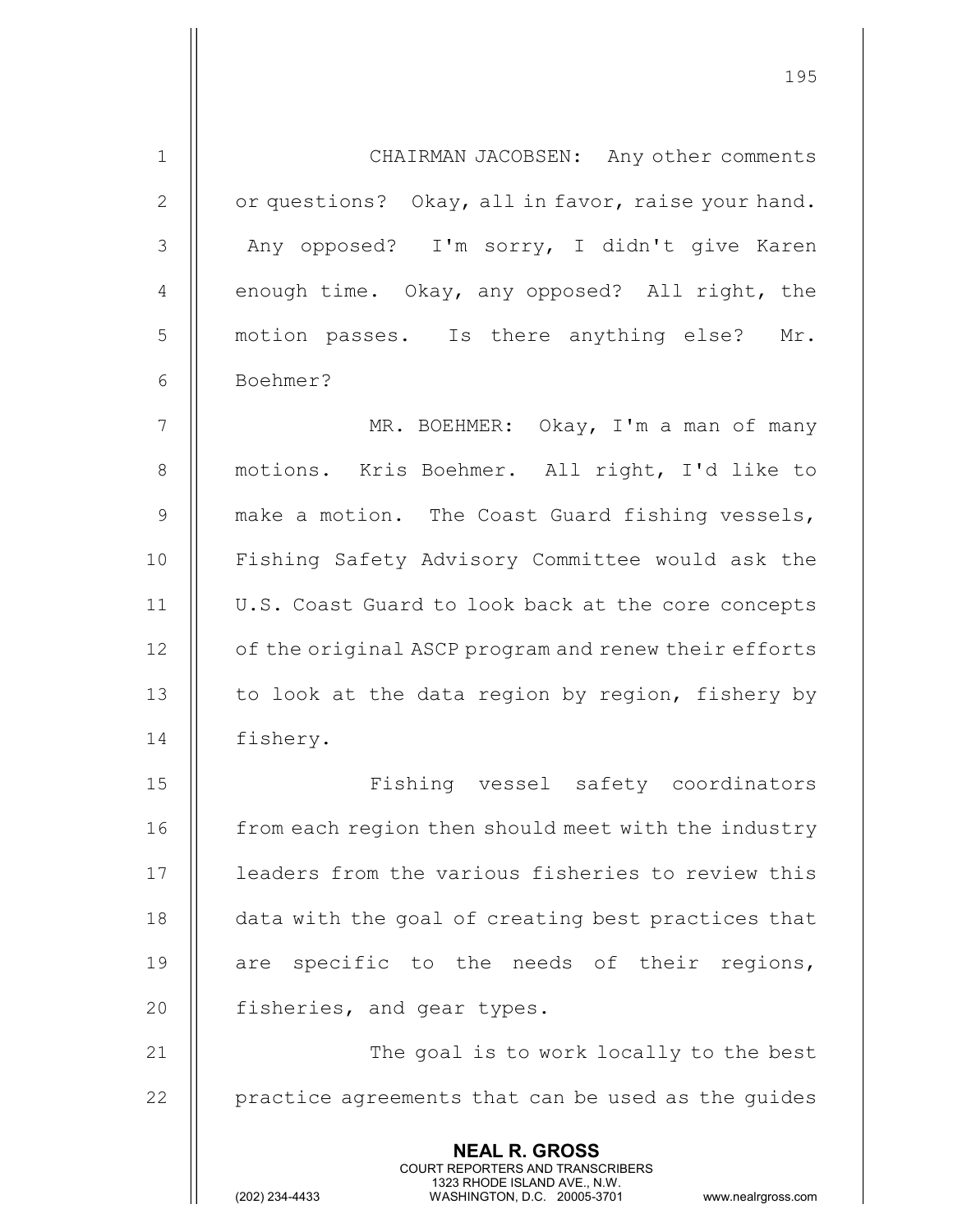|              | 196                                                      |
|--------------|----------------------------------------------------------|
| $\mathbf{1}$ | to specifics in their areas.                             |
| $\mathbf{2}$ | CHAIRMAN JACOBSEN: Okay, is there a                      |
| 3            | second?                                                  |
| 4            | MR. DAMERON: Second.                                     |
| 5            | CHAIRMAN JACOBSEN: Mr. Dameron has                       |
| 6            | seconded. Would you like to speak to the motion?         |
| 7            | MR. BOEHMER: I just think that we've                     |
| 8            | put a lot of work into creating these, into the          |
| $\mathsf 9$  | old boats currently built with no classification         |
| 10           | or standards in mind, and we put a lot of time into      |
| 11           | identifying a lot of areas, and we made the mistake      |
| 12           | of labeling that an alternate compliance program,        |
| 13           | and I'd like to kind of go back to that.                 |
| 14           | Pull it back and get it back on the table                |
| 15           | with the idea that we can use some logical               |
| 16           | approaches to make this industry a lot safer.            |
|              |                                                          |
| 17           | CHAIRMAN JACOBSEN: Okay, thank you.                      |
| 18           | Any questions or comments? Mr. Dameron?                  |
| 19           | MR. DAMERON: I have a question for the                   |
| 20           | Coast Guard. How did this specific - how did this        |
| 21           | kind of disappear? I mean, we worked on it for           |
| 22           | a while.                                                 |
|              | <b>NEAL R. GROSS</b><br>COURT REPORTERS AND TRANSCRIBERS |

1323 RHODE ISLAND AVE., N.W.

 $\frac{1}{2}$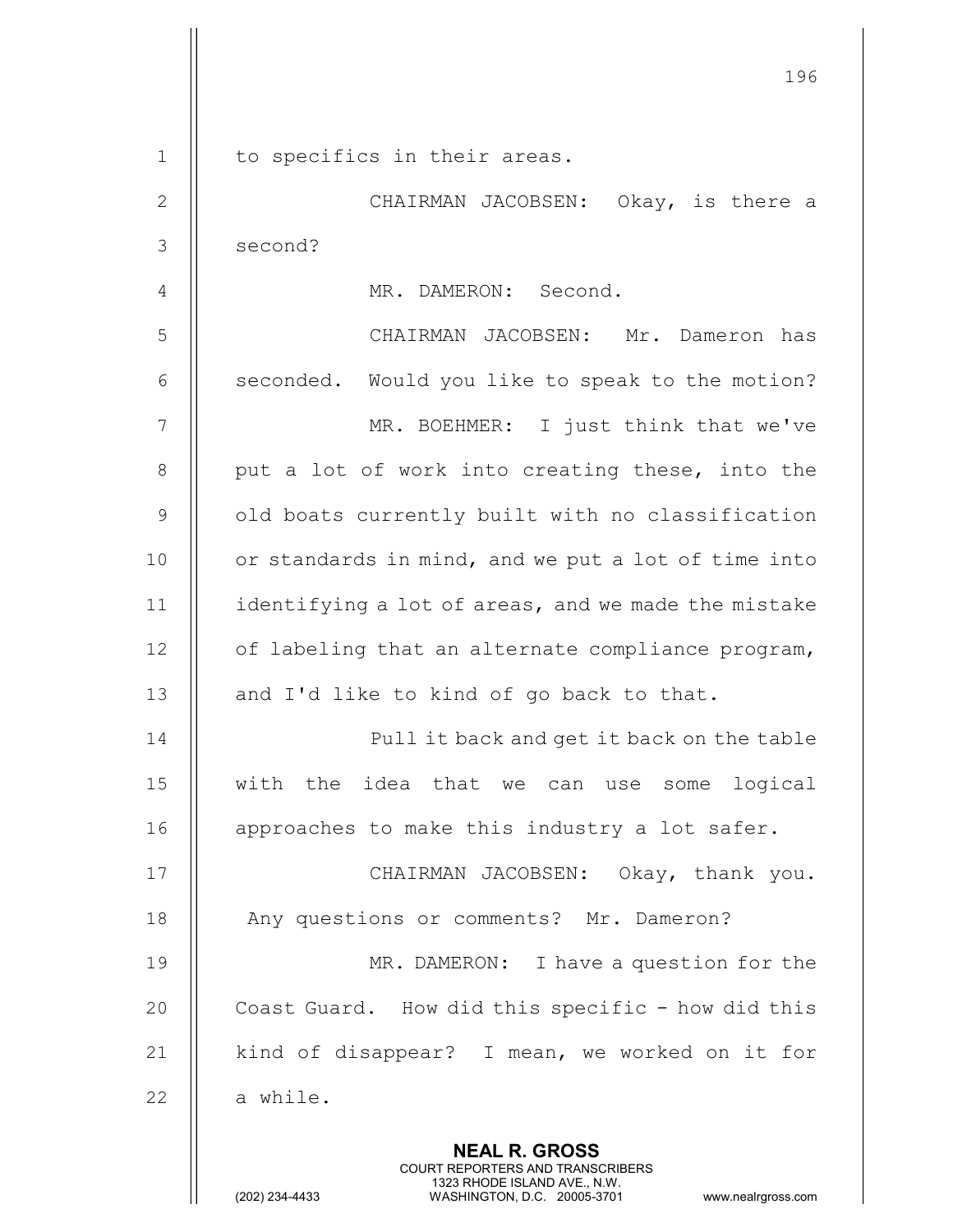| $\mathbf 1$    | It seemed like that they were starting                                                                                                                                 |
|----------------|------------------------------------------------------------------------------------------------------------------------------------------------------------------------|
| $\mathbf{2}$   | to work with individual regions. It was supposed                                                                                                                       |
| $\mathcal{S}$  | to be region-wide, and then all of a sudden, it                                                                                                                        |
| $\overline{4}$ | turned into just a suggested checklist and it went                                                                                                                     |
| 5              | away.                                                                                                                                                                  |
| $6\,$          | How did that go away, the alternative                                                                                                                                  |
| 7              | safety compliance program that was supposed to be                                                                                                                      |
| $8\,$          | regional in nature? It was supposed to address                                                                                                                         |
| $\mathcal{G}$  | specific regional safety issues.                                                                                                                                       |
| 10             | CHAIRMAN JACOBSEN: So I quess in                                                                                                                                       |
| 11             | fairness to both Mr. Myers and Captain Edwards,                                                                                                                        |
| 12             | they are fairly new to the process and might not                                                                                                                       |
| 13             | be familiar with what transpired.                                                                                                                                      |
| 14             | MR. MYERS: Yeah, Mr. Chair, thank you.                                                                                                                                 |
| 15             | Well, I would say I think to give a fair response,                                                                                                                     |
| 16             | I personally would have to look back at what                                                                                                                           |
| 17             | transpired back in 2016, that there's a little bit                                                                                                                     |
| 18             | of a spread.                                                                                                                                                           |
| 19             | And so, again, I can't formally respond                                                                                                                                |
| 20             | to your question right here and now. That's not                                                                                                                        |
| 21             | to say that we can't get some background history                                                                                                                       |
| 22             | and then do a follow-up. That's all I have on that.                                                                                                                    |
|                | <b>NEAL R. GROSS</b><br><b>COURT REPORTERS AND TRANSCRIBERS</b><br>1323 RHODE ISLAND AVE., N.W.<br>(202) 234-4433<br>WASHINGTON, D.C. 20005-3701<br>www.nealrgross.com |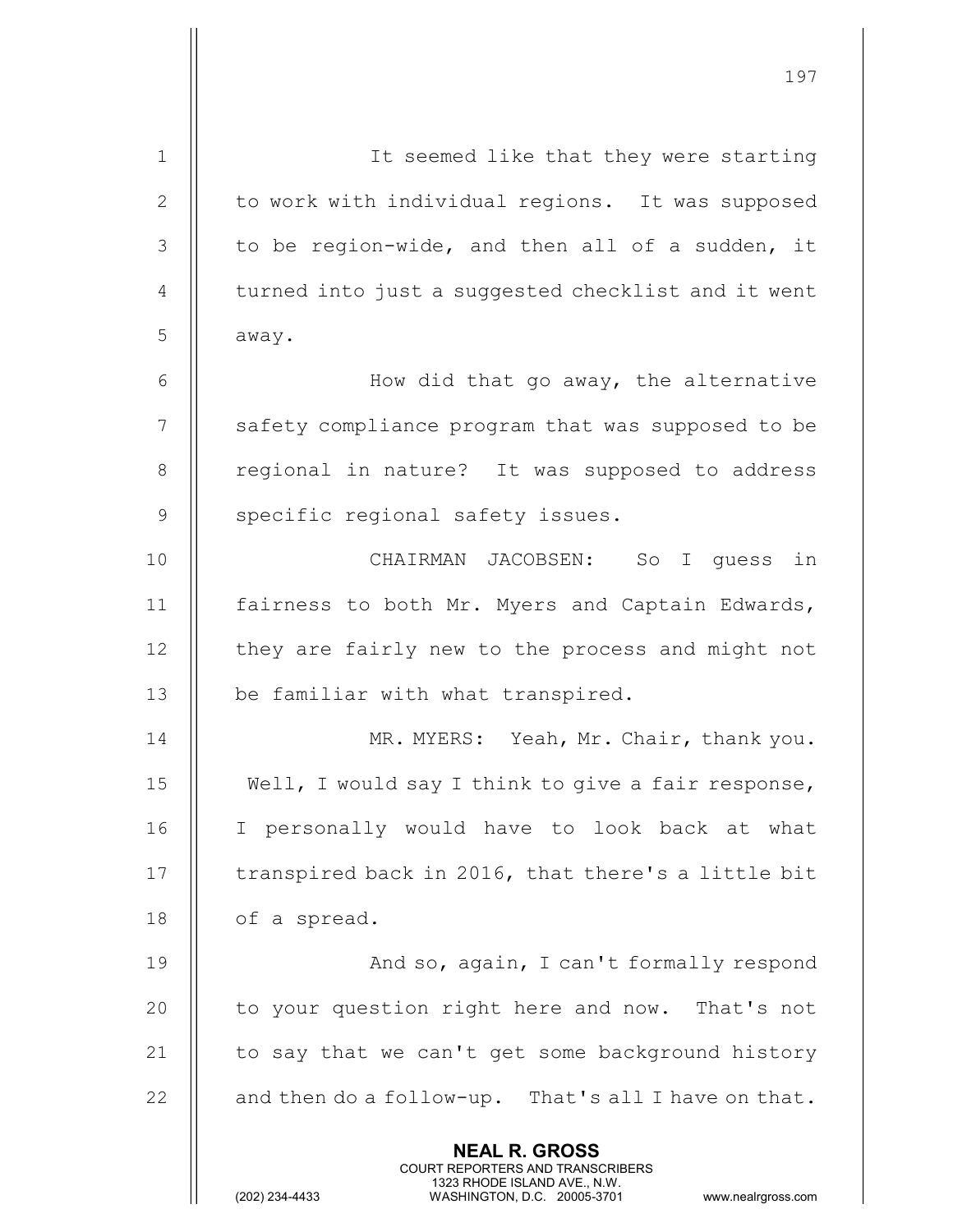|              | 198                                                                                                                                                                    |
|--------------|------------------------------------------------------------------------------------------------------------------------------------------------------------------------|
|              |                                                                                                                                                                        |
| $\mathbf 1$  | CHAIRMAN JACOBSEN: Captain, any                                                                                                                                        |
| $\mathbf{2}$ | additional comments?                                                                                                                                                   |
| 3            | CAPT. EDWARDS: I mean, I think the                                                                                                                                     |
| 4            | comment that I'd provide is we've kind of gone                                                                                                                         |
| 5            | public, and I can pull up our statement on why we                                                                                                                      |
| 6            | went with the alternative, the enhanced oversight                                                                                                                      |
| 7            | program.                                                                                                                                                               |
| 8            | I mean, that's - I can pull that up for                                                                                                                                |
| 9            | you. I wasn't here when it was made, the statement                                                                                                                     |
| 10           | was made, but I think the Coast Guard has gone on                                                                                                                      |
| 11           | record as to why and we'd be more than happy to                                                                                                                        |
| 12           | supply that to you.                                                                                                                                                    |
| 13           | CHAIRMAN JACOBSEN: Mr. Hockema?                                                                                                                                        |
| 14           | MR. HOCKEMA: Thank you, Mr. Chairman.                                                                                                                                  |
| 15           | As I've mentioned in private conversations here,                                                                                                                       |
| 16           | and it's been discussed, I think the reason we are                                                                                                                     |
| 17           | where we are at on this is the word "alternate,"                                                                                                                       |
| 18           | and the Coast Guard's legal department has                                                                                                                             |
| 19           | determined that the alternate safety compliance                                                                                                                        |
| 20           | program, there wasn't really a program to start                                                                                                                        |
| 21           | with to be an alternate to.                                                                                                                                            |
| 22           | And my opinion is that wasn't the intent                                                                                                                               |
|              | <b>NEAL R. GROSS</b><br><b>COURT REPORTERS AND TRANSCRIBERS</b><br>1323 RHODE ISLAND AVE., N.W.<br>(202) 234-4433<br>WASHINGTON, D.C. 20005-3701<br>www.nealrgross.com |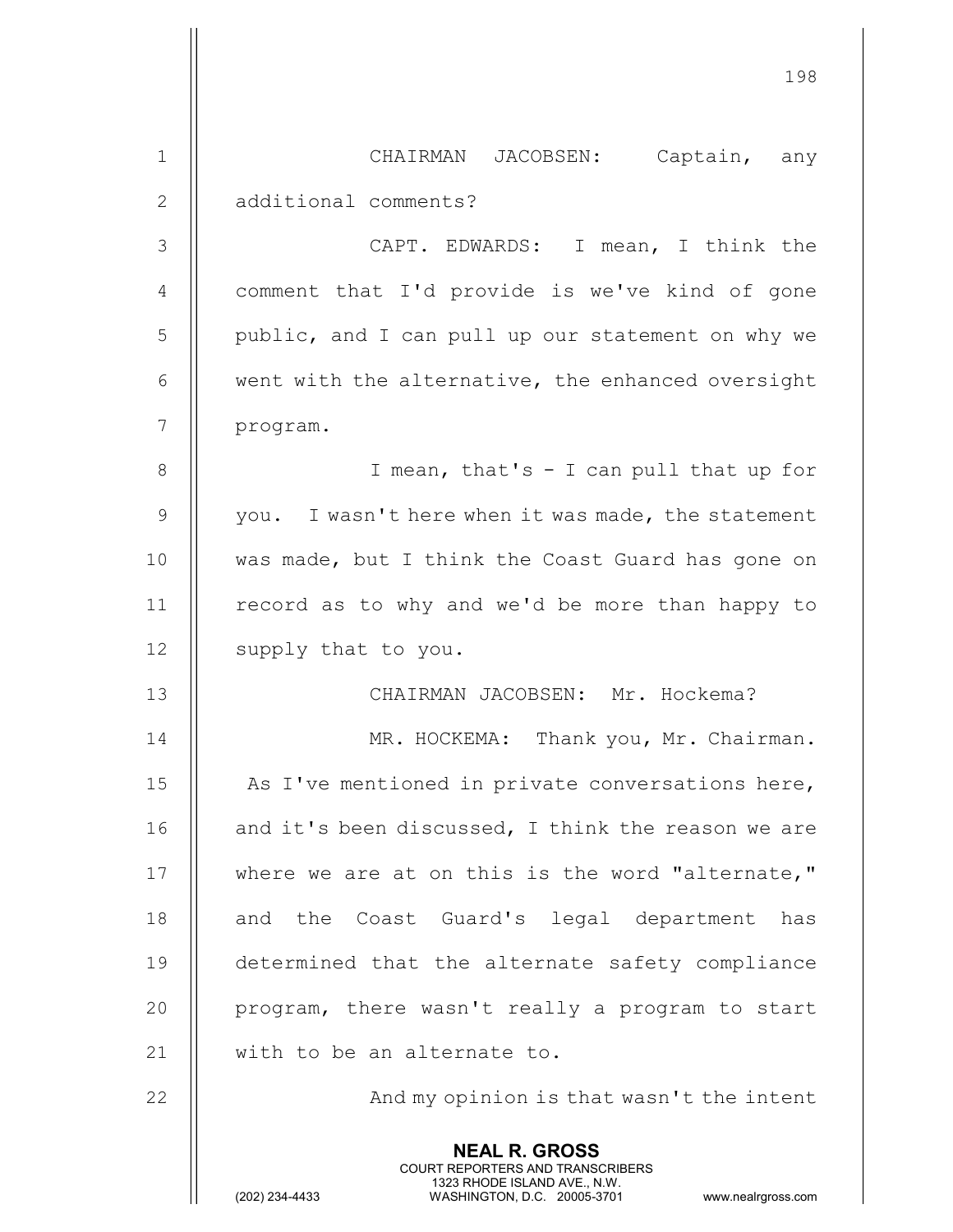| $\mathbf 1$    | of Congress when they passed this law, but they                                                                                                                 |
|----------------|-----------------------------------------------------------------------------------------------------------------------------------------------------------------|
| $\mathbf{2}$   | misnamed the section in the law, and so here we                                                                                                                 |
| 3              | stand with a situation where the intent was to                                                                                                                  |
| $\overline{4}$ | develop standards for, regional standards for                                                                                                                   |
| 5              | existing fishing vessels which Mr. Dameron and Mr.                                                                                                              |
| 6              | Boehmer had mentioned, but we're at a standstill                                                                                                                |
| 7              | because of this word "alternate," and of course                                                                                                                 |
| 8              | it's an issue of statute.                                                                                                                                       |
| $\overline{9}$ | And so I personally will be writing a                                                                                                                           |
| 10             | letter to my Congressman about maybe modifying                                                                                                                  |
| 11             | that, and the committees that Mr. Dameron mentioned                                                                                                             |
| 12             | in our motion earlier.                                                                                                                                          |
| 13             | It's frustrating to see this, to put                                                                                                                            |
| 14             | so much emphasis on the title of a section of the                                                                                                               |
| 15             | code when the content is really what the intent                                                                                                                 |
| 16             | is. The title is one line. The content is several                                                                                                               |
| 17             | paragraphs, but the title seems to have                                                                                                                         |
| 18             | disqualified the content of the statute, and I don't                                                                                                            |
| 19             | understand that, but I'm not an attorney, so thank                                                                                                              |
| 20             | you.                                                                                                                                                            |
| 21             | CHAIRMAN JACOBSEN: All right, thank                                                                                                                             |
| 22             | you. Any other comments or questions? Yes?                                                                                                                      |
|                | <b>NEAL R. GROSS</b><br>COURT REPORTERS AND TRANSCRIBERS<br>1323 RHODE ISLAND AVE., N.W.<br>(202) 234-4433<br>WASHINGTON, D.C. 20005-3701<br>www.nealrgross.com |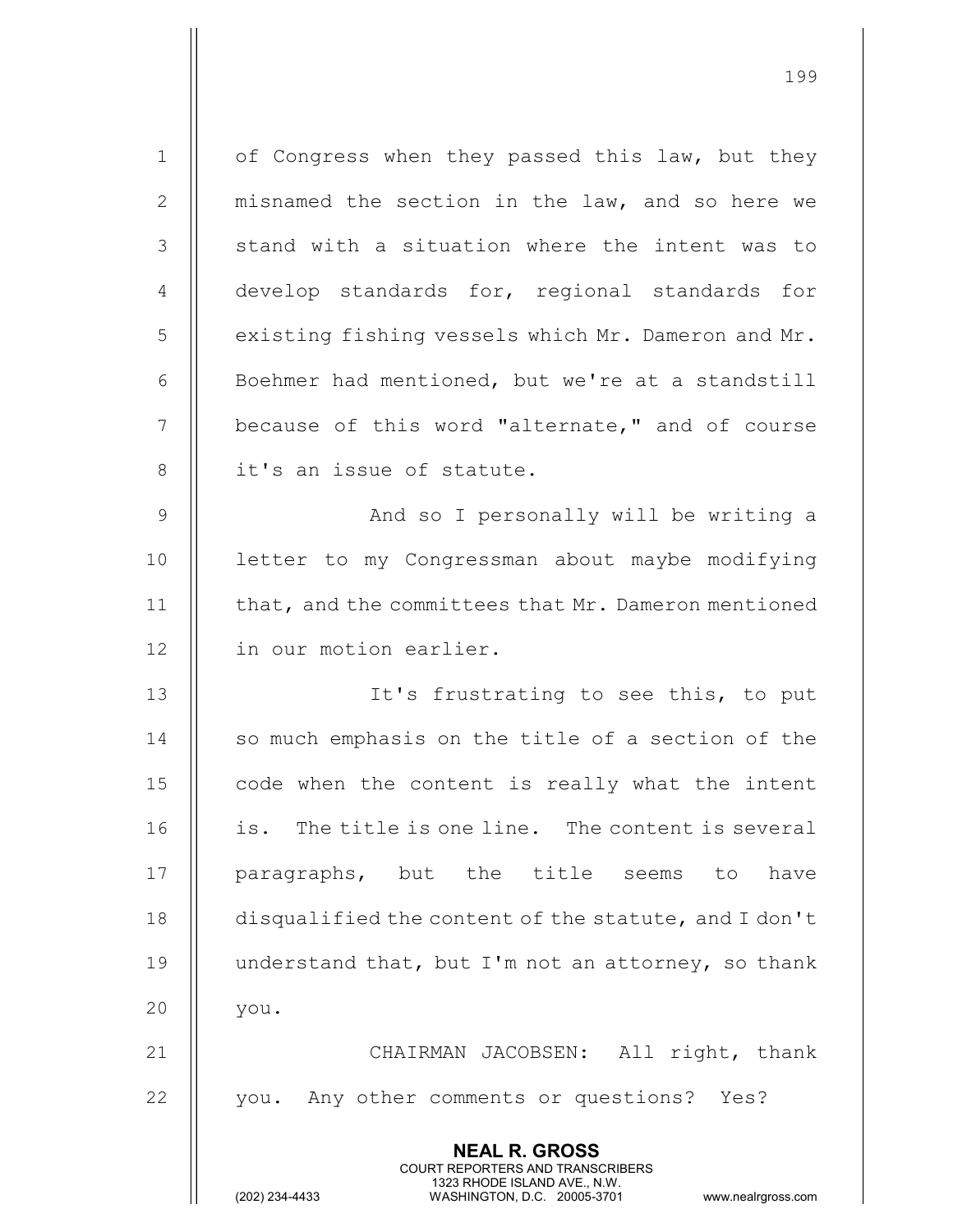| $\mathbf 1$  | LT. DUFFETT: Lieutenant Jonathan                                                                                                                                       |
|--------------|------------------------------------------------------------------------------------------------------------------------------------------------------------------------|
| $\mathbf{2}$ | Duffett. I would just, in response to Mr.                                                                                                                              |
| 3            | Dameron's question, refer you back to the marine                                                                                                                       |
| 4            | safety information bulletin 11-16 which gives some                                                                                                                     |
| 5            | of the background as to why the alternate safety                                                                                                                       |
| $6\,$        | compliance program development was suspended in                                                                                                                        |
| 7            | lieu of the enhanced oversight program. I have                                                                                                                         |
| 8            | a copy if anyone wants to look at it.                                                                                                                                  |
| 9            | CHAIRMAN JACOBSEN: Thank you,                                                                                                                                          |
| 10           | Lieutenant. Okay, any objection to voting? Kris,                                                                                                                       |
| 11           | could you read your motion again?                                                                                                                                      |
| 12           | MR. BOEHMER: The Commercial Fishing                                                                                                                                    |
| 13           | Safety Advisory Committee would ask that the U.S.                                                                                                                      |
| 14           | Coast Guard look back at the core concepts of the                                                                                                                      |
| 15           | original ASCP program and renew their efforts to                                                                                                                       |
| 16           | look at the data region by region, fishery by                                                                                                                          |
| 17           | fishery.                                                                                                                                                               |
| 18           | The fishing vessel safety coordinators                                                                                                                                 |
| 19           | from each region should then meet with the industry                                                                                                                    |
| 20           | leaders in the various fisheries to review this                                                                                                                        |
| 21           | data with a goal of creating best practices that                                                                                                                       |
| 22           | are specific to the needs of the regions, fisheries,                                                                                                                   |
|              | <b>NEAL R. GROSS</b><br><b>COURT REPORTERS AND TRANSCRIBERS</b><br>1323 RHODE ISLAND AVE., N.W.<br>(202) 234-4433<br>WASHINGTON, D.C. 20005-3701<br>www.nealrgross.com |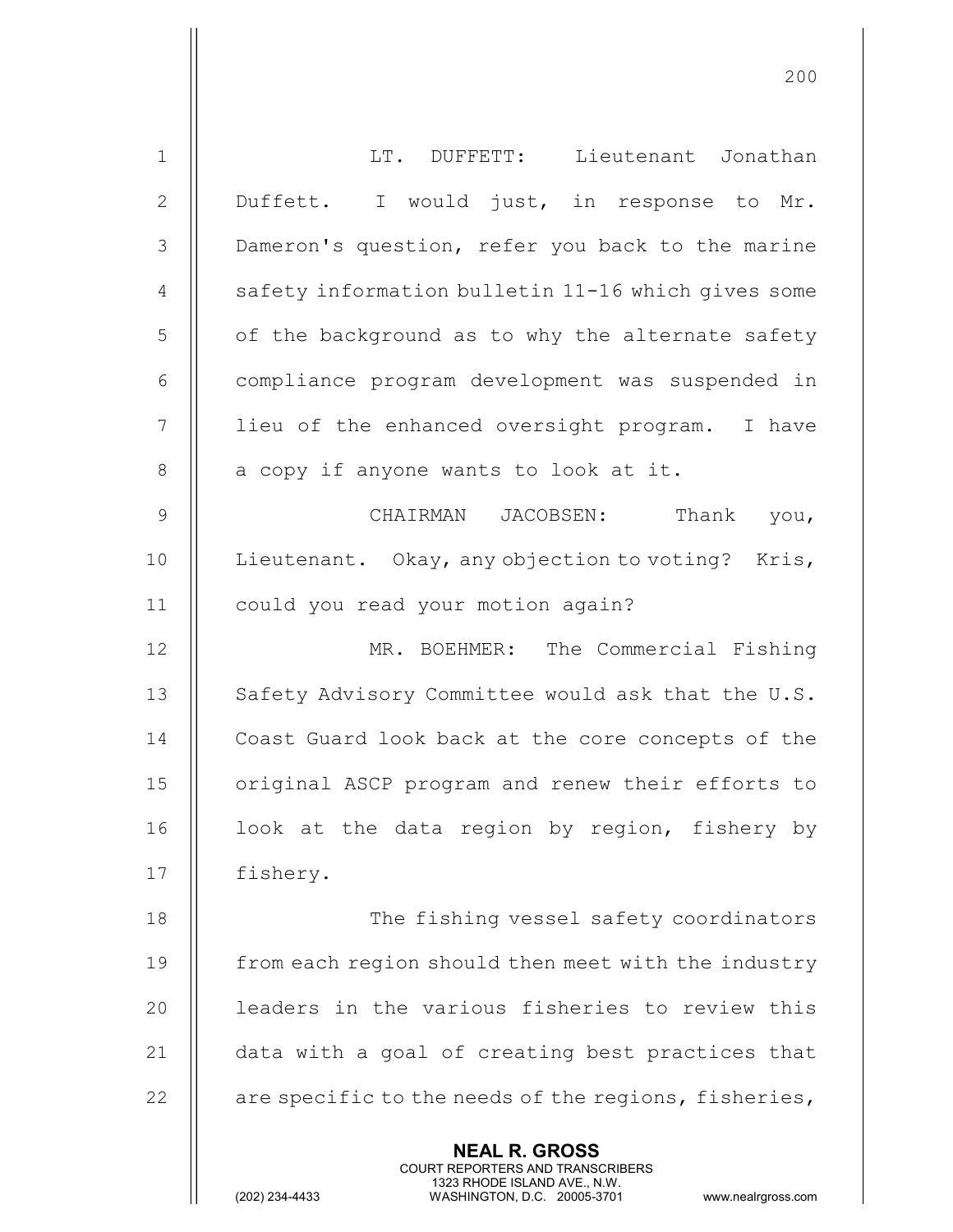201 NEAL R. GROSS COURT REPORTERS AND TRANSCRIBERS 1323 RHODE ISLAND AVE., N.W.<br>WASHINGTON, D.C. 20005-3701 WASHINGTON, D.C. WASHINGTON, D.C. 20005-3701 www.nealrgross.com 1 || and gear types. 2 || The goal is to work locally towards best 3 || practice agreements that can be used as guides to 4  $\parallel$  specific, quides specific to their area. 5 CHAIRMAN JACOBSEN: Thank you. All in 6  $\parallel$  favor by raise of hand? Any opposed? The voting 7 | appears unanimous. Thank you. 8 || MR. BOEHMER: I have one more. 9 CHAIRMAN JACOBSEN: Go ahead. 10 MR. BOEHMER: I would like to make a 11 motion to move to have the U.S. Coast Guard issue 12 | a marine safety information bulletin regarding the 13 || use of unregistered and/or unapproved AIS devices 14 | that we then can distribute to our fleets. 15 CHAIRMAN JACOBSEN: Is there a second? 16 PARTICIPANT: Second. 17 || CHAIRMAN JACOBSEN: Who was that? So 18 | would you like to address your motion? 19 MR. BOEHMER: I think it's reasonably 20  $\parallel$  self-explanatory. It sounds to me like there's 21  $\parallel$  a lot of people that, for good reason, thought that 22  $\parallel$  they may be in violation and create safety concerns,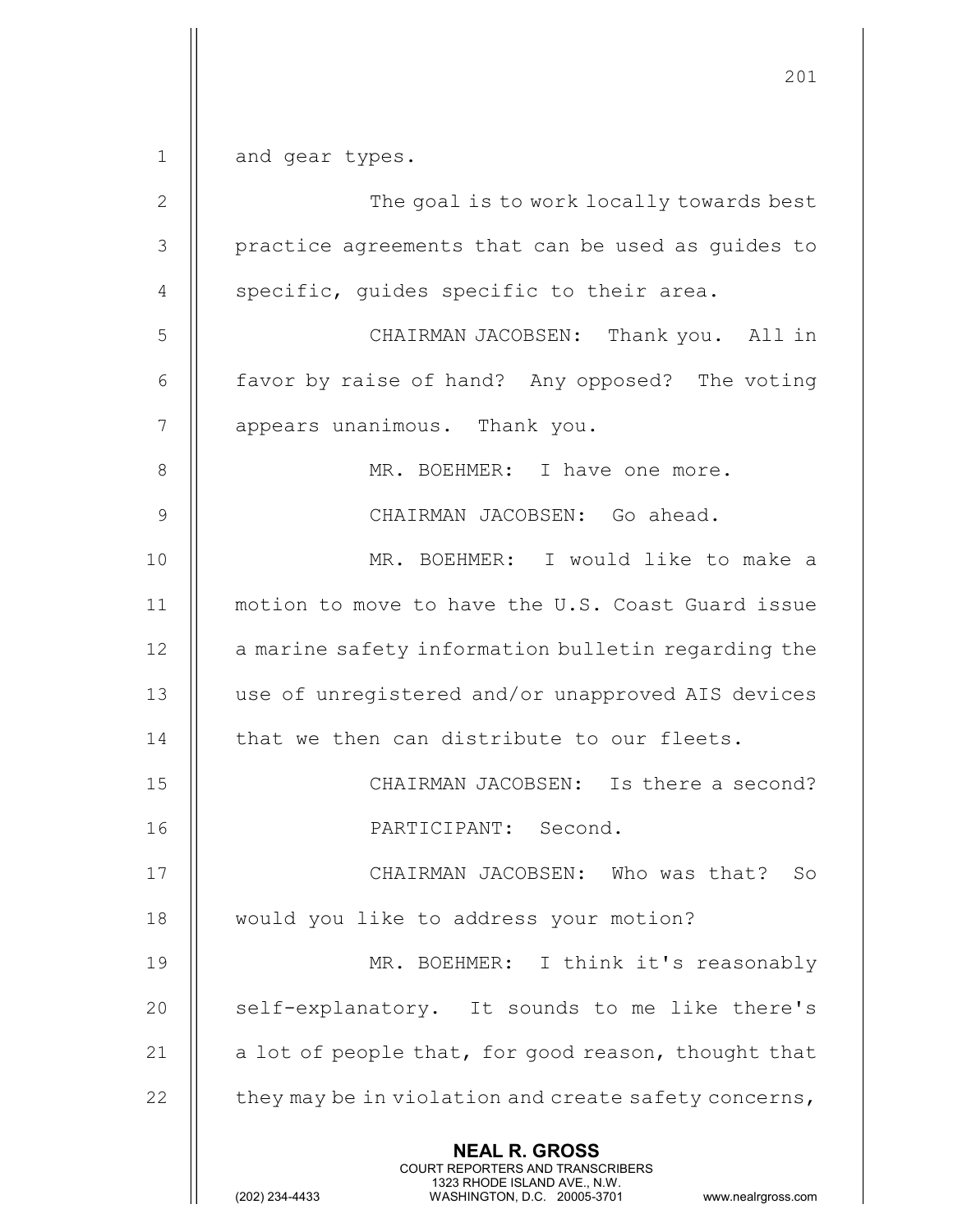|                | 202                                                                                                                                                             |
|----------------|-----------------------------------------------------------------------------------------------------------------------------------------------------------------|
| $\mathbf 1$    | and I think the sooner we can get that out there                                                                                                                |
| $\mathbf{2}$   | to clarify that, the better our industry will be                                                                                                                |
| $\mathcal{S}$  | served.                                                                                                                                                         |
| $\overline{4}$ | CHAIRMAN JACOBSEN: I think they would                                                                                                                           |
| 5              | be uncomfortable knowing that the use of the device                                                                                                             |
| 6              | could lead them to a \$37,500 fine. Any comments,                                                                                                               |
| 7              | questions? Okay, by raise of hands, all in favor?                                                                                                               |
| 8              | PARTICIPANT: I appreciate hands.                                                                                                                                |
| $\mathcal{G}$  | CHAIRMAN JACOBSEN: Any opposed? The                                                                                                                             |
| 10             | voting is unanimous. Thank you.                                                                                                                                 |
| 11             | MR. BOEHMER: My last one, okay, I                                                                                                                               |
| 12             | think. I'm not promising, but I'm thinking. All                                                                                                                 |
| 13             | right, I move to have the Coast Guard work with                                                                                                                 |
| 14             | the FCC and others to create a viable process and                                                                                                               |
| 15             | guide to proper AIS use, use and registration for                                                                                                               |
| 16             | gear marking so that we can use this technology                                                                                                                 |
| 17             | as a navigational aid on operating a failure point                                                                                                              |
| 18             | for the proper operation of the AIS system.                                                                                                                     |
| 19             | CHAIRMAN JACOBSEN: Is there a second?                                                                                                                           |
| 20             | MR. DENNEHY: Second.                                                                                                                                            |
| 21             | CHAIRMAN JACOBSEN: Mr. Dennehy.                                                                                                                                 |
| 22             | Would you like to speak to the motion?                                                                                                                          |
|                | <b>NEAL R. GROSS</b><br>COURT REPORTERS AND TRANSCRIBERS<br>1323 RHODE ISLAND AVE., N.W.<br>(202) 234-4433<br>WASHINGTON, D.C. 20005-3701<br>www.nealrgross.com |

 $\mathop{||}$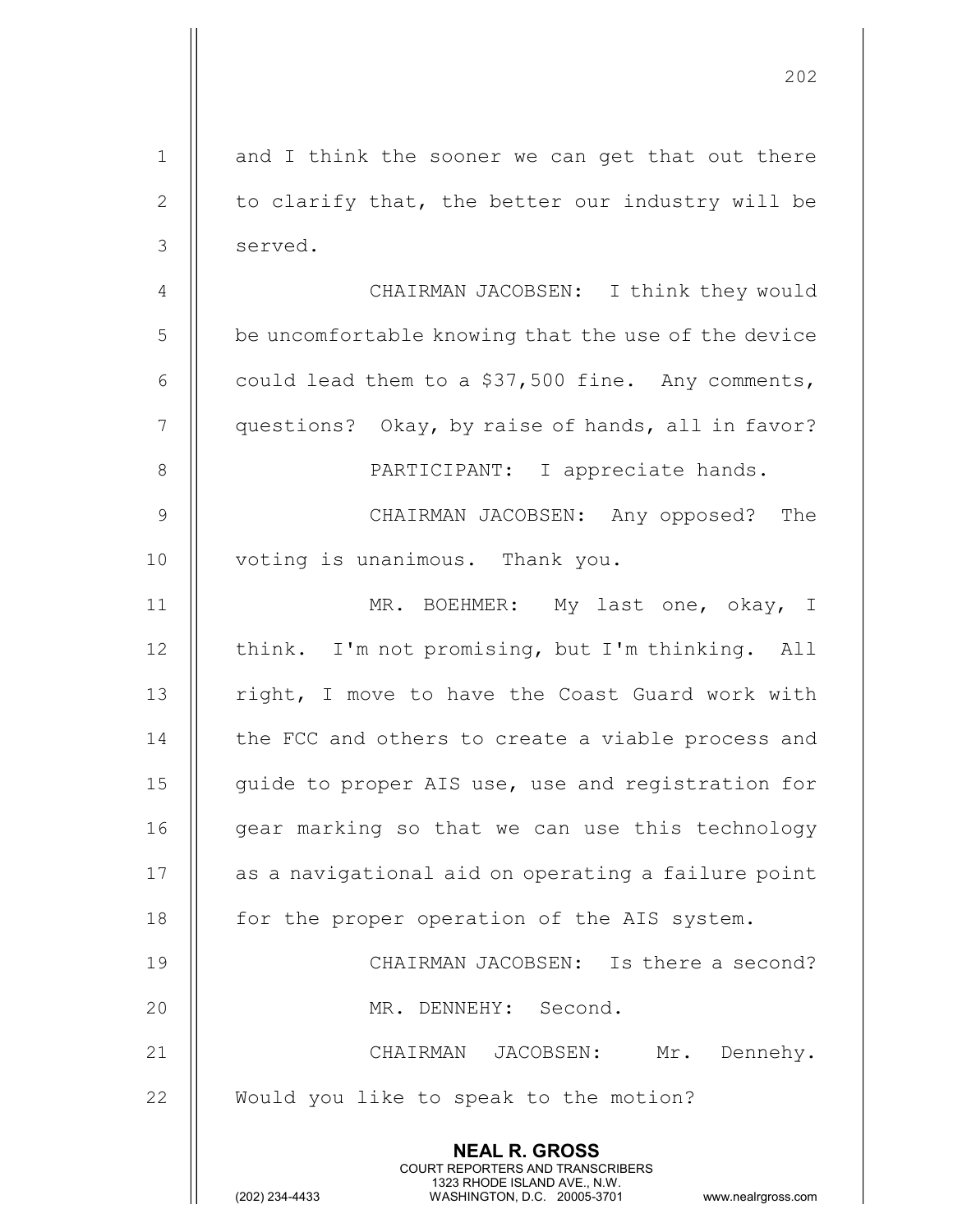| $\mathbf 1$ | MR. BOEHMER: The same idea as before.                                                                                                                                  |
|-------------|------------------------------------------------------------------------------------------------------------------------------------------------------------------------|
| 2           | It seems like there's some good technology out                                                                                                                         |
| 3           | there. It's being used improperly it sounds like                                                                                                                       |
| 4           | or we've got some of the wrong product out there,                                                                                                                      |
| 5           | but we want to, I think, have people use this, but                                                                                                                     |
| 6           | in the right way so it does not create unintended                                                                                                                      |
| 7           | consequences.                                                                                                                                                          |
| 8           | CHAIRMAN JACOBSEN: Thank you. Any                                                                                                                                      |
| 9           | discussion or questions? All in favor, please                                                                                                                          |
| 10          | indicate by the raising of your hand. Any opposed?                                                                                                                     |
| 11          | The voting is unanimous.                                                                                                                                               |
| 12          | MR. BOEHMER: I just want to say I had                                                                                                                                  |
| 13          | two-word motions. I had somebody help pretty it                                                                                                                        |
| 14          | up. Thank you.                                                                                                                                                         |
| 15          | JACOBSEN:<br>CHAIRMAN<br>All<br>right,                                                                                                                                 |
| 16          | anything else? Captain, it looks like we've                                                                                                                            |
| 17          | reached the conclusion.                                                                                                                                                |
| 18          | PARTICIPANT: Do we want to --                                                                                                                                          |
| 19          | CHAIRMAN JACOBSEN: If it's okay with                                                                                                                                   |
| 20          | the Captain, that's fine. Any comments from the                                                                                                                        |
| 21          | public, last chance. Mr. Woodley? Thank you.                                                                                                                           |
| 22          | MR. WOODLEY: Mr. Chairman, thank you,                                                                                                                                  |
|             | <b>NEAL R. GROSS</b><br><b>COURT REPORTERS AND TRANSCRIBERS</b><br>1323 RHODE ISLAND AVE., N.W.<br>(202) 234-4433<br>WASHINGTON, D.C. 20005-3701<br>www.nealrgross.com |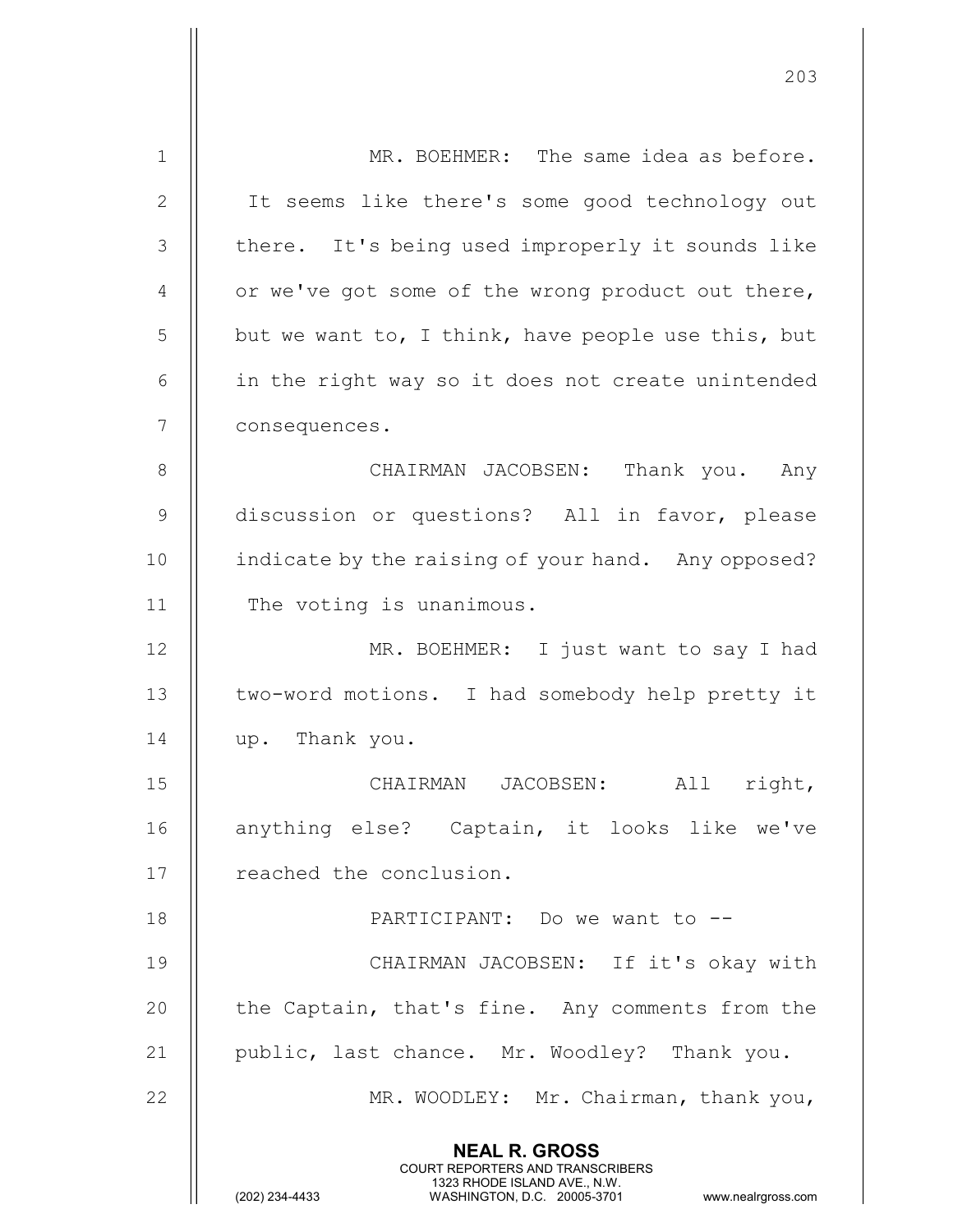1 | just one parting thought on this or on the advisory 2 | committee. Once every three years isn't enough 3 || for this group to meet in person. It's been - the 4 || last time that this group met in person was 5 September of 2016. That was three fiscal years 6  $\parallel$  ago.

7 || Other advisory committees within the 8 | Coast Guard meet on a much regular basis, and so 9 || I was hoping that the advisory committee could again 10 make a recommendation to the Coast Guard that this 11 body meet at a minimum of two times a year in person 12 || and consistent with other advisory committee 13 **metings, and further, that the Committee request** 14 | that the Coast Guard adjust the budget to support 15 meeting twice a year. That's all I have.

16 CHAIRMAN JACOBSEN: Thank you, Mr. 17 Woodley. Mr. Boehmer?

18 || MR. BOEHMER: I forgot I had an extra 19 | motion. I actually talked about this with somebody 20  $\parallel$  else. I'd like to make a motion that we have at 21 || least quarterly meetings via teleconference and 22 || more meetings, at least one face-to-face meeting.

> NEAL R. GROSS COURT REPORTERS AND TRANSCRIBERS

1323 RHODE ISLAND AVE., N.W.<br>WASHINGTON, D.C. 20005-3701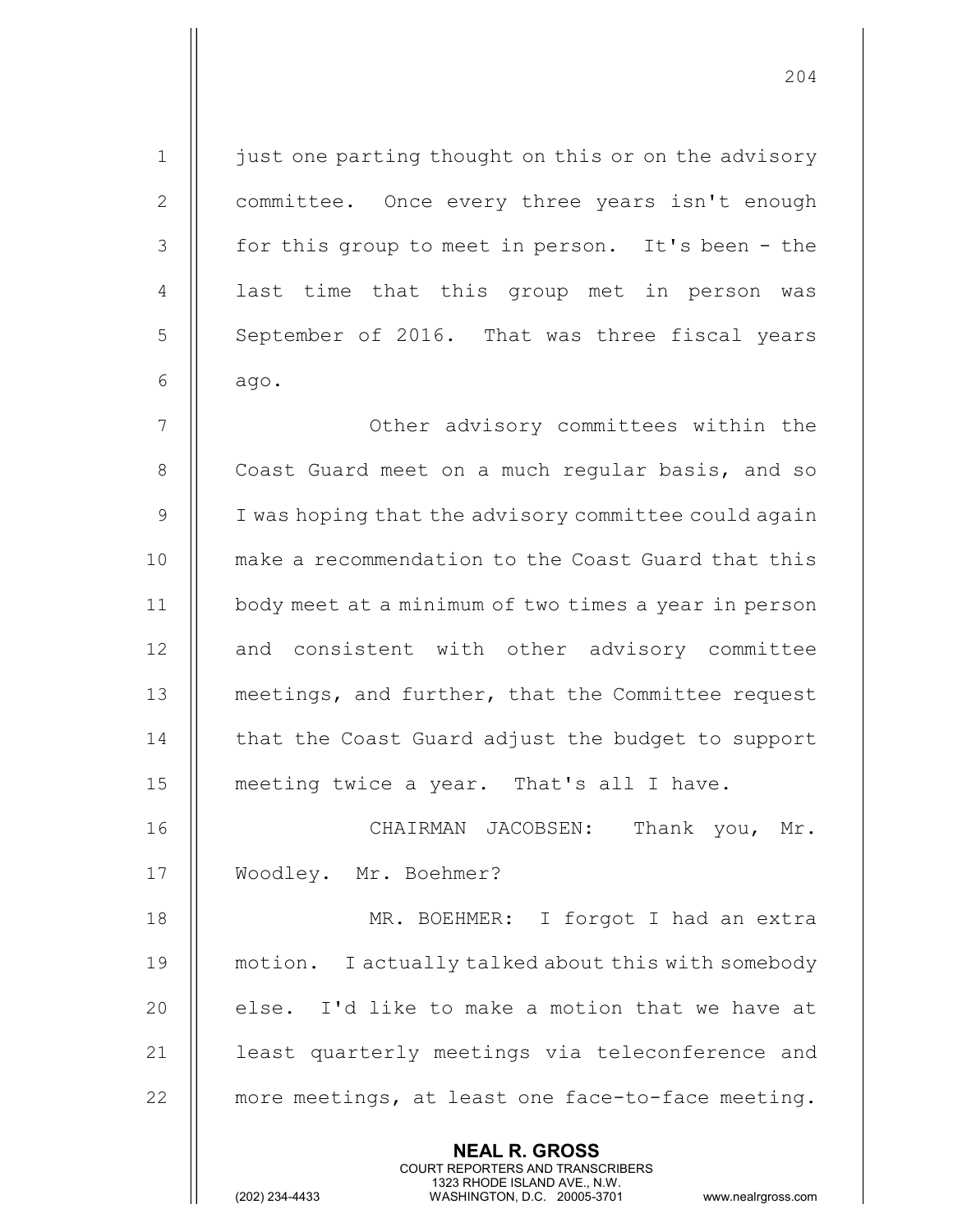| $\mathbf{1}$   | CHAIRMAN JACOBSEN: Okay, thanks.                                                                                                                                       |
|----------------|------------------------------------------------------------------------------------------------------------------------------------------------------------------------|
| $\mathbf{2}$   | Yeah, we're kind of getting into the last thing                                                                                                                        |
| $\mathcal{S}$  | in the agenda about next meeting plans and suggested                                                                                                                   |
| 4              | locations, and I'll turn it over to -                                                                                                                                  |
| 5              | MR. BOEHMER: So we don't need a motion                                                                                                                                 |
| $6\,$          | to have quarterly meetings?                                                                                                                                            |
| $\overline{7}$ | CHAIRMAN JACOBSEN: We can do that,                                                                                                                                     |
| $\,8\,$        | yeah. So is there a second?                                                                                                                                            |
| $\mathcal{G}$  | MR. DAMERON: Second.                                                                                                                                                   |
| 10             | CHAIRMAN JACOBSEN: Mr. Dameron has                                                                                                                                     |
| 11             | seconded. Would you like to speak to your motion?                                                                                                                      |
| 12             | MR. BOEHMER: I just think as Mr.                                                                                                                                       |
| 13             | Woodley clearly pointed out, we need to keep this                                                                                                                      |
| 14             | ball rolling. I think at least a quarterly                                                                                                                             |
| 15             | teleconference is a cost-effective way of talking                                                                                                                      |
| 16             | about issues and moving the ball forward, and, you                                                                                                                     |
| 17             | know, we've got important work to do.                                                                                                                                  |
| 18             | CHAIRMAN JACOBSEN:<br>Thank you. Mr.                                                                                                                                   |
| 19             | Davis, do you have a comment?                                                                                                                                          |
| 20             | MR. DAVIS: Yes, please. Alan Davis.                                                                                                                                    |
| 21             | I have an echo for what Mr. Woodley just said.                                                                                                                         |
| 22             | Having served on other federal advisory committees                                                                                                                     |
|                | <b>NEAL R. GROSS</b><br><b>COURT REPORTERS AND TRANSCRIBERS</b><br>1323 RHODE ISLAND AVE., N.W.<br>(202) 234-4433<br>WASHINGTON, D.C. 20005-3701<br>www.nealrgross.com |

 $\mathsf{I}$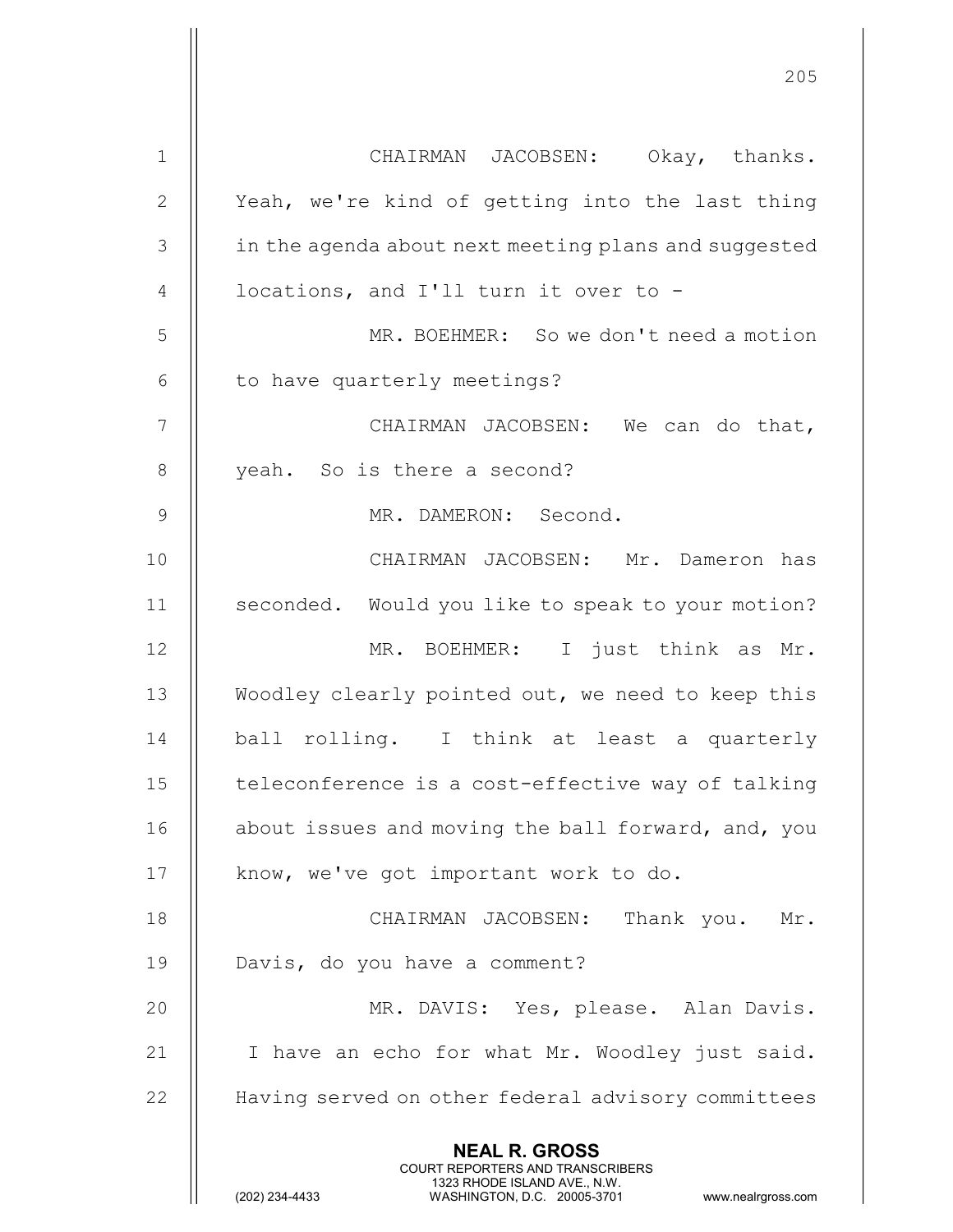1 | that are able to meet more often, and knowing that 2 | the Coast Guard has advisory committees that meet 3 || more often, I believe that the work that this 4 | Committee does is important and I've seen that we 5 | lose our synergy. 6 We lose our energy. We lose our  $7$  | forward motion if we are not meeting on a frequent, 8 || regular basis. So I would recommend quarterly 9  $\parallel$  phone calls as was just voted on, and meeting twice  $10$  | a year face-to-face because that is how you keep 11 | things going. 12 || Another thing that I would like 13 | everybody to think about, while classification of 14 **I** vessels and new construction is something that's 15 | very scary and freaked a lot of people out, perhaps 16 || understandably, I think this is one of those 17 || situations where the baby is getting thrown out 18 with the bath water because of the economic 19 | concerns, but losing sight of the safety concerns. 20 In my area, if I build a 10 by 20 toolshed 21  $\parallel$  in my backyard, I have to have permitting. I have 22  $\parallel$  to have inspections. I have to have somebody

> NEAL R. GROSS COURT REPORTERS AND TRANSCRIBERS

206

1323 RHODE ISLAND AVE., N.W.<br>WASHINGTON, D.C. 20005-3701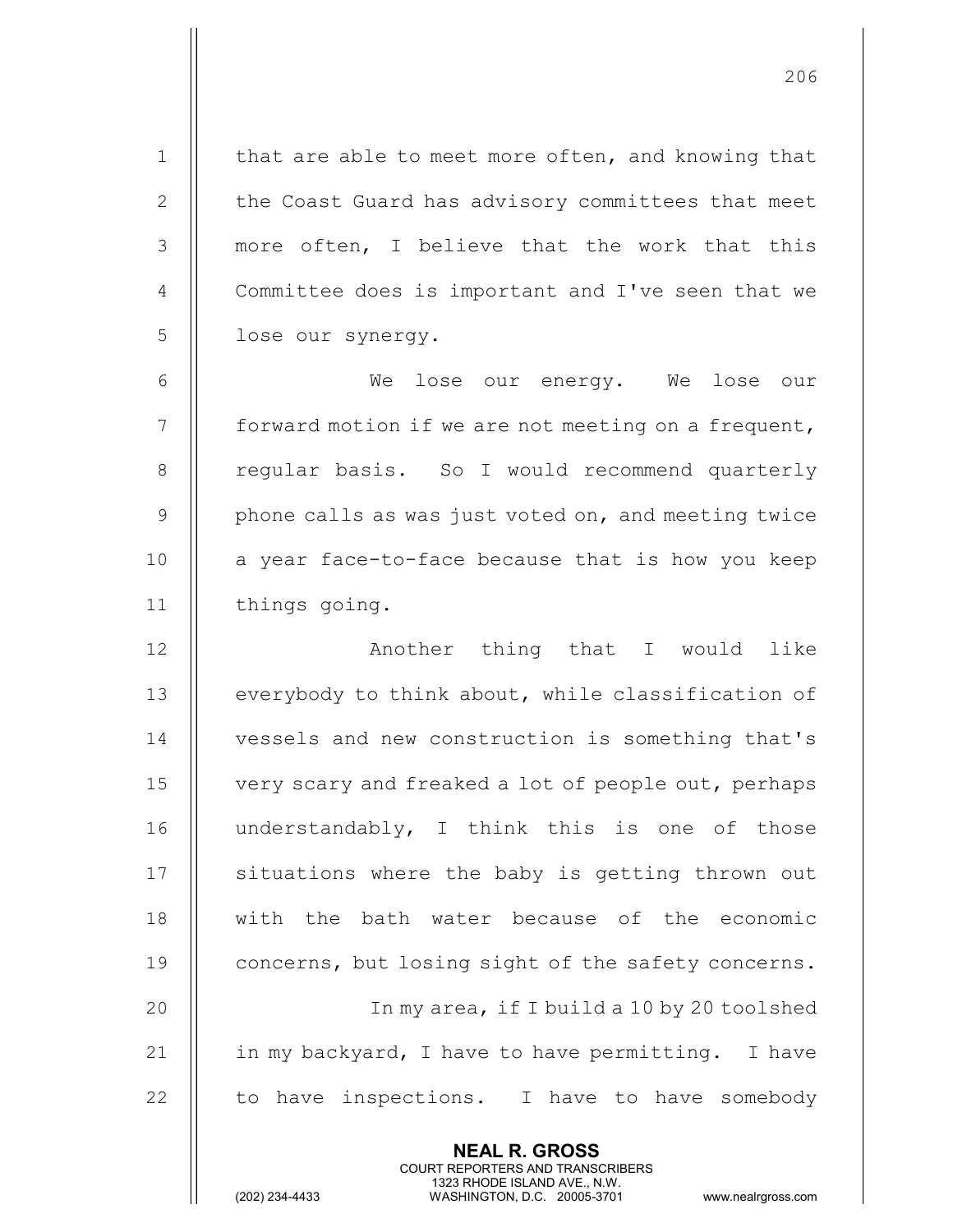|                | 207                                                                                                                                                             |
|----------------|-----------------------------------------------------------------------------------------------------------------------------------------------------------------|
| $\mathbf{1}$   | coming and looking at it to make sure that I'm                                                                                                                  |
| $\mathbf{2}$   | putting it together right.                                                                                                                                      |
| $\mathcal{S}$  | But in some ways, in some of our areas,                                                                                                                         |
| 4              | it's been reported to me that people can go out                                                                                                                 |
| 5              | in their backyard basically and build a fishing                                                                                                                 |
| 6              | boat, and push it down into the water and go fishing                                                                                                            |
| $\overline{7}$ | with it.                                                                                                                                                        |
| $8\,$          | So I would challenge the Committee and                                                                                                                          |
| 9              | the Coast Guard to try and make sure that what may                                                                                                              |
| 10             | be political machinations in the 2018 Coast Guard                                                                                                               |
| 11             | Authorization Bills doesn't throw the baby out with                                                                                                             |
| 12             | the bath water, and we make sure that classification                                                                                                            |
| 13             | maintaining construction standards, and<br>$\circ$ r                                                                                                            |
| 14             | maintaining a vessel as it was originally designed                                                                                                              |
| 15             | and constructed remain vitally important.                                                                                                                       |
| 16             | When we did the alternative compliance                                                                                                                          |
| 17             | safety agreement, one of the things that they found                                                                                                             |
| 18             | were people are doing something. They're making                                                                                                                 |
| 19             | a modification. They need to run a conveyor from                                                                                                                |
| 20             | here to there.                                                                                                                                                  |
| 21             | Get out the torch, cut a two-foot by                                                                                                                            |
| 22             | two-foot hole, shove the conveyor through a                                                                                                                     |
|                |                                                                                                                                                                 |
|                | <b>NEAL R. GROSS</b><br>COURT REPORTERS AND TRANSCRIBERS<br>1323 RHODE ISLAND AVE., N.W.<br>(202) 234-4433<br>WASHINGTON, D.C. 20005-3701<br>www.nealrgross.com |

 $\mathbf{I}$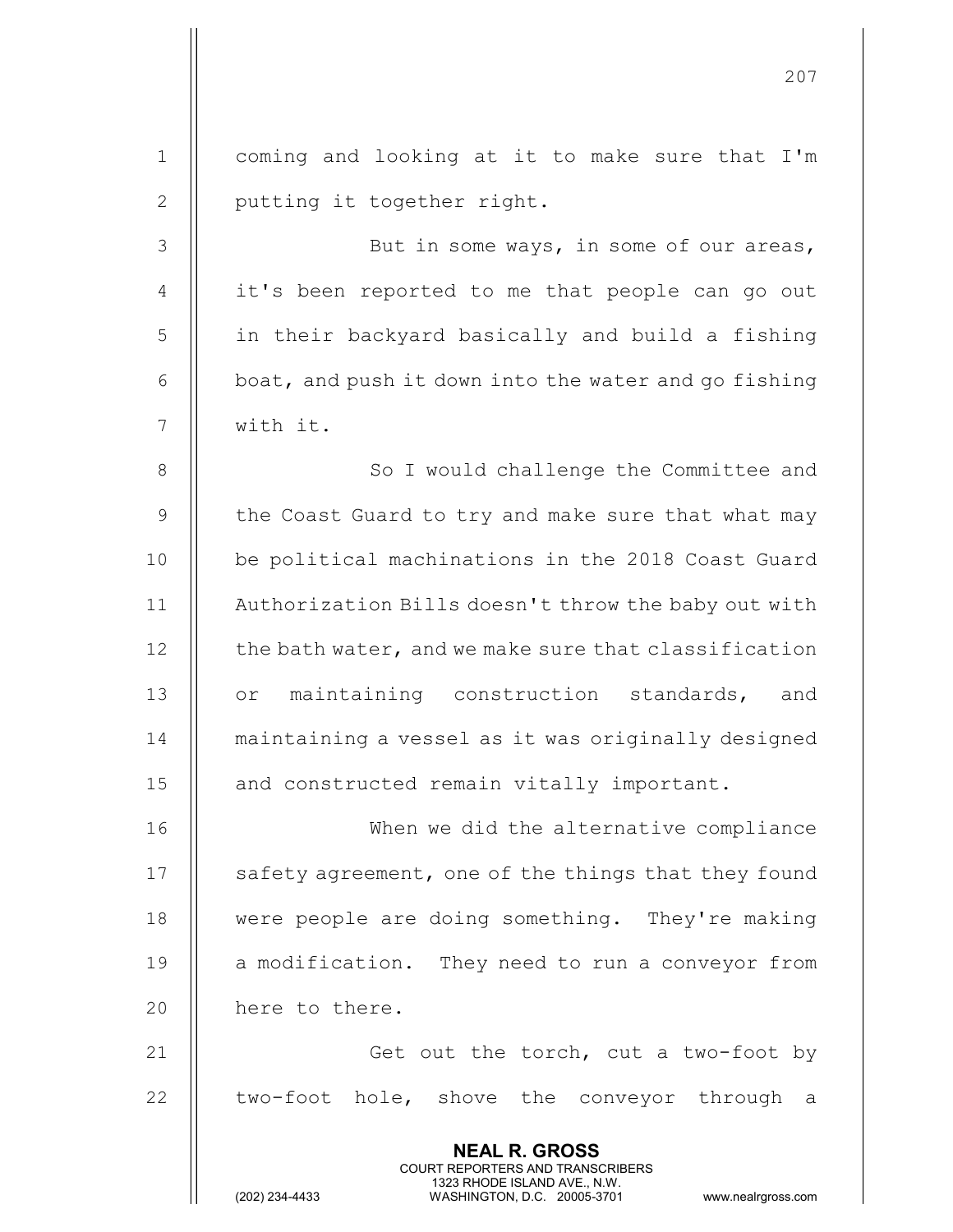NEAL R. GROSS COURT REPORTERS AND TRANSCRIBERS 1 || watertight bulkhead, run new wires, drill holes 2 | in a watertight bulkhead, and don't do the proper 3 procedures. 4 Those are the things that 5 || classification or some similar system helps a  $6$   $\parallel$  vessel owner maintain, and I would encourage the 7 | Committee, the Coast Guard, and the industry to  $8$  || all try to find a way that we can attain those  $9$   $\parallel$  objectives economically and safely. Thank you. 10 CHAIRMAN JACOBSEN: Thank you, Mr. 11 Davis. Mr. Hockema? 12 | MR. HOCKEMA: Thank you, Mr. Chairman, 13 || and thank you, Mr. Davis. I'd like to echo Mr. 14 || Davis' comments verbatim. He was spot-on on 15 || everything he said. In addition, we know that 16 | standards save money in the long run. Everywhere 17 | around us, we have standards. They save money in 18 | the long run. 19 || And so right now, our fishing industry  $20$   $\parallel$  with a lack of standards is building to different 21  $\parallel$  - it may be a builder's standard in Coos Bay, Oregon 22  $\parallel$  or in Bayou La Batre, Alabama that are wildly

208

1323 RHODE ISLAND AVE., N.W.<br>WASHINGTON, D.C. 20005-3701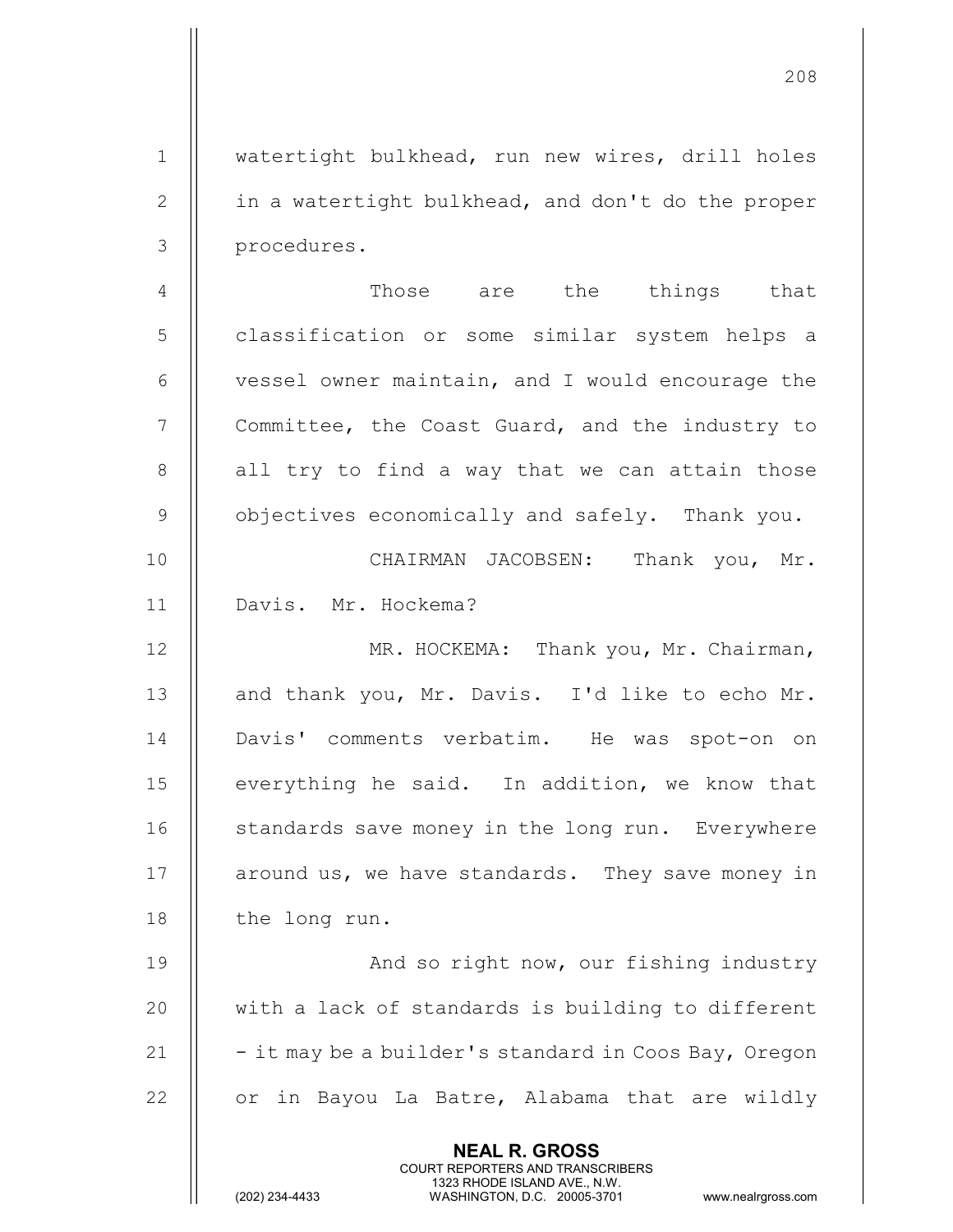1 different, but they may have a similar customer 2 ll base.

3 And it's confusing to, when you go back 4  $\parallel$  to repair these vessels, aside from safety, it's 5 | confusing to work on some older vessels that have  $6$  || been built to no standard really, just someone 7 || else's preference at the time. Standards save 8 || money in the long run. It's not just a safety 9 || issue. It is an economic issue too. 10 || Your home that you live in, if you have 11 | a home that's built in the last 30 years, it's highly

 $12$  | regulated, and aside from that, we know that real 13 || estate costs in general in this country are very 14 || high, but the home itself, it enables builders to 15 | build to a standard and they don't have to reinvent 16  $\parallel$  the wheel every time they build a new home.

17 || So I just want to say, you know, 18 || standards do save money and standards can be 19 | reasonable if well thought out. Thanks.

20 CHAIRMAN JACOBSEN: Thank you. Mr. 21 | Boehmer, could you read your motion again?

> NEAL R. GROSS COURT REPORTERS AND TRANSCRIBERS

22 MR. BOEHMER: For the Commercial

1323 RHODE ISLAND AVE., N.W.<br>WASHINGTON, D.C. 20005-3701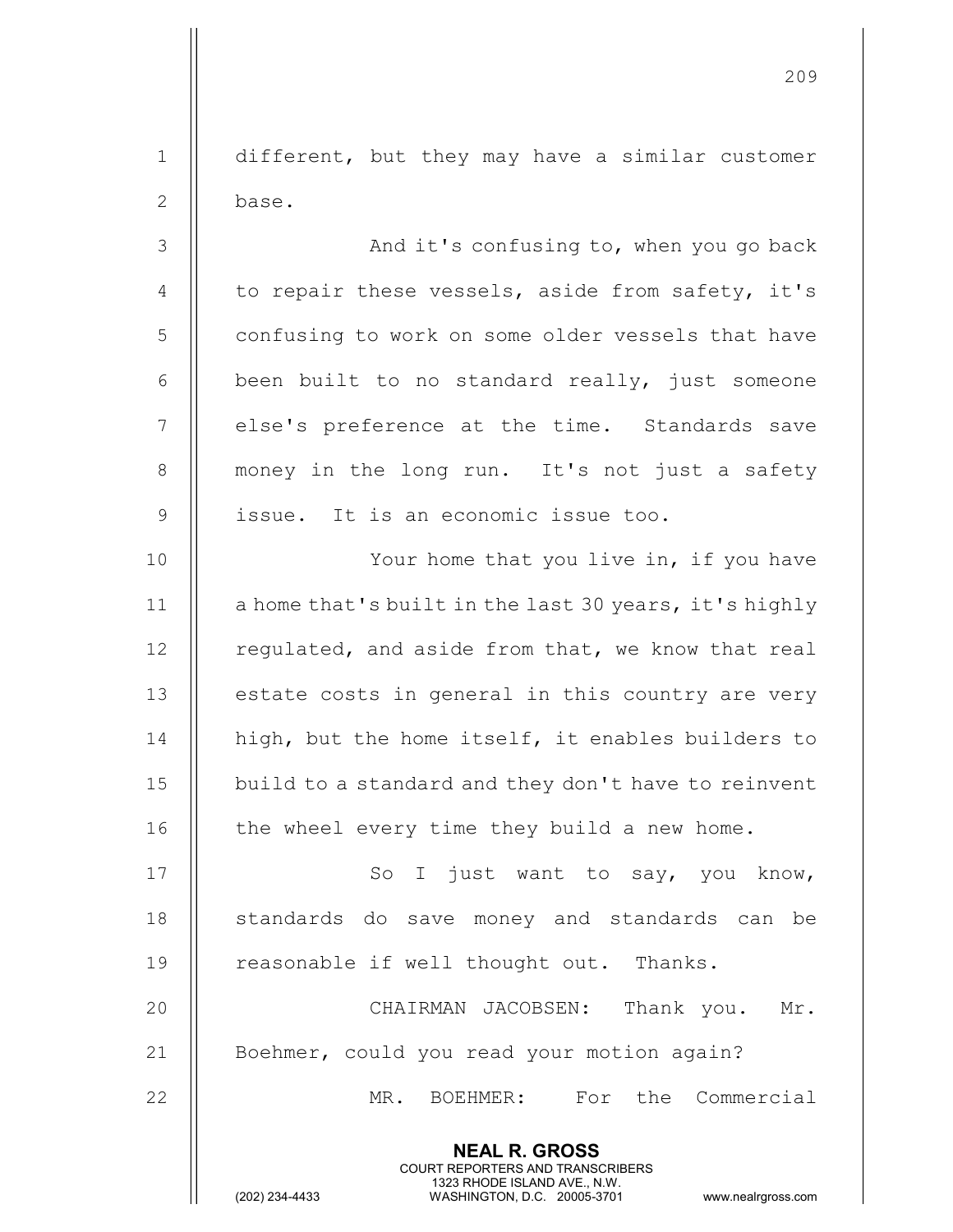210 NEAL R. GROSS COURT REPORTERS AND TRANSCRIBERS 1323 RHODE ISLAND AVE., N.W.<br>WASHINGTON, D.C. 20005-3701 WASHINGTON, D.C. 20005-3701 www.nealrgross.com 1 | Fishing Safety Advisory Committee to have quarterly 2 || teleconference meetings and at least one 3 || face-to-face meeting per year each year. 4 || CHAIRMAN JACOBSEN: Okay, thank you. 5 | Any other comments or questions on the motion? 6 PARTICIPANT: I think we should meet 7 || at least twice a year. 8 MR. BOEHMER: I wouldn't have a 9 || problem. I'll change it to that if it's  $-$  am I 10 | able to change that? 11 CHAIRMAN JACOBSEN: You can change it  $12$  | as long as it's okay with the second. 13 PARTICIPANT: Then it will echo a 2016 14 motion. 15 MR. BOEHMER: Okay, all right, so I 16 || will change once a year to twice a year, so I'll  $17$  || read it again, for the Fishing Vessel Safety 18 || Advisory Committee to have quarterly 19 || teleconference meetings and to meet at least twice 20 || a year face-to-face. 21 || CHAIRMAN JACOBSEN: All right, is that 22 | okay with the second?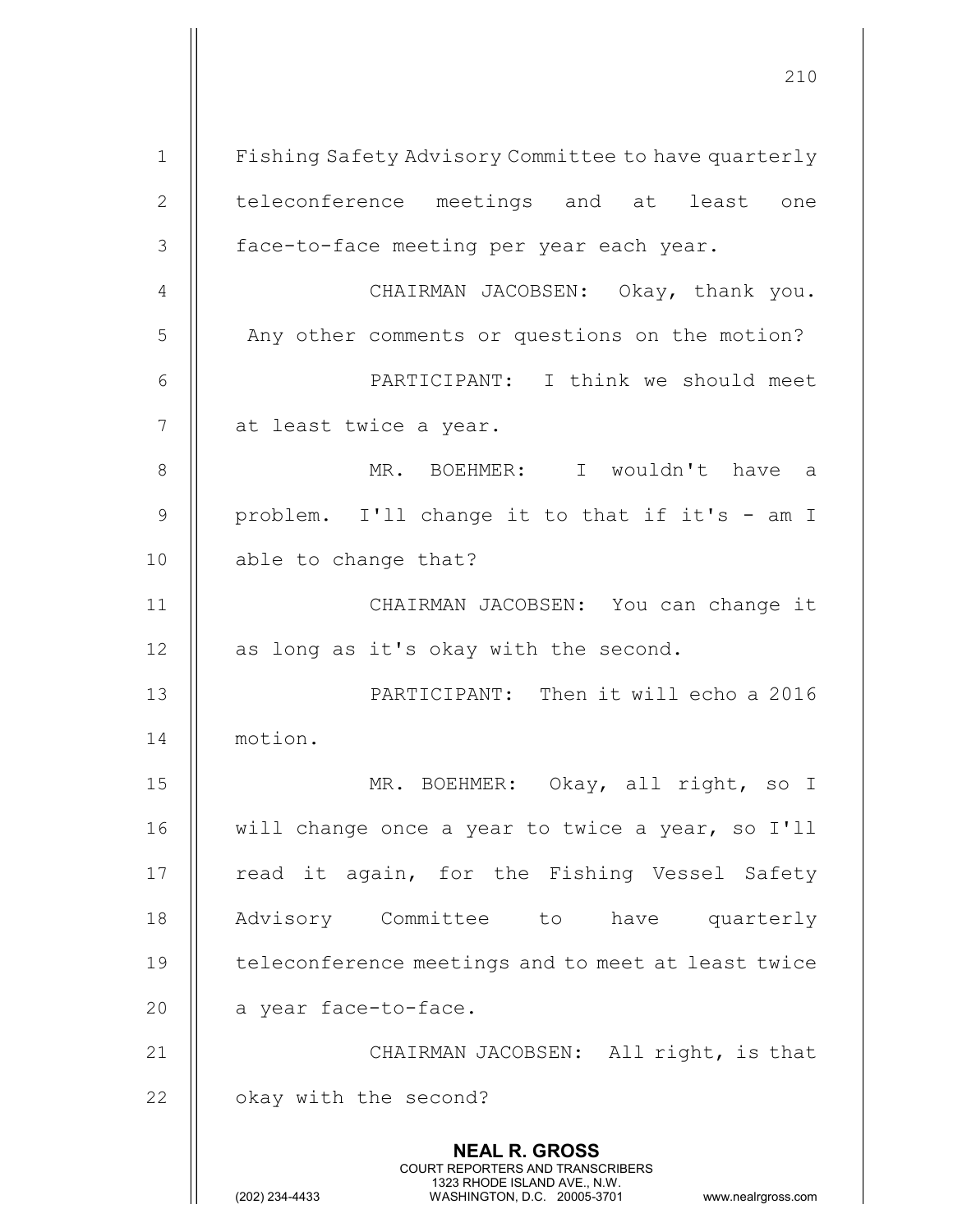|               | 211                                                                                                                                                                    |
|---------------|------------------------------------------------------------------------------------------------------------------------------------------------------------------------|
| $\mathbf 1$   | PARTICIPANT: Yeah, I don't know who                                                                                                                                    |
| $\mathbf{2}$  | seconded.                                                                                                                                                              |
| 3             | MR. DAMERON: I think I seconded.                                                                                                                                       |
| 4             | CHAIRMAN JACOBSEN: Did you second it,                                                                                                                                  |
| 5             | Tom?                                                                                                                                                                   |
| 6             | MR. DAMERON: Yes.                                                                                                                                                      |
| 7             | CHAIRMAN JACOBSEN: Okay, is that okay                                                                                                                                  |
| 8             | with you?                                                                                                                                                              |
| $\mathcal{G}$ | MR. DAMERON: It is okay.                                                                                                                                               |
| 10            | CHAIRMAN JACOBSEN: All right, okay,                                                                                                                                    |
| 11            | we vote then if there is no other comments or                                                                                                                          |
| 12            | questions. All in favor, please raise your hand.                                                                                                                       |
| 13            | Any opposed? It looks like it's unanimous.                                                                                                                             |
| 14            | Thank you very much.                                                                                                                                                   |
| 15            | And sometimes these things, even though                                                                                                                                |
| 16            | it was voted on before and passed and has been talked                                                                                                                  |
| 17            | about, I'm reminded of the fact that we voted for                                                                                                                      |
| 18            | many years every year on the classing issue, and                                                                                                                       |
| 19            | so, you know, sometimes we just have to be patient                                                                                                                     |
| 20            | and persistent, and we'll see where it goes.                                                                                                                           |
| 21            | All right, any other comments or                                                                                                                                       |
| 22            | questions from the Committee or the public? Yes,                                                                                                                       |
|               | <b>NEAL R. GROSS</b><br><b>COURT REPORTERS AND TRANSCRIBERS</b><br>1323 RHODE ISLAND AVE., N.W.<br>(202) 234-4433<br>WASHINGTON, D.C. 20005-3701<br>www.nealrgross.com |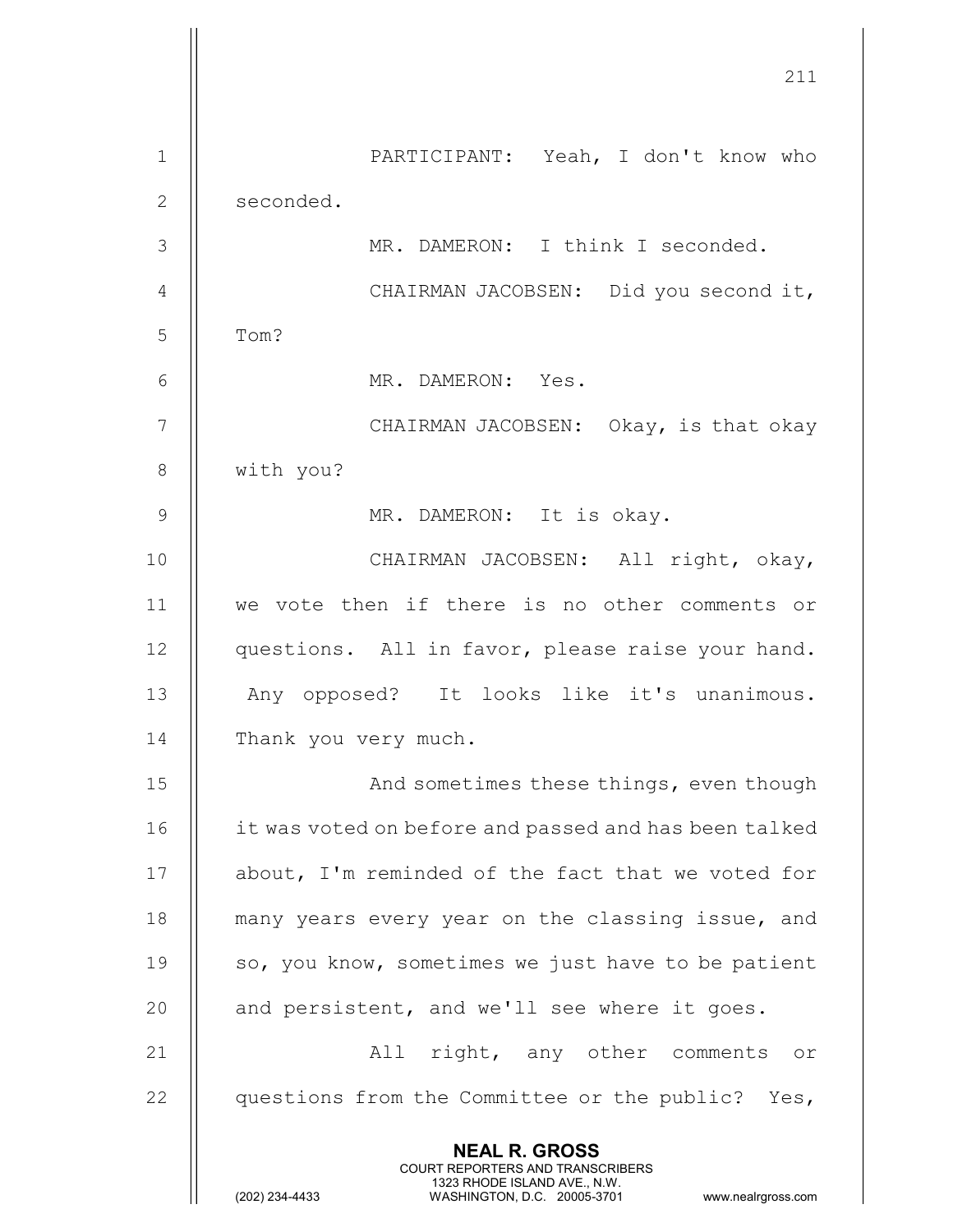1 | please state your name.

| $\mathbf{2}$   | MR. ARCENEAUX: My name is Stewart                                                                                                                                      |
|----------------|------------------------------------------------------------------------------------------------------------------------------------------------------------------------|
| 3              | Joseph Arceneaux. I represent the National                                                                                                                             |
| $\overline{4}$ | Observer Program and Safety Advisory Committee,                                                                                                                        |
| 5              | and I really just wanted to present a thanks to                                                                                                                        |
| $6\,$          | the whole Committee here for the opportunity to                                                                                                                        |
| $\overline{7}$ | attend this meeting.                                                                                                                                                   |
| 8              | I come from a slightly different world                                                                                                                                 |
| $\mathsf 9$    | in some ways, but then, you know, my observer                                                                                                                          |
| 10             | background, you know, in a way, we're all kind of                                                                                                                      |
| 11             | working on the boats, and we look forward to this                                                                                                                      |
| 12             | meeting as a way to see kind of what some of the                                                                                                                       |
| 13             | big issues are that might intersect with our world                                                                                                                     |
| 14             | so we can be kind of pre-prepared to develop some                                                                                                                      |
| 15             | of our policies and things like that.                                                                                                                                  |
| 16             | So anyway, thanks a lot. I've learned                                                                                                                                  |
| 17             | a lot and I hope to attend the next meeting whenever                                                                                                                   |
| 18             | that is.                                                                                                                                                               |
| 19             | CHAIRMAN JACOBSEN:<br>Thank you very                                                                                                                                   |
| 20             | much. Closing remarks?                                                                                                                                                 |
| 21             | CAPT. EDWARDS So I'd just like to say                                                                                                                                  |
| 22             | a few things. First, thanks to the Chair and the                                                                                                                       |
|                | <b>NEAL R. GROSS</b><br><b>COURT REPORTERS AND TRANSCRIBERS</b><br>1323 RHODE ISLAND AVE., N.W.<br>(202) 234-4433<br>WASHINGTON, D.C. 20005-3701<br>www.nealrgross.com |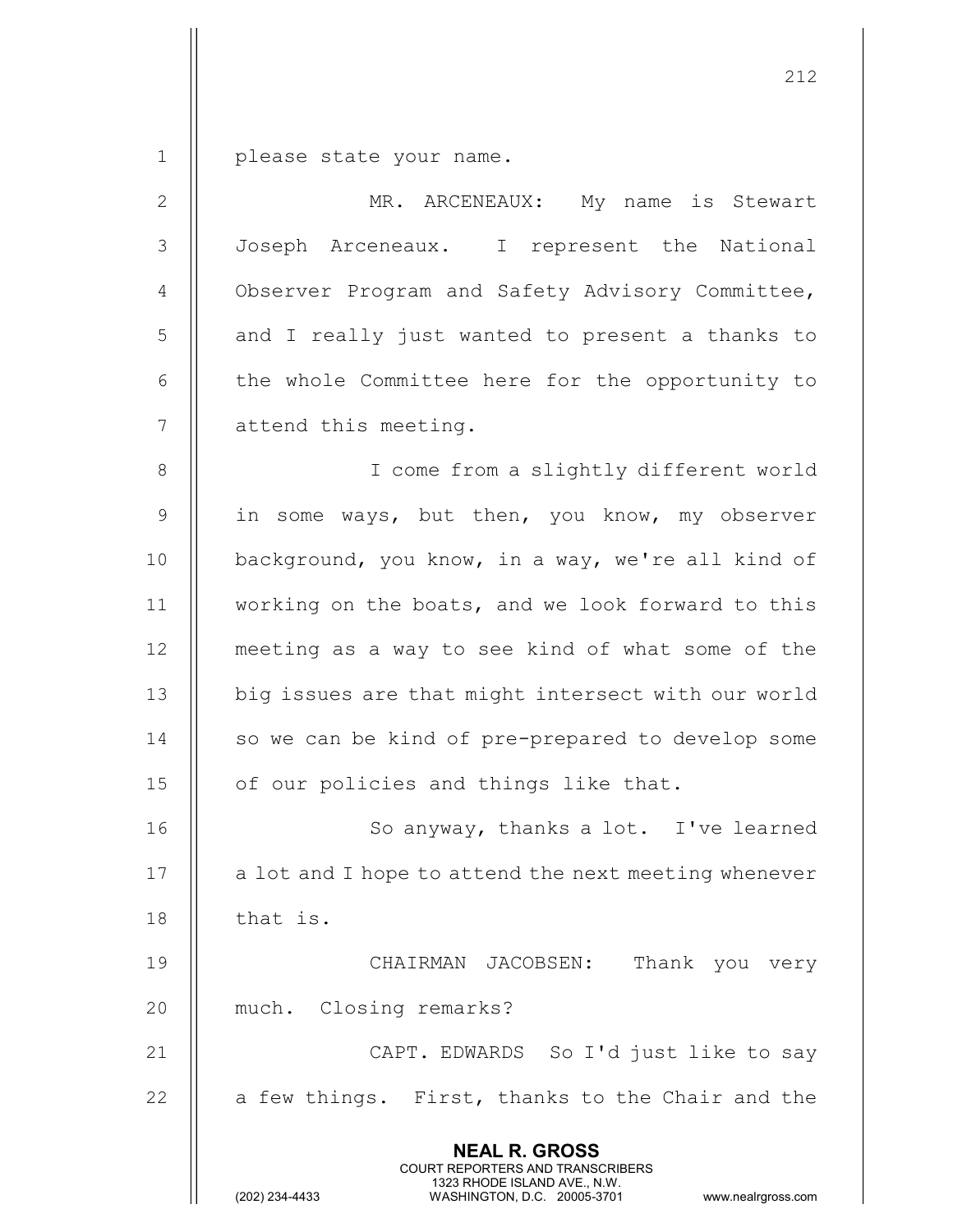|              | <b>NEAL R. GROSS</b><br>COURT REPORTERS AND TRANSCRIBERS<br>1323 RHODE ISLAND AVE., N.W.<br>(202) 234-4433<br>WASHINGTON, D.C. 20005-3701<br>www.nealrgross.com |
|--------------|-----------------------------------------------------------------------------------------------------------------------------------------------------------------|
| 22           | going to do in the future. Like I say, we'll take                                                                                                               |
| 21           | to go ahead and thank you for the work that you're                                                                                                              |
| 20           | you for your work that you did today and I'm going                                                                                                              |
| 19           | Like I said in the beginning, I thank                                                                                                                           |
| 18           | that.                                                                                                                                                           |
| 17           | improvement on? So I look forward to working with                                                                                                               |
| 16           | of the ones that we can chip away or do incremental                                                                                                             |
| 15           | ones that are good to work on now and what are some                                                                                                             |
| 14           | have to prioritize, you know, what are some of the                                                                                                              |
| 13           | so these are some items that we'll collectively                                                                                                                 |
| 12           | people that we have available to work on a project,                                                                                                             |
| 11           | we have finite resources in terms of money and the                                                                                                              |
| 10           | I think collectively, we'll need to -                                                                                                                           |
| 9            | meeting so that we can keep the pace on those.                                                                                                                  |
| $8\,$        | a more regular phone call schedule or virtual                                                                                                                   |
| 7            | to start to work on, and then set up some sort of                                                                                                               |
| 6            | and provide some past statements to the Committee                                                                                                               |
| 5            | definitely some items here that we can turn around                                                                                                              |
| 4            | We'll take those back. I think there's                                                                                                                          |
| 3            | for the comments that you made.                                                                                                                                 |
| $\mathbf{2}$ | all the Committee members and the public at large                                                                                                               |
| $\mathbf{1}$ | Vice Chair for leading the meeting, and thanks for                                                                                                              |
|              |                                                                                                                                                                 |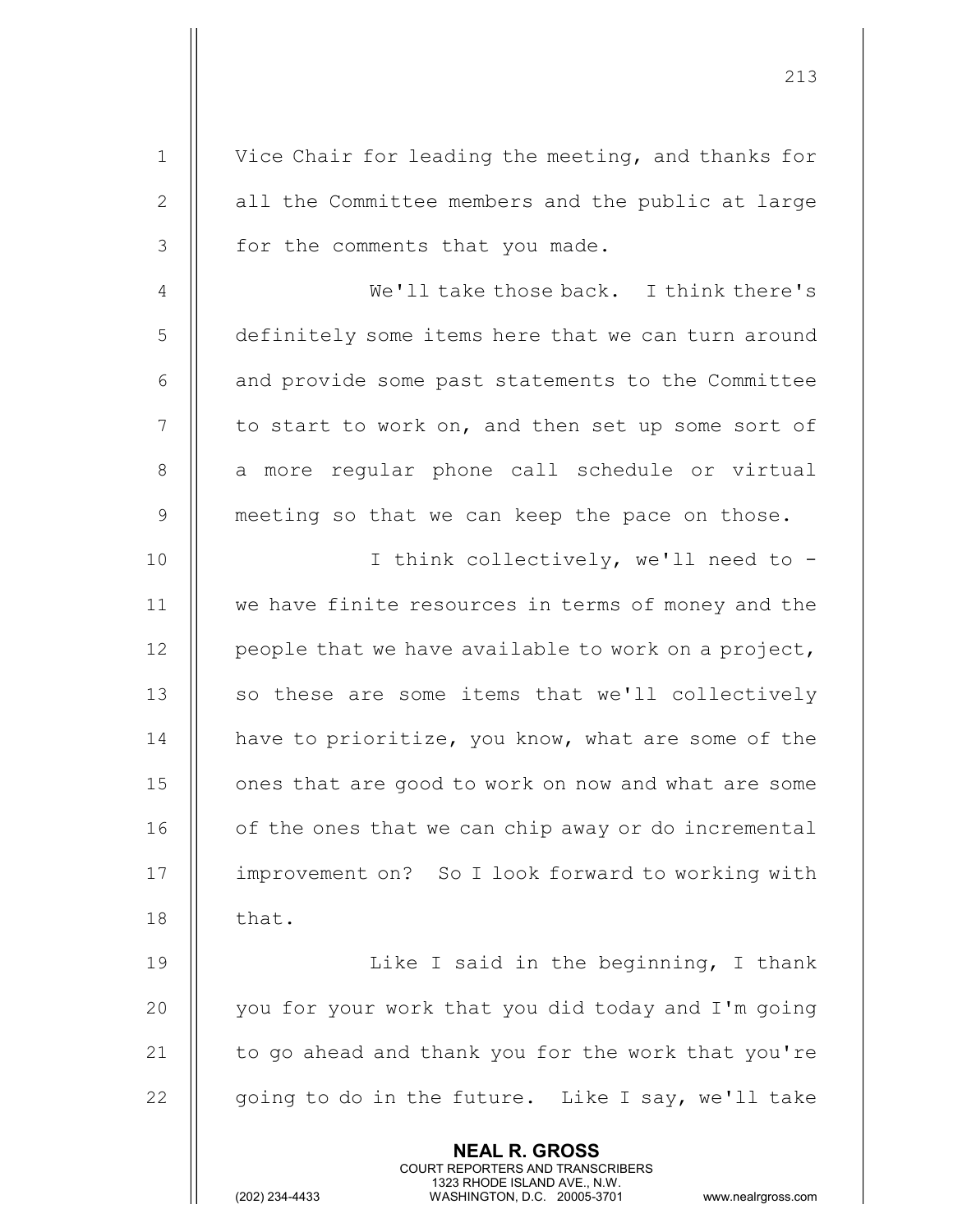214 NEAL R. GROSS COURT REPORTERS AND TRANSCRIBERS 1323 RHODE ISLAND AVE., N.W.<br>WASHINGTON, D.C. 20005-3701 1 || these minutes back and review them and go from 2 l there.  $3$  || So with that, I'm going to hand it back  $4 \parallel$  over to you as the Chair to close it out. 5 CHAIRMAN JACOBSEN: All right, thank 6 | you very much. Yes, Mr. Kampnich? 7 || MR. KAMPNICH: Yes, Michael Kampnich. 8 | I'm curious on the terms. My term, I think, will 9 || be up in June, and I'm not real familiar with what 10 || will be the process for reconsideration? 11 || CHAIRMAN JACOBSEN: There will be - oh, 12 | go ahead, Mr. Myers. 13 MR. MYERS: Thank you, Mr. Chair. We 14 || will begin - we are actually currently working on 15 packaging up an announcement because we do 16  $\parallel$  recognize that there will be six, I believe, 17 | vacancies that come up in June. 18 And we will be putting out an 19 || announcement by way of the Federal Register, and 20 || we'll let you know when that's about to come out, 21  $\parallel$  and that is going to detail the application process  $22$   $\parallel$  for those who wish to reapply and for anyone else